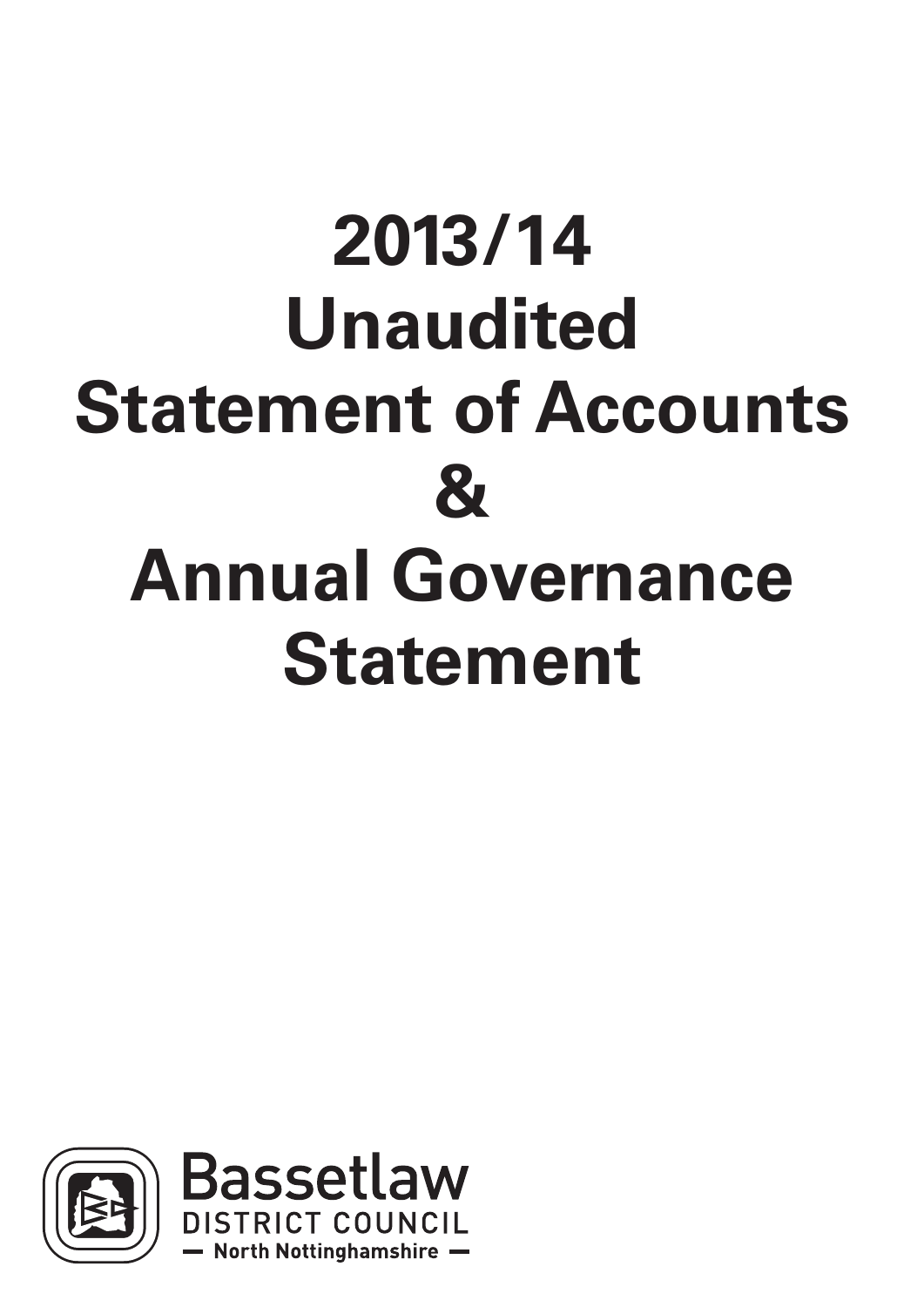# **BASSETLAW DISTRICT COUNCIL STATEMENT OF ACCOUNTS 2013/14 CONTENTS**

| <b>ACCOUNTS AND STATEMENTS</b>                              | <b>PAGE</b> |
|-------------------------------------------------------------|-------------|
| <b>Explanatory Foreword</b>                                 | 2           |
| Statement of Responsibilities for the Statement of Accounts | 12          |
| <b>Core Financial Statements</b>                            |             |
| Movement in Reserves Statement                              | 13          |
| Comprehensive Income and Expenditure Statement              | 15          |
| <b>Balance Sheet</b>                                        | 16          |
| <b>Cash Flow Statement</b>                                  | 17          |
| Notes to the Accounts                                       | 20          |
| <b>Supplementary Statements</b>                             |             |
| Housing Revenue Account (HRA)                               | 94          |
| <b>Collection Fund Account</b>                              | 102         |
| <b>Group Accounts</b>                                       | 106         |
| Glossary of Terms                                           | 122         |
| <b>Further Information</b>                                  | 130         |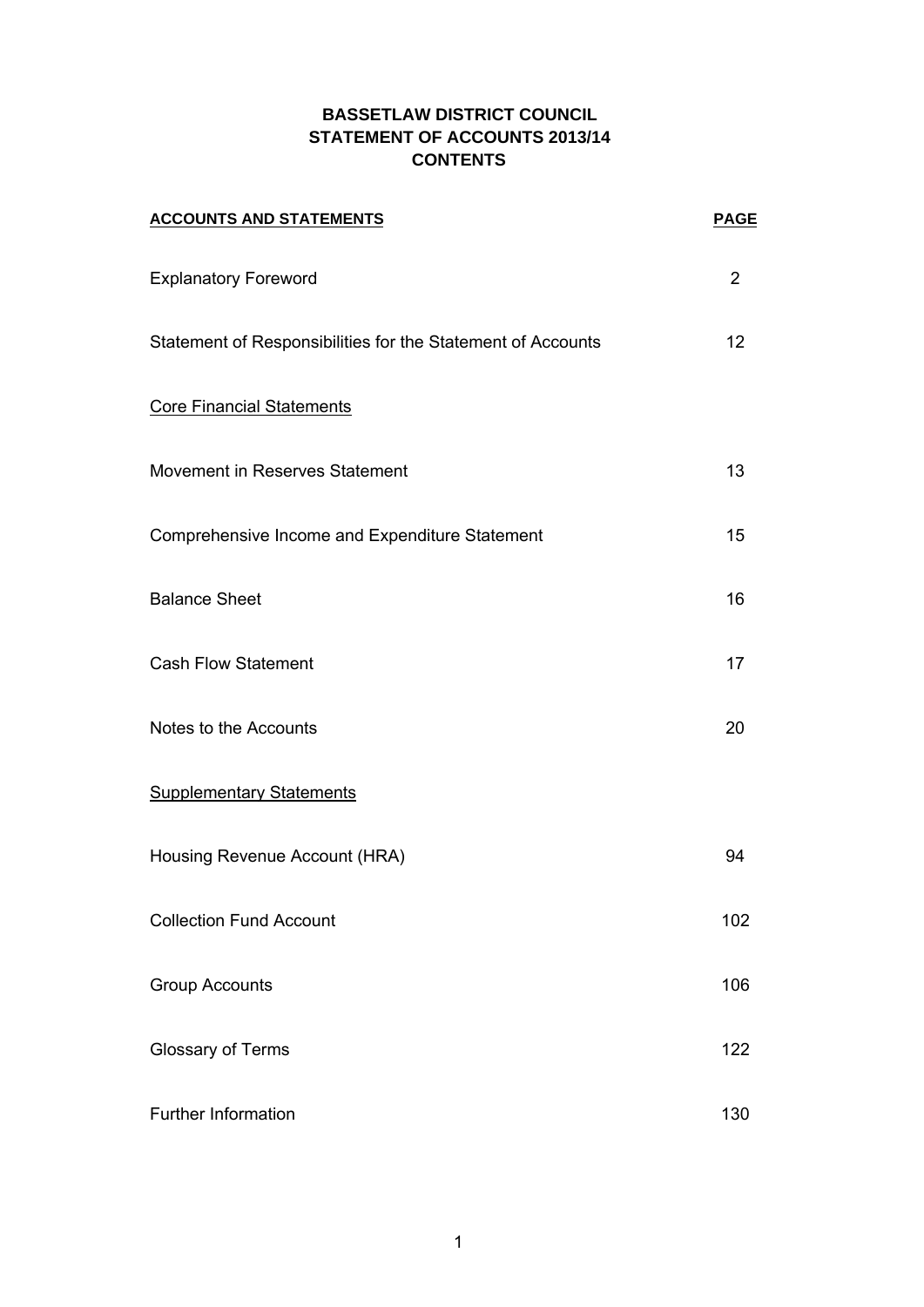# **EXPLANATORY FOREWORD**

During 2013/14, scrutiny of public spending and the national economic situation has become increasingly important and the government has given clear instructions to local authorities to make financial information publicly accessible and transparent. Bassetlaw District Council (the "Council") now publishes data on all expenditure over £250 which is available on our website www.bassetlaw.gov.uk.

These accounts also form part of the information available to the public and although they are complex, due to the requirement to comply with International Financial Reporting Standards (IFRS), every effort has been made to provide notes and commentaries that explain and interpret the key elements of the accounts for the reader.

The Council will also be providing a summary version of the accounts which will include the key facts and information.

The purpose of a Local Council's published Statement of Accounts is to give electors, those subject to locally levied taxes and charges, Members of the Council, employees and other interested parties clear information about the Council's finances. The statement should answer such questions as:

- What did the Council's services cost during the year?
- Where did the money come from?
- What were the Council's assets and liabilities at the year-end?

The following pages summarise the financial activities of Bassetlaw District Council in 2013/14 and comment upon the most significant matters reported in the accounts. This publication incorporates all of the financial statements and disclosure notes required by statute. The accounts have been produced in accordance with the Code of Practice on Local Authority Accounting in the United Kingdom 2012.

The Council's accounts for the year 2013/14 comprise:

#### **Core Financial Statements Comprising:**

- **Movement in Reserves Statement.** This Statement shows the movement in the year on the different reserves held by the Council, analysed into 'Usable' and 'Unusable' reserves. These are defined below under 'Balance Sheet'. The Surplus/Deficit(-) on the Provision of Services line shows the true economic cost of providing the Council's services, more details of which are shown in the Comprehensive Income and Expenditure Statement. These are different from the statutory accounts required to be charged to the General Fund Balance and the Housing Revenue Account for council tax setting and rent setting purposes. The Net Increase/Decrease before Transfers to Earmarked Reserves line shows the statutory General Fund Balance and Housing Revenue Account Balance before any discretionary transfers to or from earmarked reserves are undertaken by the Council.
- **Comprehensive Income and Expenditure Statement**. This Statement shows the accounting cost in the year of providing services in accordance with 'generally accepted accounting practices', rather than the amount to be funded from taxation. Councils raise taxation to cover expenditure in accordance with regulations; this may be different from the accounting cost. The taxation position is shown in the Movement in Reserves Statement.
- **Balance Sheet**. The Balance Sheet shows the value as at the Balance Sheet date (31 March 2014) of the assets and liabilities recognised by the Council. The net assets of the Council (assets less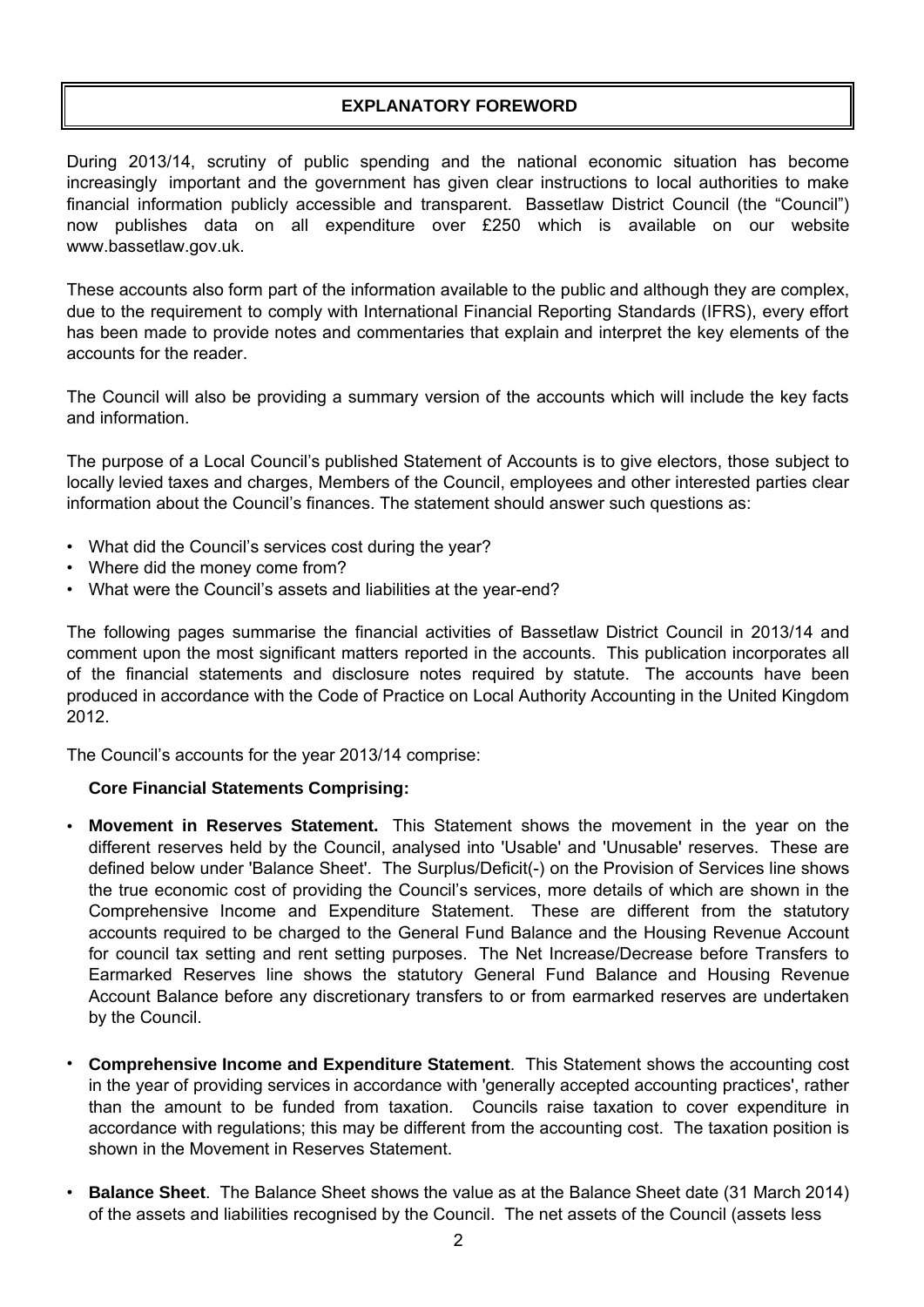liabilities) are matched by reserves held by the Council. Reserves are reported in two categories. The first category of reserves are usable reserves, i.e. those reserves that the Council may use to provide services, subject to the need to maintain a prudent level of reserves and any statutory limitations on their use (e.g. the Capital Receipts Reserve which may only be used to fund capital expenditure or to repay debt). The second category of reserves is those that the Council is not able to use to provide services. This category of reserves includes reserves that hold unrealised gains and losses (e.g. the Revaluation Reserve), where amounts would only become available to provide services if assets are sold; and reserves that hold timing differences shown in the Movement in Reserves Statement line 'Adjustments between accounting basis and funding basis under regulations'.

- **Cash Flow Statement.** The Cash flow Statement shows the changes in cash and cash equivalents of the Council during the reporting period. The Statement shows how the Council generates and uses cash and cash equivalents by classifying cash flows as operating, investing and financing activities. The amount of net cash flows arising from operating activities is a key indicator of the extent to which the operations of the Council are funded by way of taxation and grant income or from the recipients of services provided by the Council. Investing activities represent the extent to which cash outflows have been made for resources which are intended to contribute to the Council's future service delivery. Cash flows arising from financing activities are useful in predicting claims on future cash flows by providers of capital (i.e. borrowing) to the Council.
- **Notes to the Financial Statements**. These provide additional information about the figures in the core financial statements.
- **Accounting Policies.** These explain the treatment and basis of the figures in the accounts in accordance with proper accounting practices. The accounts can only be properly understood if the policies that have been followed in dealing with material items are explained.
- **Statement of Responsibilities.** Under Regulation 8(2) of The Accounts and Audit (England) Regulations 2011 there is a requirement for the Responsible Financial Officer to certify that the Statement of Accounts presents a true and fair view of the financial position of the Council.

#### *Supplementary Statements Comprising:*

- **Housing Revenue Account (HRA)**. This shows separately the revenue expenditure incurred in providing Council houses and demonstrates how this has been met by rents, subsidy and other income. The format of the account includes an Income and Expenditure Account and Statement of Movement on the HRA Balance.
- **Collection Fund**. This reports the transactions of the Council as a billing authority acting as an agent as it collects and distributes Council Tax income on behalf of major preceptors and itself and on behalf of Central Government for Business Rates. Amounts in respect of Business Rates and Council Tax due are shown, together with how these have been distributed to precepting authorities, the Council's General Fund, and the Government.
- **Group Accounts**. The Group Accounts consolidate the accounts of A1 Housing (Bassetlaw) Ltd, the wholly owned subsidiary Arms Length Management Organisation, with those of Bassetlaw District Council.
- **Auditors Report to Bassetlaw District Council Audit Certificate and Opinion**. These pages are provided by the Council's external auditors upon completion of the audit.
- **Glossary of Terms.** Terms used throughout this document are explained further within these pages.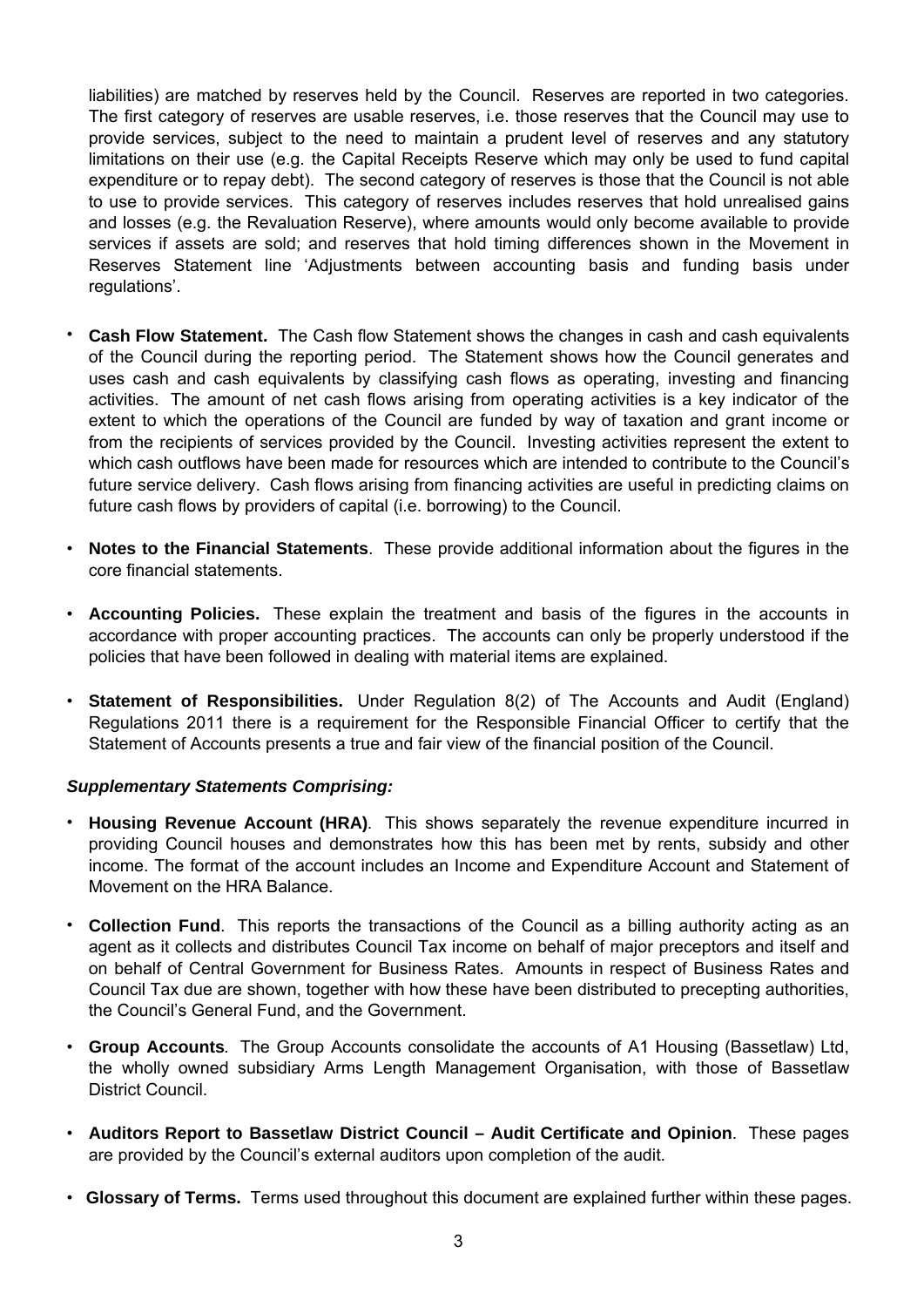#### **FINANCIAL SUMMARY**

#### **STATEMENT OF ACCOUNTS 2013/14**

Revenue spending is generally on items that are consumed within a year, and is financed from government grants, Council Tax, and other income (largely charges to service users). The Comprehensive Income and Expenditure Statement sets out how much was spent during 2013/14 and where the money came from.

Gross revenue spending on services in the year was £106.686m (£95.561m in 2012/13). The following charts show the services on which the money was spent:



The accounts follow the prescribed Chartered Institute of Public Finance & Accountancy (CIPFA) format. As a result, the Comprehensive Income and Expenditure Statement and the Statement of Movement on the General Fund and HRA Balance cannot be easily related to the Council's operational management structure, and the management accounts used for in-year budgetary control. This management information in the format of segmental reporting can be found within the Group Accounts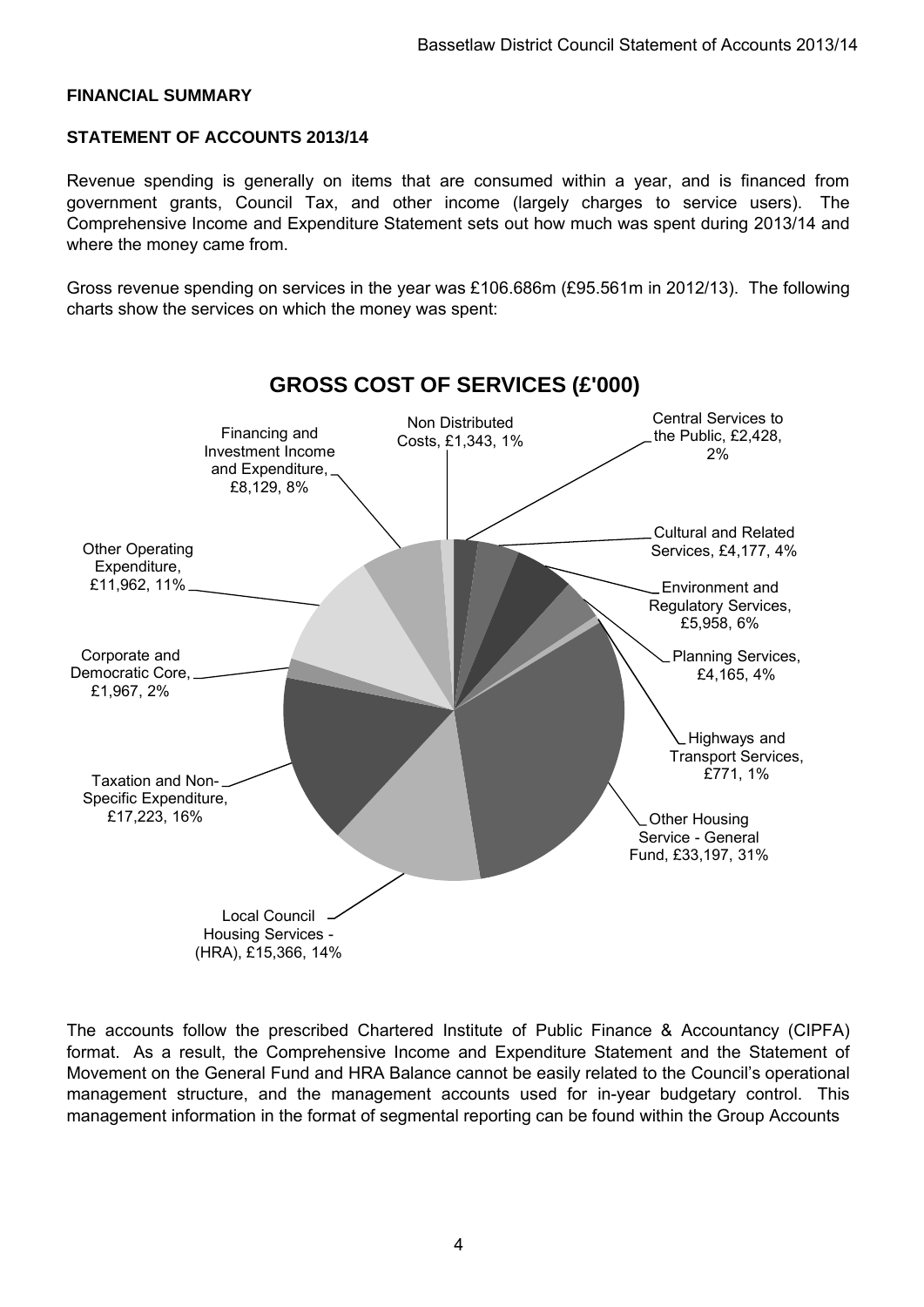Gross revenue income generated by services during the year was £112.353m (£97.584m in 2012/13). The following charts show the services where the money came from:



# **GROSS INCOME OF SERVICES (£'000)**

#### **General Fund Spending in 2013/14**

The original budget of £15.960m was adjusted throughout the year to reflect decisions made by the Council. Budgets were subsequently monitored against the revised budget of £15.525m.

|                                        | Original      | <b>Revised</b> | <b>Outturn</b> | Variance |
|----------------------------------------|---------------|----------------|----------------|----------|
|                                        | <b>Budget</b> | <b>Budget</b>  |                |          |
|                                        | £m            | £m             | £m             | £m       |
| <b>Chief Executive Department</b>      | 0.225         | 0.389          | 0.227          | $-0.162$ |
| Corporate Management                   | 0.785         | 0.597          | 0.550          | $-0.047$ |
| Economic Regeneration                  | 1.454         | 1.486          | 1.628          | 0.142    |
| Environment                            | 4.127         | 4.384          | 4.334          | $-0.050$ |
| Finance & Property                     | 0.491         | 0.509          | 0.420          | $-0.089$ |
| Housing                                | 1.279         | 0.514          | 0.501          | $-0.013$ |
| Leisure                                | 2.982         | 2.809          | 2.854          | 0.045    |
| Planning & Building Control            | 1.443         | 1.289          | 1.097          | $-0.192$ |
| Policy & Community Engagement          | 1.161         | 1.228          | 1.168          | $-0.060$ |
| <b>Revenue Services</b>                | 0.868         | 0.916          | 1.010          | 0.094    |
| <b>Support Services</b>                | 0.143         | 0.168          | 0.181          | 0.013    |
| <b>Net Cost of Services</b>            | 14.958        | 14.289         | 13.970         | $-0.319$ |
| <b>Other Budgets</b>                   | 1.002         | 2.918          | 2.534          | $-0.384$ |
| <b>Net Cost of Council Expenditure</b> | 15.960        | 17.207         | 16.504         | $-0.703$ |
| Transfer to/(from) Usable Reserves     | 0.000         | 0.446          | 1.114          | 0.668    |
| Transfer to/(from) Unusable Reserves   | 0.000         | $-2.128$       | $-2.129$       | $-0.001$ |
| Transfer to/(from) General Reserve     | 0.000         | 0.000          | 0.036          | 0.036    |
| <b>Total General Fund</b>              | 15.960        | 15.525         | 15.525         | 0.000    |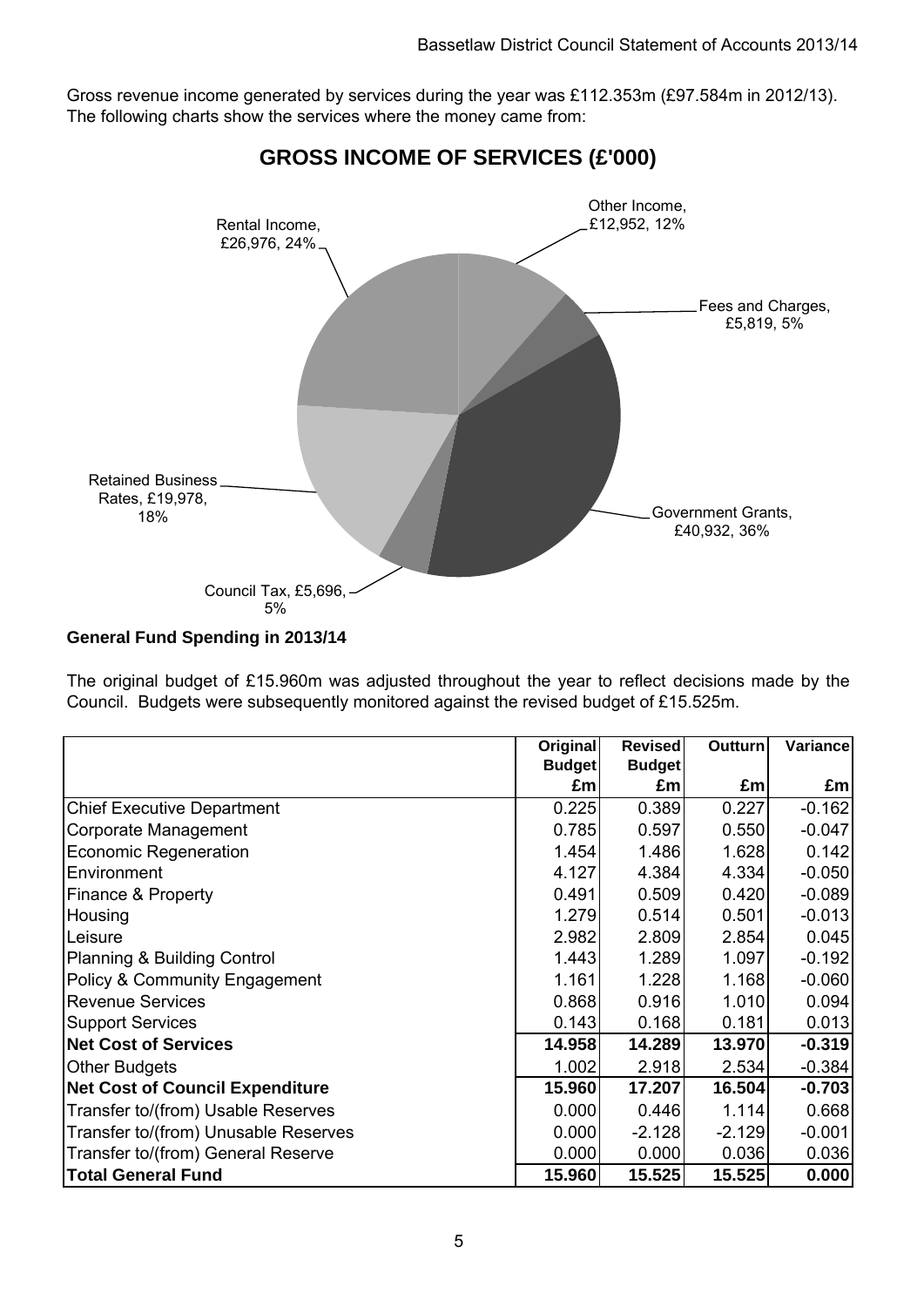# **Budget**

The significant changes from the original to revised budget were to reflect:

- In-year savings from Budget Review process;
- Technical adjustments for pension costs, depreciation, impairment, revenue expenditure funded from capital under statute, and capital grants not increasing asset values;
- Approved movements to/from the Corporate Contingency to pay for additional expenditure on corporate priorities;
- Transfers to/from Reserves.

#### Variances

The net variance on service and other budgets of -£0.319m mainly relates to an under spend on employee costs of -£0.288m, additional Housing Benefit subsidy of -£0.115m, overachieved fees & charges income of -£0.203m, over-achievement of recharges to HRA -£0.049m, over-achieved SLA income -£0.026m, a lower contribution towards the Turbine Worksop of -£0.026m, and contributions to provisions and debtor impairments of £0.391m plus other minor service underspends of -£0.003m.

The variance on other budgets of -£0.384m m relates to savings on Treasury Management costs of -£0.304m, plus an additional receipt in respect of Icelandic banks of -£0.049m, plus other minor movements of -£0.031m. There has also been a number of movements to and from reserves during the year, giving a variance of £0.667m.

#### **Outturn**

An amount of £0.036m has been contributed to the General Fund Balances. The resultant impact on the Council Taxpayer funds is demonstrated in the Statement of Movement on General Fund Balance. This shows that the overall General Fund Balance at 31 March 2014 was £1.083m (31 March 2013 was £1.047m).

# **Housing Revenue Account Spending in 2013/14**

The Housing Revenue Account summarises the transactions relating to the provision, maintenance and management of the Council's housing stock. The account has to be self-financing and cannot be subsidised by the General Fund.

Gross revenue spending in the year was £27.337m (£26.141m 2012/13). Gross revenue income was £27.217m (£26.215m in 2012/13). The following charts show the services on which the money was spent and where the money came from: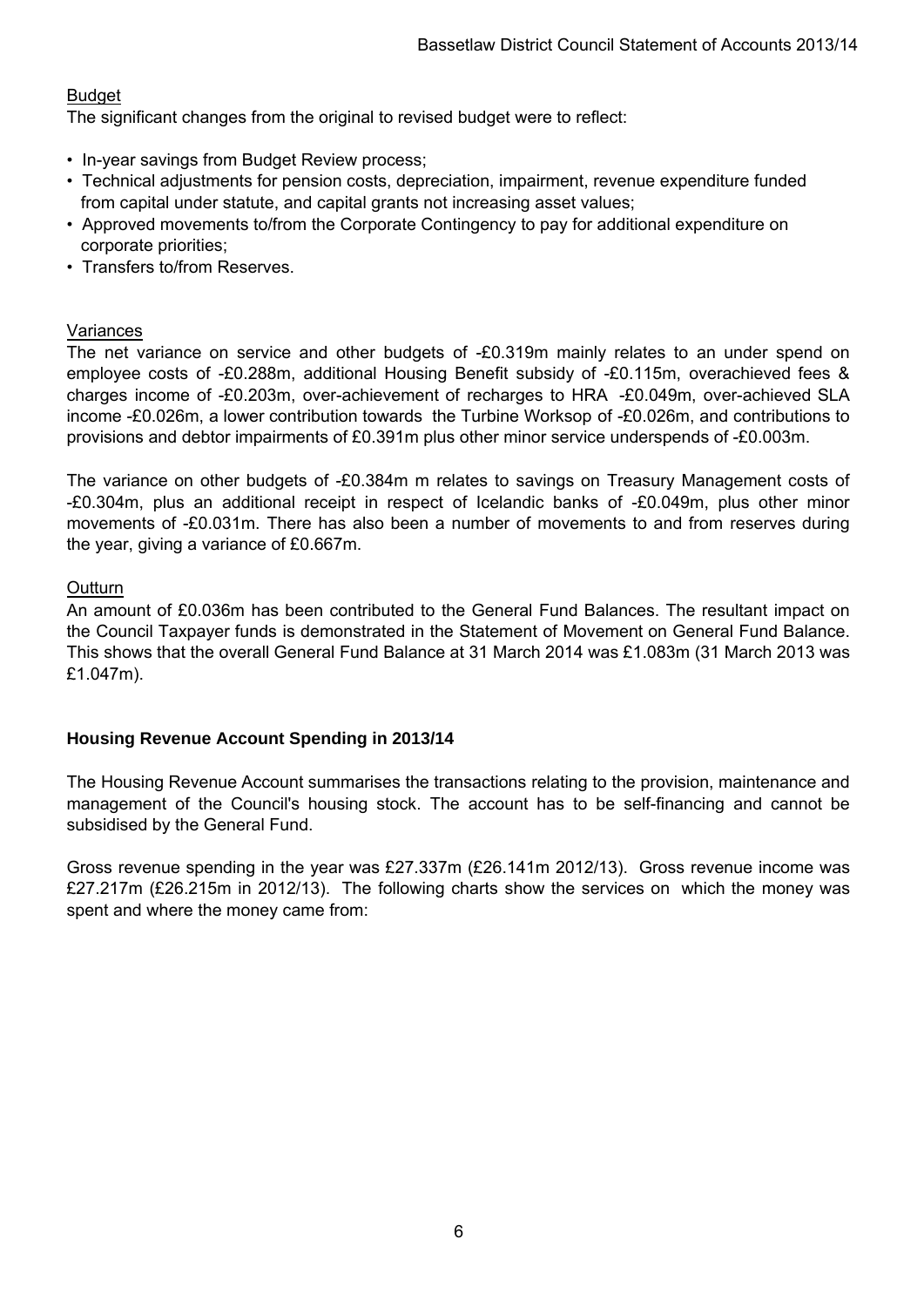# **HRA GROSS EXPENDITURE 2013/14 (£'000)**

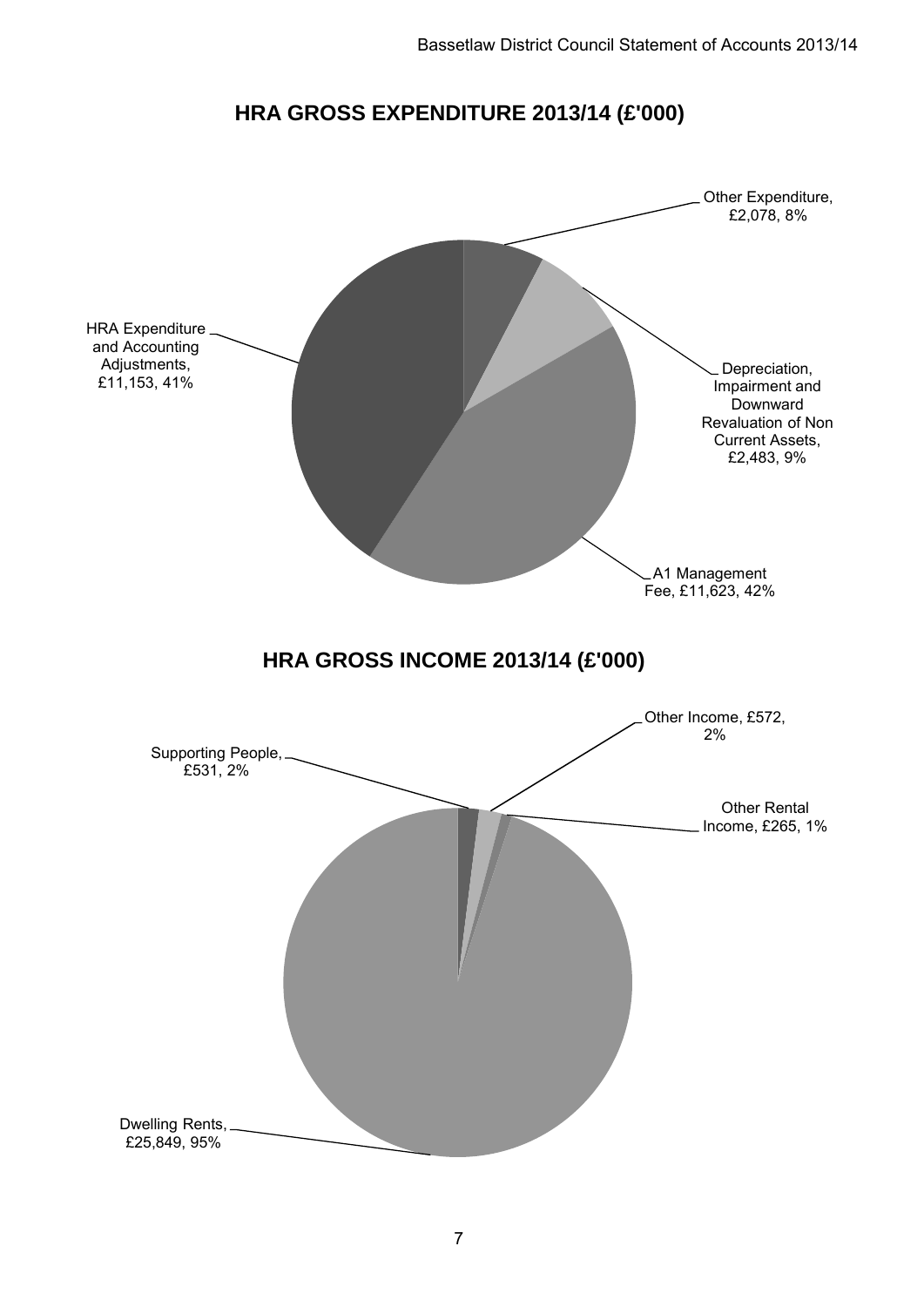The Council operates the same budget monitoring procedures for the Housing Revenue Account as it does for the General Fund, and the original budget was adjusted throughout the year to reflect decisions made by the Council.

The resultant impact on the Council Rent payer is demonstrated in the movement on Housing Revenue Account Balance. This shows that the overall HRA Balance at 31 March 2014 was £1.346m (31 March 2013 £1.466m).

# **Capital Spending in 2013/14**

Capital spending is broadly defined as spending on assets (land, buildings, major items of equipment, vehicles) that have a life beyond twelve months.

Capital spending in the year totalled £15.265m (a decrease of £0.334m over 2012/13). This represents a lower than estimated level of spend of £2.696m against the final programme approved at quarter three of £17.961m. To put this into context, the Council has an approved five-year capital programme, and the lower than estimated level of spend merely represents reprofiling within that programme.

The significant schemes were:

|                                                       | £m     |
|-------------------------------------------------------|--------|
| Decent Homes Work                                     | 5,919  |
| Private Sector Housing and Disabled Facilities Grants | 702    |
| Other HRA Improvements                                | 4,428  |
| <b>Vehicle Fleet</b>                                  | 1,134  |
| Local Lend a Hand Mortgage Scheme                     | 1,000  |
| <b>Bridge Street Public Realm</b>                     | 291    |
| New gym equipment at Leisure Centres                  | 255    |
| <b>Other Projects</b>                                 | 1,536  |
| <b>Capital Programme</b>                              | 15,265 |

The following charts show where the capital money was spent and how it was financed during 2013/14.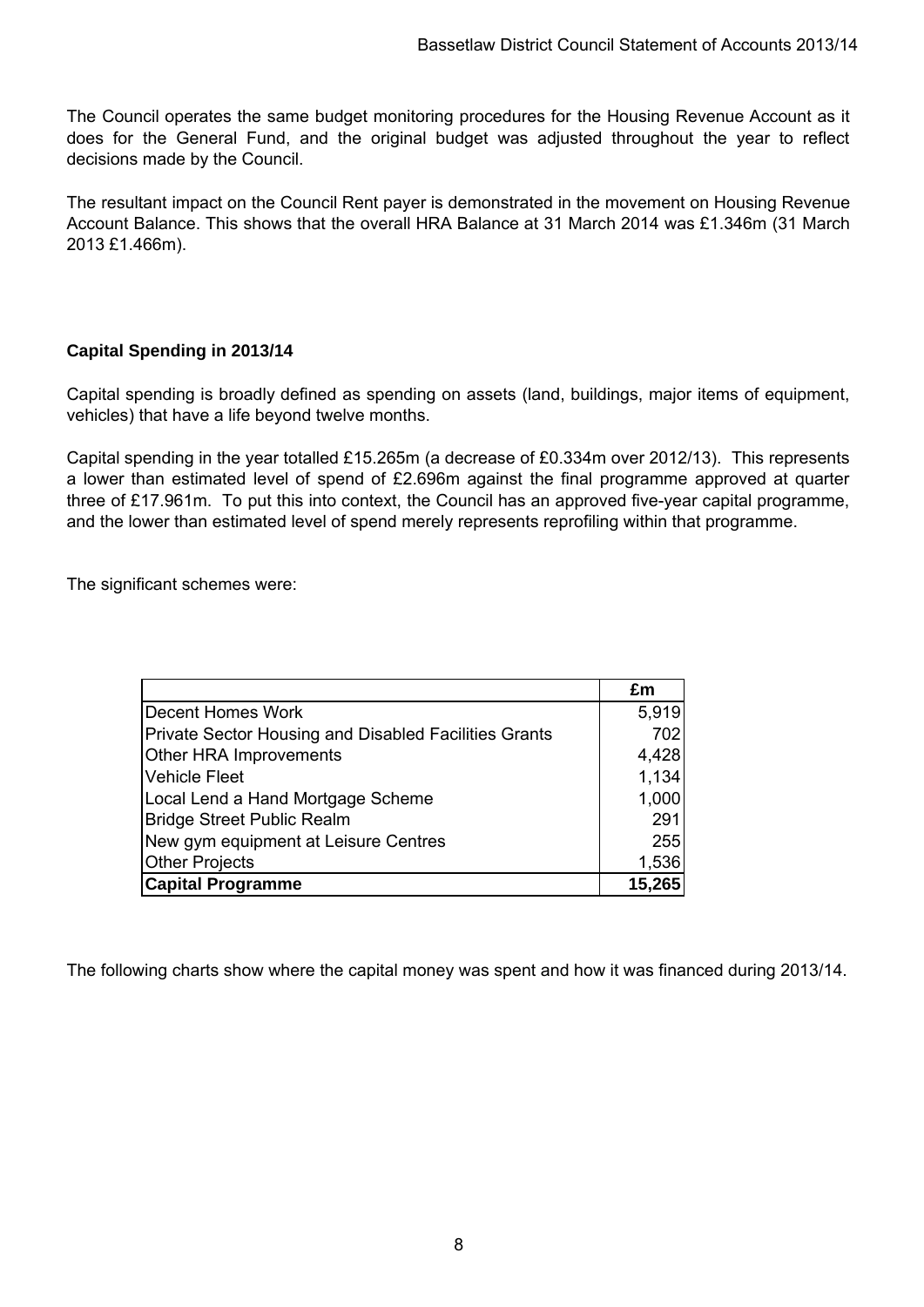

# **AREAS OF CAPITAL EXPENDITURE 2013/14 (£'000)**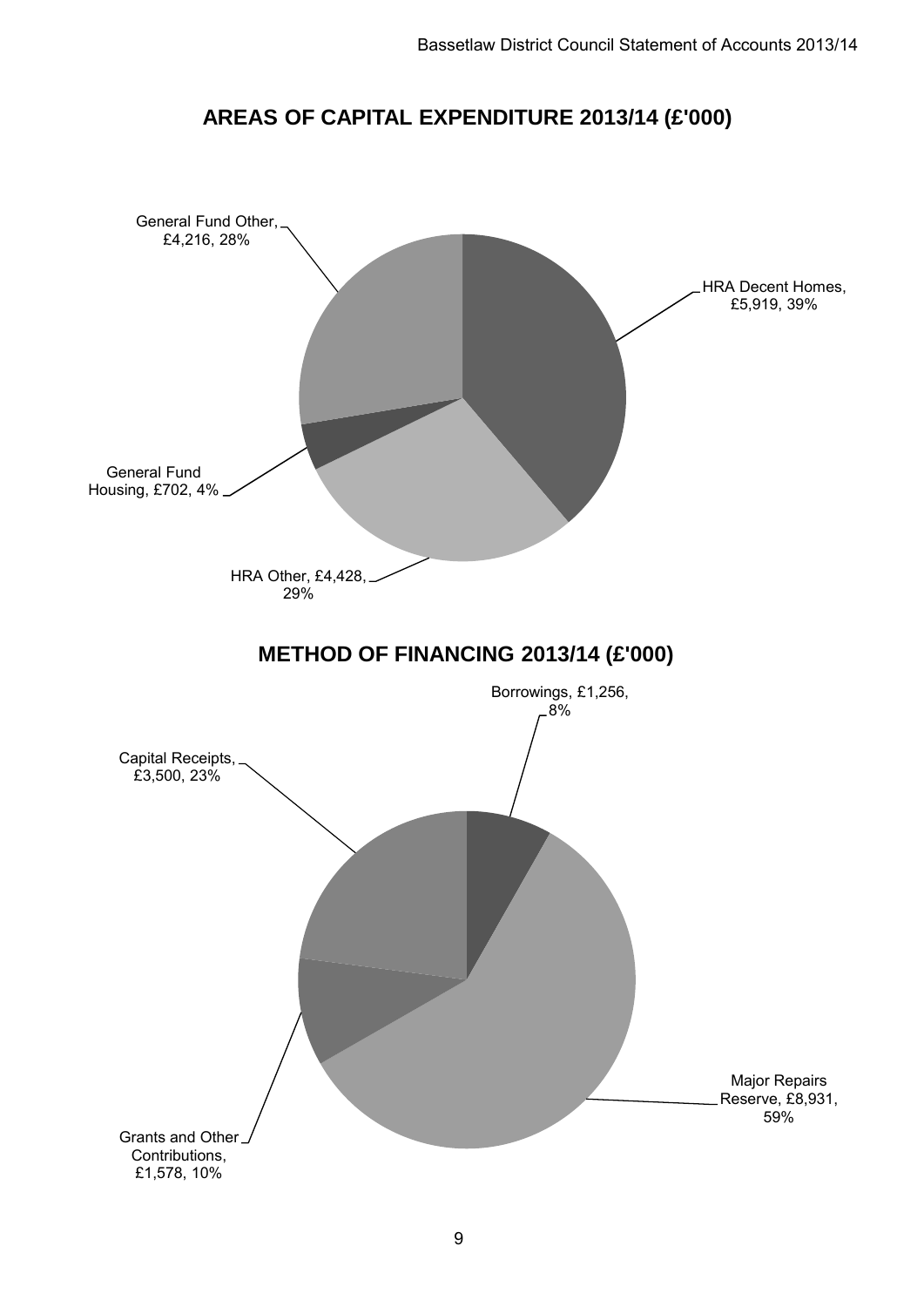# **Review of the Council's Financial Position and Significant Points in Respect of the Balance Sheet**

The Balance Sheet shows the balances held by the Council as at 31 March 2014. It indicates how much is owed to the Council, and how much the Council owes to others, together with summarised information on the assets held and the financing of those assets.

The significant points being:

- The increase in the General Fund Reserve from £1.047m to £1.082m.
- The decrease in the Housing Revenue Account balance from £1.466m to £1.346m.
- The deficit in Business Rates of £6.281m which will be carried forward into the 2014/15 financial year to be recovered from central government and the major preceptors.
- The creation of a Retained Business Rates reserve of £2.517m, which will be used to fund Bassetlaw District Council's share of deficit carried forward.
- The Council's Pensions Liability as assessed by the Actuary showed a worsened position during the year, increasing from £42.517m to £44.932m. It should be noted that these figures are a snapshot at a point in time, and the Fund's assets and liabilities are subject to fluctuations in value depending upon the current state of the economy and stock market. The information should be considered with the long-term view provided by the triennial valuation undertaken by the Actuary, and over time this deficit will be made good by increasing contributions over the remaining working life of the employees.

# **Summary**

The Statement of Accounts reports the final position for the Council for 2013/14. The Council continues to employ strong financial management, and has plans in place for future improvements in service delivery. Positive vacancy management remains in place, coupled with a culture of base budget and service reviews. It is envisaged that savings from these activities will allow the Council to continue to serve its taxpayers by providing quality services at reasonable cost. In the current economic climate this presents a considerable challenge, with the emphasis being on "achieving more with less".

#### **Looking Forward**

The Council remains susceptible to, but vigilant for, the external risks posed by the turbulent and unpredictable economic climate, and the inevitable reductions in central government grant funding. The Council has a balanced budget for 2014/15, and measures are already in place to deliver a balanced budget for 2015/16. However, the Council will continue to monitor the external environment and develop strategies to counter the effects of changes to the wider economy in a timely and effective manner.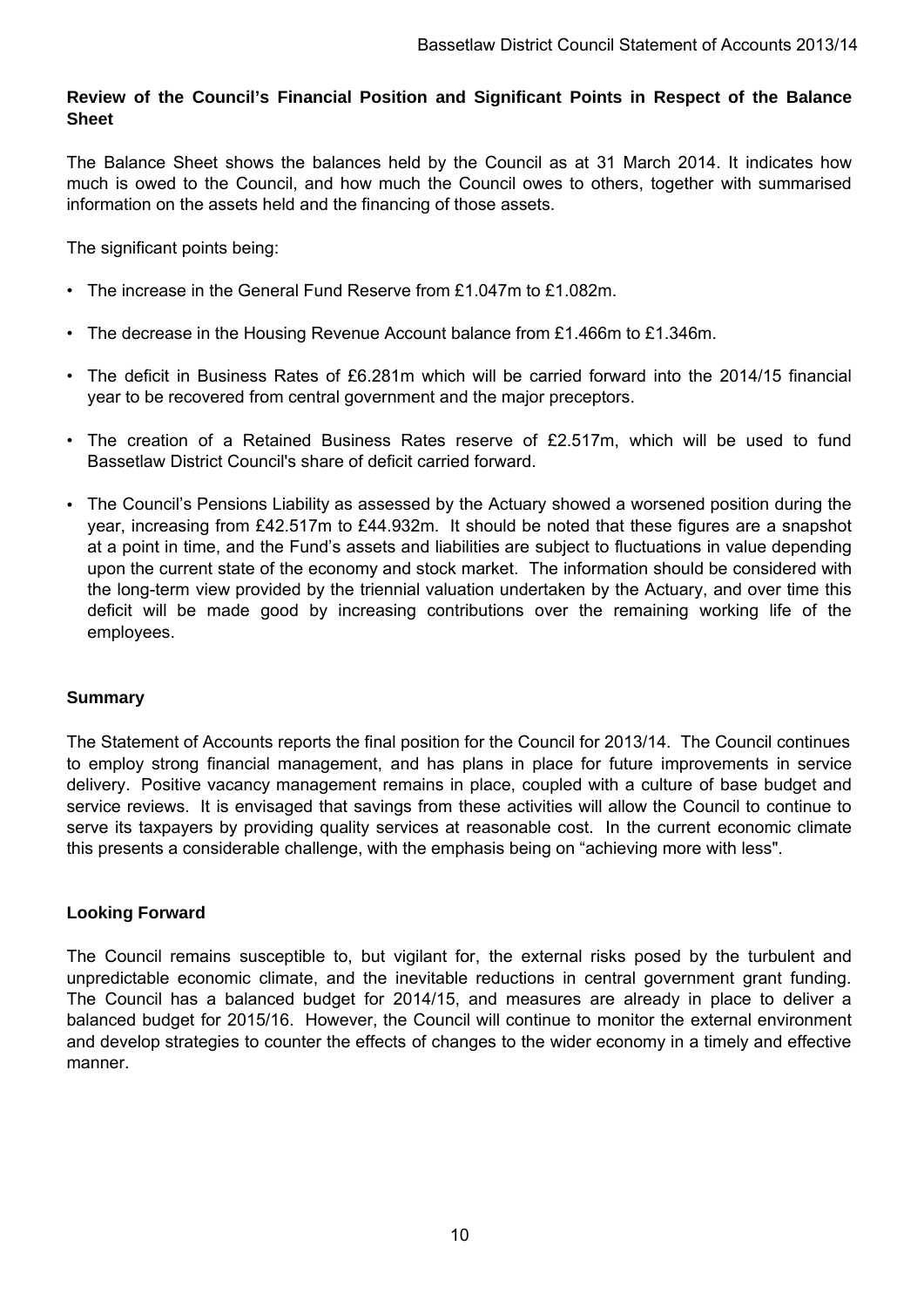The Council's future capital programme for 2014/15 to 2018/19 includes a total of £12.161m for General Fund schemes and £47.211m for the HRA. The Council remains committed to investment in regeneration, enhancement of assets (including the decent homes standard for the housing stock), provision of disabled facilities grants, community safety and health and well-being schemes.

External funding of £4.754m, capital receipts of £8.276m, Major Repairs Reserve of £42.501m, and Prudential borrowing of £3.841m will finance the future capital programme.

#### **Further Information**

If you require further information concerning the accounts of the Council this is available from the Head of Finance & Property, Bassetlaw District Council, Queens Buildings, Potter Street, Worksop, Nottinghamshire S80 2AH (01909) 533174 or by e-mail: corporate.finance@bassetlaw.gov.uk.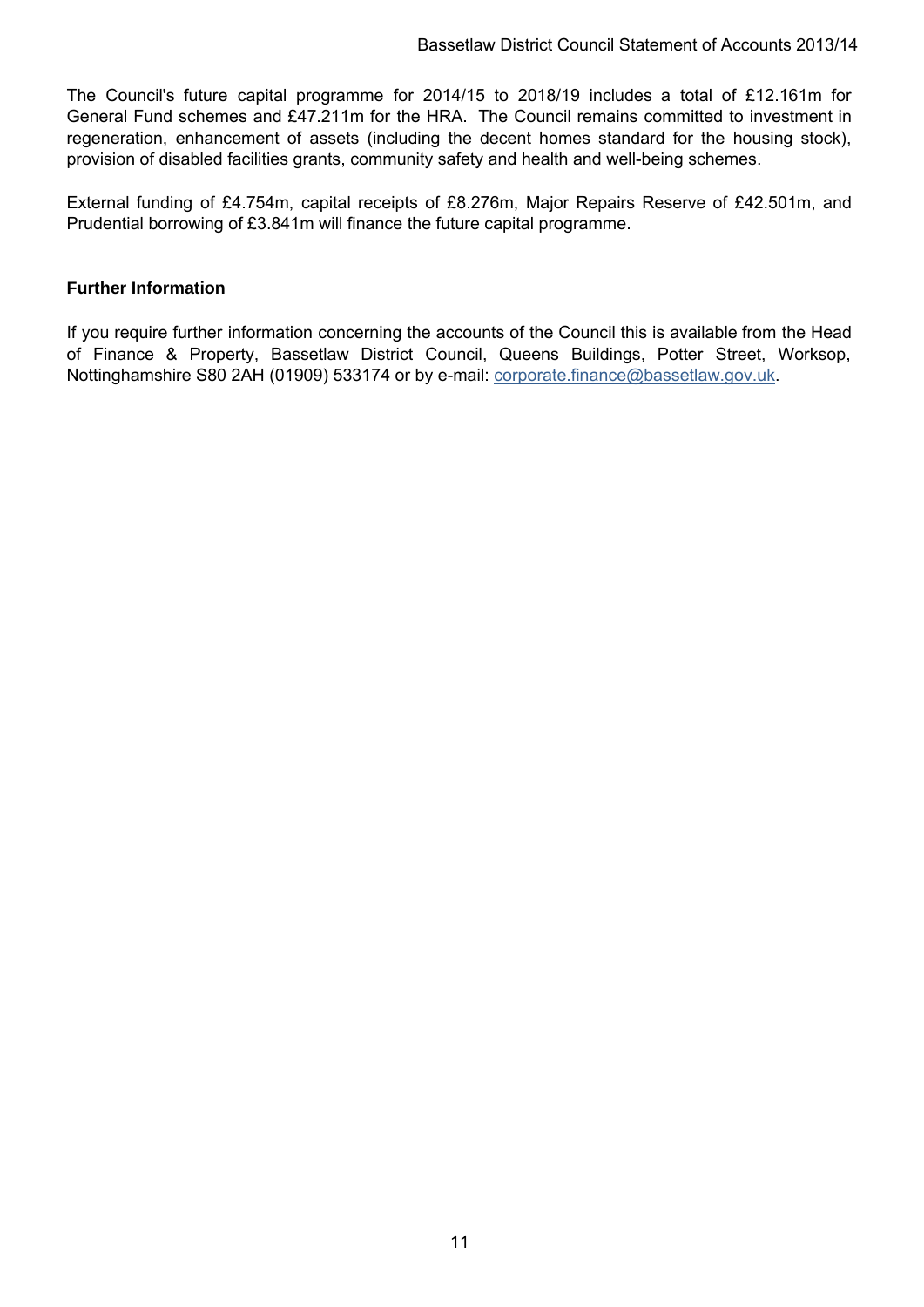# **STATEMENT OF RESPONSIBILITIES FOR THE STATEMENT OF ACCOUNTS**

## **1 COUNCIL'S RESPONSIBILITIES**

The Council is required to:

- Make arrangements for the proper administration of its financial affairs and to secure that one of its Officers has the responsibility for the administration of those affairs. In this Council, that Officer is the Head of Finance and Property;
- Manage its affairs to secure economic, efficient and effective use of resources and safeguard its assets; and
- Approve the Statement of Accounts.

The Statement of Accounts for the year 1 April 2013 to 31 March 2014 has been prepared and I confirm that these accounts were approved by Bassetlaw District Council at the meeting held on 25 September 2014.

**Signed:**

**Not required to sign the draft accounts in June 2014**

# **Councillor Gillian Freeman Bassetlaw District Council Council Chairman approving the accounts**

# **2 CHIEF FINANCIAL OFFICER'S RESPONSIBILITIES**

The Head of Finance & Property is responsible for the preparation of the Council's Statement of Accounts in accordance with proper practices as set out in the CIPFA/LASAAC Code of Practice on Local Authority Accounting in the United Kingdom 2013/14 (the CODE).

In preparing this Statement of Accounts, the Head of Finance & Property has:

- selected suitable Accounting Policies and then applied them consistently;
- made judgements and estimates that were reasonable and prudent:
- complied with the Local Authority Code.

The Head of Finance & Property has also:

- kept proper accounting records which were up to date;
- taken responsible steps for the prevention and detection of fraud and other irregularities.

# **CERTIFICATE**

I certify that the Statement of Accounts for 2013/14 presents a true and fair view of the financial position of Bassetlaw District Council at 31 March 2014 and its income and expenditure for the year ended 31 March 2014.

**Signed: MIKE HILL**

**Michael Hill, CPFA Head of Finance & Property & Section 151 Officer, Bassetlaw District Council Date: 26 June 2014**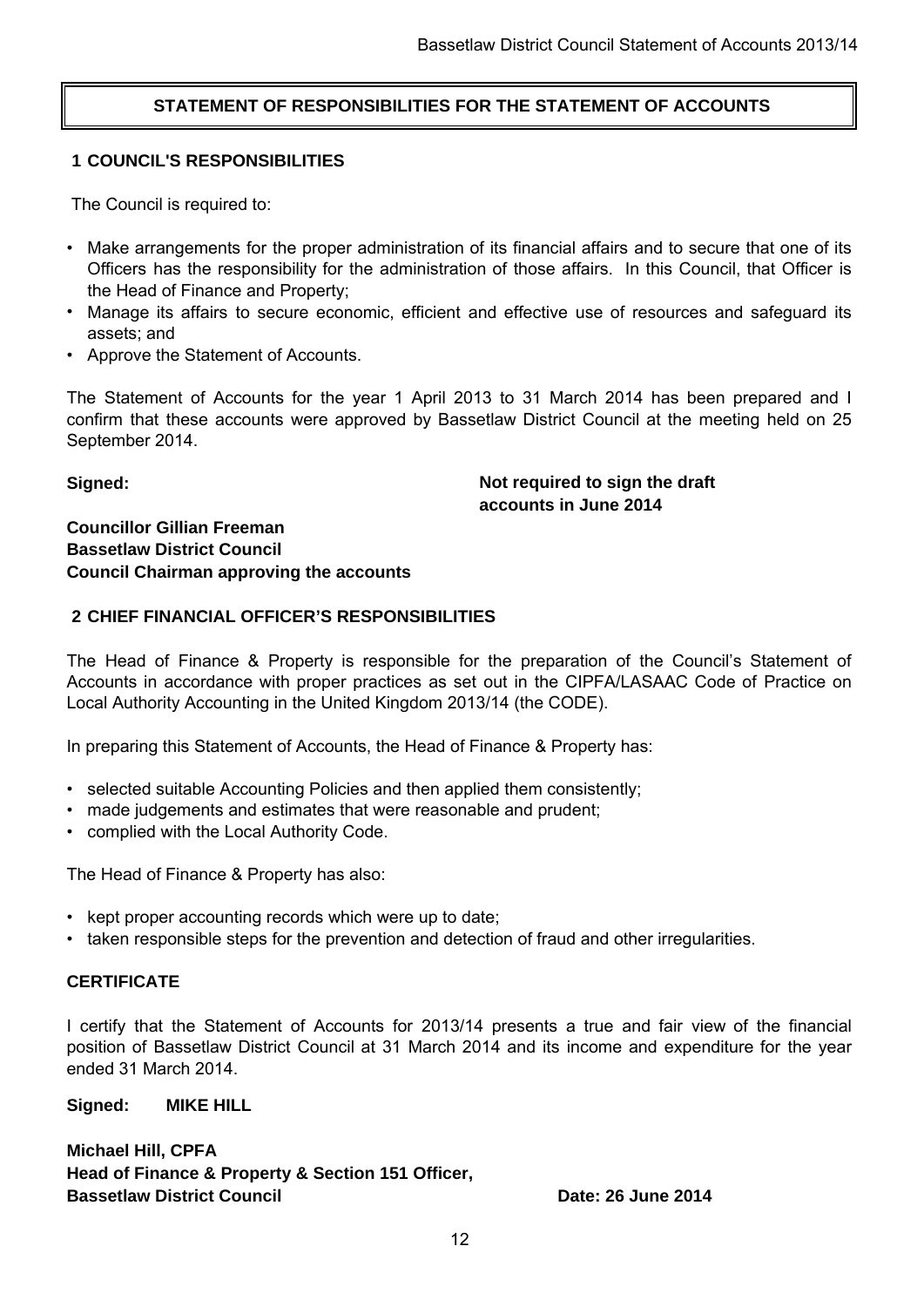#### **MOVEMENT IN RESERVES STATEMENT**

# **Restated Movement in Reserves during 2012/13**

|                                                                                                         | Fund<br><b>Balance</b><br>General<br>£'000 | General Fund<br>Earmarked<br>Reserves<br>£'000 | Revenue<br>Account<br>Housing<br>£'000 | <b>HRA</b><br>Earmarked<br>Reserves<br><b>E'000</b> | Receipts<br>Reserve<br>Capital<br>£'000 | <b>Major Repairs</b><br>Reserve<br>£'000 | Grants<br>Unapplied<br>Capital<br>£'000 | <b>Total Usable</b><br>Reserves<br>£'000 | Unusable<br>Reserves<br>£'000 | <b>Total Council</b><br>Reserves<br>£'000 |
|---------------------------------------------------------------------------------------------------------|--------------------------------------------|------------------------------------------------|----------------------------------------|-----------------------------------------------------|-----------------------------------------|------------------------------------------|-----------------------------------------|------------------------------------------|-------------------------------|-------------------------------------------|
| Balance at 31 March 2012<br>carried forward                                                             | 1,007                                      | 2,895                                          | 1,392                                  | 43                                                  | 6,502                                   | 0                                        | 183                                     | 12,022                                   | 79,781                        | 91,803                                    |
| Surplus or deficit(-) on the                                                                            | $-3,603$                                   | 0                                              | 5,626                                  | 0                                                   | 0                                       | 0                                        | 0                                       | 2,023                                    | 0                             | 2,023                                     |
| provision of Services<br>Other Comprehensive Income<br>and Expenditure                                  | 0                                          | 0                                              | 0                                      | 0                                                   | 0                                       | 0                                        | 0                                       | $\mathbf 0$                              | 1,460                         | 1,460                                     |
| <b>Total Comprehensive Income</b><br>and Expenditure                                                    | $-3,603$                                   | $\mathbf 0$                                    | 5,626                                  | $\bf{0}$                                            | $\bf{0}$                                | $\bf{0}$                                 | $\bf{0}$                                | 2,023                                    | 1,460                         | 3,483                                     |
| Adjustment between accounting<br>basis & funding basis under<br>regulations (Note 7)                    | 3,877                                      | 0                                              | $-5,553$                               | $\overline{0}$                                      | $-1,032$                                | 949                                      | $-106$                                  | $-1,865$                                 | 1,865                         | $\mathbf{0}$                              |
| Net Increase/Decrease (-)                                                                               | 274                                        | 0                                              | 73                                     | $\mathbf 0$                                         | $-1,032$                                | 949                                      | $-106$                                  | 158                                      | 3,325                         | 3,483                                     |
| before Transfers to Earmarked<br><b>Reserves</b><br>Transfers to/from(-) Earmarked<br>Reserves (Note 8) | $-234$                                     | 234                                            |                                        | -1                                                  | 0                                       | 0                                        | $\mathbf 0$                             | 0                                        | $\Omega$                      | $\mathbf 0$                               |
| Increase/Decrease(-) in 2012/13                                                                         | 40                                         | 234                                            | 74                                     | $-1$                                                | $-1,032$                                | 949                                      | $-106$                                  | 158                                      | 3,325                         | 3,483                                     |
| Balance at 31 March 2013<br>carried forward                                                             | 1,047                                      | 3,129                                          | 1,466                                  | 42                                                  | 5,470                                   | 949                                      | 77                                      | 12,180                                   | 83,106                        | 95,286                                    |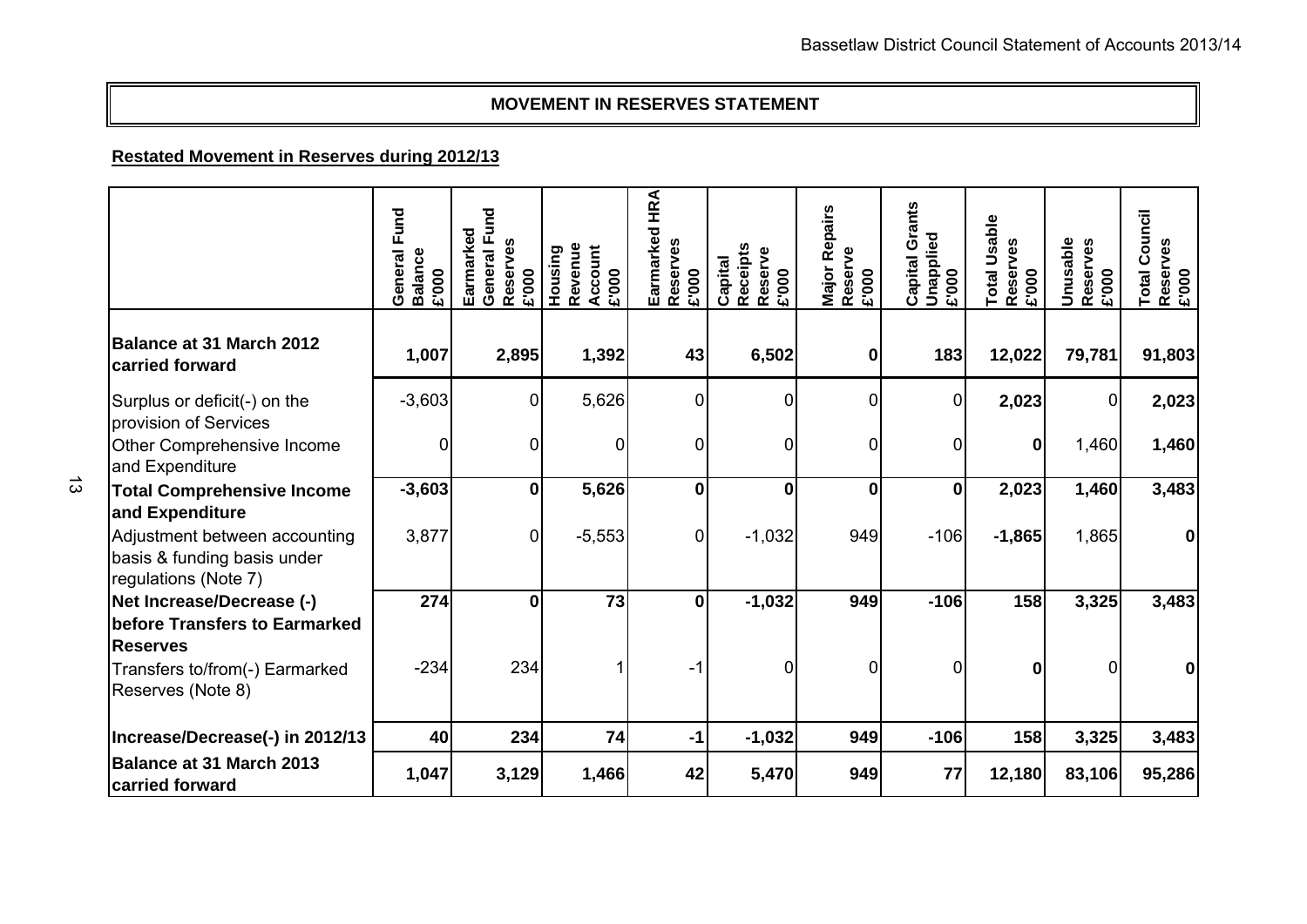# **Movement in Reserves during 2013/14**

 $\frac{1}{4}$ 

|                                                                                                         | Fund<br>General<br><b>Balance</b><br>£'000 | General Fund<br>Earmarked<br>Reserves<br>£'000 | Revenue<br>Account<br><b>Housing</b><br>£'000 | <b>HRA</b><br>Earmarked<br>Reserves<br>£'000 | Receipts<br>Reserve<br>Capital<br>£'000 | <b>Major Repairs<br/>Reserve</b><br>£'000 | Grants<br><b>Unapplied<br/>£'000</b><br>Capital | <b>Total Usable</b><br>Reserves<br>£'000 | Unusable<br>Reserves<br><b>E'000</b> | Council<br>Reserves<br>£'000<br><b>Total</b> |
|---------------------------------------------------------------------------------------------------------|--------------------------------------------|------------------------------------------------|-----------------------------------------------|----------------------------------------------|-----------------------------------------|-------------------------------------------|-------------------------------------------------|------------------------------------------|--------------------------------------|----------------------------------------------|
| <b>Balance at 31 March 2013</b><br>carried forward                                                      | 1,047                                      | 3,129                                          | 1,466                                         | 42                                           | 5,470                                   | 949                                       | 77                                              | 12,180                                   | 83,106                               | 95,286                                       |
| Surplus or deficit(-) on the<br>provision of Services                                                   | $-2,724$                                   | 0                                              | 8,391                                         | 0                                            | 0                                       | 0                                         | 0                                               | 5,667                                    | $\mathbf 0$                          | 5,667                                        |
| Other Comprehensive Income<br>and Expenditure                                                           | 0                                          | $\mathbf 0$                                    | $\overline{0}$                                | 0                                            | 0                                       | 0                                         | 0                                               | $\boldsymbol{0}$                         | $-1,096$                             | $-1,096$                                     |
| <b>Total Comprehensive Income</b><br>and Expenditure                                                    | $-2,724$                                   | $\bf{0}$                                       | 8,391                                         | $\mathbf 0$                                  | $\bf{0}$                                | $\mathbf 0$                               | 0                                               | 5,667                                    | $-1,096$                             | 4,571                                        |
| Adjustment between accounting<br>basis & funding basis under<br>regulations (Note 7)                    | 4,401                                      | 0                                              | $-8,519$                                      | $\mathbf 0$                                  | $-1,734$                                | 3,013                                     | 62                                              | $-2,777$                                 | 2,777                                |                                              |
| Net Increase/Decrease(-) before                                                                         | 1,677                                      | $\bf{0}$                                       | $-128$                                        | $\boldsymbol{0}$                             | $-1,734$                                | 3,013                                     | 62                                              | 2,890                                    | 1,681                                | 4,571                                        |
| <b>Transfers to Earmarked</b><br><b>Reserves</b><br>Transfers to/from(-) Earmarked<br>Reserves (Note 8) | $-1,642$                                   | 1,642                                          | 8                                             | -8                                           | 0                                       | 0                                         | 0                                               | 0                                        | $\Omega$                             |                                              |
| Increase/Decrease(-) in 2013/14                                                                         | 35                                         | 1,642                                          | $-120$                                        | -8                                           | $-1,734$                                | 3,013                                     | 62                                              | 2,890                                    | 1,681                                | 4,571                                        |
| <b>Balance at 31 March 2014</b><br>carried forward                                                      | 1,082                                      | 4,771                                          | 1,346                                         | 34                                           | 3,736                                   | 3,962                                     | 139                                             | 15,070                                   | 84,787                               | 99,857                                       |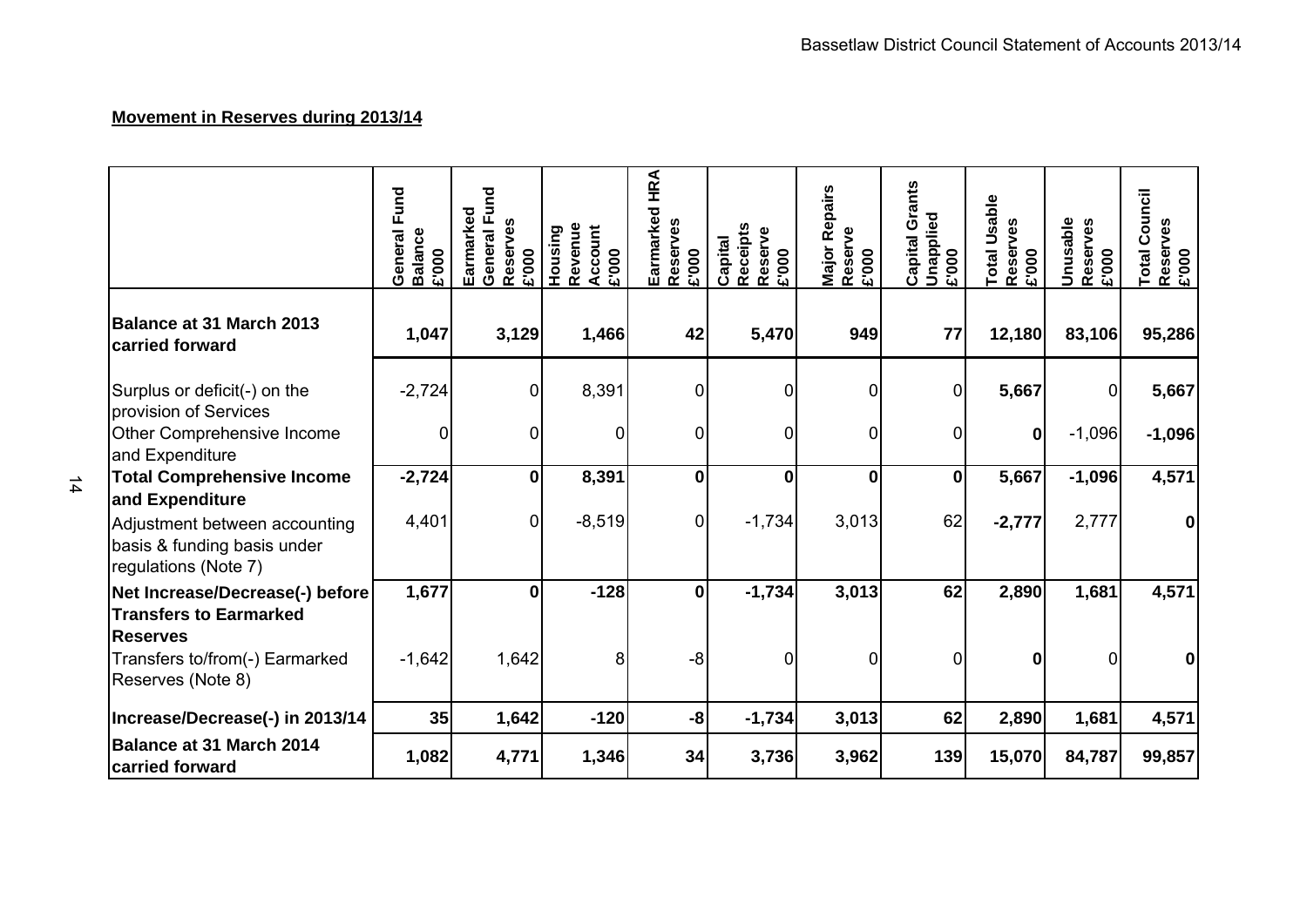# **WHOLE COUNCIL COMPREHENSIVE INCOME AND EXPENDITURE STATEMENT**

 $\overline{\phantom{a}}$ 

r

|                | <b>Restated</b> |               |                                                                                                             |                |               |             |
|----------------|-----------------|---------------|-------------------------------------------------------------------------------------------------------------|----------------|---------------|-------------|
|                | 2012/13         |               |                                                                                                             |                | 2013/14       |             |
| <b>Gross</b>   |                 | <b>Net</b>    |                                                                                                             | <b>Gross</b>   |               | <b>Net</b>  |
| <b>Expend-</b> | Gross           | <b>Expend</b> |                                                                                                             | <b>Expend-</b> | <b>Gross</b>  | Expend-     |
| iture          | <b>Income</b>   | iture         |                                                                                                             | <i>iture</i>   | <b>Income</b> | iture       |
| £'000          | £'000           | £'000         |                                                                                                             | £'000          | £'000         | £'000       |
| 11,567         | $-9,799$        |               | 1,768 Central Services to the Public                                                                        | 2,428          | $-915$        | 1,513       |
| 0              |                 |               | 0 Children and Education Services                                                                           |                | O             |             |
| 5,100          | $-902$          |               | 4,198 Cultural and Related Services                                                                         | 4,177          | $-791$        | 3,386       |
| 5,870          | $-847$          |               | 5,023 Environment and Regulatory Services                                                                   | 5,958          | $-1,107$      | 4,851       |
| 3,697          | $-1,401$        |               | 2,296 Planning Services                                                                                     | 4,165          | $-2,059$      | 2,106       |
| 861            | $-1,001$        |               | -140 Highways and Transport Services                                                                        | 771            | $-1,054$      | $-283$      |
| 33,211         | $-32,622$       |               | 589 Other Housing Service - General Fund                                                                    | 33,197         | $-32,400$     | 797         |
| 18,875         | $-26,215$       |               | -7,340 Local Council Housing Services - (Housing<br>Revenue Account)                                        | 15,366         | $-27,217$     | $-11,851$   |
| 2,074          | $-261$          |               | 1,813 Corporate and Democratic Core                                                                         | 1,967          | $-275$        | 1,692       |
| 1,660          | $-378$          |               | 1,282 Non Distributed Costs                                                                                 | 1,343          | $-506$        | 837         |
|                |                 |               |                                                                                                             |                |               |             |
| 82,915         | $-73,426$       |               | 9,489 Cost of Services                                                                                      | 69,372         | $-66,324$     | 3,048       |
| 4,581          | $-1,782$        |               | 2,799 Other Operating Expenditure (Note 9)                                                                  | 11,962         | $-7,769$      | 4,193       |
| 8,065          | $-1,749$        |               | 6,316 Financing and Investment Income and<br>Expenditure (Note 10)                                          | 8,129          | $-1,797$      | 6,332       |
| 0              | $-25$           |               | -25 Exceptional Items Gains(-) / Losses on<br>Investments (Note 10)                                         | 0              | $-85$         | $-85$       |
| $\pmb{0}$      | $-20,602$       |               | -20,602 Taxation and Non-Specific Grant Income<br>And Expenditure (Note 11)                                 | 17,223         | $-36,378$     | $-19,155$   |
| 95,561         | $-97,584$       | $-2,023$      | Surplus (-) or Deficit on Provision of<br><b>Services</b>                                                   | 106,686        | $-112,353$    | $-5,667$    |
|                |                 |               | Items that will not be reclassified to the<br>Surplus (-) or Deficit on the Provision of<br><b>Services</b> |                |               |             |
|                |                 |               | -1,597 Surplus(-) or Deficit on Revaluation of Non<br>Current Assets (Note 12)                              |                |               | $-326$      |
|                |                 |               | 0 Impairment Losses on Non-Current Assets<br>Charged to Revaluation Reserve (Note 12)                       |                |               | $\mathbf 0$ |
|                |                 |               | 133 Remeasurements of the Net Defined Benefit<br>Liability (Asset) (Note 39)                                |                |               | 1,422       |
|                |                 |               | 4 Any Other Gains(-)/Losses Required to be<br>Included in the Statement                                     |                |               | 0           |
|                |                 | $-1,460$      | <b>Other Comprehensive Income and</b><br><b>Expenditure</b>                                                 |                |               | 1,096       |
|                |                 | $-3,483$      | <b>Total Comprehensive Income and</b><br><b>Expenditure</b>                                                 |                |               | $-4,571$    |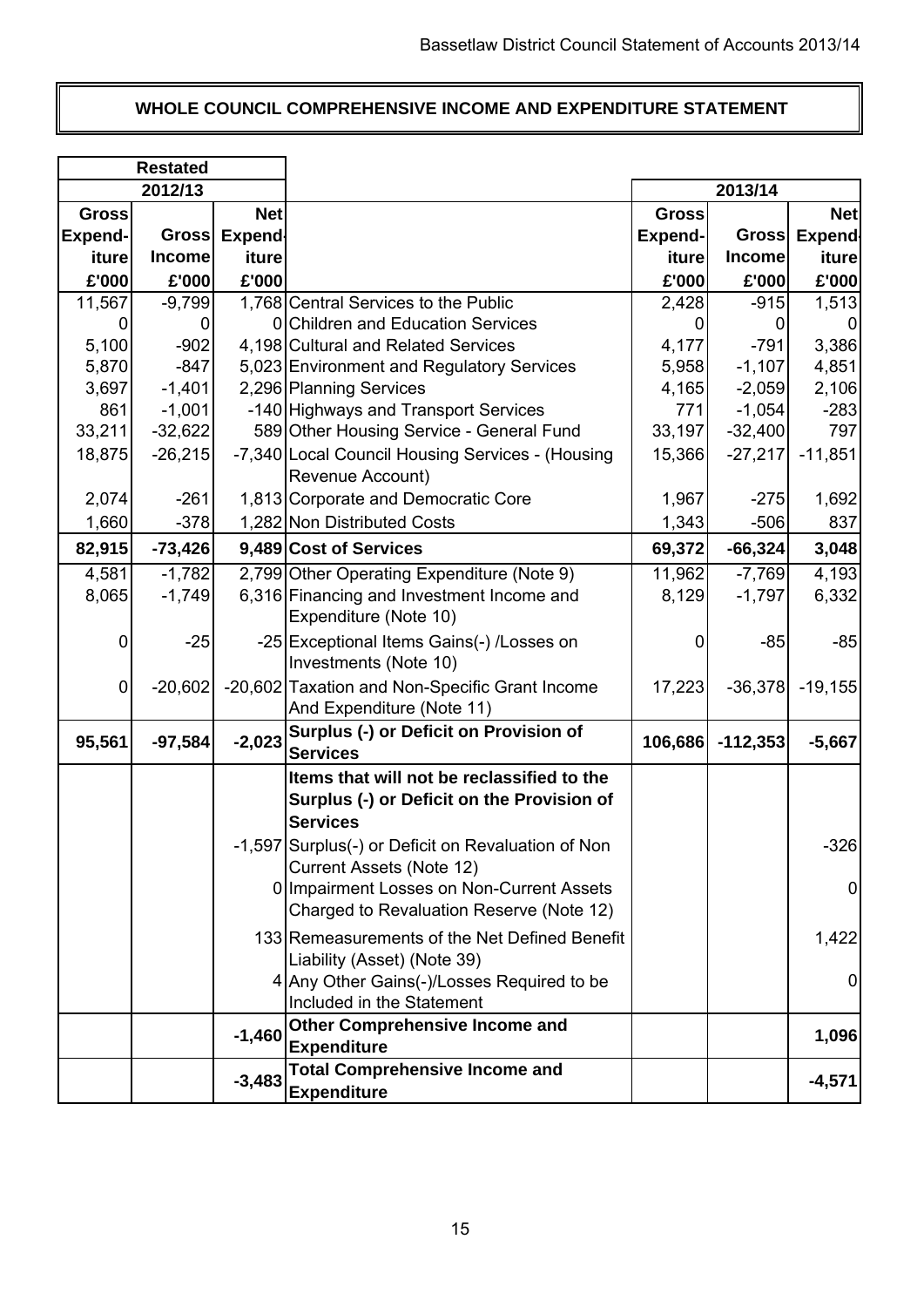# **BALANCE SHEET**

| 31 March       |                                            |                | 31 March   |
|----------------|--------------------------------------------|----------------|------------|
| 2013           |                                            | <b>Notes</b>   | 2014       |
| £'000          |                                            |                | £'000      |
| 243,433        | Property, Plant & Equipment                | 12             | 250,439    |
| 314            | <b>Heritage Assets</b>                     | 13             | 314        |
| $\overline{0}$ | <b>Investment Properties</b>               | 14             |            |
| 137            | Intangible Assets                          | 15             | 154        |
| 0              | <b>Assets Held For Sale</b>                | 20             | $\Omega$   |
| 1,177          | Long Term Investments                      | 16             | 30         |
| 95             | Long Term Debtors                          | 18             | 3,669      |
| 245,156        | <b>TOTAL LONG TERM ASSETS</b>              |                | 254,606    |
| 1,390          | <b>Short Term Investments</b>              | 16             | 1,439      |
| 7,783          | <b>Assets Held For Sale</b>                | 20             | 1,350      |
| 62             | Inventories                                | 17             | 51         |
| 8,425          | <b>Short Term Debtors</b>                  | 18             | 10,169     |
| 707            | Cash and Cash Equivalents                  | 19             | 1,420      |
| 18,367         | <b>TOTAL CURRENT ASSETS</b>                |                | 14,429     |
| $-1,306$       | Cash and Cash Equivalents (Bank Overdraft) | 19             | $-713$     |
| $-6,566$       | <b>Short Term Borrowings</b>               | 16             | $-7,516$   |
| $-2,296$       | <b>Short Term Creditors</b>                | 21             | $-2,901$   |
| $-648$         | <b>Provisions Short Term</b>               | 22             | $-1,102$   |
| 0              | Short Term Finance Lease Liability         | 36             | 0          |
| $-18$          | Grants Receipts in Advance - Revenue       | 33             | $-18$      |
| $-10,834$      | <b>TOTAL CURRENT LIABILITIES</b>           |                | $-12,250$  |
| $-1,010$       | <b>Long Term Creditors</b>                 | 21             | $-1,086$   |
| 0              | Provisions Long Term                       | 22             | $-528$     |
| $\overline{0}$ | Long Term Finance Lease Liability          | 36             | 0          |
| $-113,876$     | Long Term Borrowing                        | 16             | $-110,382$ |
| $-42,517$      | <b>Pensions Liability</b>                  | 39             | $-44,932$  |
| $-157,403$     | <b>TOTAL LONG TERM LIABILITIES</b>         |                | $-156,928$ |
| 95,286         | <b>TOTAL NET ASSETS</b>                    |                | 99,857     |
| 12,180         | <b>Usable Reserves</b>                     | $\overline{7}$ | 15,070     |
| 83,106         | <b>Unusable Reserves</b>                   | 24             | 84,787     |
| 95,286         | <b>TOTAL RESERVES</b>                      |                | 99,857     |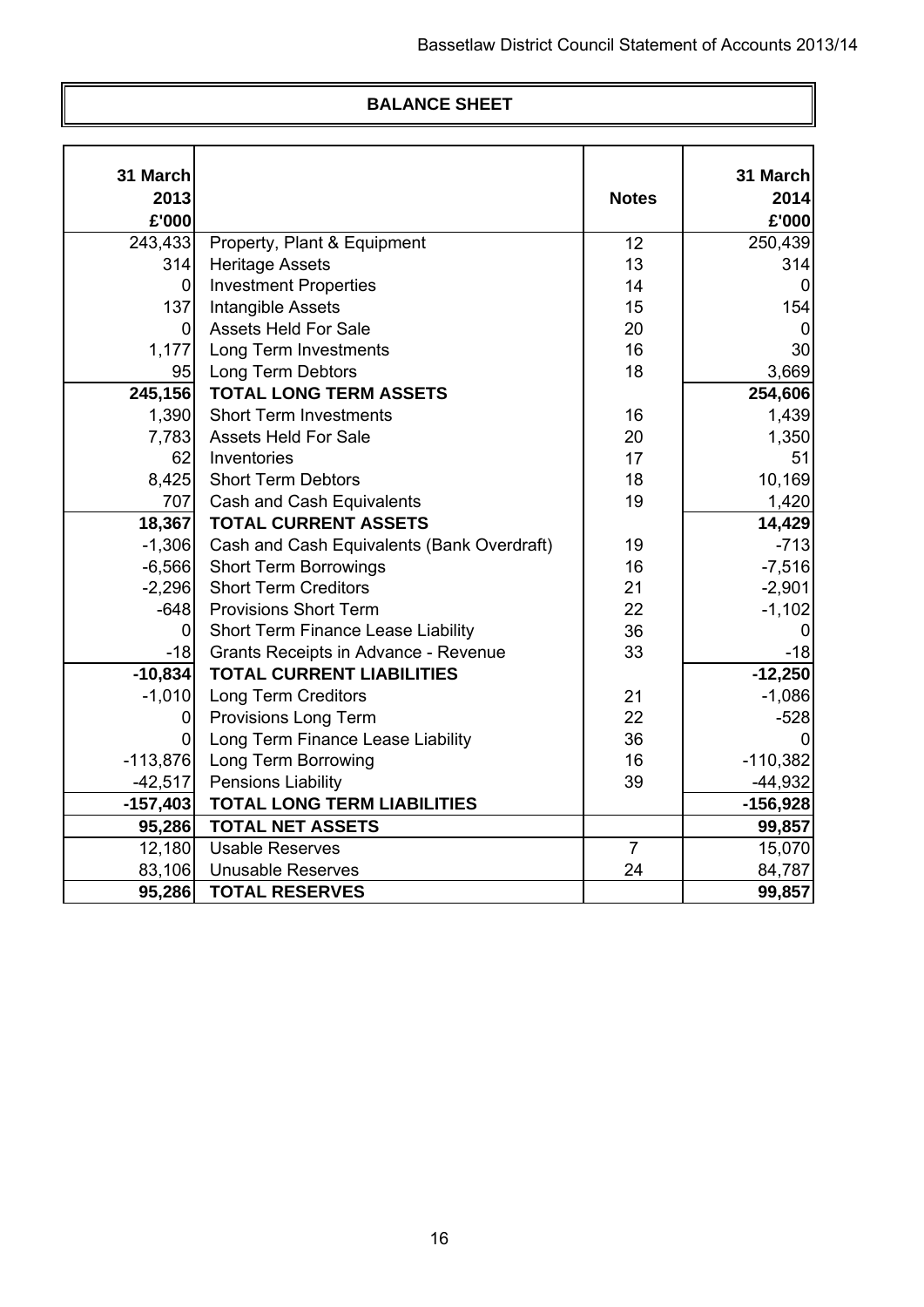# **CASH FLOW STATEMENT**

| <b>Restated</b> |                                                                                                                                           |                 |           |
|-----------------|-------------------------------------------------------------------------------------------------------------------------------------------|-----------------|-----------|
| 2012/13         |                                                                                                                                           |                 | 2013/14   |
| £'000           |                                                                                                                                           | <b>Note</b>     | £'000     |
|                 | 2,023 Net Surplus/Deficit(-) on the Provision of Services                                                                                 |                 | 5,667     |
|                 | 13,136 Adjustment to Surplus or Deficit on the Provision of Services for<br>Non-Cash Movements                                            | 25              | 13,162    |
|                 | -3,756 Adjust for Item Included in the Net Surplus or Deficit on the<br>Provision of Services that are Investing and Financing Activities | 25              | $-11,154$ |
|                 | 11,403 Net Cash Flows from Operating Activities                                                                                           | 25              | 7,675     |
|                 | -13,060 Investing Activities                                                                                                              | <b>25C</b>      | $-5,622$  |
|                 | -2,325 Financing Activities                                                                                                               | 25 <sub>D</sub> | $-747$    |
|                 | -3,982 Net Increase or Decrease(-) in Cash and Cash Equivalents                                                                           |                 | 1,306     |
|                 | 3,383 Cash and Cash Equivalents at the Beginning of the Reporting                                                                         | 19              | $-599$    |
|                 | Period                                                                                                                                    |                 |           |
| $-599$          | Cash and Cash Equivalents at the End of the Reporting                                                                                     | 19              | 707       |
|                 | <b>Period</b>                                                                                                                             |                 |           |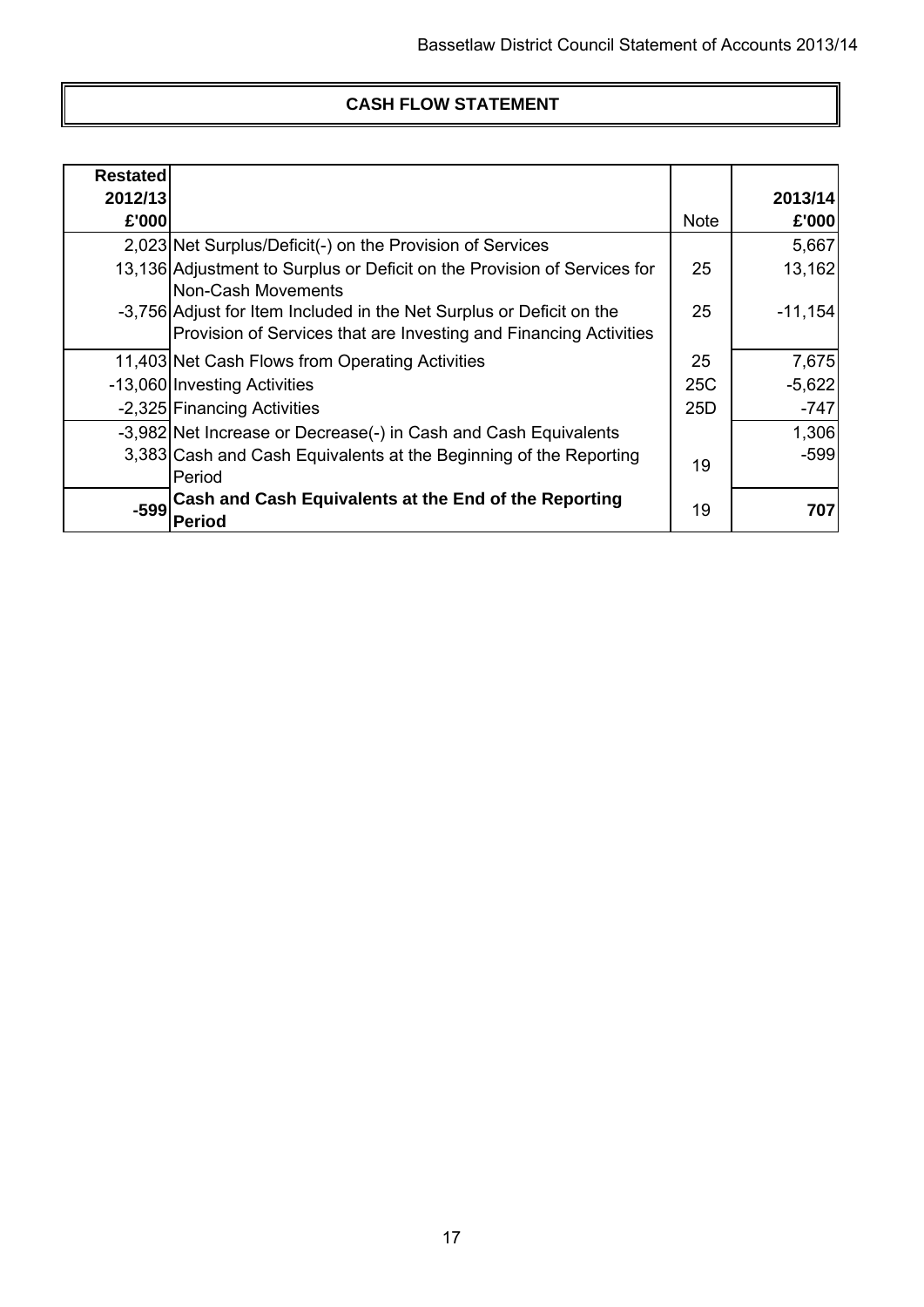#### **PRIOR PERIOD ADJUSTMENT**

 $\vec{a}$ 

The Code of Practice on Local Council Accounting in the United Kingdom (the Code) has introduced <sup>a</sup> change in accounting policy in relation to the adoption of the amendments to IAS 19 Employee Benefits (June 2011 Amendments).

This is to be adopted for every accounting year beginning on or after 1 January 2013. The expected return and the interest cost is to be replaced with a single net interest cost, which effectively sets the expected return equal to the IAS19 discount rate.

The table below shows the declared CIES as per the 2012/13 Statement of Accounts, together with the adjustments to arrive at the restated 2012/13 CIES position:

#### **Movement on Whole Comprehensive Income and Expenditure Statement**

|                                               |                    |              |                    |                    |                   | <b>Insertion of</b> |                        |                 |                    |
|-----------------------------------------------|--------------------|--------------|--------------------|--------------------|-------------------|---------------------|------------------------|-----------------|--------------------|
|                                               |                    |              |                    | <b>Removal of</b>  | <b>Removal of</b> | <b>Expenditure</b>  | <b>Restated</b>        | <b>Restated</b> | <b>Restated</b>    |
|                                               | <b>Gross</b>       | <b>Gross</b> | <b>Net</b>         | <b>Expenditure</b> | <b>Income</b>     | to bel              | <b>Gross</b>           | <b>Gross</b>    | <b>Net</b>         |
|                                               | <b>Expenditure</b> |              | Income Expenditure | recognised         | recognised        |                     | recognised Expenditure |                 | Income Expenditure |
|                                               | £'000              | £'000        | £'000              | 2012/13            | 2012/13           | 2012/13             | £'000                  | £'000           | £'000              |
| Central Services to the Public                | 11,567             | $-9,799$     | 1,768              |                    |                   |                     | 11,567                 | $-9,799$        | 1,768              |
| <b>Children and Education Services</b>        | $\Omega$           |              |                    |                    |                   |                     |                        |                 | $\Omega$           |
| <b>Cultural and Related Services</b>          | 5,100              | $-902$       | 4,198              |                    |                   |                     | 5,100                  | $-902$          | 4,198              |
| <b>Environment and Regulatory Services</b>    | 5,870              | $-847$       | 5,023              |                    |                   |                     | 5,870                  | $-847$          | 5,023              |
| <b>Planning Services</b>                      | 3,697              | $-1,401$     | 2,296              |                    |                   |                     | 3,697                  | $-1,401$        | 2,296              |
| <b>Highways and Transport Services</b>        | 861                | $-1,001$     | $-140$             |                    |                   |                     | 861                    | $-1,001$        | $-140$             |
| Other Housing Service - General Fund          | 33,211             | $-32,622$    | 589                |                    |                   | 0                   | 33,211                 | $-32,622$       | 589                |
| Local Council Housing Services -              | 18,875             | $-26,215$    | $-7,340$           |                    |                   | O.                  | 18,875                 | $-26,215$       | $-7,340$           |
| (Housing Revenue Account)                     |                    |              |                    |                    |                   |                     |                        |                 |                    |
| Corporate and Democratic Core                 | 2,074              | $-261$       | 1,813              |                    |                   |                     | 2,074                  | $-261$          | 1,813              |
| Non Distributed Costs                         | 1,654              | $-378$       | 1,276              | $-100$             |                   | 106                 | 1,660                  | $-378$          | 1,282              |
| <b>Cost of Services</b>                       | 82,909             | $-73,426$    | 9,483              | $-100$             |                   | 106                 | 82,915                 | $-73,426$       | 9,489              |
| Other Operating Expenditure (Note 9)          | 4,581              | $-1,782$     | 2,799              | 0                  |                   | $\Omega$            | 4,581                  | $-1,782$        | 2,799              |
| Financing and Investment Income and           | 10,554             | $-4,844$     | 5,710              | $-4,331$           | 3,095             | 1,842               | 8,065                  | $-1,749$        | 6,316              |
| Expenditure (Note 10)                         |                    |              |                    |                    |                   |                     |                        |                 |                    |
| Exceptional Items Gains (-)/Losses on         | 01                 | $-25$        | $-25$              |                    |                   | O.                  |                        | $-25$           | $-25$              |
| Investments (Note 10)                         |                    |              |                    |                    |                   |                     |                        |                 |                    |
| <b>Taxation and Non-Specific Grant Income</b> | 01                 | $-20,602$    | $-20,602$          | 0                  |                   | 0                   | $\mathbf 0$            | $-20,602$       | $-20,602$          |
| (Note 11)                                     |                    |              |                    |                    |                   |                     |                        |                 |                    |
| <b>Surplus or Deficit on Provision of</b>     | 98,044             | $-100,679$   | $-2,635$           | $-4,431$           | 3,095             | 1,948               | 95,561                 | $-97,584$       | $-2,023$           |
| <b>Services</b>                               |                    |              |                    |                    |                   |                     |                        |                 |                    |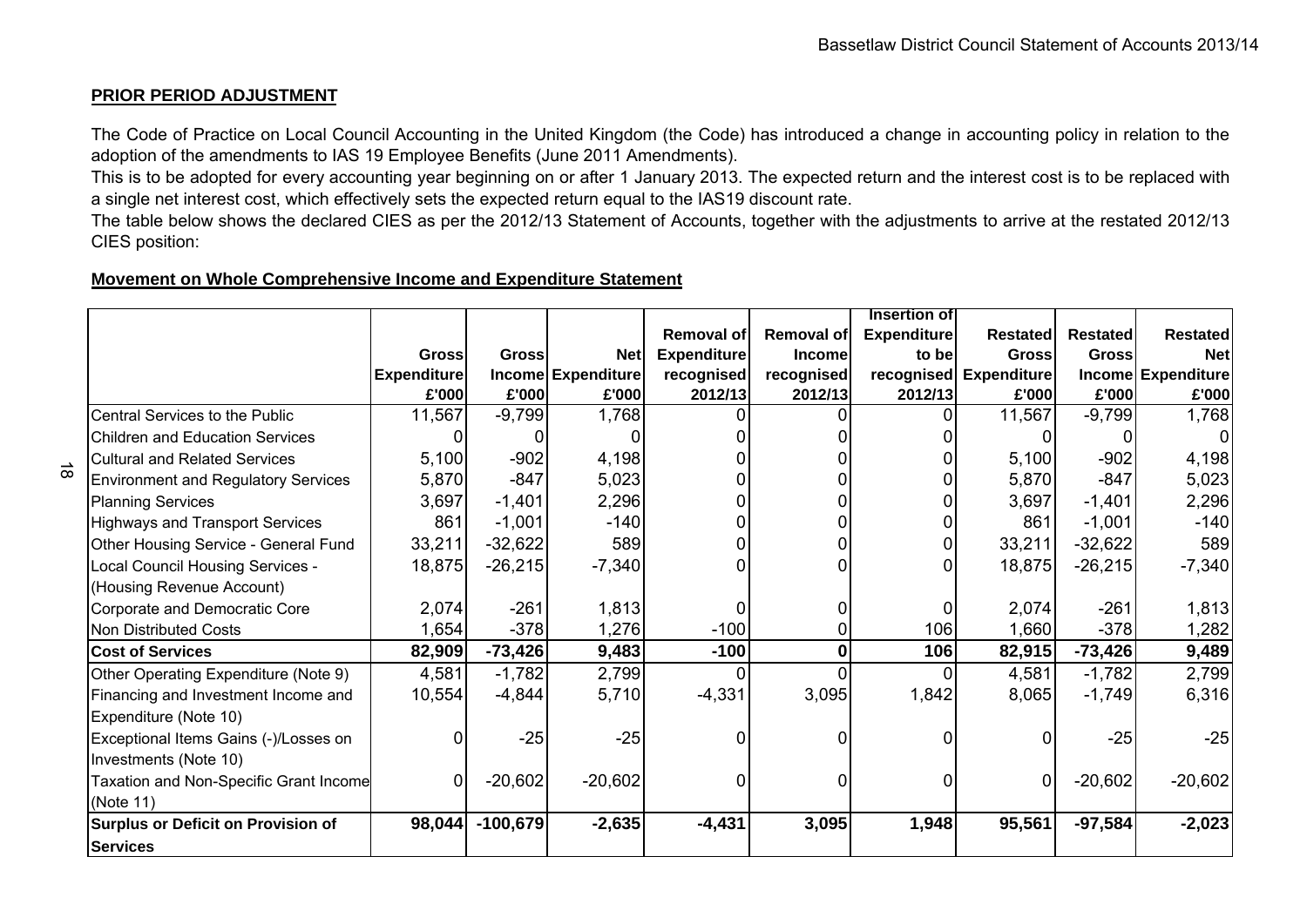|                                                                                                       |                    |              |                    |                    |                   | <b>Insertion of</b> |                        |                 |                    |
|-------------------------------------------------------------------------------------------------------|--------------------|--------------|--------------------|--------------------|-------------------|---------------------|------------------------|-----------------|--------------------|
|                                                                                                       |                    |              |                    | <b>Removal of</b>  | <b>Removal of</b> | <b>Expenditure</b>  | Restated               | <b>Restated</b> | <b>Restated</b>    |
|                                                                                                       | <b>Gross</b>       | <b>Gross</b> | <b>Net</b>         | <b>Expenditure</b> | <b>Income</b>     | to be               | <b>Gross</b>           | <b>Gross</b>    | <b>Net</b>         |
|                                                                                                       | <b>Expenditure</b> |              | Income Expenditure | recognised         | recognised        |                     | recognised Expenditure |                 | Income Expenditure |
|                                                                                                       | £'000              | £'000        | £'000              | 2012/13            | 2012/13           | 2012/13             | £'000                  | £'000           | £'000              |
| Surplus (-) or Deficit on Revaluation                                                                 |                    |              | $-1,597$           |                    |                   | $\Omega$            |                        |                 | $-1,597$           |
| of Non Current Assets (Note 12)                                                                       |                    |              |                    |                    |                   |                     |                        |                 |                    |
| Actuarial Gains (-)/Losses on Pension                                                                 |                    |              | 745                | $-745$             | <sup>0</sup>      | 133                 |                        |                 | 133                |
| Assets/Liabilities (Note 39)                                                                          |                    |              |                    |                    |                   |                     |                        |                 |                    |
| Any Other Gains (-)/Losses Required to                                                                |                    |              | 4                  |                    |                   | 0                   |                        |                 | 4                  |
| be Included in the Statement                                                                          |                    |              |                    |                    |                   |                     |                        |                 |                    |
| Other Comprehensive Income and                                                                        |                    |              | $-848$             | $-745$             | $\bf{0}$          | 133                 |                        |                 | $-1,460$           |
| <b>Expenditure</b>                                                                                    |                    |              |                    |                    |                   |                     |                        |                 |                    |
| <b>Total Comprehensive Income and</b>                                                                 |                    |              | $-3,483$           | $-5,176$           | 3,095             | 2,081               |                        |                 | $-3,483$           |
| <b>Expenditure</b>                                                                                    |                    |              |                    |                    |                   |                     |                        |                 |                    |
| Adjustment to Movement in Reserves Statement (memorandum note 7)                                      |                    |              |                    |                    |                   |                     |                        |                 |                    |
|                                                                                                       |                    |              |                    |                    |                   |                     |                        |                 |                    |
| Reversal of items relating to retirement<br>$\vec{\circ}$<br>benefits debited or credited to the CIES |                    |              | $-3,266$           | $-745$             | 0                 | 133                 |                        |                 | $-3,878$           |
| Employers pension contributions and                                                                   |                    |              |                    | 0                  | <sup>0</sup>      |                     |                        |                 | 1,917              |
| direct payments to pensioners payable<br>in the year                                                  |                    |              | 1,917              |                    |                   | 0                   |                        |                 |                    |
| <b>Total Adjustments</b>                                                                              |                    |              | $-1,349$           | $-745$             | 0                 | 133                 |                        |                 | $-1,961$           |
| <b>Impact on Pension Reserve</b>                                                                      |                    |              |                    |                    |                   |                     |                        |                 |                    |
| <b>Opening Balance</b>                                                                                |                    |              | 41,510             | 0                  |                   | 0                   |                        |                 | 41,510             |
| <b>Actuarial Gain/Loss</b>                                                                            |                    |              | 745                | $-745$             |                   | 133                 |                        |                 | 133                |
| Comprehensive Income and Expenditure                                                                  |                    |              | 2,179              | 745                |                   | $-133$              |                        |                 | 2,791              |
| Employers' contribution                                                                               |                    |              | $-1,917$           |                    |                   | 0                   |                        |                 | $-1,917$           |
| <b>Closing Balance</b>                                                                                |                    |              | 42,517             | $\bf{0}$           | $\mathbf{0}$      | $\boldsymbol{0}$    |                        |                 | 42,517             |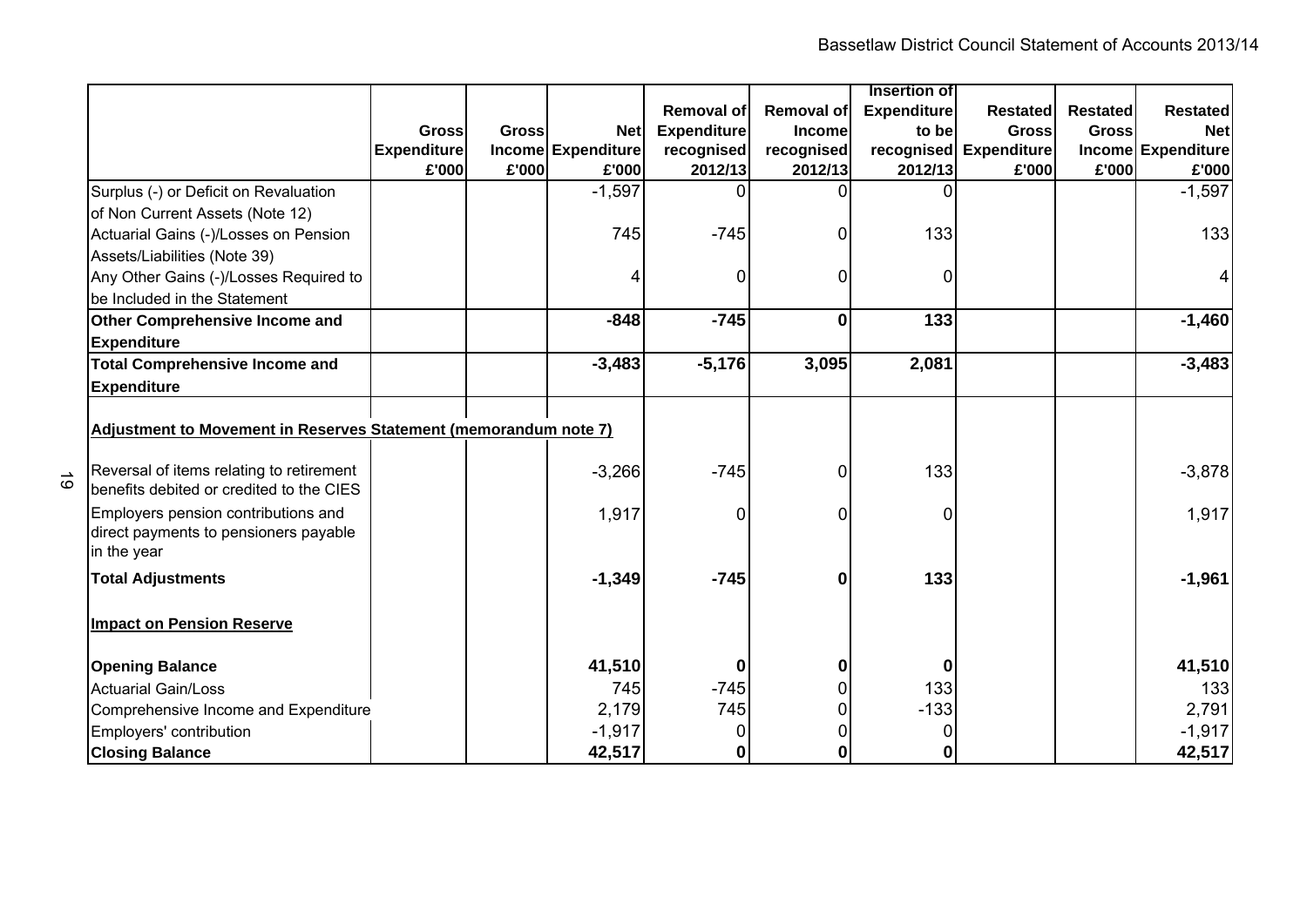# **NOTES TO THE CORE FINANCIAL STATEMENTS**

### **1. ACCOUNTING POLICIES**

#### **A. General Principles**

The Statement of Accounts summarises the Council's transactions for the 2013/14 financial year and its position at the year-end of 31 March 2014. The Council is required to prepare an annual Statement of Accounts by the Accounts and Audit (England) Regulations 2011 which those Regulations require to be prepared in accordance with proper accounting practices. These practices primarily comprise the Code of Practice on Local Authority Accounting in the United Kingdom 2013/14 and the Service Reporting Code of Practice 2013/14, supported by International Financial Reporting Standards (IFRS).

The accounting convention adopted in the Statement of Accounts is principally historical cost, modified by the revaluation of certain categories of non-current assets and financial instruments.

#### **B. Accruals of Income and Expenditure**

Activity is accounted for in the year that it takes place, not simply when cash payments are made or received. In particular:

- Revenue from the sale of goods is recognised when the Council transfers the significant risks and rewards of ownership to the purchaser and it is probable that economic benefits or service potential associated with the transaction will flow to the Council.
- Revenue from the provision of services is recognised when the Council can measure reliably the percentage of completion of the transaction and it is probable that economic benefits or service potential associated with the transaction will flow to the Council.
- Supplies are recorded as expenditure when they are consumed where there is a gap between the date supplies are received and their consumption, they are carried as inventories on the Balance Sheet.
- Expenses in relation to services received (including services provided by employees) are recorded as expenditure when the services are received rather than when payments are made.
- Interest receivable on investments and payable on borrowings is accounted for respectively as income and expenditure on the basis of the effective interest rate for the relevant financial instrument rather than the cash flows fixed or determined by the contract.
- Where revenue and expenditure have been recognised but cash has not been received or paid, a debtor or creditor for the relevant amount is recorded in the Balance Sheet. Where debts may not be settled, the balance of debtors is written down and a charge made to revenue for the income that might not be collected.

# **C. Basis of Consolidation**

Each year a review of our relationships with other organisations is undertaken to ensure that where applicable they are consolidated into our accounts. Further detail is provided within the Group Accounting Policies.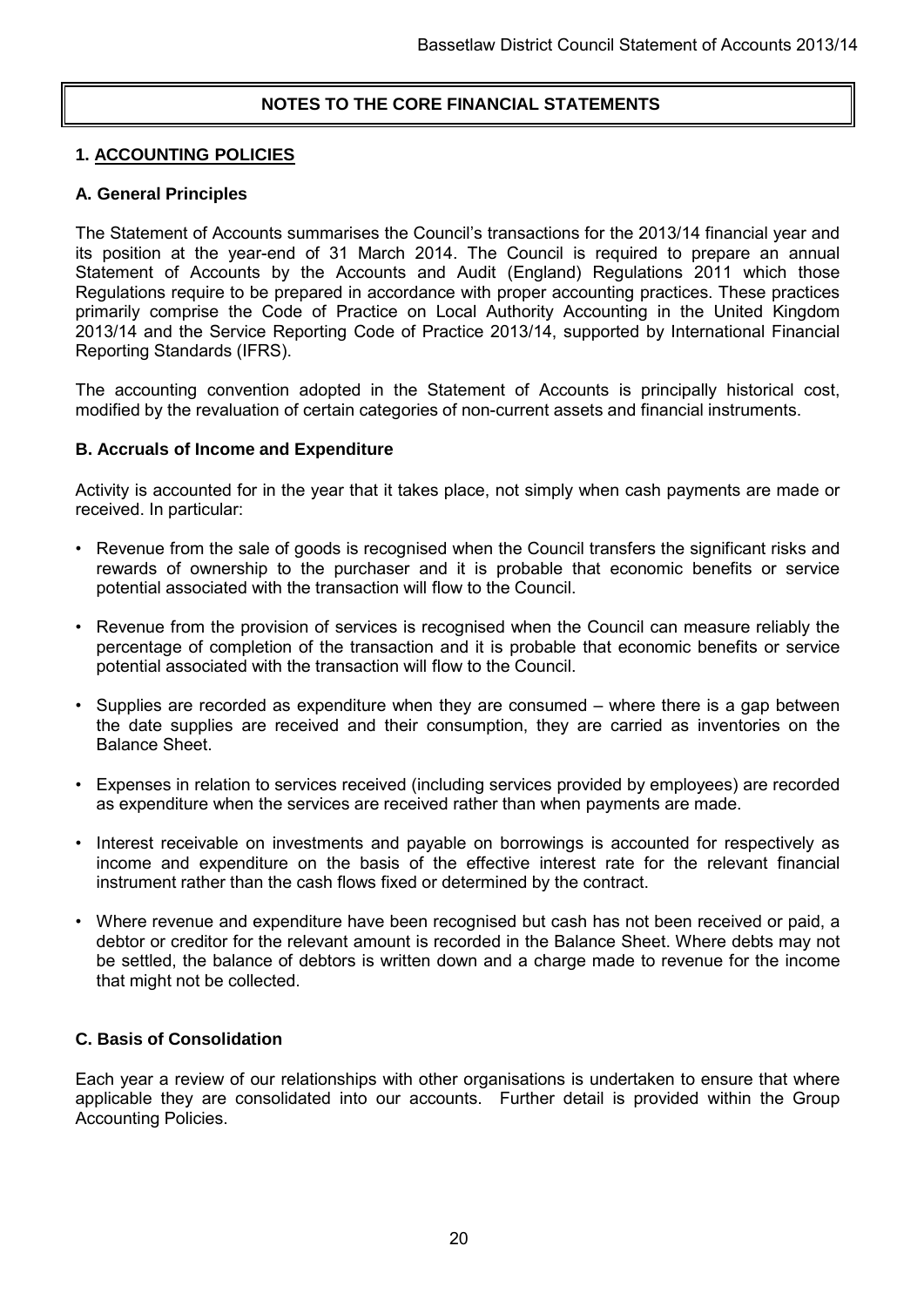# **i) Subsidiaries**

Subsidiaries are entities controlled by the Council. Control exists when the Council has the power, directly or indirectly, to govern the financial and operating policies of an entity so as to obtain benefits from its activities. In assessing control, potential voting rights that presently are exercisable or convertible are taken into account. The financial statements of subsidiaries are included in the consolidated financial statements from the date that control commences until the date that control ceases. At the current time A1 Housing (Bassetlaw) Ltd are recognised as a subsidiary of Bassetlaw District Council.

# **ii) Associates**

Associates are those entities in which the Council has significant influence, but not control, over the financial and operating policies. The consolidated financial statements include the Council's share of the total recognised gains and losses of associates on an equity accounted basis, from the date that significant influence commences until the date that significant influence ceases. When the Council's share of losses exceeds its interest in an associate, the Group's carrying amount is reduced to nil and recognition of further losses is discontinued except to the extent that the Council has incurred legal or constructive obligations or made payments on behalf of an associate.

# **iii) Joint Ventures**

Joint ventures are those entities over whose activities the Council has joint control, established by contractual agreement. The consolidated financial statements include the Group's proportionate share of the entities' assets, liabilities, revenues and expenses with items of a similar nature on a line by line basis, from the date that joint control commences until the date that joint control ceases.

# **D. Cash and Cash Equivalents**

Cash is represented by cash in hand and deposits with financial institutions repayable without penalty on notice of not more than 24 hours. Cash equivalents are highly liquid investments that mature in three months or less from the date of acquisition and that are readily convertible to known amounts of cash with insignificant risk of change in value.

In the Cash Flow Statement, cash and cash equivalents are shown net of bank overdrafts that are repayable on demand and form an integral part of the Council's cash management.

# **E. Exceptional Items**

When items of income and expenditure are material, their nature and amount is disclosed separately, either on the face of the Comprehensive Income and Expenditure Statement or in the notes to the accounts, depending on how significant the items are to an understanding of the Council's performance.

# **F. Prior Period Adjustments, Changes in Accounting Policies and Estimates and Errors**

Prior period adjustments may arise as a result of a change in accounting policies or to correct a material error. Changes in accounting estimates are accounted for prospectively, i.e. in the current and future years affected by the change and do not give rise to a prior period adjustment.

Changes in accounting policies are only made when required by proper accounting practices or the change provides more reliable or relevant information about the effect of transactions, other events and conditions on the Council's financial position or financial performance. Where a change is made, it is applied retrospectively (unless stated otherwise) by adjusting opening balances and comparative amounts for the prior period as if the new policy had always been applied.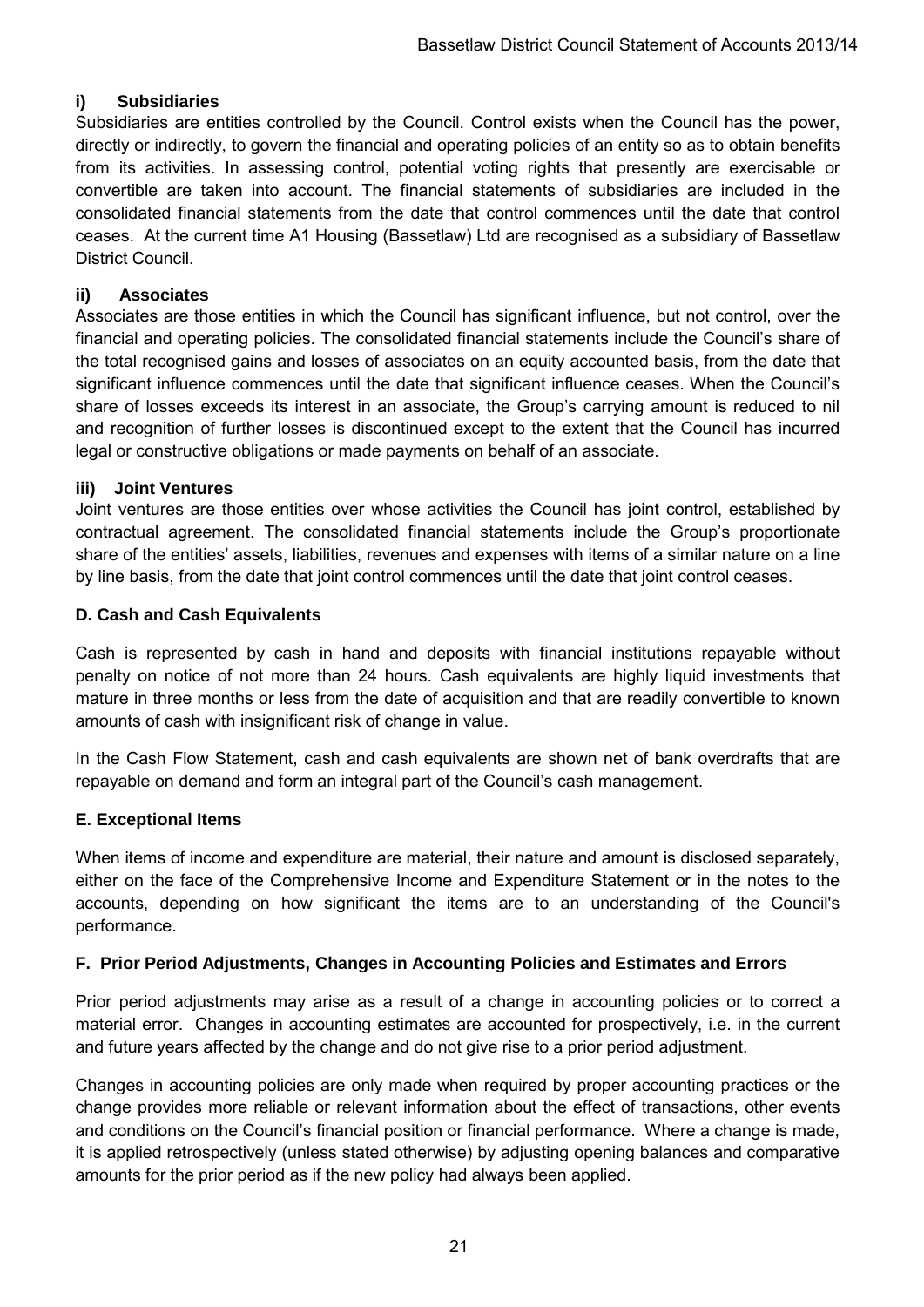Material errors discovered in prior period figures are corrected retrospectively by amending opening balances and comparative amounts for the prior period.

# **G. Charges to Revenue for Non-Current Assets**

Services, support services and trading accounts are debited with the following amounts to record the cost of holding fixed assets during the year.

- Depreciation attributable to the assets used by the relevant service.
- Revaluation and impairment losses on assets used by the service where there are no accumulated gains in the Revaluation Reserve against which the losses can be written off.
- Amortisation of intangible fixed assets attributable to the service.

The Council is not required to raise council tax to fund depreciation, revaluation and impairment losses or amortisation. However, it is required to make an annual contribution from revenue towards the reduction in its overall borrowing requirement (equal to an amount calculated on a prudent basis determined by statutory guidance). Depreciation, revaluation and impairment losses and amortisations are therefore replaced by the contribution in the General Fund Balance (MRP), by way of an adjusting transaction with the Capital Adjustment Account in the Movement in Reserves Statement for the difference between the two.

# **H. Employee Benefits**

# **Benefits Payable During Employment**

Short-term employee benefits are those due to be settled within 12 months of the year-end. They include such benefits as wages and salaries, paid annual leave and paid sick leave, bonuses and non-monetary benefits (e.g. cars) for current employees and are recognised as an expense for services in the year in which employees render service to the Council. An accrual is made for the cost of holiday entitlements (or any form of leave, e.g. time off in lieu) earned by employees but not taken before the year-end which employees can carry forward into the next financial year. The accrual is made at the wage and salary rates applicable in the following accounting year, being the period in which the employee takes the benefit. The accrual is charged to the Surplus or Deficit on the Provision of Services, but then reversed out through the Movement in Reserves Statement so that holiday benefits are charged to revenue in the financial year in which the holiday absence occurs.

# **Termination Benefits**

Termination benefits are amounts payable as a result of a decision by the Council to terminate an officer's employment before the normal retirement date or an officer's decision to accept voluntary redundancy and are charged on an accruals basis to the appropriate service or, where applicable, to the Non Distributed Costs line in the Comprehensive Income and Expenditure Statement when the Council is demonstrably committed to the termination of the employment of an officer or group of officers or making an offer to encourage voluntary redundancy. Where termination benefits involve the enhancement of pensions, statutory provisions require the General Fund Balance to be charged with the amount payable by the Council to the Pension Fund or pensioner in the year, not the amount calculated according to the relevant accounting standards. In the Movement in Reserves Statement, appropriations are required to and from the Pensions Reserve to remove the notional debits and credits for pension enhancement termination benefits and replace them with debits for the cash paid to the Pension Fund and pensioners and any such amounts payable but unpaid at the year-end.

# **Post-employment Benefits**

Employees of the Council are members of the Local Government Pension Scheme administered by Nottinghamshire County Council. The scheme provides defined benefits to members (retirement lump sums and pensions), earned as employees work for the Council.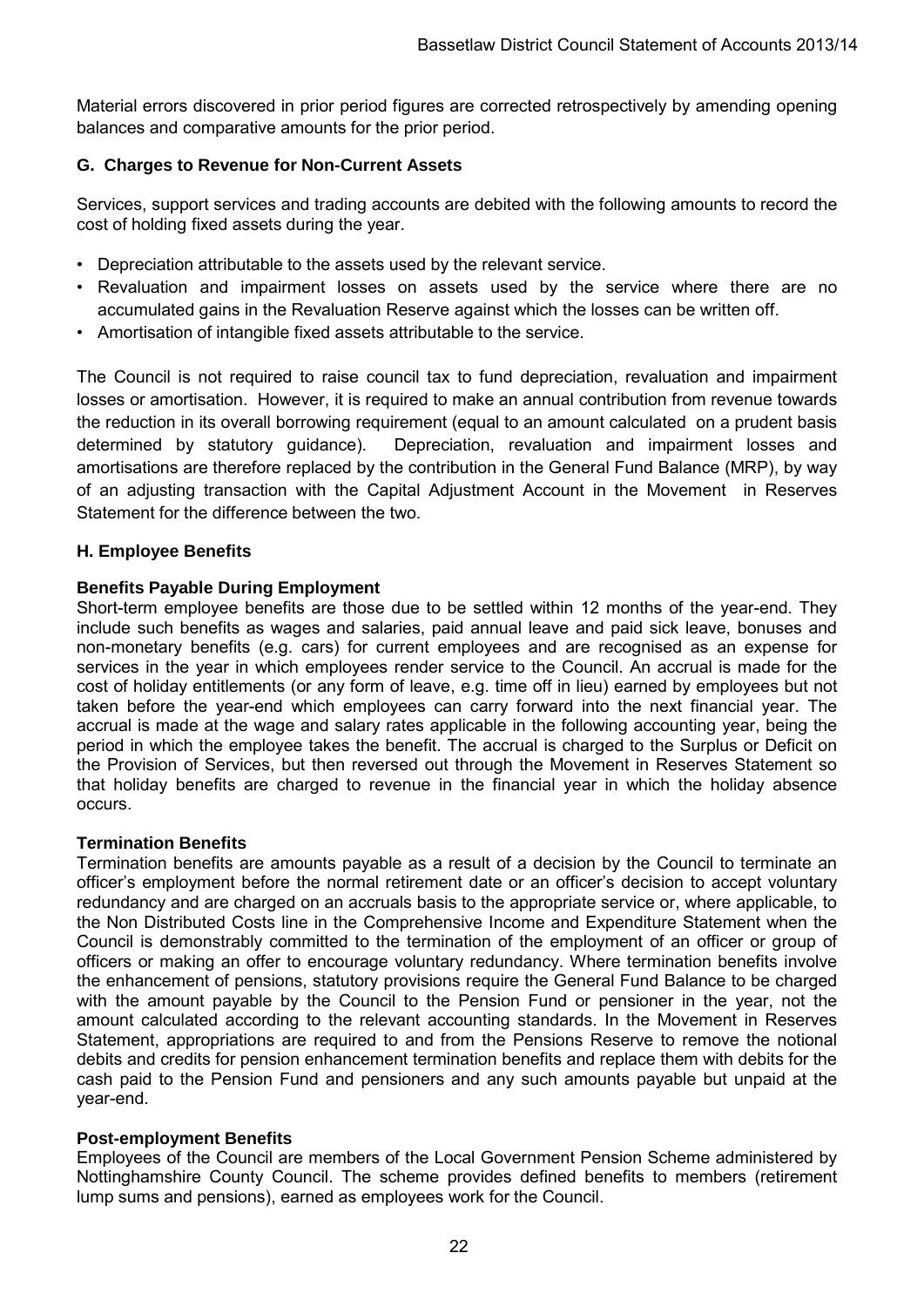## **The Local Government Pension Scheme**

The Local Government Pension Scheme is accounted for as a defined benefits scheme;

The liabilities of the Nottinghamshire County Council Pension Fund attributable to the Council are included in the Balance Sheet on an actuarial basis using the projected unit method – i.e. an assessment of the future payments that will be made in relation to retirement benefits earned to date by employees, based on assumptions about mortality rates, employee turnover rates, etc., and projections of projected earnings of current employees.

Liabilities are discounted to their value at current prices, using a discount rate of 1.0% real rate (actual 4.3%) based on the indicative rate of return on the high quality corporate bond (iBoxx AA rated over 15 year corporate bond).

The assets of the Nottinghamshire County Council Pension Fund attributable to the Council are included in the Balance Sheet at their fair value:

- quoted securities current bid price.
- unquoted securities professional estimate.
- unitised securities current bid price.
- property market value.

The change in the net pensions liability is analysed into the following components:

- current service costs the increase in liabilities as a result of years of service earned this year – allocated in the Comprehensive Income and Expenditure Statement to the services for which the employees worked.
- past service cost the increase in liabilities arising from current year decisions whose effect relates to years of service earned in earlier years – debited to the Surplus or Deficit on the Provision of Services in the Comprehensive Income and Expenditure Statement as part of Non Distributed Costs.
- net interest on the defined benefit liability (asset), ie net interest expense for the authority the change during the period in the net defined benefit liability (asset) that arises from the passage of time charged to the Financing and Investment Income and Expenditure line of the Comprehensive Income and Expenditure Statement - this is calculated by applying the discount rate used to measure the defined benefit liability (asset) at the beginning of the period - taking into account the changes in the net defined benefit liability (asset) during the period as a result of contribution and benefit payments.

Remeasurements comprising:

- the return on plain assets excluding amounts included in net interest on the net defined benefit liability (asset) - charged to the Pensions Reserve as Other Comprehensive Income and Expenditure.
- actuarial gains and losses changes in the net pensions liability that arise because events have not coincided with assumptions made at the last actuarial valuation or because the actuaries have updated their assumptions - charged to the Pensions Reserve as Other Comprehensive Income and Expenditure.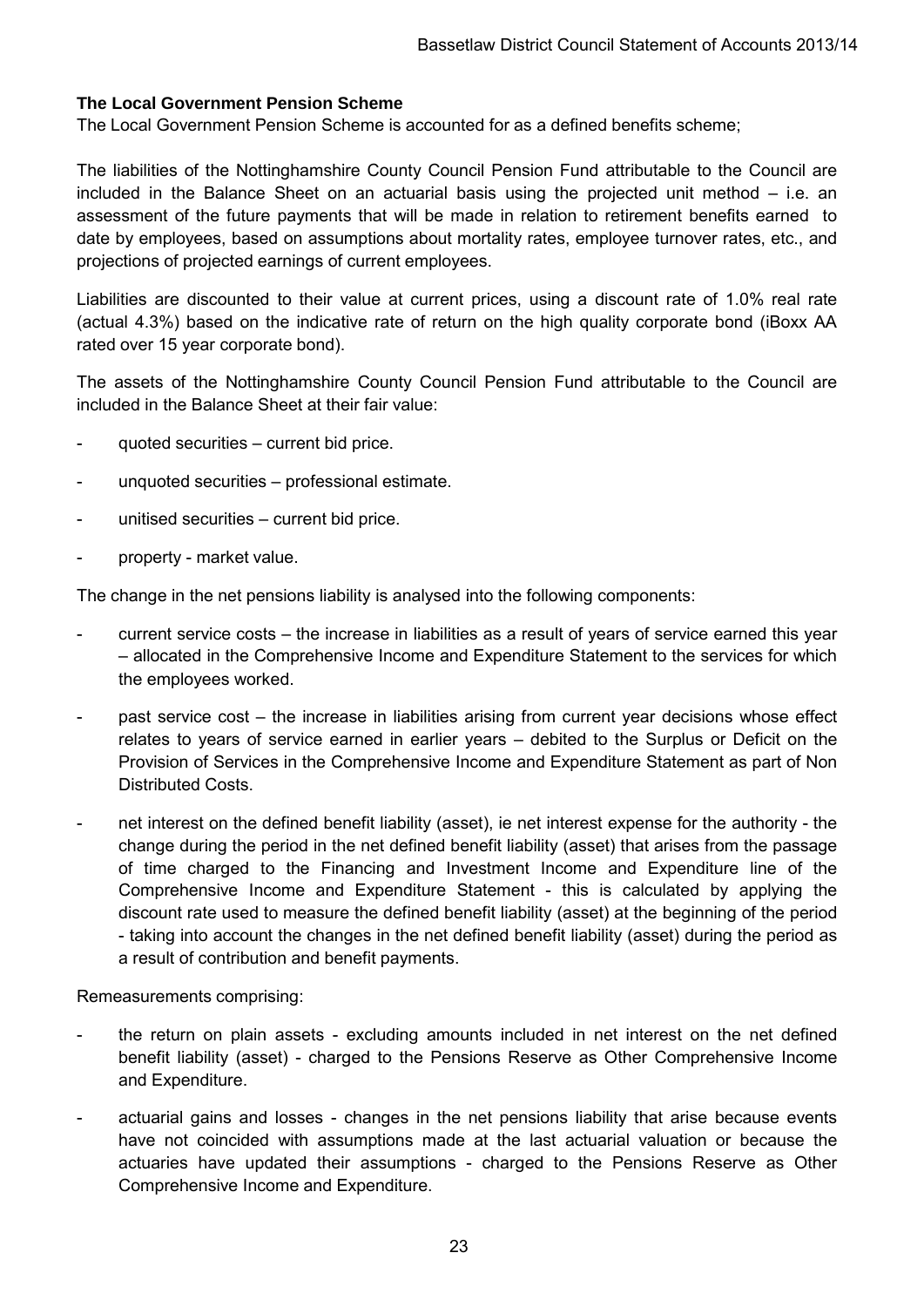Contributions paid to the Nottinghamshire County Council Pension Fund - cash paid as employer's contributions to the pension fund in settlement of liabilities; not accounted for as an expense.

In relation to retirement benefits, statutory provisions require the General Fund balance to be charged with the amount payable by the Council to the Pension Fund or directly to pensioners in the year, not the amount calculated according to the relevant accounting standards. In the Movement in Reserves Statement, this means that there are appropriations to and from the Pension Reserve to remove the notional debits and credits for retirement benefits and replace them with debits for the cash paid to the Pension Fund and pensioners any such amounts payable but unpaid at the yearend. The negative balance that arises on the Pension Reserve thereby measures the beneficial impact to the General Fund of being required to account for retirement benefits on the basis of cash flows rather than as benefits are earned by employees.

# **Discretionary Benefits**

The Council also has restricted powers to make discretionary awards of retirement benefits in the event of early retirements. Any liabilities estimated to arise as a result of an award to any member of staff are accrued in the year of the decision to make the award and accounted for using the same policies as are applied to the Local Government Pension Scheme.

# **I. Events After the Balance Sheet Date**

Events after the Balance Sheet date are those events, both favourable and unfavourable, that occur between the end of the reporting period and the date when the Statement of Accounts is authorised for issue. Two types of events can be identified:

- those that provide evidence of conditions that existed at the end of the reporting period the Statement of Accounts is adjusted to reflect such events; and
- those that are indicative of conditions that arose after the reporting period the Statement of Accounts is not adjusted to reflect such events, but where a category of events would have a material effect, disclosure is made in the notes of the nature of the events and their estimated financial effect.

Events taking place after the date of authorisation for issue are not reflected in the Statement of Accounts.

# **J. Financial Instruments**

# **Financial Liabilities**

Financial liabilities are recognised on the Balance Sheet when the Council becomes a party to the contractual provisions of a financial instrument and are initially measured at fair value and are carried at their amortised cost. Annual charges to the Financing and Investment Income and Expenditure line in the Comprehensive Income and Expenditure Statement for interest payable are based on the carrying amount of the liability, multiplied by the effective rate of interest for the instrument. The effective interest rate is the rate that exactly discounts estimated future cash payments over the life of the instrument to the amount at which it was originally recognised.

For most of the borrowings that the Council has, this means that the amount presented in the Balance Sheet is the outstanding principal repayable (plus accrued interest); and interest charged to the Comprehensive Income and Expenditure Statement is the amount payable for the year according to the loan agreement.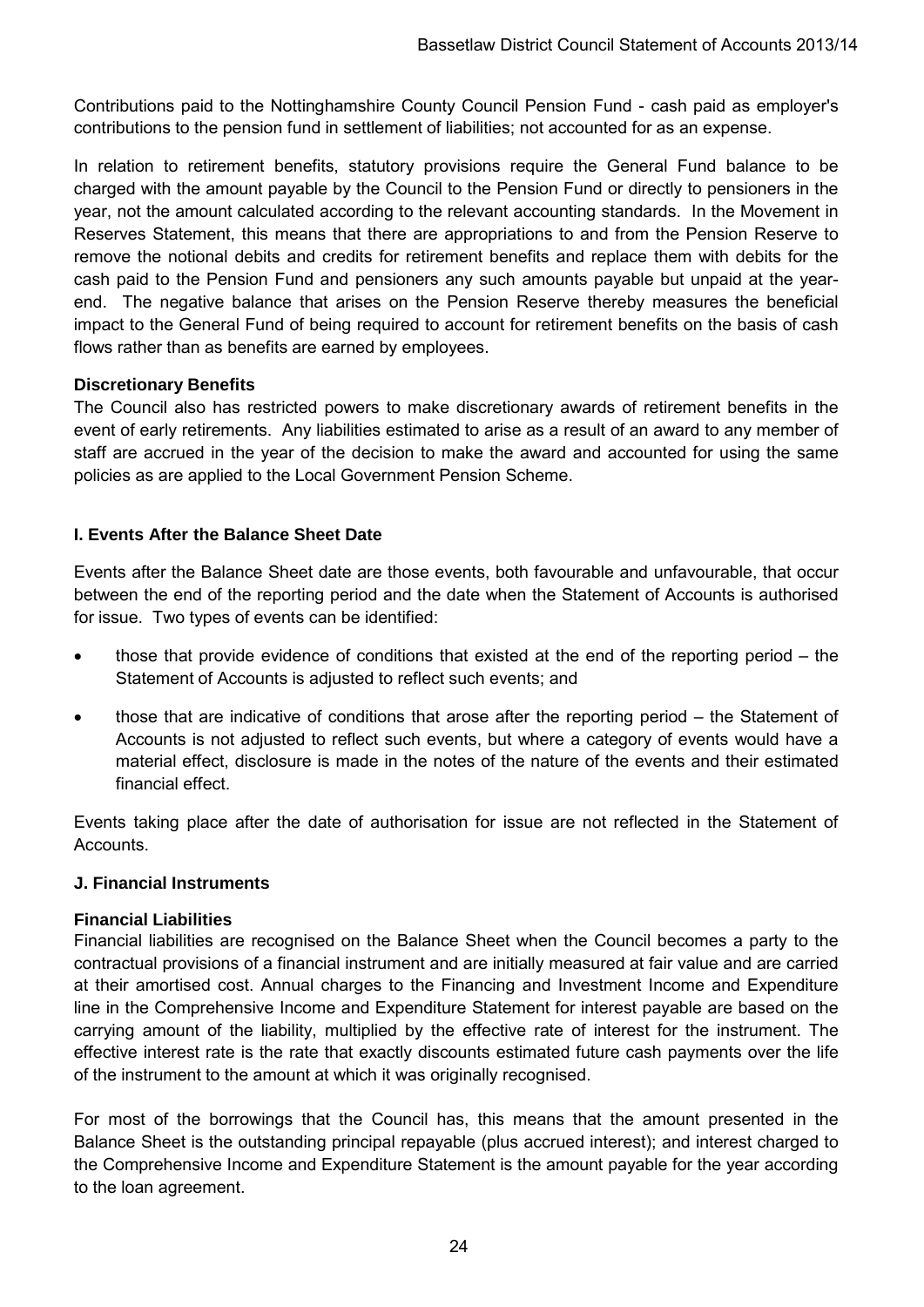Gains and losses on the repurchase or early settlement of borrowing are credited and debited to the Financing and Investment Income and Expenditure line in the Comprehensive Income and Expenditure Statement in the year of repurchase/settlement. However, where repurchase has taken place as part of a restructuring of the loan portfolio that involves the modification or exchange of existing instruments, the premium or discount is respectively deducted from or added to the amortised cost of the new or modified loan and the write-down to the Comprehensive Income and Expenditure Statement is spread over the life of the loan by an adjustment to the effective interest rate.

Where premiums and discounts have been charged to the Comprehensive Income and Expenditure Statement, regulations allow the impact on the General Fund Balance to be spread over future years. The Council has a policy of spreading the gain or loss over the term that was remaining on the loan against which the premium was payable or discount receivable when it was repaid. The reconciliation of amounts charged to the Comprehensive Income and Expenditure Statement to the net charge required against the General Fund Balance is managed by a transfer to or from the Financial Instruments Adjustment Account in the Movement in Reserves Statement.

#### **Financial Assets**

Financial assets are classified into two types:

- loans and receivables assets that have fixed or determinable payments but are not quoted in an active market; and
- available-for-sale assets assets that have a quoted market price and/or do not have fixed or determinable payments.

#### **Loans and Receivables**

Loans and receivables are recognised on the Balance Sheet when the Council becomes a party to the contractual provisions of a financial instrument and are initially measured at fair value. They are subsequently measured at their amortised cost. Annual credits to the Financing and Investment Income and Expenditure line in the Comprehensive Income and Expenditure Statement for interest receivable are based on the carrying amount of the asset multiplied by the effective rate of interest for the instrument. For most of the loans that the Council has made, this means that the amount presented in the Balance Sheet is the outstanding principal receivable (plus accrued interest) and interest credited to the Comprehensive Income and Expenditure Statement is the amount receivable for the year in the loan agreement.

Where assets are identified as impaired because of a likelihood arising from a past event that payments due under the contract will not be made, the asset is written down and a charge made to the relevant service (for receivables specific to that service) or the Financing and Investment Income and Expenditure line in the Comprehensive Income and Expenditure Statement. The impairment loss is measured as the difference between the carrying amount and the present value of the revised future cash flows discounted at the asset's original effective interest rate.

Any gains and losses that arise on the derecognition of an asset are credited or debited to the Financing and Investment Income and Expenditure line in the Comprehensive Income and Expenditure Statement.

#### **Available-for-Sale Assets**

Available-for-sale assets are recognised on the Balance Sheet when the Council becomes a party to the contractual provisions of a financial instrument and are initially measured and carried at fair value. Where the asset has fixed or determinable payments, annual credits to the Financing and Investment Income and Expenditure line in the Comprehensive Income and Expenditure Statement for interest receivable are based on the amortised cost of the asset multiplied by the effective rate of interest for the instrument. Where there are no fixed or determinable payments, income (e.g. dividends) is credited to the Comprehensive Income and Expenditure Statement when it becomes receivable by the Council.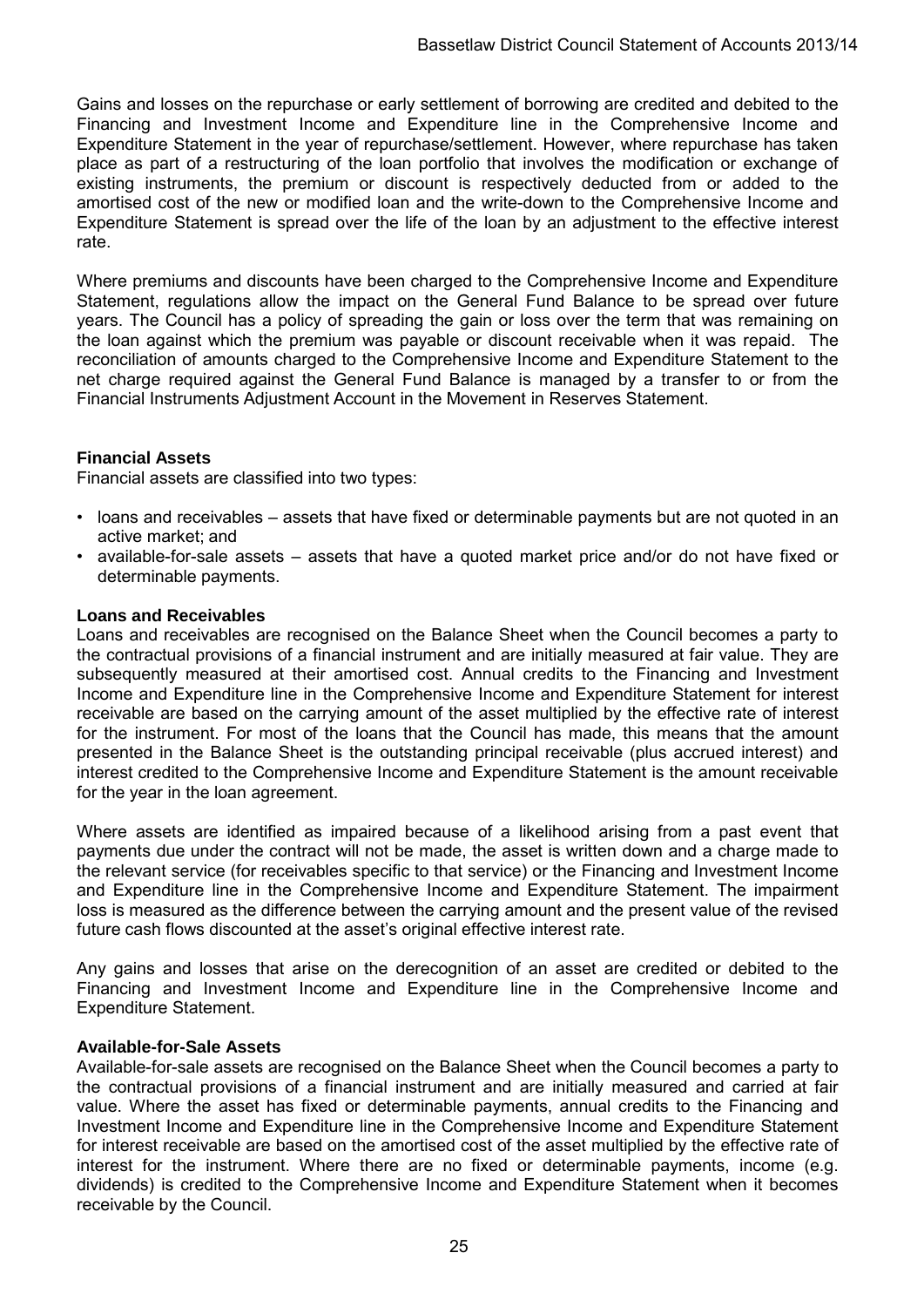Assets are maintained in the Balance Sheet at fair value. Values are based on the following principles:

- instruments with quoted market prices the market price.
- other instruments with fixed and determinable payments discounted cash flow analysis.
- equity shares with no quoted market prices independent appraisal of company valuations.

Changes in fair value are balanced by an entry in the Available-for-Sale Reserve (when applicable) and the gain/loss is recognised in the Surplus or Deficit on Revaluation of Available-for-Sale Financial Assets. The exception is where impairment losses have been incurred – these are debited to the Financing and Investment Income and Expenditure line in the Comprehensive Income and Expenditure Statement, along with any net gain or loss for the asset accumulated in the Availablefor-Sale Reserve (if required).

Where assets are identified as impaired because of a likelihood arising from a past event that payments due under the contract will not be made (fixed or determinable payments) or fair value falls below cost, the asset is written down and a charge made to the Financing and Investment Income and Expenditure line in the Comprehensive Income and Expenditure Statement. If the asset has fixed or determinable payments, the impairment loss is measured as the difference between the carrying amount and the present value of the revised future cash flows discounted at the asset's original effective interest rate. Otherwise, the impairment loss is measured as any shortfall of fair value against the acquisition cost of the instrument (net of any principal repayment and amortisation).

Any gains and losses that arise on the derecognition of the asset are credited or debited to the Financing and Investment Income and Expenditure line in the Comprehensive Income and Expenditure Statement, along with any accumulated gains or losses previously recognised in the Available-for-Sale Reserve.

Where fair value cannot be measured reliably, the instrument is carried at cost (less any impairment losses).

#### **Instruments Entered Into Before 1 April 2006**

The Council entered into a financial guarantee in relation to the Turbine Business Innovation Centre, and this is not accounted for as a financial instrument. This guarantee is reflected in the Statement of Accounts to the extent that a contingent liability has been disclosed.

In 2004 the Authority created an Arms Length Management Organisation, A1 Housing (Bassetlaw) Ltd. This is a wholly owned subsidiary, limited by guarantee of the Council and to which the Council is obliged to meet any deficit of this organisation upon its cessation. This is not accounted for as a financial instrument.

# **K. Foreign Currency Translation**

Where the Authority has entered into a transaction denominated in a foreign currency, the transaction is converted into sterling at the exchange rate applicable on the date the transaction was effective. Where amounts in foreign currency are outstanding at the year-end, they are reconverted at the spot exchange rate at 31 March. Resulting gains or losses are recognised in the Financing and Investment Income and Expenditure line in the Comprehensive Income and Expenditure Statement.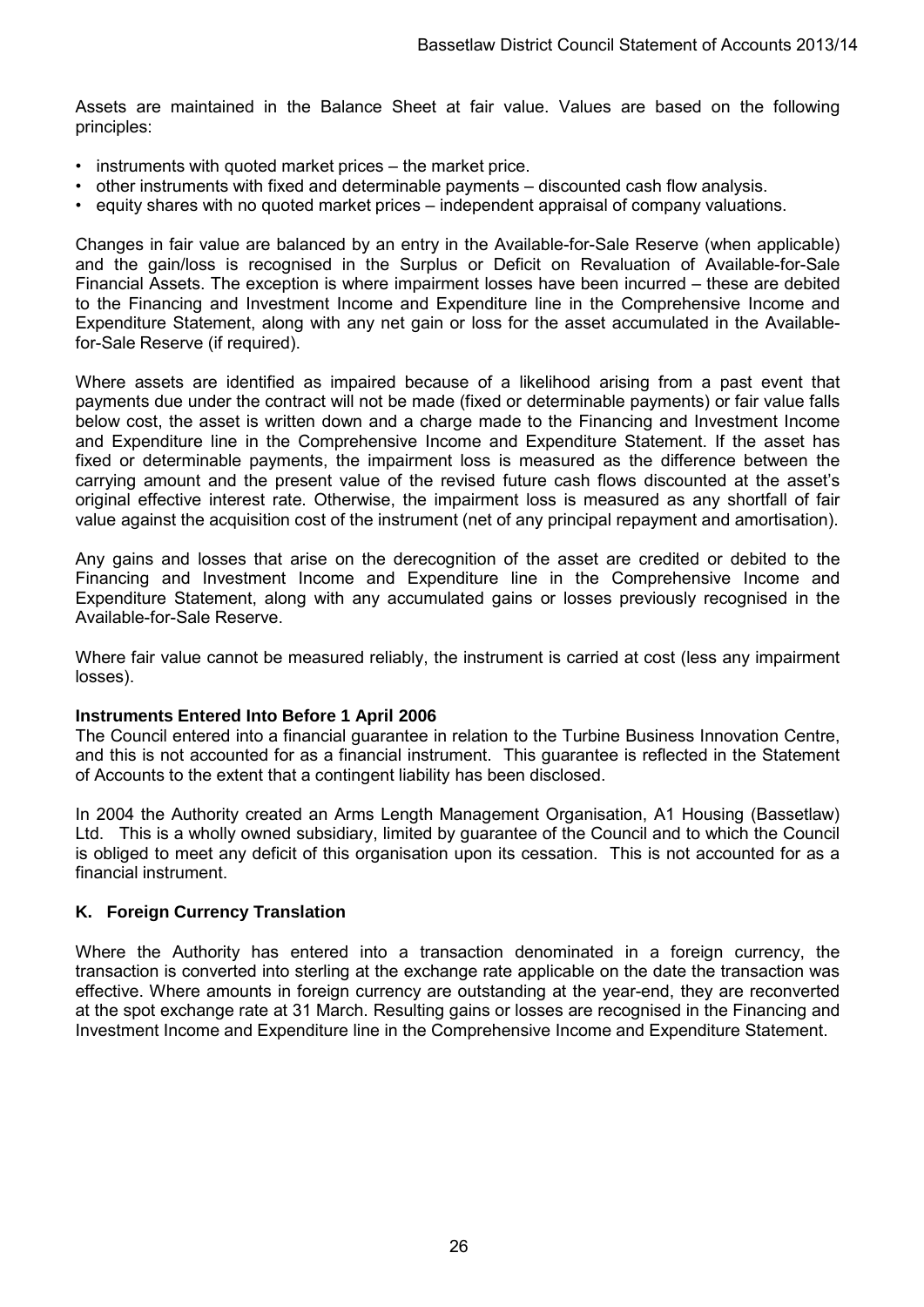# **L. Government Grants and Other Contributions**

Whether paid on account, by instalments or in arrears, Government Grants and third party contributions and donations are recognised in the Comprehensive Income and Expenditure Statement once the Council has reasonable assurance that:

- the conditions of entitlement will be satisfied; and
- the grant or contributions will be received.

Amounts recognised as due to the Council are not credited to the Comprehensive Income and Expenditure Statement until conditions attached to the grant or contribution have been satisfied. Conditions are stipulations that specify that the future economic benefits or service potential embodied in the asset acquired using the grant or contribution are required to be consumed by the recipient as specified, or future economic benefits or service potential must be returned to the transferor.

Monies advanced as grants and contributions for which conditions have not been satisfied are carried in the Balance Sheet as creditors. When conditions are satisfied, the grant or contribution is credited to the relevant service line (attributable to revenue grants and contributions) or Taxation and Non-Specific Grant Income (non-ring-fenced revenue grants and all capital grants) in the Comprehensive Income and Expenditure Statement.

Where capital grants are credited to the Comprehensive Income and Expenditure Statement, they are reversed out of the General Fund Balance in the Movement in Reserves Statement. Where the grant has yet to be used to finance capital expenditure, it is posted to the Capital Grants Unapplied reserve. Where it is applied, it is posted to the Capital Adjustment Account. Amounts in the Capital Grants Unapplied reserve are transferred to the Capital Adjustment Account once they have been applied to fund capital expenditure.

#### **M. Heritage Assets**

Heritage Assets, shown in the Balance Sheet, are held in support of the Council's primary objective of increasing knowledge, understanding and appreciation of the local area and its history. They relate to civic regalia, statues, memorial and historic sites together with a vast number of exhibits held at the Bassetlaw Museum, Grove Street, Retford.

They are recognised and measured in accordance with the Council's accounting policies for property, plant and equipment. However, some of the measurement rules are relaxed as detailed below:

**Ceramics, Jewellery, Regalia, Statues, Art Collection and Samplers together with Machinery, Equipment and Furniture –** these are measured at insurance valuation, based on market value, which is increased annually for inflation. As they are deemed to have indeterminate lives and a high residual value, the Council does not consider it appropriate to charge depreciation.

**Memorial and Historical Sites** are measured at historic cost. As they are deemed to have indeterminate lives and a high residual value, the Council does not consider it appropriate to charge depreciation.

There are over 100,000 exhibits within the museum whose individual valuation is believed not to exceed £100. Owing to the lack of information on purchase cost; the lack of comparable market values; the diverse nature of the exhibits; and the volume of exhibits held; the benefits of obtaining a valuation would not justify the cost and therefore, they are not included in the Balance Sheet.

The carrying amount of heritage assets are reviewed where there is evidence of impairment e.g. where an item has suffered physical deterioration or breakage or where doubts arise as to its authenticity.

#### **N. Intangible Assets**

Expenditure on non-monetary assets that do not have physical substance but are controlled by the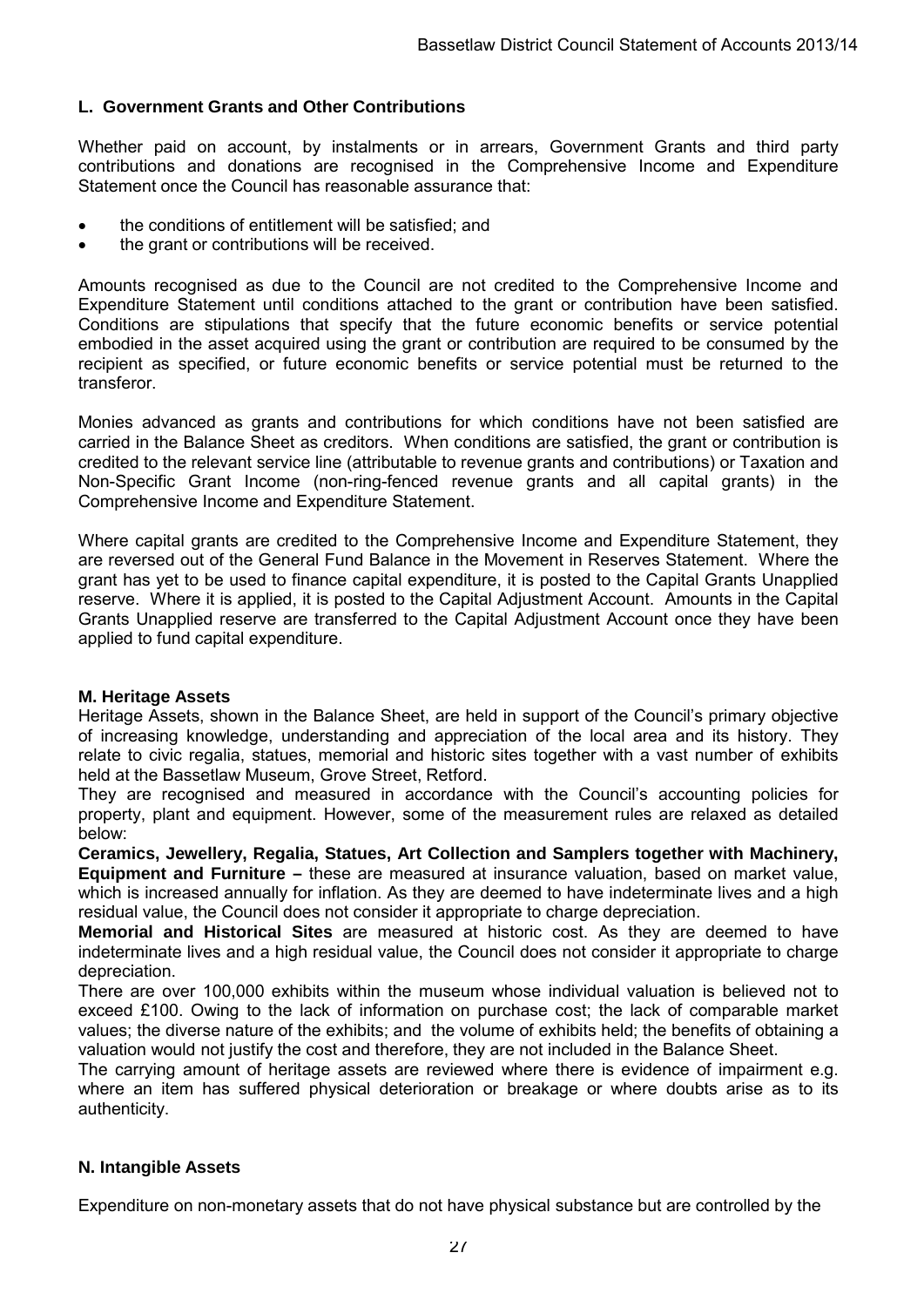Council as a result of past events (e.g. software licences) is capitalised when it is expected that future economic benefits or service potential will flow from the intangible asset to the Council.

Expenditure on the development of websites is not capitalised if the website is solely or primarily intended to promote or advertise the Council's goods or services.

Intangible assets that are acquired by the Council are stated at cost less accumulated amortisation (see below) and impairment losses (see accounting policy S).

Amortisation is charged to the Comprehensive Income and Expenditure Statement on a straight-line basis over the estimated useful lives of intangible assets unless such lives are indefinitie. Intangible aaets with an indefinite useful life are systematically tested for impairment at each Balance Sheet date. Other intangible assets are amortised from the date they are available for use. The estimated useful lives are as follows:

- Software Licences 3 years
- Capitalised development costs 5 years

#### **O. Inventories and Long-Term Contracts**

Inventories are included in the Balance Sheet at the lower of cost and net realisable value. The cost of inventories is assigned using the First In First Out (FIFO) costing formula.

Long term contracts are accounted for on the basis of charging the Surplus or Deficit on the Provision of Services with the value of works and services received under the contract during the financial year.

#### **P. Leases**

Leases are classified as finance leases where the terms of the lease transfer substantially all of the risks and rewards incidental to ownership of the property, plant or equipment from the lessor to the lessee. All other leases are classified as operating leases.

Where a lease covers both land and buildings, the land and buildings elements are considered separately for classification.

Arrangements that do not have the legal status of a lease but convey a right to use an asset in return for payment are accounted for under this policy where fulfilment of the arrangement is dependent on the use of specific assets.

#### **The Council as Lessee**

#### **i) Finance Leases**

Property Plant and Equipment held under finance leases is recognised in the Balance Sheet at the commencement of the lease at its fair value measured at the lease's inception (or the present value of the minimum lease payments, if lower). The asset recognised is matched by a liability for the obligation to pay the lessor. Initial direct costs of the Council are added to the carrying amount of the asset. Premiums paid on entry into the lease are applied in writing down the lease liability. Contingent rents are charged as expenses in the periods in which they are incurred.

Lease payments are apportioned between:

- a charge for the acquisition of the interest in the property, plant or equipment applied to write down the lease liability; and
- a finance charge (debited to Financing and Investment Income and Expenditure line in the Comprehensive Income and Expenditure Account).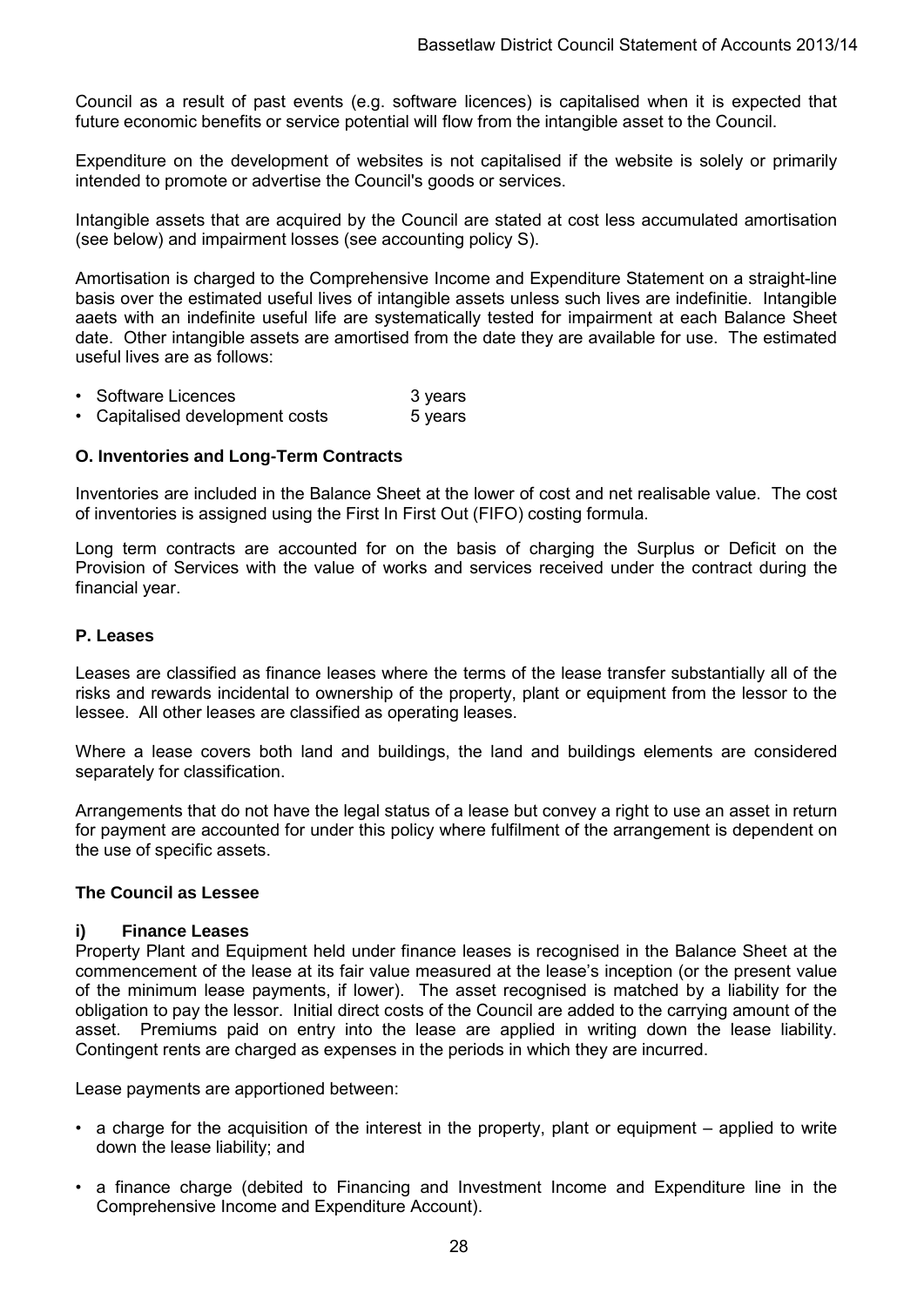Property, Plant and Equipment recognised under finance leases is accounted for using the policies applied generally to such assets, subject to depreciation being charged over the lease term if this is shorter than the asset's estimated useful life (where ownership of the asset does not transfer to the Council at the end of the lease period).

The Council is not required to raise council tax to cover depreciation or revaluation and impairment losses arising on leased assets. Instead, a prudent annual contribution is made from revenue funds towards the deemed capital investment in accordance with statutory requirements. Depreciation and revaluation and impairment losses are therefore substituted by a revenue contribution in the General Fund Balance, by way of an adjusting transaction with the Capital Adjustment Account in the Movement in Reserves Statement for the difference between the two.

#### **ii) Operating Leases**

Rentals paid under operating leases are charged to the Comprehensive Income and Expenditure Statement as an expense of the services benefiting from use of the leased Property, Plant or Equipment. Charges are made on a straight line basis over the life of the lease, even if this does not match the pattern of payments (e.g. there is a rent-free period at the commencement of the lease).

#### **The Council as Lessor**

#### **i) Finance Leases**

Where the Council grants a finance lease over a property or an item of plant or equipment, the relevant asset is written out of the Balance Sheet as a disposal. At the commencement of the lease, the carrying amount of the asset in the Balance Sheet (whether Property, Plant or Equipment, or Asset Held for Sale) is written off to the Other Operating Expenditure line in the Comprehensive Income and Expenditure Statement as part of the gain or loss on disposal. A gain, representing the Council's net investment in the lease, is credited to the same line in the Comprehensive Income and Expenditure Statement as part of the gain or loss on disposal (i.e. netted off against the carrying value of the asset at the time of disposal), matched by a lease (long-term debtor) asset in the Balance Sheet.

Lease rentals receivable are apportioned between:

- a charge for the acquisition of the interest in the property applied to write down the lease debtor (together with any premiums received); and
- finance income (credited to the Financing and Investment Income and Expenditure line in the Comprehensive Income and Expenditure Statement).

The gain credited to the Comprehensive Income and Expenditure Statement on disposal is not permitted by statute to increase the General Fund Balance and is required to be treated as a capital receipt. Where a premium is received, this is posted out of the General Fund Balance to the Capital Receipts Reserve in the Movement in Reserves Statement. Where the amount due in relation to the lease asset is to be settled by the payment of rentals in future financial years, this is posted out of the General Fund Balance to the Deferred Capital Receipts Reserve in the Movement in Reserves Statement. When the future rentals are received, the element for the capital receipt for the disposal of the asset is used to write down the lease debtor. At this point, the deferred capital receipts are transferred to the Capital Receipts Reserve.

The written-off value of disposals is not a charge against council tax, as the cost of non-current assets is fully provided for under separate arrangements for capital financing. Amounts are therefore appropriated to the Capital Adjustment Account from the General Fund Balance in the Movement in Reserves Statement.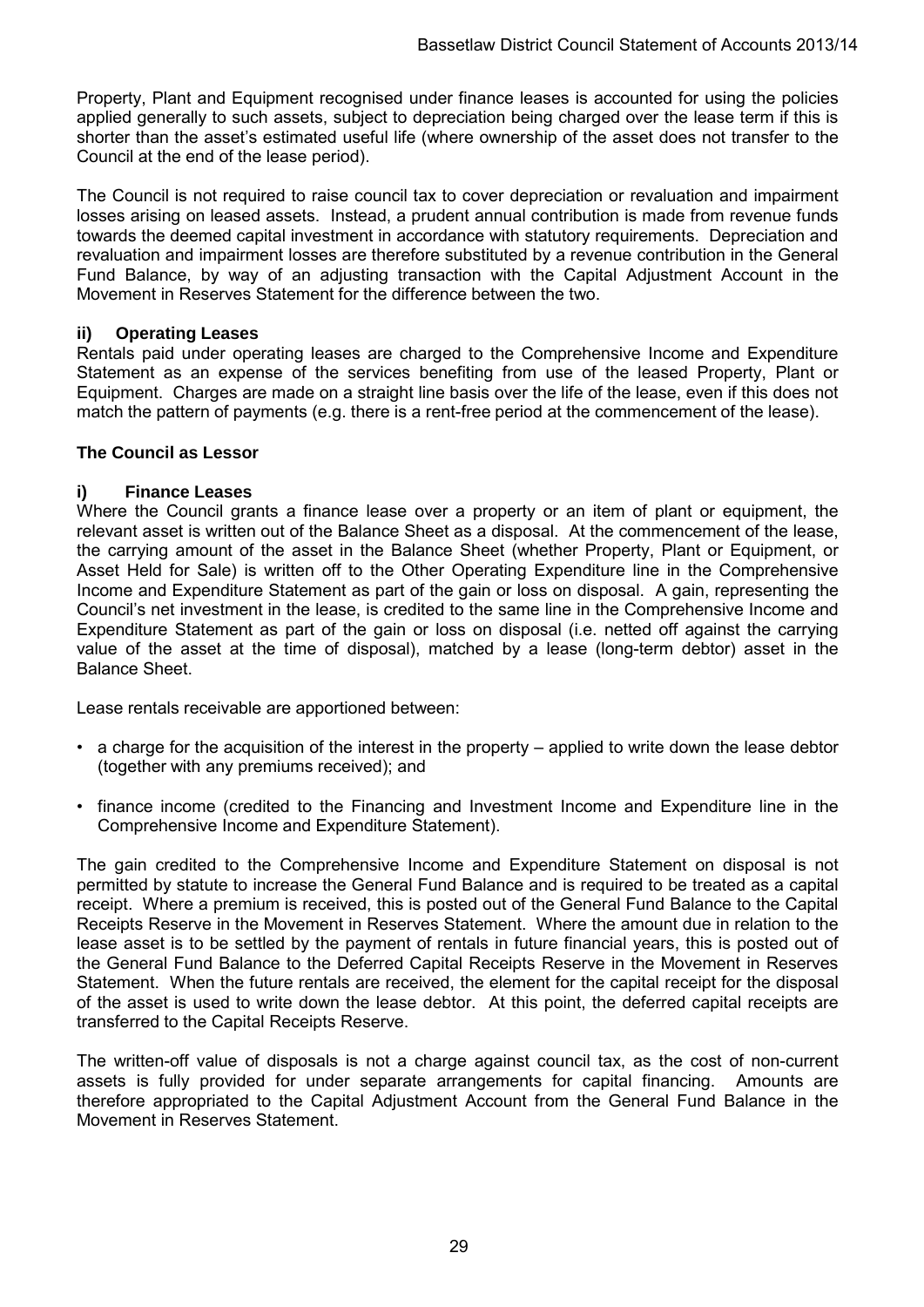#### **ii) Operating Leases**

Where the Council grants an operating lease over a property or an item of plant or equipment, the asset is retained in the Balance Sheet. Rental income is credited to the Other Operating Expenditure line in the Comprehensive Income and Expenditure Statement. Credits are made on a straight line basis over the life of the lease, even if this does not match the pattern of payments (e.g. there is a premium paid at the commencement of the lease). Initial direct costs incurred in negotiating and arranging the lease are added to the carrying amount of the relevant asset and charged as an expense of the lease term on the basis as rental income.

#### **Q. Overheads and Support Services**

The costs of overheads, support services and service management are charged to those that benefit from the supply or service in accordance with the costing principles of the CIPFA Service Reporting Code of Practice 2013/14 (SeRCOP). The total absorption costing principle is used – the full cost of overheads and support services are shared between users in proportion to the benefits received, with the exception of:

- Corporate and Democratic Core costs that relate to the Council's status as a multifunctional, democratic organisation; and
- Non-Distributed Costs the cost of discretionary benefits awarded to employees retiring early and impairment losses chargeable on Assets Held for Sale.

These two cost categories are defined in SeRCOP and accounted for as separate headings in the Comprehensive Income and Expenditure Statement, as part of Net Expenditure on Continuing **Services** 

#### **R. Minimum Revenue Provision (MRP)**

For capital expenditure incurred before 1 April 2007, or thereafter for "supported capital expenditure", MRP will follow the Regulatory Method (i.e. the practice outlined in the former Communities and Local Government Regulations). From 1 April 2007 for all unsupported borrowing, MRP will be based on the Asset Life Method, a charge made to revenue over the estimated life of the assets and will commence the financial year after the expenditure is incurred or the asset becomes operational.

For any finance leases held on the Balance Sheet MRP will be equal to the principal element of the lease payment.

The Head of Finance & Property reserves the right to make additional MRP payments each year, where it is prudent to do so, and will enhance the long term viability of the Council.

#### **S. Property, Plant and Equipment**

Assets that have physical substance and are held for use in the production or supply of goods or services, for rental to others, or for administrative purposes and that are expected to be used during more than one financial year are classified as Property, Plant and Equipment.

#### **Recognition**

Expenditure on the acquisition, creation or enhancement of Property, Plant and Equipment is capitalised on an accruals basis, provided that it is probable that the future economic benefits or service potential associated with the item will flow to the Council and the cost of the item can be measured reliably. Expenditure that maintains but does not add to an asset's potential to deliver future economic benefits or service potential (i.e. repairs and maintenance) is charged as an expense when it is incurred. Individual assets acquired above a de-minimus level of £10,000 are capitalised as are collective assets where the following criteria are met:

- broadly simultaneous purchase dates;
- anticipated to have simultaneous disposal dates; and
- under single managerial control.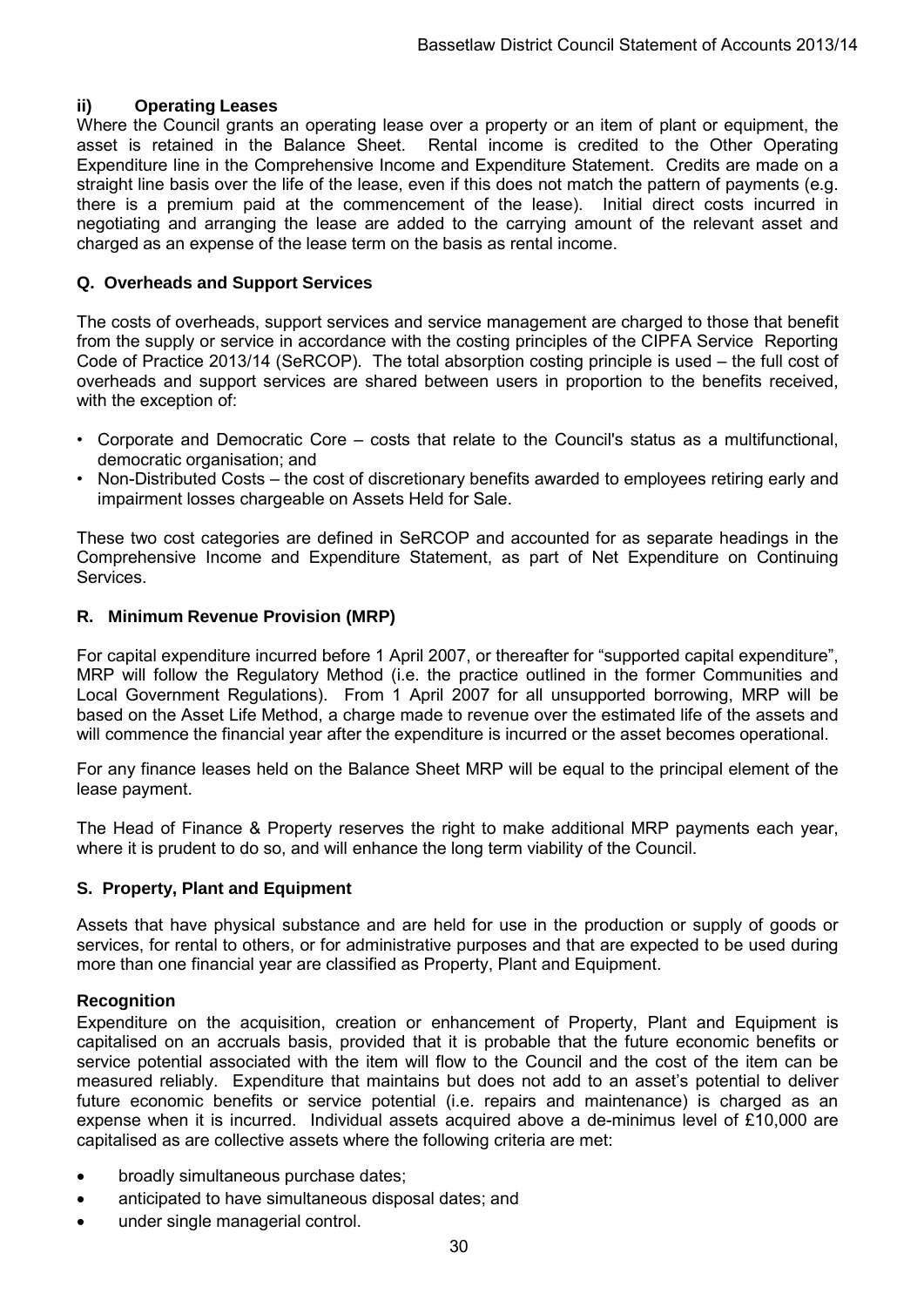# **Measurement**

Assets are initially measured at cost, comprising;

- the purchase price
- any costs associated with bringing the asset to the location and condition necessary for it to be capable of operating in the manner intended by management.

The Council does not capitalise borrowing costs incurred whilst assets are under construction.

The cost of assets acquired other than by purchase is deemed to be its fair value, unless the acquisition does not have commercial substance (i.e. it will not lead to a variation in the cash flows of the Council). In the latter case, where an asset is acquired via an exchange, the cost of the acquisition is the carrying amount of the asset given up by the Council.

Assets are then carried in the Balance Sheet using the following measurement basis:

- infrastructure, community assets and assets under construction depreciated historical cost.
- dwellings fair value, determined using the basis of existing use value for social housing (EUV-SH).
- all other assets fair value, determined as the amount that would be paid for the asset in its existing use (existing use value EUV).

Where there is no market-based evidence of fair value because of the specialist nature of an asset, depreciated replacement cost (DRC) is used as an estimate of fair value.

Where non-property assets that have short useful lives or low values (or both), deemed to be up to 8 years or below £0.1m respectively, depreciated historical cost basis is used as a proxy for fair value.

Assets included in the Balance Sheet at fair value are revalued sufficiently regularly to ensure that their carrying amount is not materially different from their fair value at the year-end, but as a minimum every five years. Increases in valuations are matched by credits to the Revaluation Reserve to recognise unrealised gains. (Exceptionally, gains might be credited to the Comprehensive Income and Expenditure Statement where they arise from the reversal of a loss previously charged to a service).

Where decreases in value are identified, they are accounted for by:

- where there is a balance of revaluation gains for the asset in the Revaluation Reserve, the carrying amount of the asset is written down against that balance (up to the amount of the accumulated gains).
- where there is no balance in the Revaluation Reserve or an insufficient balance, the carrying amount of the asset is written down against the relevant service line(s) in the Comprehensive Income and Expenditure Statement.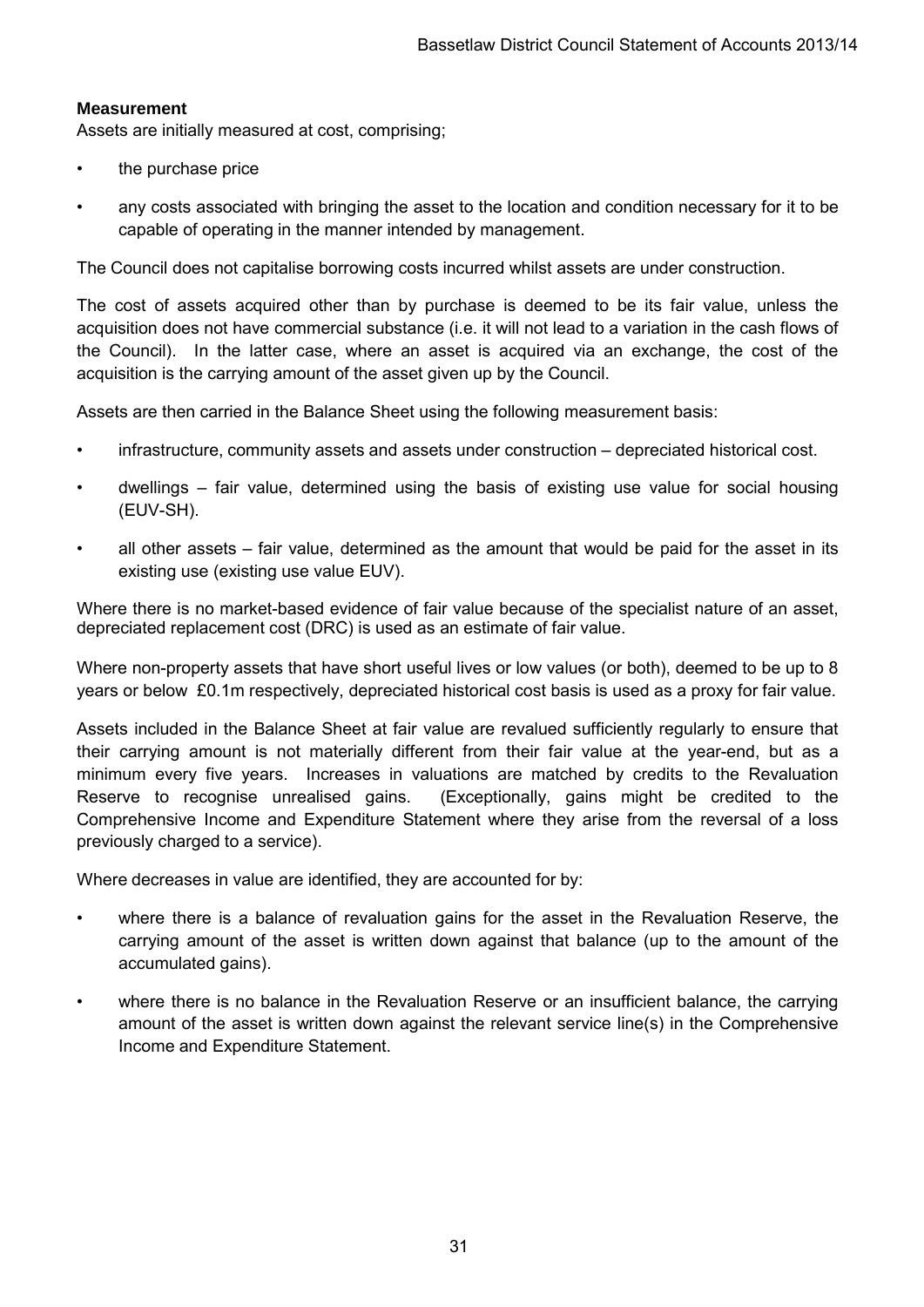The Revaluation Reserve contains revaluation gains recognised since 1 April 2007 only, the date of its formal implementation. Gains arising before that date have been consolidated into the Capital Adjustment Account.

# **Impairment**

Assets are assessed at each year end as to whether there is any indication that an asset may be impaired. Where indications exist and any possible differences are estimated to be material, the recoverable amount of the asset is estimated and, where this is less than the carrying amount of the asset, an impairment loss is recognised for the shortfall.

Where impairment losses are identified, they are accounted for by:

- where there is a balance of revaluation gains for the asset in the Revaluation Reserve, the carrying amount of the asset is written down against that balance (up to the amount of the accumulated gains); or
- where there is no balance in the Revaluation Reserve or an insufficient balance, the carrying amount of the asset is written down against the relevant service line(s) in the Comprehensive Income and Expenditure Statement.

Where an impairment loss is reversed subsequently, the reversal is credited to the relevant service line(s) in the Comprehensive Income and Expenditure Statement, up to the amount of the original loss, adjusted for depreciation that would have been charged if the loss had not been recognised.

#### **Depreciation**

Depreciation is provided for on all Property, Plant and Equipment assets by the systematic allocation of their depreciable amounts over their useful lives. An exception is made for assets without a determinable finite useful life (i.e. freehold land and certain Community Assets) and assets that are not yet available for use (i.e. assets under construction).

Depreciation is calculated on the following basis:

- Dwellings and other buildings straight line allocation over the useful life of the property as estimated by the valuer (typically up to 100 years, components up to 75 years).
- Vehicles, plant furniture and equipment straight line allocation over the estimated useful life (typically Plant and equipment up to 40 years and fixtures and fittings up to 25 years).
- Infrastructure straight line allocation over the estimated useful life (typically up to 100 years).
- Land is not depreciated.

Where an item of Property. Plant and Equipment asset has major components whose cost is significant in relation to the total cost of the item, the components are depreciated separately.

Revaluation gains are also depreciated, with an amount equal to the difference between current value depreciation charged on assets and the depreciation that would have been chargeable based on their historical cost being transferred each year from the Revaluation Reserve to the Capital Adjustment Account.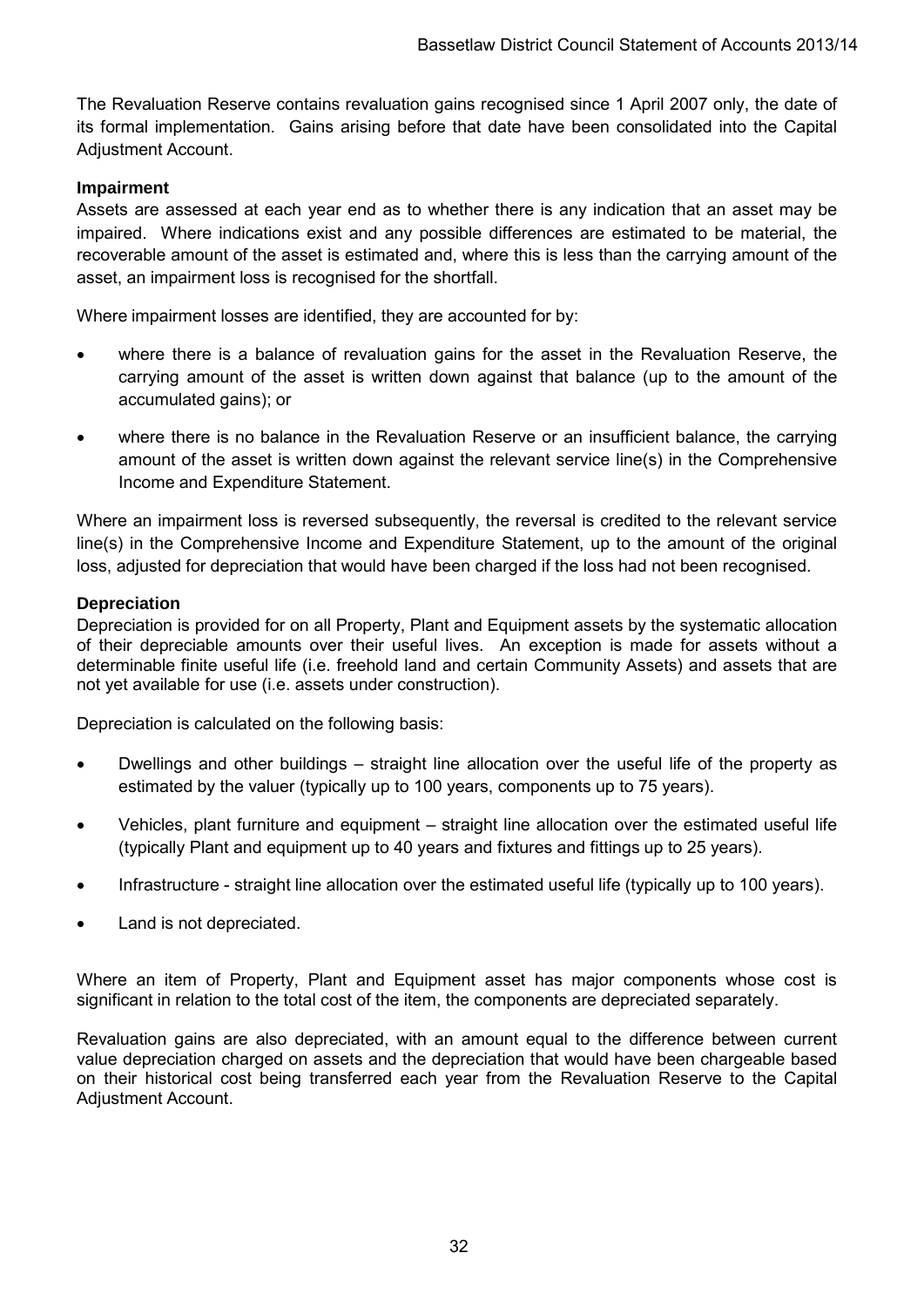#### **Disposals and Non-current Assets Held for Sale**

When it becomes probable that the carrying amount of an asset will be recovered principally through a sale transaction rather than through its continuing use, it is reclassified as an Asset Held for Sale. The asset is revalued immediately before reclassification and then carried at the lower of this amount and fair value less costs to sell. Where there is a subsequent decrease to the fair value less costs to sell, the loss is posted to the Other Operating Expenditure line in the Comprehensive Income and Expenditure Statement. Gains in fair value are recognised only up to the amount of any previous losses recognised in the Surplus or Deficit on Provision of Services. Depreciation is not charged on Assets Held for Sale.

If assets no longer meet the criteria to be classified as Assets Held for Sale, they are reclassified back to non-current assets and valued at the lower of their carrying amount before they were classified as Assets Held for Sale; adjusted for depreciation, amortisation or revaluations that would have been recognised had they not been classified as Asset Held for Sale, and their recoverable amount at the date of the decision not to sell.

Assets that are to be abandoned or scrapped are not reclassified as Assets Held for Sale.

When an asset is disposed of or decommissioned, the carrying amount of the asset in the Balance Sheet (whether Property, Plant and Equipment or Assets Held for Sale) is written off to the Other Operating Expenditure line in the Comprehensive Income and Expenditure Statement as part of the gain or loss on disposal. Receipts from disposals (if any) are credited to the same line in the Comprehensive Income and Expenditure Statement also as part of the gain or loss on disposal (i.e. netted off against the carrying value of the asset at the time of disposal). Any revaluation gains accumulated for the asset in the Revaluation Reserve are transferred to the Capital Adjustment Account.

Amounts received for a disposal in excess of £10,000 are categorised as capital receipts. A proportion of receipts relating to housing disposals (75% for dwellings and 50% for land and other assets, net of statutory deductions and allowances) is payable to the Government. The balance of receipts is required to be credited to the Capital Receipts Reserve, and can then only be used for new capital investment or set aside to reduce the Council's underlying need to borrow (the Capital Financing Requirement). Receipts are appropriated to the Capital Receipts Reserve from the General Fund Balance in the Movement in Reserves Statement.

The written-off value of disposals is not a charge against council tax, as the cost of non-current assets is fully provided for under separate arrangements for capital financing. Amounts are appropriated to the Capital Adjustment Account from the General Fund Balance in the Movement in Reserves Statement.

#### **T. Provisions, Contingent Liabilities and Contingent Assets**

#### **Provisions**

Provisions are made where an event has taken place that gives the Council a legal or constructive obligation that probably requires settlement by a transfer of economic benefits or service potential, and a reliable estimate can be made of the amount of the obligation. For instance, the Council may be involved in a court case that could eventually result in the making of a settlement or the payment of compensation.

Provisions are charged as an expense to the appropriate service line in the Comprehensive Income and Expenditure Statement in the year that the Council becomes aware of the obligation, and are measured at the best estimate at the Balance Sheet date of the expenditure required to settle the obligation, taking into account relevant risks and uncertainties.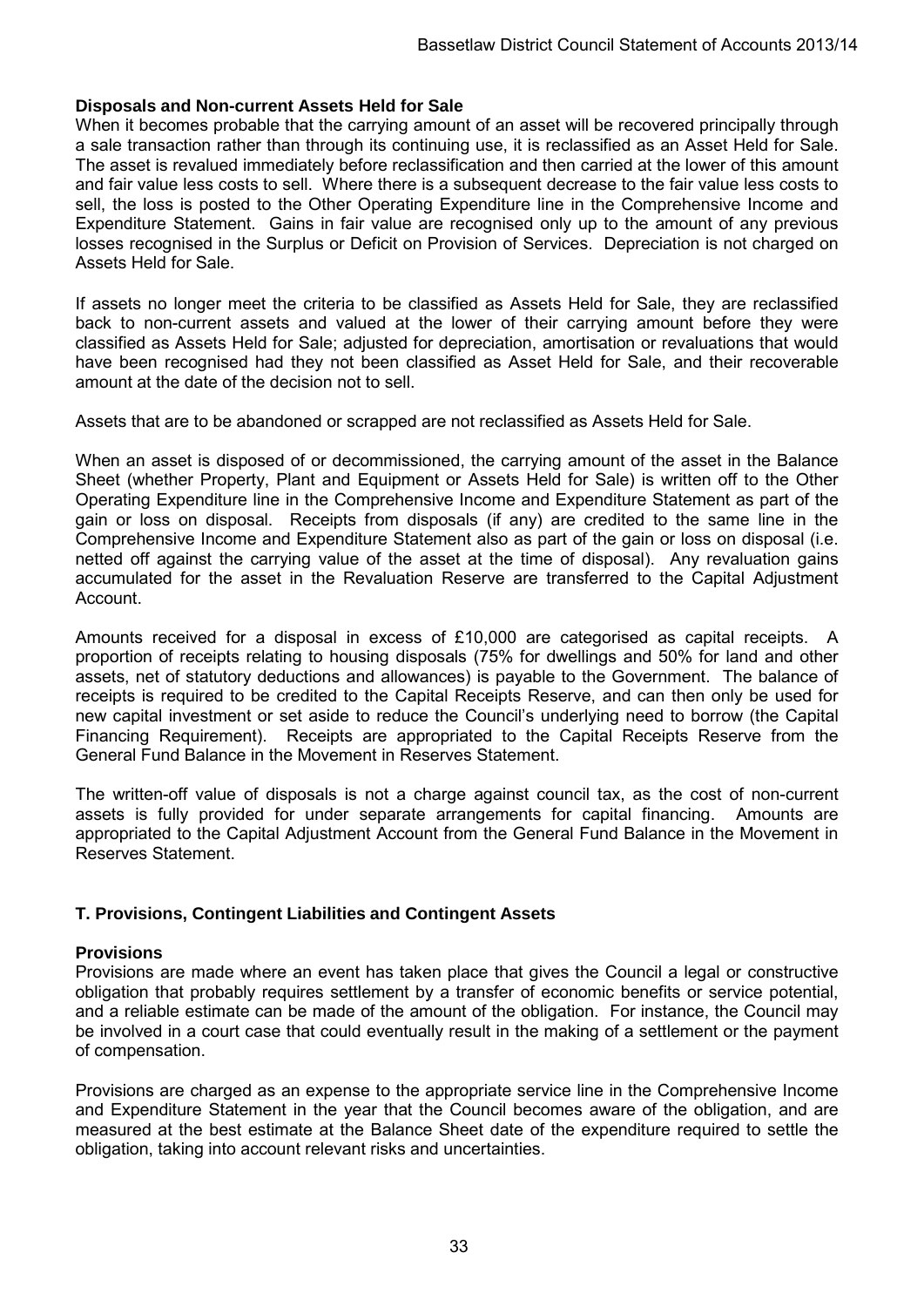When payments are eventually made, they are charged to the provision carried in the Balance Sheet. Estimated settlements are reviewed at the end of each financial year – where it becomes less than probable that a transfer of economic benefits will now be required (or where a lower settlement than anticipated is made), the provision is reversed and credited back to the relevant service.

Where some or all of the payment required to settle a provision are expected to be recovered from another party (e.g. from an insurance claim), this is only recognised as income for the relevant service if it is virtually certain that reimbursement will be received if the Council settles its obligation.

#### **Contingent Liabilities**

A contingent liability arises where an event has taken place that gives the Council a possible obligation whose existence will only be confirmed by the occurrence or otherwise of uncertain future events not wholly within the control of the Council. Contingent liabilities also arise in circumstances where a provision would otherwise be made but either it is not probable that an outflow of resources will be required or the amount of the obligation cannot be measured reliably.

Contingent liabilities are not recognised in the Balance Sheet but disclosed in a note to the accounts.

#### **Contingent Assets**

A contingent asset arises where an event has taken place that gives the authority a possible asset whose existence will only be confirmed by the occurrence or otherwise of uncertain future events not wholly within the control of the Council.

Contingent assets are not recognised in the Balance Sheet but disclosed in a note to the accounts where it is probable that there will be an inflow of economic benefits or service potential.

#### **U. Revenue Expenditure Funded From Capital Under Statute**

Expenditure that may be capitalised under the statutory provisions but does not result in the creation of non-current assets, i.e. a grant or expenditure on property not owned by the Council, and which does not result in the expenditure being carried on the Balance Sheet as a non-current asset, will be charged as revenue expenditure to the relevant service account in year. Where the Council has determined to meet the cost of this expenditure from existing capital resources or by borrowing, a transfer in the Movement in Reserves Statement from the General Fund Balance to the Capital Adjustment Account then reverses out the amounts charged so that there is no impact on the level of council tax.

#### **V. Reserves**

The Council sets aside specific amounts as reserves for future policy purposes or to cover contingencies. Reserves are created by appropriating amounts out of the General Fund Balance in the Movement in Reserve Statement. When expenditure to be financed from a reserve is incurred, it is charged to the appropriate service in that year to score against the Surplus or Deficit on the Provision of Services in the Comprehensive Income and Expenditure Statement. The reserve is then appropriated back into the General Fund Balance in the Movement in Reserves Statement so that there is no net charge against the council tax for the expenditure.

Certain reserves are kept to manage the accounting processes for non-current assets, financial instruments, retirement and employment benefits and do not represent useable resources for the authority – these reserves are explained in the relevant policies.

#### **W. Value Added Tax (VAT)**

VAT payable is included as an expense only to the extent that it is not recoverable from Her Majesty's Revenue and Customs. VAT receivable is excluded from income.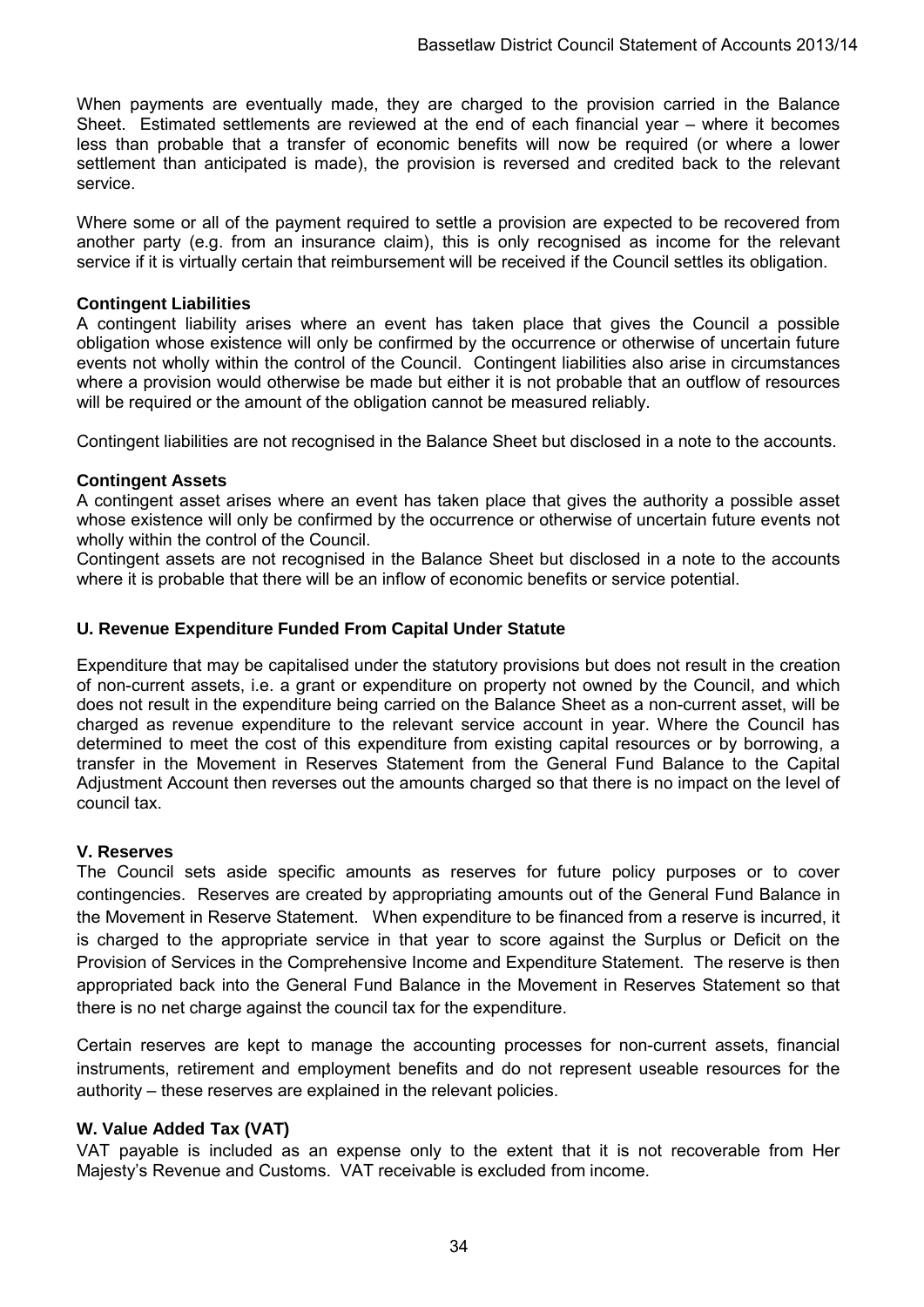# **2. ACCOUNTING STANDARDS ISSUED, NOT ADOPTED**

The Code of Practice on Local Council Accounting in the United Kingdom (the Code) has introduced a change in accounting policy in relation to the adoption of the amendments to IFRS10 Consolidated Financial Statements (issued May 2011), IFRS 11 Joint Arrangements (issued May 2011), IFRS 12 Disclosures of Interests in Other Entities (issued May 2011), IAS 27 Separate Financial Statements (as amended in May 2011), IAS 28 Investments in Associates and Joint Ventures (as amended in May 2011), IAS 32 Financial Instruments: Presentation - Offsetting Financial Assets and Financial Liabilities (as amended in December 2011) and IAS 1 Presentation of Financial Statements (as amended in May 2011). It is likely that these standards will not have a material impact on the financial statements of the Council, but will need to be adopted fully by the Council in the 2014/15 financial statements.

# **3. CRITICAL JUDGEMENTS IN APPLYING ACCOUNTING POLICIES**

The accounts have been prepared under the historical cost convention, modified to account for the revaluation of property, plant and equipment, intangible assets, inventories, and certain financial assets and financial liabilities. This is in accordance with directions issued by the Department of Communities and Local Government and CIPFA.

# **i) Critical Accounting Judgments and Key Sources of Estimation Uncertainty**

In applying the Council's accounting policies, management is required to make judgments, estimates and assumptions about the carrying amounts of assets and liabilities that are not readily apparent from other sources. The estimates and associated assumptions are based on historical experience and other factors that are considered to be relevant. Actual results may differ from those estimates. The estimates and underlying assumptions are continually reviewed.

Revisions to accounting estimates are recognised in the period in which the estimate is revised if the revision affects only that period, or in the period of the revision and future periods if the revision affects both current and future periods.

There is a high degree of uncertainty about future levels of funding for local government. However, the Council has determined that this uncertainty is not yet sufficient to provide an indication that the assets of the Council might be impaired as a result of a need to close facilities and reduce levels of service provision.

The Council had investments of £8m deposited with Icelandic Banks when the Icelandic banking system collapsed, in October 2008. Since that time the Icelandic Courts have given preferential creditor status to Local Authorities. Estimates of recoverable amounts have been based on estimated future discounted cashflows, as provided in guidance issued by CIPFA in the LAAP 82 Update 7.

# **ii) Critical Judgments in Applying Accounting Policies**

The following are the critical judgments, apart from those involving estimations (see below) that management has made in the process of applying the entity's accounting policies and that have the most significant effect on the amounts recognised in the financial statements.

The Council leases a number of assets under leasing arrangements. IAS 17 'Leases' requires a lease to be treated as a finance lease where the present value of the minimum lease payments represents "substantially" all of the fair value of the asset. The Council has exercised judgment in determining "substantially" and interpreted it to be where the present value of the minimum lease payments exceeds the fair value of the leased asset.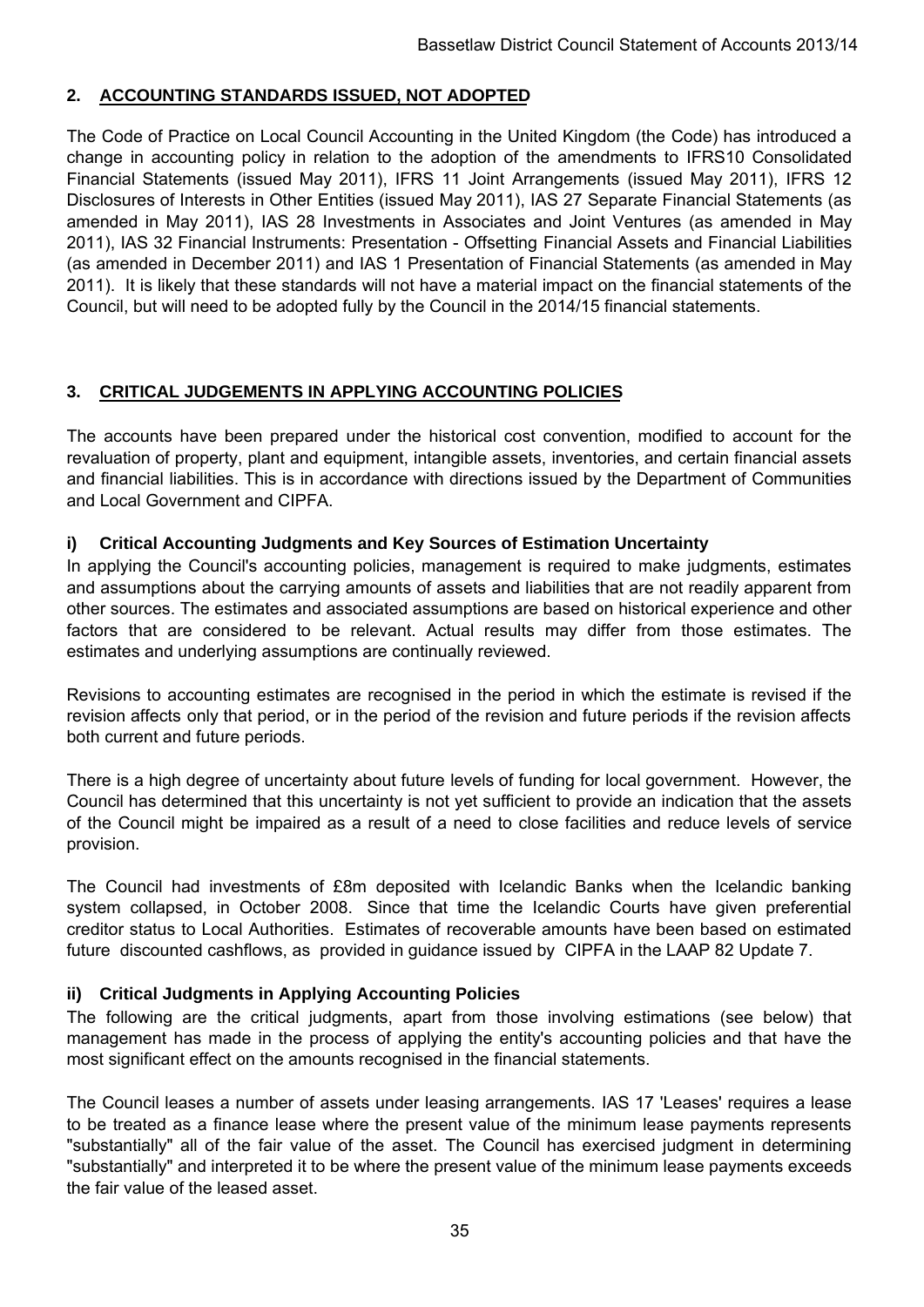# **4. ASSUMPTIONS MADE ABOUT THE FUTURE AND OTHER MAJOR SOURCES OF ESTIMATION UNCERTAINITY**

The Statement of Accounts contains estimated figures that are based on assumptions made by the Council about the future or that which are otherwise uncertain. Estimates are made taking into account historical experience, current trends and other relevant factors. However, because balances cannot be determined with certainty, actual results could be materially different from the assumptions and estimates.

The items in the Council's Balance Sheet at 31 March 2014 for which there is a significant risk of material adjustment in the forthcoming year are as follows:

| Item                             | Uncertainties                                                                                                                                                                                                                                                                                                                                                                                                                    | <b>Effect if Actual Results Differ from</b><br>Assumptions                                                                                                                                                                                                                                                                                                                                                                                                                                          |
|----------------------------------|----------------------------------------------------------------------------------------------------------------------------------------------------------------------------------------------------------------------------------------------------------------------------------------------------------------------------------------------------------------------------------------------------------------------------------|-----------------------------------------------------------------------------------------------------------------------------------------------------------------------------------------------------------------------------------------------------------------------------------------------------------------------------------------------------------------------------------------------------------------------------------------------------------------------------------------------------|
| Property, Plant<br>and Equipment | Assets are depreciated over useful lives that<br>are dependent on assumptions about the<br>level of repairs and maintenance that will be<br>incurred in relation to individual assets. The<br>current economic climate makes it uncertain<br>that the Council will be able to sustain its<br>current spending on repairs and<br>maintenance, bringing into doubt the useful<br>lives assigned to assets.                         | If the useful life of assets is reduced,<br>depreciation increases and the carrying<br>amount of the assets falls. It is estimated<br>that the annual depreciation charge for<br>buildings would increase by £0.025m for<br>every year that useful lives have to be<br>reduced.                                                                                                                                                                                                                     |
| Insurance                        | The Council has a number of insurance<br>claims that remain unsettled, and this gives<br>rise to a potential liability that the Council will<br>incur if all the claims outstanding are upheld<br>against the Council.                                                                                                                                                                                                           | A provision of £0.260m has been set<br>aside to meet these claims.                                                                                                                                                                                                                                                                                                                                                                                                                                  |
| <b>Land Charges</b>              | The Environmental Information Regulations<br>now require that personal searches of the<br>local land charges register are not<br>chargeable. There is the possibility that a<br>number of retrospective claims for the<br>recovery of these fees will be submitted to<br>the Council.                                                                                                                                            | A provision of £0.126m has been set<br>aside to meet this liability if all of the fees<br>are challenged by the land charge<br>searching agencies. The Local<br>Government Association are fighting this<br>legal challenge.                                                                                                                                                                                                                                                                        |
| <b>Pensions Liability</b>        | Estimation of the net liability to pay pensions<br>depends on a number of complex<br>judgements relating to the discount rate<br>used, the rate at which salaries are projected<br>to increase, changes in retirement ages,<br>mortality rates and expected returns on<br>pension fund assets. A firm of consulting<br>actuaries is engaged to provide the Council<br>with expert advice about the assumptions to<br>be applied. | The effects on the net pensions liability<br>of changes in individual assumptions can<br>be measured. For instance, a 0.1%<br>decrease in the discount rate assumption<br>would result in a increase in the pension<br>liability of £1.762m and a 1 year<br>reduction in mortality would result in a<br>increase of £3.830m. However, the<br>assumptions interact in complex ways.<br>During 2013/14, the Council's Actuary<br>advised that the net pensions liability had<br>increased by £2.416m. |
| Arrears                          | At 31 March 2014, the Council had a<br>balance of sundry debtors of £0.489m. A<br>Review of significant balances suggested<br>that an impairment of doubtful debts of 27%<br>(£0.134m) was appropriate. However, in the<br>current economic climate it is not certain that<br>such an allowance would be sufficient.                                                                                                             | If collection rates were to deteriorate, a<br>doubling of the amount of the impairment<br>of doubtful debts would require an<br>additional £0.134m to set aside as an<br>allowance.                                                                                                                                                                                                                                                                                                                 |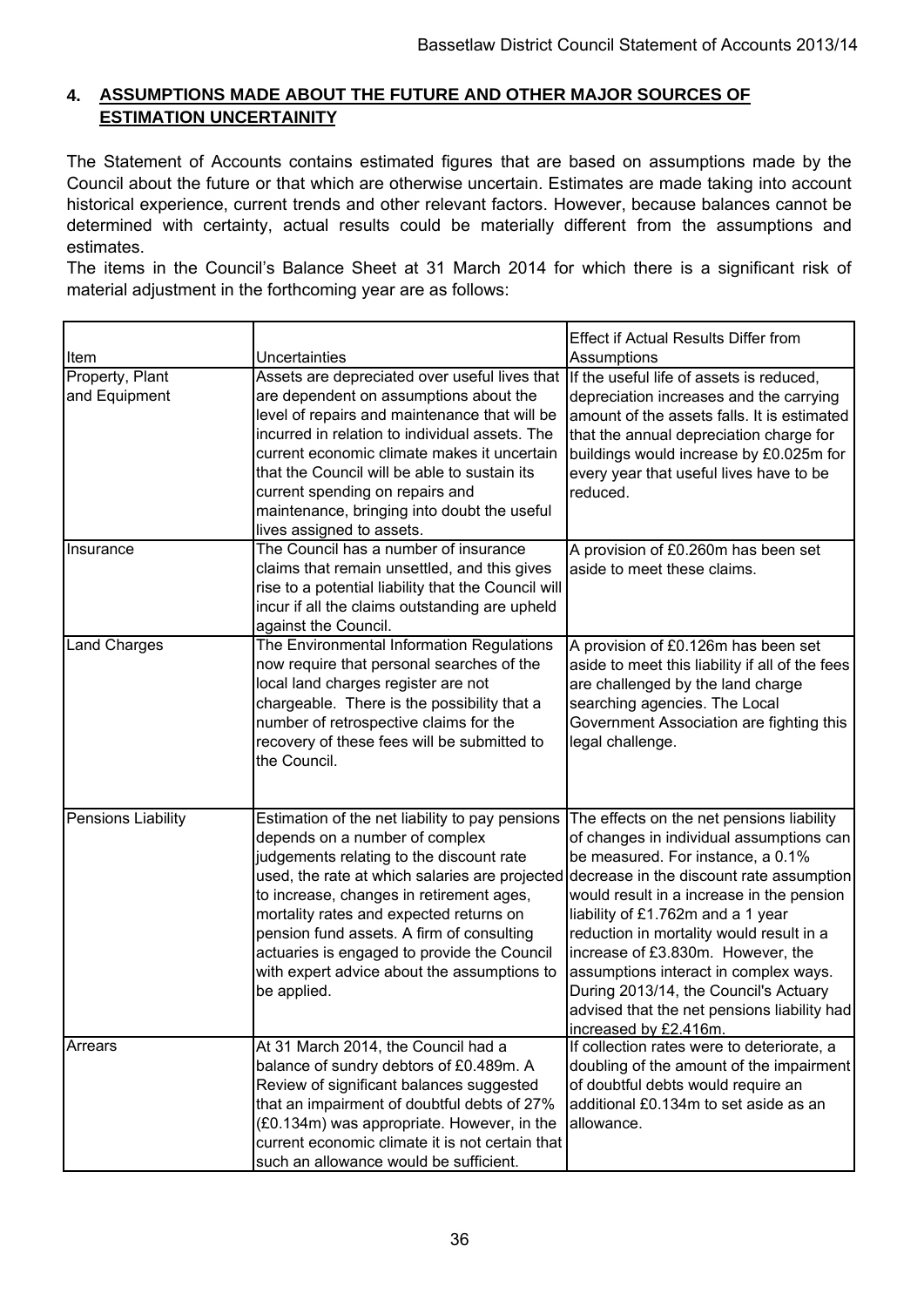# **5. MATERIAL ITEMS OF INCOME AND EXPENDITURE**

There have been no material items of income and expenditure during 2013/14.

# **6. EVENTS AFTER THE BALANCE SHEET DATE**

The final Audited Statement of Accounts will be authorised for issue by the Head of Finance & Property on 25 September 2014. Events taking place after this date are not reflected in the financial statements or notes. Where events taking place before this date provided information about conditions existing at 31 March 2014, the figures in the financial statements and notes have been adjusted in all material respects to reflect the impact of this information.

There are no such material events to report.

## **7. ADJUSTMENTS BETWEEN ACCOUNTING BASIS AND FUNDING BASIS UNDER REGULATION**

This note details the adjustments that are made to the total Comprehensive Income and Expenditure recognised by the Council in the year in accordance with proper accounting practice to the resources that are specified by statutory provisions as being available to the Council to meet future capital and revenue expenditure.

### **General Fund Balance**

The General Fund is the statutory fund into which all the receipts of an Council are required to be paid out of which all liabilities of the Council are to be met, except to the extent that statutory rules might provide otherwise. These rules can also specify the financial year in which liabilities and payments should impact on the General Fund Balance, which is not necessarily in accordance with proper accounting practice. The General Fund Balance therefore summarises the resources that the Council is statutorily empowered to spend on its services or on capital investment (or the deficit of resources that the Council is required to recover) at the end of the financial year. For housing councils – however, the balance is not available to be applied to funding HRA services.

## **Housing Revenue Account Balance**

The Housing Revenue Account Balance reflects the statutory obligation to maintain a revenue account for local authority council housing provision in accordance with Part VI of the Local Government and Housing Act 1989. It contains the balance of income and expenditure as defined by the 1989 Act that is available to fund future expenditure in connection with the Council's landlord function or (where in deficit) that is required to be recovered from tenants in future years.

### **Major Repairs Reserve**

The Authority is required to maintain the Major Repairs Reserve, which controls the application of the Major Repairs Allowance (MRA). The MRA is restricted to being applied to new capital investment in HRA assets or the financing of historical capital expenditure by the HRA. The balance shows the MRA that has yet to be applied at the year-end.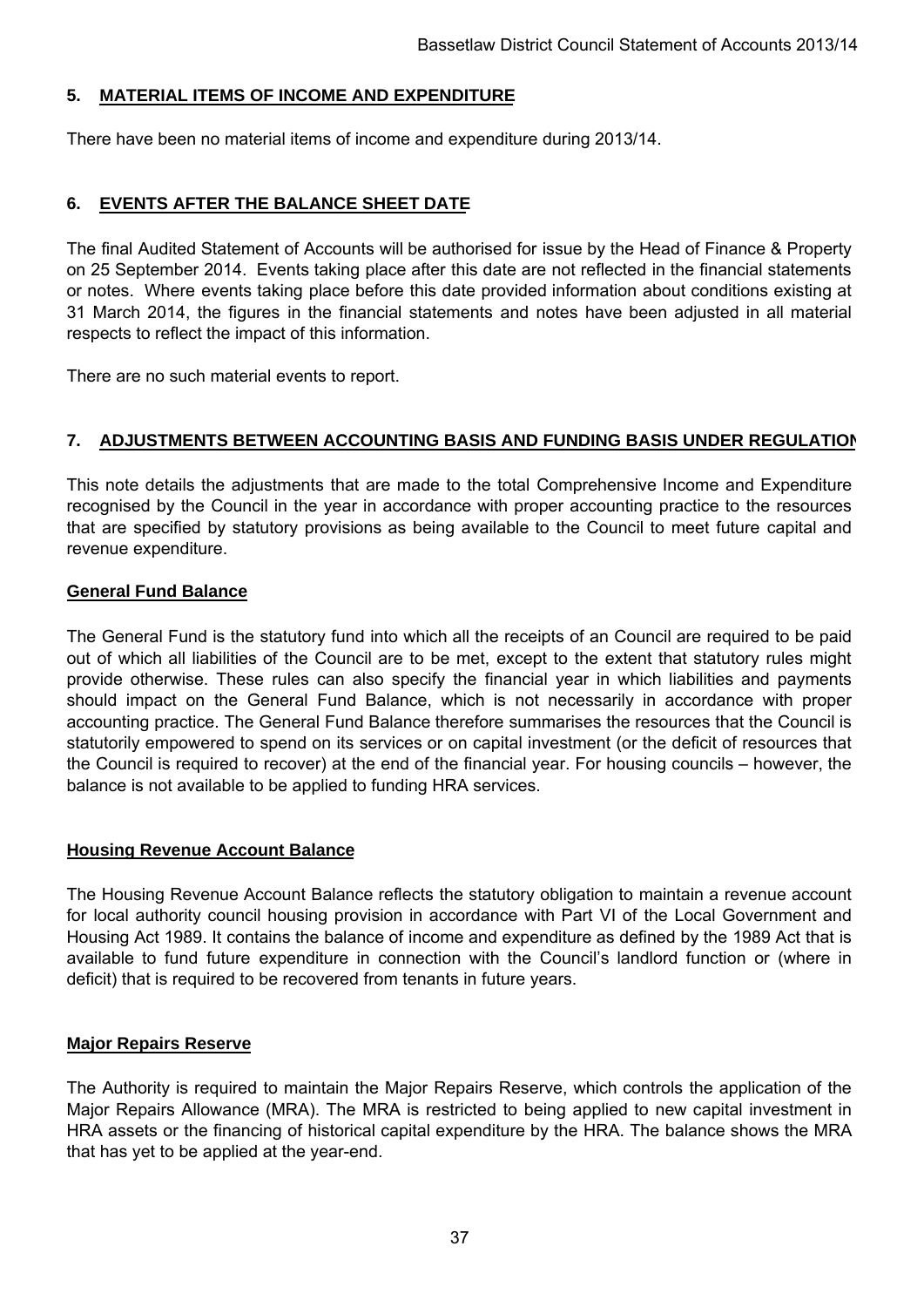### **Capital Receipts Reserve**

The Capital Receipts Reserve holds the proceeds from the disposal of land or other assets, which are restricted by statute from being used other than to fund new capital expenditure or to be set aside to finance historical capital expenditure. The balance on the reserve shows the resources that have yet to be applied for these purposes at the year-end.

### **Capital Grants Unapplied**

The Capital Grants Unapplied Reserve holds the grants and contributions received towards capital projects for which the Council has met the conditions that would otherwise require repayment of the monies but which have yet to be applied to meet expenditure. The balance is restricted by grant terms as to the capital expenditure against which it can be applied and/or the financial year in which this can take place.

### **Earmarked Reserves**

Earmarked Reserves are amounts set aside from either General Fund, Housing Revenue Account or Capital Reserves for a specific future purpose.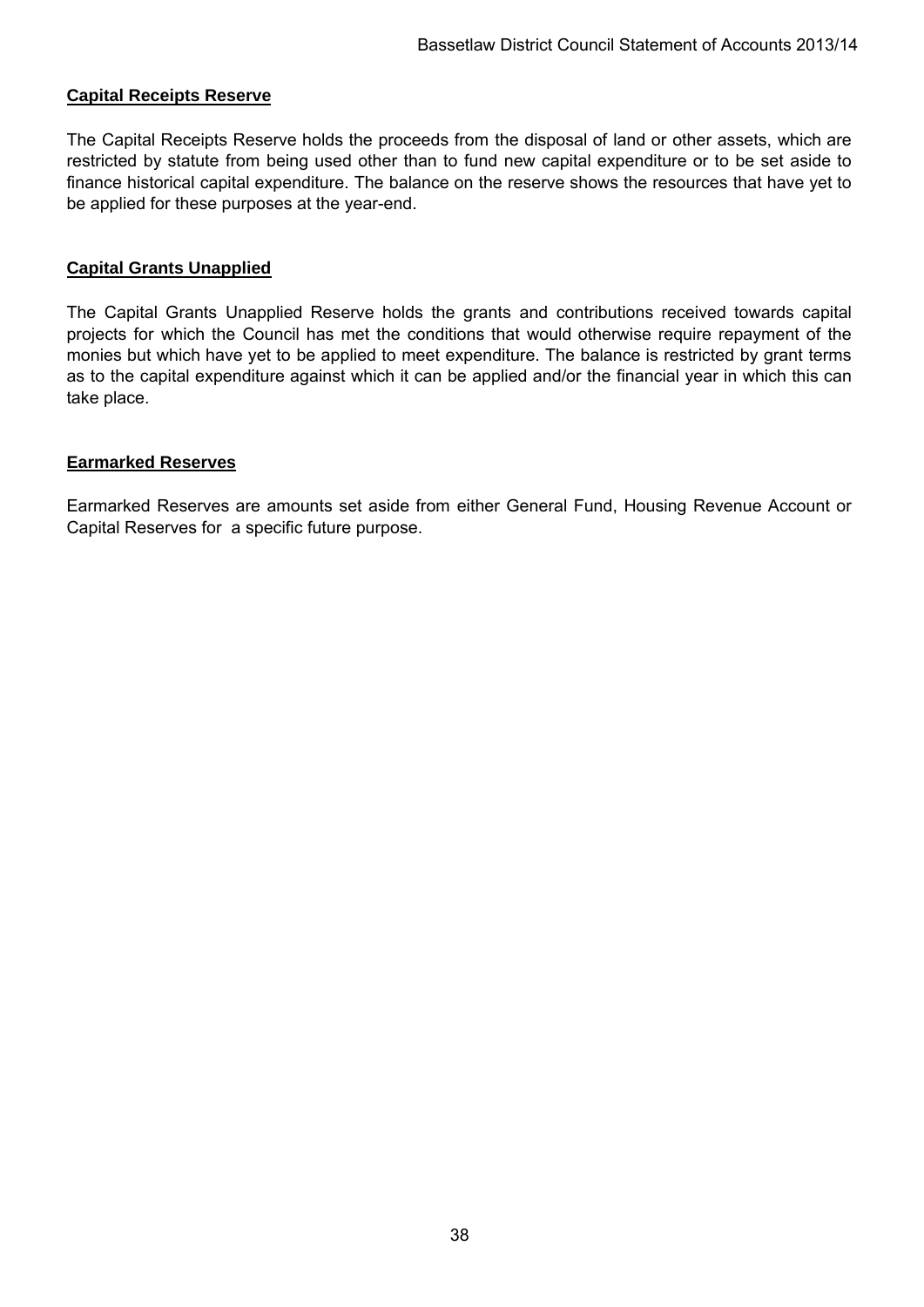| Restated 2012/13 Adjustment between accounting basis & funding basis<br>under regulations                             | <b>General</b><br><b>Fund</b><br><b>Balance</b> | <b>Housing</b><br><b>Revenue</b><br><b>Account</b> | Major<br>Repair<br><b>Reserve</b> | <b>Capital</b><br><b>Receipts</b><br><b>Reserve</b> | <b>Capital</b><br><b>Grants</b><br><b>Unapplied</b><br><b>Account</b> | <b>Movement</b><br><u>in</u><br><b>Unusable</b><br><b>Reserves</b> |
|-----------------------------------------------------------------------------------------------------------------------|-------------------------------------------------|----------------------------------------------------|-----------------------------------|-----------------------------------------------------|-----------------------------------------------------------------------|--------------------------------------------------------------------|
|                                                                                                                       | £'000                                           | £'000                                              | £'000                             | £'000                                               | £'000                                                                 | £'000                                                              |
| Adjustments primarily involving the Capital Adjustment Account:                                                       |                                                 |                                                    |                                   |                                                     |                                                                       |                                                                    |
| Reversal of items debited or credited to the Comprehensive Income and Expenditure Statement:                          |                                                 |                                                    |                                   |                                                     |                                                                       |                                                                    |
| Charges for depreciation and impairment of non-current assets (excl HRA<br>dwellings)                                 | $-1,692$                                        |                                                    | ი                                 | C                                                   |                                                                       | 1,692                                                              |
| HRA depreciation/amortisation                                                                                         | 0                                               | $-4,690$                                           | 0                                 |                                                     | 0                                                                     | 4,690                                                              |
| The difference of depreciation charged to HRA services over the Major Repairs<br>Allowance element of housing subsidy |                                                 |                                                    | U                                 |                                                     |                                                                       |                                                                    |
| Revaluation losses on Property, Plant and Equipment charged to CIES                                                   | $-947$                                          | $-832$                                             | 0                                 | 0                                                   |                                                                       | 1,779                                                              |
| Amortisation of intangible assets                                                                                     | $-135$                                          |                                                    | 0                                 |                                                     |                                                                       | 135                                                                |
| Capital grants and contributions applied                                                                              | 1,445                                           | 485                                                | 0                                 |                                                     |                                                                       | $-1,930$                                                           |
| Income in relation to donated assets                                                                                  |                                                 |                                                    |                                   |                                                     |                                                                       |                                                                    |
| Revenue expenditure funded from capital under statute                                                                 | $-1,030$                                        |                                                    | 0                                 | 0                                                   | 0                                                                     | 1,030                                                              |
| Amounts of non-current assets written off on disposal or sale as part of the                                          | $-777$                                          | $-2,094$                                           | 0                                 | 0                                                   |                                                                       | 2,871                                                              |
| gain(-)/loss on disposal to the CIES                                                                                  |                                                 |                                                    |                                   |                                                     |                                                                       |                                                                    |
| Insertion of items not debited or credited to the Comprehensive Income and Expenditure Statement:                     |                                                 |                                                    |                                   |                                                     |                                                                       |                                                                    |
| Statutory provision for the financing of capital investment                                                           | 1,076                                           |                                                    | 51                                |                                                     | 0                                                                     | $-1,127$                                                           |
| Capital expenditure charged against the General Fund and HRA Balances                                                 |                                                 |                                                    |                                   |                                                     |                                                                       |                                                                    |
| Adjustments primarily involving the Capital Grant Unapplied Accounts:                                                 |                                                 |                                                    |                                   |                                                     |                                                                       |                                                                    |
| Capital grants and contributions unapplied credited to the CIES                                                       | 38                                              | 0                                                  | 0                                 | 0                                                   | $-38$                                                                 |                                                                    |
| Application of grants to capital financing transferred to the Capital Adjustment                                      |                                                 |                                                    | U                                 | <sup>0</sup>                                        | 144                                                                   | $-144$                                                             |
| Account                                                                                                               |                                                 |                                                    |                                   |                                                     |                                                                       |                                                                    |
| Adjustments primarily involving the Capital Receipts Reserve:                                                         |                                                 |                                                    |                                   |                                                     |                                                                       |                                                                    |
| Transfer of cash sale proceeds credited as part of the gain(-)/loss on disposal                                       | 526                                             | 1,291                                              | 0                                 | $-1,760$                                            |                                                                       | $-57$                                                              |
| to the CIES                                                                                                           |                                                 |                                                    |                                   |                                                     |                                                                       |                                                                    |
| Use of Capital Receipts Reserve to finance new capital expenditure                                                    | 0                                               |                                                    | 0                                 | 2,381                                               | 0                                                                     | $-2,381$                                                           |
| Contribution from the Capital Receipts Reserve towards administrative costs of                                        | 0                                               | $-29$                                              | U                                 | 29                                                  |                                                                       |                                                                    |
| non-current assets disposals.                                                                                         |                                                 |                                                    |                                   |                                                     |                                                                       |                                                                    |
| Contribution from the Capital Receipts Reserve to finance payments to the<br>Government capital receipts pool         | $-390$                                          | O                                                  | 0                                 | 390                                                 |                                                                       |                                                                    |
| Transfer from Deferred Capital Receipts Reserve upon receipt of cash                                                  | 0                                               | 0                                                  | 0                                 | -8                                                  |                                                                       |                                                                    |

39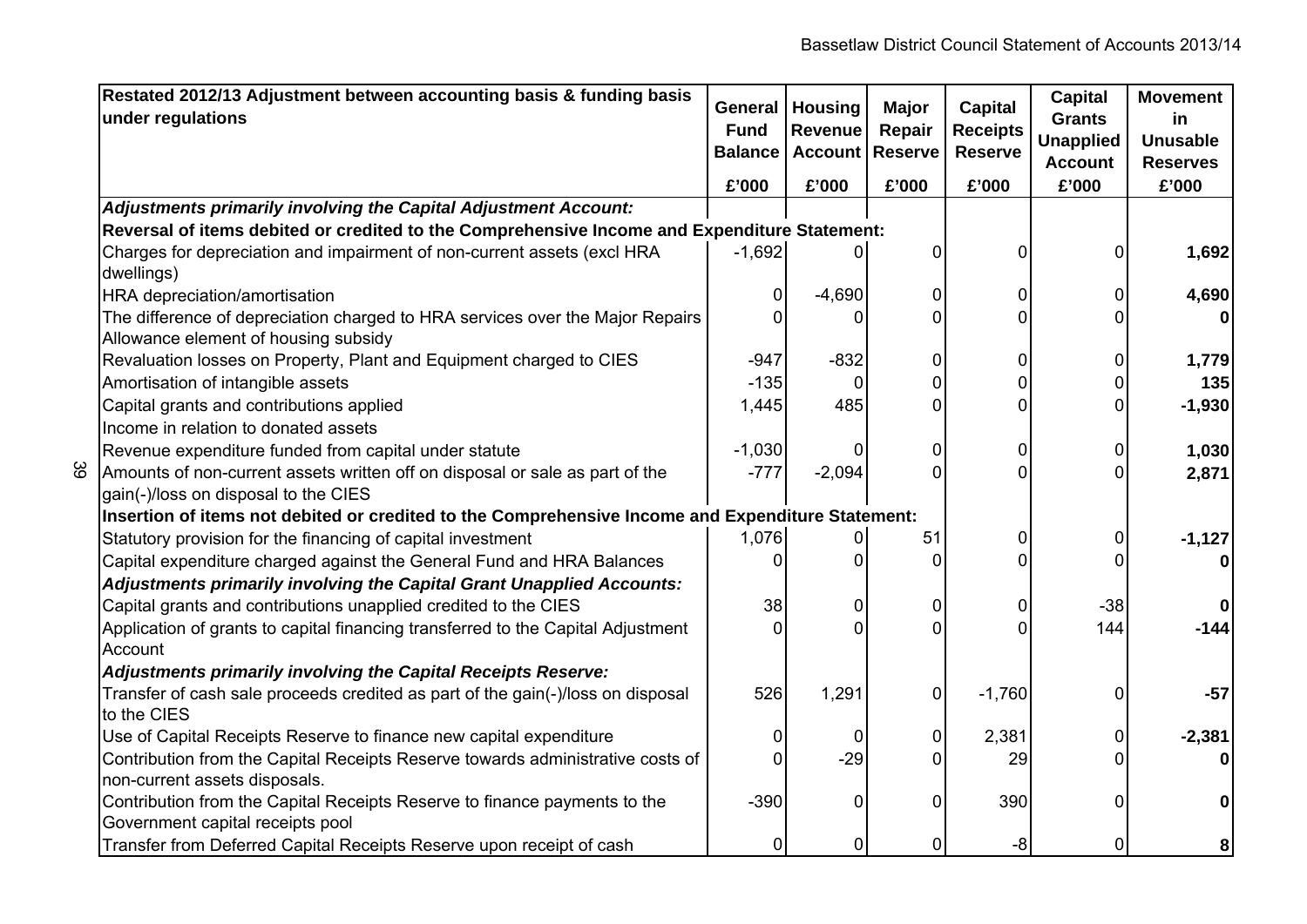|   |                                                                                                                                                        | <b>Fund</b><br><b>Balance</b> | General   Housing<br><b>Revenue</b><br><b>Account</b> | <b>Major</b><br>Repair<br><b>Reserve</b> | <b>Capital</b><br><b>Receipts</b><br><b>Reserve</b> | <b>Capital</b><br><b>Grants</b><br><b>Unapplied</b><br><b>Account</b> | <b>Movement</b><br>in Unusable<br><b>Reserves</b> |
|---|--------------------------------------------------------------------------------------------------------------------------------------------------------|-------------------------------|-------------------------------------------------------|------------------------------------------|-----------------------------------------------------|-----------------------------------------------------------------------|---------------------------------------------------|
|   |                                                                                                                                                        | £'000                         | £'000                                                 | £'000                                    | £'000                                               | £'000                                                                 | £'000                                             |
|   | Adjustments primarily involving the Deferred Capital Receipts Reserve:                                                                                 |                               |                                                       |                                          |                                                     |                                                                       |                                                   |
|   | Transfer of deferred sale proceeds credited as part of the gain(-)/loss on<br>disposal to the CIES                                                     |                               | 0                                                     | ∩                                        | n                                                   |                                                                       |                                                   |
|   | <b>Adjustments primarily involving the Major Repairs Reserve:</b>                                                                                      |                               |                                                       |                                          |                                                     |                                                                       |                                                   |
|   | Reversal of Major Repair Allowance credited to the HRA                                                                                                 | 0                             | 10,258                                                | $-10,258$                                | 0                                                   | $\overline{0}$                                                        | $\mathbf 0$                                       |
|   | Use of Major Repairs Reserve to finance new capital expenditure                                                                                        |                               | 0                                                     | 9,258                                    |                                                     |                                                                       | $-9,258$                                          |
|   | Adjustments primarily involving the Financial Instruments Adjustment Account:                                                                          |                               |                                                       |                                          |                                                     |                                                                       |                                                   |
|   | Amount by which finance costs charged to the CIES are different from finance<br>costs chargeable in the year in accordance with statutory requirements | $-10$                         | 76                                                    | O                                        | $\Omega$                                            | $\Omega$                                                              | $-66$                                             |
|   | Adjustments primarily involving the Pension Reserve:                                                                                                   |                               |                                                       |                                          |                                                     |                                                                       | 0                                                 |
| đ | Reversal of items relating to retirement benefits debited or credited to the CIES                                                                      | $-3,879$                      | $-10$                                                 | 0                                        | 0                                                   | $\overline{0}$                                                        | 3,889                                             |
|   | Employers pension contributions and direct payments to pensioners payable in<br>the year                                                               | 1,917                         | 1,098                                                 | ∩                                        | <sup>0</sup>                                        | $\Omega$                                                              | $-3,015$                                          |
|   | Adjustments primarily involving the Collection Fund Adjustment Account:                                                                                |                               |                                                       |                                          |                                                     |                                                                       |                                                   |
|   | Amount by which council tax income credited to the CIES is different from<br>council tax income calculated for the year in accordance with statutory   | $-27$                         | $\Omega$                                              | 0                                        | <sup>0</sup>                                        | $\Omega$                                                              | 27                                                |
|   | requirements                                                                                                                                           |                               |                                                       |                                          |                                                     |                                                                       |                                                   |
|   | Adjustments primarily involving the Accumulated Absences Account:                                                                                      |                               |                                                       |                                          |                                                     |                                                                       |                                                   |
|   | Amount by which officer remuneration charged to CIES on an accruals basis is                                                                           | 8                             | 0                                                     | O                                        | 0                                                   | <sup>0</sup>                                                          | -8                                                |
|   | different from remuneration chargeable in the year in accordance with statutory                                                                        |                               |                                                       |                                          |                                                     |                                                                       |                                                   |
|   | requirement                                                                                                                                            |                               |                                                       |                                          |                                                     |                                                                       |                                                   |
|   | <b>Total Adjustments</b>                                                                                                                               | $-3,877$                      | 5,553                                                 | $-949$                                   | 1,032                                               | 106                                                                   | $-1,865$                                          |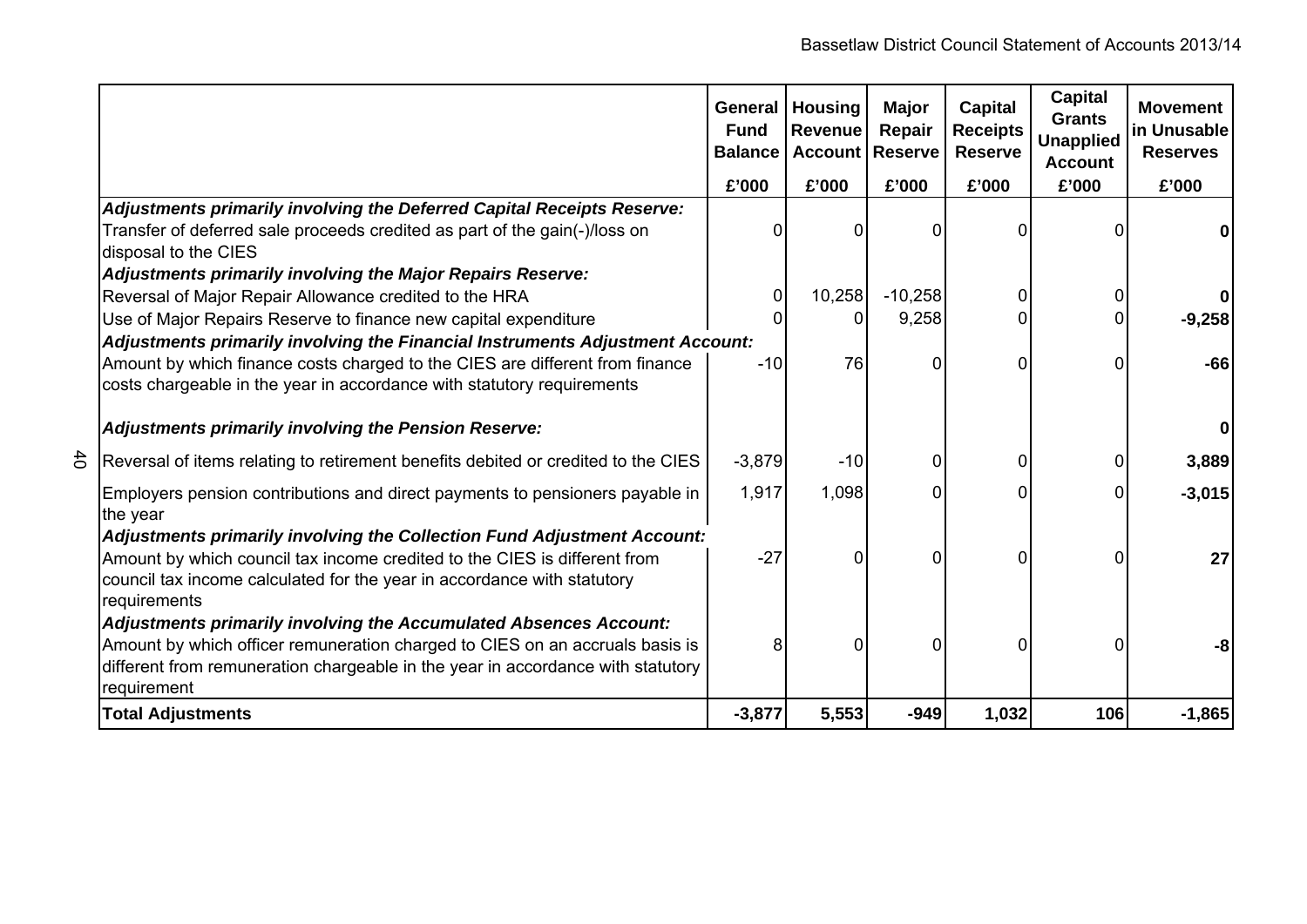| 2013/14 Adjustment between accounting basis & funding basis under<br>regulations                                      | General<br><b>Fund</b><br><b>Balance</b><br>£'000 | <b>Housing</b><br>Revenue<br><b>Account</b><br>£'000 | <b>Major</b><br>Repair<br><b>Reserve</b><br>£'000 | <b>Capital</b><br><b>Receipts</b><br><b>Reserve</b><br>£'000 | <b>Capital</b><br><b>Grants</b><br><b>Unapplied</b><br><b>Account</b><br>£'000 | <b>Movement</b><br>in<br><b>Unusable</b><br><b>Reserves</b><br>£'000 |
|-----------------------------------------------------------------------------------------------------------------------|---------------------------------------------------|------------------------------------------------------|---------------------------------------------------|--------------------------------------------------------------|--------------------------------------------------------------------------------|----------------------------------------------------------------------|
| Adjustments primarily involving the Capital Adjustment Account:                                                       |                                                   |                                                      |                                                   |                                                              |                                                                                |                                                                      |
| Reversal of items debited or credited to the Comprehensive Income and Expenditure Statement:                          |                                                   |                                                      |                                                   |                                                              |                                                                                |                                                                      |
| Charges for depreciation and impairment of non-current assets (excl HRA<br>dwellings)                                 | $-1,758$                                          |                                                      | 0                                                 |                                                              | 0                                                                              | 1,758                                                                |
| HRA depreciation/amortisation                                                                                         | $\overline{0}$                                    | $-4,910$                                             | 0                                                 | 0                                                            | 0                                                                              | 4,910                                                                |
| The difference of depreciation charged to HRA services over the Major Repairs<br>Allowance element of housing subsidy | <sup>0</sup>                                      |                                                      |                                                   |                                                              |                                                                                |                                                                      |
| Revaluation losses on Property, Plant and Equipment charged to CIES                                                   | 196                                               | 2,528                                                | 0                                                 | 0                                                            | 0                                                                              | $-2,724$                                                             |
| Amortisation of intangible assets                                                                                     | $-101$                                            |                                                      | $\overline{0}$                                    | 0                                                            | 0                                                                              | 101                                                                  |
| Capital grants and contributions applied                                                                              | 930                                               | 130                                                  | 0                                                 | 0                                                            | 0                                                                              | $-1,060$                                                             |
| Income in relation to donated assets                                                                                  | 234                                               | 0                                                    | 0                                                 |                                                              | 0                                                                              | $-234$                                                               |
| Revenue expenditure funded from capital under statute                                                                 | $-1,205$                                          | $-22$                                                | 0                                                 | 0                                                            | 0                                                                              | 1,227                                                                |
| Amounts of non-current assets written off on disposal or sale as part of the<br>gain(-)/loss on disposal to the CIES  | $-974$                                            | $-7,888$                                             | 0                                                 | 0                                                            | 0                                                                              | 8,862                                                                |
| Insertion of items not debited or credited to the Comprehensive Income and Expenditure Statement:                     |                                                   |                                                      |                                                   |                                                              |                                                                                |                                                                      |
| Statutory provision for the financing of capital investment                                                           | 2,763                                             |                                                      | 51                                                |                                                              | 0                                                                              | $-2,814$                                                             |
| Capital expenditure charged against the General Fund and HRA Balances                                                 | <sup>0</sup>                                      |                                                      | O                                                 |                                                              | 0                                                                              |                                                                      |
| <b>Adjustments primarily involving the Capital Grant Unapplied Accounts:</b>                                          |                                                   |                                                      |                                                   |                                                              |                                                                                |                                                                      |
| Capital grants and contributions unapplied credited to the CIES                                                       | 75                                                | 0                                                    | 0                                                 | 0                                                            | $-75$                                                                          |                                                                      |
| Application of grants to capital financing transferred to the Capital Adjustment<br>Account                           | $\Omega$                                          | $\overline{0}$                                       | O                                                 | O                                                            | 18                                                                             | $-18$                                                                |
| Community Infrastructure Levy Receipts Unapplied credited to the CIES                                                 | 5                                                 | 0                                                    | $\Omega$                                          |                                                              | -5                                                                             |                                                                      |
| Adjustments primarily involving the Capital Receipts Reserve:                                                         |                                                   |                                                      |                                                   |                                                              |                                                                                |                                                                      |
| Transfer of cash sale proceeds credited as part of the gain(-)/loss on disposal<br>to the CIES                        | 954                                               | 5,522                                                | $\mathbf 0$                                       | $-2,207$                                                     | 0                                                                              | $-4,269$                                                             |
| Use of Capital Receipts Reserve to finance new capital expenditure                                                    | 0                                                 | 0                                                    | 0                                                 | 3,500                                                        | 0                                                                              | $-3,500$                                                             |
| Contribution from the Capital Receipts Reserve towards administrative costs of<br>non-current assets disposals.       | <sup>0</sup>                                      | $-35$                                                | O                                                 | 35                                                           | 0                                                                              |                                                                      |
| Contribution from the Capital Receipts Reserve to finance payments to the<br>Government capital receipts pool         | $-450$                                            | 0                                                    | 0                                                 | 450                                                          | 0                                                                              |                                                                      |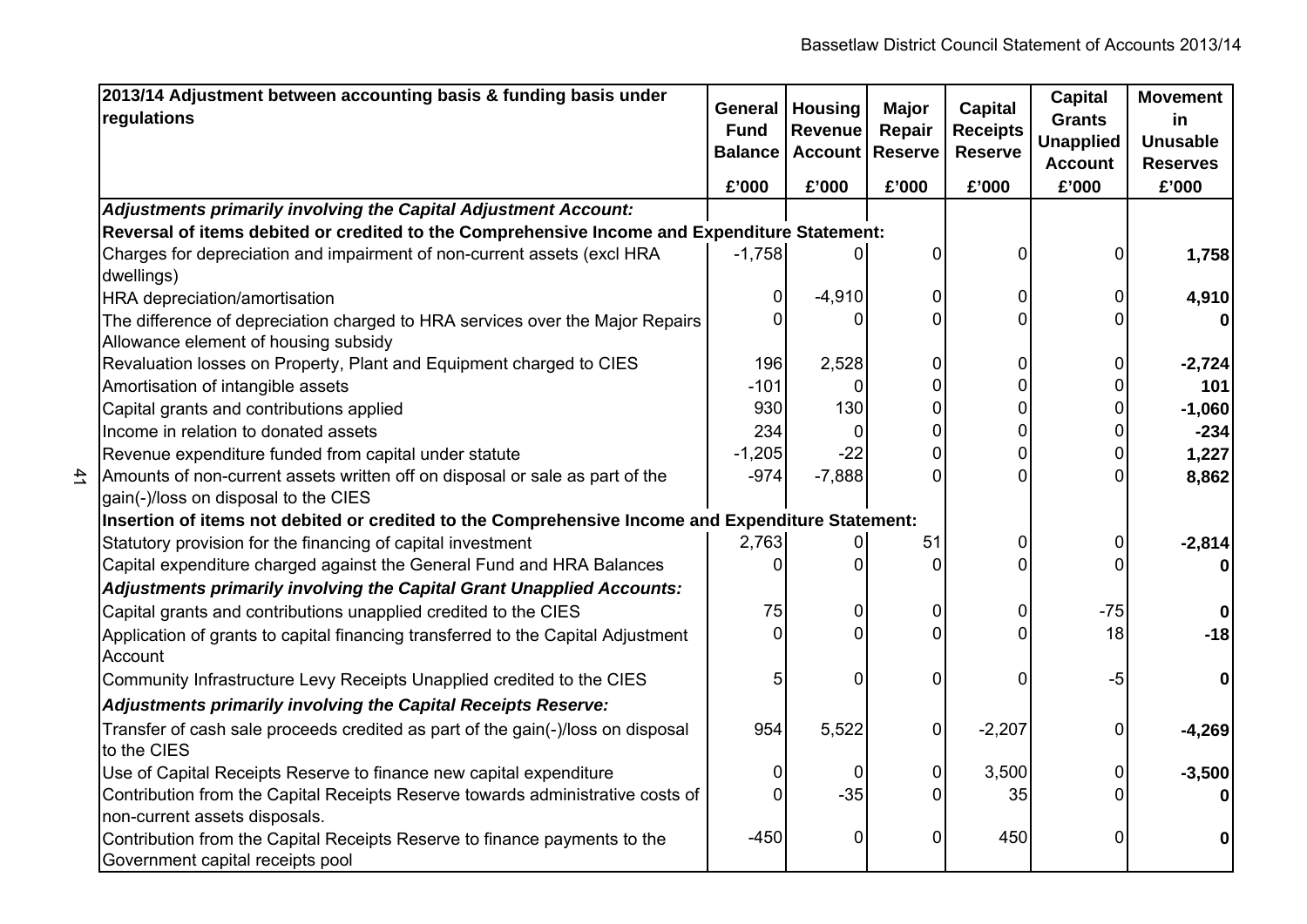|                                                                                                    | <b>General</b><br><b>Fund</b><br><b>Balance</b> | <b>Housing</b><br><b>Revenue</b><br><b>Account Reserve</b> | <b>Major</b><br>Repair | <b>Capital</b><br><b>Receipts</b><br><b>Reserve</b> | <b>Capital</b><br><b>Grants</b><br><b>Unapplied</b><br><b>Account</b> | <b>Movement</b><br>in Unusable<br><b>Reserves</b> |
|----------------------------------------------------------------------------------------------------|-------------------------------------------------|------------------------------------------------------------|------------------------|-----------------------------------------------------|-----------------------------------------------------------------------|---------------------------------------------------|
|                                                                                                    | £'000                                           | £'000                                                      | £'000                  | £'000                                               | £'000                                                                 | £'000                                             |
| Transfer from Deferred Capital Receipts Reserve upon receipt of cash                               | ∩                                               |                                                            | $\Omega$               | $-44$                                               | U                                                                     | 44                                                |
| Adjustments primarily involving the Deferred Capital Receipts Reserve:                             |                                                 |                                                            |                        |                                                     |                                                                       |                                                   |
| Transfer of deferred sale proceeds credited as part of the gain(-)/loss on<br>disposal to the CIES | 0                                               | 0                                                          | 0                      | ∩                                                   |                                                                       |                                                   |
| <b>Adjustments primarily involving the Major Repairs Reserve:</b>                                  |                                                 |                                                            |                        |                                                     |                                                                       |                                                   |
| Reversal of Major Repair Allowance credited to the HRA                                             | 0                                               | 11,995                                                     | $-11,995$              |                                                     | 0                                                                     |                                                   |
| Use of Major Repairs Reserve to finance new capital expenditure                                    | O                                               |                                                            | 8,931                  |                                                     | U                                                                     | $-8,931$                                          |
| Adjustments primarily involving the Financial Instruments Adjustment Account:                      |                                                 |                                                            |                        |                                                     |                                                                       |                                                   |
| Amount by which finance costs charged to the CIES are different from finance                       | $-11$                                           | 73                                                         | O                      | ∩                                                   |                                                                       | $-62$                                             |
| costs chargeable in the year in accordance with statutory requirements                             |                                                 |                                                            |                        |                                                     |                                                                       |                                                   |
| Adjustments primarily involving the Pension Reserve:                                               |                                                 |                                                            |                        |                                                     |                                                                       |                                                   |
| Reversal of items relating to retirement benefits debited or credited to the CIES                  | $-4,175$                                        | $-10$                                                      | 0                      | ∩                                                   | U                                                                     | 4,185                                             |
| Employers pension contributions and direct payments to pensioners payable in                       | 2,056                                           | 1,136                                                      | 0                      |                                                     | 0                                                                     | $-3,192$                                          |
| the year                                                                                           |                                                 |                                                            |                        |                                                     |                                                                       |                                                   |
| Adjustments primarily involving the Collection Fund Adjustment Account:                            |                                                 |                                                            |                        |                                                     |                                                                       |                                                   |
| Amount by which council tax and non-domestic rating income credited to the                         | $-2,941$                                        | 0                                                          | $\Omega$               | $\Omega$                                            | ŋ                                                                     | 2,941                                             |
| CIES is different from council tax and non-domestic rating income calculated                       |                                                 |                                                            |                        |                                                     |                                                                       |                                                   |
| for the year in accordance with statutory requirements                                             |                                                 |                                                            |                        |                                                     |                                                                       |                                                   |
| Adjustments primarily involving the Accumulated Absences Account:                                  |                                                 |                                                            |                        |                                                     |                                                                       |                                                   |
| Amount by which officer remuneration charged to CIES on an accruals basis is                       |                                                 | 0                                                          | $\Omega$               | ∩                                                   |                                                                       |                                                   |
| different from remuneration chargeable in the year in accordance with statutory                    |                                                 |                                                            |                        |                                                     |                                                                       |                                                   |
| requirement                                                                                        |                                                 |                                                            |                        |                                                     |                                                                       |                                                   |
| <b>Total Adjustments</b>                                                                           | $-4,401$                                        | 8,519                                                      | $-3,013$               | 1,734                                               | $-62$                                                                 | $-2,777$                                          |

 $\frac{4}{2}$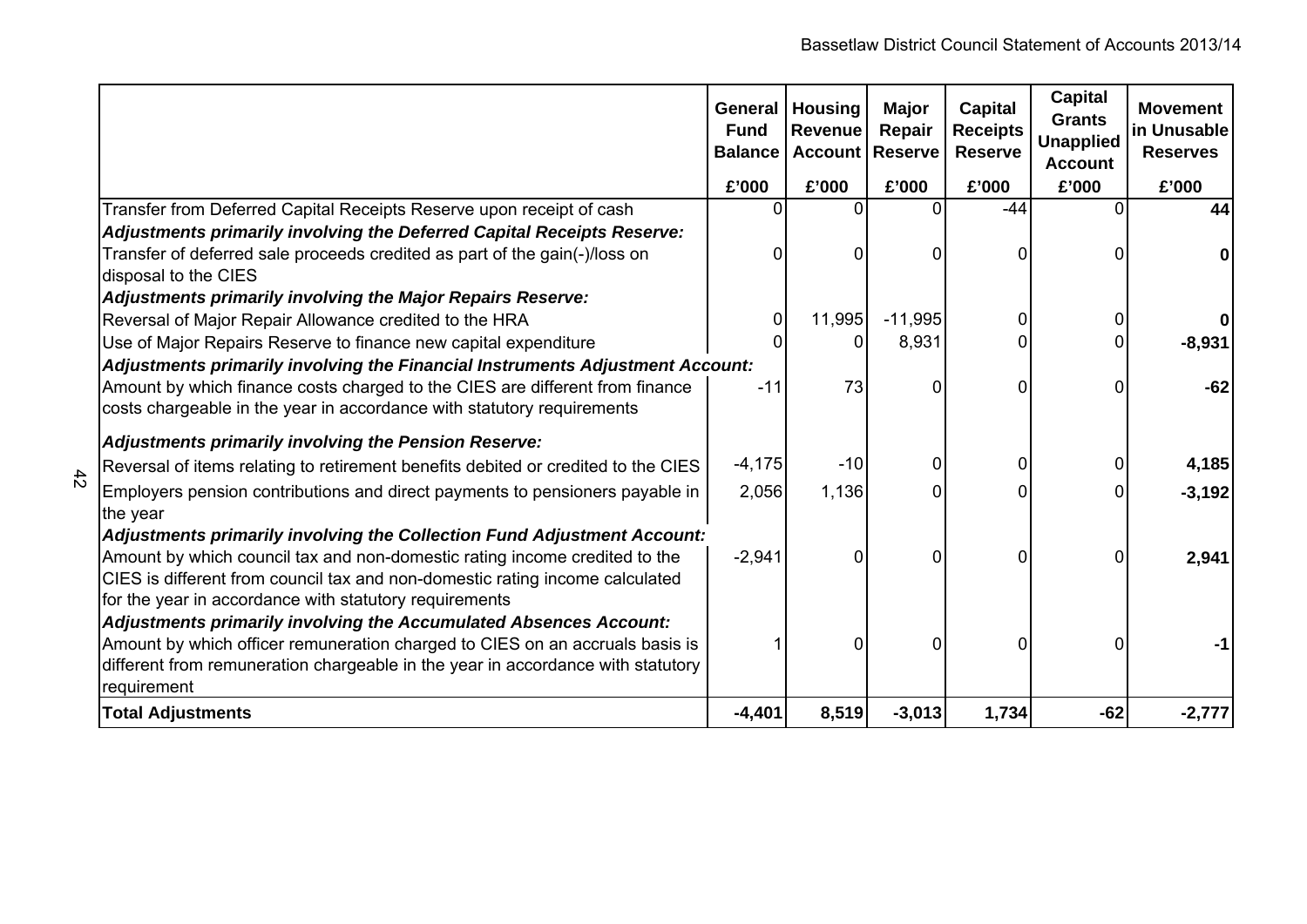### **8 TRANSFERS TO/FROM EARMARKED RESERVES**

This note sets out the amounts set aside from the General Fund and HRA balances in earmarked reserves to provide financing for future expenditure plans and the amounts posted back from earmarked reserves to meet General Fund and HRA expenditure in 2013/14.

|                                         | <b>Balance at</b><br>31 March<br>2012<br>£'000 | <b>Transfer</b><br>out<br>2012/13<br>£'000 | <b>Transfer</b><br>in<br>2012/13<br>£'000 | <b>Balance at</b><br>31 March<br>2013<br>£'000 | <b>Transfer</b><br>out<br>2013/14<br>£'000 | in<br>2013/14<br>£'000 | Transfer Balance at<br>31 March<br>2014<br>£'000 |
|-----------------------------------------|------------------------------------------------|--------------------------------------------|-------------------------------------------|------------------------------------------------|--------------------------------------------|------------------------|--------------------------------------------------|
| <b>General Fund Reserves</b>            |                                                |                                            |                                           |                                                |                                            |                        |                                                  |
| Developers Revenue                      | $-180$                                         | 8                                          | $-59$                                     | $-231$                                         | 8                                          | $\Omega$               | $-223$                                           |
| Contributions                           |                                                |                                            |                                           |                                                |                                            |                        |                                                  |
| Unapplied                               |                                                |                                            |                                           |                                                |                                            |                        |                                                  |
| Internal Insurance                      | $\bf{0}$                                       | 0                                          | 0                                         | 0                                              | 0                                          | $-300$                 | $-300$                                           |
| Reserve                                 |                                                |                                            |                                           |                                                |                                            |                        |                                                  |
| <b>Job Evaluation</b>                   | $-620$                                         | 10                                         | $-125$                                    | $-735$                                         | 0                                          | 0                      | $-735$                                           |
| <b>Treasury Management</b>              | $-1,806$                                       | 133                                        | $-283$                                    | $-1,956$                                       | 1,527                                      | 0                      | $-429$                                           |
| Revenue Grants &                        | $-137$                                         | 120                                        | $-41$                                     | $-58$                                          | 21                                         | $-64$                  | $-101$                                           |
| Contributions                           |                                                |                                            |                                           |                                                |                                            |                        |                                                  |
| Unapplied                               |                                                |                                            |                                           |                                                |                                            |                        |                                                  |
| Donations                               | $-54$                                          | 15                                         | $-6$                                      | $-45$                                          | 13                                         | -8                     | -40                                              |
| <b>Manton Community</b>                 | $-98$                                          | 98                                         | $\overline{0}$                            | $\bf{0}$                                       | $\mathbf 0$                                | 0                      | 0                                                |
| <b>Pension Strain</b>                   | 0                                              | 0                                          | $-41$                                     | $-41$                                          | 21                                         | 0                      | $-20$                                            |
| <b>High Street Innovation</b>           | 0                                              | 36                                         | $-99$                                     | $-63$                                          | 18                                         | $\overline{0}$         | $-45$                                            |
| <b>LAMS Default Reserve</b>             | $\mathbf 0$                                    | 0                                          | $\overline{0}$                            | 0                                              | 0                                          | -8                     | -8                                               |
| <b>Retained Business</b>                | $\bf{0}$                                       | 0                                          | $\overline{0}$                            | 0                                              | 0                                          | $-2,512$               | $-2,512$                                         |
| <b>Rates Reserve</b>                    |                                                |                                            |                                           |                                                |                                            |                        |                                                  |
| <b>General Fund</b>                     | $\mathbf 0$                                    | 0                                          | $\mathbf 0$                               | $\mathbf 0$                                    | 0                                          | $-352$                 | $-352$                                           |
| <b>Earmarked Reserves</b>               |                                                |                                            |                                           |                                                |                                            |                        |                                                  |
| <b>Business Rates</b>                   | $\bf{0}$                                       | 0                                          | $\mathbf 0$                               | $\mathbf 0$                                    | 0                                          | $-6$                   | $-6$                                             |
| Pooling Reserve                         |                                                |                                            |                                           |                                                |                                            |                        |                                                  |
| <b>Total General Fund</b>               | $-2,895$                                       | 420                                        | $-654$                                    | $-3,129$                                       | 1,608                                      | $-3,250$               | $-4,771$                                         |
| <b>Housing Revenue Account Reserves</b> |                                                |                                            |                                           |                                                |                                            |                        |                                                  |
| <b>HRA Grants Unapplied</b>             | $-43$                                          | 43                                         | $-42$                                     | $-42$                                          | 42                                         | $-34$                  | $-34$                                            |
| <b>Total Housing</b>                    | $-43$                                          | 43                                         | $-42$                                     | $-42$                                          | 42                                         | $-34$                  | $-34$                                            |
| <b>Revenue Account</b>                  |                                                |                                            |                                           |                                                |                                            |                        |                                                  |
| <b>Total</b>                            | $-2,938$                                       | 463                                        | $-696$                                    | $-3,171$                                       | 1,650                                      | $-3,284$               | $-4,805$                                         |

Developers Revenue Contributions Unapplied Reserve

These are sums gifted to the Council by developers as a condition of planning permission, usually under Section 106 agreements Town and Country Planning Act 1990. They have no conditions in terms of their use or timescale.

### Internal Insurance Reserve

This is a self-insurance reserve. Funds have been added in 2013/14 to reinstate the reserve.

### Job Evaluation Reserve

This is an amount set aside to cover the costs of protection and increased salaries resulting from the corporate introduction of job evaluation and associated equal pay legislation.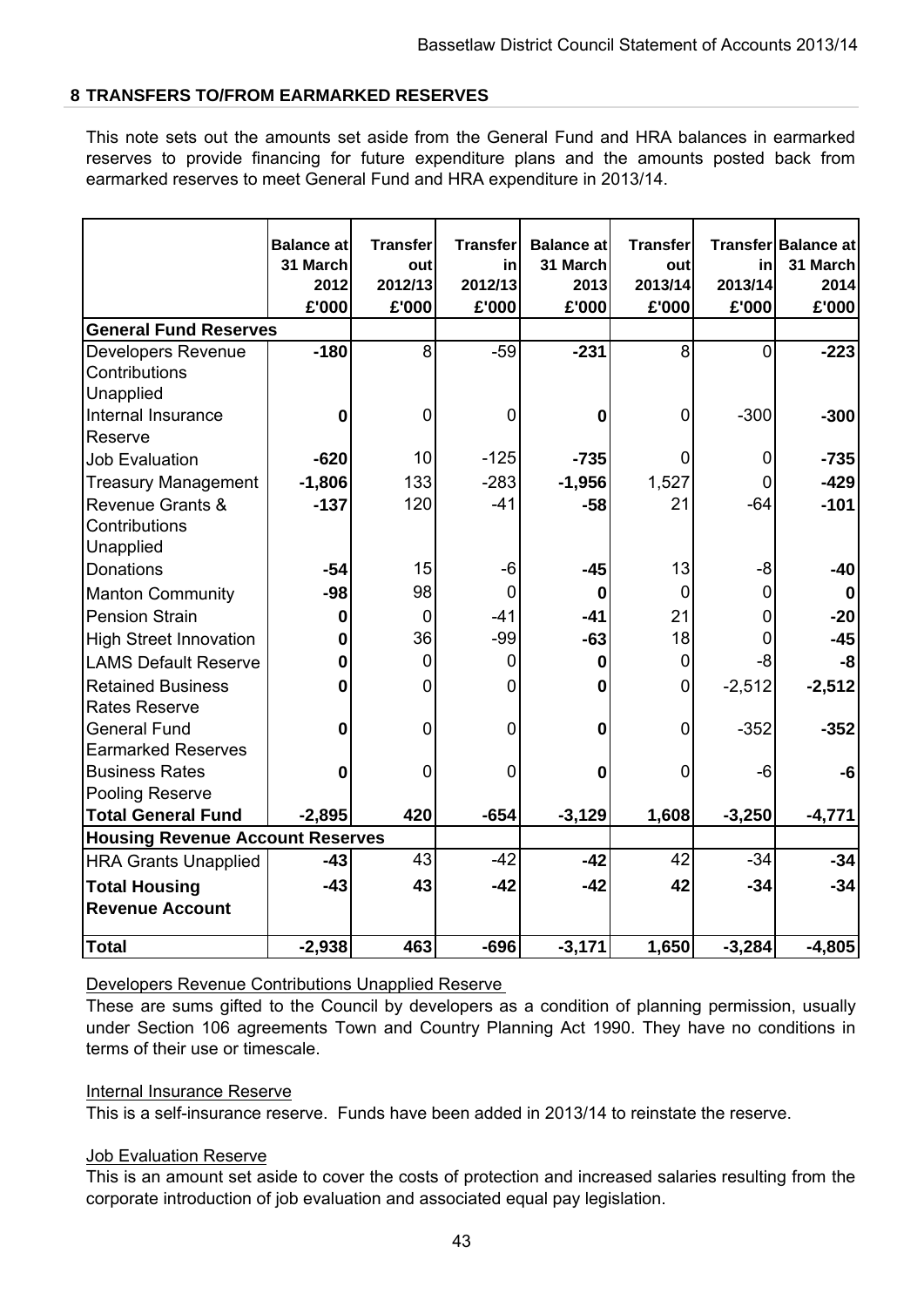### Treasury Management Reserve

This reserve is used to equalise the burdens of interest rate fluctuations on long term investments which has a direct impact on the finances of the Council. The closing balance represents the impairment of the Icelandic bank deposits which has yet to be determined.

### Revenue Grants and Contributions Unapplied Reserve

The Council receives a number of grants and contributions. If the grant/contribution has no conditions attached or the conditions have been met, but expenditure has not been incurred at the Balance Sheet date then the balances are transferred to an earmarked reserve until required.

#### Donations Reserve

These are sums of money donated by the public for Museums, Shopmobility and towards the Bassetlaw Games, which have been set aside for future use.

### Manton Community Reserve

Manton Community Alliance was one of the National Neighbourhood Management Pathfinders set up to act as a strategic umbrella organisation for Manton. The balance brought forward from 2011/12 was utilised in 2012/13.

#### Pension Strain Reserve

These are sums of money set aside to fund Pension strain costs which have been spread over a 3 year period.

### High Street Innovation Reserve

In April 2012 the Council was awarded funding through the High Street Innovation Fund. This is a central government fund to deal with the problem of empty shops within town centres. This funding has been earmarked to fund projects associated with improving the High Streets within Bassetlaw.

### Local Area Mortgage Scheme Default Reserve

During 2013/14 the Council entered into a Local Authority Mortgage Scheme with both Lloyds bank and Mansfield Building Society. The Council has set aside interest monies in the event that an applicant defaults on their mortgage repayments.

### Retained Business Rates Reserve

April 2013 saw the introduction of the new Business Rates Retention scheme. This will mirror the operations of the council tax reserve in that any surplus or deficits are carried forward into future years to be either paid out to or recovered from central government and the major preceptors.

As predicted, business rate collections during 2013/14 were significantly lower than government expectations, resulting in a deficit position. As part of the Nottinghamshire Pooling arrangements, the council is entitled to a contribution from the Pool which increases business rate income up to the equivalent of 92.5% of the government target. As this is the first year of the new accounting arrangements, this contribution needs to be put into a reserve to match Bassetlaw's element of the deficit during 2014/15.

### General Fund Earmarked Reserve

A number of new reserves have been set up in 2013/14 to fund specific projects in 2014/15. These include; Scanning project, Queens Building open plan project, new Human Resources IT system, and other projects.

#### Business Rates Pooling Reserve

Bassetlaw is a member of the Nottinghamshire Pool for retained Business Rates. This reserve has been set up to hold the Councils share of redistributed growth from the Pool.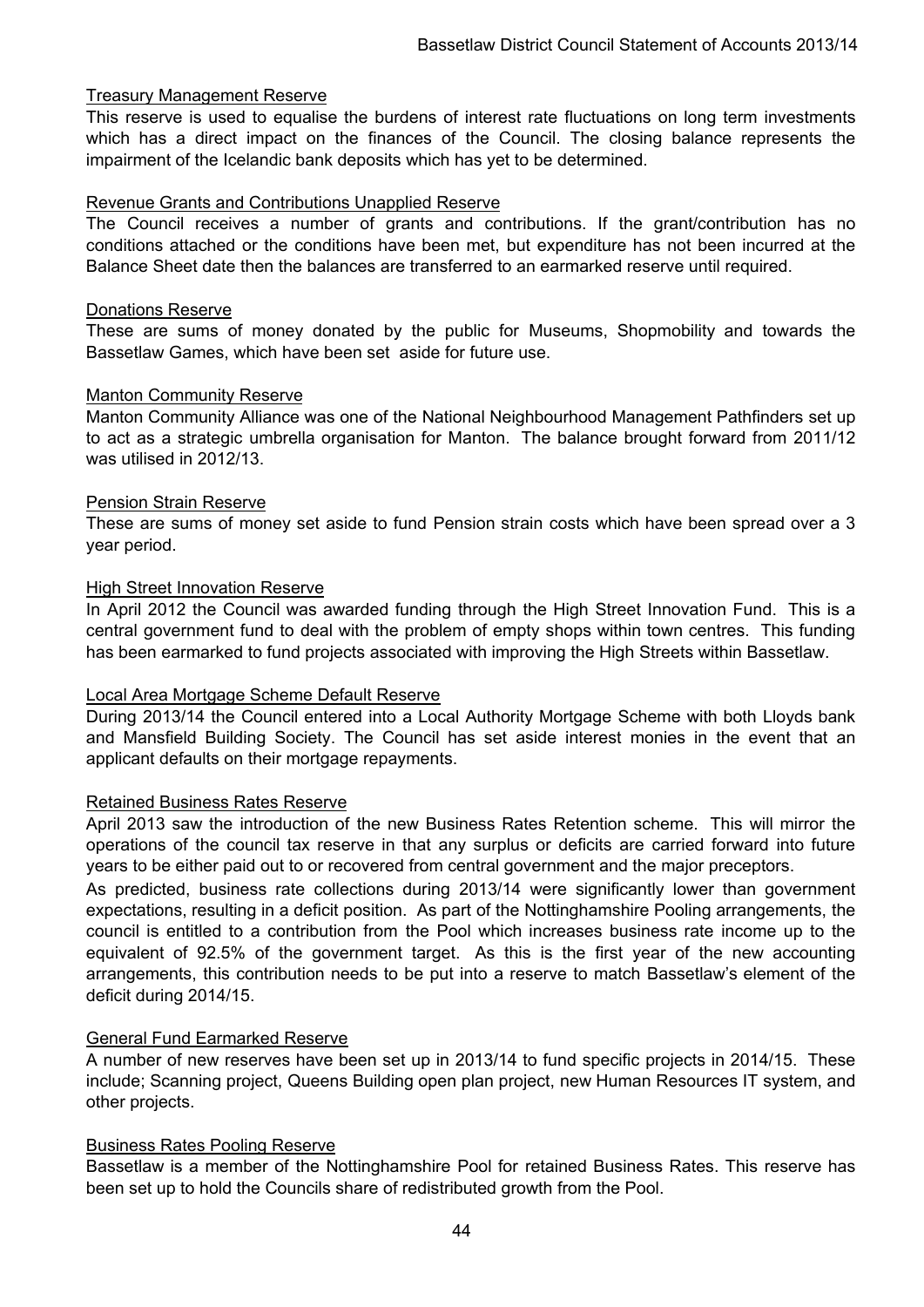### Housing Revenue Account Grants Unapplied Reserve

This amount relates to the Supporting People Grant which was received during 2013/14 but relates to 2014/15 and therefore has been transferred to an earmarked reserve.

## **9 OTHER OPERATING EXPENDITURE**

| 2012/13     |                                                              | 2013/14 |
|-------------|--------------------------------------------------------------|---------|
| £'000       |                                                              | £'000   |
|             | 837 Parish Council Precepts                                  | 797     |
|             | 436 Levies                                                   | 445     |
|             | 390 Payments to the Government Housing Capital Receipts Pool | 450     |
|             | 1,136 Gains/Losses(-) on the disposal of non-current assets  | 2,501   |
| 2,799 Total |                                                              | 4,193   |

## **10 FINANCING AND INVESTMENT INCOME AND EXPENDITURE**

| <b>Restated</b><br>2012/13<br>£'000 |                                                                 | 2013/14<br>£'000 |
|-------------------------------------|-----------------------------------------------------------------|------------------|
|                                     | 4,575 Interest payable and similar charges                      | 4,600            |
|                                     | 1,842 Net interest on the net defined benefit liability (asset) | 1,761            |
|                                     | -170 Interest receivable and similar income                     | $-120$           |
|                                     | -25 Exceptional item - Gains(-)/Losses on investments           | $-85$            |
|                                     | 69 Deficit on trading activities                                | 91               |
| 6,29'                               | Total                                                           | <b>6 24.</b>     |

## **11 TAXATION AND NON-SPECIFIC GRANT INCOME AND EXPENDITURE**

| 2012/13       |                                                  | 2013/14   |
|---------------|--------------------------------------------------|-----------|
| £'000         |                                                  | £'000     |
|               | -6,421 Council tax income                        | $-5,696$  |
|               | -8,173 Non-Domestic Rates income and expenditure | $-2,755$  |
|               | -1,137 Non ring-fenced Government grants         | $-6,755$  |
|               | -26 Developers grants & contributions            | $-211$    |
|               | -4,845 Capital grants and contributions          | $-3,738$  |
| -20,602 Total |                                                  | $-19,155$ |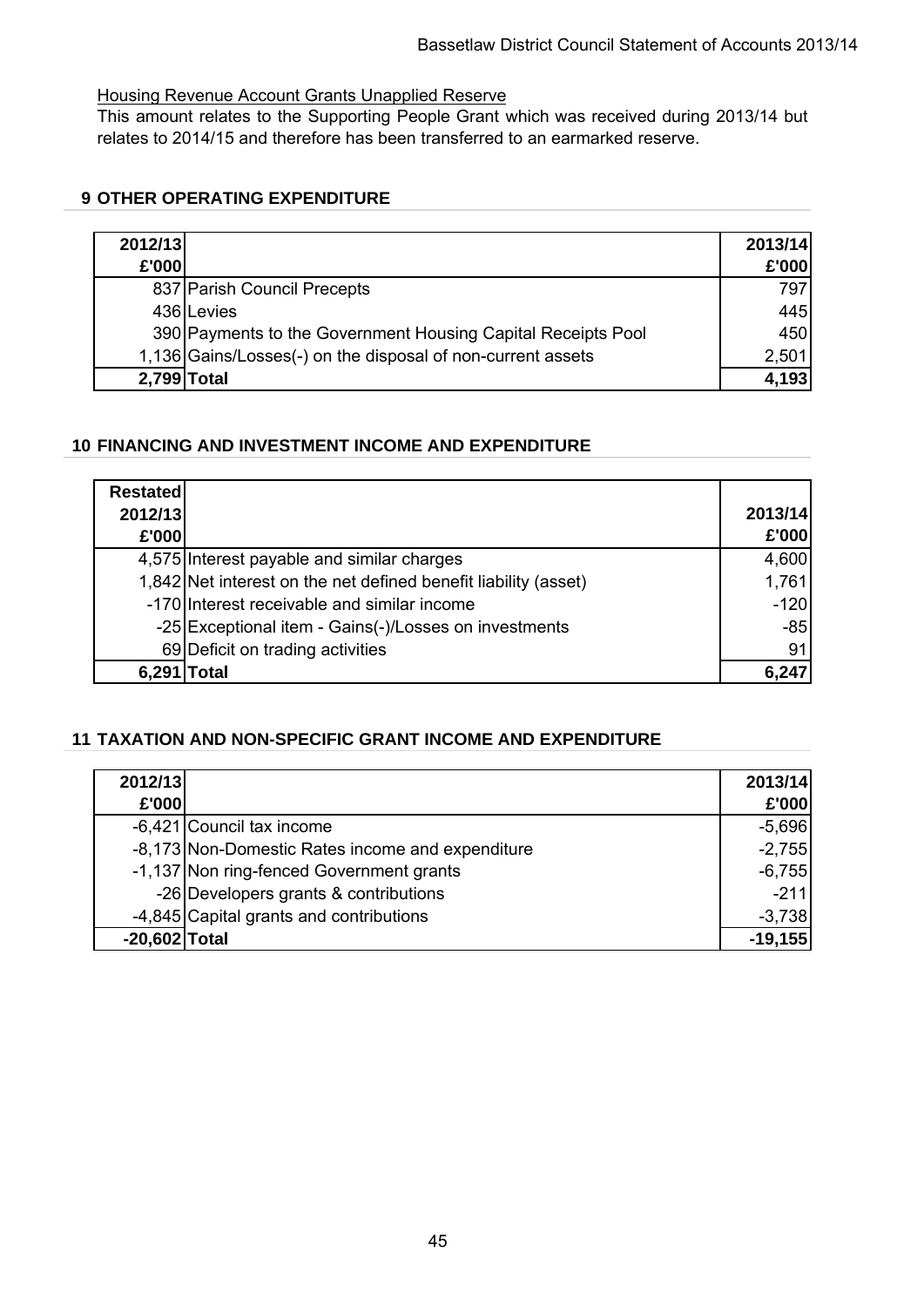# **12 PROPERTY PLANT AND EQUIPMENT**

| <b>Comparative Movements in</b>       |                                          |                                          |                             |                                       |                                         |                                 |                                       |                                               |
|---------------------------------------|------------------------------------------|------------------------------------------|-----------------------------|---------------------------------------|-----------------------------------------|---------------------------------|---------------------------------------|-----------------------------------------------|
| 2012/13:                              |                                          |                                          |                             |                                       |                                         |                                 |                                       |                                               |
|                                       |                                          |                                          |                             |                                       |                                         |                                 |                                       |                                               |
|                                       |                                          |                                          |                             |                                       |                                         |                                 |                                       |                                               |
|                                       |                                          |                                          |                             |                                       |                                         |                                 |                                       |                                               |
|                                       |                                          |                                          | Plant, Furniture            |                                       |                                         |                                 |                                       |                                               |
|                                       |                                          |                                          |                             |                                       |                                         |                                 |                                       |                                               |
|                                       |                                          |                                          |                             |                                       |                                         |                                 |                                       |                                               |
|                                       |                                          |                                          | Equipment                   |                                       |                                         |                                 |                                       |                                               |
|                                       | <b>Council Dwellings</b><br><b>E'000</b> | Other Land and Buildings<br><b>E'000</b> | Vehicles,<br>& Equ<br>£'000 | Infrastructure Assets<br><b>E'000</b> | <b>Community Assets</b><br><b>E'000</b> | <b>Surplus Assets<br/>£'000</b> | Assets Under<br>Construction<br>£'000 | Total Property, Plant &<br>Equipment<br>£'000 |
|                                       |                                          |                                          |                             |                                       |                                         |                                 |                                       |                                               |
| <b>Cost or Valuation</b>              |                                          |                                          |                             |                                       |                                         |                                 |                                       |                                               |
| At April 2012                         | 193,546                                  | 37,551                                   | 11,856                      | 5,060                                 | 281                                     | 10,449                          | 530                                   | 259,273                                       |
| Additions                             | 9,929                                    | 1,580                                    | 1,982                       | 724                                   | 0                                       | $\Omega$                        | 353                                   | 14,568                                        |
| Donations                             | 0                                        |                                          | 0                           | 0                                     | 0                                       | $\Omega$                        | 0                                     | 0                                             |
| Revaluation increases/decreases(-)    | 0                                        | 2,200                                    | $\Omega$                    | 0                                     | 0                                       | $-684$                          | 0                                     | 1,516                                         |
| recognised in the Revaluation         |                                          |                                          |                             |                                       |                                         |                                 |                                       |                                               |
| Reserve                               |                                          |                                          |                             |                                       |                                         |                                 |                                       |                                               |
| Revaluation increases/decreases(-)    | $-2,739$                                 | $-1,148$                                 | $\mathbf 0$                 | 0                                     | $\overline{0}$                          | $-309$                          | 0                                     | $-4,196$                                      |
| recognised in the Surplus/Deficit on  |                                          |                                          |                             |                                       |                                         |                                 |                                       |                                               |
| the Provision of Services             |                                          |                                          |                             |                                       |                                         |                                 |                                       |                                               |
| Derecognition - Disposals             | 0                                        | 0                                        | 0                           | 0                                     | 0                                       | 0                               | 0                                     | $\bf{0}$                                      |
| Derecognition - Other                 | $-1,259$                                 | $-262$                                   | $-421$                      | 0                                     | 0                                       | 0                               | 0                                     | $-1,942$                                      |
| Assets reclassified to(-)/from Held   | $-1,007$                                 | $-375$                                   | 0                           | 0                                     | 0                                       | $-6,627$                        | 0                                     | $-8,009$                                      |
| for Sale                              |                                          |                                          |                             |                                       |                                         |                                 |                                       |                                               |
| Other movements in cost or            | 500                                      | $-2,066$                                 | 0                           | 0                                     | 0                                       | 2,096                           | $-530$                                | $\pmb{0}$                                     |
| valuation                             |                                          |                                          |                             |                                       |                                         |                                 |                                       |                                               |
| At 31 March 2013                      | 198,970                                  | 37,480                                   | 13,417                      | 5,784                                 | 281                                     | 4,925                           | 353                                   | 261,210                                       |
|                                       |                                          |                                          |                             |                                       |                                         |                                 |                                       |                                               |
| <b>Accumulated Depreciation &amp;</b> |                                          |                                          |                             |                                       |                                         |                                 |                                       |                                               |
| Impairment                            |                                          |                                          |                             |                                       |                                         |                                 |                                       |                                               |
| At April 2012                         | 4,388                                    | 731                                      | 8,077                       | 1,163                                 | $\pmb{0}$                               | 27                              | 0                                     | 14,386                                        |
| Depreciation charge                   | 4,425                                    | 776                                      | 1,008                       | 166                                   | 0                                       | 7                               | 0                                     | 6,382                                         |
| Depreciation written out to the       | 0                                        | $-80$                                    | 0                           | 0                                     | 0                                       | $-1$                            | 0                                     | $-81$                                         |
| <b>Revaluation Reserve</b>            |                                          |                                          |                             |                                       |                                         |                                 |                                       |                                               |
| Depreciation written out to the       | $-1,908$                                 | $-211$                                   | $\mathbf 0$                 | 0                                     | 0                                       | 0                               | 0                                     | $-2,119$                                      |
| Surplus/Deficit on the Provision of   |                                          |                                          |                             |                                       |                                         |                                 |                                       |                                               |
| Services                              |                                          |                                          |                             |                                       |                                         |                                 |                                       |                                               |
| Impairment losses/reversals(-)        | 0                                        | 0                                        | 0                           | 0                                     | 0                                       | 0                               | 0                                     | $\pmb{0}$                                     |
| recognised in the Revaluation         |                                          |                                          |                             |                                       |                                         |                                 |                                       |                                               |
| Reserve                               |                                          |                                          |                             |                                       |                                         |                                 |                                       |                                               |
| Impairment losses/reversals(-)        | 0                                        | 0                                        | 0                           | 0                                     | 0                                       | 0                               | 0                                     | $\pmb{0}$                                     |
| recognised in the Surplus/Deficit on  |                                          |                                          |                             |                                       |                                         |                                 |                                       |                                               |
| the Provision of Services             |                                          |                                          |                             |                                       |                                         |                                 |                                       |                                               |
| Derecognition - Disposals             | 0                                        | 0                                        | $\Omega$                    | 0                                     | 0                                       | 0                               | 0                                     | 0                                             |
| Derecognition - Other                 | $-371$                                   | 0                                        | $-420$                      | 0                                     | 0                                       | 0                               | 0                                     | $-791$                                        |
| Other movements in depreciation &     | 0                                        | 0                                        |                             | 0                                     | 0                                       | $\mathbf 0$                     | 0                                     | 0                                             |
| impairment                            |                                          |                                          |                             |                                       |                                         |                                 |                                       |                                               |
| At 31 March 2013                      | 6,534                                    | 1,216                                    | 8,665                       | 1,329                                 | $\mathbf 0$                             | 33                              | $\mathbf 0$                           | 17,777                                        |
|                                       |                                          |                                          |                             |                                       |                                         |                                 |                                       |                                               |
| <b>Net Book Value</b>                 |                                          |                                          |                             |                                       |                                         |                                 |                                       |                                               |
| at 31 March 2013                      | 192,436 36,264                           |                                          | 4,752                       | 4,455                                 | 281                                     | 4,892                           | 353                                   | 243,433                                       |
| at 31 March 2012                      | 189,158 36,820                           |                                          | 3,779                       | 3,897                                 | 281                                     | 10,422                          | 530                                   | 244,887                                       |
|                                       |                                          |                                          |                             |                                       |                                         |                                 |                                       |                                               |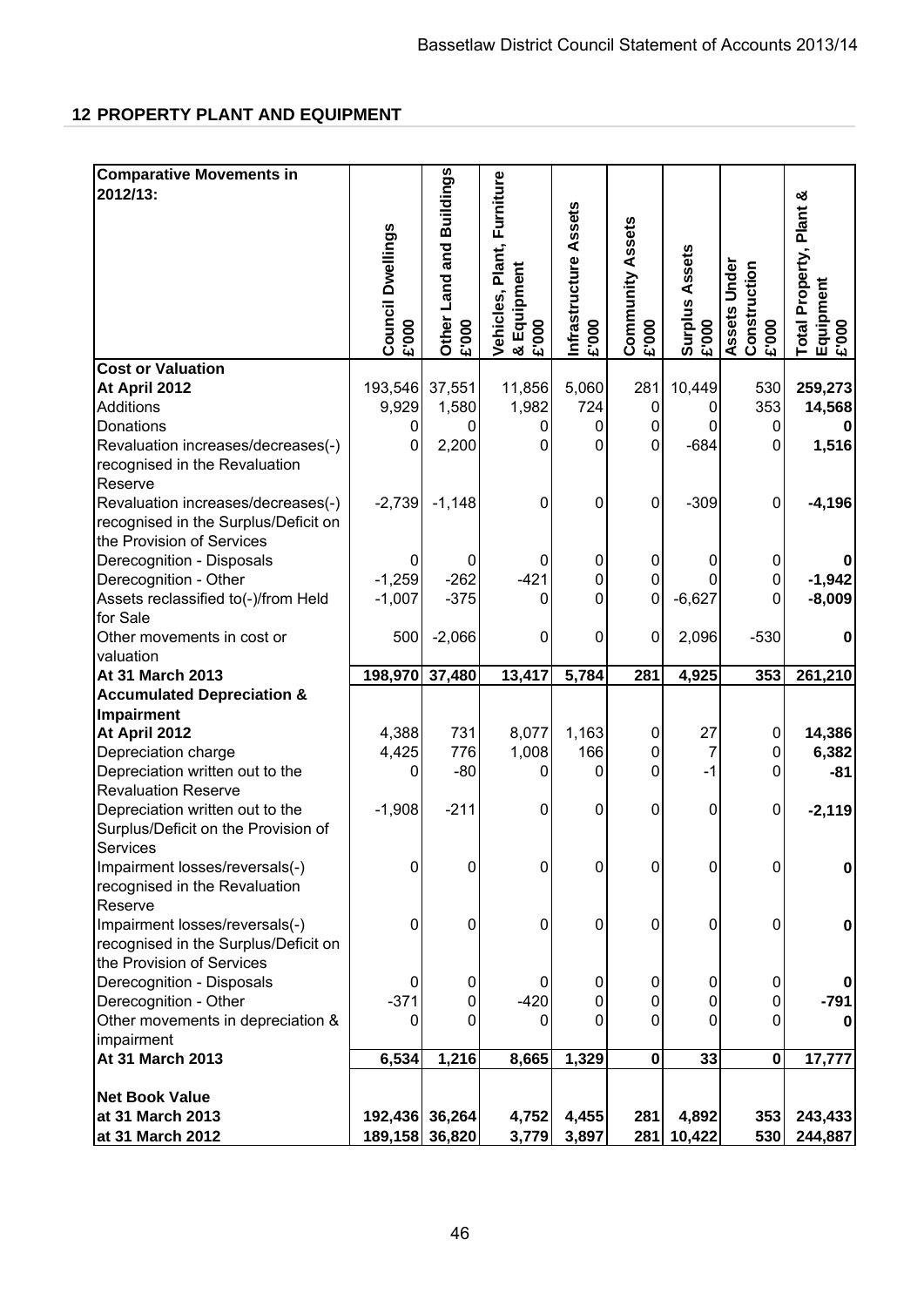| Movements in 2013/14                                                   |                                  |                          |                |                       |                         |                       |                              |                         |
|------------------------------------------------------------------------|----------------------------------|--------------------------|----------------|-----------------------|-------------------------|-----------------------|------------------------------|-------------------------|
|                                                                        |                                  | Other Land and Buildings | Furniture      |                       |                         |                       |                              |                         |
|                                                                        |                                  |                          |                | Infrastructure Assets |                         |                       |                              | Total Property, Plant & |
|                                                                        | Council Dwellings                |                          |                |                       | <b>Community Assets</b> |                       |                              |                         |
|                                                                        |                                  |                          | Plant,         |                       |                         | <b>Surplus Assets</b> |                              |                         |
|                                                                        |                                  |                          | & Equipment    |                       |                         |                       | Assets Under<br>Construction | Equipment<br>£'000      |
|                                                                        |                                  |                          |                |                       |                         |                       |                              |                         |
|                                                                        |                                  |                          | Vehicles,      |                       |                         |                       |                              |                         |
|                                                                        | <b>E'000</b>                     | <b>000.3</b>             | <b>000.3</b>   | <b>E'000</b>          | <b>000.3</b>            | 000.3                 | 000.3                        |                         |
| <b>Cost or Valuation</b>                                               |                                  |                          |                |                       |                         |                       |                              |                         |
| At April 2013                                                          | 198,970                          | 37,480                   | 13,417         | 5,784                 | 281                     | 4,925                 | 353                          | 261,210                 |
| Additions                                                              | 9,945                            | 303                      | 2,025          | 484                   | 0                       | 0                     | 163                          | 12,920                  |
| Donations                                                              | 0                                | 0                        | 134            | 100                   | 0                       | 0                     | $\mathbf 0$                  | 234                     |
| Revaluation increases/decreases(-)                                     | 0                                | $-106$                   | 0              | 0                     | $\mathbf 0$             | 91                    | $\Omega$                     | $-15$                   |
| recognised in the Revaluation                                          |                                  |                          |                |                       |                         |                       |                              |                         |
| Reserve                                                                |                                  |                          |                |                       |                         |                       |                              |                         |
| Revaluation increases/decreases(-)                                     | 495                              | 29                       | 0              | 0                     | 0                       | 12                    | $\mathbf 0$                  | 536                     |
| recognised in the Surplus/Deficit on                                   |                                  |                          |                |                       |                         |                       |                              |                         |
| the Provision of Services                                              |                                  |                          |                |                       |                         |                       |                              |                         |
| Derecognition - Disposals                                              | 0                                | 0                        | 0              | 0                     | 0                       | 0                     | 0                            |                         |
| Derecognition - Other                                                  | $-1,527$                         | $-91$                    | $-734$         | 0                     | 0                       | $-59$                 | $\mathbf 0$                  | $-2,411$                |
| Assets reclassified to(-)/from Held                                    | $-1,318$                         | $-40$                    | 0              | 0                     | 0                       | 158                   | 0                            | $-1,200$                |
| for Sale                                                               |                                  |                          |                |                       |                         |                       |                              |                         |
| Other movements in cost or<br>valuation                                | 184                              | 26                       | 111            | 16                    | 0                       | 2                     | $-335$                       |                         |
|                                                                        |                                  |                          |                |                       |                         |                       |                              |                         |
|                                                                        |                                  |                          |                |                       |                         |                       |                              |                         |
| At 31 March 2014                                                       | 206,749                          | 37,601                   | 14,953         | 6,384                 | 281                     | 5,129                 | 181                          | 271,278                 |
| <b>Accumulated Depreciation &amp;</b>                                  |                                  |                          |                |                       |                         |                       |                              |                         |
| Impairment                                                             |                                  |                          |                |                       |                         |                       |                              |                         |
| At April 2013                                                          | 6,534                            | 1,216                    | 8,665          | 1,329                 | $\overline{0}$          | 33                    | $\mathbf 0$                  | 17,777                  |
| Depreciation charge                                                    | 4,470<br>0                       | 770                      | 1,220<br>0     | 186<br>0              | 0<br>0                  | 22                    | $\mathbf 0$<br>0             | 6,668                   |
| Depreciation written out to the<br><b>Revaluation Reserve</b>          |                                  | $-322$                   |                |                       |                         | $-19$                 |                              | $-341$                  |
|                                                                        |                                  | $-83$                    | 0              | 0                     | 0                       |                       | 0                            |                         |
| Depreciation written out to the<br>Surplus/Deficit on the Provision of | $-1,992$                         |                          |                |                       |                         | $-12$                 |                              | $-2,087$                |
| Services                                                               |                                  |                          |                |                       |                         |                       |                              |                         |
|                                                                        | 0                                | 0                        | $\overline{0}$ | $\mathbf 0$           | 0                       | 0                     | $\mathbf 0$                  | 0                       |
| Impairment losses/reversals(-)                                         |                                  |                          |                |                       |                         |                       |                              |                         |
| recognised in the Revaluation<br>Reserve                               |                                  |                          |                |                       |                         |                       |                              |                         |
|                                                                        | 0                                | 0                        | 0              | $\mathbf 0$           | $\mathbf 0$             | 0                     | $\mathbf 0$                  | $\bf{0}$                |
| Impairment losses/reversals(-)<br>recognised in the Surplus/Deficit on |                                  |                          |                |                       |                         |                       |                              |                         |
| the Provision of Services                                              |                                  |                          |                |                       |                         |                       |                              |                         |
| Derecognition - Disposals                                              | 0                                | 0                        | O              | 0                     | 0                       | 0                     | 0                            |                         |
| Derecognition - Other                                                  | $-464$                           | $-5$                     | $-709$         | 0                     | 0                       | -4                    | $\mathbf 0$                  | $-1,182$                |
| Other movements in depreciation &                                      |                                  | $-1$                     | 0              | 0                     | 0                       | 4                     | 0                            |                         |
| impairment                                                             |                                  |                          |                |                       |                         |                       |                              |                         |
| At 31 March 2014                                                       | 8,549                            | 1,575                    | 9,176          | 1,515                 | $\mathbf 0$             | 24                    | $\mathbf 0$                  | 20,839                  |
|                                                                        |                                  |                          |                |                       |                         |                       |                              |                         |
| <b>Net Book Value</b>                                                  |                                  |                          |                |                       |                         |                       |                              |                         |
| at 31 March 2014<br>at 31 March 2013                                   | 198,200 36,026<br>192,436 36,264 |                          | 5,777<br>4,752 | 4,869<br>4,455        | 281<br>281              | 5,105<br>4,892        | 181<br>353                   | 250,439<br>243,433      |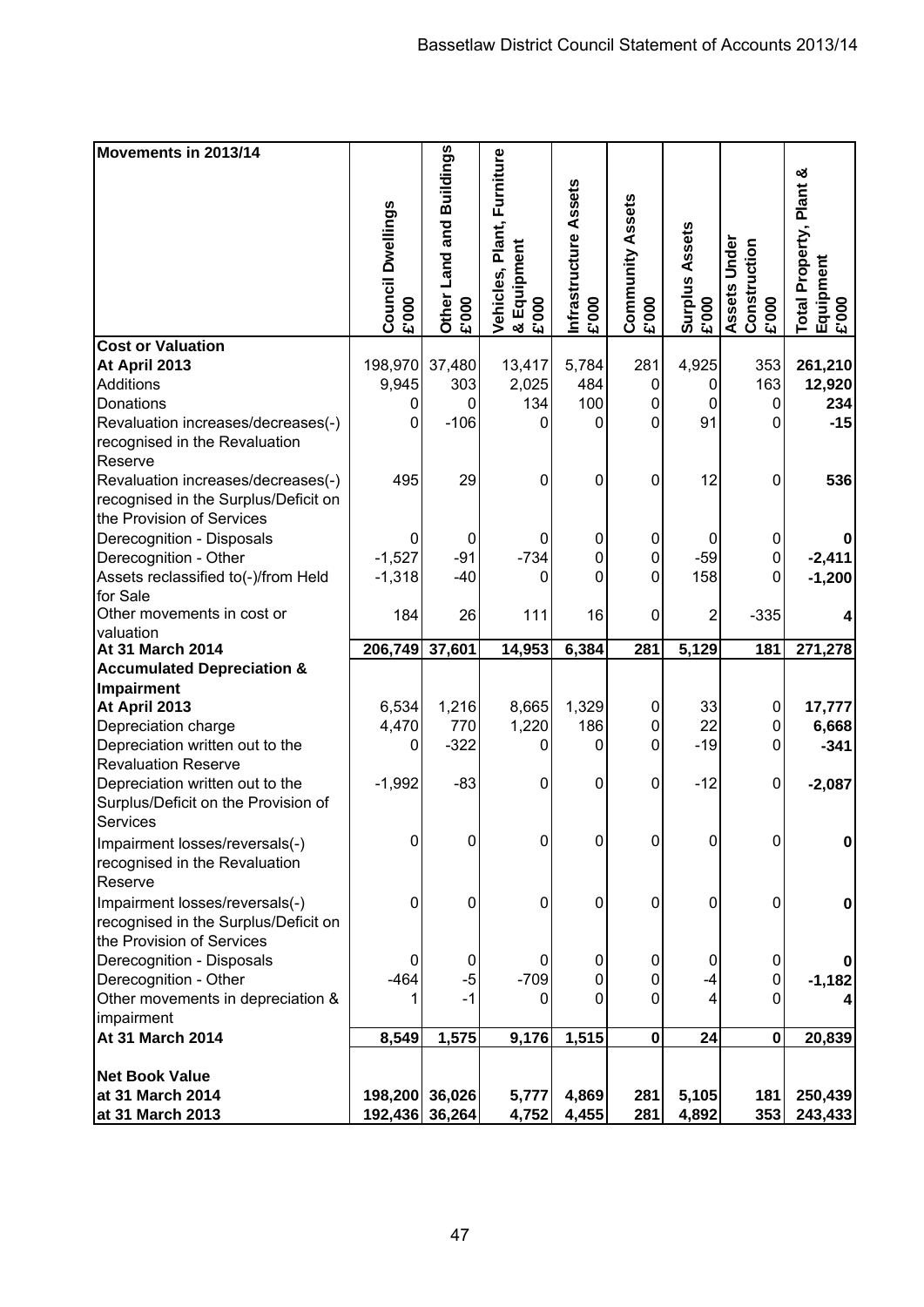## **Depreciation**

The following useful lives and depreciation rates have been used in the calculation of depreciation:

- Council Dwellings 2-75 years
- Other Land and Buildings 9-75 years
- Vehicles, Plant, Furniture and Equipment 3-25 years
- Infrastructure 10-190 years
- Surplus 20-98 years

## **Capital Commitments**

During 2005/06 the Council had entered into a number of contracts for the acquisition, construction or enhancement of Council Dwellings with an estimated cost of £62m over 6 years. The contracts for Decent Homes where finalised during 2013/14, however works remain on-going to maintain this standard and the outstanding financial commitment is variable depending on a number of factors including availability of funding. The major contractors are Bullock Construction, J Tomlinson and CPS Contractors with the Council budgeting to spend a further £6.6m, £4.4m and £0.2m respectively until the end of the contract period.

## **Effects of Changes in Estimates**

There have been no changes in relation to estimated asset life, residual asset values, depreciation method or disposal costs in 2013/14 that would have a material effect.

### **Revaluations**

The Council carries out a rolling programme that ensures that all Property, Plant and Equipment required to be measured at fair value is revalued at least every five years. All valuations were carried out in-house. Valuations of land and buildings were carried out in accordance with the methodologies and basis for estimation set out in the professional standards of the Royal Institute of Chartered Surveyors (RICS). The Valuation basis i.e. Depreciated Replacement Cost is based on a depreciated modern equivalent asset (excluding borrowing costs), market value and fair value is based on estimated price agreed between willing parties and based on local comparable information.

|                                | <b>Council</b><br><b>Dwellings</b> | <b>Other</b><br>Land &<br><b>Buildings</b> | Vehicles,<br>Plant,<br><b>Equipment</b> | <b>Surplus</b><br><b>Assets</b> | <b>Other</b><br><b>PPE</b><br><b>Assets</b> | <b>Total</b> |
|--------------------------------|------------------------------------|--------------------------------------------|-----------------------------------------|---------------------------------|---------------------------------------------|--------------|
|                                | £'000                              | £'000                                      | £'000                                   | £'000                           | £'000                                       | £'000        |
| Carried at Historical cost     |                                    |                                            | 5,777                                   |                                 | 5,331                                       | 11,108       |
| Valued at Fair Value as at:    |                                    |                                            |                                         |                                 |                                             |              |
| 31st March 2014                | 198,200                            | 3,299                                      |                                         | 556                             | 0                                           | 202,055      |
| 31 March 2013                  |                                    | 5,064                                      | 0                                       | 4,010                           |                                             | 9,074        |
| 31 March 2012                  | O                                  | 19,483                                     |                                         | 441                             |                                             | 19,924       |
| 01 April 2011                  |                                    | 4,946                                      |                                         |                                 |                                             | 4,946        |
| 31 March 2011                  |                                    | 2,552                                      |                                         |                                 |                                             | 2,552        |
| 01 April 2010                  |                                    | 420                                        |                                         | 96                              |                                             | 516          |
| 31 March 2010                  |                                    | 260                                        |                                         |                                 |                                             | 260          |
| 01 April 2009                  |                                    |                                            |                                         |                                 |                                             |              |
| <b>Total Cost or Valuation</b> | 198,200                            | 36,026                                     | 5,777                                   | 5,105                           | 5,331                                       | 250,439      |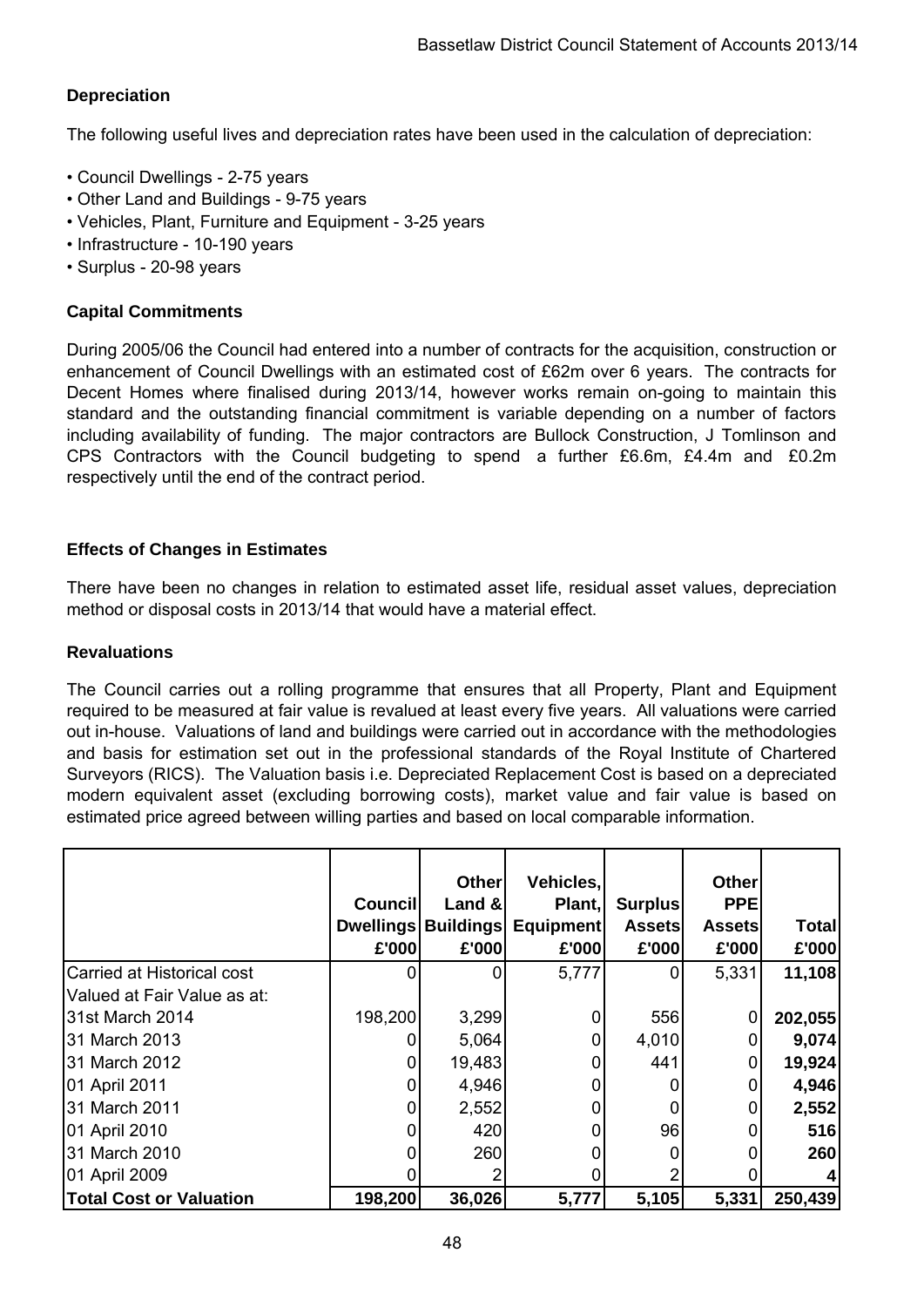## **13 HERITAGE ASSETS**

|                                                                       | <b>Ceramics</b> | Art             | <b>Machinery</b>               | <b>Memorials</b> | <b>Total</b>  |
|-----------------------------------------------------------------------|-----------------|-----------------|--------------------------------|------------------|---------------|
|                                                                       |                 |                 | Jewellery Collection Equipment | and              | <b>Assets</b> |
|                                                                       | <b>Regalia</b>  | and             | <b>Furniture</b>               | <b>Historic</b>  |               |
|                                                                       | and             | <b>Samplers</b> |                                | <b>Sites</b>     |               |
|                                                                       | <b>Statues</b>  |                 |                                |                  |               |
|                                                                       | £'000           | £'000           | £'000                          | £'000            | £'000         |
| <b>Cost or Valuation</b>                                              |                 |                 |                                |                  |               |
| 1 April 2012                                                          | 115             | 149             | 30                             | 20               | 314           |
| Additions, Disposals, Revaluations,<br>Impairment Losses/reversals(-) | 0               |                 |                                |                  | 0             |
| 31 March 2013                                                         | 115             | 149             | 30                             | 20               | 314           |
| <b>Cost or Valuation</b>                                              |                 |                 |                                |                  |               |
| 1 April 2013                                                          | 115             | 149             | 30                             | 20               | 314           |
| Additions, Disposals, Revaluations,<br>Impairment Losses/reversals(-) |                 |                 |                                |                  |               |
| 31 March 2014                                                         | 115             | 149             | 30                             | 20               | 314           |

The Bassetlaw Museum, Grove Street, Retford, has a vast number of exhibits which would meet the definition of heritage assets.

All exhibits are contained in the Museum inventory. Appropriate records are maintained of newly acquired exhibits, whether purchased or donated, and any sales or disposals. Appropriate accounting treatment is undertaken dependent on their value. Items are stored and maintained in accordance with their specialised requirements.

A valuation was undertaken in 2001 of all exhibits worth over £500, and this valuation has been the basis of the insurance valuation. These assets and subsequent purchases of exhibits of £0.010m and above have subsequently been included. The total carrying amount of these assets are reflected in the balance as £0.314m (£0.314m 2012/13).

### Ceramics, Jewellery, Regalia and Statues

The Council's collection is reported in the Balance Sheet at insurance valuation which is based on market valuation. There is a chandelier on show at Retford Town Hall, that is not included within the Balance Sheet. This has not been valued to date. The value is not deemed to be material.

### Art Collection and Samplers

The Museum includes an art collection of 57 paintings valued at £0.149m for insurance purposes.

### Machinery, Equipment and Furniture

The Bassetlaw Museum holds 24 exhibits depicting the local farming and industrial history of the area. These exhibits are held at £0.030m, which is the insurance valuation.

In addition to the above, there are over 100,000 other exhibits whose cost or valuation is below £100, and therefore they are not included within the Balance Sheet.

### Memorial and Historical Sites

War memorial and historical sites are held at historic cost totalling £0.020m.

There is a requirement to disclose a five year summary of movement on heritage assets. However, the value of heritage assets was not deemed material and no heritage assets were recognised, as a result, until 2011/12. All values for heritage assets prior to 1 April 2011 are therefore deemed to be nil and no separate note is required.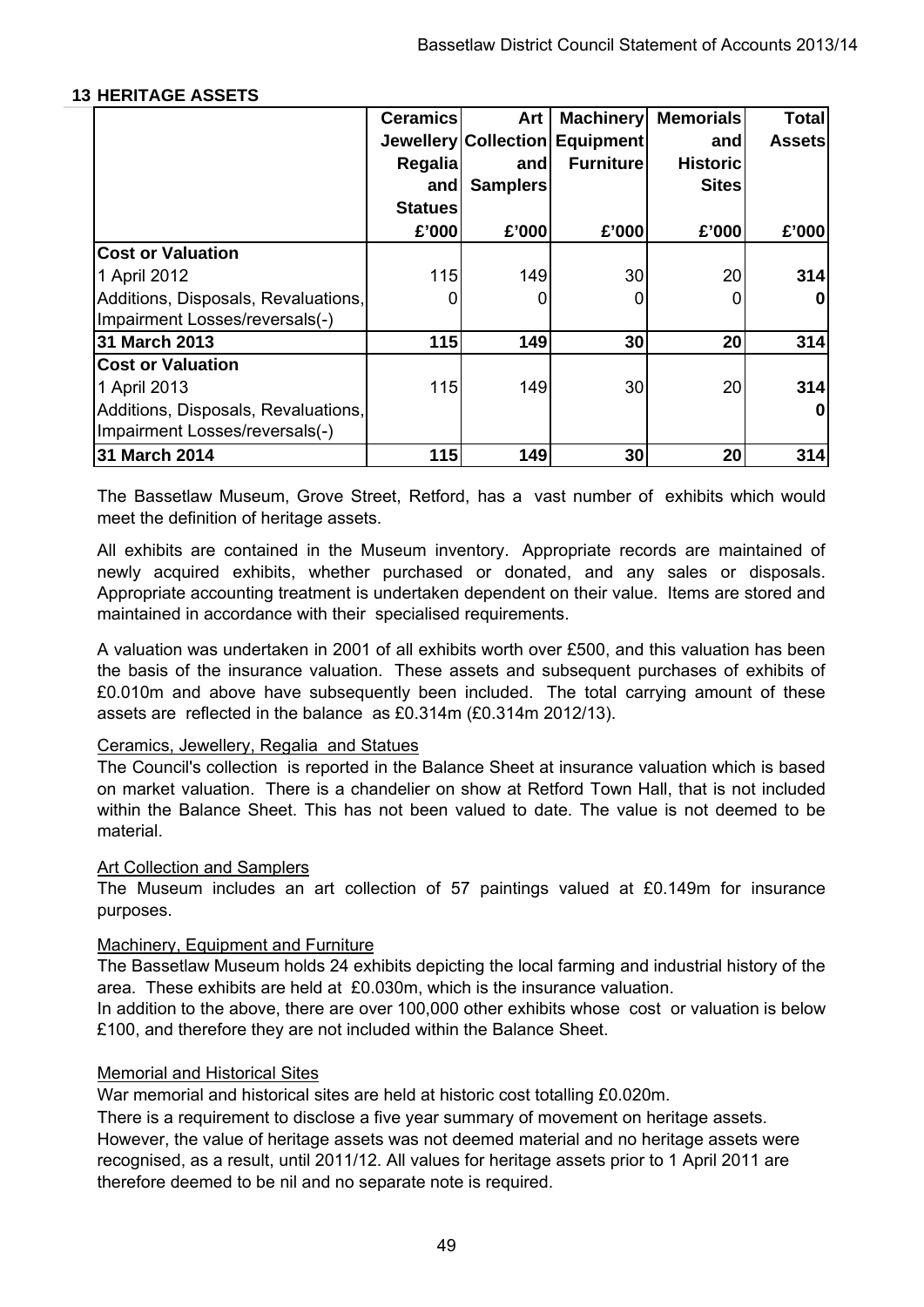### **14 INVESTMENT PROPERTIES**

There are currently no investment properties.

#### **15 INTANGIBLE ASSETS**

The intangible assets shown in the Balance Sheet relate to software and software licences purchased since 2009. Purchases of these totalled £0.118m in 2013/14 (£0m in 2012/13). They are amortised over 3 to 5 years and the total amortisation charged in 2013/14 was £0.101m (£0.135m in 2012/13).

There are no internally generated assets.

The carrying amount of intangible assets is amortised on a straight-line basis. The amortisation of £0.101m charged to revenue in 2013/14 was charged in the main to the IT administration cost centre and then absorbed as an overhead across all the service headings in the Net Cost of Services. It is not possible to quantify exactly how much of the amortisation is attributable to each service heading.

The Council revalues its software assets acquired under licences where comparable licences are currently commercially available for purchase. Revaluations are made at every year end, based on the market price of the comparable licences at that date. There has been no material difference to the value of assets held and therefore, there has been no revaluation adjustment.

| 2012/13 |                                          | 2013/14 |
|---------|------------------------------------------|---------|
| £'000   |                                          | £'000   |
|         | Balance at start of year:                |         |
|         | 972 Gross carrying amounts               | 819     |
|         | -700 Accumulated amortisation            | $-682$  |
|         | 272 Net carrying amount at start of year | 137     |
|         | Movements:                               |         |
|         | 0 Purchases                              | 118     |
|         | 0 Other disposals                        |         |
|         | -135 Amortisation for the period         | $-101$  |
|         | 0 Transfer out of category               |         |
|         | 137 Net carrying amount at end of year   | 154     |
|         | Comprising:                              |         |
|         | 819 Gross carrying amounts               | 937     |
|         | -682 Accumulated amortisation            | $-783$  |
| 137     |                                          | 154     |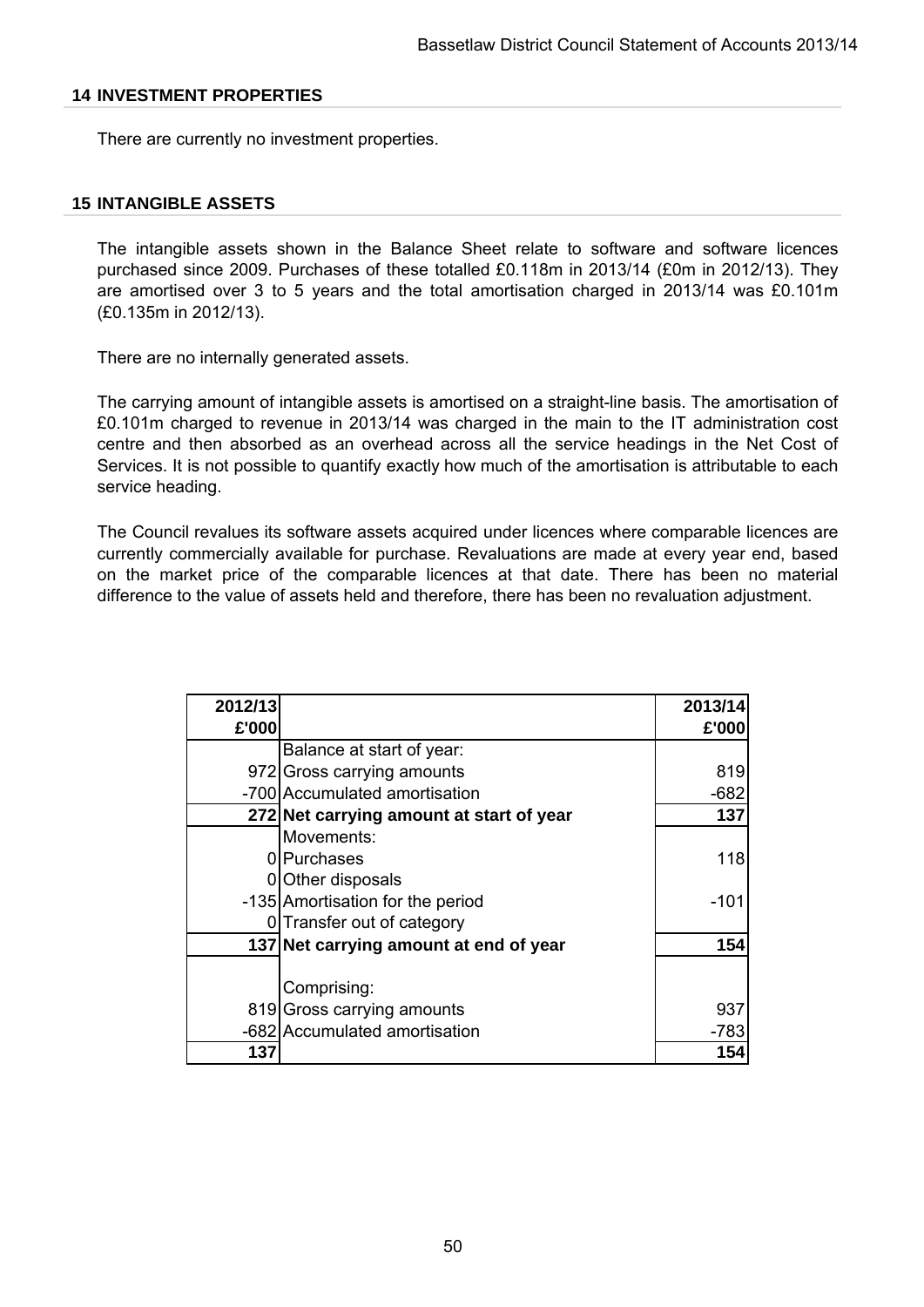## **16 FINANCIAL INSTRUMENTS**

|                                                                             |          | <b>Long Term</b> | <b>Current</b> |          |
|-----------------------------------------------------------------------------|----------|------------------|----------------|----------|
|                                                                             | 31 March | 31 March         | 31 March       | 31 March |
|                                                                             | 2014     | 2013             | 2014           | 2013     |
|                                                                             | £'000    | £'000            | £'000          | £'000    |
| <b>Financial Liabilities Classified as Amortised Cost:</b>                  |          |                  |                |          |
| Borrowings                                                                  | 110,382  | 113,876          | 7,516          | 6,566    |
| Bank Current Accounts (Overdrawn)                                           |          |                  | 1,015          | 1,401    |
| <b>Operational Creditors</b>                                                |          | 0                | 1,961          | 1,464    |
| <b>Provisions</b>                                                           |          |                  | 1,102          | 648      |
| <b>Total Financial Liabilities Classified</b><br>as Amortised Cost          | 110,382  | 113,876          | 11,594         | 10,079   |
| <b>Financial Assets Classified as Loans and Receivables:</b>                |          |                  |                |          |
| Investments                                                                 | 30       | 1,177            | 1,439          | 1,390    |
| Short-term Deposits with Money Market<br>lFunds                             | O        |                  | 1,419          | 706      |
| <b>Operational Debtors</b>                                                  | 0        | 0                | 4,199          | 2,719    |
| <b>Total Financial Assets Classified as</b><br><b>Loans and Receivables</b> | 30       | 1,177            | 7,057          | 4,815    |

The following categories of financial instrument are carried in the Balance Sheet:

Under accounting requirements the carrying value of the financial instrument value is shown in the Balance Sheet at amortised cost, which includes the principal amount borrowed or lent and further adjustments for breakage costs or stepped interest loans (measured by an effective interest rate calculation) including accrued interest. Accrued interest is shown separately in current assets/liabilities where the payments/receipts are due within one year. The effective interest rate is effectively accrued interest receivable under the instrument, adjusted for the amortisation of any premiums or discounts reflected in the purchase price.

For short term operational creditors, these are carried at contract amount. Operational debtors are carried at an estimated recoverable amount.

Fair value has been measured by:

- Direct reference to published price quotations in an active market; and/or
- Estimating using a valuation technique.

Councils sometimes give financial guarantees that require them to make specified payments to reimburse the holder of a debt if the debtor fails to make payment when due in accordance with the terms of the contract. There have been no financial guarantees issued for Bassetlaw.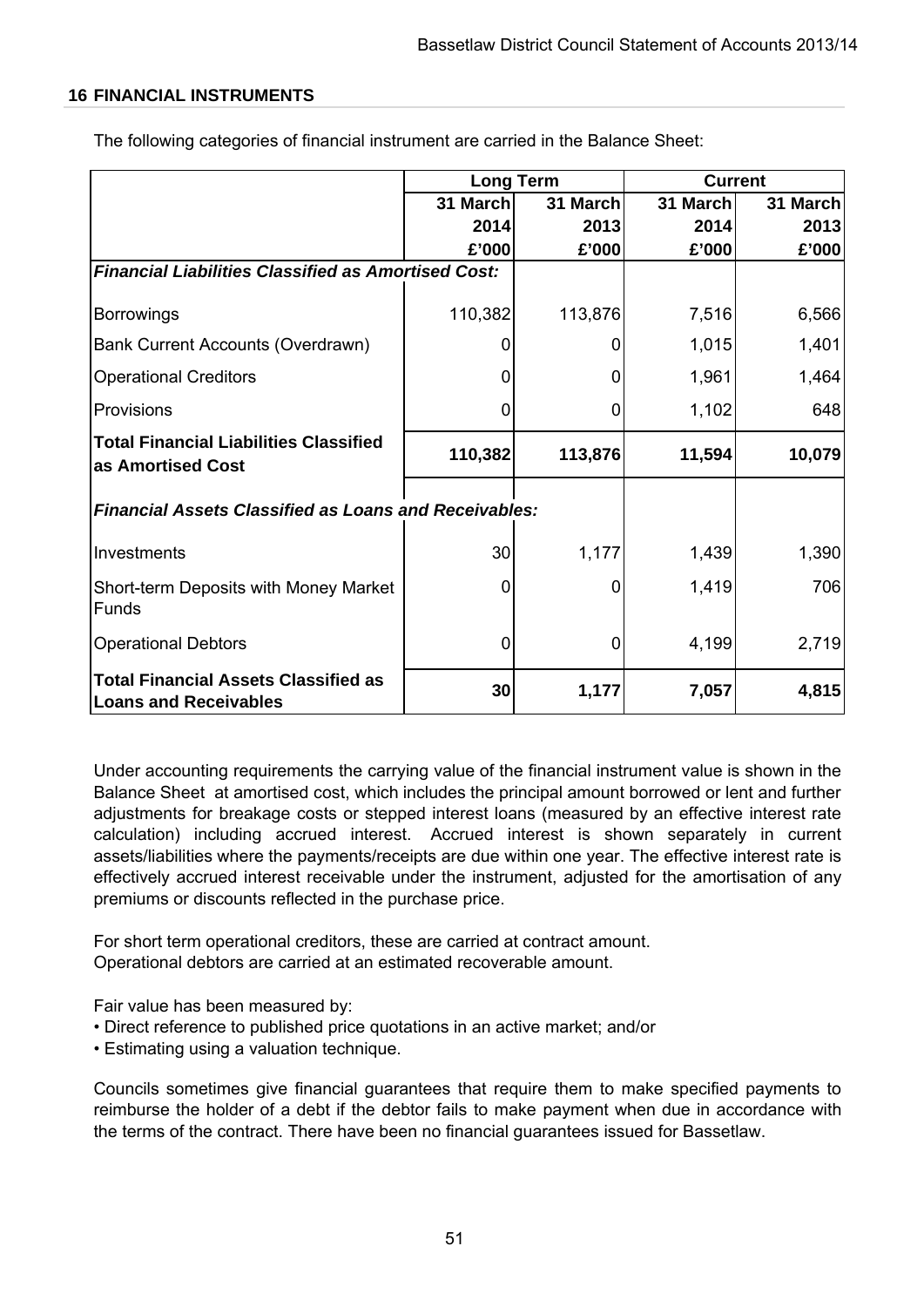### **Material Soft Loans Made by the Council**

There has been no material soft loans made by the Council.

### **Employee Car Loans**

The Council has a scheme to provide loans for the purpose of a car purchase to employees who are in posts that require them to drive regularly on the Council's business. The total amount outstanding on 2 such loans is £0.011m.

### **Valuation Assumptions**

The interest rate at which the fair values of these soft loans have been recognised is arrived at taking the Council's prevailing cost of borrowing for a comparable loan at the date of the advance and adding an allowance for the risk that the loan might not be repaid by the employees.

Where assets are identified as impaired because of a likelihood arising from a past event that payments due under the contract will not be made, the asset is written down and a charge made to the Comprehensive Income and Expenditure Statement.

Any gains and losses that arise on the derecognition of the asset are credited/debited to the Comprehensive Income and Expenditure Statement.

### **Unusual Movements**

An impairment of £0.085m was charged to the Comprehensive Income and Expenditure Statement during 2013/14 based on an estimated recoverable amount. The Icelandic Courts confirmed that preferential creditor status has been given to Local Authorities. This in turn has improved the estimated recoverable amount, and therefore a reversal (based on a prudent calculation of estimated recoverable amounts) of the previous impairment has been credited to the Comprehensive Income and Expenditure Account.

### **Collateral**

The Council has a legal charge on a property where the land was transferred to a Housing Association but has a legal charge upon any future sale. However, due to the agreement of a "deed of postponement" the Council now have third priority upon any future sale and therefore cannot verify any future potential receipts.

The Council also has a legal charge on the land occupied by Retford United Football Club. The collateral charge as at 31 March 2014 is £0.032m.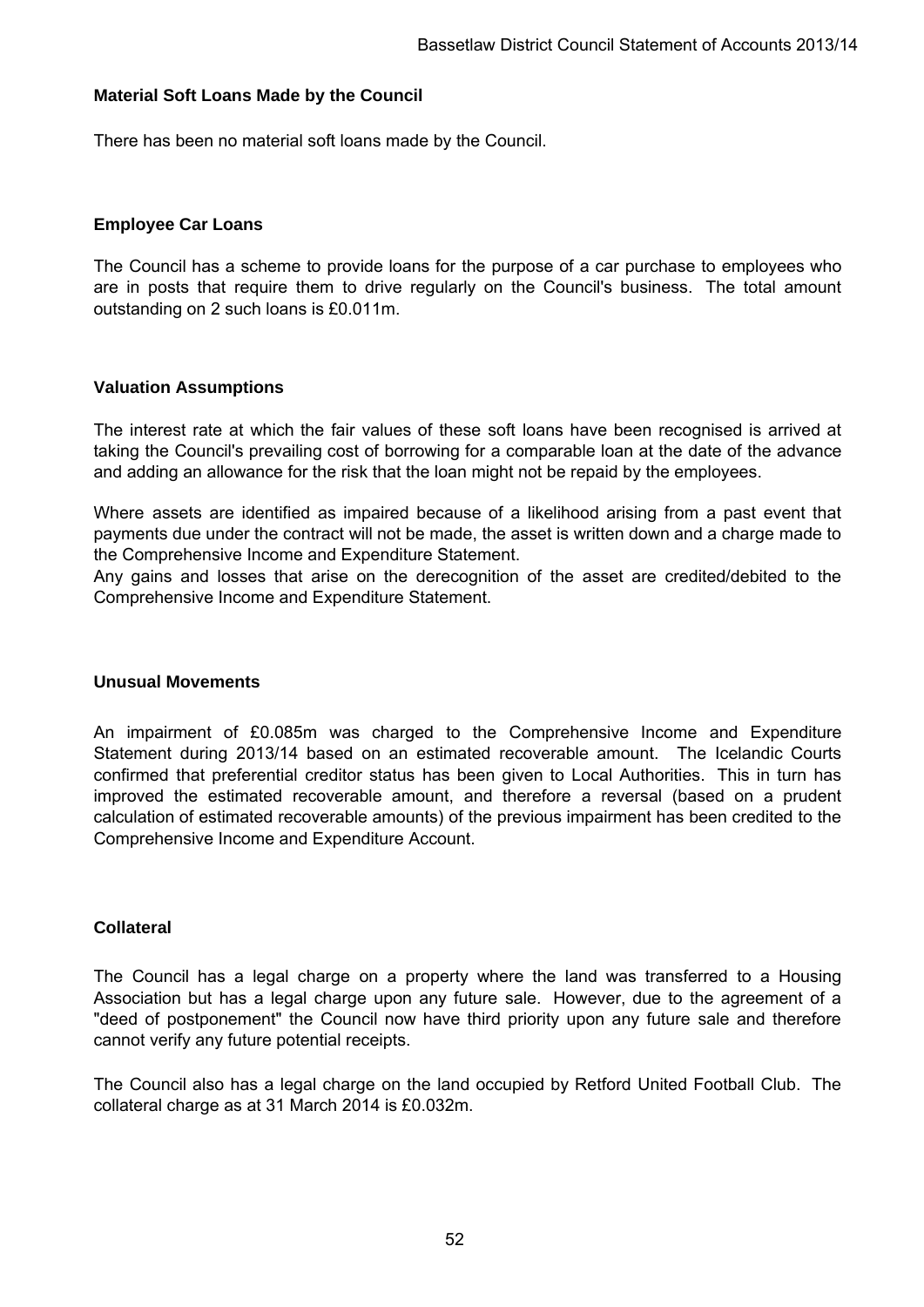## **Income, Expense, Gains and Losses**

The gains and losses recognised in the Comprehensive Income and Expenditure Statement in relation to financial instruments are made up as follows:

|                                                                                         |                                                                    | 2013/14<br>2012/13                                     |                |                                                                    |                                                        |                |
|-----------------------------------------------------------------------------------------|--------------------------------------------------------------------|--------------------------------------------------------|----------------|--------------------------------------------------------------------|--------------------------------------------------------|----------------|
|                                                                                         | Financial Liabilities<br>cost<br>measured at<br>amortised<br>£'000 | and receivables<br>Financial Assets:<br>Loans<br>£'000 | Total<br>£'000 | Financial Liabilities<br>cost<br>measured at<br>amortised<br>£'000 | and receivables<br>Financial Assets:<br>Loans<br>£'000 | Total<br>£'000 |
| Interest expense                                                                        | 4,564                                                              | 0                                                      | 4,564          | 4,602                                                              | 0                                                      | 4,602          |
| Finance lease Interest                                                                  | 0                                                                  | 0                                                      | O              |                                                                    |                                                        |                |
| Fee expense                                                                             | 0                                                                  | 0                                                      | 0              |                                                                    | 0                                                      |                |
| Total expense in Surplus(-) or                                                          | 4,564                                                              | $\mathbf 0$                                            | 4,564          | 4,605                                                              | $\mathbf 0$                                            | 4,605          |
| Deficit on the Provision of                                                             |                                                                    |                                                        |                |                                                                    |                                                        |                |
| <b>Services</b>                                                                         |                                                                    |                                                        |                |                                                                    |                                                        |                |
| Interest income                                                                         | 0                                                                  | $-46$                                                  | $-46$          |                                                                    | $-47$                                                  | -47            |
| Interest income accrued on<br>impaired financial assets                                 | 0                                                                  | $-74$                                                  | $-74$          | 0                                                                  | $-123$                                                 | $-123$         |
| Impairment gain                                                                         | 0                                                                  | $-85$                                                  | $-85$          | 0                                                                  | $-25$                                                  | -25            |
| Total income in Surplus(-) or                                                           | $\mathbf 0$                                                        | $-205$                                                 | $-205$         | $\mathbf{0}$                                                       | $-195$                                                 | $-195$         |
| Deficit on the Provision of                                                             |                                                                    |                                                        |                |                                                                    |                                                        |                |
| <b>Services</b>                                                                         |                                                                    |                                                        |                |                                                                    |                                                        |                |
| Gains on revaluation                                                                    | 0                                                                  | $\Omega$                                               | $\bf{0}$       | 0                                                                  | $-30$                                                  | $-30$          |
| Losses on revaluation                                                                   | 0                                                                  | 36                                                     | 36             | 0                                                                  | 0                                                      |                |
| Total surplus(-)/deficit arising<br>on revaluation of financial<br>assets in Other CIES | $\mathbf{0}$                                                       | 36                                                     | 36             | $\Omega$                                                           | $-30$                                                  | $-30$          |
| Net gain(-)/loss for the year                                                           | 4,564                                                              | $-169$                                                 | 4,395          | 4,605                                                              | $-225$                                                 | 4,380          |

The Council does not hold investments in Available for Sale Assets, nor Assets Held at Fair Value through the Income and Expenditure Account.

The net loss of £4.359m (£4.410m in 2012/13) is due to borrowing interest, net of investment interest income and the increased recoverable amount showed as an impairment gain in relation to Icelandic Banks the loss on revaluation relates to the difference in exchange rates of investments held in Icelandic Kroner (ISK).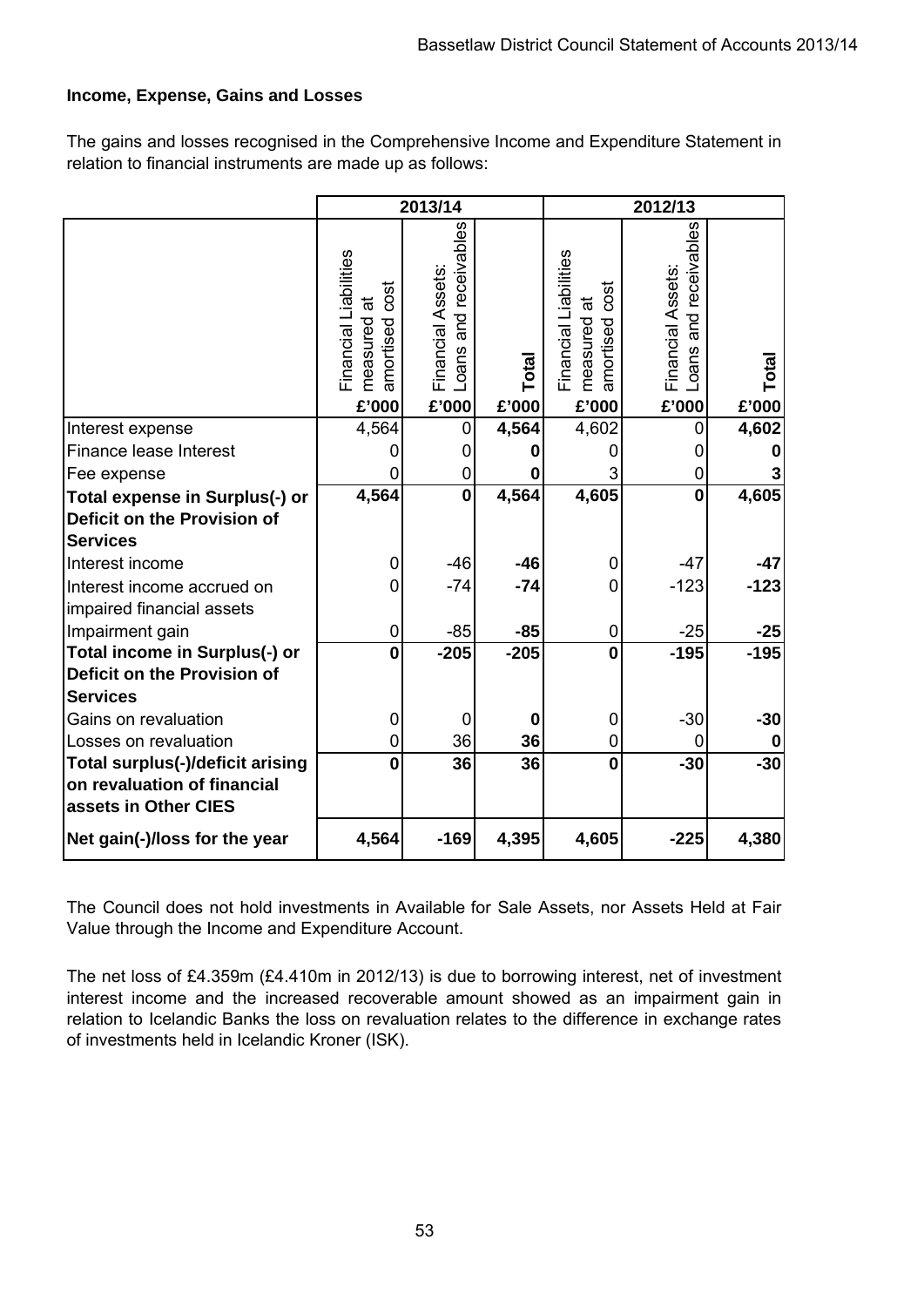### **Financial Instruments Gains/Losses**

Financial liabilities and financial assets represented by loans and receivables and long term debtors and creditors are carried on the balance sheet at amortised cost. Their fair value can be assessed by calculating the present value of the cash flows that take place over the remaining life of the instruments, using the following assumptions:

• For loans from the PWLB and other loans payable, borrowing/premature repayment rates from the PWLB have been applied to provide the fair value under PWLB debt redemption procedures;

• For loans receivable prevailing benchmark market rates have been used to provide the fair value;

• No early repayment or impairment is recognised;

• Where an instrument has a maturity of less than 12 months or is an operational debtor the fair value is taken to be the carrying amount or the billed amount; and

• The fair value of operational creditors is taken to be the invoiced or billed amount.

The fair values calculated are as follows:

|                                                                                                 |          | 2013/14           |                 | 2012/13           |  |
|-------------------------------------------------------------------------------------------------|----------|-------------------|-----------------|-------------------|--|
|                                                                                                 | Carrying |                   | <b>Carrying</b> |                   |  |
|                                                                                                 |          | amount Fair value |                 | amount Fair value |  |
|                                                                                                 | £'000    | £'000             | £'000           | £'000             |  |
| <b>PWLB</b> debt                                                                                | 77,863   | 80,682            | 81,863          | 97,308            |  |
| Non-PWLB debt                                                                                   | 32,519   | 33,463            | 32,013          | 61,560            |  |
| Short term borrowing                                                                            | 7,516    | 7,516             | 6,566           | 6,566             |  |
| Short term operational creditors                                                                | 1,961    | 1,961             | 1,464           | 1,464             |  |
| Short term provisions                                                                           | 1,102    | 1,102             | 648             | 648               |  |
| <b>Bank Current Accounts</b>                                                                    | 1,015    | 1,015             | 1,401           | 1,401             |  |
| <b>Total Liabilities</b>                                                                        | 121,976  | 125,739           | 123,955         | 168,947           |  |
| The fair value of the liabilities is higher than the carrying amount because the Council's long |          |                   |                 |                   |  |
| term debt fair value includes a premium which would be payable if the loan was repaid           |          |                   |                 |                   |  |
| before the contractual date.                                                                    |          |                   |                 |                   |  |
| Money market loans < 1 year                                                                     | 1,419    | 1,419             | 706             | 706               |  |
| Short term investments                                                                          | 1,439    | 1,439             | 1,390           | 1,390             |  |
| Long term investments                                                                           | 30       | 30                | 1,177           | 1,177             |  |
| Short term operational debtors                                                                  | 4,199    | 4,199             | 2,719           | 2,719             |  |
| <b>Total Assets</b>                                                                             | 7,087    | 7,087             | 5,992           | 5,992             |  |
| The fair values for loans and receivables have been determined by reference to similar          |          |                   |                 |                   |  |
| practices, as above, which provide a reasonable approximation for the fair value of a           |          |                   |                 |                   |  |
| financial instrument, and includes accrued interest. The comparator market rates prevailing     |          |                   |                 |                   |  |
| have been taken from indicative investment rates at each balance sheet date. In practice        |          |                   |                 |                   |  |
| rates will be determined by the size of the transaction and the counterparty, but it is         |          |                   |                 |                   |  |
| impractical to use these figures, and the difference is likely to be immaterial.                |          |                   |                 |                   |  |

The Council holds the only share in its wholly owned subsidiary, A1 Housing (Bassetlaw) Ltd. The company was formed in October 2004 as an Arms Length Management Organisation, to manage and deliver the Decent Homes Programme to the housing stock. The company is limited by guarantee the value of the share holding is £1.

The fair value of the investment has not been disclosed because the fair value cannot be measured reliably, as there is no quoted market price in an active market for this holding. It is not envisaged that this financial investment will be disposed of.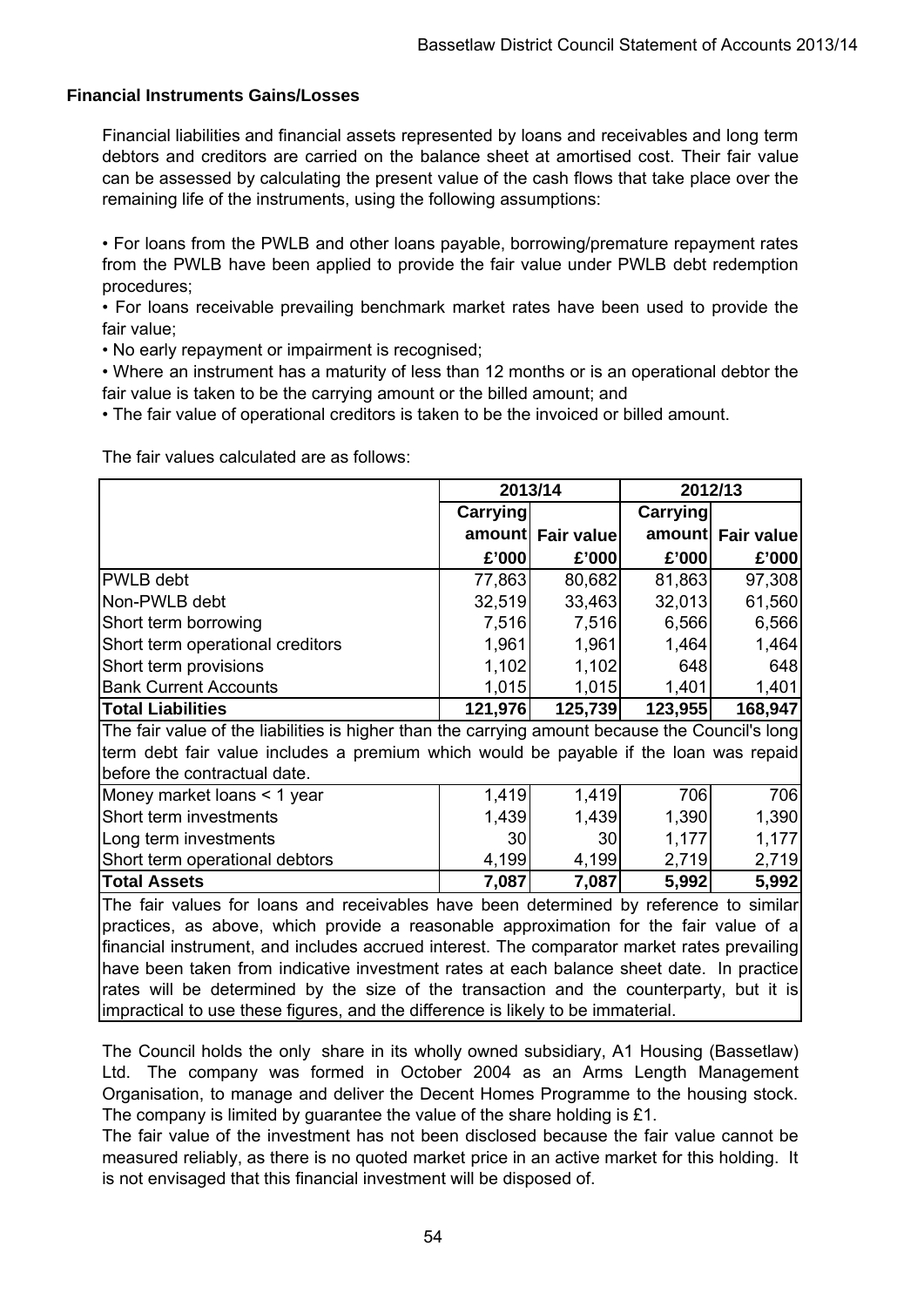# **17 INVENTORIES**

The Council holds stocks of consumable items for resale totalling £0.051m. (£0.062m in 2012/13).

|                                             | Consumable<br><b>Stores</b> |                             |                 | <b>Maintenance</b><br><b>Materials</b>  |                 | <b>Total</b> |
|---------------------------------------------|-----------------------------|-----------------------------|-----------------|-----------------------------------------|-----------------|--------------|
|                                             | ⅎ<br>2013/1<br>000.3        | ∾<br>2012/1<br><b>20013</b> | 2013/1<br>£'000 | ო<br>Z.<br><b>20013</b><br>$\mathbf{S}$ | ল<br>£'000<br>ຊ | ন<br>ັດ      |
| <b>Balance outstanding at start of year</b> | 40                          | 42                          | 22              | 26                                      | 62              | 68           |
| Purchases                                   | 525                         | 527                         | 14              | 19                                      | 539             | 546          |
| Recognised as an expense in year            | $-520$                      | $-529$                      | $-16$           | $-23$                                   | $-536$          | $-552$       |
| Written off balances                        | $-11$                       |                             | $-3$            |                                         | $-14$           |              |
| <b>Balance outstanding at year end</b>      | 34                          | 40                          | 17              | 22                                      | 51              | 62           |

## **18 ANALYSIS OF DEBTORS**

| 2012/13 |                                      | 2013/14 |
|---------|--------------------------------------|---------|
| £'000   |                                      | £'000   |
|         | 4,095 Central Government Bodies      | 3,627   |
|         | 700 Other Local Authorities          | 1,116   |
|         | 3,630 Other Entities and Individuals | 5,426   |
|         | 8,425 Short Term Debtors             | 10,169  |
|         |                                      |         |
|         | 95 Other Entities and Individuals    | 3,669   |
|         | 95 Long Term Debtors                 | 3,669   |
| 8,520   | <b>Total</b>                         | 13,838  |

## **19 CASH AND CASH EQUIVALENTS/BANK OVERDRAFT**

| 2012/13 |                                                 | 2013/14  |
|---------|-------------------------------------------------|----------|
| £'000   |                                                 | £'000    |
|         | 1 Cash held by the Council                      |          |
|         | 706 Short-term deposits with Money Market Funds | 1,419    |
|         | 707 Current Assets                              | 1,420    |
|         | -1,401 Bank current accounts (overdraft)        | $-1,015$ |
|         | 95 Cash in transit                              | 302      |
|         | -1,306 Current Liabilities                      | $-713$   |
|         | -599 Total Cash and Cash Equivalents            | 707      |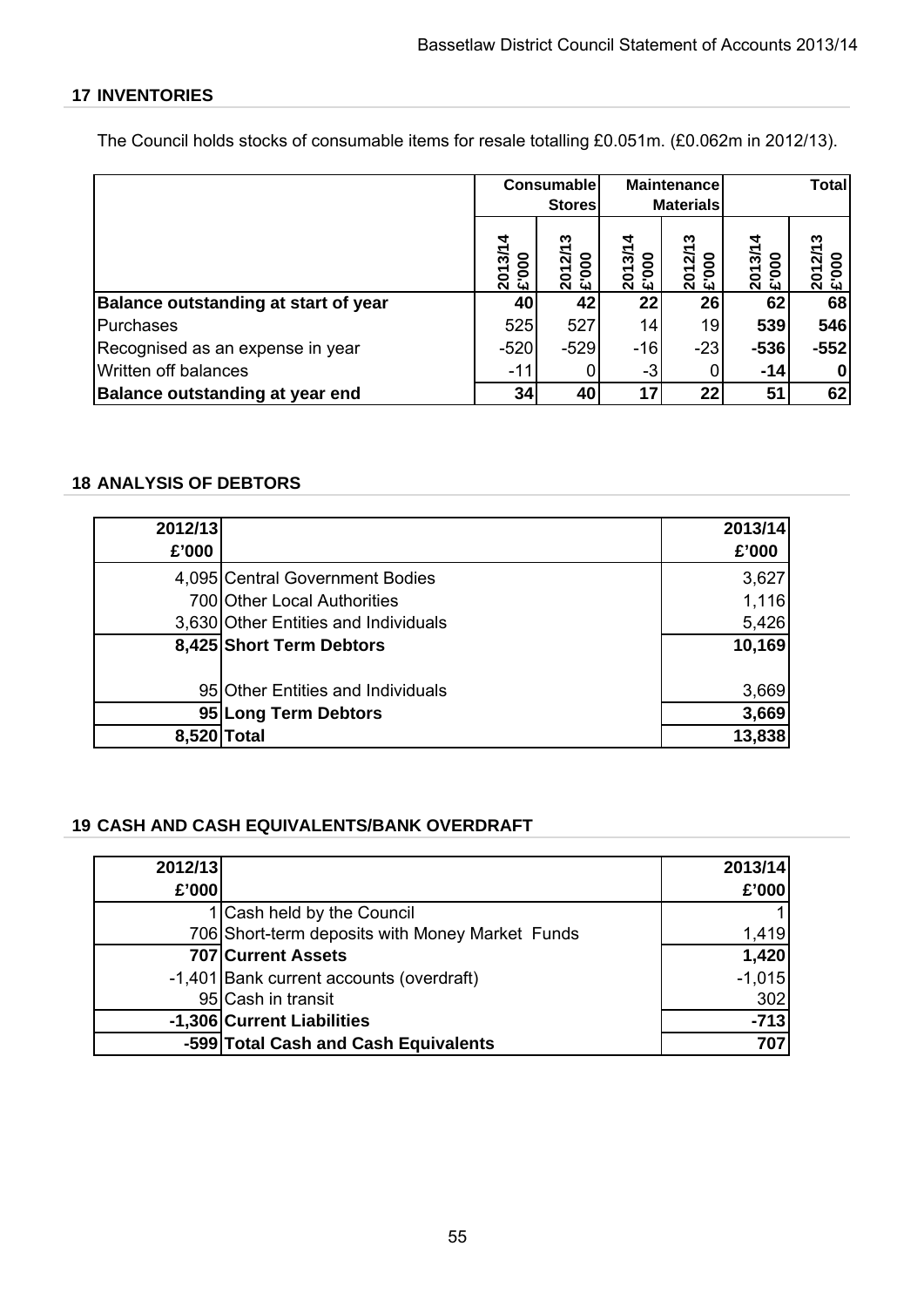## **20 ASSETS HELD FOR SALE**

| 2012/13 |                                            | 2013/14  |
|---------|--------------------------------------------|----------|
| £'000   |                                            | £'000    |
|         | 1,494 Balance outstanding at start of year | 7,783    |
|         | Assets newly classified as held for sale:  |          |
|         | 8,009 Property, Plant and Equipment        | 1,200    |
|         | -1,720 Assets sold                         | $-7,633$ |
|         | 7,783 Balance outstanding at year-end      | 1,350    |

There are no cumulative income and expenses recognised in Other Comprehensive Income and Expenditure relating to non-current assets held for sale.

Significant assets held for sale include:

Land at Keats Crescent

Public convenience Land at Newgate Street, Worksop

Land at Scrooby Road

These assets are held for sale as key regeneration sites and it is anticipated that their sales will be finalised during 2014/15.

## **21 ANALYSIS OF CREDITORS**

| 2012/13     |                                      | 2013/14 |
|-------------|--------------------------------------|---------|
| £'000       |                                      | £'000   |
|             | 98 Central Government Bodies         | 142     |
|             | 442 Other Local Authorities          | 23      |
|             | 1,756 Other Entities and Individuals | 2,736   |
|             | 2,296 Short Term Creditors           | 2,901   |
|             |                                      |         |
|             | 1,010 Other Entities and Individuals | 1,086   |
|             | 1,010 Long Term Creditors            | 1,086   |
| 3,306 Total |                                      | 3,987   |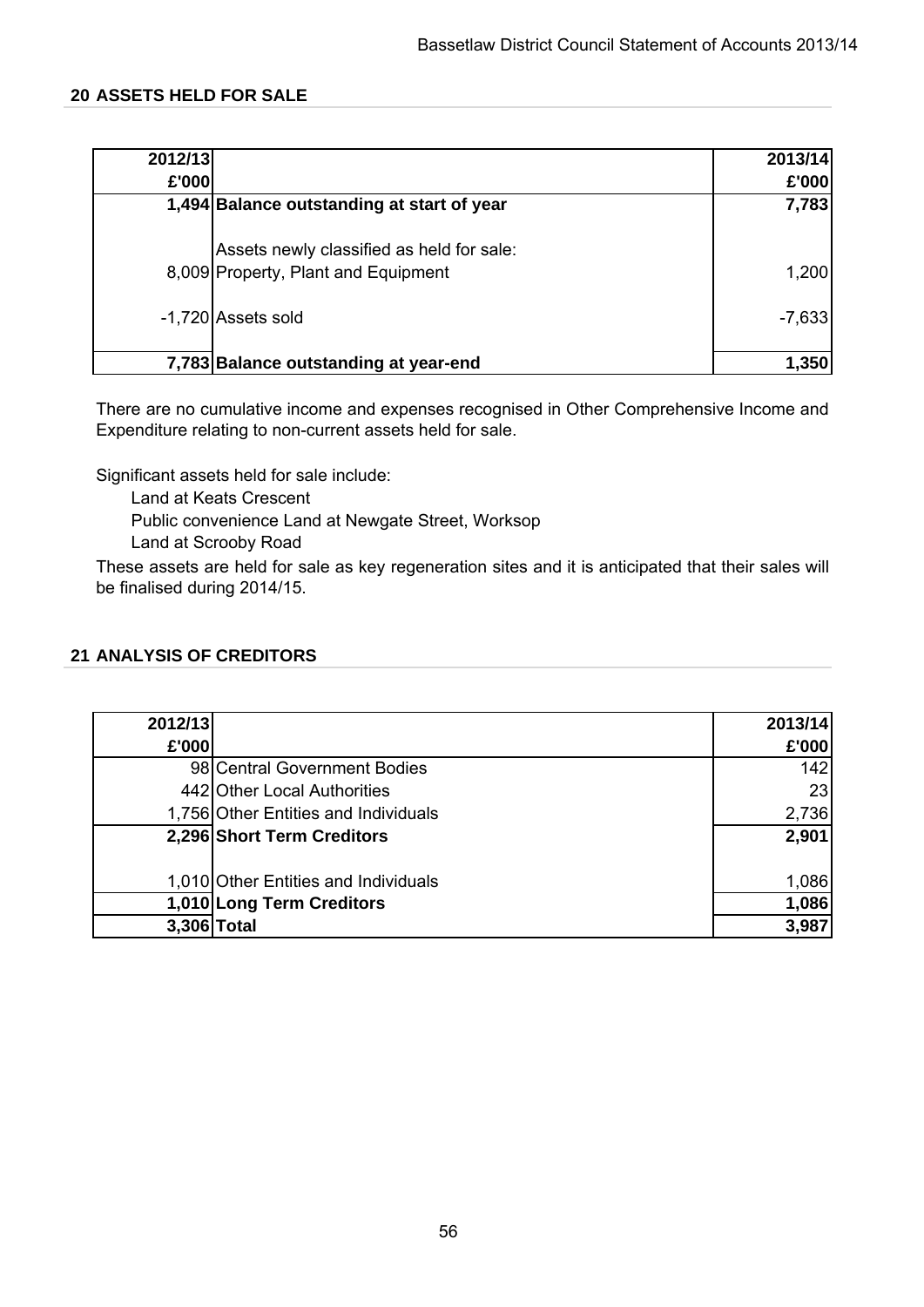### **22 PROVISIONS**

|                                              | <b>Insurancel</b><br>Compensa- | <b>Worksop</b><br>Leisurel | Local<br>Land  | <b>Business</b> | <b>Other</b>     |              |
|----------------------------------------------|--------------------------------|----------------------------|----------------|-----------------|------------------|--------------|
|                                              |                                | tion Claims Centre - Gas   | <b>Charges</b> |                 | Rates Provisions | <b>Total</b> |
|                                              | £'000                          | £'000                      | £'000          | £'000           | £'000            | £'000        |
| <b>Short Term Balance at</b>                 | 206                            | 274                        | 112            | 0               | 56               | 648          |
| 1 April 2013                                 |                                |                            |                |                 |                  |              |
| <b>Additional provisions</b><br>made in year | 311                            | 0                          | 14             | 370             | 43               | 738          |
| Amounts used in year                         | $-51$                          | $-27$                      | 0              | 0               | 0                | $-78$        |
| Unused amounts<br>reserved in year           | $-206$                         | 0                          | 0              | $\overline{0}$  | 0                | $-206$       |
| Short Term Balance at                        |                                |                            |                |                 |                  |              |
| 31 March 2014                                | 260                            | 247                        | 126            | 370             | 99               | 1,102        |
| Long Term Balance at                         | $\Omega$                       | 0                          | 0              | 0               | 0                | $\mathbf{0}$ |
| 1 April 2013                                 |                                |                            |                |                 |                  |              |
| <b>Additional provisions</b>                 | 0                              | 0                          | 0              | 528             | 0                | 528          |
| made in year                                 |                                |                            |                |                 |                  |              |
| Amounts used in year                         | 0                              | 0                          | 0              | $\overline{0}$  | 0                |              |
| Unused amounts                               | 0                              | 0                          | 0              | 0               | 0                |              |
| reserved in year                             |                                |                            |                |                 |                  |              |
| <b>Long Term Balance at</b><br>31 March 2014 | 0                              | 0                          | 0              | 528             | 0                | 528          |

### **Insurance Claims**

All insurance claims are individually insignificant, however, they relate to claims where the Council is alleged to be at fault (e.g. through a failure to repair a road or pavement in its ownership properly). Provision is made for those claims where it is deemed probable that the Council will have to make a settlement, based on past experience of court decisions about liability and the amount of damages payable. All outstanding claims are excesses to be settled within 12 months. The Council may be reimbursed by its insurers, but until claims are actually settled no income is recognised as the insurers will only reimburse amounts above a £15,000 excess.

### **Worksop Leisure Centre - Gas**

Relates to estimated amounts of gas supplied between January 2008 and August 2011 when the gas meter was unregistered with a supplier. Since that date regular billing has been actioned. It is therefore estimated that repayment will be sought within 12 months.

### **Local Land Charges**

Bassetlaw District Council is a defendant in proceedings brought by a group of Property Search Companies for refunds of fees paid to the Council to access land charges data. In the current litigation the Council faces a claim of £45,000 plus interest and costs. A second group of Property Search Companies are also seeking to claim refunds although no proceedings have yet been issued. The Council has been informed that the value of those claims as present is £21,000 plus interest and costs. The second group of Property Search Companies have also intimated that they may bring a claim against all English and Welsh local authorities for alleged anti-competitive behaviour. It is not clear what the value of any such claim would be against the Council. It is possible that additional claimants may come forward to submit claims for refunds, but none have been intimated at present.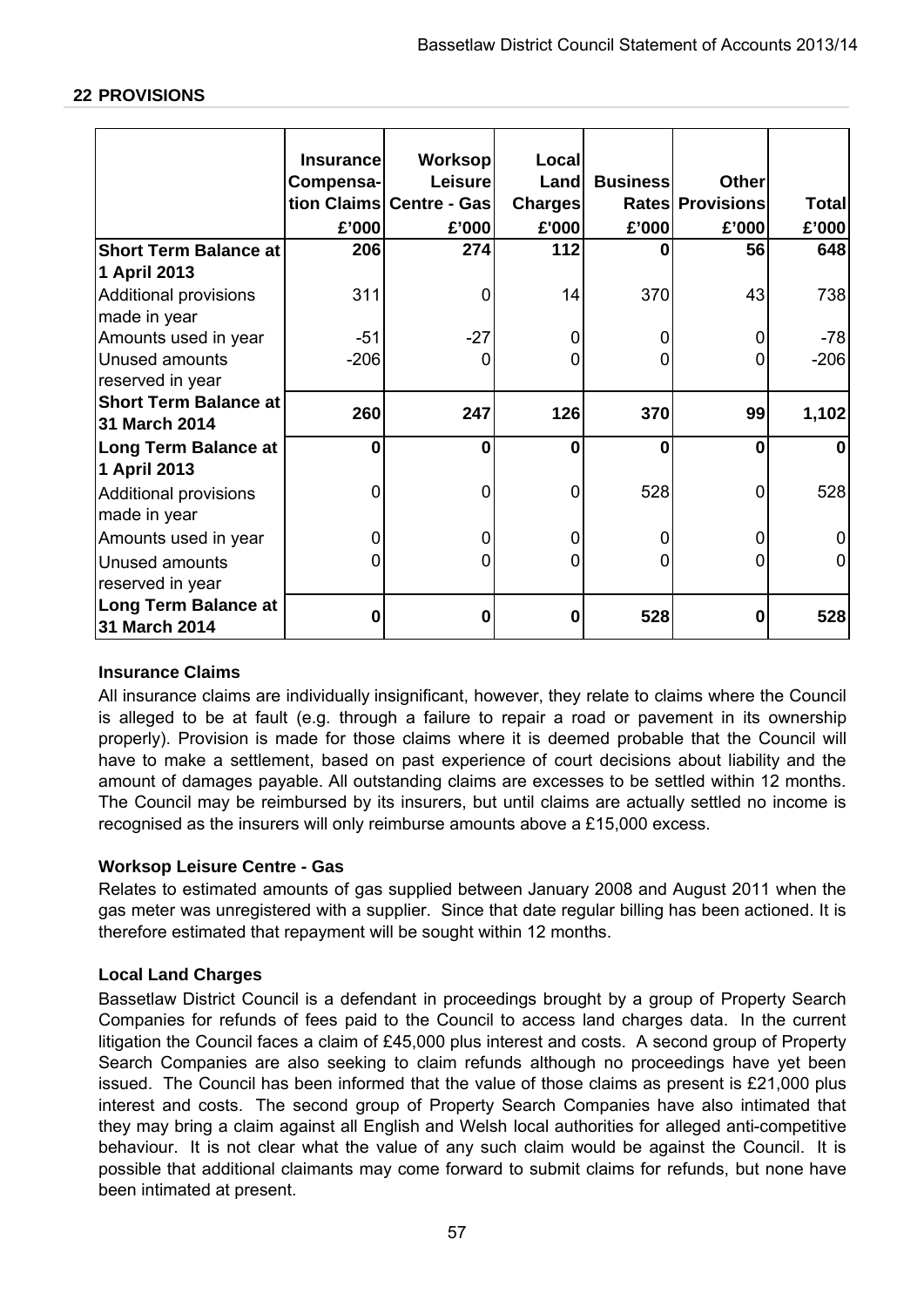## **Business Rates**

This provision sets aside sums for the Councils element of anticipated appeals that may arise in respect of Business Rates. The full liability is expected to be circa £2.244m, but the difference is to be met by the Central Government, Notts County Council and Fire Authority. The Council has split this into short and long term provisions based on a methodology that has been approved by all the Local Authorities that are within the Pooling arrangement.

### **Other Provisions**

All other provisions are individually insignificant.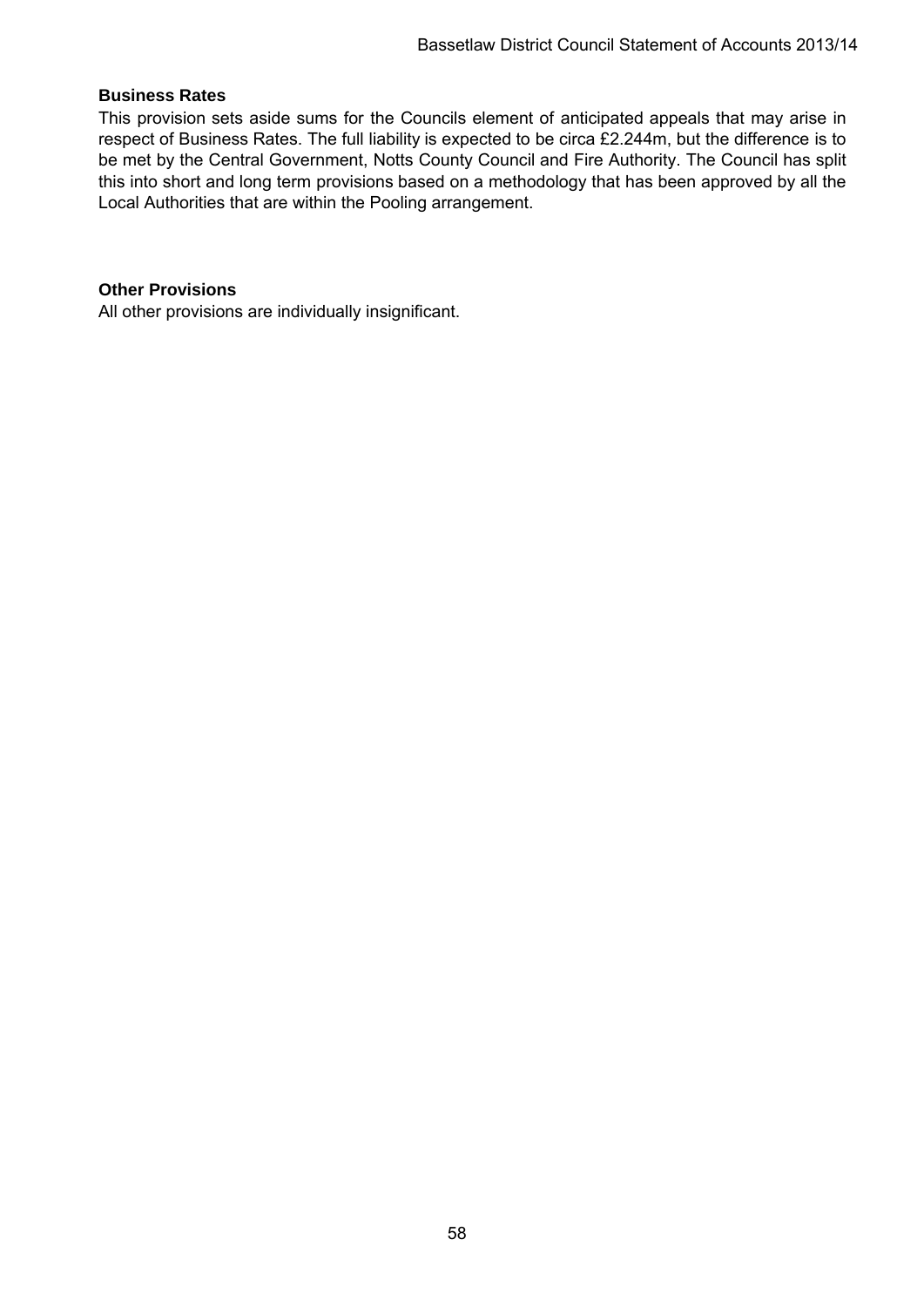### **23 USABLE RESERVES**

Movements in the Council's usable reserves are detailed in Note 7.

### **24 UNUSABLE RESERVES**

| 2012/13<br>£'000 |                                           | 2013/14<br>£'000 |
|------------------|-------------------------------------------|------------------|
| 26,762           | <b>Revaluation Reserve</b>                | 23,427           |
| 99,262           | <b>Capital Adjustment Account</b>         | 105,350          |
| $-554$           | Financial Instruments Adjustment Account  | $-492$           |
| $-42,517$        | <b>Pensions Reserve</b>                   | $-44,932$        |
| 133              | <b>Deferred Capital Receipts Reserve</b>  | 4,354            |
| 31               | <b>Collection Fund Adjustment Account</b> | $-2,910$         |
| $-11$            | <b>Accumulated Absences Account</b>       | $-10$            |
| 83,106           | <b>Total Unusable Reserves</b>            | 84,787           |

### **Revaluation Reserve**

The Revaluation Reserve contains the gains made by the Council arising from increases in the value of its Property, Plant and Equipment (and Intangible Assets). The balance is reduced when assets with accumulated gains are:

- re-valued downwards or impaired and the gains are lost;
- used in the provision of services and the gains are consumed through depreciation; or
- disposed of and the gains are realised.

The Reserve contains only revaluation gains accumulated since 1 April 2007, the date that the Reserve was created. Accumulated gains arising before that date are consolidated into the balance on the Capital Adjustment Account.

| 2012/13 |                                                                                                                                       | 2013/14  |
|---------|---------------------------------------------------------------------------------------------------------------------------------------|----------|
| £'000   |                                                                                                                                       | £'000    |
|         | 25,699 Balance at 1 April                                                                                                             | 26,762   |
|         | 4,117 Upward revaluations of assets                                                                                                   | 728      |
|         | -2,520 Downward revaluation of assets and impairment losses not charged to<br>the Surplus/Deficit on the Provision of Services        | $-402$   |
|         | 1,597 Surplus or deficit(-) on revaluation of non-current assets not posted to<br>the Surplus or Deficit on the Provision of Services | 326      |
|         | -123 Difference between fair value depreciation and historical cost<br>depreciation                                                   | $-115$   |
|         | -411 Accumulated gains on assets sold or scrapped                                                                                     | $-3,546$ |
|         | -534 Amount written off to the Capital Adjustment Account                                                                             | $-3,661$ |
|         | 26,762 Balance at 31 March                                                                                                            | 23,427   |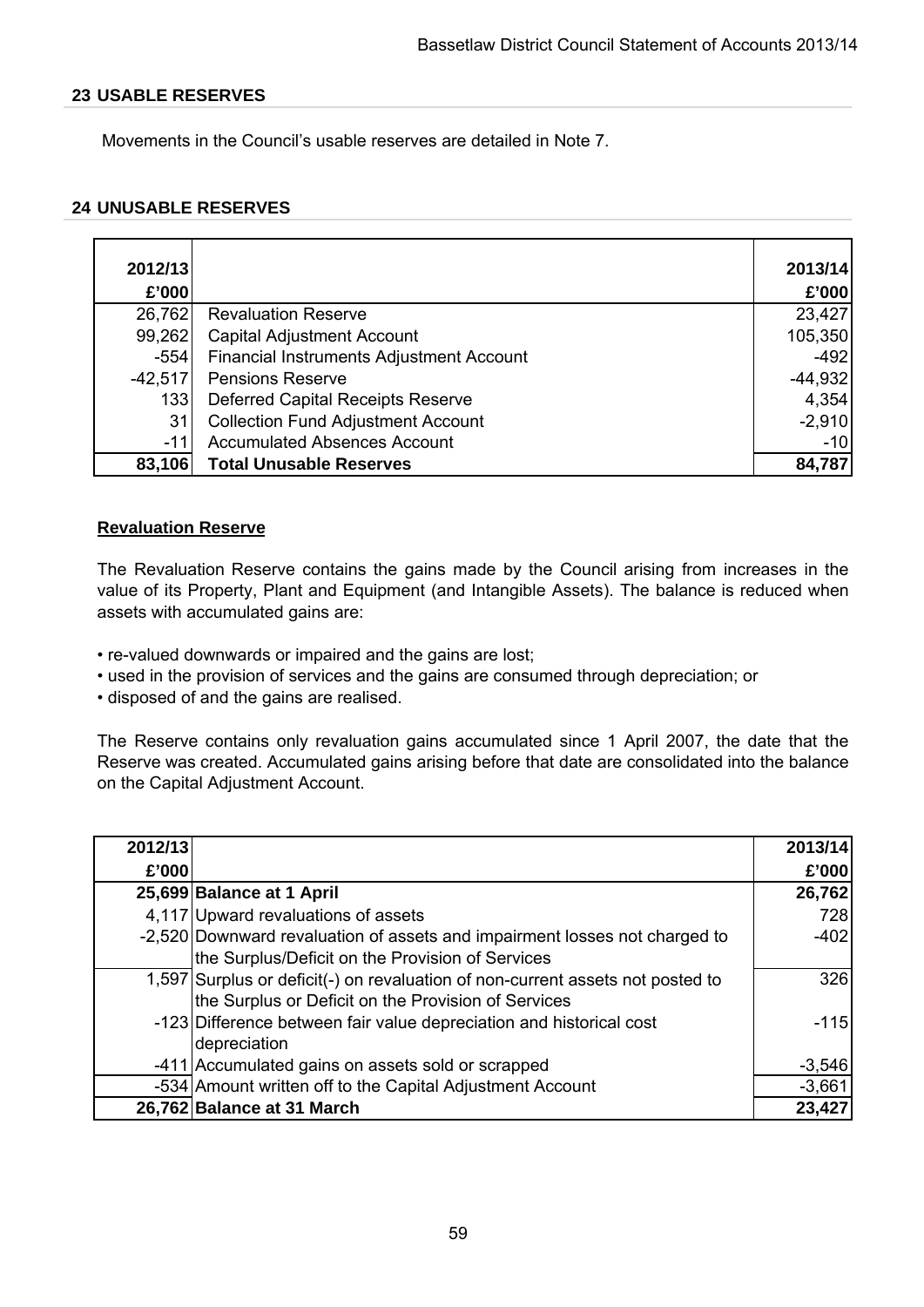# **Capital Adjustment Account**

The Capital Adjustment Account absorbs the timing differences arising from the different arrangements for accounting for the consumption of non-current assets and for financing the acquisition, construction or enhancement of those assets under statutory provisions. The account is debited with the cost of acquisition, construction or enhancement as depreciation, impairment losses and amortisations are charged to the Comprehensive Income and Expenditure Statement (with reconciling postings from the Revaluation Reserve to convert fair value figures to historical cost basis). The account is credited with the amounts set aside by the Council as finance for the costs of acquisition, construction and enhancement.

The account also contains revaluation gains accumulated on Property, Plant and Equipment before April 2007, the date that the Revaluation Reserve was Statutory created to hold such gains.

Note 7 provides details of the source of all the transactions posted to the account, apart from those involving the Revaluation Reserve.

| 2012/13   |                                                                                                   | 2013/14     |
|-----------|---------------------------------------------------------------------------------------------------|-------------|
| £'000     |                                                                                                   | £'000       |
|           | 96,111 Balance at 1 April                                                                         | 99,262      |
|           | Reversal of items relating to capital expenditure debited or credited                             |             |
|           | to the CIES                                                                                       |             |
|           | -6,382 Charges for depreciation and impairment of non-current assets                              | $-6,668$    |
|           | -1,779 Revaluation losses on Property, Plant and Equipment                                        | 2,724       |
|           | -135 Amortisation of intangible assets                                                            | $-101$      |
|           | 0 Donated Assets                                                                                  | 234         |
|           | -1,030 Revenue expenditure funded from capital under statute                                      | $-1,227$    |
|           | -2,871 Amounts of non-current assets written off on disposal or sale as part of                   | $-8,862$    |
|           | the gain(-)/loss on disposal to the CIES                                                          |             |
|           | -27 Costs of disposal deferred                                                                    |             |
| $-12,224$ |                                                                                                   | $-13,896$   |
|           | 411 Adjusting amounts written out of the Revaluation Reserve                                      | 3,546       |
|           | -11,813 Net written out amount of the cost of non-current assets consumed                         | $-10,350$   |
|           | in the year                                                                                       |             |
|           | Capital financing applied in the year:                                                            |             |
|           | 2,381 Use of Capital Receipts Reserve to finance new capital expenditure                          | 3,500       |
|           | 9,258 Use of Major Repairs Reserve to finance new capital expenditure                             | 8,931       |
|           | 1,930 Capital grants and contributions credited to the CIES that have been                        | 1,060       |
|           | applied to capital financing                                                                      |             |
|           | 144 Applications of grants to capital financing from the Capital Grant                            | 18          |
|           | <b>Unapplied Account</b>                                                                          |             |
|           | 1,127 Statutory provision for the financing of capital investment charged                         | 2,814       |
|           | against the General Fund and HRA balances                                                         |             |
|           | 0 Capital expenditure charged against the General Fund and HRA                                    | $\mathbf 0$ |
|           | balances                                                                                          |             |
| 14,840    |                                                                                                   | 16,323      |
|           | Adjustment between Capital Adjustment Account and Revaluation                                     |             |
|           | 124 Reserve for depreciation that relates to the revaluation balance rather<br>than historic cost | 115         |
|           |                                                                                                   |             |
|           | 99,262 Balance at 31 March                                                                        | 105,350     |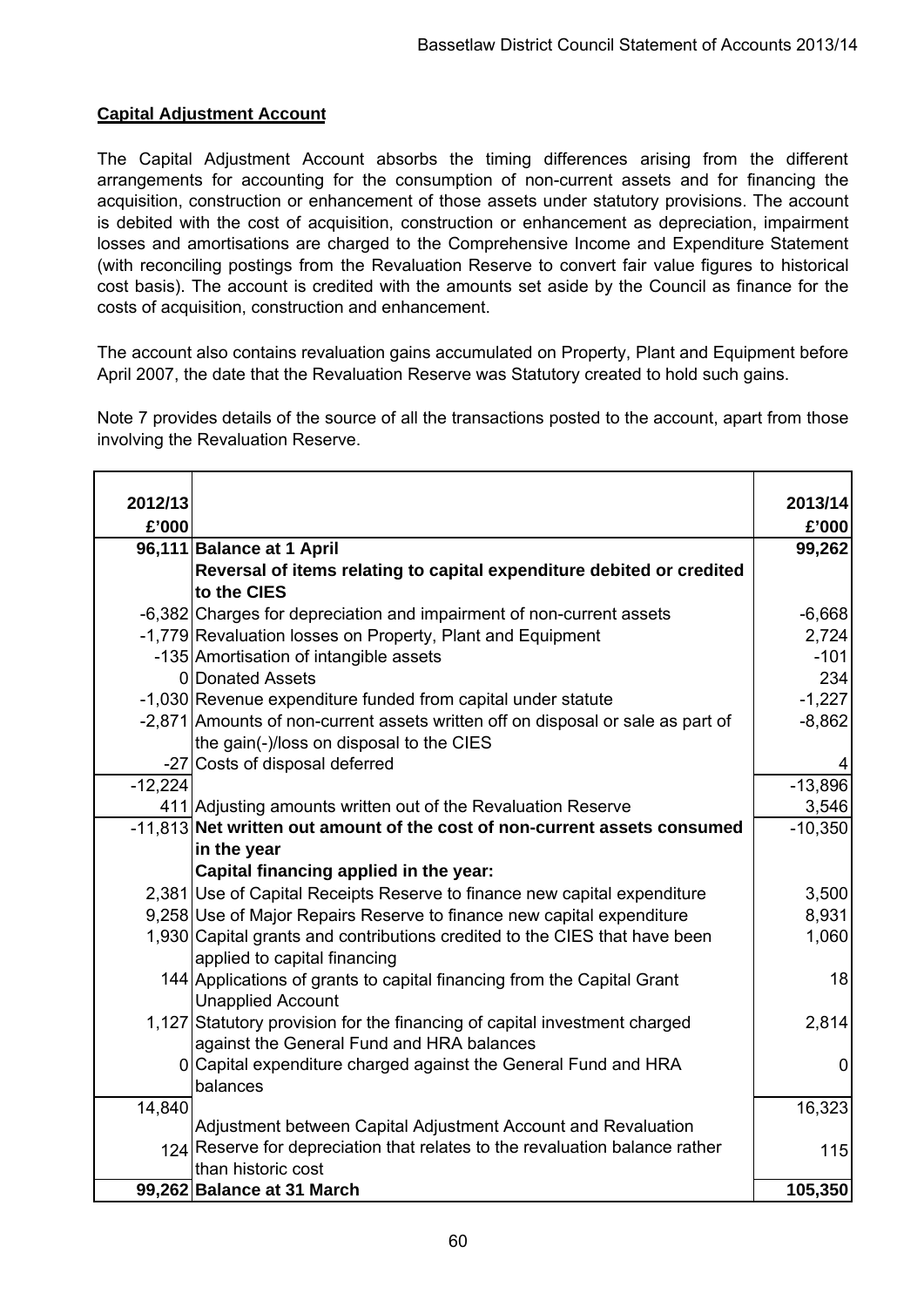## **Financial Instruments Adjustment Account**

The Financial Instruments Adjustment Account absorbs the timing differences arising from the different arrangements for accounting for income and expenses relating to certain financial instruments and for bearing losses or benefiting from gains per statutory provisions. (The Council uses the account to manage premiums paid on the early redemption of loans).

Premiums are debited to the Comprehensive Income and Expenditure Statement when they are incurred, but reversed out of the General Fund Balance to the Account in the Movement in Reserves Statement. Over time, the expense is posted back to the General Fund Balance and HRA in accordance with statutory arrangements for spreading the burden on council tax. In the Council's case, this period is the unexpired term that was outstanding on the loans when they were redeemed.

| 2012/13 |                                                                                                                                          | 2013/14 |
|---------|------------------------------------------------------------------------------------------------------------------------------------------|---------|
| £'000   |                                                                                                                                          | £'000   |
|         | -619 Balance at 1 April                                                                                                                  | $-554$  |
|         | 65 Differences between statutory debits/credits and amounts recognised as<br>income and expenditure in relation to financial instruments | 62      |
|         | -554 Balance at 31 March                                                                                                                 |         |

## **Pensions Reserve**

The Pensions Reserve absorbs the timing differences arising from the different arrangements for accounting for post employment benefits and for funding benefits in accordance with statutory provisions. The Council accounts for post employment benefits in the Comprehensive Income and Expenditure Statement as the benefits are earned by employees accruing years of service, updating the liabilities recognised to reflect inflation, changing assumptions and investment returns on any resources set aside to meet the costs. However, statutory arrangements require benefits earned to be financed as the Council makes employer's contributions to pension funds or eventually pays any pensions for which it is directly responsible. The debit balance on the Pensions Reserve therefore shows a substantial shortfall in the benefits earned by past and current employees and the resources the Council has set aside to meet them. The statutory arrangements will ensure that funding will have been set aside by the time the benefits come to be paid.

| <b>Restated</b> |                                                                                                                                                    |           |
|-----------------|----------------------------------------------------------------------------------------------------------------------------------------------------|-----------|
| 2012/13         |                                                                                                                                                    | 2013/14   |
| £'000           |                                                                                                                                                    | £'000     |
|                 | -41,510 Balance at 1 April                                                                                                                         | $-42,517$ |
|                 | -133 Remeasurements of the net defined benefit liability/(asset)                                                                                   | $-1,422$  |
|                 | -3,889 Reversal of items relating to retirement benefits debited or credited to the<br>Surplus or Deficit on the Provision of Services in the CIES | $-4,185$  |
|                 | 3,015 Employers pensions contributions and direct payments to pensioners<br>payable in the year                                                    | 3,192     |
|                 | -42,517 Balance at 31 March                                                                                                                        | -44.932   |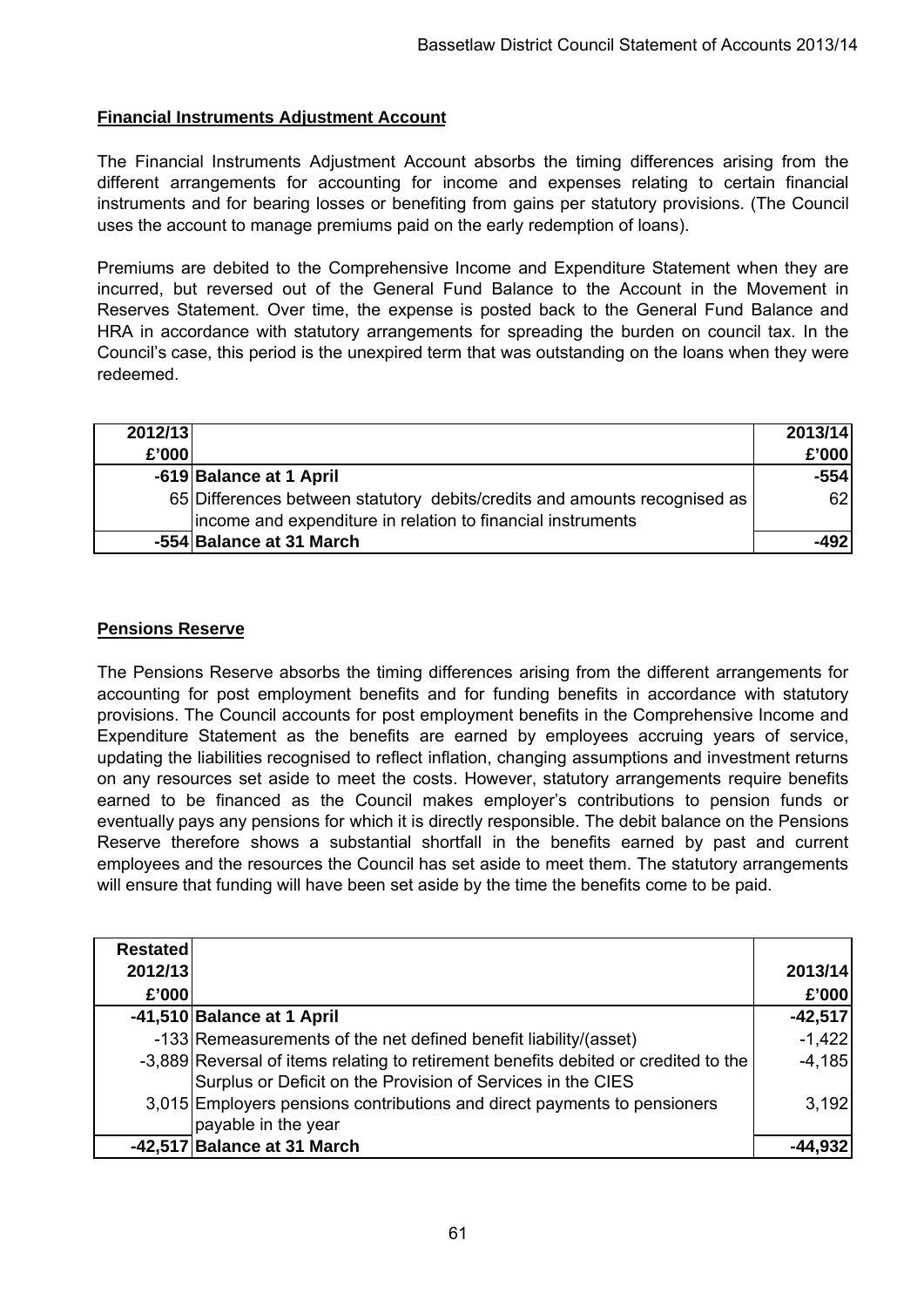## **Deferred Capital Receipts Reserve**

The Deferred Capital Receipts Reserve holds the gains recognised on the disposal of non-current assets but for which cash settlement has yet to take place. Under statutory arrangements, the Council does not treat these gains as usable for financing new capital expenditure until they are backed by cash receipts. When the deferred cash settlement eventually takes place, amounts are transferred to the Capital Receipts Reserve.

| 2012/13 |                                                                                                                 | 2013/14 |
|---------|-----------------------------------------------------------------------------------------------------------------|---------|
| £'000   |                                                                                                                 | £'000   |
|         | 61 Balance at 1 April                                                                                           | 133     |
|         | 80 Transfer of deferred capital grant repayable credited as part of the<br>gain/loss(-) on disposal to the CIES | 4,265   |
|         | -8 Transfer to Capital Receipts Reserve                                                                         | -44     |
|         | 133 Balance at 31 March                                                                                         | 4.354   |

## **Collection Fund Adjustment Account**

The Collection Fund Adjustment Account manages the differences arising from the recognition of council tax and non-domestic rates income in the Comprehensive Income and Expenditure Statement as it falls due from council tax payers and business rate payers compared with the statutory arrangements for paying across amounts to the General Fund from the Collection Fund.

| 2012/13 |                                                                                                                                                                                                                          | 2013/14  |
|---------|--------------------------------------------------------------------------------------------------------------------------------------------------------------------------------------------------------------------------|----------|
| £'000   |                                                                                                                                                                                                                          | £'000    |
|         | 58 Balance at 1 April                                                                                                                                                                                                    | 31       |
|         | -27 Amount by which council tax and non-domestic rating income credited to<br>the CIES is different from council tax and non-domestic rating income<br>calculated for the year in accordance with statutory requirements | $-2,941$ |
|         | 31 Balance at 31 March                                                                                                                                                                                                   | $-2.910$ |

## **Short Term Compensated Absences Adjustment Account**

The Short Term Compensated Absences Adjustment Account absorbs the differences that would otherwise arise on the General Fund Balance from accruing for compensated absences earned but not taken in the year e.g. annual leave entitlement carried forward at 31 March. Statutory arrangements require that the impact on the General Fund Balance is neutralised by transfers to or from the Account.

| 2012/13 |                                                                                                                                                                                         | 2013/14 |
|---------|-----------------------------------------------------------------------------------------------------------------------------------------------------------------------------------------|---------|
| £'000   |                                                                                                                                                                                         | £'000   |
|         | -19 Balance at 1 April                                                                                                                                                                  | $-11$   |
|         | 19 Settlement or cancellation of accrual made at the end of the preceding<br>vear                                                                                                       | 10      |
|         | -11 Amount by which officer remuneration charged to the CIES on an<br>accruals basis is different from remuneration chargeable in the year in<br>accordance with statutory requirements | -9      |
|         | -11 Balance at 31 March                                                                                                                                                                 |         |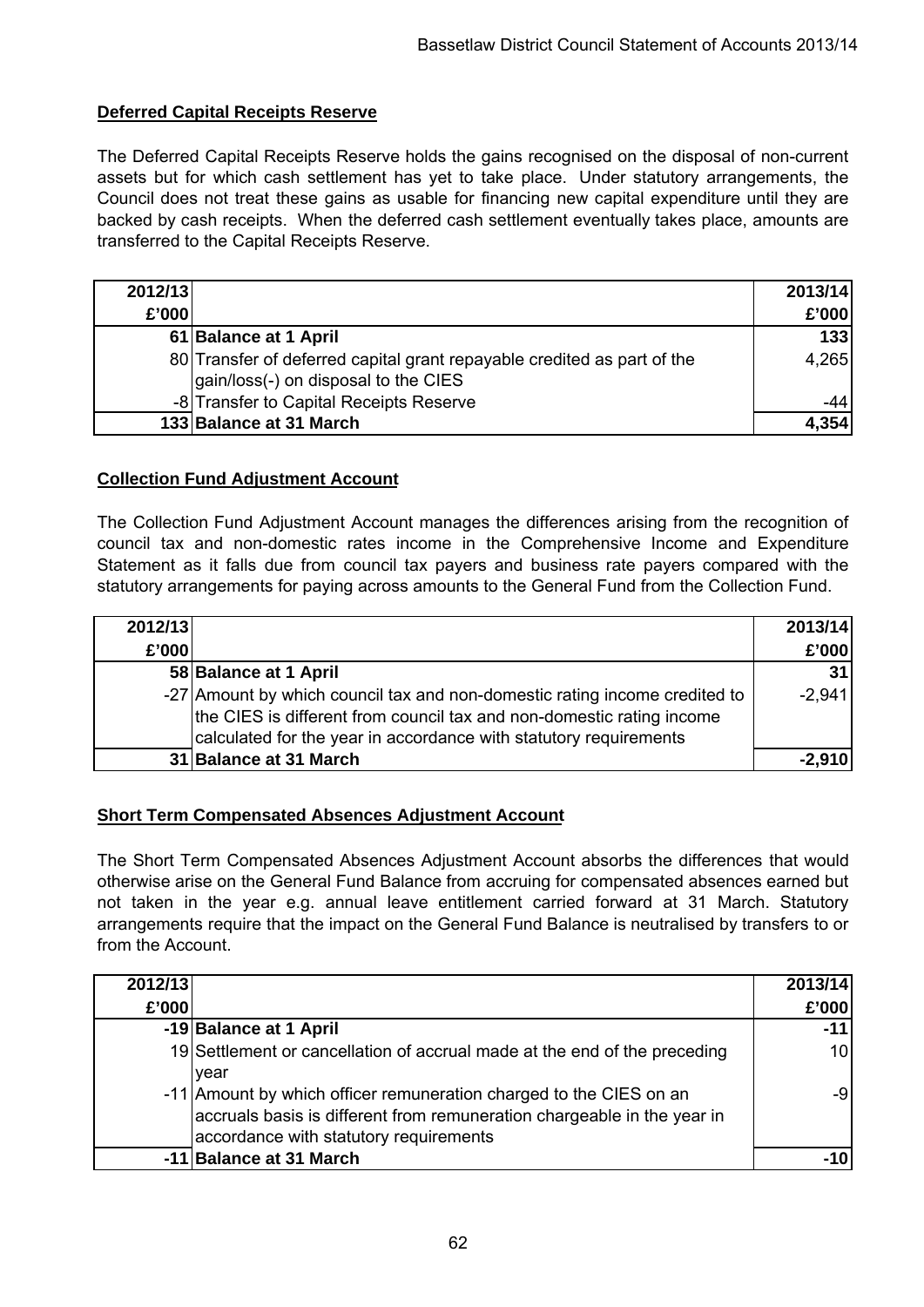## **25 CASH FLOW STATEMENTS**

## **CASH FLOW STATEMENT - ADJUSTMENT TO NET SURPLUS OR DEFICIT ON THE PROVISION OF SERVICES FOR NON CASH MOVEMENTS**

| <b>Restated</b> |                                                                             |           |  |
|-----------------|-----------------------------------------------------------------------------|-----------|--|
| 2012/13         |                                                                             | 2013/14   |  |
| £'000           |                                                                             | £'000     |  |
|                 | 2,023 Net Surplus or Deficit(-) on the Provision of Services                | 5,667     |  |
|                 | Adjust net surplus or deficit on the provision of services for non-         |           |  |
|                 | cash movements                                                              |           |  |
|                 | 6,382 Depreciation of Property, Plant and Equipment                         | 6,668     |  |
|                 | 2,078 Impairment and downward valuations                                    | $-2,724$  |  |
|                 | 135 Amortisation of Intangible Assets                                       | 101       |  |
|                 | -25 Material impairment losses on Investments debited to surplus or deficit | 0         |  |
|                 | on the provision of services in year                                        |           |  |
|                 | 12 Adjustments for effective interest rates                                 | 11        |  |
|                 | 0   Increase/Decrease(-) in interest Creditors                              | $-987$    |  |
|                 | -179 Increase/Decrease(-) in Creditors                                      | $-323$    |  |
|                 | -151 Increase(-)/Decrease in interest and dividend Debtors                  | $-15$     |  |
|                 | 1,038 Increase(-)/Decrease in Debtors                                       | $-417$    |  |
|                 | 6 Increase(-)/Decrease in Inventories                                       | 11        |  |
|                 | 873 Pension Liability                                                       | 993       |  |
|                 | 96 Increase/Decrease(-) in Provisions                                       | 982       |  |
|                 | 2,871 Carrying amount of non-current assets and non-current Assets Held     | 8,862     |  |
|                 | For Sale, sold or derecognised                                              |           |  |
| 13,136          |                                                                             | 13,162    |  |
|                 | Adjust for items included in the net surplus or deficit on the              |           |  |
|                 | provision of services that are investing or financing activities            |           |  |
|                 | -1,968 Capital Grants credited to surplus or deficit on the Provision of    | $-4,639$  |  |
|                 | <b>Services</b>                                                             |           |  |
|                 | -1,788 Proceeds from the sale of Property Plant and Equipment, Investment   | $-6,515$  |  |
|                 | Property and Intangible Assets                                              |           |  |
| $-3,756$        |                                                                             | $-11,154$ |  |
|                 | 11,403 Net Cash Flows from Operating Activities                             | 7,675     |  |

### **B CASH FLOW STATEMENT - OPERATING ACTIVITIES**

The cash flows for operating activities include the following items:

| 2012/13  |                       | 2013/14  |
|----------|-----------------------|----------|
| £'000    |                       | £'000    |
|          | 170 Interest received | 129      |
|          | -4,575 Interest paid  | $-5,532$ |
| $-4,405$ |                       | $-5,403$ |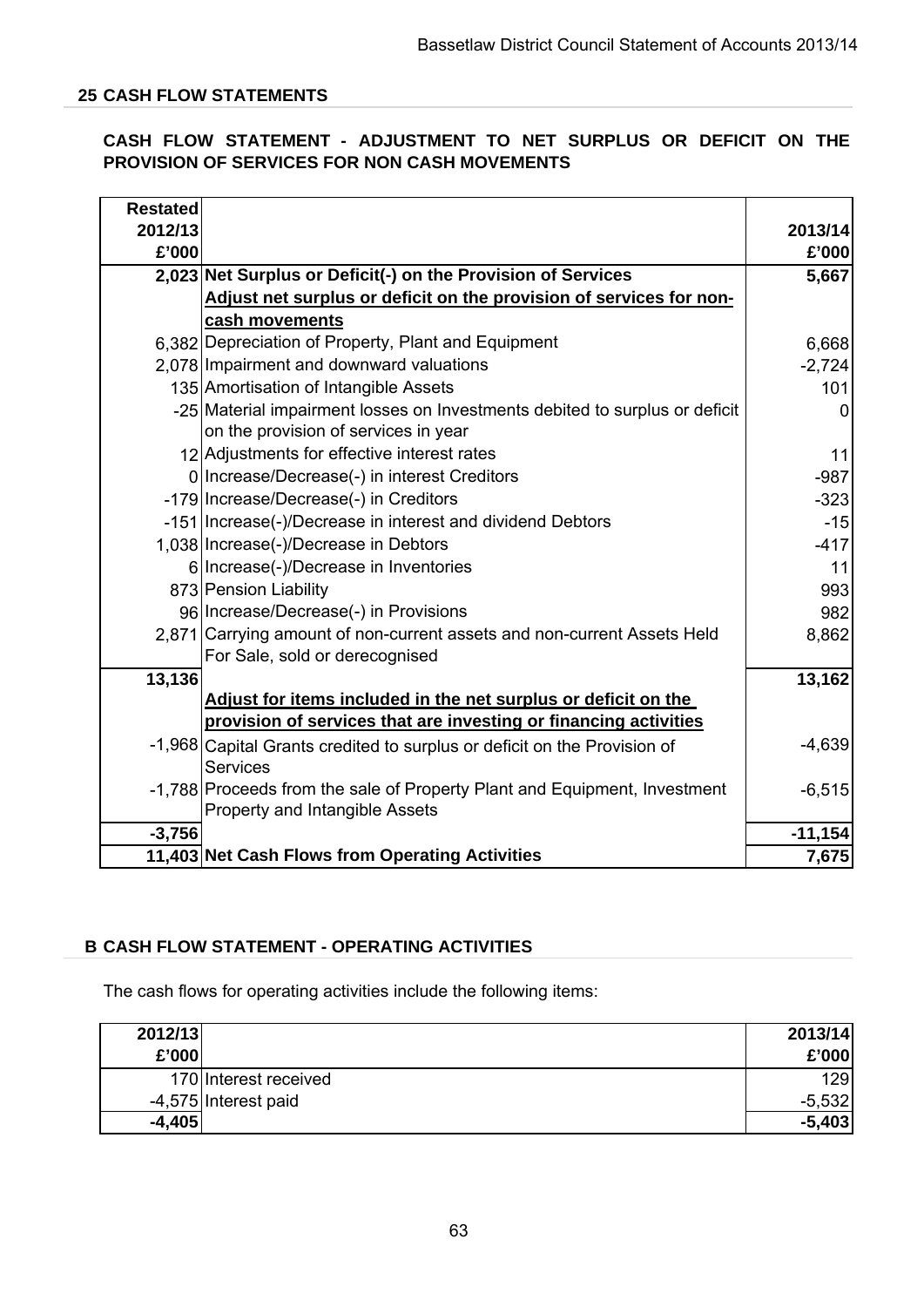# **C CASH FLOW STATEMENT - INVESTING ACTIVITIES**

| 2012/13 |                                                                                                             | 2013/14   |
|---------|-------------------------------------------------------------------------------------------------------------|-----------|
| £'000   |                                                                                                             | £'000     |
|         | -15,492   Purchase of Property, Plant and Equipment, Investment Property and<br>Intangible Assets           | $-12,655$ |
|         | -2,000 Purchase of short-term and long-term Investments                                                     | $-1,000$  |
|         | -84 Other payments for investing activities                                                                 | $-1,000$  |
|         | 1,704 Proceeds from the sale of Property, Plant and Equipment, Investment<br>Property and Intangible Assets | 2,296     |
|         | 2,397 Proceeds from short-term and long-term Investments                                                    | 2,097     |
|         | 415 Other receipts from investing activities                                                                | 4,640     |
|         | -13,060 Net cash flows from investing activities                                                            | $-5,622$  |

## **D FINANCING ACTIVITIES**

| 2012/13 |                                                                             | 2013/14  |
|---------|-----------------------------------------------------------------------------|----------|
| £'000   |                                                                             | £'000    |
|         | 8,383 Cash receipts for short and long-term Borrowing                       | 3,507    |
|         | 0 Other receipts from financing activities                                  | 820      |
|         | -80 Cash payments for the reduction of the outstanding liabilities relating |          |
|         | to Finance Leases                                                           |          |
|         | -9,567 Repayments of short and long-term Borrowing                          | $-5,074$ |
|         | -1,061 Other payments for financing activities                              |          |
|         | -2,325 Net cash flows from financing activities                             | $-74$    |

## **26 ACQUIRED AND DISCONTINUED OPERATIONS**

There were no acquired or discontinued operations during the year.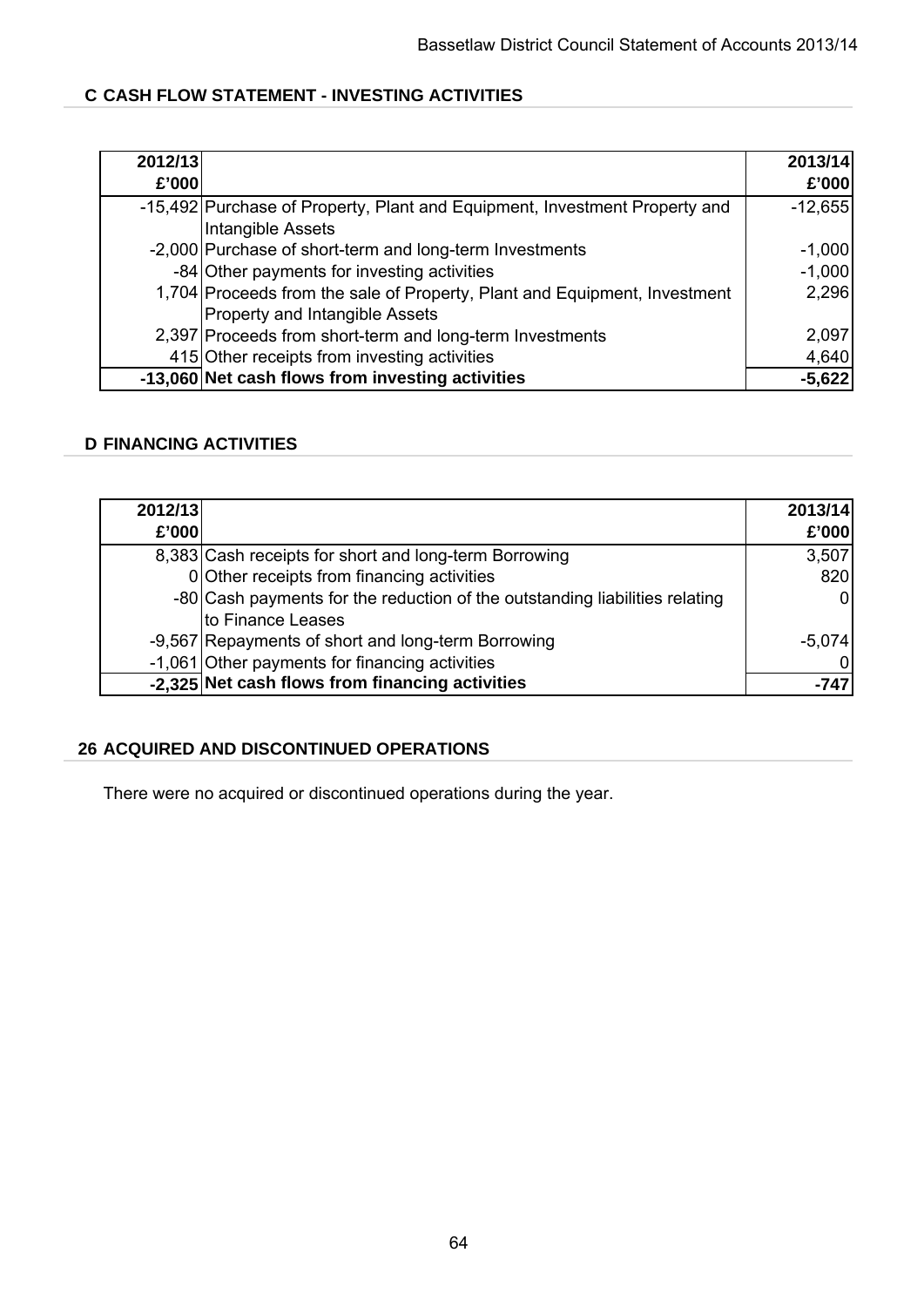### **27 TRADING OPERATIONS**

The Council has established 13 trading units where the service manager is required to operate in a commercial environment and balance their budget by generating income from other parts of the Council or other organisations. Details of the units trading operations in 2013/14 are as follows:

| 2012/13 |                                                                        |                           | 2013/14  |
|---------|------------------------------------------------------------------------|---------------------------|----------|
|         | £'000 Trading Operations                                               |                           | £'000    |
|         | <b>Markets</b>                                                         |                           |          |
|         | -355 Bassetlaw has 2 town centre market sites. The                     | Turnover                  | $-335$   |
|         | 527 objective is to maximise income.                                   | Expenditure               | 544      |
| 172     |                                                                        | <b>Surplus(-)/Deficit</b> | 209      |
|         | <b>Industrial Estates</b>                                              |                           |          |
|         | Bassetlaw has 7 industrial estates, one is an                          |                           |          |
|         | estate of starter units to support small                               |                           |          |
|         | -202 businesses. There has been a reduction in costs                   | Turnover                  | $-208$   |
|         | 1,153 in 2013/14 from 2012/13, as the refurbishment                    | Expenditure               | 298      |
|         | 951 has been completed.                                                | <b>Surplus(-)/Deficit</b> | 90       |
|         | <b>Trade Refuse</b>                                                    |                           |          |
|         | Bassetlaw operates a trade waste collection                            |                           |          |
|         | service on four days a week. Running alongside                         |                           |          |
|         | -85 the domestic service. The objective is to provide                  | Turnover                  | $-97$    |
|         | 133 a cost effective value for money service to trade<br>48 customers. | Expenditure               | 133      |
|         |                                                                        | Surplus(-)/Deficit        | 36       |
|         | <b>Pest Control</b>                                                    |                           |          |
|         | -16 Bassetlaw provides a rodent and pest control                       | Turnover                  | -1       |
|         | 113 service to prevent nuisance or health risk. This                   | Expenditure               | 40       |
|         | $\overline{97}$ ceased June 2013.                                      | <b>Surplus(-)/Deficit</b> | 39       |
|         | <b>Grounds Maintenance</b>                                             |                           |          |
|         | -1,053 Bassetlaw provides a full grounds maintenance                   | Turnover                  | $-1,118$ |
|         | 1,064 service to other services including grass cutting,               | Expenditure               | 1,118    |
|         | 11 flower beds, tree pruning.                                          | Surplus(-)/Deficit        | $\bf{0}$ |
|         | <b>Street Cleaning</b>                                                 |                           |          |
|         | -196 The street sweeping service ensures public sites                  | Turnover                  | $-151$   |
|         | 196 owned by other services are kept clean.                            | Expenditure               | 159      |
| U       |                                                                        | <b>Surplus(-)/Deficit</b> | 8        |
|         | <b>Consolidated results of all other trading</b>                       |                           |          |
|         | operations                                                             |                           |          |
|         | -333 Printing, Refuse, Strategic Cleaning and                          | Turnover                  | $-392$   |
|         | 391 Procurement (new for 2013/14).                                     | Expenditure               | 475      |
| 58      |                                                                        | Surplus(-)/Deficit        | 83       |
|         | 1,337 Net surplus(-)/deficit on trading operations                     |                           | 465      |

Trading operations are incorporated into the Comprehensive Income and Expenditure Statement. Some are an integral part of one of the Council's services to the public (e.g. refuse collection), whilst others are support services. The expenditure of these operations is allocated or recharged to the headings in the Net Operating Expenditure of Continuing Operations. Only a residual amount of any net surplus (-)/deficit on trading operations is charged as Financing and Investment Income and Expenditure (see Note 10).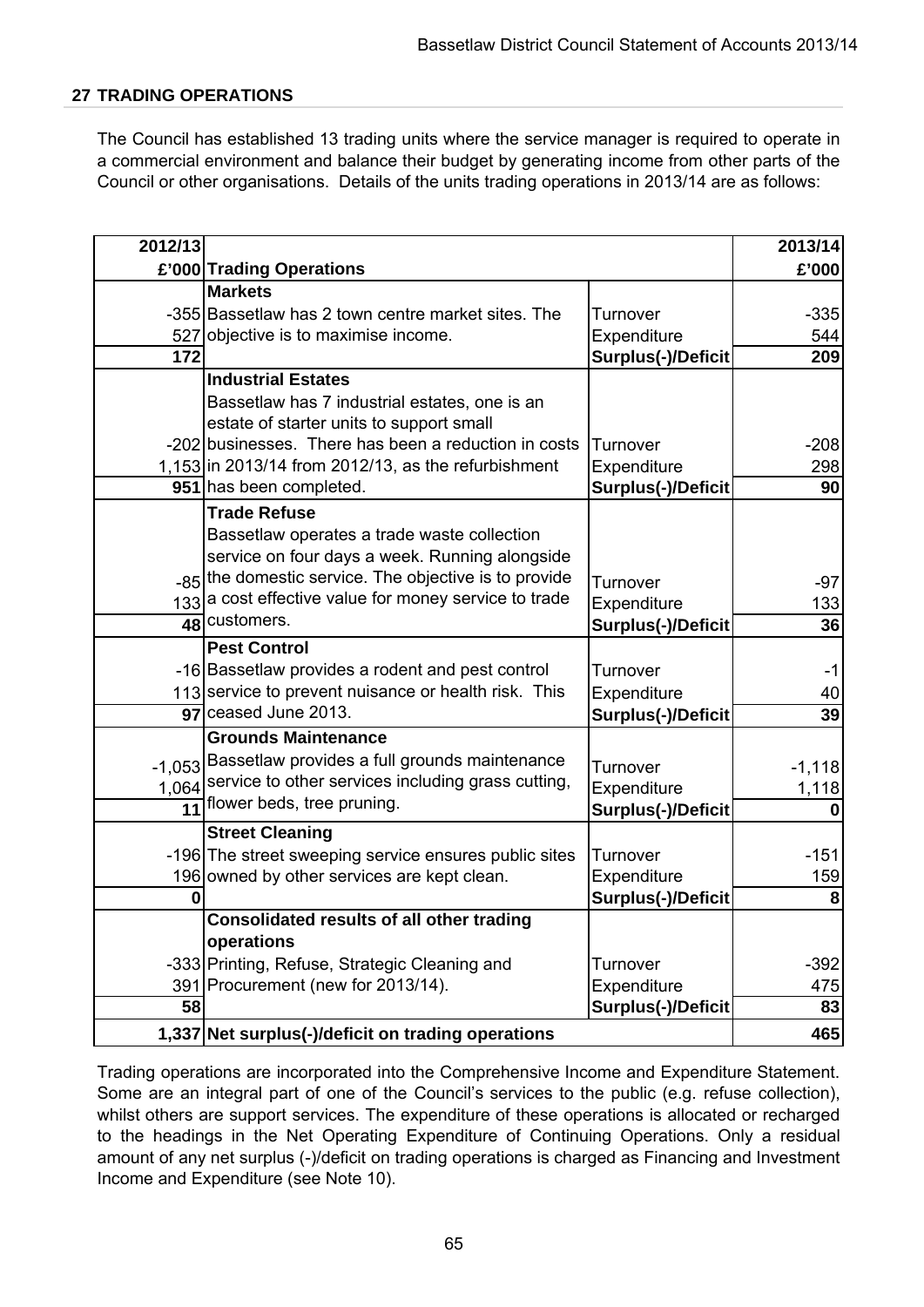| 2012/13 |                                                                                          | 2013/14 |
|---------|------------------------------------------------------------------------------------------|---------|
| £'000   |                                                                                          | £'000   |
|         | 1,337 Net surplus(-)/deficit on trading operations:                                      | 465     |
|         | -1,268 Services to the public included in Expenditure of Continuing<br><b>Operations</b> | $-374$  |
|         | 69 Net surplus(-)/deficit credited to Financing and<br>Investment Income and Expenditure | 91      |

### **28 AGENCY SERVICES**

Due to a change in accounting policy introduced by the SORP 2009, the Council is now deemed to act as an agent for Nottinghamshire County Council, Nottinghamshire Police Authority/Police and Crime Commissioner and Nottinghamshire Fire and Rescue Authority in respect of the collection of Council Tax. In addition, the Council acts as agent for the Government in the collection of National Non-Domestic Rates. All relevant disclosures are contained within the notes of the Collection Fund.

### **29 POOLED BUDGETS**

There are no pooled budgets.

### **30 EXPENDITURE ON MEMBERS' ALLOWANCES**

| 2012/13 |                           | 2013/14 |
|---------|---------------------------|---------|
| £'000   |                           | £'000   |
|         | 222 Basic Allowance       | 222     |
|         | 91 Special Responsibility | 91      |
|         | 15 Travelling Allowance   | 13      |
|         | 8 Subsistence Allowance   |         |
|         | 336 Total                 | 333     |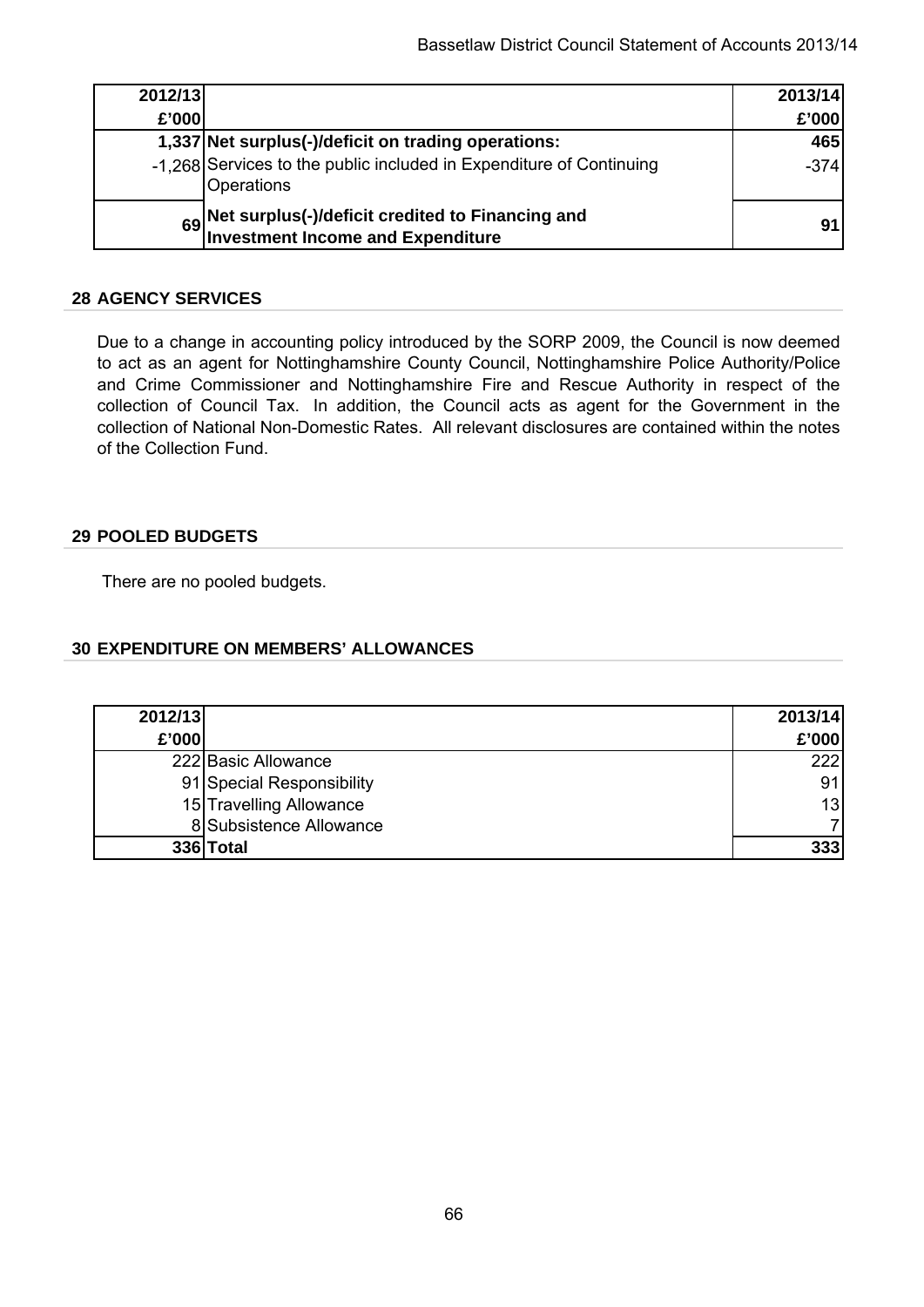### **31 OFFICERS' REMUNERATION**

The remuneration paid to the Council's senior employees is as follows:

#### **2013/14 Post holder information**

| <b>Post title</b>                                         | <b>Notes</b> | (including fees)<br>& allowances) | <b>Salary Compensation</b><br>for loss of<br>office | <b>Benefits in</b><br>kind (car<br>allowance) | 2013/14 Total<br>remuneration<br>excluding<br>pension<br>contributions | <b>Pension</b><br>contri-<br>butions | 2013/14 Total<br>remuneration<br>including<br>pension<br>contributions |
|-----------------------------------------------------------|--------------|-----------------------------------|-----------------------------------------------------|-----------------------------------------------|------------------------------------------------------------------------|--------------------------------------|------------------------------------------------------------------------|
| <b>CHIEF EXECUTIVE</b>                                    | 1&8&3        | 105,514                           |                                                     |                                               | 105,514                                                                | 22,539                               | 128,053                                                                |
| <b>DIRECTOR OF RESOURCES</b>                              | 2            |                                   |                                                     |                                               |                                                                        |                                      |                                                                        |
| <b>DIRECTOR OF CORPORATE</b><br><b>SERVICES</b>           |              | 85,503                            |                                                     |                                               | 85,503                                                                 | 17,866                               | 103,369                                                                |
| <b>DIRECTOR OF COMMUNITY</b><br><b>SERVICES</b>           |              | 85,060                            |                                                     |                                               | 85,060                                                                 | 17,866                               | 102,926                                                                |
| <b>HEAD OF FINANCE &amp; PROPERTY</b>                     |              | 68,208                            |                                                     | 0                                             | 68,208                                                                 | 14,617                               | 82,825                                                                 |
| <b>HEAD OF REVENUES &amp; CUSTOMER</b><br><b>SERVICES</b> | 4            | 32,870                            | 32,669                                              | 1,871                                         | 67,410                                                                 | 104,955                              | 172,365                                                                |
| <b>HEAD OF COMMUNITY PROSPERITY</b>                       |              | 64,313                            |                                                     |                                               | 64,313                                                                 | 13,690                               | 78,003                                                                 |
| <b>HEAD OF HUMAN RESOURCES</b>                            |              | 63,283                            |                                                     |                                               | 63,283                                                                 | 13,690                               | 76,973                                                                 |
|                                                           |              | 504,751                           | 32,669                                              | 1,871                                         | 539,291                                                                | 205,223                              | 744,514                                                                |

Note 1 - The Chief Executive includes interim cover by the Director of Resources who was appointed permanently on 13 December 2013.

Note 2 - The Director of Resources was held vacant during 2013/14, as he was acting as the Interim Chief Executive.

Note 3 - In addition to the above, the interim Chief Executive received an amount of £2,799 in relation to his role as Returning Officer in the Notts County Council elections.

Note 4 - The Head of Revenues and Customer Services left the Council on 11 October 2013. The car allowance is currently an estimated figure due to the timin g of P11D.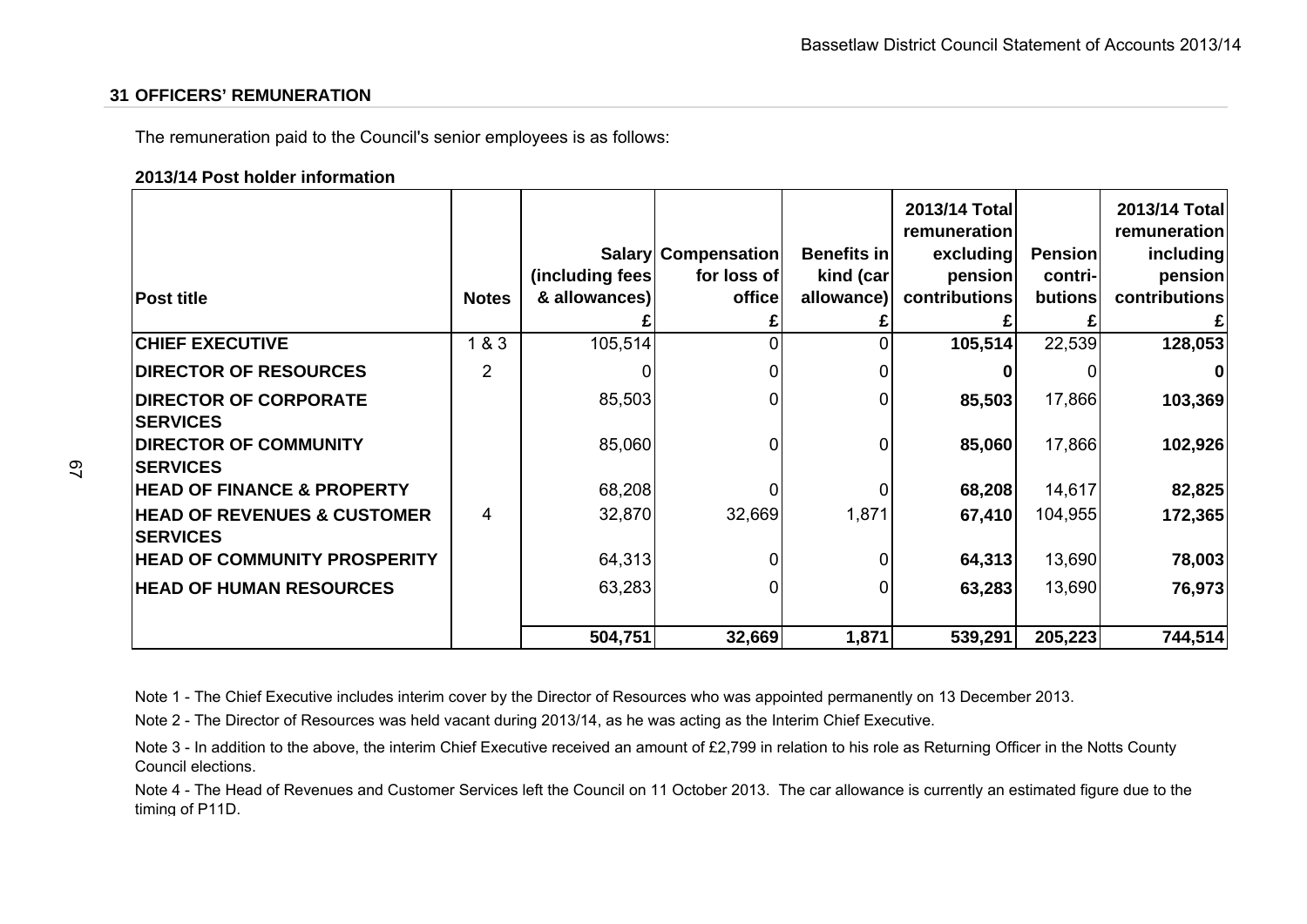#### **2012/13 Post holder information**

| <b>Post title</b>                               | <b>Notes</b> | (including fees)<br>& allowances) | Salary Compensation<br>for loss of<br>office | <b>Benefits in</b><br>kind (car<br>allowance) | 2012/13 Total<br>remuneration<br>excluding<br>pension<br>contributions | <b>Pension</b><br>contri-<br>butions | 2012/13 Total<br>remuneration<br>including<br>pension<br>contributions |
|-------------------------------------------------|--------------|-----------------------------------|----------------------------------------------|-----------------------------------------------|------------------------------------------------------------------------|--------------------------------------|------------------------------------------------------------------------|
|                                                 |              |                                   |                                              |                                               |                                                                        |                                      |                                                                        |
| <b>CHIEF EXECUTIVE</b>                          | 1&8&3        | 52,921                            | 38,544                                       |                                               | 91,465                                                                 | 69,652                               | 161,117                                                                |
| <b>DIRECTOR OF RESOURCES</b>                    | 2 & 4        | 98,801                            |                                              |                                               | 98,801                                                                 | 20,804                               | 119,605                                                                |
| <b>DIRECTOR OF CORPORATE</b>                    |              | 85,503                            |                                              |                                               | 85,503                                                                 | 17,866                               | 103,369                                                                |
| <b>SERVICES</b>                                 |              |                                   |                                              |                                               |                                                                        |                                      |                                                                        |
| <b>DIRECTOR OF COMMUNITY</b><br><b>SERVICES</b> |              | 85,503                            | $\Omega$                                     | $\Omega$                                      | 85,503                                                                 | 17,866                               | 103,369                                                                |
| <b>HEAD OF FINANCE &amp; PROPERTY</b>           |              | 67,991                            | 01                                           |                                               | 67,991                                                                 | 14,617                               | 82,608                                                                 |
| <b>HEAD OF REVENUES &amp; CUSTOMER</b>          |              | 62,070                            |                                              | 3,742                                         | 65,812                                                                 | 13,690                               | 79,502                                                                 |
| <b>SERVICES</b>                                 |              |                                   |                                              |                                               |                                                                        |                                      |                                                                        |
| <b>HEAD OF COMMUNITY PROSPERITY</b>             |              | 64,098                            | $\Omega$                                     | 0                                             | 64,098                                                                 | 13,690                               | 77,788                                                                 |
| <b>HEAD OF HUMAN RESOURCES</b>                  |              | 63,453                            | $\overline{0}$                               |                                               | 63,453                                                                 | 13,690                               | 77,143                                                                 |
|                                                 |              | 580,340                           | 38,544                                       | 3,742                                         | 622,626                                                                | 181,875                              | 804,501                                                                |

Note 1 - The Chief Executive left the Council on 31 July 2012.

Note 2 - The Director of Resources includes interim cover for Chief Executive from 1 August 2012.

Note 3 - In addition to the above, the Chief Executive received an amount of £4,648 in relation to his role as Returning Officer in the District and Parish local Byelections.

Note 4 - In addition to the above, the Director of Resources received an amount of £4,080 in relation to his role as Returning Officer in the Police and Crime Commissioner elections.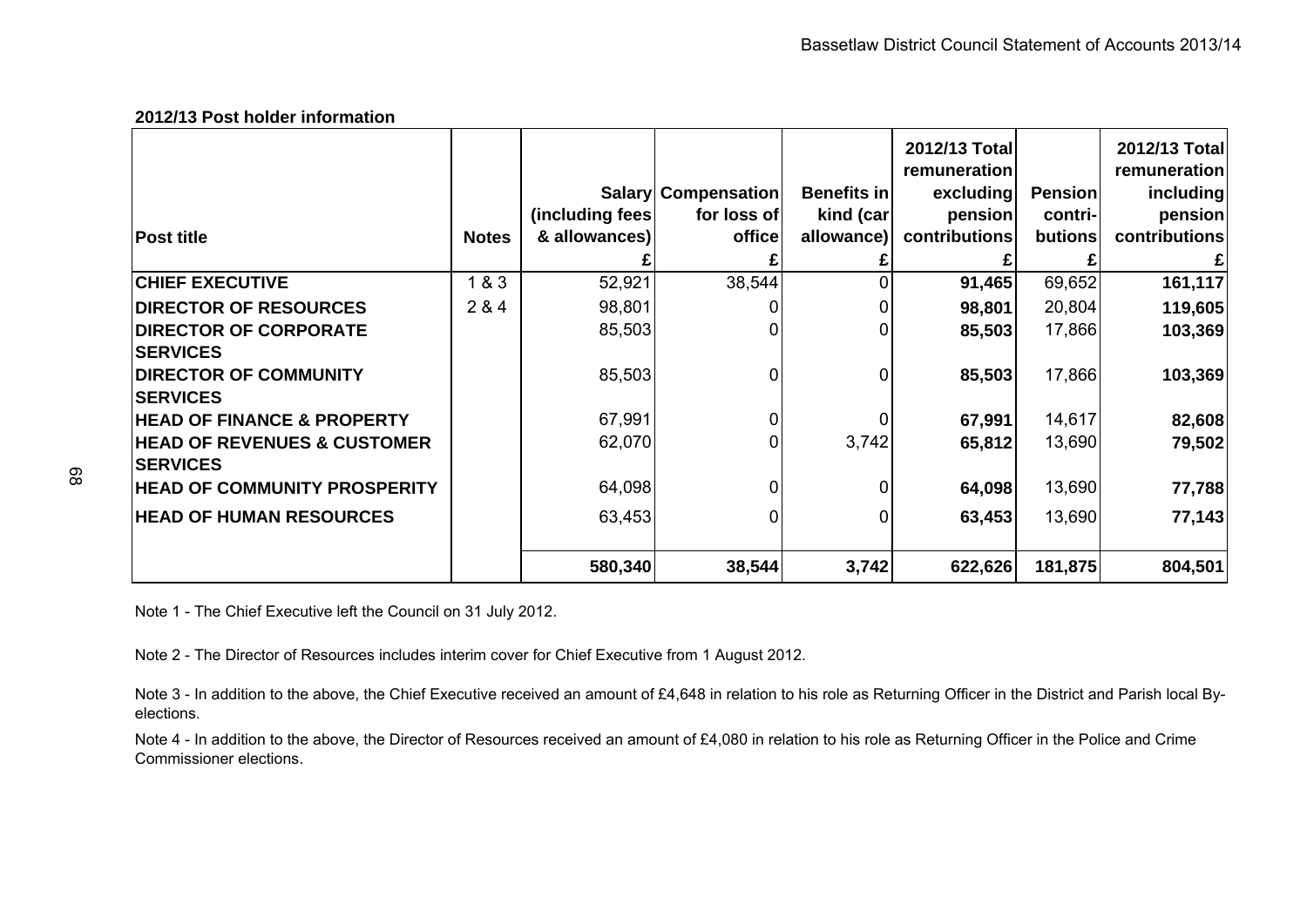The number of employees whose taxable remuneration, excluding pension contributions, was £50,000 or more in bands of £5,000 is detailed below.

This includes those staff detailed in the preceding tables.

| <b>Remuneration band</b> | 2012/13                    | 2013/14                    |
|--------------------------|----------------------------|----------------------------|
|                          | <b>Number of employees</b> | <b>Number of employees</b> |
| £50,000-£54,999          |                            |                            |
| £55,000-£59,999          |                            |                            |
| £60,000-£64,999          | 2                          |                            |
| £65,000-£69,999          | 2                          |                            |
| £70,000-£74,999          | 0                          |                            |
| £75,000-£79,999          | 0                          |                            |
| £80,000-£84,999          | 0                          |                            |
| £85,000-£89,999          | 2                          |                            |
| £90,000-£94,999          |                            |                            |
| £95,000-£99,999          |                            |                            |
| £100,000-£104,999        | 0                          |                            |
| £105,000-£109,999        | 0                          |                            |
| £110,000-£114,999        | 0                          |                            |
| £115,000-£119,999        | 0                          |                            |
| <b>Total</b>             | 8                          |                            |

The numbers of exit packages with total cost per band and total cost of the compulsory and other redundancies are set out in the table below:

| (a)                 | (b)<br>(c)   |            |        |                           | (d)                                             | (e)                         |         |                    |  |
|---------------------|--------------|------------|--------|---------------------------|-------------------------------------------------|-----------------------------|---------|--------------------|--|
| Exit package cost   |              |            |        | Number of Number of other |                                                 | <b>Total number of</b>      |         | Total cost of exit |  |
| band (including)    |              | compulsory |        |                           |                                                 | departures exit packages by |         | packages in each   |  |
| special payments)   | redundancies |            | agreed |                           |                                                 | cost band                   |         | band               |  |
|                     |              |            |        |                           |                                                 | $[(b)+(c)]$                 |         |                    |  |
|                     |              |            |        |                           | 2012/13 2013/14 2012/13 2013/14 2012/13 2013/14 |                             | 2012/13 | 2013/14            |  |
| £1-£20,000          | 2            |            |        | 11                        | 3                                               | 13                          |         | £1,946 £104,595    |  |
| £20,001 - £40,000   | 0            | 0          | 0      |                           | 0                                               |                             | £0      | £36,215            |  |
| £40,001 - £60,000   | 0            | 0          |        | 0                         |                                                 | 0                           | £32,745 | £0                 |  |
| £60,001 - £80,000   | 0            | 0          | 0      | 0                         | 0                                               | $\Omega$                    | £0      | £0                 |  |
| £80,001 - £100,000  | $\mathbf 0$  | 0          | 0      | 0                         | $\overline{0}$                                  | $\Omega$                    | £0      | £0                 |  |
| £100,001 - £150,000 | 0            | 0          |        |                           |                                                 |                             |         | £100,308 £130,375  |  |
| <b>Total</b>        | 2            | 2          | 3      | 13                        | 5                                               | 15                          |         | £134,999 £271,185  |  |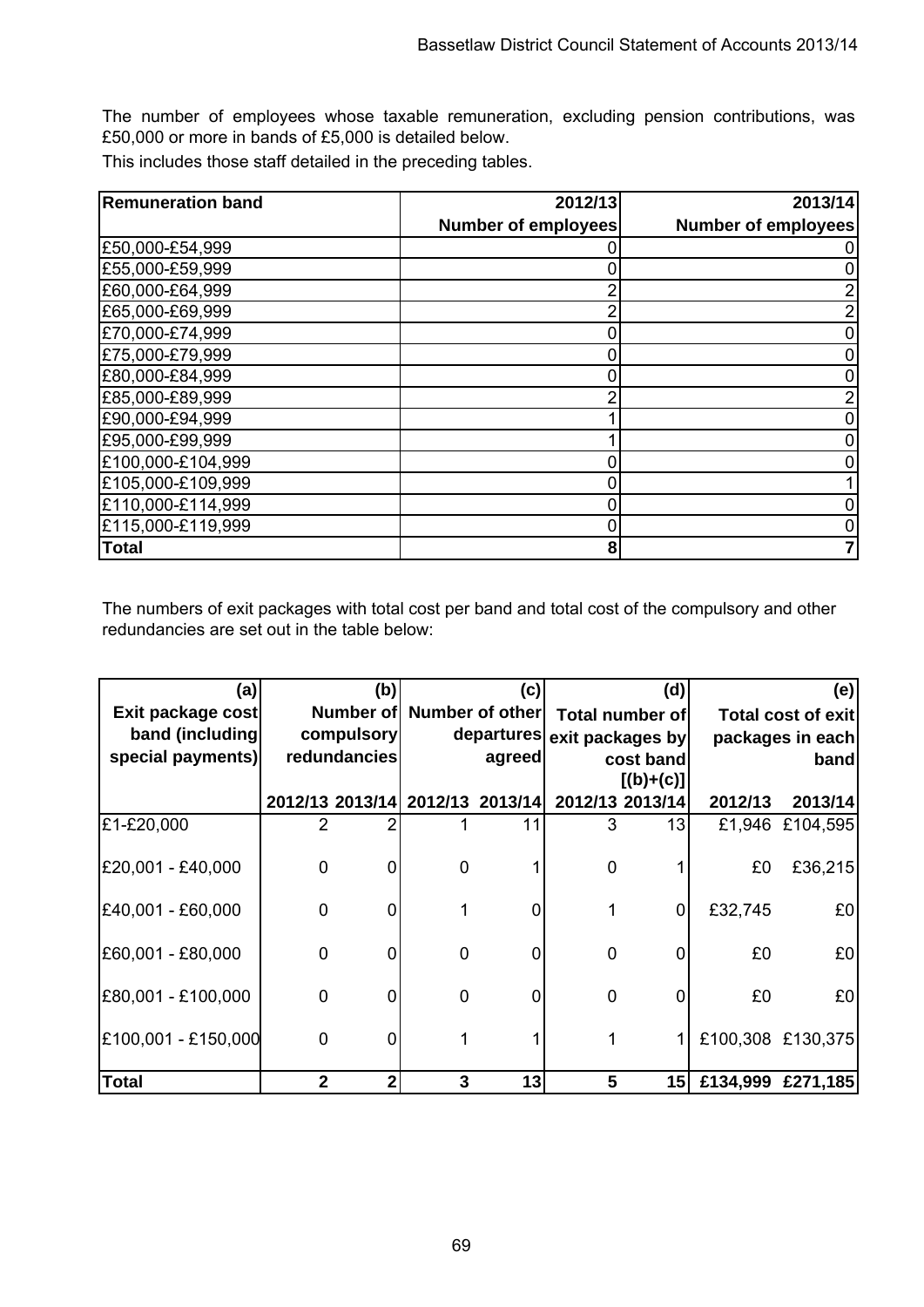## **32 EXTERNAL AUDIT COSTS**

Costs incurred in relation to external audits and inspections carried out by the Audit Commission /KPMG.

| 2012/13<br>£'000 |                                                                                      | 2013/14<br>£'000 |
|------------------|--------------------------------------------------------------------------------------|------------------|
|                  | 3 Fees payable in respect of external audit services - Audit<br>Commission - 11/12   |                  |
|                  | 75 Fees payable in respect of external audit services - KPMG                         |                  |
|                  | 20 Fees payable in respect of grant claims and returns - Audit<br>Commission - 11/12 |                  |
|                  | 9 Fees payable in respect of grant claims and returns - KPMG                         |                  |
| 107              | Total                                                                                | 85               |

### **33 GRANT INCOME**

The Council credited the following grants, contributions and donations to the Comprehensive Income and Expenditure Statement.

In accordance with correct accounting practice a number of revenue and capital grants, contributions & donations that have yet to be applied (and there are no conditions attached) have been transferred to Earmarked Reserves in year for revenue £0.085m and capital £0.075m (revenue £0.178m capital £0.039m in 2012/13).

| 2012/13       |                                                                     | 2013/14   |
|---------------|---------------------------------------------------------------------|-----------|
| £'000         |                                                                     | £'000     |
|               | <b>Credited to Taxation and Non Specific Grant Income:</b>          |           |
|               | -8,173 NNDR Entitlement Grant                                       |           |
|               | 0 Business Rates - Small Business Rate Relief                       | $-440$    |
|               | 0 Business Rates - Safety Net                                       | $-1,278$  |
|               | -158 Revenue Support Grant                                          | $-5,354$  |
|               | -129 Local Services Support Grant                                   |           |
|               | -503 New Homes Bonus Grant                                          | $-921$    |
|               | -139 Council Tax Freeze Grant                                       | $-56$     |
|               | -26 Developers Grants & Contributions                               |           |
|               | -100 Local High Street Renovation Grant                             |           |
|               | 0 Other Revenue Grants/Contributions                                | $-94$     |
|               | 0 Donated Assets                                                    | $-234$    |
|               | -108 New Burdens - Welfare Reform                                   | $-96$     |
|               | -409 Energy Saving Trust - A1 Housing Air Source Heating Grant      | $-35$     |
|               | -643 European Regional Development Fund - Worksop Creative Village  |           |
|               | -20 Academy School contributions                                    |           |
|               | -18 Other capital grants and contributions                          | $-42$     |
|               | -80 HRA capital grants                                              | $-95$     |
|               | 0 Developers capital contributions (Section 106)                    | $-211$    |
|               | -3,500 Decent Homes Backlog Grant                                   | $-3,500$  |
|               | -175 NCC Contributions to Bridge Street works and Langold bandstand | $-61$     |
|               | 0 Community Infrastructure Levy                                     | -5        |
| -14,181 Total |                                                                     | $-12,422$ |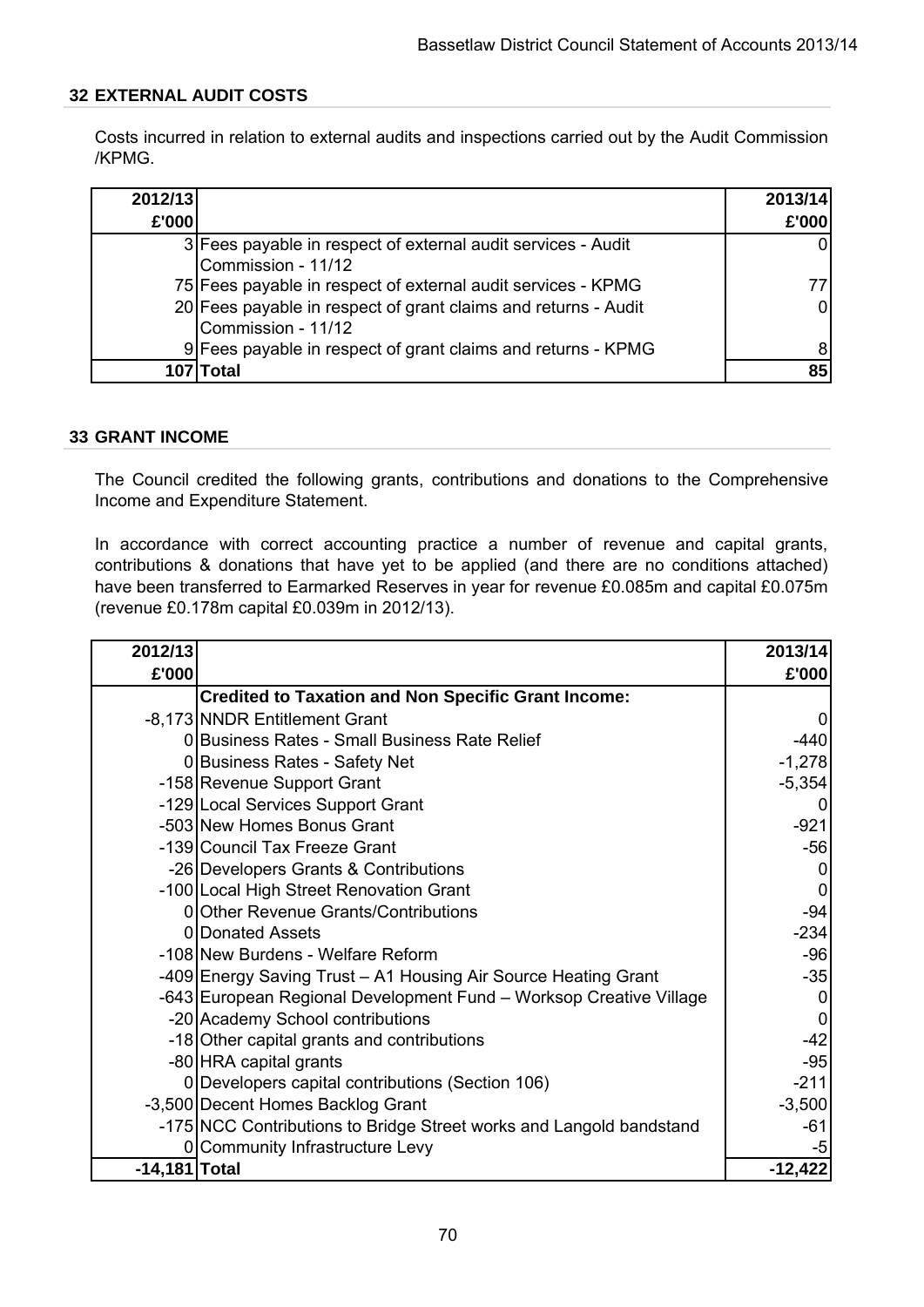| 2012/13       |                                                        | 2013/14   |
|---------------|--------------------------------------------------------|-----------|
| £'000         |                                                        | £'000     |
|               | <b>Credited to Services, Revenue Related:</b>          |           |
|               | -38,926 Housing Benefits and Council Tax Subsidy Grant | $-30,051$ |
|               | -165 NNDR Cost Of Collection Grant                     | $-167$    |
|               | -46 LEADER Grant Scheme                                | $-42$     |
|               | 0 Homelessness Grant                                   | 0         |
|               | -226 Other revenue grants and contributions            | $-242$    |
|               | -538 Supporting People Grant                           | $-533$    |
|               | -32 Developers contributions (Section 106)             | $-13$     |
|               | 0 Academy School Contributions                         | $-51$     |
|               | 0 Barnsley Premier League Contributions                | $-316$    |
|               | <b>Capital Related:</b>                                |           |
|               | -527 Disabled Facilities Grant                         | $-416$    |
|               | -155 Other Capital Grants and Contributions            | $-335$    |
|               | 0 Academy School Contributions                         | $-20$     |
| -40,615 Total |                                                        | $-32,186$ |

The Council has received a number of grants, contributions and donations that have yet to be recognised as income as they have conditions attached to them that require the monies or property to be returned to the giver. The balances at year end are as follows.

| 2012/13 |                                              | 2013/14  |
|---------|----------------------------------------------|----------|
| £'000   |                                              | £'000    |
|         | Revenue grants receipts in advance:          |          |
|         | -18 Tackling Alcohol                         | $-18$    |
|         | -18 Total revenue grants receipts in advance | $-18$    |
|         | Developer contributions receipts in advance: |          |
|         | -142 Short-Term Creditor                     | $-347$   |
|         | -1,010 Long-Term Creditor                    | $-1,086$ |
|         | -1,170 Total receipts in advance             | $-1.45'$ |

## **34 RELATED PARTIES**

The Council is required to disclose material transactions with related parties - bodies or individuals that have the potential to control or influence the Council or to be controlled or influenced by the Council. Disclosure of these transactions allows readers of the accounts to assess the extent to which there exists the possibility that the Council might have been constrained in its ability to operate independently or might have secured the ability to limit another party's ability to bargain freely with the Council.

Note: any related party relationship where control exists has to be disclosed irrespective of whether there have been transactions between the related parties. Previously, disclosures have only been necessary if any transactions have occurred.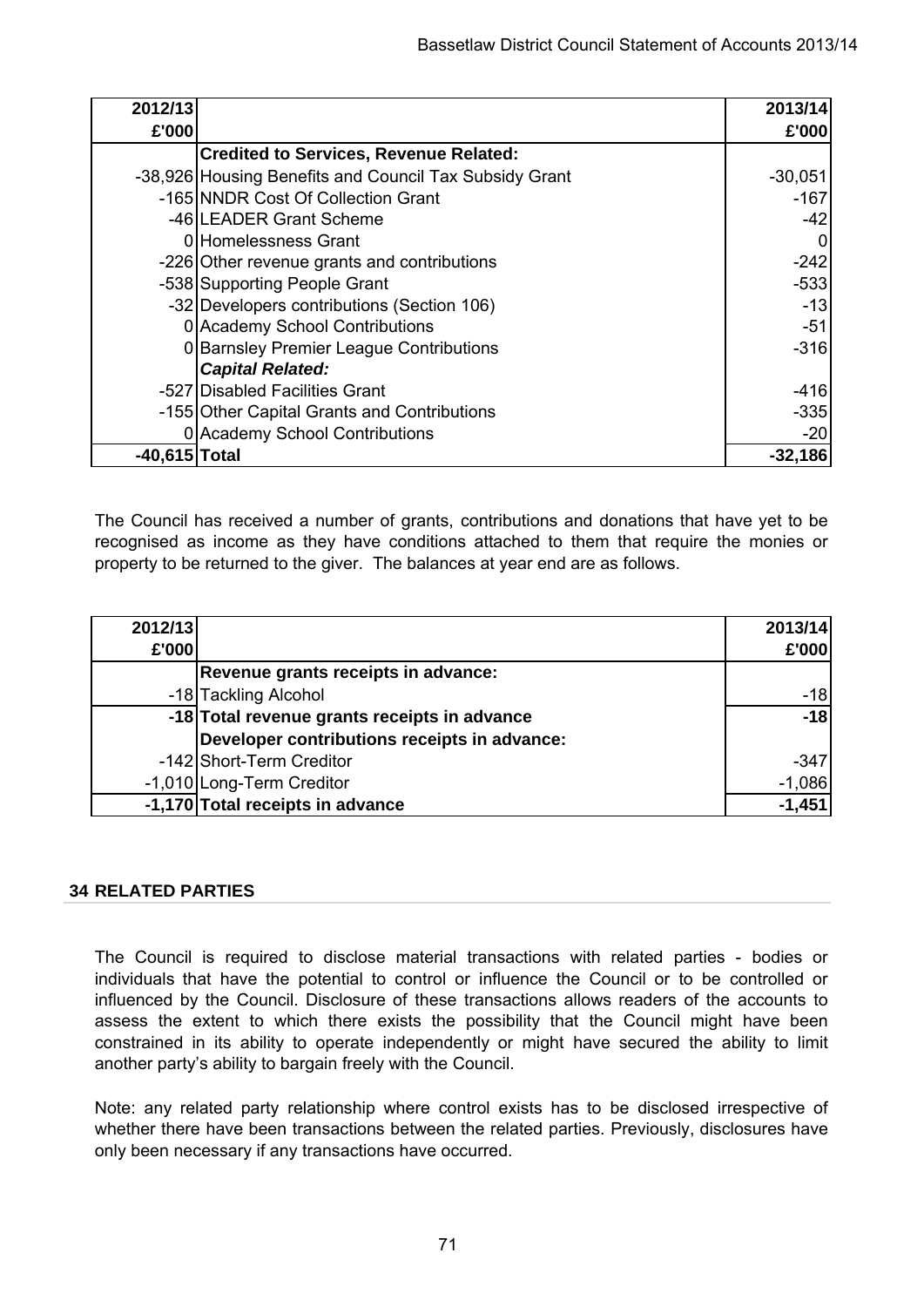# **UK Central Government**

UK Central Government has significant influence over the general operations of the Council – it is responsible for providing the statutory framework, within which the Council operates, provides the majority of its funding in the form of grants and prescribes the terms of many of the transactions that the Council has with other parties (e.g. Council Tax Bills and Housing Benefits). Grants received from government departments are set out in the subjective analysis in Group Note 14 on reporting amounts for resources allocation decisions. Grant receipts outstanding at 31 March 2014 are shown in Note 33.

### **Members**

Members of the Council and potentially the closest members of their families have direct control over the Council's financial and operating policies. The total members' allowance paid in 2013/14 is shown in Note 30. The Council, in accordance with the Members Code of Conduct, maintains a register of pecuniary and non-pecuniary interests disclosed by members which is open to public inspection and is accessible via the Councils website. All members have been required to complete a related party declaration identifying the organisations with which the Council has a related party interest irrespective of whether there have been any transactions with the related party. The following table details these organisations and the relevant transactions with the Council: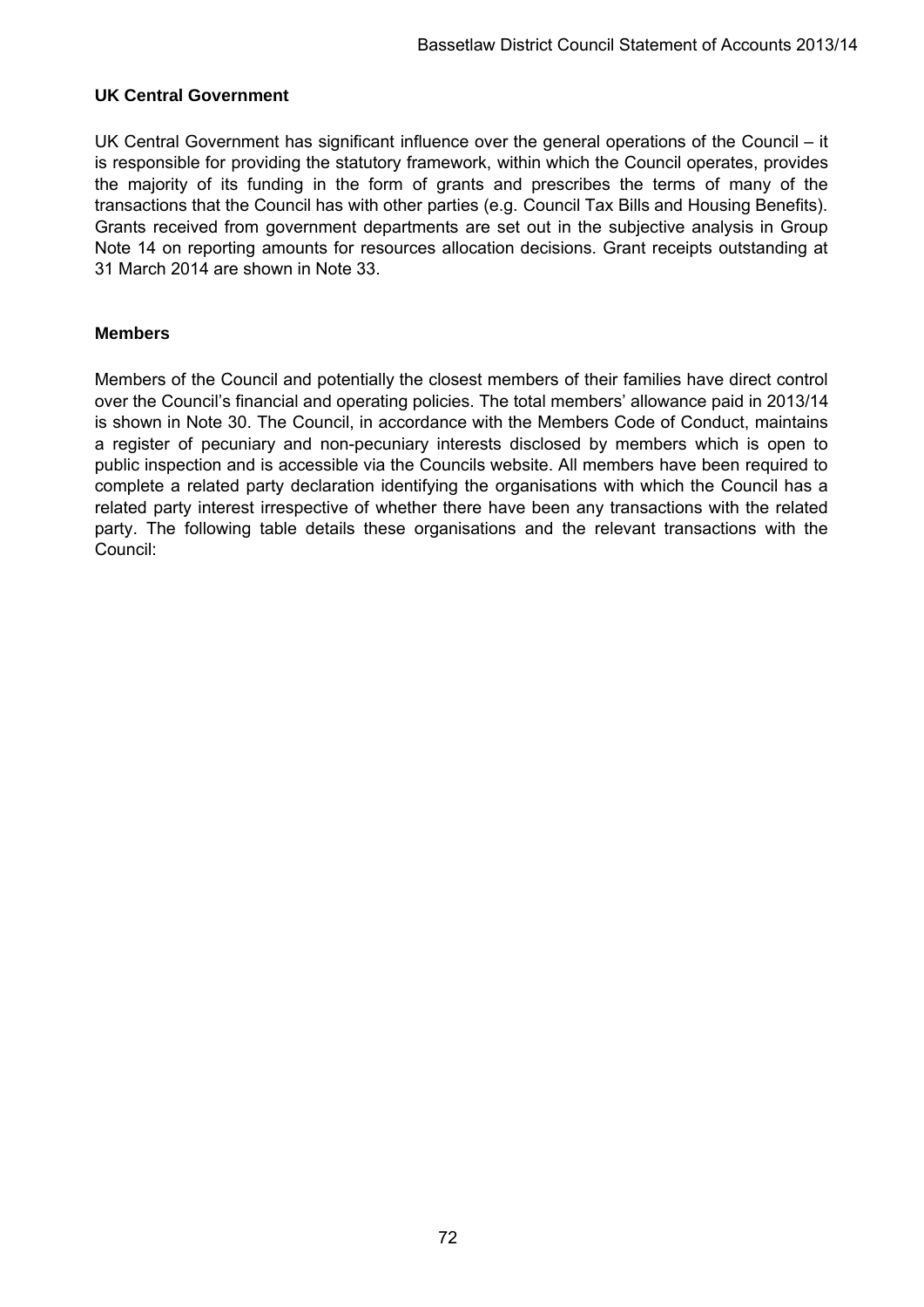| Organisation                                          | <b>Member</b>           | <b>Relationship</b> | <b>Expenditure</b> | <b>Income</b>  | <b>Creditor</b> | <b>Debtor</b>  |
|-------------------------------------------------------|-------------------------|---------------------|--------------------|----------------|-----------------|----------------|
|                                                       |                         |                     | £'000              | £'000          | £'000           | £'000          |
| <b>Bassetlaw Community and Voluntary Service</b>      | Cllr W Barker           | <b>Board Member</b> | 12                 | 1              | 0               | $\mathbf 0$    |
|                                                       | Cllr J White            | <b>Board Member</b> |                    |                |                 |                |
|                                                       | Cllr J Leigh            | <b>Board Member</b> |                    | 0              | 0               | 30             |
| <b>Bassetlaw Town Centres &amp; Partnership Trust</b> | Cllr D Pressley         | <b>Board Member</b> | 0                  |                |                 |                |
|                                                       | <b>Cllr W Quigley</b>   | <b>Board Member</b> |                    |                |                 |                |
|                                                       | Cllr GJ Wynne           | <b>Board Member</b> |                    |                |                 |                |
| <b>Bassetlaw, Newark &amp; Sherwood Community</b>     | <b>Cllr SA Greaves</b>  | <b>Board Member</b> | $\mathbf 0$        | $\mathbf 0$    | $\mathbf 0$     |                |
| <b>Safety Partnership</b>                             | Cllr GJ Wynne           | <b>Board Member</b> |                    |                |                 | $\mathbf 0$    |
|                                                       | Cllr D Challinor        | <b>Board Member</b> |                    |                |                 |                |
| <b>Bassetlaw Twinning Association Executive</b>       | Cllr S Isard (Mrs)      | <b>Board Member</b> | 0                  | $\mathbf 0$    | 0               | $\mathbf 0$    |
| committee                                             | Cllr JC Shephard        | <b>Board Member</b> |                    |                |                 |                |
| <b>Bassetlaw Action Centre</b>                        | <b>Cllr C Entwistle</b> | <b>Board Member</b> | $\overline{22}$    | $\mathbf{1}$   | $\mathbf 0$     | $\mathbf 0$    |
| <b>District Councils Network Assembly</b>             | <b>Cllr SA Greaves</b>  | <b>Board Member</b> | $\mathbf 0$        | $\overline{0}$ | $\overline{0}$  | 0              |
| <b>Doncaster &amp; Bassetlaw Hospitals Trust</b>      | Cllr A Mumby            | <b>Board Member</b> | 0                  | 9              | $\mathbf 0$     | 0              |
| <b>East Midlands Museums Service</b>                  | <b>Cllr J White</b>     | <b>Board Member</b> | 0                  | $\Omega$       | $\Omega$        | 0              |
|                                                       | <b>Cllr SA Greaves</b>  | <b>Board Member</b> |                    |                | $\mathbf 0$     |                |
| <b>East Midlands Councils</b>                         | Cllr GJ Wynne           | <b>Board Member</b> | 0                  | 0              |                 |                |
|                                                       | Cllr IJ Campbell        | <b>Board Member</b> |                    | $\mathbf 0$    | 0               | $\Omega$       |
| <b>Goodwin Hall Management Committee</b>              | Cllr DG Pidwell         | <b>Board Member</b> | 0                  |                |                 |                |
|                                                       | Cllr W Quigley          | <b>Board Member</b> |                    |                |                 |                |
|                                                       | Cllr H Brand            | <b>Board Member</b> |                    |                | $\mathbf 0$     | $\Omega$       |
| Internal Drainage Boards                              | <b>CIIr JB Rickells</b> | <b>Board Member</b> | $\mathbf 0$        | $\mathbf 0$    |                 |                |
|                                                       | Cllr JM Sanger          | <b>Board Member</b> |                    |                |                 |                |
|                                                       | Cllr H Brand            | <b>Board Member</b> |                    |                |                 |                |
|                                                       | <b>Cllr SA Greaves</b>  | <b>Board Member</b> |                    | $\mathbf{0}$   | $\mathbf 0$     |                |
| Local Strategic Partnership                           | Cllr JA Leigh           | <b>Board Member</b> | 0                  |                |                 | $\Omega$       |
|                                                       | Cllr GJ Wynne           | <b>Board Member</b> |                    |                |                 |                |
| <b>NHS Bassetlaw Patient &amp; Public Engagement</b>  | <b>Cllr M Gregory</b>   | <b>Board Member</b> | 0                  | $\mathbf 0$    | $\mathbf 0$     | $\mathbf 0$    |
| <b>Nottinghamshire Rural Community Action</b>         | Cllr H Brand            | <b>Board Member</b> | $\overline{15}$    | $\overline{0}$ | $\mathbf{0}$    | $\mathbf 0$    |
| <b>Retford Little Theatre</b>                         | Cllr IJ Campbell        | <b>Board Member</b> |                    | 19             |                 | $\mathbf 0$    |
|                                                       | Cllr C Palmer           | <b>Board Member</b> | 0                  |                | $\mathbf{0}$    |                |
|                                                       | Cllr W Barker           | <b>Board Member</b> | $\mathbf 0$        | $\mathbf 0$    |                 | $\mathbf 0$    |
| <b>Robin Hood Airport consultative Committee</b>      | Cllr G Freeman          | <b>Board Member</b> |                    |                | 0               |                |
|                                                       | Cllr W Barker           | <b>Board Member</b> | 0                  |                | 0               |                |
| <b>Royal Town Planning Institute</b>                  | Cllr G Freeman          | <b>Board Member</b> |                    | 0              |                 | $\mathbf 0$    |
| <b>Sloswicke's Almhouses Charity</b>                  | <b>Cllr IJ Campbell</b> | <b>Board Member</b> | $\overline{0}$     | 0              | $\overline{0}$  | $\overline{0}$ |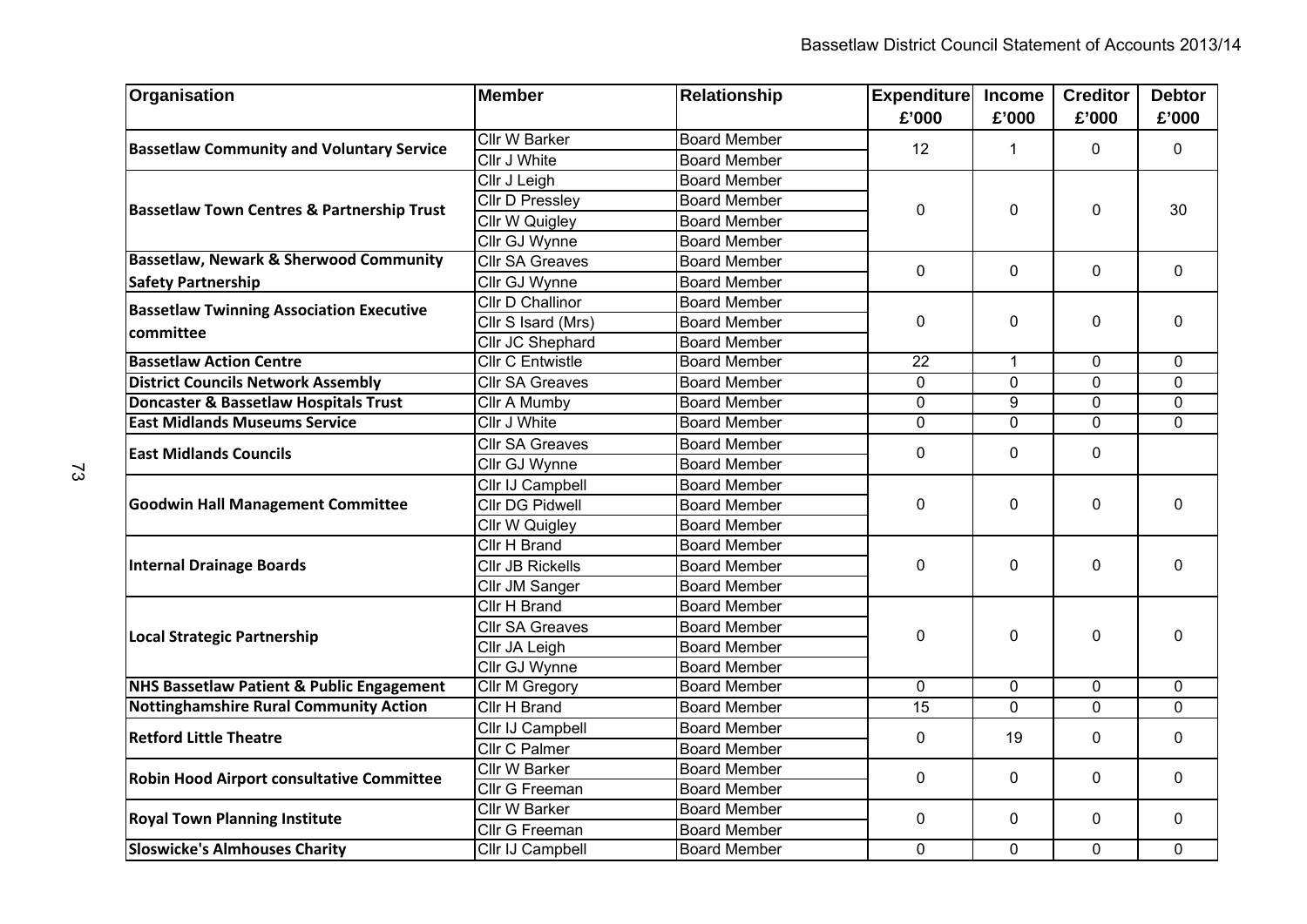|                                                      | Cllr A Battey                   | <b>Board Member</b>          |                |                 |                | 0              |
|------------------------------------------------------|---------------------------------|------------------------------|----------------|-----------------|----------------|----------------|
|                                                      | Cllr H Brand                    | <b>Board Member</b>          |                |                 |                |                |
|                                                      | Cllr H Burton                   | <b>Board Member</b>          | 0              | 6               | 0              |                |
| lStuart Goodwin Charities                            | Cllr PC Douglas                 | <b>Board Member</b>          |                |                 |                |                |
|                                                      | <b>Cllr JB Rickells</b>         | <b>Board Member</b>          |                |                 |                |                |
|                                                      | Cllr C Troop (Mrs)              | <b>Board Member</b>          |                |                 |                |                |
| <b>Sure Start Partnership Board</b>                  | <b>Cllr G Freeman</b>           | <b>Board Member</b>          | 0              | $\mathbf{1}$    | $\Omega$       | $\mathbf{0}$   |
|                                                      | Cllr W Barker                   | <b>Board Member</b>          |                | 0               | 0              |                |
| <b>Worksop Charities</b>                             | <b>Cllr DR Pressley</b>         | <b>Board Member</b>          | 0              |                 |                | 0              |
|                                                      | <b>Cllr A Rhodes</b>            | <b>Board Member</b>          |                | 0               |                |                |
| The Crossing Social Enterprise Coalition             | Cllr GJ Wynne                   | <b>Board Member</b>          | 0              |                 | 0              | 0              |
| The Crossing Café Campany                            | <b>Cllr GJ Wynne</b>            | <b>Board Member</b>          | $\mathbf 0$    | $\mathbf 0$     | $\mathbf 0$    | $\mathbf 0$    |
| <b>Creswell Groundwork Trust</b>                     | <b>Cllr GJ Wynne</b>            | <b>Board Member</b>          | $\Omega$       | $\overline{0}$  | $\overline{0}$ | $\overline{0}$ |
| <b>Nottinghamshire County Council</b>                | <b>CIIr A Rhodes</b>            | <b>Leader of the Council</b> | 859            | 176             | $-227$         | 0              |
| <b>King Edward Trust</b>                             | <b>Cllr MW Quigley (Spouse)</b> | <b>Chair of Trustees</b>     | 0              | $\mathbf 0$     | 0              | 0              |
| <b>Focus on Young People Bassetlaw</b>               | Cllr R Leigh                    | <b>Board Member</b>          | 3              | $\Omega$        | $\mathbf 0$    | 0              |
|                                                      | Cllr G Freeman                  | <b>Board Member</b>          |                | 11              | 0              | $\mathbf 0$    |
| <b>Bassetlaw Play Forum</b>                          | Cllr JA Leigh                   | <b>Board Member</b>          | 0              |                 |                |                |
| <b>Bassetlaw Citizens Advice Bureau</b>              | Cllr D Potts                    | <b>Trustee</b>               | 53             | 5               | $\mathbf 0$    | $\Omega$       |
|                                                      | Cllr J Potts                    | <b>Board Member</b>          |                |                 |                |                |
| <b>North Notts College</b>                           | <b>Cllr DR Pressley</b>         | Governor                     | $\overline{2}$ | $\overline{11}$ | 0              | $\mathbf 0$    |
| <b>Bassetlaw Food Bank</b>                           | <b>Cllr S May</b>               | <b>Trustee</b>               | $\mathbf{1}$   | $\mathbf 0$     | 0              | 0              |
| <b>Worksop Civic Society</b>                         | <b>Cllr W Barker</b>            | Chairman                     | $\overline{0}$ | $\overline{0}$  | $\overline{0}$ | $\overline{0}$ |
| <b>Bassetlaw Hospice of the Good Shepherd</b>        | Cllr MW Quigley (Spouse)        | <b>Chair of Trustees</b>     | $\mathbf{1}$   | $\mathbf 1$     | $\mathbf 0$    | $\mathbf 0$    |
| <b>Haggonfields Primary School</b>                   | <b>Cllr DR Pressley</b>         | Governor                     | $\mathbf 0$    | $\overline{2}$  | $\overline{0}$ | 0              |
| <b>Nott CC Health Scrutiny Committee</b>             | Cllr GJ Wynne                   | <b>Board Member</b>          | 0              | $\mathbf 0$     | $\mathbf 0$    | 0              |
|                                                      | Cllr W Barker                   | <b>Board Member</b>          | 0              | 0               | 0              | 0              |
| <b>Worksop Charter Trustees</b>                      | <b>Cllr DR Pressley</b>         | <b>Board Member</b>          |                |                 |                |                |
| <b>Carlton in Lindrick Centre &amp; Village Hall</b> | <b>Cllr BA Bowles</b>           | <b>Trustee</b>               | 0              | $\overline{2}$  | $\mathbf 0$    | 0              |
| <b>St Augustines Junior School</b>                   | <b>Cllr BA Bowles</b>           | Governor                     | 0              | $\mathbf{1}$    | 0              | $\mathbf 0$    |
| <b>Pilgrim Fathers UK origins Association</b>        | <b>Cllr BA Bowles</b>           | Founder & Vice Chairman      | 0              | 0               | $\mathbf 0$    | $\mathbf 0$    |
| <b>Nottinghamshire Health Watch</b>                  | <b>Cllr V Cookson</b>           | <b>Board Member</b>          | $\overline{0}$ | $\mathbf 0$     | $\overline{0}$ | $\overline{0}$ |
| <b>Fairtrade for Bassetalw</b>                       | Cllr V Cookson                  | <b>Board Member</b>          | $\overline{0}$ | $\overline{0}$  | 0              | $\overline{0}$ |
|                                                      | Cllr J Leigh                    | <b>Board Member</b>          |                | 0               | 0              |                |
| <b>Misterton Swimming Pool Advisory Committee</b>    | <b>Cllr H Brand</b>             | <b>Board Member</b>          | 0<br>0         |                 |                |                |
| <b>Mattersey Primary School</b>                      | Cllr MT Gray                    | <b>Board Member</b>          | 0              | $\mathbf{1}$    | 0              | $\mathbf 0$    |
| <b>Friends of St Swithuns</b>                        | <b>Cllr W Quigley</b>           | <b>Board Member</b>          | 0              | 0               | $\mathbf 0$    | $\mathbf 0$    |
| <b>Impressions Embroidery</b>                        | Cllr C Troop (Child)            | Owner                        | $\mathbf 0$    | $\mathbf 0$     | $\mathbf 0$    | 0              |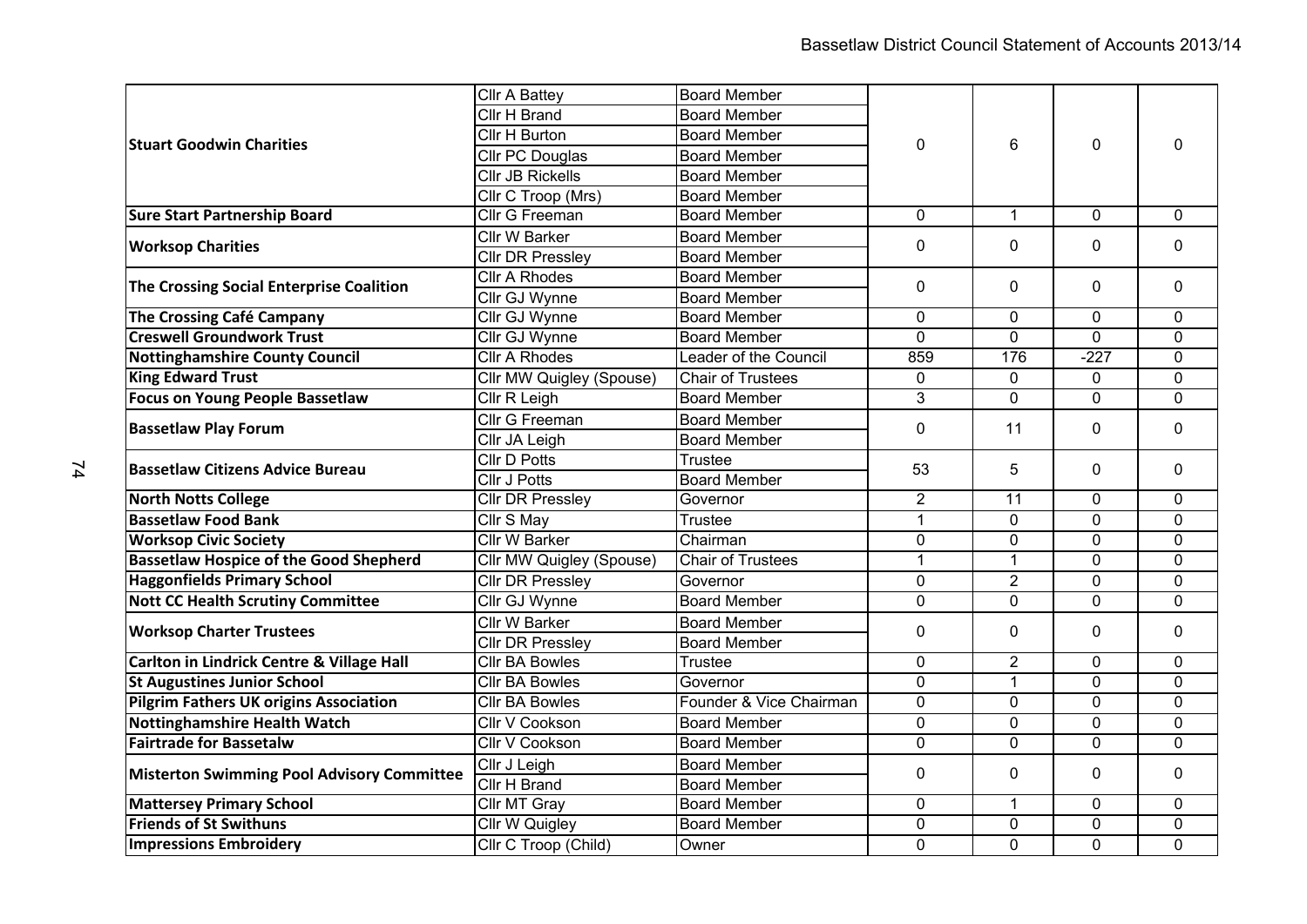In addition, the following members of the Council were on its Board of A1 Housing (Bassetlaw) Ltd, an arm's length housing management company wholly owned by the Council, Cllr H. Brand, Cllr J. Potts, Cllr A. Battey, Cllr A. Simpson, Cllr A Chambers. The transactions are disclosed in the Group Accounts.

In all instances, there was proper consideration of declarations of interest and the relevant members did not take part in any related discussion or decisions.

Details of related party interest with members who are also councillors with other councils or who are on the Internal Drainage Board are shown under the Other Public Bodies paragraph below.

# **Senior Officers**

All senior officers of the Council and the closest members of their families have the potential to significantly influence the policies of the Council although this is limited by the Council's scheme of delegation. They have been required to complete a related party declaration identifying the organisations with which the Council has a related party interest irrespective of whether there have been any transactions. The returns have shown that the Council's Solicitor together with a close family member are directors of an events company. There were no transactions with this company. In addition the Building Control Manager is a member of the Property Committee of St Mary and St Josephs Church. There were no transactions with this organisation. The Policy and Scrutiny Officer is a panel member of Nottinghamshire Health Watch and Vice Chair of Fairtrade for Bassetlaw. There were no transactions with either organisation. The Council's Museum Curator is a Board Member of the East Midlands Museum Service. There were no transactions with this organisation.

# **Other Pubic Bodies (Subject to Common Control by Central Government)**

The Council has determined that material transactions have occurred with the following parties:

# **A Nottinghamshire County Council**

Pension Fund as disclosed in Note 39.

Preceptor as disclosed in the Collection Fund Note A.

Nottinghamshire Parking Partnership – management, on behalf of the Nottinghamshire District Councils, for off and on street parking enforcement. Debtor £0.002m not disclosed elsewhere.

# **B Nottinghamshire Police and Crime Commissioner and Nottinghamshire Fire and Rescue Authority – preceptors as disclosed in the Collection Fund Note A.**

| $C$ Parish Councils $-$ | precepts £0.797m as disclosed in Note 9 |
|-------------------------|-----------------------------------------|
|                         | Grants £0.204m not disclosed elsewhere  |
|                         |                                         |

**D Internal Drainage Boards -** £0.445m as disclosed in Note 9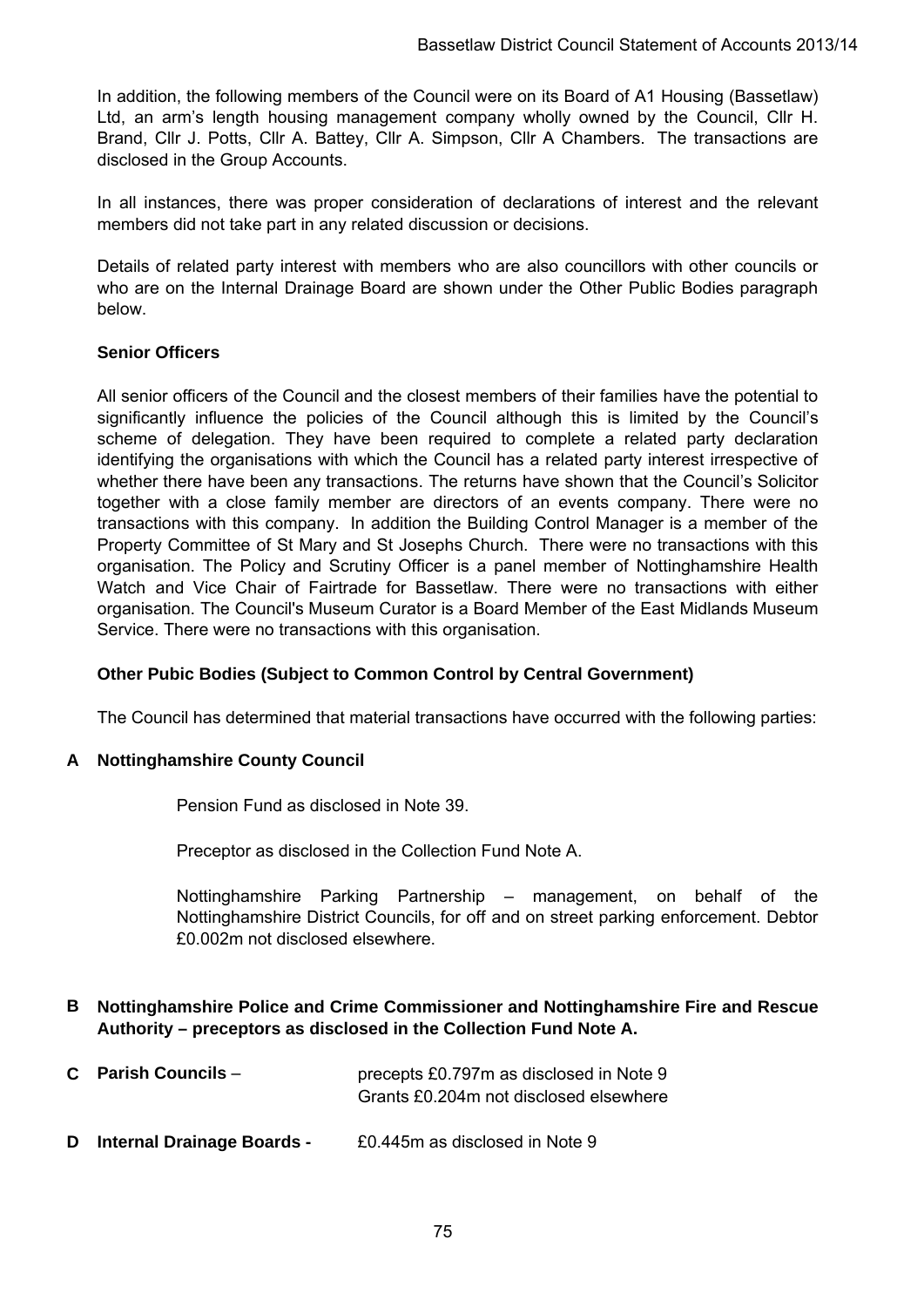### **35 CAPITAL EXPENDITURE AND FINANCING**

The total amount of capital expenditure incurred in the year is shown in the table below, together with the resources that have been used to finance it. Where capital expenditure is to be financed in future years by charges to revenue as assets are used by the Council, the expenditure results in an increase in the Capital Financing Requirement (CFR), a measure of the capital expenditure incurred historically by the Council that has yet to be financed. The movement on the CFR is analysed in the second part of this note.

| 2012/13 |                                                                                           | 2013/14  |
|---------|-------------------------------------------------------------------------------------------|----------|
| £'000   |                                                                                           | £'000    |
|         | 125,105 Opening Capital Financing Requirement                                             | 125,775  |
|         | Capital Investment                                                                        |          |
|         | 14,568 Property, Plant and Equipment                                                      | 12,920   |
|         | 0 Intangible Assets                                                                       | 118      |
|         | 1,030 Revenue Expenditure Funded from Capital Under Statute                               | 1,227    |
|         | -300 Downward revaluation of HRA Non-Dwelling Assets, which has<br>no revaluation reserve | $-101$   |
|         | <b>Sources of Finance</b>                                                                 |          |
|         | -2,381 Capital Receipts                                                                   | $-3,500$ |
|         | -11,332 Government Grants and Contributions                                               | $-9,509$ |
|         | -915 Sums set aside from Revenue (inc MRP)                                                | $-2,821$ |
|         | 125,775 Closing Capital Financing Requirements                                            | 124,109  |
|         | <b>Explanation of Movements in Year</b>                                                   |          |
|         | 0 Increase in underlying need to borrow (supported by                                     |          |
|         | Government financial assistance)                                                          |          |
|         | 1.887 Increase in underlying need to borrow (unsupported by                               | 1,256    |
|         | Government financial assistance)                                                          |          |
|         | -1,217 Other Movements (MRP including finance leases)                                     | $-2,922$ |
|         | 670 Increase in Capital Financing Requirement                                             | $-1,666$ |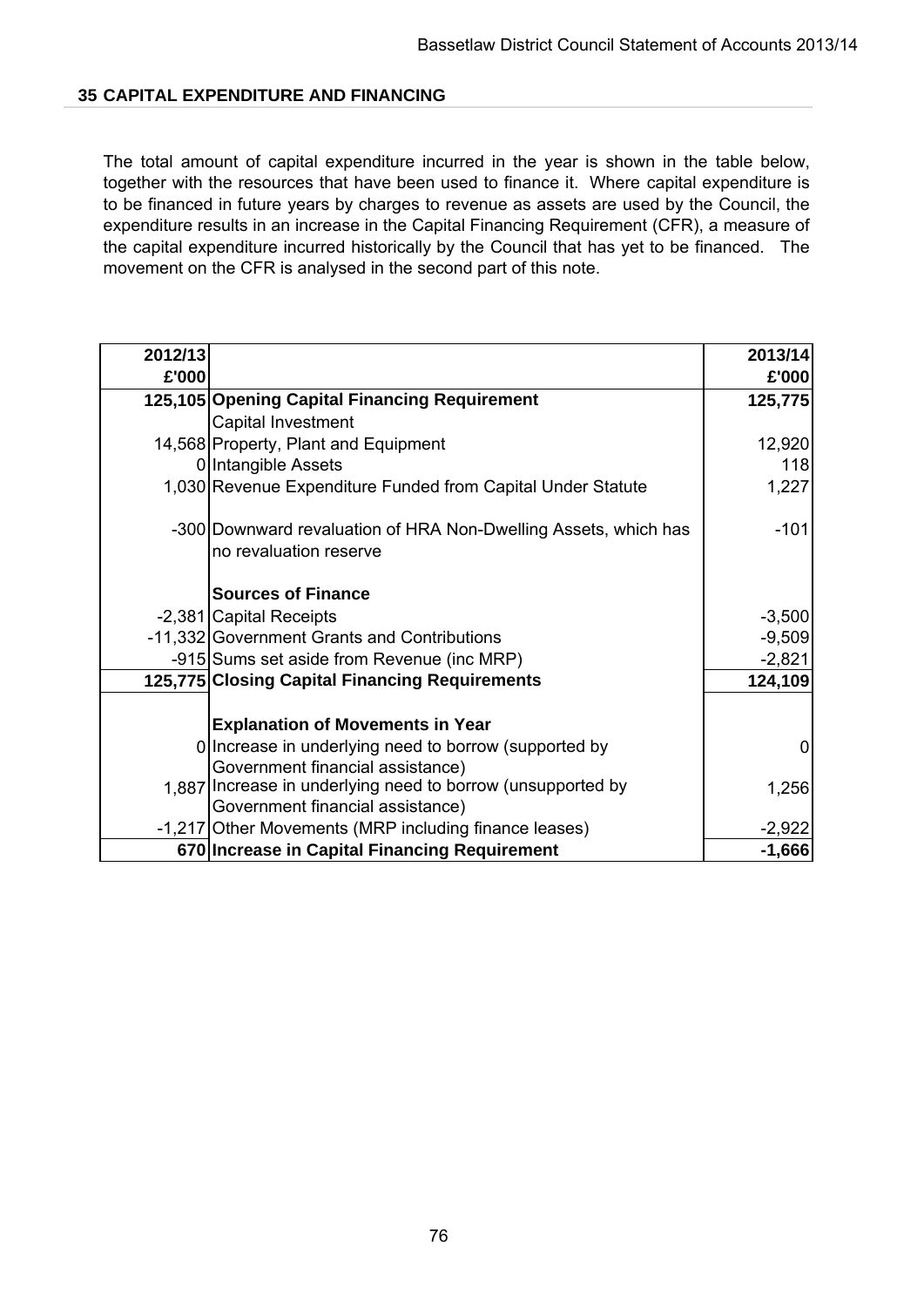#### **36 LEASES**

### **BASSETLAW DISTRICT COUNCIL AS LESSEE**

#### Finance Leases

The Council has previously acquired a number of vehicles under finance leases. As at 31 March 2014 there were no finance leases (£0m in 2012/13).

#### Operating Leases

The Council has acquired a number of vehicles and equipment by entering into operating leases with typical lives of 5 to 7 years. Future minimum lease payments due under these leases are:

| 2012/13 |                                          | 2013/14 |
|---------|------------------------------------------|---------|
| £'000   |                                          | £'000   |
|         | <b>Category of payments</b>              |         |
|         | 112 Vehicles/Extension of Contract Terms |         |
|         | 4 Employer's leased cars                 |         |
|         | 16 Computer and other equipment          |         |
|         | 132 Total outstanding commitment         | 18      |
|         |                                          |         |
|         | <b>Summarised as:</b>                    |         |
|         | 132 Lease expiring within one year       | 13      |
|         | Lease expiring between two to five years |         |
|         | Later than five years                    |         |
| 132     |                                          | 18      |

The expenditure charged to net cost of service during the year in relation to these leases was:

| 2012/13 |                             | 2013/14         |
|---------|-----------------------------|-----------------|
| £'000   |                             | £'000           |
|         | <b>Category of payments</b> |                 |
|         | 128 Operating leases        | 18              |
|         | 4 Contract hire             |                 |
|         | 132 Total payments          | 18 <sup>′</sup> |

#### **BASSETLAW DISTRICT COUNCIL AS A LESSOR**

#### Finance Leases

There are no leases classified as finance leases.

#### Operating Leases

The Council leases out land and property under operating leases for the following purposes:

• For the provision of community services, such as sports facilities, tourism services and community centres; and

• For economic development purposes to provide suitable affordable accommodation for local businesses.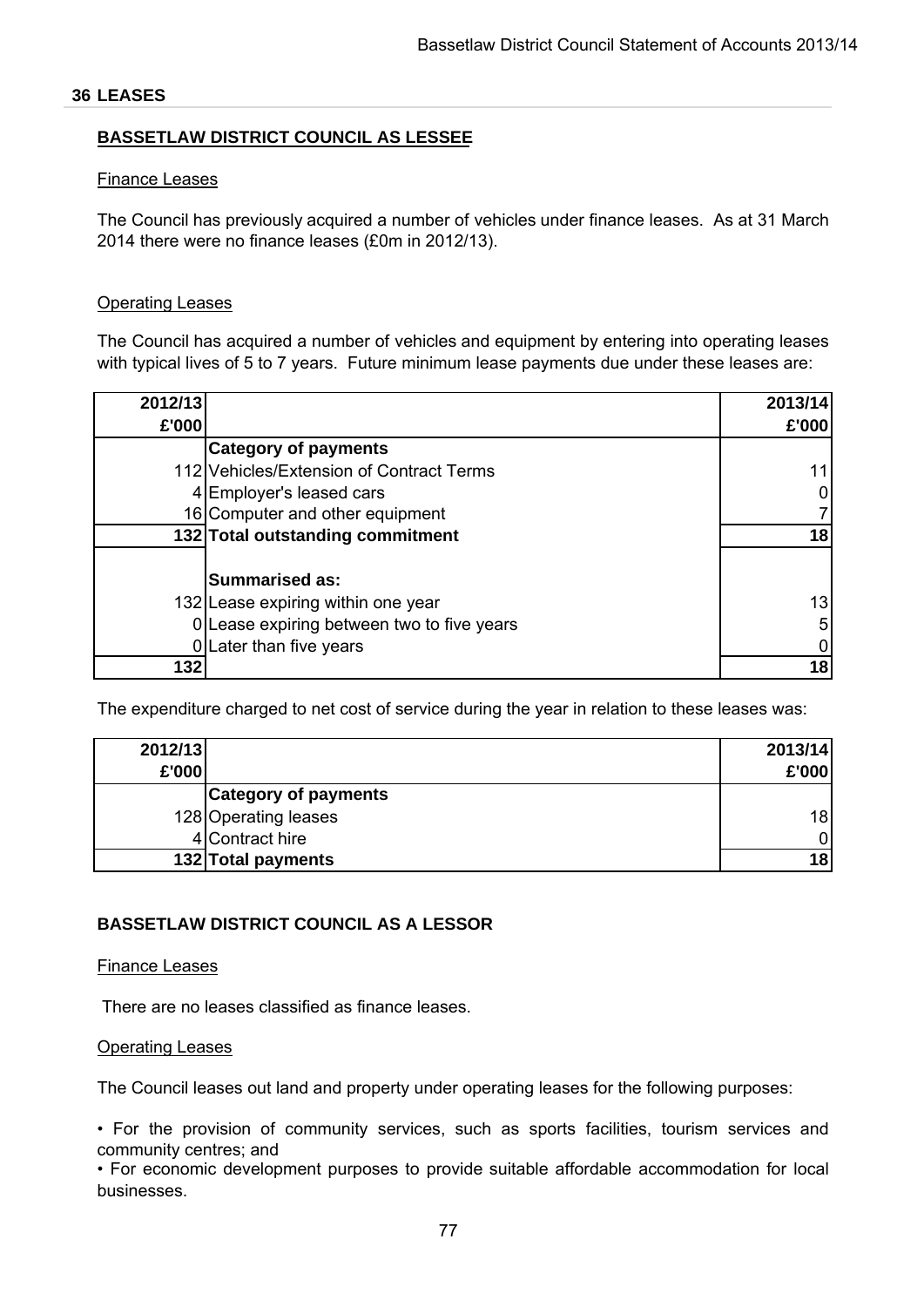The Council generated income of £0.477m (£0.441m in 2012/13) from such leases. Included in the 'not later than one year' category are a number of annually rolling leases where income totals £0.035m. The future minimum lease payments receivable in future years are:

| 2012/13 |                                                       | 2013/14 |
|---------|-------------------------------------------------------|---------|
| £000    |                                                       | £000    |
|         | 606 Not later than one year                           | 749     |
|         | 333 Later than one year and not later than five years | 311     |
|         | 1,069 Later than five years                           | 1,016   |
|         | 2,008 Total future minimum lease payments receivable  | 2,076   |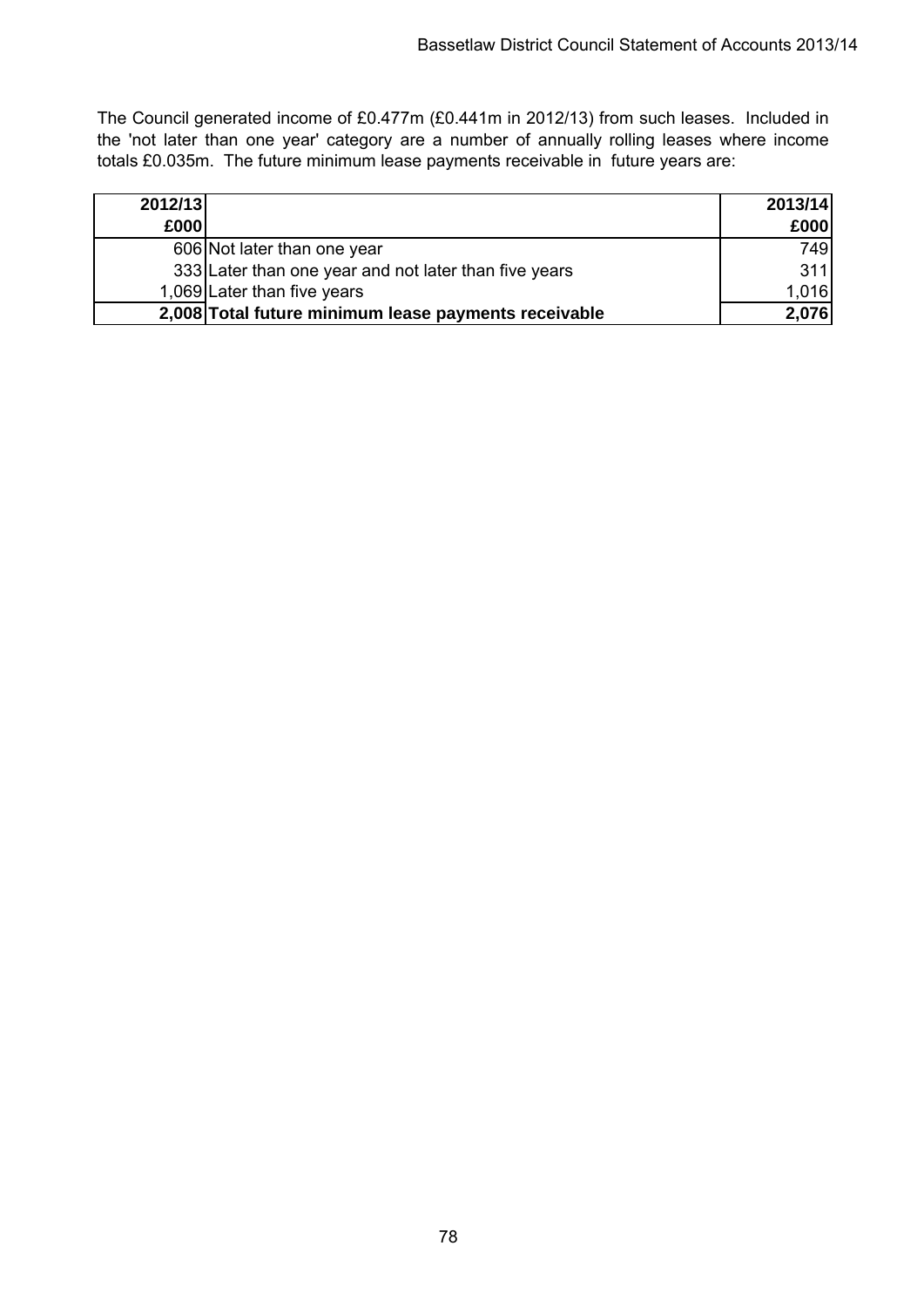#### **37 IMPAIRMENT LOSSES**

There has been no impairment losses during this financial year 2013/14.

#### **38 TERMINATION BENEFITS**

The Council terminated the contracts of a number of employees in 2013/14, incurring liabilities of £0.271m (£0.135m in 2012/13) see Note 31 for the number of exit packages and total costs per band. Of this total, £0.033m (£0.039m in 2012/13) was payable as compensation for loss of office and the total of enhanced pension benefits for the year were £0.125m (£0.077m in 2012/13) as disclosed in note 31.

#### **39 DEFINED BENEFIT PENSION SCHEME**

#### **Participation in Pension Scheme:**

As part of the terms and conditions of employment of its officers, the Council makes contributions towards the cost of post-employment benefits. Although these benefits will not actually be payable until employees retire, the Council has a commitment to make the payments (for those benefits) and to disclose them at the time that employees earn their future entitlement.

The Council participates in the Local Government Pension Scheme, administered locally by Nottinghamshire County Council - this is a funded defined benefit final salary scheme, meaning that the Council and employees pay contributions into a fund, calculated at a level intended to balance the pensions liabilities with investment assets.

The Actuary, Barnett Waddingham have prepared their figures in accordance with their understanding of the International Accounting Standard IAS 19 (2011). Previous years 2012/13 figures have been restated to reflect the revised standard.

Further information can be found in the Annual Report of the County Council Pension Fund, which is available upon request from Nottinghamshire County Council, County Hall, West Bridgford Nottingham, NG2 7QP.

#### **The principal risks to the Council of the scheme are:**

• Investment risk. The Fund holds investment in asset classes, such as equities, which have volatile market values and while these assets are expected to provide real returns over the long-term, the short-term volatility can cause additional funding to be required if a deficit emerges.

• Interest rate risk. The Fund's liabilities are assessed using market yields on high quality corporate bonds to discount the liabilities. As the Fund holds assets such as equities the value of the assets and liabilities may not move in the same way.

• Inflation risk. All of the benefits under the Fund are linked to inflation and so deficits may emerge to the extent that the assets are not linked to inflation.

• Longevity risk. In the event that the members live longer than assumed a deficit will emerge in the Fund. There are also other demographic risks.

- Statutory changes to the scheme.
- Structural changes to the scheme (ie large-scale withdrawals from the scheme).

• In addition, as many unrelated employers participate in the Nottinghamshire County Council Pension Fund, there is an orphan liability risk where employers leave the Fund but with insufficient assets to cover their pension obligations so that the difference may fall on the remaining employers.

These are mitigated to a certain extent by the statutory requirements to charge to the General Fund and Housing Revenue Account the amounts required by statute as described in the Accounting Policies note H.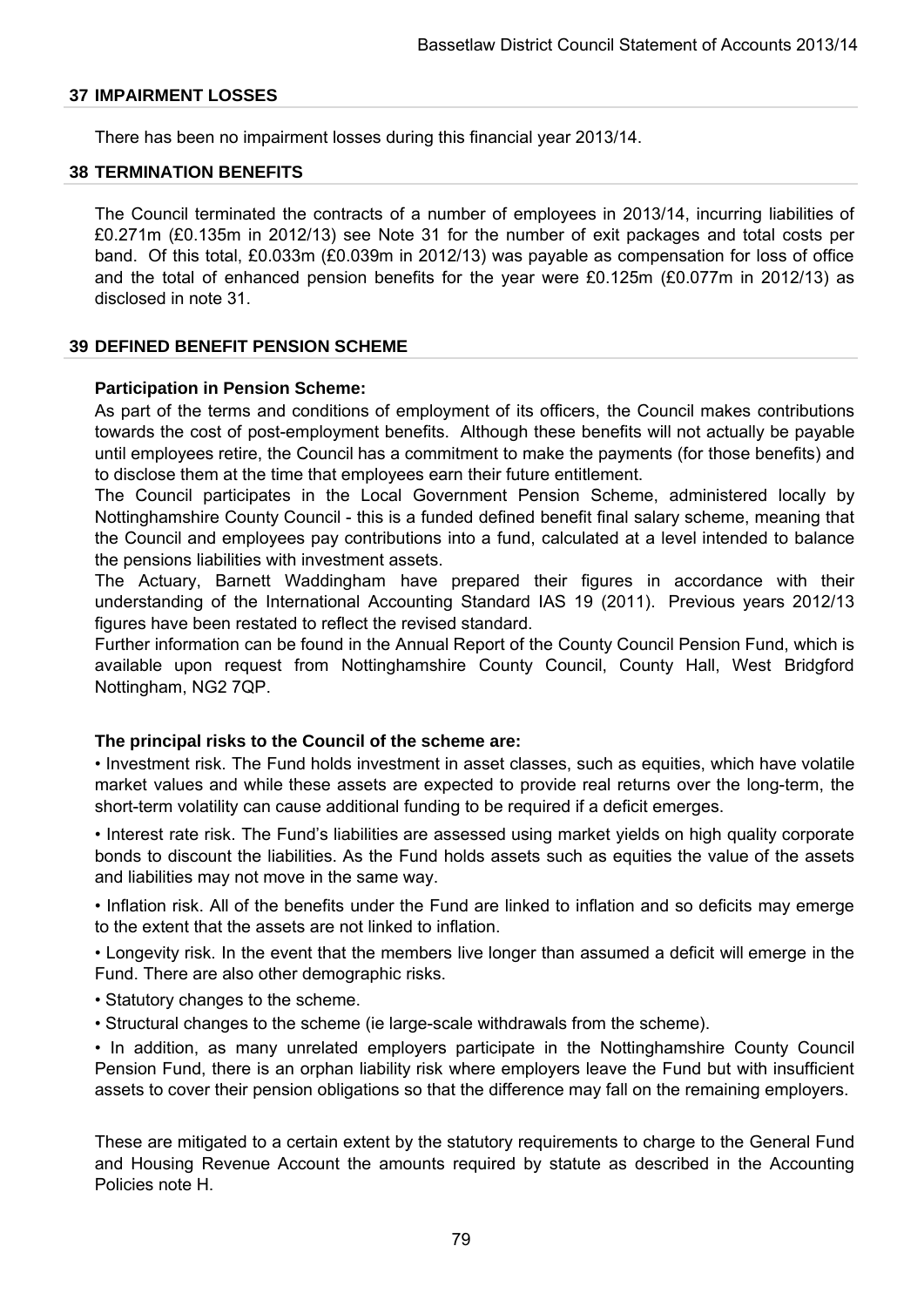# **Transactions Relating to Post-employment Benefits:**

We recognise the cost of retirement benefits in the reported cost of services when they are earned by employees, rather than when the benefits are eventually paid as pensions. However, the charge we are required to make against council tax is based on the cash payable in the year, so the real costs of post-employment/retirement benefits is reversed out of the General Fund and Housing Revenue Account via the Movement in Reserves Statement. The following transactions have been made in the Comprehensive Income and Expenditure Statement and the General Fund Balance via the Movement in Reserves Statement during the year.

| <b>Restated</b> |                                                                                             |          |
|-----------------|---------------------------------------------------------------------------------------------|----------|
| 2012/13         |                                                                                             | 2013/14  |
|                 | £'000 LOCAL GOVERNMENT PENSION SCHEME                                                       | £'000    |
|                 | <b>Comprehensive Income and Expenditure Statement</b>                                       |          |
|                 | <b>Cost of Services:</b>                                                                    |          |
|                 | 1,941 Current Service Cost                                                                  | 2,207    |
|                 | 100 Past Service Cost                                                                       | 213      |
|                 | 6 Administration Expenses                                                                   | 4        |
|                 | <b>Financing and Investment Income and Expenditure</b>                                      |          |
|                 | 1,842 Net Interest Expense                                                                  | 1,761    |
| 3,889           | Total Post-employment Benefits charged to the Surplus or Deficit(-) on                      | 4,185    |
|                 | the Provision of Services                                                                   |          |
|                 | Other Post-employment Benefits charged to the Comprehensive                                 |          |
|                 | <b>Income and Expenditure Statement</b>                                                     |          |
|                 | Remeasurement of the net defined benefit liability comprising:                              |          |
|                 | -5,893 Return on plan assets (excluding the amount included in the net interest<br>expense) | $-1,094$ |
|                 | 0 Actuarial Gains(-)/Losses arising on changes in demographic assumptions                   | 5,676    |
|                 | 6,026 Actuarial Gains(-)/Losses arising on changes in financial assumptions                 | 130      |
|                 | 0 Other actuarial Gains(-)Losses on assets                                                  | 4,611    |
|                 | 0 Experience Gains(-)/Losses on defined benefit obligation                                  | $-7,901$ |
| 4,022           | Total Post-employment Benefit Charged to the Comprehensive Income                           |          |
|                 | and Expenditure Statement                                                                   | 5,607    |
|                 | <b>Movement in Reserves Statement</b>                                                       |          |
|                 | -3,889 Reversal of net charges made to the Surplus or Deficit for the Provision of          | $-4,185$ |
|                 | Services for post-employment benefits in accordance with the Code                           |          |
|                 | Actual amount charged against the General Fund Balance for pensions                         |          |
|                 | in the year:                                                                                |          |
|                 | 1,917 Employers' contributions payable to the scheme                                        | 2,056    |
|                 | Actual amount charged against the HRA for pensions in the year:                             |          |
|                 | 1,098 Employers' contributions payable to the scheme                                        | 1,136    |

Employer's contributions of £1.136m (£1.098m in 2012/13) were charged to the Housing Revenue Account Balance reducing the outstanding liability for Housing Revenue Account relating to staff transferred to A1 Housing (Bassetlaw) Ltd. with the benefit of a fully funded pension scheme.

The cumulative statement amount of actuarial gains and losses recognised in the Other Comprehensive Income and Expenditure relating to 'remeasurement of the net defined benefit liability' line was at 31 March 2014 a loss of £9.111m and at 31 March 2013 was a restated loss of £7.689m.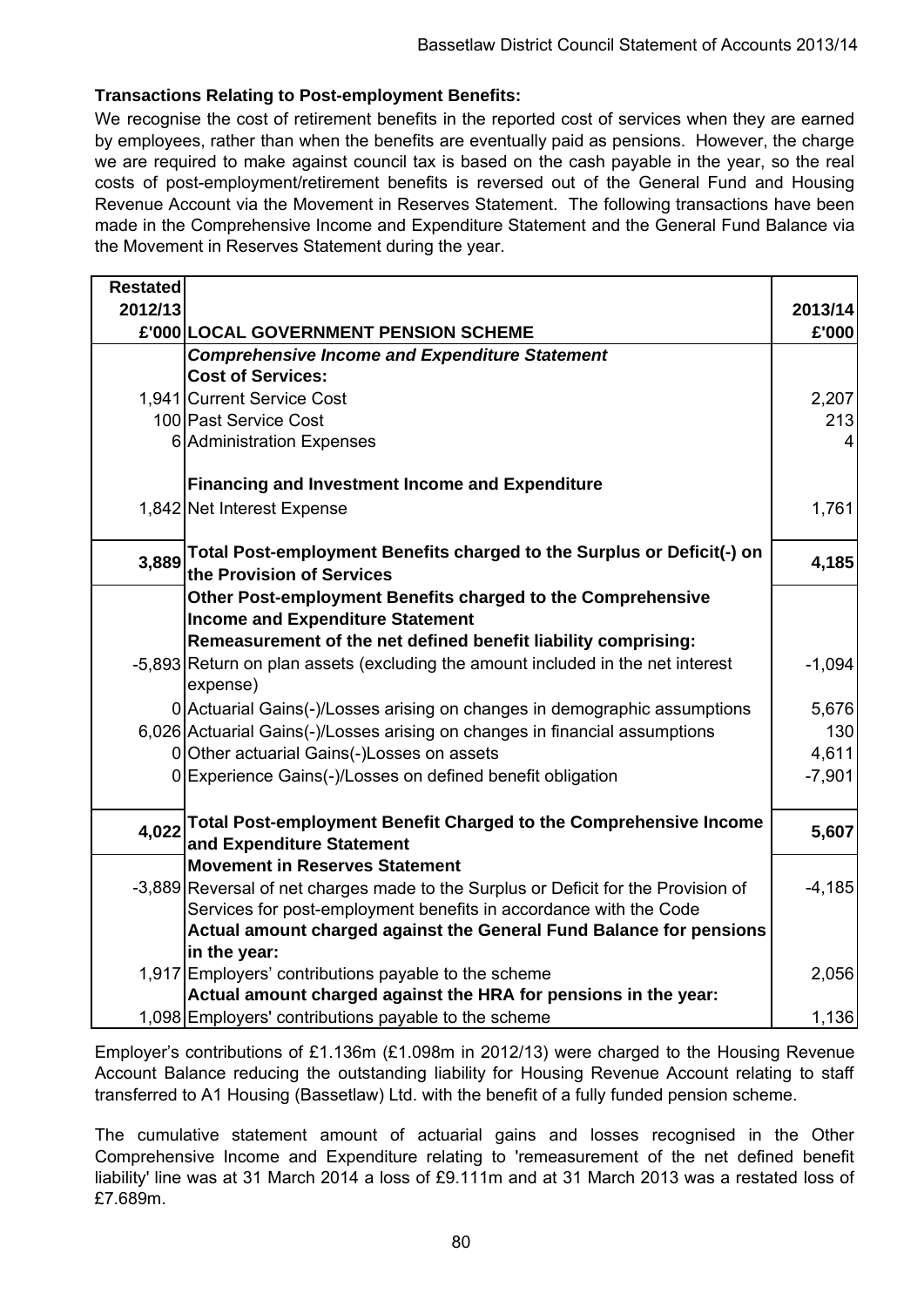# **Pension Assets and Liabilities Recognised in the Balance Sheet, as per Actuary Report**

The amount included in the Balance Sheet arising from the Councils obligation in respect of its defined benefit plans is as follows:

| <b>Restated</b> |                                                                   |            |
|-----------------|-------------------------------------------------------------------|------------|
| 2012/13         |                                                                   | 2013/14    |
| £'000           |                                                                   | £'000      |
|                 | -101,399 Present value of the defined benefit obligation          | $-101,973$ |
|                 | 62,300 Fair value of plan assets                                  | 60,672     |
|                 | -39,099 Sub-total                                                 | $-41,301$  |
|                 | -3,387 Other movements in the liability (asset)                   | $-3,600$   |
|                 | -42,486 Net liability arising from the defined benefit obligation | $-44,901$  |

# **Reconciliation of the Movements in the Fair Value of Scheme (Plan) Assets**

| <b>Restated</b> |                                                                                    |          |
|-----------------|------------------------------------------------------------------------------------|----------|
| 2012/13         |                                                                                    | 2013/14  |
| £'000           |                                                                                    | £'000    |
|                 | 54,292 Opening fair value of scheme assets                                         | 62,300   |
|                 | 2,489 Interest income                                                              | 2,663    |
|                 | <b>Remeasurement Gains/Losses(-)</b>                                               |          |
|                 | 5,893 The return on plan assets, excluding the amount included in the net interest | 1,094    |
|                 | expense                                                                            |          |
|                 | 0 Other Actuarial Gains/Losses(-)                                                  | $-4,611$ |
|                 | 3,021 Contributions from employer                                                  | 3,192    |
|                 | 468 Contributions from employees into the scheme                                   | 477      |
|                 | -3,857 Benefits paid                                                               | $-4,439$ |
|                 | -6 Administration expenses                                                         | -4       |
|                 | 62,300 Closing fair value of scheme assets                                         | 60,672   |

The expected return on scheme assets is determined by considering the expected returns available on the assets underlying the current investment policy. Expected yields on fixed interest investments are based on gross redemption yields as at the Balance Sheet date. Expected returns on equity investments reflect long-term real rates of return experienced in the respective markets.

The actual return on scheme assets in the year was £3.757m (£8.382m in 2012/13 restated).

#### **Reconciliation of present value of the scheme liabilities (defined benefit obligation)**

| <b>Restated</b> |                                                                                |            |
|-----------------|--------------------------------------------------------------------------------|------------|
| 2012/13         |                                                                                | 2013/14    |
| £'000           |                                                                                | £'000      |
|                 | -95,777 Opening balance at 1 April                                             | $-104,786$ |
|                 | -1,941 Current service cost                                                    | $-2,207$   |
|                 | -4,331 Interest cost                                                           | $-4,424$   |
|                 | -468 Contribution by scheme participants                                       | $-477$     |
|                 | <b>Remeasurement Gains/Losses(-)</b>                                           |            |
|                 | 0 Actuarial Gains/Losses(-) arising from changes in demographic assumptions    | $-5,675$   |
|                 | -6,026 Actuarial Gains/Losses(-) arising from changes in financial assumptions | $-130$     |
|                 | 0 Experience Gains/Losses(-) on defined benefit obligation                     | 7,900      |
|                 | -100 Gains/Losses(-) on curtailments                                           | $-213$     |
|                 | 3,603 Benefits paid                                                            | 4,195      |
|                 | 254 Unfunded pension payments                                                  | 244        |
|                 | -104,786 Closing balance at 31 March                                           | $-105,573$ |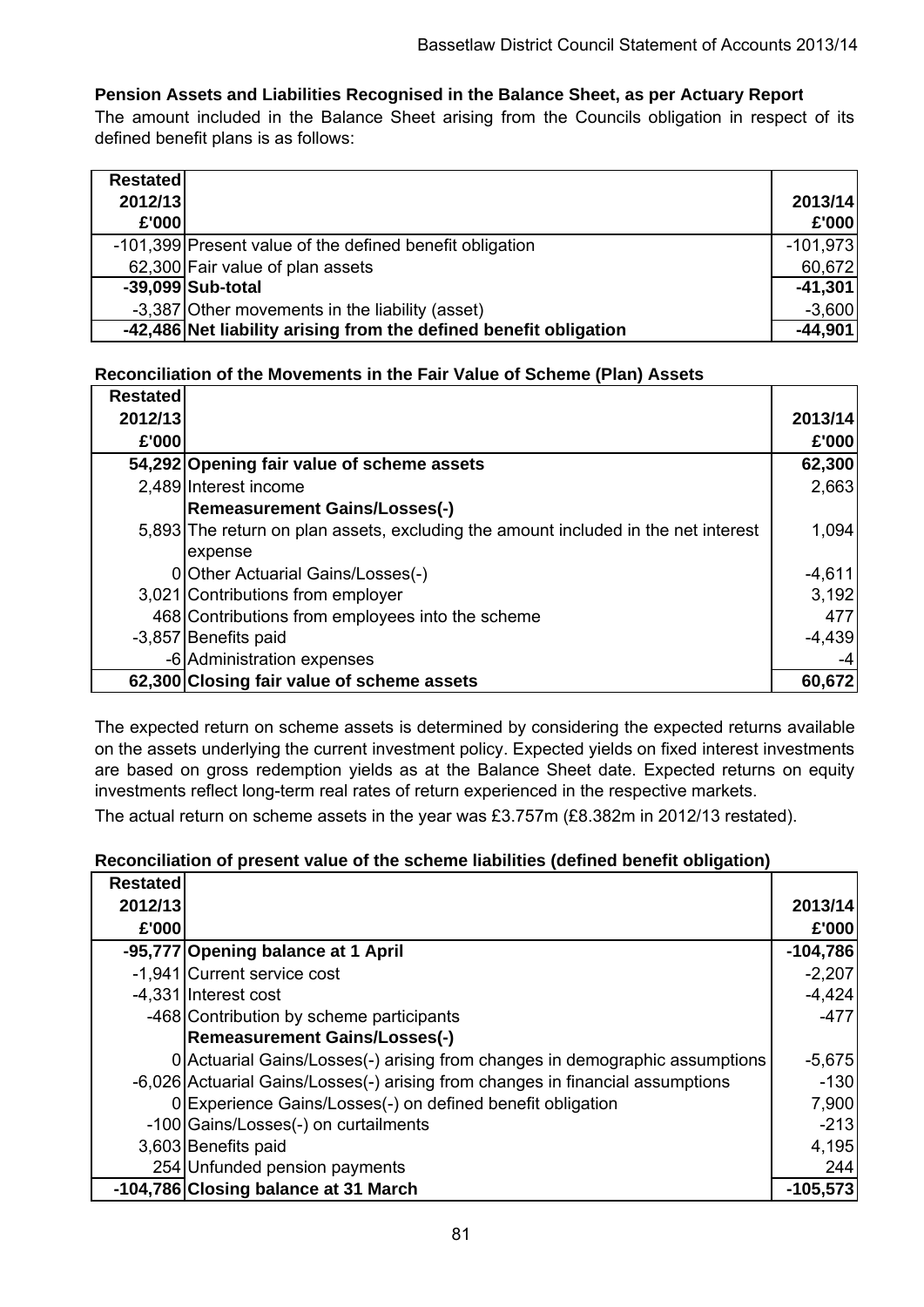The Council's share of Nottinghamshire County Council Pension Fund's assets and liabilities were estimated by the Actuary and are shown in the table below. However, the accounts reflect the actual total liability of £44.932m (£42.517m in 2012/13), the difference being actual amounts paid to the Pension Fund by the employer.

| Assets and Liabilities in Relation to Retirement Benefits |  |  |
|-----------------------------------------------------------|--|--|
|-----------------------------------------------------------|--|--|

| 2012/13 |                                                                    | 2013/14    |
|---------|--------------------------------------------------------------------|------------|
| £'000   |                                                                    | £'000      |
|         | 62,300 Estimated share of assets in the County Council Fund        | 60,672     |
|         | -104,786 Estimated share of liabilities in the County Council Fund | $-105,573$ |
|         | -42,486 Net asset/liability (-) based on Actuary's report          | $-44,901$  |
|         | -25 Opening balance adjustments of actual amounts paid             | $-31$      |
|         | -6 In year adjustment for actual amounts paid                      | 01         |
|         | -42,517 Adjustment for actual amounts paid                         | $-44,932$  |

The return on the Fund (on a bid value to bid value basis) for the year to 31 March 2014 is estimated to be 6%. This is based on the estimated Fund value used at the previous accounting date and the estimated Fund value used at this accounting date. The actual return on Fund assets over the year may be different. The estimated asset allocation for Bassetlaw District Council is detailed below:

**Local Government Pension Scheme assets comprised:**

| <b>Restated</b> |                                                         |         |
|-----------------|---------------------------------------------------------|---------|
| 2012/13         |                                                         | 2013/14 |
| £'000           |                                                         | £'000   |
|                 | 1,246 Cash and cash equivalents                         | 1,820   |
|                 | <b>Equity instruments:</b>                              |         |
|                 | By Geography:                                           |         |
|                 | 20,724 UK Investments                                   | 20,183  |
|                 | 20,302 Overseas Investments                             | 19,772  |
|                 | 1,269 Private Equity Unspecified                        | 1,235   |
|                 | 42,295 Sub-total equity investments from active markets | 41,190  |
|                 | 3,184 Investments not from quoted active markets        | 3,100   |
|                 | 45,479 Sub-total Equity                                 | 44,290  |
|                 | Gilts:                                                  |         |
|                 | By Geography:                                           |         |
|                 | 2,617 UK Fixed Interest                                 | 2,912   |
|                 | 1,090 UK Inflation-Linked                               | 728     |
|                 | 654 Overseas Fixed Interest                             | 1,214   |
|                 | 4,361 Sub-total Gilts                                   | 4,854   |
|                 | <b>Other Bonds:</b>                                     |         |
|                 | By Geography:                                           |         |
|                 | 2,206 UK Corporates                                     | 1,790   |
|                 | 336 Overseas Corporates                                 | 273     |
|                 | 1,196 Inflation-Linked                                  | 971     |
|                 | 3,738 Sub-total Other Bonds                             | 3,034   |
|                 | 7,476 Property:                                         | 6,674   |
|                 | 62,300 Total Assets                                     | 60,672  |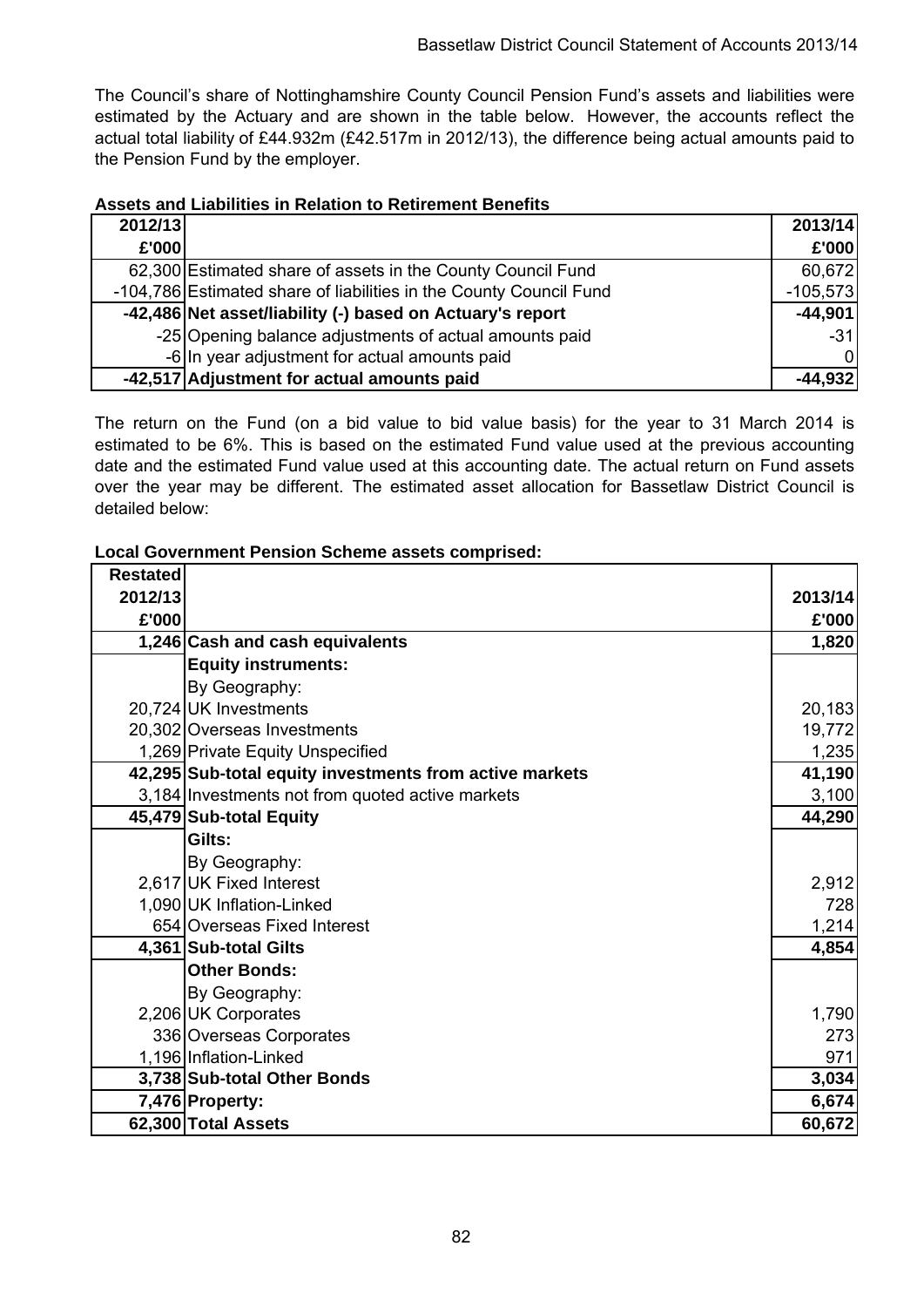The liabilities show the underlying commitments that the Council has in the long run to pay for postemployment (retirement) benefits. The total liability of £105.573m (£104.786m in 2012/13) has a substantial impact on the net worth of the Council as recorded in the Balance Sheet, resulting in a negative overall balance of £44.932m (£42.517m in 2012/13).

However, statutory arrangements for funding the deficit mean that the financial position of the Council remains healthy.

# **Basis for Estimating Assets and Liabilities**

Liabilities have been assessed on an actuarial basis using the projected unit method, an estimate of the pensions that will be payable in future years dependent on assumptions about mortality rates, salary levels, etc

Both the Local Government Pension Scheme and discretionary benefits liabilities have been estimated by Barnett Waddingham, an independent firm of actuaries, estimates for the County Council Fund being based on the latest full valuation of the scheme as at 1 April 2013.

| <b>Restated</b> |                                                        |         |
|-----------------|--------------------------------------------------------|---------|
|                 | 2012/13 Long Term Expected Rate of Return on Assets in | 2013/14 |
|                 | % the Scheme                                           | %       |
|                 | 73% Equity Investments                                 | 73%     |
|                 | 7% Gilts                                               | 8%      |
|                 | 6% Other Bonds                                         | 5%      |
|                 | 12% Property                                           | 11%     |
|                 | 2% Cash                                                | 3%      |
|                 |                                                        |         |
|                 | <b>Years Mortality Assumptions</b>                     | Years   |
|                 | Longevity at 65 for current pensioners:                |         |
| 18.70 Male      |                                                        | 22.00   |
|                 | 22.80 Female                                           | 25.10   |
|                 | Longevity at 65 for future pensioners:                 |         |
| 20.70 Male      |                                                        | 24.10   |
|                 | 24.60 Female                                           | 27.40   |
|                 | % Financial Assumptions                                | %       |
|                 | 3.30 Rate of inflation                                 | 3.50    |
|                 | 4.70 Rate of increase in salaries                      | 4.50    |
|                 | 2.50 Rate of increase in pensions                      | 2.70    |
|                 | 4.30 Rate for discounting scheme liabilities           | 4.40    |

The significant assumptions used by the actuary have been:

# **Additional Assumptions**

Members will exchange half of their commutable pension for cash at retirement.

Members will retire at one retirement age for all tranches of benefit, which will be the pension weighted average tranche retirement age.

10% of active members will take up the option under the new LGPS to pay 50% of contributions for 50% of benefits, which will come into effect during the 2014/15 financial year.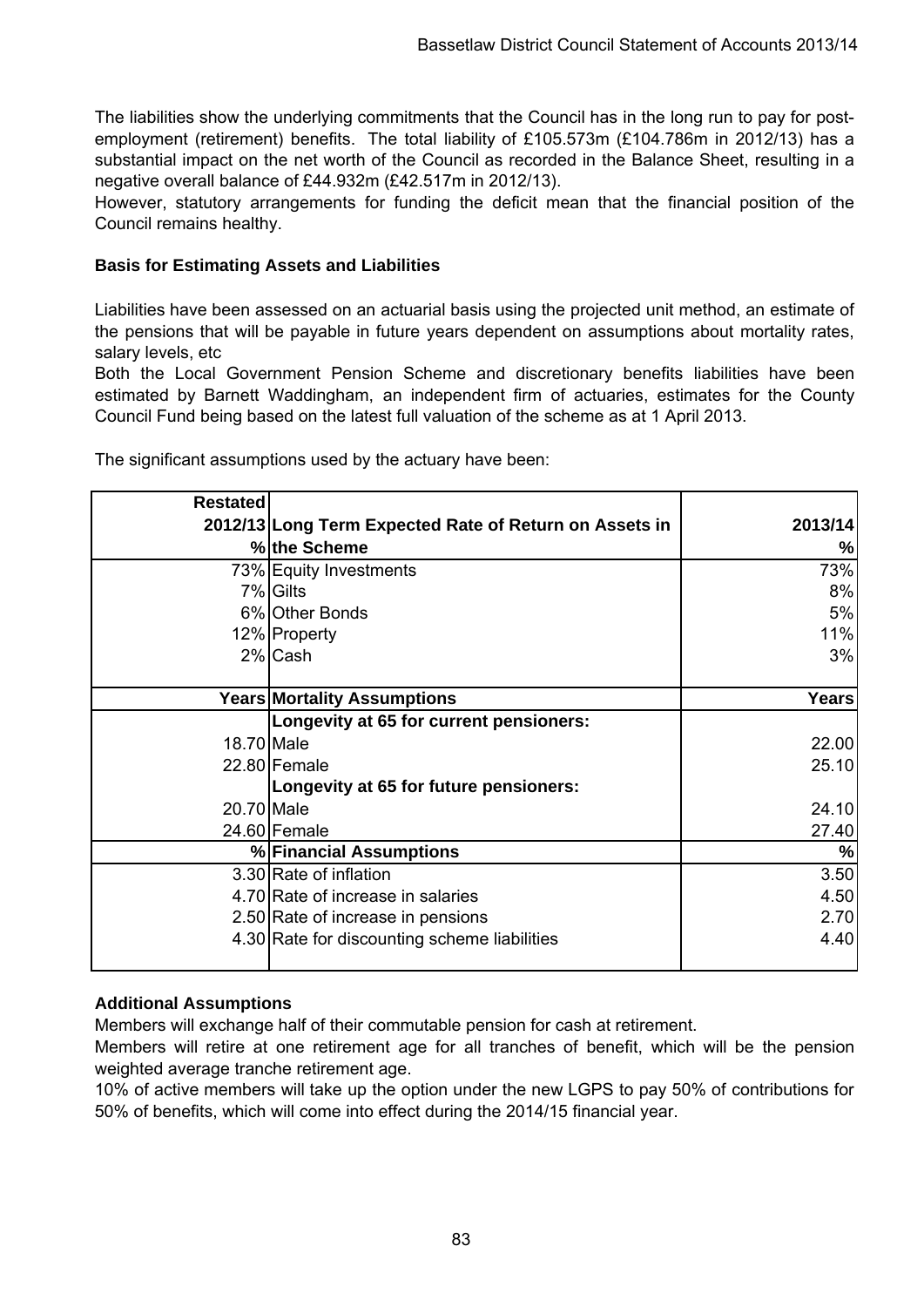The estimation of the defined benefit obligations is sensitive to the actuarial assumptions set out in the table above. The sensitivity analyses below have been determined based on reasonably possible changes of the assumptions occurring at the end of the reporting period and assumes for each change that the assumption analysed changes while all the other assumptions remain constant. The assumptions in longevity, for example, assume that life expectancy increases or decreases for men and women. In practice, this is unlikely to occur, and changes in some of the assumptions may be interrelated. The estimations in the sensitivity analysis have followed the accounting policies for the scheme, ie on an actuarial basis using the projected unit method. The methods and types of assumptions used in preparing the sensitivity analysis below did not change from those used in the previous period.

### **Impact on the Defined Benefit Obligation in the Scheme**

|                                                                           | Increase in<br>Assumption<br>£'000 | Decrease in<br>Assumption<br>£'000 |
|---------------------------------------------------------------------------|------------------------------------|------------------------------------|
| Longevity (increase or decrease in 1 year)                                | 101,780                            | 109,404                            |
| Rate of increase in salaries (increase or decrease by<br>$0.1\%$          | 105,833                            | 105,317                            |
| Rate of increase in pensions (increase or decrease by<br>$0.1\%$          | 107,104                            | 104,070                            |
| Rate for discounting scheme liabilities (increase or<br>decrease by 0.1%) | 103,843                            | 107,336                            |

# **Impact on the Council's Cash Flows**

The objectives of the scheme are to keep employers' contributions at as constant a rate as possible. The County Council has agreed a strategy with the scheme's actuary to achieve a funding level of 100% over the next 3 years. Funding levels are monitored on an annual basis. The next triennial valuation is due to be completed on 31 March 2016.

The scheme will need to take account of the national changes to the scheme under the Public Pensions Services Act 2013. Under the Act, the Local Government Pension Scheme in England and Wales and the other main existing public service schemes may not provide benefits in relation to service after 31 March 2014. The Act provides for scheme regulations to be made within a common framework, to establish new career average revalued earnings schemes to pay pensions and other benefits to certain public servants.

The deficit on the Local Government Scheme will be made good by increased contributions over the remaining working life of employees, as assessed by the scheme Actuary. Finance is only required to be raised to cover discretionary benefits when the pensions are actually paid. The total contributions expected to be made to the Local Government Pension Scheme by the Council in the year to 31 March 2015 is £2.928m.

The weighted average duration of the defined benefit obligation for scheme members is 17 years, 2013/14 (19 years 2012/2013).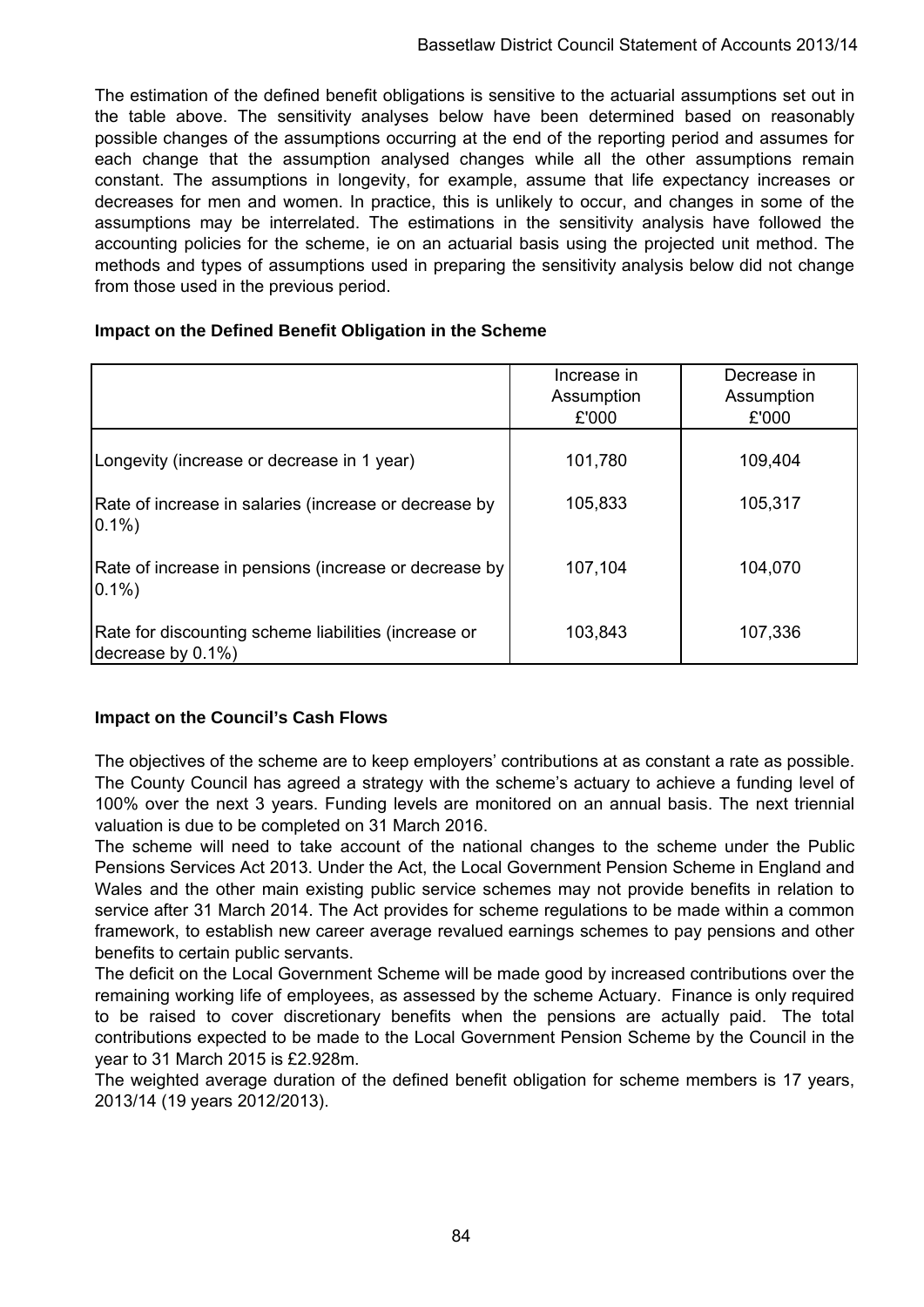### **Projected Pension Expense for the Year to 31 March 2015**

| Projection for Year to 31 March 2015          | £'000 |
|-----------------------------------------------|-------|
| Service cost                                  | 1,836 |
| Net Interest on the defined liability (asset) | 1,912 |
| Administration expenses                       |       |
| <b>Total</b>                                  | 3,752 |
| <b>Employer contributions</b>                 | 2,928 |

Note: These figures exclude the capitalised cost of any early retirements or augmentations which may occur after 31 March 2014.

These projections are based on the assumptions as at 31 March 2014, as described in the Barnett Waddingham actuary report.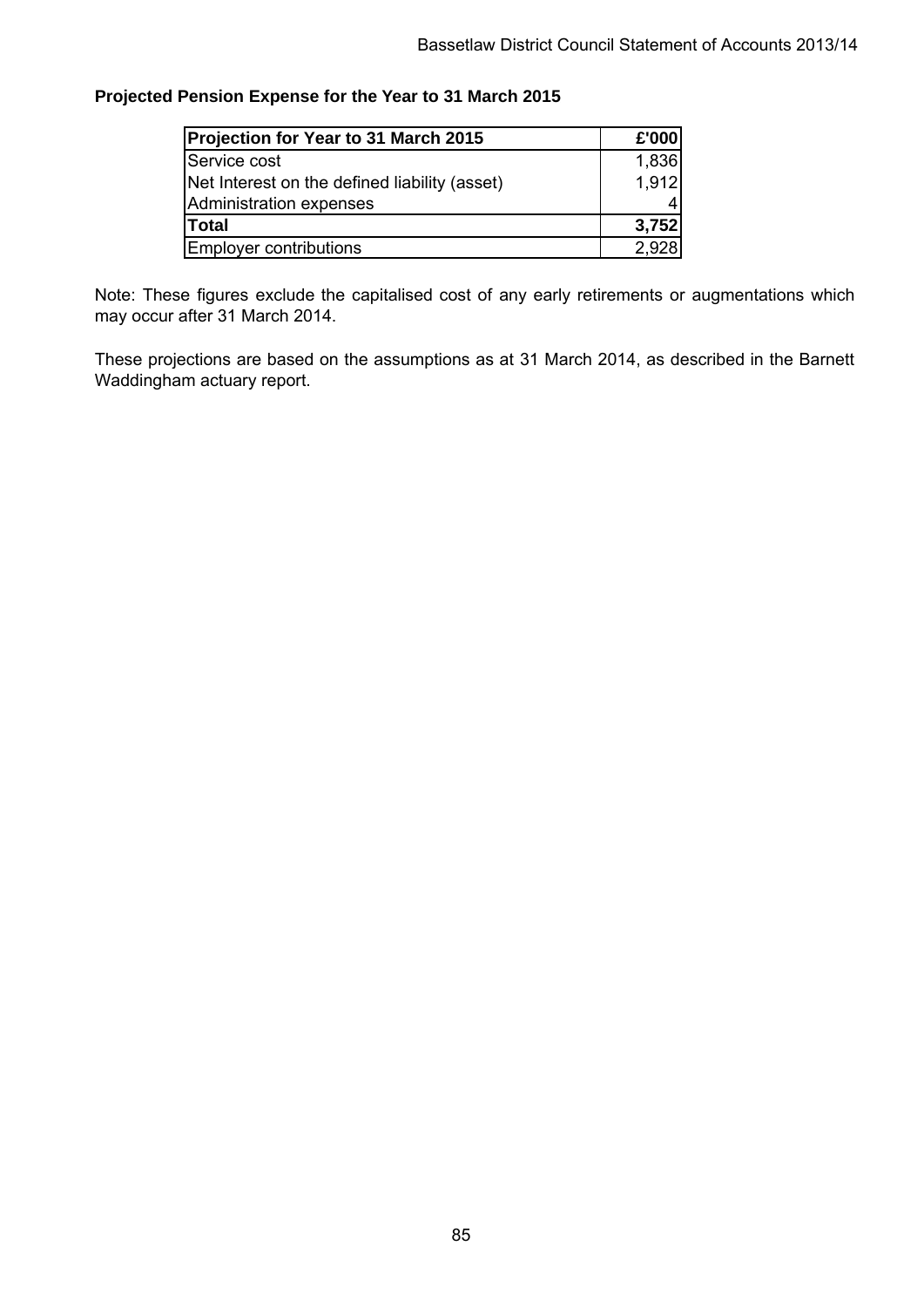#### **40 CONTINGENT LIABILITIES**

The Council is committed to an equal pay review, which is subject to agreement with the Trade Unions. The total cost is unknown at this stage, however a reserve of £0.735m has been earmarked for this purpose.

A provision of £0.126m has been included in the accounts in relation to the refund of personal search fees for Land Charges, this is due to the amendment of regulations affecting charges. However, a contingent liability of £0.057m is required due to further discussions in the reconciliation of transactions with Search Agents.

In 1992, Municipal Mutual Insurances Ltd (MMI) fell below the minimum regulatory solvency requirement and went into run off. The company's creditors entered into a Scheme of Arrangement whereby the company would continue to meet claims whilst ever it had sufficient funds to do so. However, if at any time the company were unable to meet claims, creditors would be liable for payment of 28% of total claims to date over a £0.050m threshold.

As at 31 March 2014 the Council's maximum exposure, should MMI no longer be able to achieve solvent run off, is £0.272m, as during 2013/14 the Council paid a levy of £0.048m to MMI for 15% of its liability. A provision of 13% (£0.045m) is set, and hence a contingent liability for £0.232m is needed.

An application for planning permission that had been agreed by officers, was subsequently overturned by Members of the Planning Committee. Consequently, the applicants appealed against the decision to refuse. As the application had a very specialist nature, the Planning Inspectorate agreed with the applicants' submission that a Public Inquiry was necessary. There is therefore some significant risk to the Council surrounding not only the costs it has incurred in defending the position at the inquiry, but also in subsequent cost claims which may be submitted following the decision of the Secretary of State. The decision is not expected until July 2014, but the cost is estimated at £0.200m.

#### **41 CONTINGENT ASSETS**

Part of the Council's offices at Queens Building, Worksop are owned by Nottinghamshire County Council. It is expected that this ownership will be legally transferred to the Council during 2014/15 at fair value.

The Council has made claims where either the policy of Her Majesty's Revenue and Customs (HMRC) has changed, or where legal judgements have changed the Value Added Tax (VAT) treatment of a service.

"Fleming claims" are claims for overpaid VAT, potentially going back as far as the inception of VAT in 1973. They followed the House of Lords judgements in January 2008 in the cases of Fleming and Conde Nast, which both concerned the way that the three-year time limit on making claims had been introduced by HMRC.

At 31 March 2014, the Council had contingent assets relating to the following VAT claims, none of which are individually material to the Council: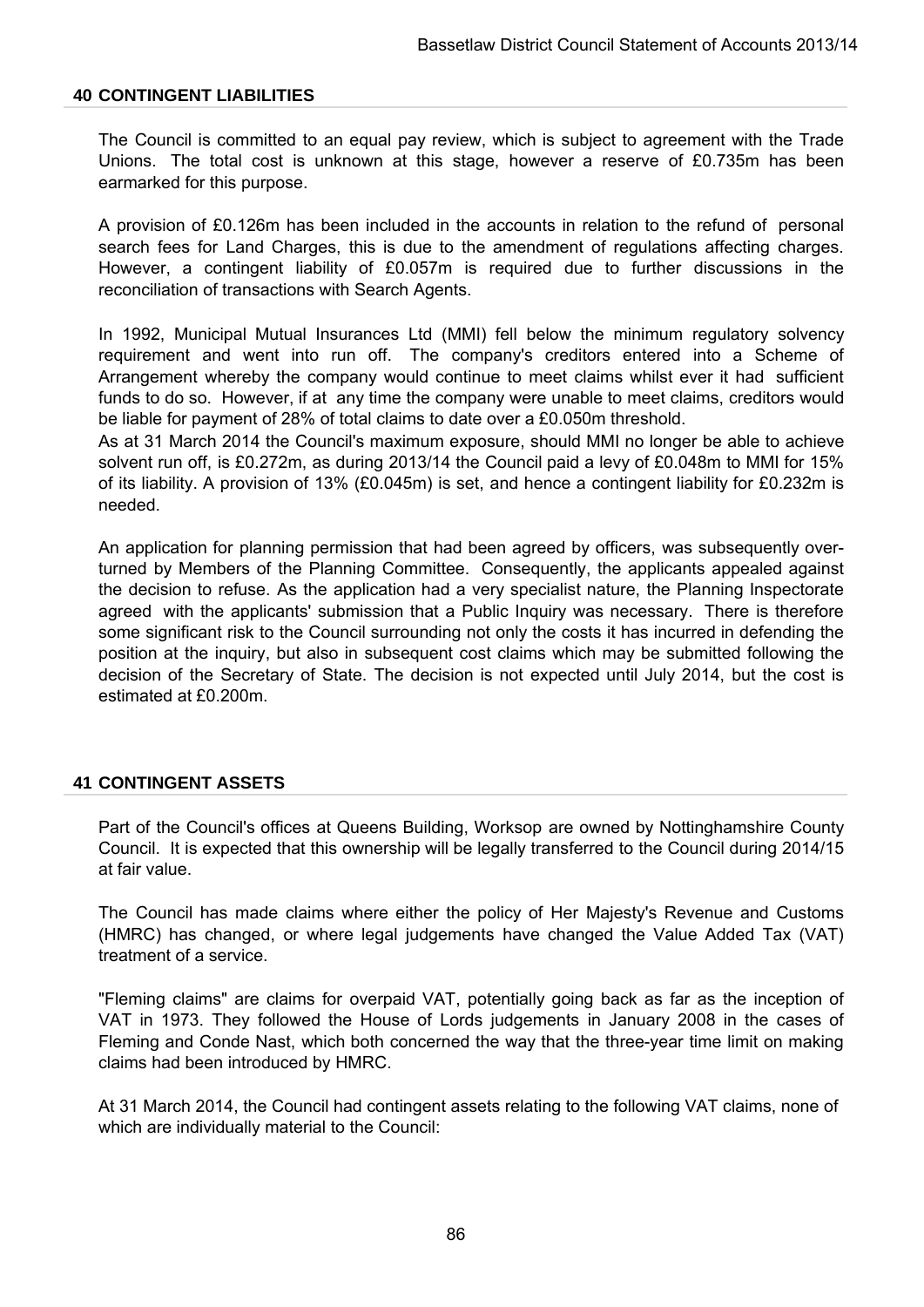| Nature and Value of Claim             | <b>Amount</b><br>£'000 |
|---------------------------------------|------------------------|
| Trade Waste Fees (Fleming Claim)      | 151                    |
| Leisure Services Fees (Fleming Claim) | 405                    |
| Leisure Services Fees (Fleming Claim) | 982                    |
| Building Control Fees (Fleming Claim) | 228                    |
| <b>Total</b>                          | 1,766                  |

The claims are subject to litigation and therefore the timing and amounts that may be paid to the Council are uncertain.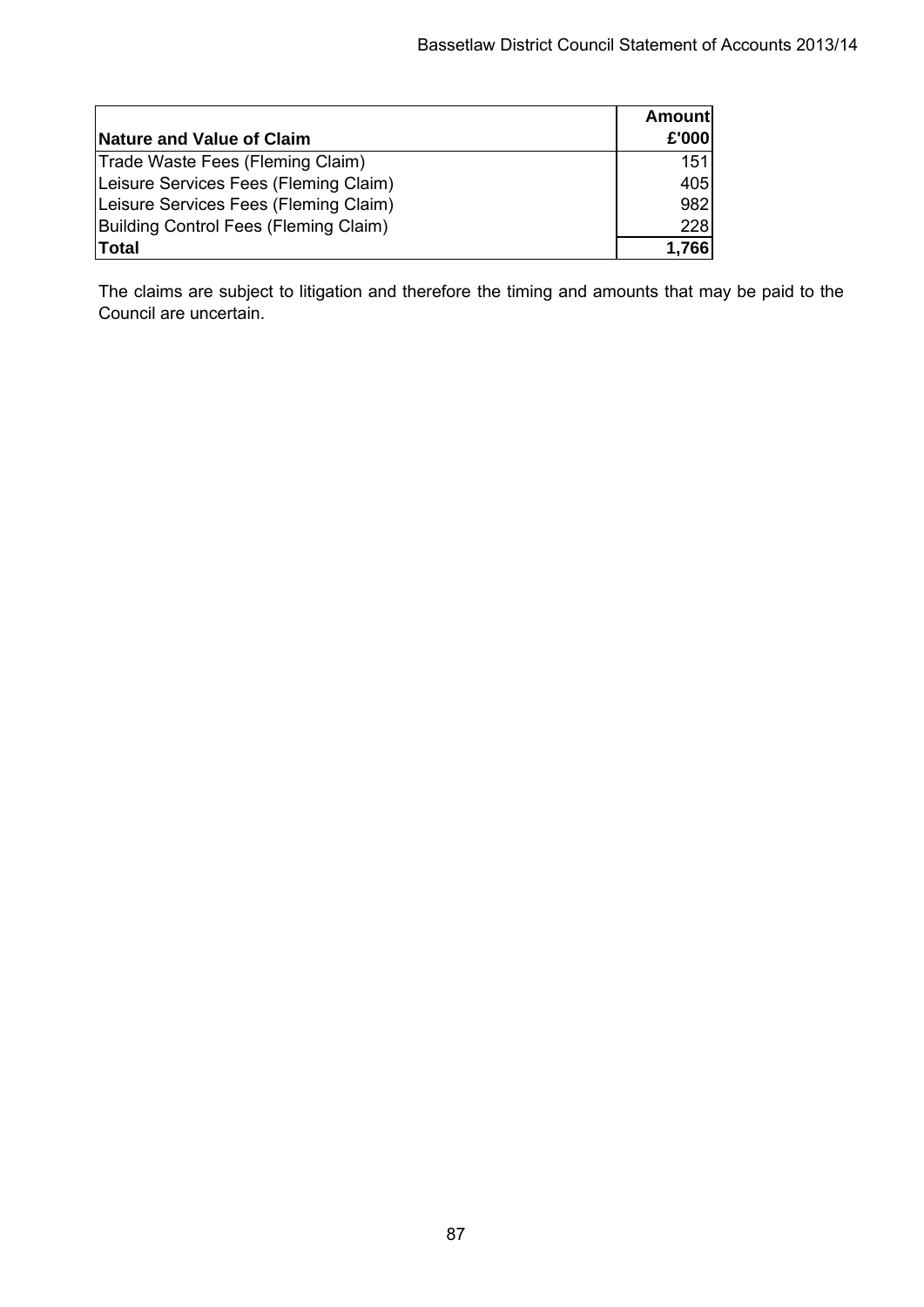# **42 NATURE AND EXTENT OF RISKS ARISING FROM FINANCIAL INSTRUMENTS**

#### **Disclosure of nature and extent of risk arising from Financial Instruments**

### **Key risks**

The Council's activities expose it to a variety of financial risks. The key risks are:

- **Credit risk** the possibility that other parties might fail to pay amounts due to the Council;
- **Liquidity risk** the possibility that the Council might not have funds available to meet its commitments to make payments;
- **Re-financing risk** the possibility that the Council might be requiring to renew a financial instrument on maturity at disadvantageous interest rates or terms;
- **Market risk** the possibility that financial loss might arise for the Council as a result of changes in such measures as interest rates movements.

#### **Overall procedures for managing risk**

The Council's overall risk management procedures focus on the unpredictability of financial markets, and are structured to implement suitable controls to minimise these risks. The procedures for risk management are set out through a legal framework based on the Local Government Act 2003 and associated regulations. These require the Council to comply with the CIPFA Prudential Code, the CIPFA Code of Practice on Treasury Management in the Public Services and investment guidance issued through the Act. Overall, these procedures require the Council to manage risk in the following ways:

- by formally adopting the requirements of the CIPFA Treasury Management Code of Practice;
- by the adoption of a Treasury Policy Statement and treasury management clauses within its financial and contract procedure rules; and
- limiting: • by approving annually in advance prudential and treasury indicators for the following three years
	- o the Council's overall borrowing;
	- o its maximum and minimum exposures to fixed and variable rates;
	- o its maximum and minimum exposures to the maturity structure of its debt;
	- o its maximum annual exposures to investments maturing beyond a year; and
	- o by approving an investment strategy for the forthcoming year setting out its criteria f both investing and selecting investment counterparties in compliance with Government guidance.

These are required to be reported and approved at or before the Council's annual Council Tax setting budget or before the start of the year to which they relate. These items are reported with the annual Treasury Management Strategy which outlines the detailed approach to managing risk in relation to the Council's financial instrument exposure. Actual performance is also reported after each year, as is a mid-year update.

The annual Treasury Management Strategy which incorporates the prudential indicators was approved by Council on 4 March 2013 and is available on the Council website. The key issues within the Strategy were:

• The Authorised Limit for 2013/14 was set at £134.0m. This is the maximum limit of external borrowings or other long term liabilities.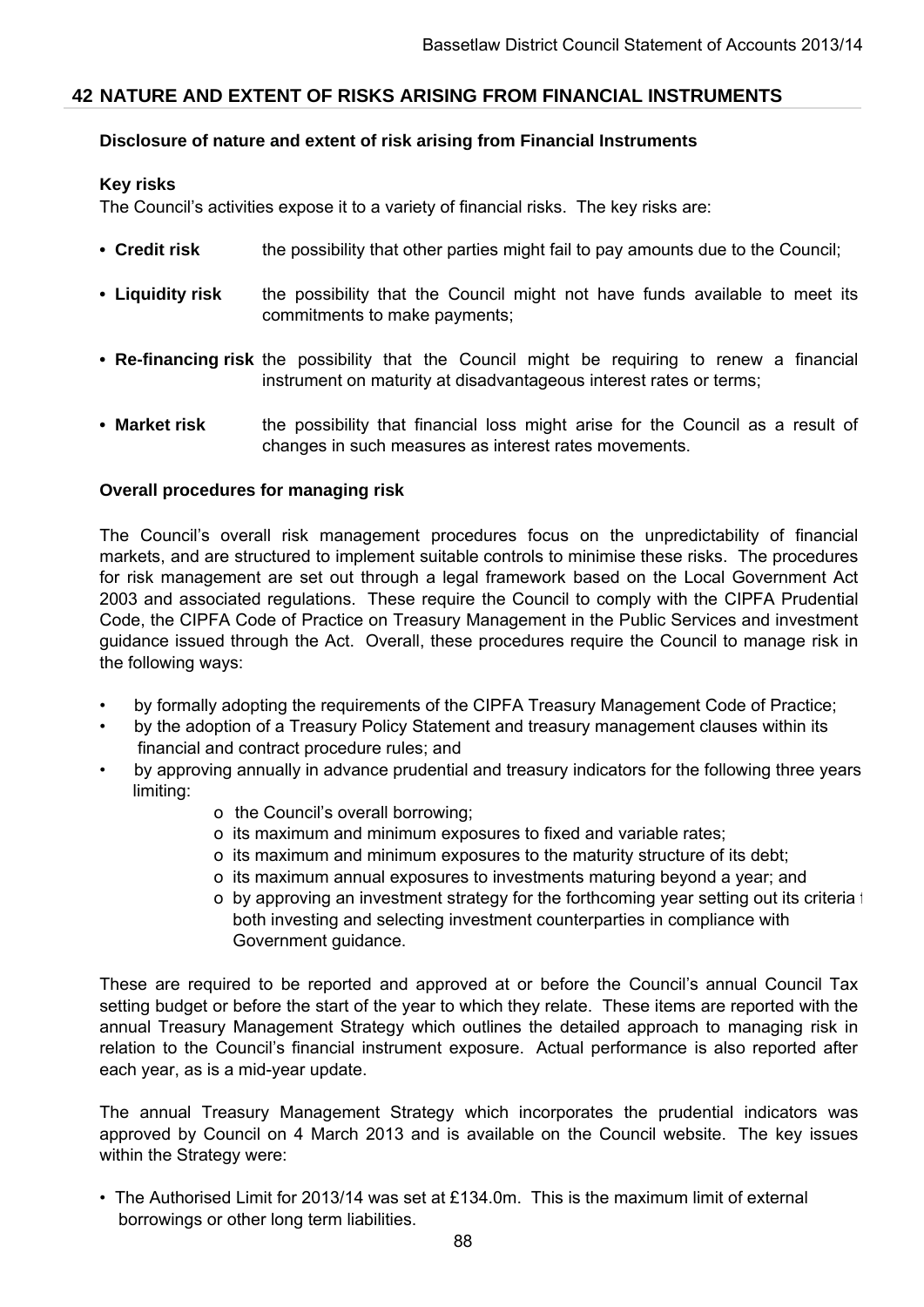- The Operational Boundary was expected to be £129.0m. This is the expected level of debt and other long term liabilities during the year.
- The maximum amounts of fixed and variable interest rate exposure were set at 100% and 20% based on the Council's net debt.
- The maximum and minimum exposures to the maturity structure of debt.

These policies are implemented by a central treasury team. The Council maintains written principles for overall risk management, as well as written policies (Treasury Management Practices – TMPs) covering specific areas, such as interest rate risk, credit risk, and the investment of surplus cash. These TMPs are a requirement of the Code of Practice and are reviewed periodically.

### **Credit risk**

Credit risk arises from deposits with banks and financial institutions, as well as credit exposures to the Council's customers.

This risk is minimised through the Annual Investment Strategy, which requires that deposits are not made with financial institutions unless they meet identified minimum credit criteria, in accordance with the Fitch, Moody's and Standard & Poors Credit Ratings Services. The Annual Investment Strategy also considers maximum amounts and time limits in respect of each financial institution. Deposits are not made with banks and financial institutions unless they meet the minimum requirements of the investment criteria outlined below. Additional selection criteria are also applied after this initial criteria is applied.

|                             | <b>Fitch Long Term</b><br><b>Rating</b><br>(or Equivalent) | <b>Money</b><br>Limit | <b>Time Limit</b> |
|-----------------------------|------------------------------------------------------------|-----------------------|-------------------|
| Banks 1 higher quality      | $F1+/A+$                                                   | £1m                   | 6 mths            |
| Banks 2 - part nationalised |                                                            | £1m                   | 6 mths            |
| Barclays Bank (own Bankers) |                                                            | £1m                   | Overnight         |
| <b>UK Government Bodies</b> | AAA                                                        | unlimited             | 6 mths            |
| <b>Local Authorities</b>    |                                                            | £3m                   | 6 mths            |
| <b>Money Market Funds</b>   | <b>AAA</b>                                                 | £3m                   | liquid            |

This Council uses the creditworthiness service provided by Capita Asset Services. This service uses a sophisticated modelling approach with credit ratings from all three rating agencies - Fitch, Moodys and Standard and Poors, forming the core element. However, it does not rely solely on the current credit ratings of counterparties but also uses the following as overlays:

- Credit ratings of Short Term of F1+, Long Term A+, Support C and Financial Strength AAA (Fitch or equivalent rating), with the lowest available rating being applied to the criteria.
- UK institutions provided with support from the UK Government;

The full Investment Strategy for 2013/14 was approved by Full Council on 4 March 2013 and is available on the Council's website.

Customers for goods and services are assessed, taking into account their financial position, past experience and other factors, with individual credit limits being set in accordance with internal ratings in accordance with parameters set by the Council.

The Council's maximum exposure to credit risk in relation to its investments in banks of £1m cannot be assessed generally, as the risk of any institution failing to make interest payments or repay the principal sum will be specific to each individual institution. Recent experience has shown that it is rare for such entities to be unable to meet their commitments. A risk of irrecoverability applies to all of the Council's deposits, but there was no evidence at 31 March 2014 that this was likely to crystallise.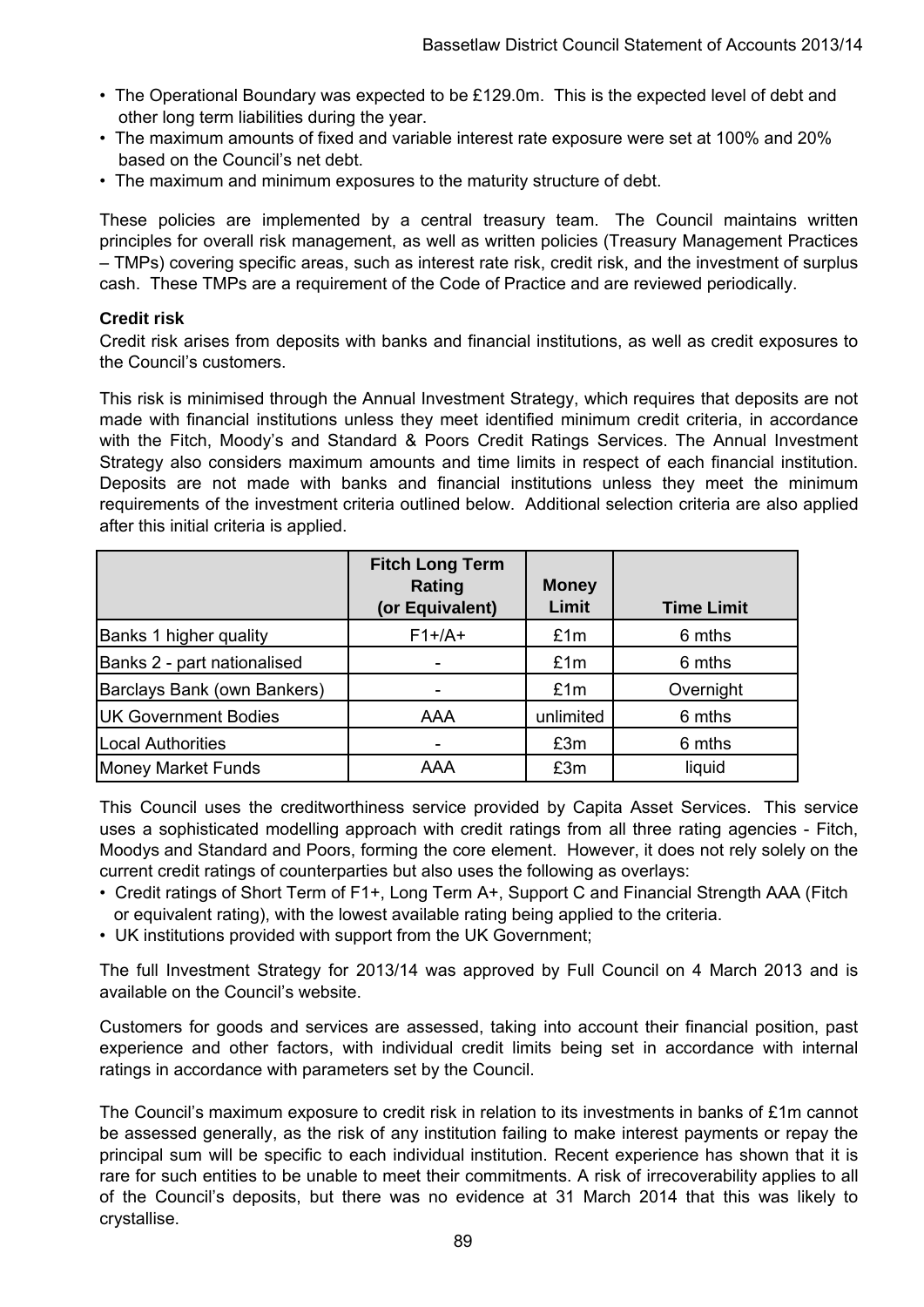No breaches of the Council's counterparty criteria occurred during the reporting period and the Council does not expect any losses from non-performance by any of its counterparties in relation to deposits and bonds.

The Council does not generally allow credit for its customers, such that £0.416m of the £0.465m balance is past its due date for payment at 31 March 2014 (£0.364m at 31 March 2013). The current outstanding amounts owed by customers can be analysed by age as follows:

| 31 March 2013 |                            | 31 March 2014 |
|---------------|----------------------------|---------------|
| £'000         |                            | £'000         |
|               | 169 Less than three months | 49            |
|               | 37 Three to six months     | 100           |
|               | 12 Six months to one year  | 91            |
|               | 146 More than one year     | 225           |
|               | 364 Total                  | 465           |

The Historic experience of default is 31.7% and the maximum exposure to default is £0.147m.

# **Liquidity risk**

The Council manages its liquidity position through the risk management procedures above (the setting and approval of prudential indicators and the approval of the treasury and investment strategy reports), as well as through a comprehensive cash flow management system, as required by the CIPFA Code of Practice. This seeks to ensure that cash is available when needed.

The Council has ready access to borrowings from the money markets to cover any day to day cash flow need, and the PWLB and money markets for access to longer term funds. The Council is also required to provide a balanced budget through the Local Government Finance Act 1992, which ensures sufficient monies are raised to cover annual expenditure. There is therefore no significant risk that it will be unable to raise finance to meet its commitments under financial instruments.

The maturity analysis of financial assets, excluding sums due from customers, is as follows:

| 31 March 2013 |                         | 31 March 2014   |
|---------------|-------------------------|-----------------|
| £'000         |                         | £'000           |
|               | 2,096 Less than 1 year  | 2,858           |
|               | 0 Between 1 and 2 years | 01              |
|               | 0 Between 2 and 3 years | 01              |
|               | 1,177 More than 3 years | 30 <sub>l</sub> |
| 3,273 Total   |                         | 2,888           |

#### **Refinancing and Maturity risk**

The Council maintains a significant debt and investment portfolio. Whilst the cash flow procedures above are considered against the refinancing risk procedures, longer-term risk to the Council relates to managing the exposure to replacing financial instruments as they mature. This risk relates to both the maturing of longer term financial liabilities and longer term financial assets.

The approved treasury indicator limits for the maturity structure of debt and the limits placed on investments placed for greater than one year in duration are the key parameters used to address this risk. The Council approved treasury and investment strategies address the main risks and the central treasury team address the operational risks within the approved parameters. This includes: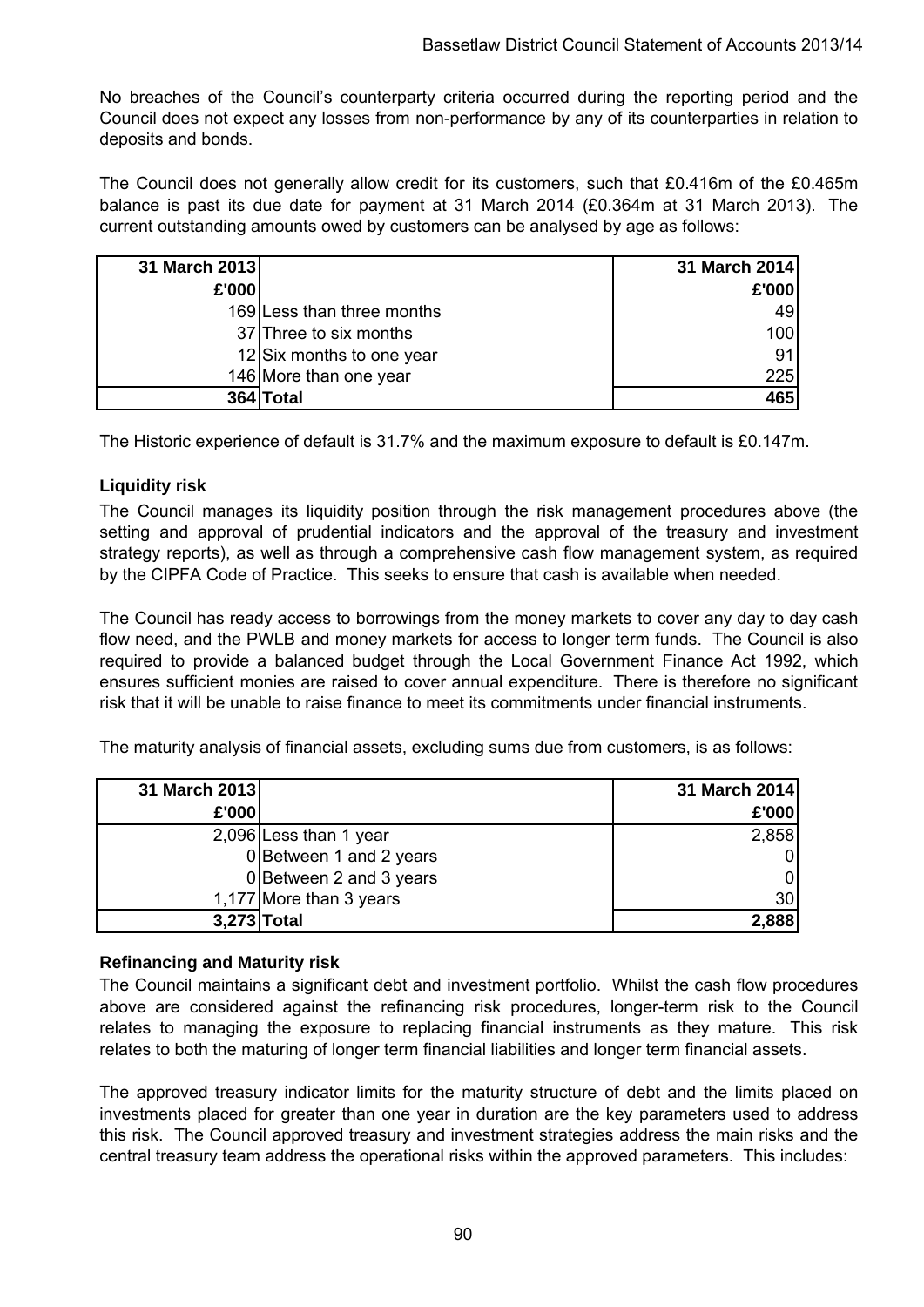- monitoring the maturity profile of financial liabilities and amending the profile through either new borrowing or the rescheduling of the existing debt; and
- monitoring the maturity profile of investments to ensure sufficient liquidity is available for the Council's day to day cash flow needs, and the spread of longer term investments provide stability of maturities and returns in relation to the longer term cash flow needs.

The maturity analysis of financial liabilities is as follows, with the maximum and minimum limits for fixed interest rates maturing in each period (approved by Council as part of the Treasury Management Strategy).

| <b>Actual 31</b> |                              |         | <b>Approved</b>  | <b>Actual 31</b> |
|------------------|------------------------------|---------|------------------|------------------|
| <b>March</b>     |                              |         | Approved maximum | <b>March</b>     |
| 2013             |                              | minimum | <b>Limits</b>    | 2014             |
| £'000            |                              | limits  | £'000            | £'000            |
|                  | 15,062 Less than 1 year      | $0\%$   | 25%<br>£29,091   | 13,000           |
|                  | 4000 Between 1 and 2 years   | $0\%$   | 50%<br>£58,182   | 4,000            |
|                  | 18,700 Between 2 and 5 years | $0\%$   | 50%<br>£58,182   | 18,700           |
|                  | 9.000 Between 5 and 10 years | $0\%$   | 50%<br>£58,182   | 9,000            |
|                  | 71,663 More than 10 years    | 0%      | 100%<br>£116,363 | 71,663           |
| 118,425 Total    |                              |         |                  | 116,363          |

**Interest rate risk** - The Council is exposed to interest rate movements on its borrowings and investments. Movements in interest rates have a complex impact on the Council, depending on how variable and fixed interest rates move across differing financial instrument periods. For instance, a rise in variable and fixed interest rates would have the following effects:

- Borrowings at variable rates the interest expense charged to the Comprehensive Income and Expenditure Statement will rise;
- Borrowings at fixed rates the fair value of the borrowing will fall (no impact on revenue balances);
- Investments at variable rates the interest income credited to the Comprehensive Income and Expenditure Statement will rise; and
- Investments at fixed rates the fair value of the assets will fall (no impact on revenue balances).

Borrowings are not carried at fair value in the Balance Sheet, so nominal gains and losses on fixed rate borrowings would not impact on the Surplus or Deficit on the Provision of Services or Other Comprehensive Income and Expenditure. However, changes in interest payable and receivable on variable rate borrowings and investments will be posted to the Surplus or Deficit on the Provision of Services and affect the General Fund Balance, subject to influences from Government grants. Movements in the fair value of fixed rate investments that have a quoted market price will be reflected in the Other Comprehensive Income and Expenditure Statement.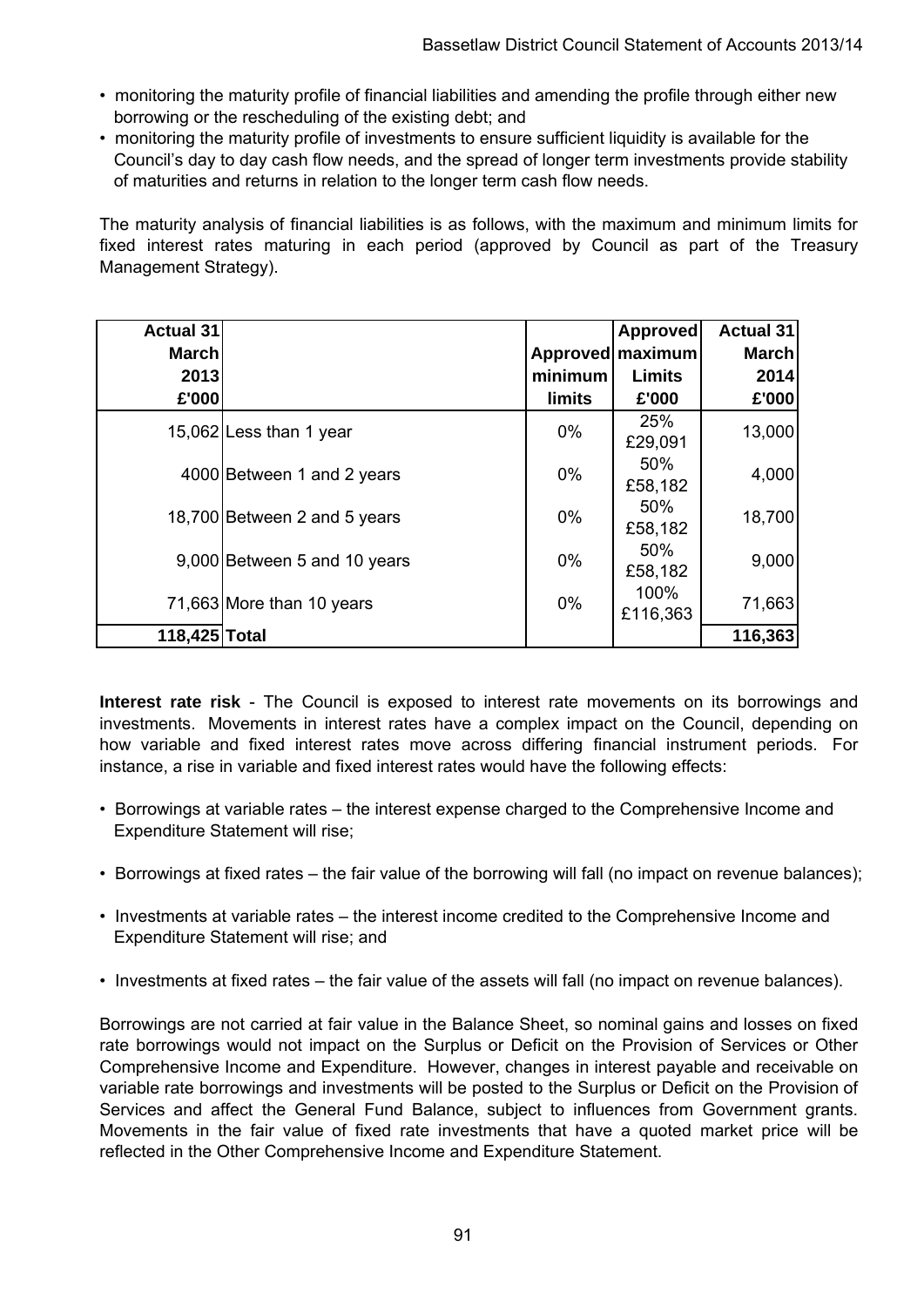The Council has a number of strategies for managing interest rate risk. The Annual Treasury Management Strategy draws together Council's prudential and treasury indicators and its expected treasury operations, including an expectation of interest rate movements. From this Strategy a treasury indicator is set which provides maximum limits for fixed and variable interest rate exposure. The central treasury team will monitor market and forecast interest rates within the year to adjust exposures appropriately. For instance during periods of falling interest rates, and where economic circumstances make it favourable, fixed rate investments may be taken for longer periods to secure better long term returns, similarly the drawing of longer term fixed rates borrowing would be postponed.

If all interest rates had been 1% higher than the Councils average borrowing rate of 3.99% (with all other variables held constant) the financial effect would be:

|                                                                 | £'000  |
|-----------------------------------------------------------------|--------|
| Increase in interest receivable on variable rate investments    | -66    |
| Increase in Government grant receivable for financing costs     |        |
| Impact on Surplus or Deficit on the Provision of Services       |        |
| Share of overall impact debited to the HRA                      |        |
| Impact on Other Comprehensive Income and Expenditure            | -66    |
| Decrease in fair value of fixed rate borrowings liabilities (no | 14,474 |
| impact on the Surplus or Deficit on the Provision of Services   |        |
| or Other Comprehensive Income and Expenditure)                  |        |

The approximate impact of a 1% fall in interest rates would be as above but with the movements being reversed. These assumptions are based on the same methodology as used in the Note 16 -Fair value of Assets and Liabilities carried at Amortised Cost.

**Price risk** - The Council, excluding the Nottinghamshire County Council Pension Fund, does not generally invest in equity shares or marketable bonds.

**Foreign exchange risk in Relation to Icelandic Deposits** - The Council has foreign exchange exposure resulting from an element of the settlement received from Glitnir/Landsbanki. This is being held in Icelandic Kroner in an escrow account due to the current imposition of currency controls.

# **Icelandic Bank Defaults**

In October 2008, the Icelandic banks Landsbanki, and Glitnir collapsed and the UK subsidiaries of the banks, Heritable and Kaupthing Singer and Friedlander went into administration. The Council had £8.0m deposited across all 4 of these institutions, with varying maturity dates and interest rates as follows:

|                    |                 |                     | <b>Amount</b>   | <b>Interest</b> |       | <b>Carrying Impairment</b> |
|--------------------|-----------------|---------------------|-----------------|-----------------|-------|----------------------------|
|                    | <b>Date</b>     | <b>Maturity</b>     | <b>Invested</b> | Ratel           |       | Amount Adjustment          |
|                    | <b>Invested</b> | <b>Date</b>         | £'000           | %               | £'000 | £'000                      |
| Landsbanki         |                 | 09-Jan-08 07-Jan-09 | 3,000           | 5.56            |       |                            |
| Heritable          |                 | 09-Jul-08 09-Jan-09 | 2,000           | 6.12            |       | 121                        |
| Glitnir            |                 | 09-Jan-08 07-Jan-09 | 2,000           | 5.55            |       |                            |
| <b>KSF</b>         |                 | 09-Jan-08 07-Jan-09 | 1,000           | 5.55            | 37    |                            |
| Landsbanki ISK     |                 |                     |                 | 3.35            |       |                            |
| <b>Glitnir ISK</b> |                 |                     |                 | 3.35            | 431   |                            |
| Total              |                 |                     | 8,000           |                 | 468   | 121                        |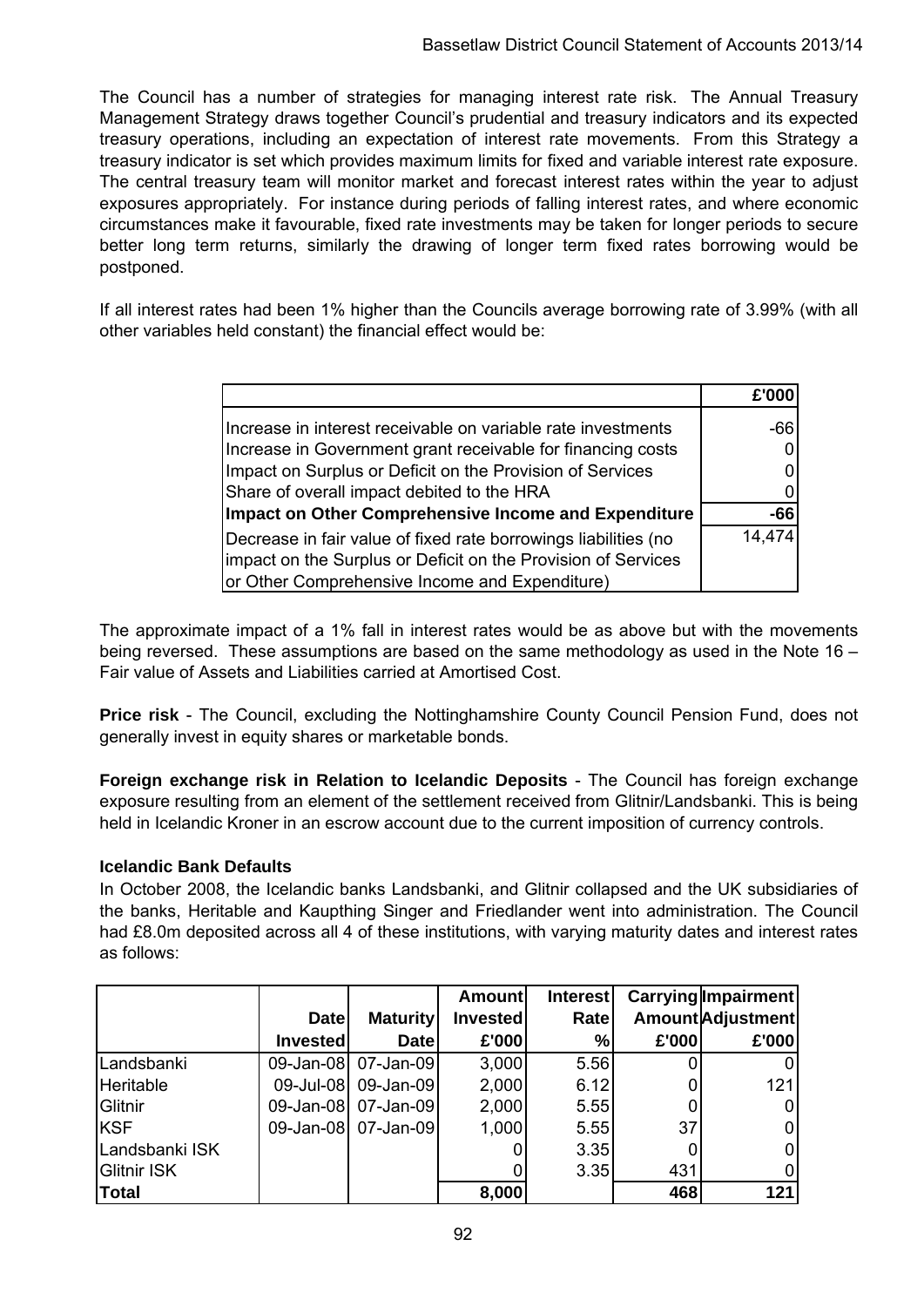All monies within these institutions are currently subject to the respective administration and receivership processes. The amounts and timing of payments to depositors such as the Council will be determined by the administrators / receivers.

The current situation with regards to recovery of the sums deposited varies between each institution. Based on the latest information available the authority considers that it is appropriate to consider an impairment adjustment for the deposits, and has taken the action outlined below.

The Council continues to adopt a prudent approach and as the available information from administrators/receivers is not definitive as to the amounts and timings of future payments, and are based on estimates, further adjustments will be made in 2014/15 if required, once more detail has been made available on the final recovery amounts.

#### **Heritable Bank**

Heritable Bank is a UK registered bank under Scottish law. The company was placed in administration on 7 October 2008. The Council has received 94% of the claim amount and no further dividends are expected.

### **Kaupthing Singer and Friedlander Ltd**

The current position on actual payments received and estimated future payouts is as shown in the table. The Council has decided to recognise an impairment based on it recovering 85.75p in the £. This reflects an improvement from the position reported as at 31 March 2013 of 85.25p in the £.

| <b>Date</b>      | Repayment |
|------------------|-----------|
| Received to date | 81.50%    |
| June 2014        | 2.25%     |
| June 2015        | 2.00%     |

Recoveries are expressed as a percentage of the Council's claim in the administration, which includes interest accrued up to 7 October 2008.

#### **Landsbanki**

In February 2014 the Council sold its Landsbanki claim for 92.0% of the claim amount.

#### **Glitnir Bank hf**

The Council has received 100% of its claim in full settlement for Glitnir Bank hf. However, an element of the distribution is in Icelandic Kroner which has been placed in an escrow account in Iceland and is earning interest of 4.2% as at 31 March 2014. This element of the distribution has been retained in Iceland due to currency controls currently operating in Iceland and as a result is subject to exchange rate risk, over which the Council has no control.

**Foreign exchange risk in Relation to Icelandic Deposits** - The Council has foreign exchange exposure resulting from an element of the settlement received from Glitnir/Landsbanki. This is being held in Icelandic Kroner in an escrow account due to the current imposition of currency controls.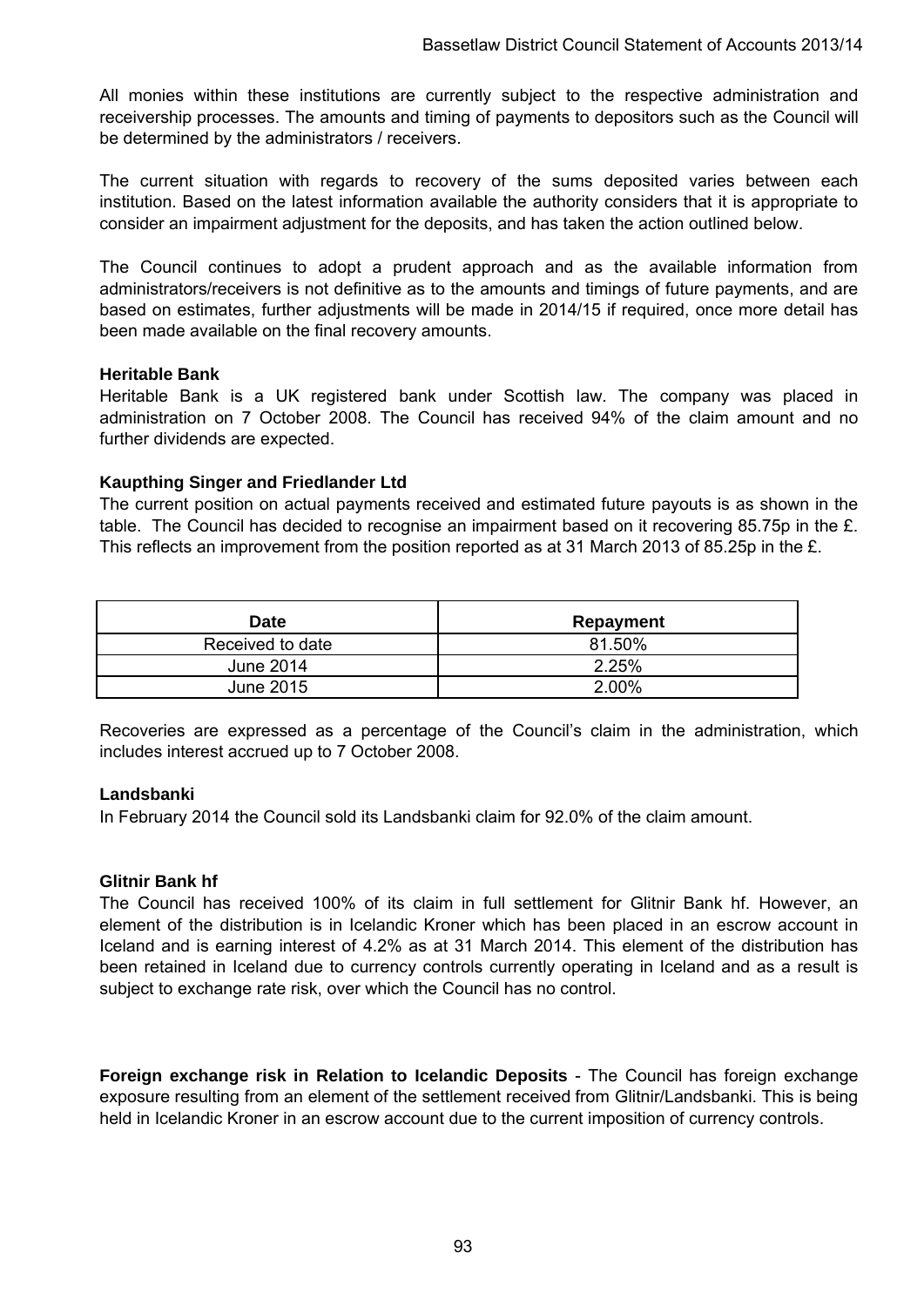# **SUPPLEMENTARY STATEMENTS**

# **HOUSING REVENUE ACCOUNT**

The Housing Revenue Account summarises the transactions relating to the provision, maintenance and management of the Council's housing stock. The account has to be self-financing and cannot be subsidised by the General Fund.

| <b>Restated</b> |                                                                    |           |
|-----------------|--------------------------------------------------------------------|-----------|
|                 | 2012/13 Housing Revenue Account Income and                         | 2013/14   |
|                 | £'000 Expenditure Statement                                        | £'000     |
|                 | <b>Expenditure</b>                                                 |           |
|                 | 6,184 Repairs and maintenance                                      | 6,123     |
|                 | 6,585 Supervision and management                                   | 6,337     |
|                 | 92 Rents, rates, taxes and other charges                           | 143       |
|                 | -19 Negative HRA Subsidy payable                                   | 0         |
|                 | 5,821 Depreciation and impairment of non-current assets            | 2,483     |
|                 | 0 REFCUS Expenditure                                               | 22        |
|                 | 90 Debt management costs                                           | 127       |
|                 | 122 Movement in the allowance for bad debts                        | 131       |
|                 | 18,875 Total Expenditure                                           | 15,366    |
|                 | Income                                                             |           |
|                 | -24,843 Dwelling rents                                             | $-25,849$ |
|                 | -251 Non dwelling rents                                            | $-265$    |
|                 | -539 Charges for services and facilities                           | $-531$    |
|                 | -582 Contributions towards expenditure                             | $-572$    |
|                 | -26,215 Total Income                                               | $-27,217$ |
|                 |                                                                    |           |
|                 | -7,340 Net Cost of HRA Services as included in the Comprehensive   | $-11,851$ |
|                 | <b>Income and Expenditure Account</b>                              |           |
|                 | 257 HRA Services share of Corporate and Democratic Core            | 264       |
|                 | 765 HRA share of other amounts included in whole authority Cost of | 554       |
|                 | services but not allocated to specific services                    |           |
|                 |                                                                    |           |
|                 | -6,318 Net Operations Cost of HRA Services                         | $-11,033$ |
|                 |                                                                    |           |
|                 | HRA share of the operating income and expenditure included         |           |
|                 | in the Comprehensive Income and Expenditure Statement:             |           |
|                 | 831 Gain or loss(-) on sale of HRA non-current assets              | 2,401     |
|                 | 3,856 Interest payable and similar charges                         | 3,876     |
|                 | -10 Interest and Investment Income                                 | -8        |
|                 | 4 Pensions interest cost and expected return on pensions assets    | 3         |
|                 | -3,989 Capital grants and contributions receivable                 | $-3,630$  |
|                 | -5,626 Surplus (-) or deficit for the year on HRA services         | $-8,391$  |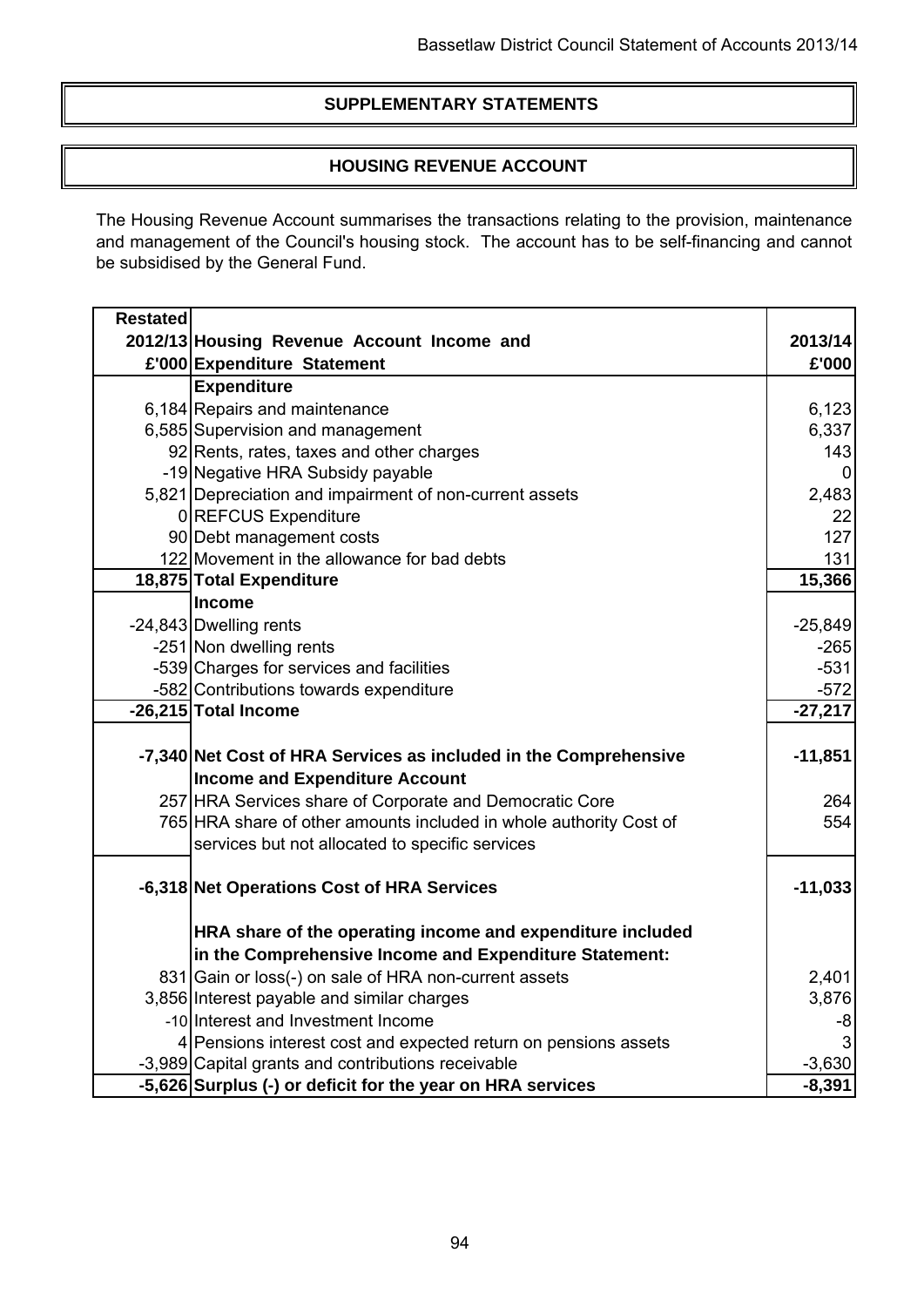| <b>Restated</b> |                                                                   |          |
|-----------------|-------------------------------------------------------------------|----------|
|                 | 2012/13 Movement on the HRA Statement                             | 2013/14  |
| £'000           |                                                                   | £'000    |
|                 | -1,392 Balance on the HRA at the end of the previous year         | $-1,466$ |
|                 | -5.626 Surplus (-) or deficit for the year on the HRA Income      | $-8,391$ |
|                 | and Expenditure Account                                           |          |
|                 | 5,553 Adjustments between accounting basis and funding            | 8,519    |
|                 | -73 Net increase(-) or decrease before transfer to/from Earmarked | 128      |
|                 | <b>Reserves</b>                                                   |          |
|                 | -1 Transfers to/from earmarked reserves                           | -8       |
|                 | -74 Net increase(-) or decrease in HRA Balances                   | 120      |
|                 | -1,466 Balance on the HRA at the end of the current year          | -1,346   |

| <b>Restated</b> |                                                                                  |          |
|-----------------|----------------------------------------------------------------------------------|----------|
|                 | 2012/13 Note to Statement of Movement on HRA Balance                             | 2013/14  |
| £'000           |                                                                                  | £'000    |
|                 | Reversal of Items debited or credited to the Comprehensive                       |          |
|                 | Income and Expenditure Statement:                                                |          |
|                 | -5,522 Charges for depreciation and impairment of non-current assets             | $-2,382$ |
|                 | 485 Capital grant and contributions applied                                      | 130      |
|                 | 0 Revenue Expenditure Funded from Capital under Statute                          | $-22$    |
|                 | -803 Gain(-)/Loss on Sale of HRA Non Current Assets                              | $-2,366$ |
|                 | Insertion of items not debited or credited to the Comprehensive Income           |          |
|                 | and Expenditure Statement:                                                       |          |
|                 | 76 Amortision of Premiums and Discounts                                          | 73       |
|                 | -29 Capital expenditure charged against the HRA                                  | $-35$    |
|                 | -10 Reversal of items relating to retirement benefits debited or credited to the | $-10$    |
|                 | <b>CIES</b>                                                                      |          |
|                 | 1,098 Employers contribution payable to NCC pension fund and retirement          | 1,136    |
|                 | benefits payable direct to pensioners                                            |          |
|                 | 10,258 Transfer to Major Repairs Reserve                                         | 11,995   |
|                 | 5,553 Net additional amount required by statute                                  | 8,519    |

# **NOTES TO THE HOUSING REVENUE ACCOUNT**

# **(A) HOUSING STOCK**

| <b>Total</b> |                               | Pre       | 1945-     | 1965-     | 1975-     | <b>After</b> | <b>Total</b> |
|--------------|-------------------------------|-----------|-----------|-----------|-----------|--------------|--------------|
| 2012/13      |                               | 1945      | 1964      | 1974      | 2013      | 2013         | 2013/14      |
|              |                               |           |           |           |           |              |              |
| <b>No</b>    |                               | <b>No</b> | <b>No</b> | <b>No</b> | <b>No</b> | <b>No</b>    | <b>No</b>    |
|              | <b>Traditional Houses and</b> |           |           |           |           |              |              |
|              | <b>Bungalows</b>              |           |           |           |           |              |              |
|              | $2,997$  1 - 2 Bedrooms       | 251       | 1,008     | 508       | 1,229     |              | 3,000        |
|              | $1,719$ 3+ Bedrooms           | 653       | 725       | 152       | 168       |              | 1,699        |
|              | <b>Non Traditional Houses</b> |           |           |           |           |              |              |
|              | 617 Houses and Bungalows      | 0         | 269       | 343       | 0         |              | 612          |
|              | <b>Flats</b>                  |           |           |           |           |              |              |
|              | 1,022 Low Rise (1-2 storeys)  | 20        | 405       | 232       | 343       |              | 1,000        |
|              | 562 Medium Rise (3-5 storeys) | 0         | 27        | 377       | 184       |              | 588          |
| 6,917        | <b>Total</b>                  | 924       | 2,434     | 1,612     | 1,924     |              | 6,899        |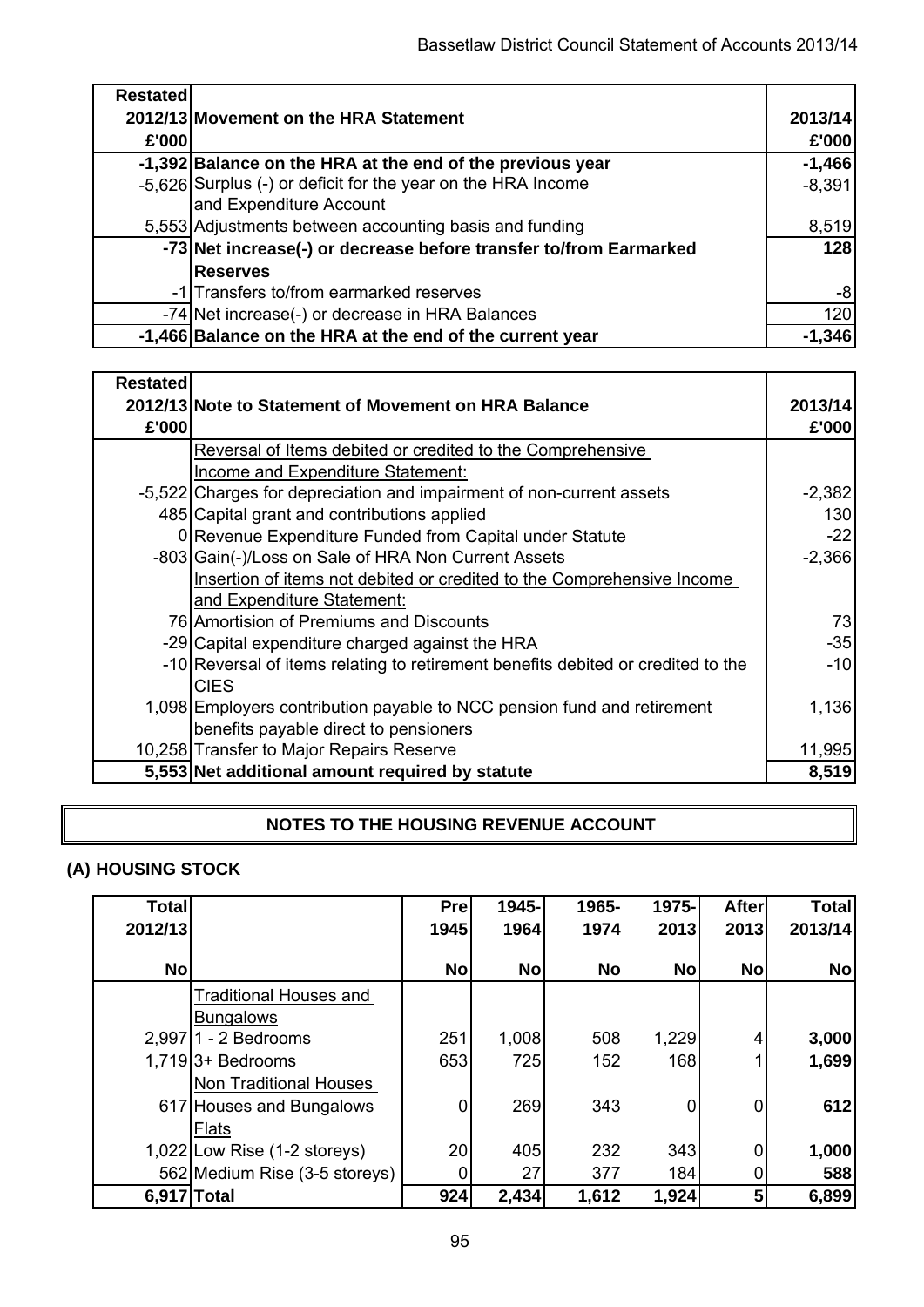| Movements in 2013/14                          |                    |                                |                                           |                |                         |                       |                              |                                                   |                        |                              |
|-----------------------------------------------|--------------------|--------------------------------|-------------------------------------------|----------------|-------------------------|-----------------------|------------------------------|---------------------------------------------------|------------------------|------------------------------|
|                                               |                    |                                |                                           | Assets         |                         |                       |                              |                                                   | <b>Sale</b>            |                              |
|                                               |                    | and                            |                                           |                |                         |                       |                              |                                                   |                        |                              |
|                                               |                    |                                | Plant,                                    |                |                         |                       |                              |                                                   |                        |                              |
|                                               |                    |                                | න්                                        |                |                         |                       |                              |                                                   |                        |                              |
|                                               |                    |                                |                                           |                |                         |                       |                              |                                                   |                        |                              |
|                                               | Council Dwellings  | Other Land<br><b>Buildings</b> | Vehicles, Pl.<br>Furniture &<br>Equipment | Infrastructure | <b>Community Assets</b> | <b>Surplus Assets</b> | Assets Under<br>Construction | Total Property, Plant<br>& Equipment<br>Equipment | Assets Held for        |                              |
|                                               |                    |                                |                                           |                |                         |                       |                              |                                                   |                        | Total                        |
|                                               | £'000              | £'000                          | £'000                                     |                | £'000 £'000             | £'000                 | £'000                        | £'000                                             | £'000                  | £'000                        |
| <b>At 1 April 2013</b>                        | 198,970            | 7,102                          | 2,272                                     | 1,469          | 20                      | 1,515                 | 200                          | 211,548                                           | 6,427                  | 217,975                      |
| <b>Additions</b>                              | 9,945              | 78                             | 41                                        | 142            | 0                       | 0                     | 120                          | 10,326                                            | 0                      | 10,326                       |
| Donations                                     | 0                  | 0                              | 0                                         | 0              | 0                       | 0                     | 0                            |                                                   | 0                      | 0                            |
| Revaluation                                   | 0                  | $-97$                          | $\Omega$                                  | 0              | 0                       | 88                    | 0                            | -9                                                | 0                      | -9                           |
| increases/decreases(-)                        |                    |                                |                                           |                |                         |                       |                              |                                                   |                        |                              |
| recognised in the Revaluation                 |                    |                                |                                           |                |                         |                       |                              |                                                   |                        |                              |
| Reserve                                       |                    |                                |                                           |                |                         |                       |                              |                                                   |                        |                              |
| Revaluation                                   | 495                | $-86$                          | 0                                         | 0              | 0                       | $-13$                 | 0                            | 396                                               | 0                      | 396                          |
| increases/decreases(-)                        |                    |                                |                                           |                |                         |                       |                              |                                                   |                        |                              |
| recognised in the                             |                    |                                |                                           |                |                         |                       |                              |                                                   |                        |                              |
| Surplus/Deficit on the                        |                    |                                |                                           |                |                         |                       |                              |                                                   |                        |                              |
| <b>Provision of Services</b>                  |                    |                                |                                           |                |                         |                       |                              |                                                   |                        |                              |
| Derecognition - Disposals                     | 0                  | $\mathbf 0$                    | 0                                         | 0              | 0                       | 0                     | $\Omega$                     | 0                                                 | $-6,758$               | $-6,758$                     |
| Derecognition - Other                         | $-1,527$           | $-71$                          | 0                                         | 0              | 0                       | $\pmb{0}$             | $\overline{0}$               | $-1,598$                                          | 0                      | $-1,598$                     |
| Assets reclassified to(-)/from                | $-1,318$           | $-40$                          | 0                                         | 0              | 0                       | 78                    | ΩI                           | $-1,280$                                          | 1,280                  |                              |
| <b>Held for Sale</b>                          |                    |                                |                                           |                |                         |                       |                              |                                                   |                        |                              |
| Other movements in cost or                    | 184                | $-15$                          | 36                                        | 16             | 0                       | $-1$                  | $-200$                       | 20                                                | 0                      | 20                           |
| valuation                                     |                    |                                |                                           |                |                         |                       |                              |                                                   |                        |                              |
| <b>At 31 March 2014</b>                       | 206,749            | 6,871                          | 2,349                                     | 1,627          | 20                      | 1,667                 |                              | 120 219,403                                       |                        | 949 220,352                  |
| <b>Accumulated Depreciation &amp;</b>         |                    |                                |                                           |                |                         |                       |                              |                                                   |                        |                              |
| Impairment                                    | 6,534              |                                |                                           |                |                         |                       |                              |                                                   |                        |                              |
| <b>At 1 April 2013</b><br>Depreciation charge | 4,470              | 647<br>155                     | 1,059<br>263                              | 934<br>22      | 0<br>0                  | 0<br>0                | 0<br>0                       | 9,174<br>4,910                                    | $\pmb{0}$<br>$\pmb{0}$ | 9,174<br>4,910               |
| Depreciation written out to the               | 0                  | $-307$                         | 0                                         | 0              | 0                       | 0                     | 0                            | $-307$                                            | 0                      | $-307$                       |
| <b>Revaluation Reserve</b>                    |                    |                                |                                           |                |                         |                       |                              |                                                   |                        |                              |
| Depreciation written out to the               | $-1,992$           | $-39$                          | $\pmb{0}$                                 | 0              | 0                       | $\mathsf{O}\xspace$   | $\overline{0}$               | $-2,031$                                          | 0                      | $-2,031$                     |
| Surplus/Deficit on the                        |                    |                                |                                           |                |                         |                       |                              |                                                   |                        |                              |
| <b>Provision of Services</b>                  |                    |                                |                                           |                |                         |                       |                              |                                                   |                        |                              |
| Impairment losses/reversals(-)                | 0                  | 0                              | 0                                         | 0              | 0                       | 0                     | 0                            | 0                                                 | 0                      | 0                            |
| recognised in the Revaluation                 |                    |                                |                                           |                |                         |                       |                              |                                                   |                        |                              |
| Reserve                                       |                    |                                |                                           |                |                         |                       |                              |                                                   |                        |                              |
| Impairment losses/reversals(-)                | 0                  | 0                              | 0                                         | 0              | 0                       | 0                     | 0                            | 0                                                 | 0                      | $\mathbf 0$                  |
| recognised in the                             |                    |                                |                                           |                |                         |                       |                              |                                                   |                        |                              |
| Surplus/Deficit on the                        |                    |                                |                                           |                |                         |                       |                              |                                                   |                        |                              |
| <b>Provision of Services</b>                  |                    |                                |                                           |                |                         |                       |                              |                                                   |                        |                              |
| Derecognition - Disposals                     | 0                  | 0                              | 0                                         | 0              | 0                       | 0                     | 0                            |                                                   | $\boldsymbol{0}$       |                              |
| Derecognition - Other                         | $-464$             | $-5$                           | 0                                         | 0              | 0                       | 0                     | 0                            | $-469$                                            | 0                      | -469                         |
| Other movements in                            |                    | $-1$                           | 8                                         | 0              | 0                       | 0                     | 0                            | 8                                                 | 0                      | 8                            |
| depreciation & impairment                     |                    |                                |                                           |                |                         |                       |                              |                                                   |                        |                              |
| <b>At 31 March 2014</b>                       | 8,549              | 450                            | 1,330                                     | 956            | $\mathbf 0$             | $\pmb{0}$             | $\boldsymbol{0}$             | 11,285                                            | $\mathbf 0$            | 11,285                       |
|                                               |                    |                                |                                           |                |                         |                       |                              |                                                   |                        |                              |
| <b>Net Book Value</b>                         |                    |                                |                                           |                |                         |                       |                              |                                                   |                        |                              |
| at 31 March 2014                              |                    |                                |                                           |                |                         |                       |                              | 120 208,118                                       |                        |                              |
| at 31 March 2013                              | 198,200<br>192,436 | 6,421<br>6,455                 | 1,019<br>1,213                            | 671<br>535     | 20<br>20                | 1,667<br>1,515        |                              | 200 202,374                                       |                        | 949 209,067<br>6,427 208,801 |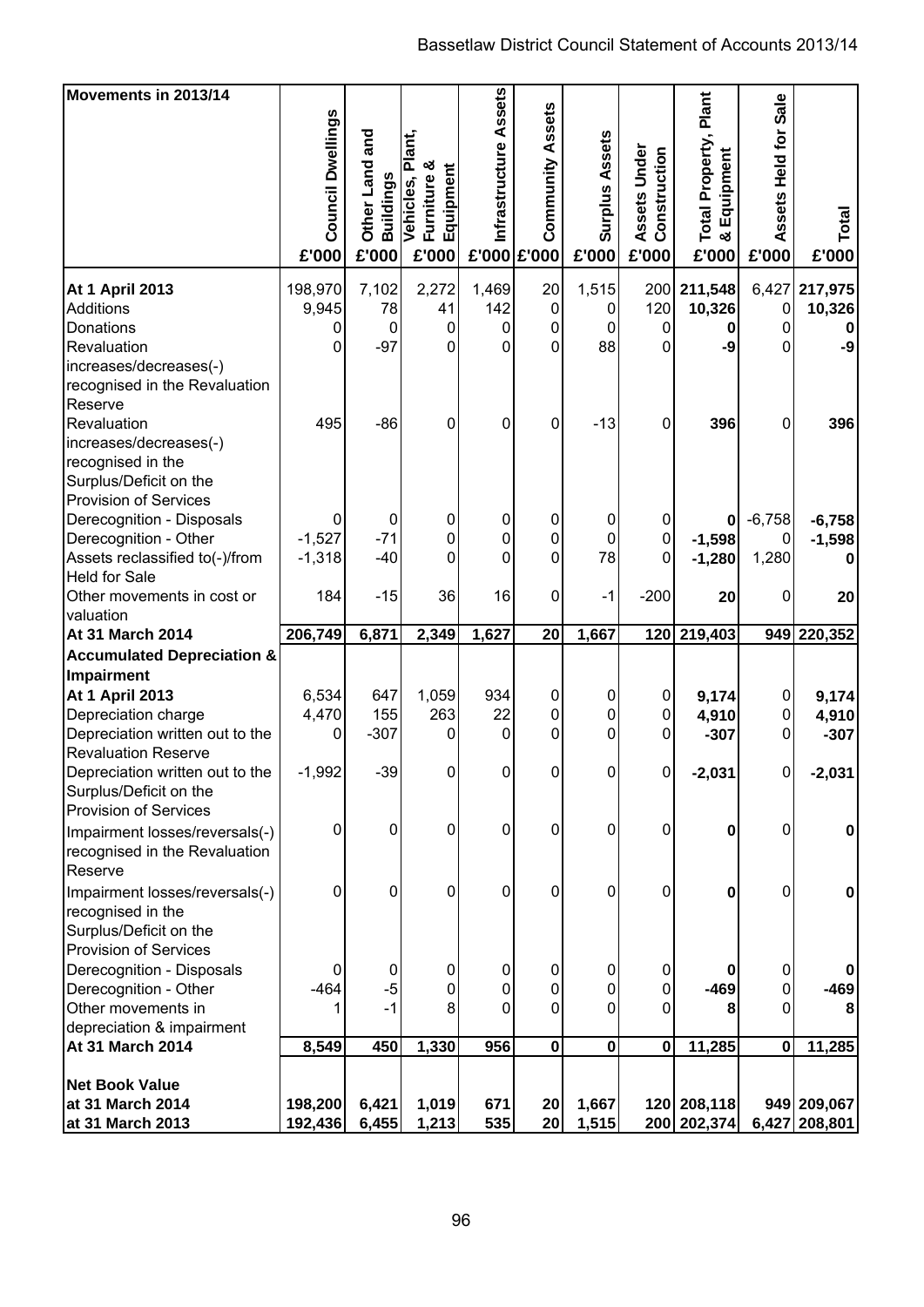| Movements in 2012/13                                |                            |                                           |                                                             |                       |                                        |                                |                                       |                                               |                               |                |
|-----------------------------------------------------|----------------------------|-------------------------------------------|-------------------------------------------------------------|-----------------------|----------------------------------------|--------------------------------|---------------------------------------|-----------------------------------------------|-------------------------------|----------------|
|                                                     | Council Dwellings<br>£'000 | and<br>Other Land a<br>Buildings<br>£'000 | Equipment<br>Plant,<br>ೲ<br>Vehicles,<br>Furniture<br>£'000 | Infrastructure Assets | <b>Community Assets</b><br>£'000 £'000 | <b>Surplus Assets</b><br>£'000 | Assets Under<br>Construction<br>£'000 | Total Property, Plant &<br>Equipment<br>£'000 | Assets Held for Sale<br>£'000 | Total<br>£'000 |
|                                                     |                            |                                           |                                                             |                       |                                        |                                |                                       |                                               |                               |                |
| <b>At 1 April 2012</b>                              | 193,546                    | 6,377                                     | 1,444                                                       | 1,240                 | 20                                     | 9,275                          | 331                                   | 212,233                                       |                               | 1,072 213,305  |
| Additions                                           | 9,929                      | 114                                       | 828                                                         | 229                   | $\mathbf 0$                            | 0                              | 200                                   | 11,300                                        | 0                             | 11,300         |
| Donations                                           | 0                          | 0                                         | 0                                                           | 0                     | 0                                      |                                | 0                                     | 0                                             | 0                             |                |
| Revaluation                                         | $\Omega$                   | 601                                       | 0                                                           | 0                     | 0                                      | $-667$                         | 0                                     | $-66$                                         | 0                             | $-66$          |
| increases/decreases(-)                              |                            |                                           |                                                             |                       |                                        |                                |                                       |                                               |                               |                |
| recognised in the Revaluation                       |                            |                                           |                                                             |                       |                                        |                                |                                       |                                               |                               |                |
| Reserve                                             |                            |                                           |                                                             |                       |                                        |                                |                                       |                                               |                               |                |
| Revaluation                                         | $-2,739$                   | 0                                         | 0                                                           | 0                     | 0                                      | $-300$                         | 0                                     | $-3,039$                                      | 0                             | $-3,039$       |
| increases/decreases(-)<br>recognised in the         |                            |                                           |                                                             |                       |                                        |                                |                                       |                                               |                               |                |
| Surplus/Deficit on the                              |                            |                                           |                                                             |                       |                                        |                                |                                       |                                               |                               |                |
| <b>Provision of Services</b>                        |                            |                                           |                                                             |                       |                                        |                                |                                       |                                               |                               |                |
| Derecognition - Disposals                           | 0                          | 0                                         | 0                                                           | 0                     | 0                                      | 0                              | 0                                     | 0                                             | $-1,206$                      | $-1,206$       |
| Derecognition - Other                               | $-1,259$                   | 0                                         | 0                                                           | 0                     | $\mathbf 0$                            | 0                              | $\pmb{0}$                             | $-1,259$                                      | 0                             | $-1,259$       |
| Assets reclassified to(-)/from                      | $-1,007$                   | $\Omega$                                  | 0                                                           | 0                     | 0                                      | $-5,554$                       | $\mathbf{0}$                          | $-6,561$                                      | 6,561                         |                |
| <b>Held for Sale</b>                                |                            |                                           |                                                             |                       |                                        |                                |                                       |                                               |                               |                |
| Other movements in cost or                          | 500                        | 10                                        | 0                                                           | 0                     | $\pmb{0}$                              | $-1,239$                       | $-331$                                | $-1,060$                                      | $\mathbf 0$                   | $-1,060$       |
| valuation                                           |                            |                                           |                                                             |                       |                                        |                                |                                       |                                               |                               |                |
| At 31 March 2013                                    | 198,970                    | 7,102                                     | 2,272                                                       | 1,469                 | 20                                     | 1,515                          | 200                                   | $\overline{211,548}$                          | 6,427                         | 217,975        |
| <b>Accumulated Depreciation &amp;</b>               |                            |                                           |                                                             |                       |                                        |                                |                                       |                                               |                               |                |
| Impairment                                          |                            |                                           |                                                             |                       |                                        |                                |                                       |                                               |                               |                |
| <b>At 1 April 2012</b>                              | 4,388                      | 502                                       | 960                                                         | 921                   | 0                                      | 0                              | 0                                     | 6,771                                         | 0                             | 6,771          |
| Depreciation charge                                 | 4,425                      | 152                                       | 99                                                          | 13                    | 0                                      | 1                              | 0                                     | 4,690                                         | $\pmb{0}$                     | 4,690          |
| Depreciation written out to the                     | 0                          | $-7$                                      | 0                                                           | 0                     | 0                                      | $-1$                           | 0                                     | $-8$                                          | 0                             | $-8$           |
| <b>Revaluation Reserve</b>                          |                            |                                           |                                                             |                       |                                        |                                |                                       |                                               |                               |                |
| Depreciation written out to the                     | $-1,908$                   | 0                                         | 0                                                           | $\mathbf 0$           | 0                                      | 0                              | $\mathbf 0$                           | $-1,908$                                      | $\mathbf 0$                   | $-1,908$       |
| Surplus/Deficit on the                              |                            |                                           |                                                             |                       |                                        |                                |                                       |                                               |                               |                |
| <b>Provision of Services</b>                        |                            |                                           |                                                             |                       |                                        |                                |                                       |                                               |                               |                |
| Impairment losses/reversals(-)                      | 0                          | 0                                         | 0                                                           | 0                     | 0                                      | 0                              | 0                                     | 0                                             | $\mathbf 0$                   | $\mathbf 0$    |
| recognised in the Revaluation<br>Reserve            |                            |                                           |                                                             |                       |                                        |                                |                                       |                                               |                               |                |
|                                                     | 0                          | 0                                         | 0                                                           | 0                     | 0                                      | 0                              | 0                                     | 0                                             | 0                             | $\pmb{0}$      |
| Impairment losses/reversals(-)<br>recognised in the |                            |                                           |                                                             |                       |                                        |                                |                                       |                                               |                               |                |
| Surplus/Deficit on the                              |                            |                                           |                                                             |                       |                                        |                                |                                       |                                               |                               |                |
| <b>Provision of Services</b>                        |                            |                                           |                                                             |                       |                                        |                                |                                       |                                               |                               |                |
| Derecognition - Disposals                           | 0                          | 0                                         | 0                                                           | 0                     | 0                                      | 0                              | 0                                     |                                               | 0                             |                |
| Derecognition - Other                               | $-371$                     | 0                                         | 0                                                           | 0                     | 0                                      | 0                              | 0                                     | $-371$                                        | 0                             | $-371$         |
| Other movements in                                  | 0                          | $\Omega$                                  | 0                                                           | 0                     | 0                                      | 0                              | 0                                     | O                                             | 0                             | 0              |
| depreciation & impairment                           |                            |                                           |                                                             |                       |                                        |                                |                                       |                                               |                               |                |
| <b>At 31 March 2013</b>                             | 6,534                      | 647                                       | 1,059                                                       | 934                   | $\mathbf 0$                            | $\mathbf 0$                    | $\mathbf 0$                           | 9,174                                         | $\mathbf 0$                   | 9,174          |
|                                                     |                            |                                           |                                                             |                       |                                        |                                |                                       |                                               |                               |                |
| <b>Net Book Value</b>                               |                            |                                           |                                                             |                       |                                        |                                |                                       |                                               |                               |                |
| at 31 March 2013                                    | 192,436                    | 6,455                                     | 1,213                                                       | 535                   | 20                                     | 1,515                          |                                       | 200 202,374                                   |                               | 6,427 208,801  |
| at 31 March 2012                                    | 189,158                    | 5,875                                     | 484                                                         | 319                   | 20                                     | 9,275                          |                                       | 331 205,462                                   |                               | 1,072 206,534  |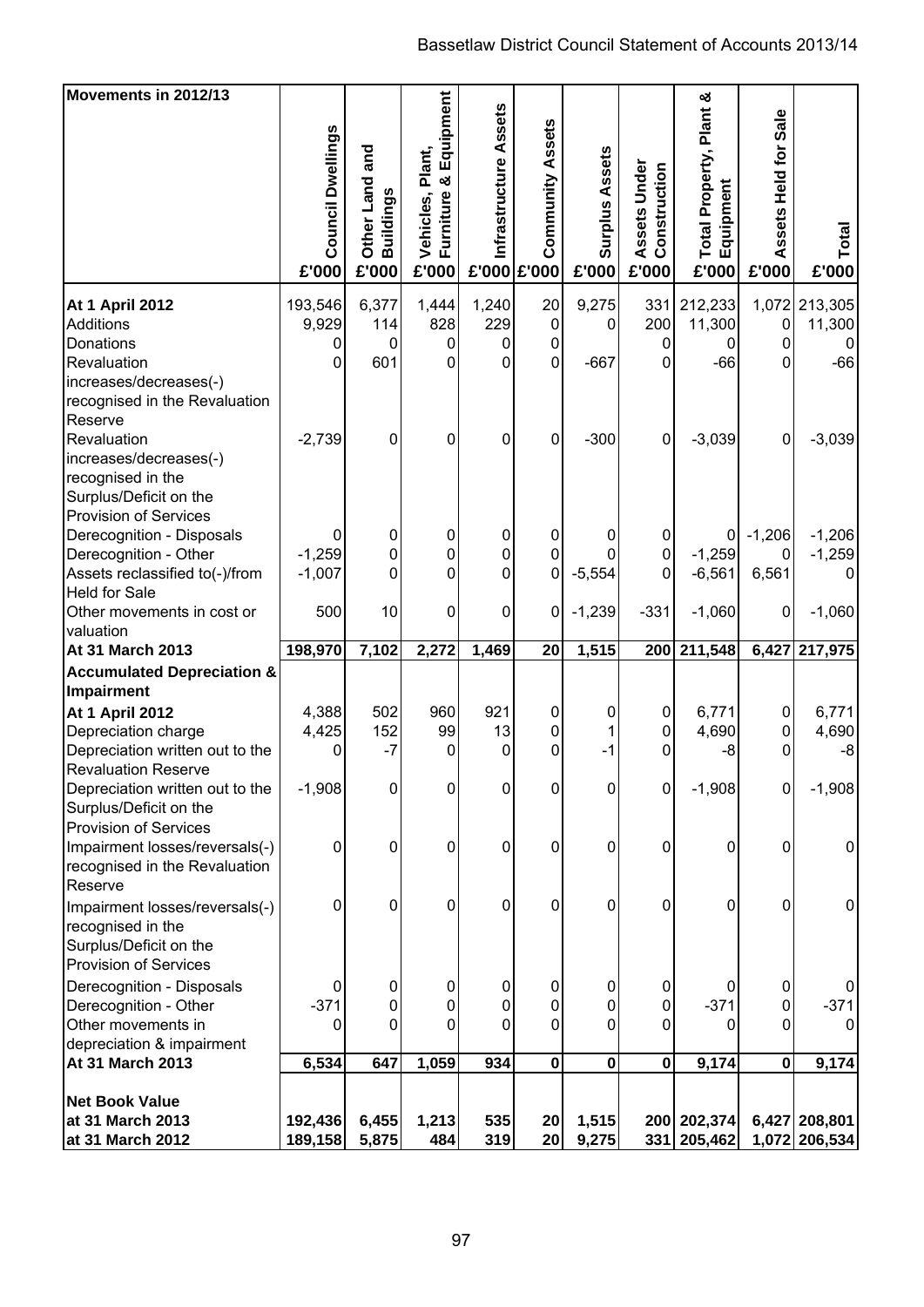# **(B) VACANT POSSESSION VALUE**

The vacant possession value (Open Market Value) of Council dwellings as at 31 March 2014 is £584.124m (31 March 2013 was £566.525m). This does not compare to the Balance Sheet, which shows the Existing Use Value, the difference being an indication of the economic and social costs of providing Council housing at less than market rent.

# **(C) MAJOR REPAIRS RESERVE (MRR)**

This reserve is credited with the depreciation charged to the Housing Revenue Account as well as the Decent Homes backlog grant and any revenue contributions from the Housing Revenue Account. The Reserve is only available for funding major repairs to the housing stock or the repayment of HRA Debt. Any sums unspent are carried forward for use in future years.

| 2012/13 |                                         | 2013/14  |
|---------|-----------------------------------------|----------|
| £'000   |                                         | £'000    |
|         | 0 Balance as at 1 April 2013            | 949      |
|         | 4,690 Depreciation on HRA Assets        | 4,910    |
|         | 0 Reversal of Non-Dwelling Depreciation |          |
|         | 2,068 Revenue Contributions to MRR      | 3,585    |
|         | 3,500 Decent Homes backlog grant        | 3,500    |
|         | 0 Excess of Depreciation above MRA      |          |
|         | -51 Repayment of HRA Debt               | $-51$    |
|         | -9,258 Funding of HRA expenditure       | $-8,931$ |
|         | 949 Balance as at 31 March 2014         | 3,962    |

# **(D) MOVEMENT ON HOUSING REPAIRS ACCOUNT**

The Council does not operate a Housing Repairs Account. All costs are charged directly to the Housing Revenue Account.

# **(E) HRA CAPITAL FINANCING**

| 2012/13      |                                             | 2013/14 |
|--------------|---------------------------------------------|---------|
| £'000        |                                             | £'000   |
|              | <b>HRA Capital Expenditure Financed by:</b> |         |
|              | 1,500 Borrowing                             | 0       |
|              | 485 Grants and Contributions                | 130     |
|              | 57 Usable Capital Receipts                  | 1,286   |
|              | 0 Revenue Contributions                     |         |
|              | 9,258 Major Repairs Reserve                 | 8,931   |
| 11,300 Total |                                             | 10,347  |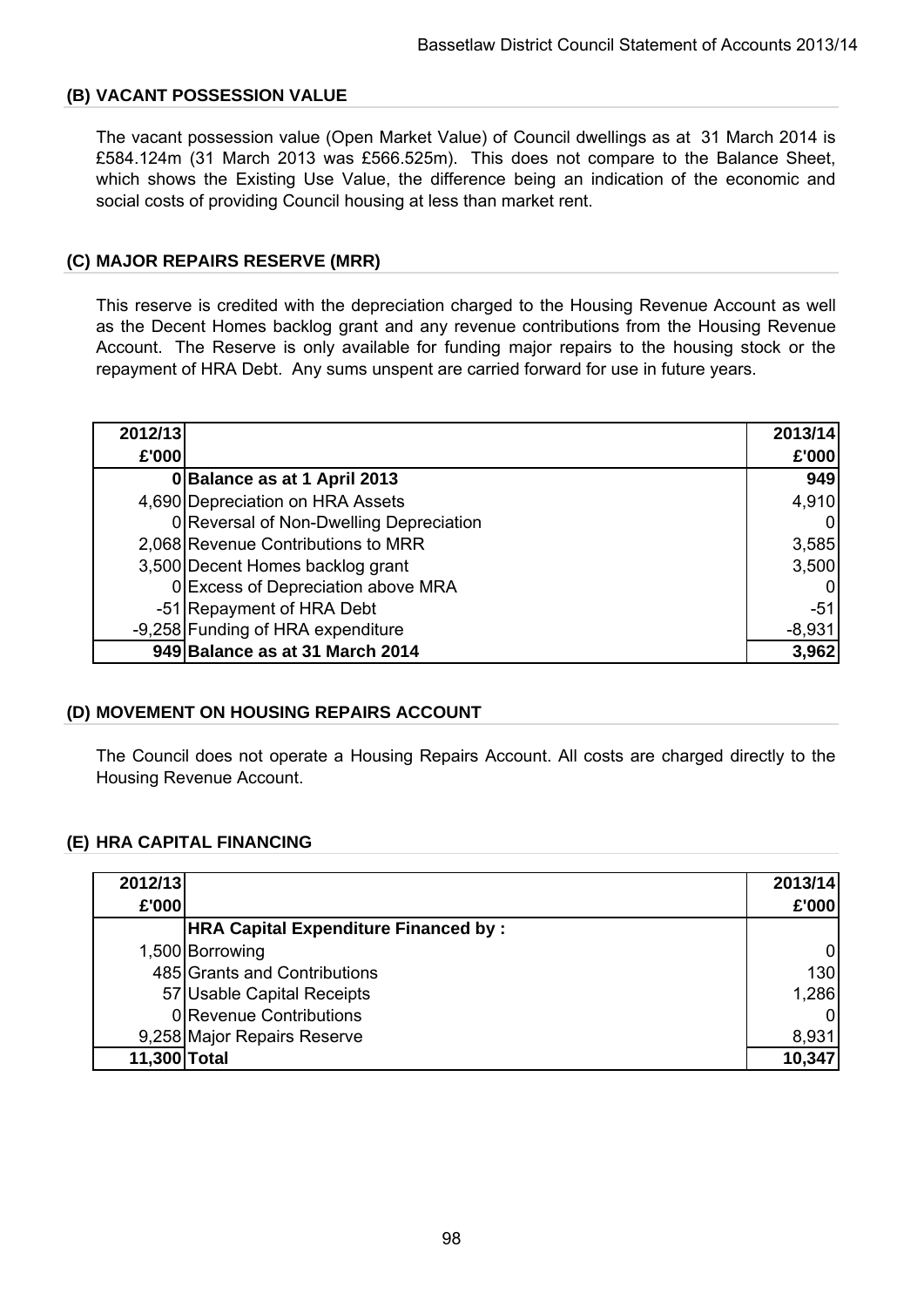# **(F) SUMMARY OF HOUSING CAPITAL RECEIPTS FROM DISPOSALS OF LAND, HOUSES AND OTHER PROPERTY WITHIN THE COUNCIL'S HOUSING REVENUE ACCOUNT EXCLUDING POOLING PAYMENT**

| 2012/13     |            | 2013/14 |
|-------------|------------|---------|
| £'000       |            | £'000   |
|             | 287 Land   | 5,762   |
|             | 918 Houses | 1,043   |
|             | 104 Other  | 90      |
| 1,309 Total |            | 6,895   |

# **(G) DEPRECIATION AND CAPITAL CHARGES**

The Housing Revenue Account includes a depreciation charge. Council buildings, including Council dwellings, are depreciated over the remaining useful life of the buildings.

| 2012/13     |                                                                     | 2013/14 |
|-------------|---------------------------------------------------------------------|---------|
| £'000       |                                                                     | £'000   |
|             | 4,425 Depreciation on Housing Revenue Account Dwellings             | 4.470   |
|             | 265 Depreciation on Housing Revenue Account other land and property | 440I    |
| 4.690 Total |                                                                     | 4,910   |

The Housing Revenue Account debt financing costs includes the interest on debt adjusted for the statutory requirement to transfer the difference between depreciation and Major Repairs Allowance to the Major Repairs Reserve. However due to the self financing of the HRA this transfer is no longer applicable.

| 2012/13 |                                              | 2013/14  |
|---------|----------------------------------------------|----------|
| £'000   |                                              | £'000    |
|         | -3,856 Cost of Capital Accounting Adjustment | $-3,876$ |
|         | 0 Transfer to Major Repairs Reserve          |          |
|         | -3,856 Total HRA Debt Financing Costs        | $-3,876$ |

# **(H) IMPAIRMENT CHARGES**

There were no impairments in the financial year 2013/14.

# **(I) REVENUE EXPENDITURE FUNDED FROM CAPITAL UNDER STATUTE**

Revenue Expenditure Funded from Capital under Statute is created when expenditure has been incurred on items that are not capitalised as fixed assets and have been financed from capital resources. Revenue Expenditure Funded from Capital under Statute is written down to the Housing Revenue Account over an appropriate period, usually in the same year in which the expenditure has been incurred.

The total amount of Revenue Expenditure Funded from Capital under Statute totals £0.22m for 2013/14 (£0m in 2012/13).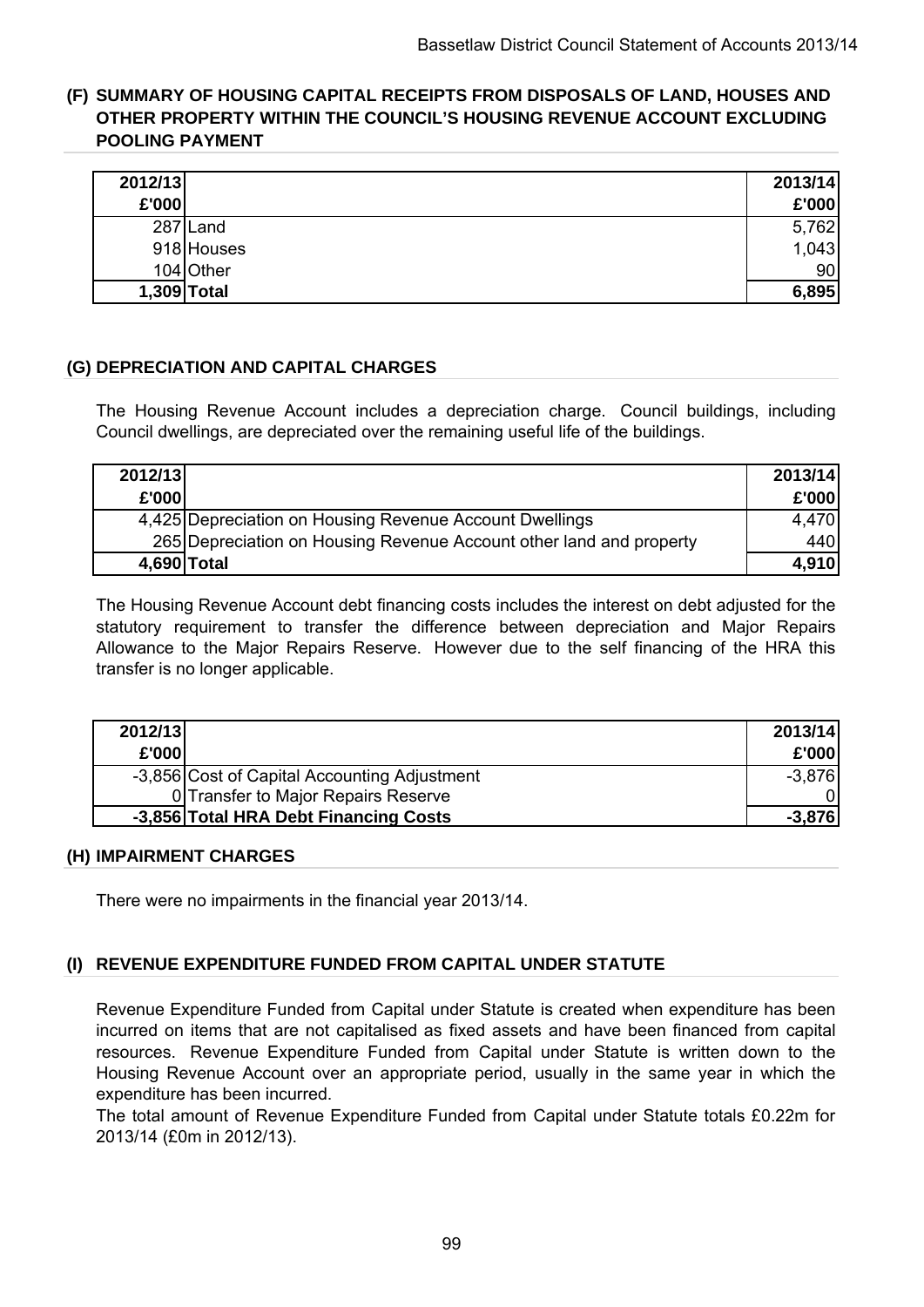### **(J) HOUSING SUBSIDY**

Due to the self financing arrangements Housing Subsidy is no longer payable to the Government, however following an audit of the 2011/12 Housing Subsidy it was clarified that the Council was owed £0.019m in 2012/13. As shown in the table below:

| 2012/13 |                                                 | 2013/14 |
|---------|-------------------------------------------------|---------|
| £'000   |                                                 | £'000   |
|         | 0 Management and Maintenance                    |         |
|         | 0 Charges for Capital                           |         |
|         | 0 Admissible Allowance                          |         |
|         | 0 Notional Rent                                 |         |
|         | 0 Interest on Receipts                          |         |
|         | 0 Major Repairs Allowance                       |         |
|         | 0 Interest on Self-Financing Settlement         |         |
|         | 0 Housing Defects Subsidy                       |         |
|         | 19 Adjustment to Previous Year Subsidy by Audit |         |
|         | 19 Total                                        |         |

### **(K) PENSIONS**

Since the transfer of housing HRA staff to A1 Housing (Bassetlaw) Ltd in October 2004, there have been no adjustments in the HRA relating to IAS19. However a payment of £1.130m (£1.091m in 2012/13) was made to the Pension Fund, which reduces the outstanding liability relating to these transferred staff, and is shown in the Statement of Movement of HRA Balance.

# **(L) ARREARS**

The average weekly (52 week basis) rent per dwelling was £71.02 in 2013/14 compared to £69.26 in 2012/13 with arrears totalling 2.54% of gross debit in 2013/14 compared to the 2012/13 figure of 2.34%.

| 2012/13 |                                                                                      | 2013/14 |
|---------|--------------------------------------------------------------------------------------|---------|
| £'000   |                                                                                      | £'000   |
|         | 594 Total Rent Arrears (includes amounts collectable on behalf of other<br>agencies) | 534     |
|         | 0 Total Court Cost Arrears                                                           | 45      |
|         | 33 Total Non Rent Arrears                                                            | 45      |
|         | 627 Total HRA Arrears                                                                | 624     |

The debtor impairment allowance at the 31 March 2014 for all debts was £0.389m.

#### **(M) ITEMS DEBITED OR CREDITED TO HRA AS DIRECTED BY SECRETARY OF STATE**

The Secretary of State has not directed that any other items should be charged to the Housing Revenue Account.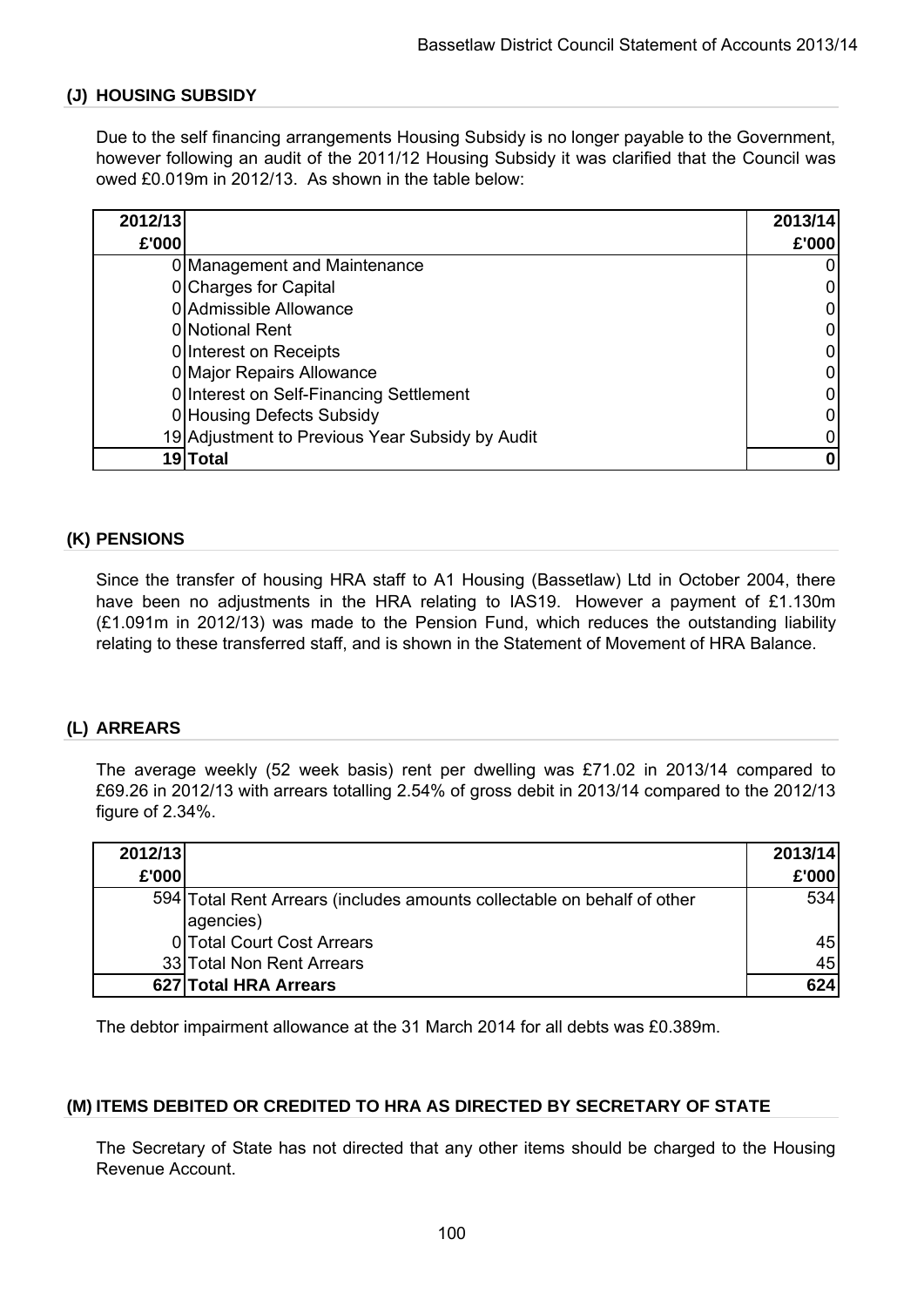### **(N) EXCEPTIONAL ITEMS OR PRIOR YEAR ADJUSTMENTS**

There were no prior year adjustments in 2013/14.

There were no exceptional items in 2013/14.

### **(O) HRA EARMARKED RESERVE**

A HRA Earmarked reserve has been created relating to an unapplied grant, totalling £0.034m (£0.042m in 2012/13). This is included in the overall HRA Balance at 31 March 2014.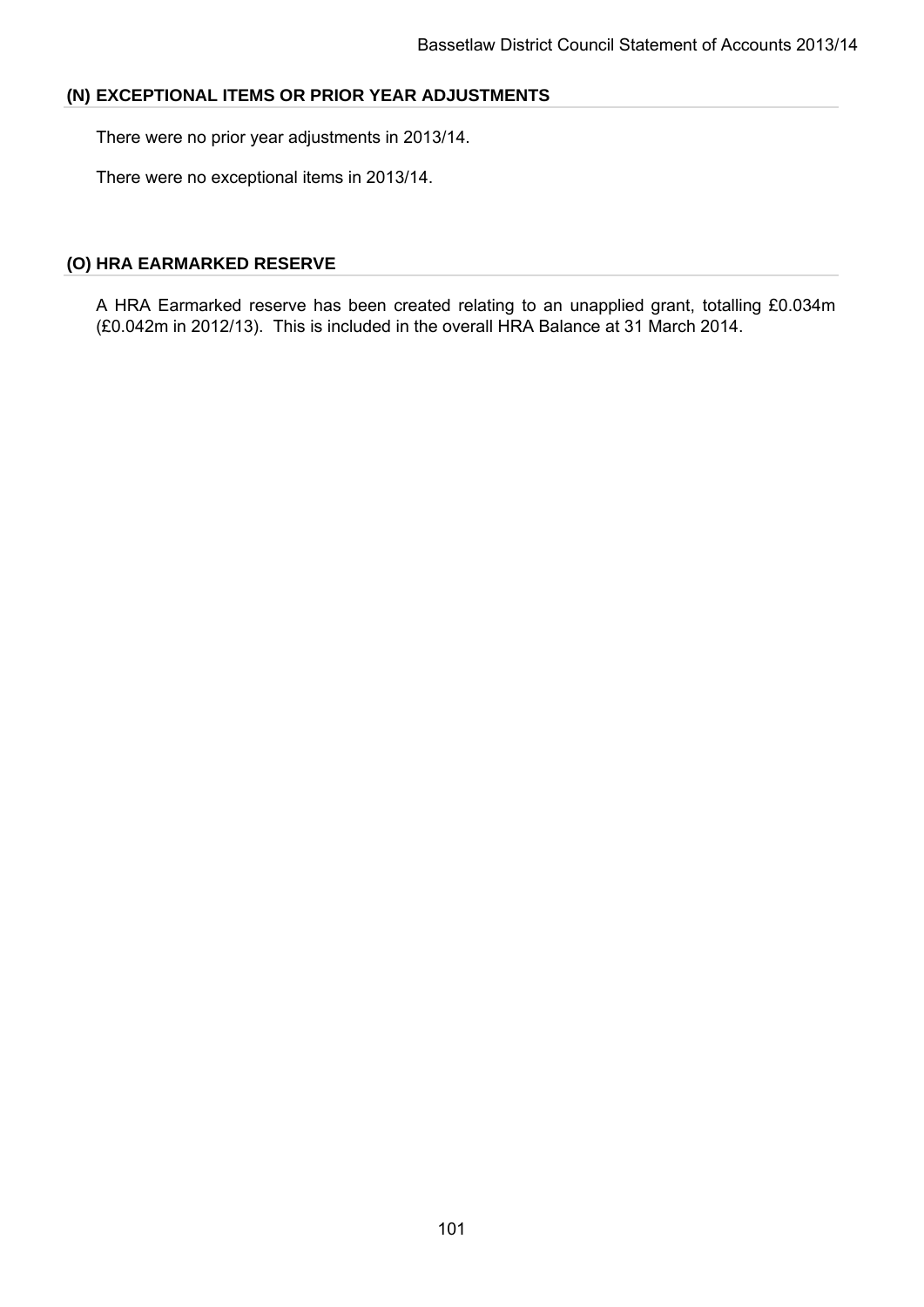# **COLLECTION FUND ACCOUNT**

The Collection Fund is an agent's statement that reflects the statutory obligation for billing authorities to maintain a separate Collection Fund. The statement shows the transactions of the billing authority in relation to the collection from taxpayers and distributions to local authorities and the Government of council tax and non-domestic rates.

Administration costs of the Fund are, however, borne by the Council's General Fund. The balance on the Collection Fund is disaggregated at the year-end to attribute relevant amounts to the precepting authorities (shown as creditors or debtors in the Balance Sheet) and the billing Council (Bassetlaw District Council).

|                  | <b>Restated 2012/13</b> |              |                                                  |             |                  | 2013/14   |              |  |  |
|------------------|-------------------------|--------------|--------------------------------------------------|-------------|------------------|-----------|--------------|--|--|
| Non-             |                         |              |                                                  |             | Non-             |           |              |  |  |
| Domestic Council |                         |              |                                                  |             | Domestic Council |           |              |  |  |
| <b>Rates</b>     | <b>Tax</b>              | <b>Total</b> | Income/Expenditure                               | <b>Note</b> | <b>Rates</b>     | Tax       | <b>Total</b> |  |  |
| £'000            | £'000                   | £'000        |                                                  |             | £'000            | £'000     | £'000        |  |  |
|                  |                         |              | <b>Income</b>                                    |             |                  |           |              |  |  |
| $\overline{0}$   | $-49,246$               |              | -49,246 Council Tax Receivable                   |             | 0                | $-51,010$ | $-51,010$    |  |  |
|                  |                         |              | <b>Transfers from General Fund</b>               |             |                  |           |              |  |  |
| 0                | $-8,842$                |              | -8,842 Council Tax Benefit                       |             | O                |           |              |  |  |
| $-37,974$        |                         |              | -37,974 Business Rate Receivable                 | A           | $-40,680$        |           | $-40,680$    |  |  |
| 0                | $\Omega$                |              | 0 Transitional Protection Payment -              | A           | $-1,608$         | 0         | $-1,608$     |  |  |
|                  |                         |              | <b>Central Government</b>                        |             |                  |           |              |  |  |
| $-37,974$        |                         |              | -58,088 -96,062 Total Income                     |             | $-42,288$        | $-51,010$ | $-93,298$    |  |  |
|                  |                         |              | <b>Expenditure</b>                               |             |                  |           |              |  |  |
|                  |                         |              | <b>Apportionment of Previous Year Surplus</b>    |             |                  |           |              |  |  |
| 0                | 44                      |              | 44 Bassetlaw District Council                    | B           | 0                | 0         |              |  |  |
| 0                | 299                     |              | 299 Nottinghamshire County Council               | B           | 0                |           |              |  |  |
| $\mathbf 0$      | 17                      |              | 17 Nottinghamshire Fire Authority                | B           | 0                | 0         |              |  |  |
| 0                | 40                      |              | 40 Nottinghamshire Police Authority/             | B           | 0                |           |              |  |  |
|                  |                         |              | Police and Crime Commissioner                    |             |                  |           |              |  |  |
|                  |                         |              | <b>Precepts, Demands and Shares</b>              |             |                  |           |              |  |  |
| 37,267           | 0                       |              | 37,267 Central Government                        | B           | 22,818           | 0         | 22,818       |  |  |
| 0                | 5,567                   |              | 5,567 Bassetlaw District Council                 | B           | 18,255           | 4,800     | 23,055       |  |  |
| 0                | 43,464                  |              | 43,464 Nottinghamshire County Council            | B           | 4,107            | 37,477    | 41,584       |  |  |
| 0                | 2,539                   |              | 2,539 Nottinghamshire Fire Authority             | B           | 456              | 2,189     | 2,645        |  |  |
| 0                | 6,062                   |              | 6,062 Nottinghamshire Police Authority/          | B           | 0                | 5,329     | 5,329        |  |  |
|                  |                         |              | Police and Crime Commissioner                    |             |                  |           |              |  |  |
|                  |                         |              | <b>Charges to the Collection Fund</b>            |             |                  |           |              |  |  |
| 752              | 124                     |              | 876 Write offs of uncollectable amounts          |             | 121              | 310       | 431          |  |  |
| $-218$           | 180                     |              | -38 Increase (-)/Decrease in Bad Debt            |             | 401              | 22        | 423          |  |  |
|                  |                         |              | Provision                                        |             |                  |           |              |  |  |
| 0                | $\mathbf 0$             |              | <b>0</b> Increase (-)/Decrease in Provision for  |             | 2,244            | 0         | 2,244        |  |  |
|                  |                         |              | Appeals                                          |             |                  |           |              |  |  |
| 165              | 0                       |              | 165 Cost of Collection                           |             | 167              | 0         | 167          |  |  |
| 8                | $\mathbf 0$             |              | 8 Interest on Non Domestic Refunds               |             | 0                |           |              |  |  |
| 37,974           | 58,336                  |              | 96,310 Total Expenditure                         |             | 48,569           | 50,127    | 98,696       |  |  |
| 0                | $-248$                  |              | -248 Surplus/Deficit (-) arising during the year |             | $-6,281$         | 883       | $-5,398$     |  |  |
| 0                | 528                     |              | 528 Surplus/Deficit (-) b/fwd 1st April          |             | 0                | 280       | 280          |  |  |
| 0                | 280                     |              | 280 Surplus/Deficit (-) c/fwd 31st March         |             | $-6,281$         | 1,163     | $-5,118$     |  |  |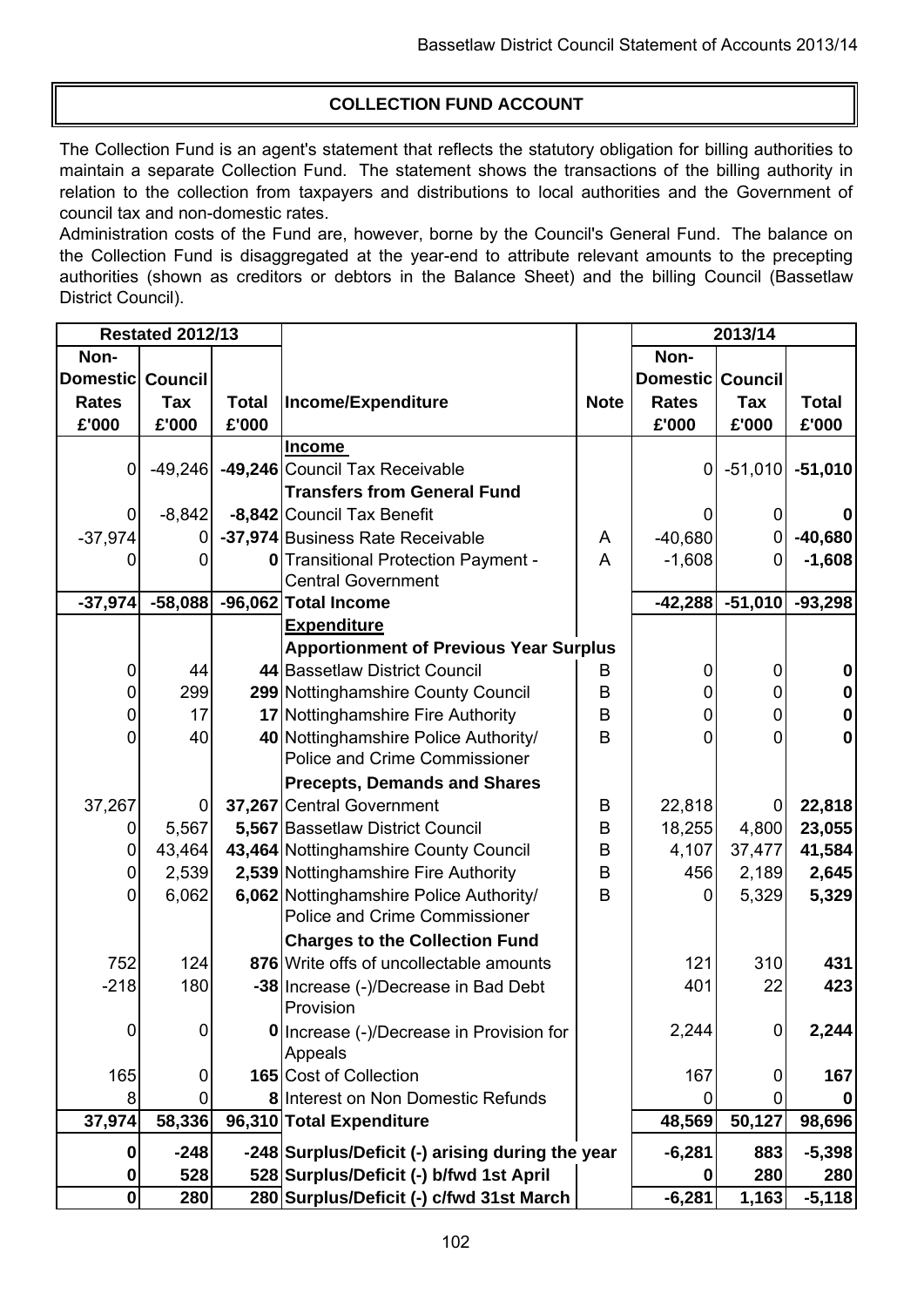# **NOTES TO THE COLLECTION FUND ACCOUNT**

### **(A) NATIONAL NON-DOMESTIC RATES (NNDR)**

Non-Domestic Rates are organised on a national basis. The Government specifies an amount, 47.1p in 2013/14 (45.8p in 2012/13) and subject to the effects of transitional arrangements, local businesses pay rates calculated by multiplying their rateable value by that amount. The Council is responsible for collecting rates due from the ratepayers in its area but pays the proceeds into a National Non-Domestic Rates Pool administered by the Government. The total Non-Domestic rateable value for Bassetlaw at 31 March 2014 was £111,526,029 (31 March 2013 £111,491,891).

April 2013 saw the introduction of the new Business Rates Retention scheme. The Council acts as an agent collecting non-domestic rates on behalf of major preceptors and Central Government, as principals collecting rates for themselves.

Under the new scheme the Council shares a proportion (40%) of the risks and rewards of the amount of non-domestic rates collected which could be less or more than predicted.

The new scheme also allowed local authorities to voluntarily come together to pool their business rates income. The Council has entered into a pooling arrangement with other Nottinghamshire Authorities.

The net amount collected by the Council is analysed in the table below:-

| <b>Restated</b> |                                         |          |
|-----------------|-----------------------------------------|----------|
| 2012/13         |                                         | 2013/14  |
|                 | £'000 National Non-Domestic Rate Income | £'000    |
|                 | 44,927 Gross Amount Due                 | 50,130   |
|                 | -3,033 Charitable Relief etc.           | $-3,227$ |
|                 | 713 Transitional Relief                 | $-1,608$ |
|                 | -1,366 Small Business Rate Relief       | $-1,358$ |
|                 | -3,267 Empty and Part Occupation Relief | $-3,257$ |
|                 | 37,974 Net Amount Collectable           | 40,680   |

The year-end surplus or deficit on the Collection Fund non-domestic rates is to be shared between billing and precepting authorities on the basis of estimates made on the year-end balance. The calculation has to be made on the 31 January each year. For 2013/14 a deficit of £3.059m was declared.

The balance at the 31 March 2014 is a deficit of £6.281m and this has been disaggregated for the purposes of these Accounts to attribute relevant amounts to the precepting authorities debtor account and the billing authority as follows:

| <b>Cumulative</b> |                                  | In Year     | <b>Cumulative</b> |
|-------------------|----------------------------------|-------------|-------------------|
| Surplus/          |                                  | Surplus/    | Surplus/          |
| Deficit (-)       |                                  | Deficit (-) | Deficit (-)       |
| 31.3.13           |                                  | 2013/14     | 31.3.14           |
| £'000             |                                  | £'000       | £'000             |
|                   | 0 Bassetlaw District Council     | $-2,512$    | $-2,512$          |
|                   | 0 Central Government             | $-3,141$    | $-3,141$          |
|                   | 0 Nottinghamshire County Council | $-565$      | $-565$            |
|                   | 0 Nottinghamshire Fire Authority | $-63$       | $-63$             |
|                   | 0 Balance at 31 March            | $-6,281$    | $-6,281$          |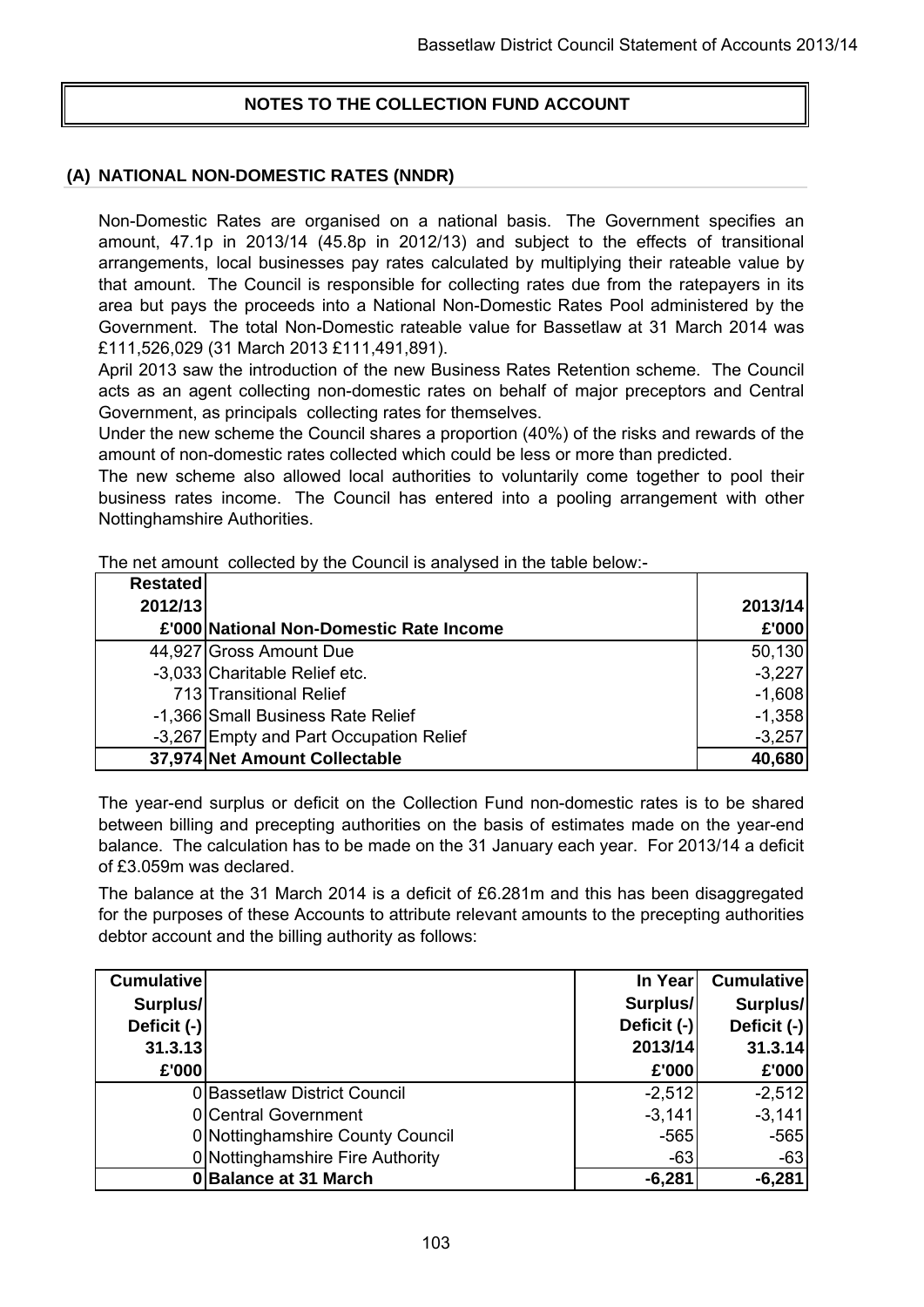# **(B) COUNCIL TAX BASE**

Council Tax income derives from charges raised according to the value of residential properties that have been classified into 8 bands, based on valuations as at 1 April 1991. Individual charges are calculated by estimating the amount of income required from the Collection Fund by Nottinghamshire County Council, Nottinghamshire Police Authority/Police and Crime Commissioner, Nottinghamshire Fire and Rescue Authority and this Council, and dividing this total figure by the Council Tax Base. The Council Tax base for the year was calculated as follows:

|                  | <b>Proportion of</b>                                          | <b>No of Dwellings in Valuation</b> |          | Number of Band D            |         |  |  |  |
|------------------|---------------------------------------------------------------|-------------------------------------|----------|-----------------------------|---------|--|--|--|
| <b>Valuation</b> | <b>Band D</b>                                                 |                                     | List     | <b>Equivalent Dwellings</b> |         |  |  |  |
| <b>Band</b>      | Charge                                                        | 2012/13                             | 2013/14  | 2012/13                     | 2013/14 |  |  |  |
|                  | (ninths)                                                      |                                     |          |                             |         |  |  |  |
| Band A-          | 5                                                             |                                     |          | 75                          | 78      |  |  |  |
| <b>Band A</b>    | 6                                                             | 26,103                              | 26,176   | 15,026                      | 15,090  |  |  |  |
| <b>Band B</b>    |                                                               | 7,344                               | 7,443    | 5,143                       | 5,230   |  |  |  |
| Band C           | 8                                                             | 6,006                               | 6,042    | 4,854                       | 4,879   |  |  |  |
| Band D           | 9                                                             | 5,777                               | 5,821    | 5,363                       | 5,386   |  |  |  |
| Band E           | 11                                                            | 2,905                               | 2,940    | 3,343                       | 3,376   |  |  |  |
| <b>Band F</b>    | 13                                                            | 1,352                               | 1,361    | 1,829                       | 1,836   |  |  |  |
| <b>Band G</b>    | 15                                                            | 677                                 | 681      | 1,038                       | 1,043   |  |  |  |
| Band H           | 18                                                            | 56                                  | 56       | 81                          | 84      |  |  |  |
| <b>Total</b>     |                                                               | 50,220                              | 50,520   | 36,752                      | 37,002  |  |  |  |
|                  | Deduction for non-collection, new build, demolition and other | $-325$                              | $-382$   |                             |         |  |  |  |
| adjustments      |                                                               |                                     |          |                             |         |  |  |  |
|                  | Additional properties and adjustments during the year*        | 0                                   | $-5,210$ |                             |         |  |  |  |
|                  | Council Tax Base (Band D equivalent)                          | 36,427                              | 31,410   |                             |         |  |  |  |

\*Note: The reduction in 2013/14 relates to an adjustment to the tax base following the introduction of the Local Council Tax Reduction Scheme.

The Council set a Council Tax (excluding local precepts) at Band D of £1,616.06 in 2013/14 compared to £1,582.10 in 2012/13. This is analysed as follows:

| 2012/13 |                                                          | 2013/14  |
|---------|----------------------------------------------------------|----------|
|         | £ Band D Council Tax                                     |          |
|         | 152.82 Bassetlaw District Council                        | 155.11   |
|         | 1,193.18 Nottinghamshire County Council                  | 1,216.92 |
|         | 166.41 Nottinghamshire Police Authority/Police and Crime | 172.98   |
|         | Commissioner                                             |          |
|         | 69.69 Nottinghamshire Fire and Rescue Authority          | 71.05    |
|         | 1,582.10 Total Council Tax Income                        | 1,616.06 |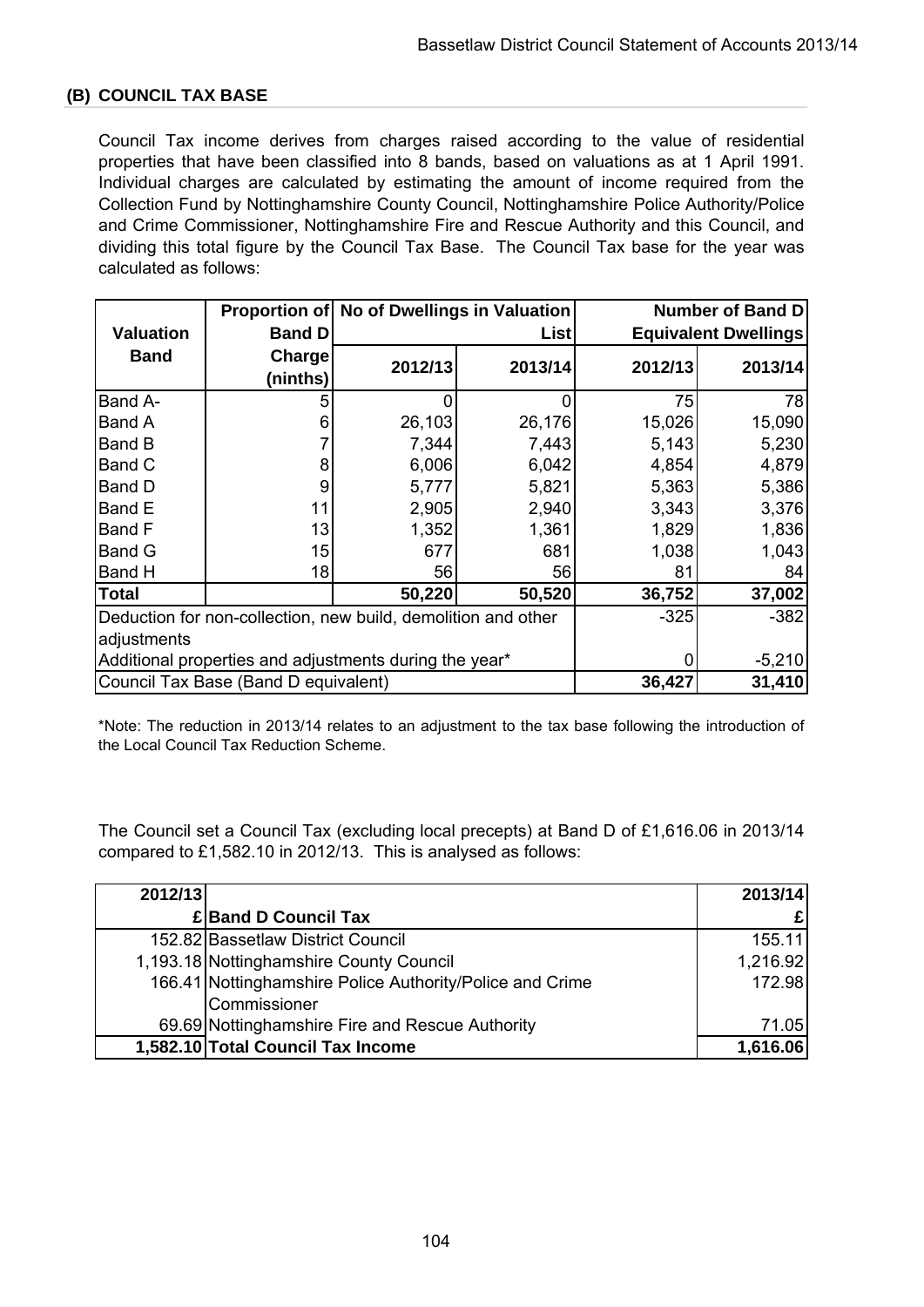The year-end surplus or deficit on the Collection Fund Council Tax is to be shared between billing and precepting authorities on the basis of estimates made on the year-end balance. The calculation has to be made on the 15 January each year. For 2013/14 a surplus of £0.550m was declared.

The balance at the 31 March 2014 is a surplus of £1.163m and this has been disaggregated for the purpose of these Accounts to attribute relevant amounts to the precepting Council's debtor account and the billing Council as follows:

| <b>Cumulative</b> |                                                 | In Year        | <b>Cumulative</b> |
|-------------------|-------------------------------------------------|----------------|-------------------|
| Surplus/          |                                                 | Surplus/       | Surplus/          |
| Deficit (-)       |                                                 | <b>Deficit</b> | Deficit (-)       |
| 31.3.13           |                                                 | 2013/14        | 31.3.14           |
| £'000             |                                                 | £'000          | £'000             |
|                   | -31 Bassetlaw District Council                  | $-98$          | $-129$            |
|                   | -207 Nottinghamshire County Council             | $-654$         | $-861$            |
|                   | -30 Nottinghamshire Police Authority/Police and | $-93$          | $-123$            |
|                   | <b>Crime Commissioner</b>                       |                |                   |
|                   | -12 Nottinghamshire Fire and Rescue Authority   | -38            | $-50$             |
|                   | -280 Balance at 31 March                        | $-883$         | $-1,163$          |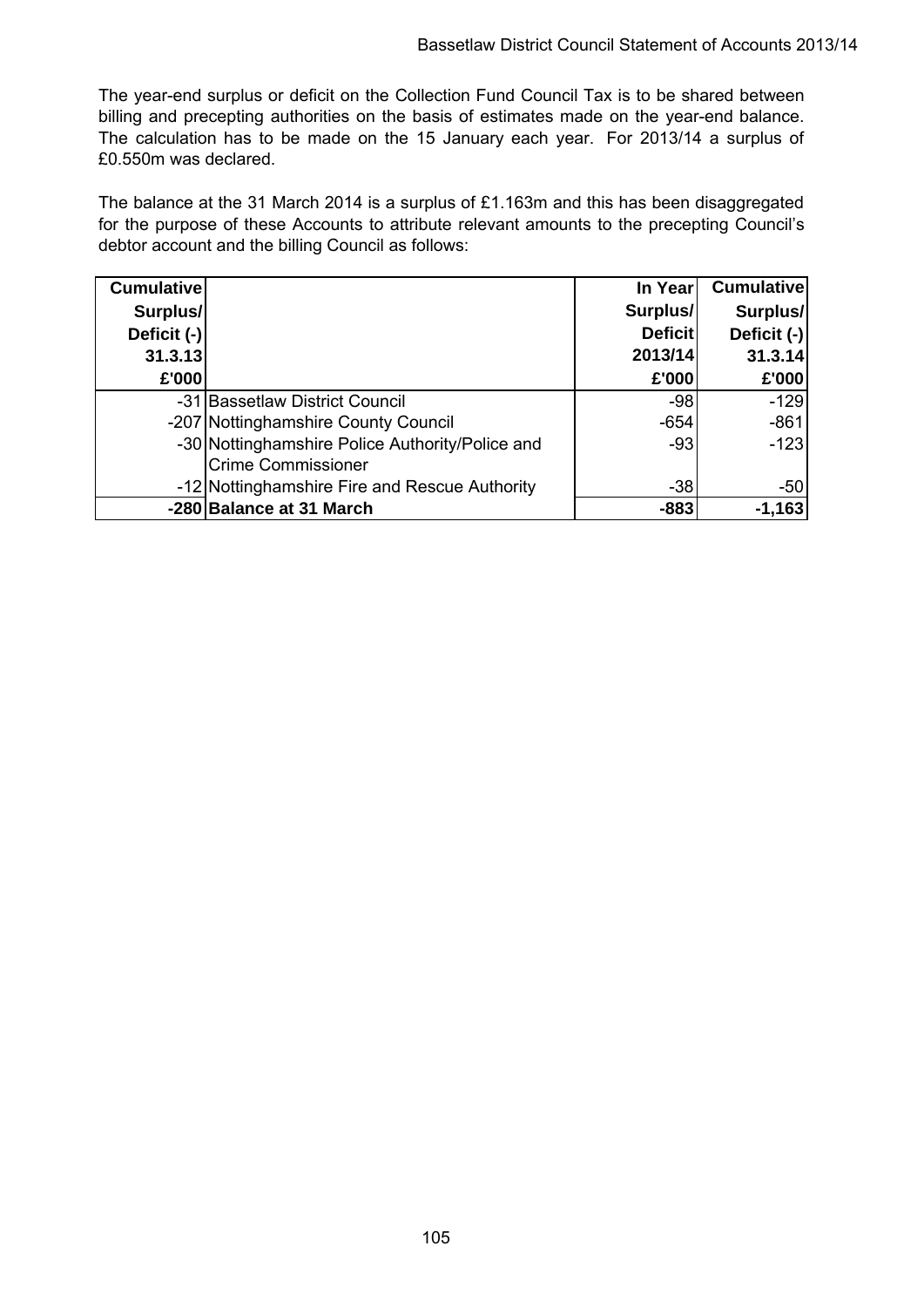# **GROUP ACCOUNTS**

#### **Introduction to the Group Accounts**

The Council's Statement of Accounts includes the accounts of a company where the Council is the sole shareholder. A1 Housing (Bassetlaw) Ltd was incorporated on 16 September 2004 and commenced trading on 4 October 2004. The company's principal activity during the year was the management and maintenance of the housing stock owned by the Council, which numbered 6,899 dwellings as at 31 March 2014 (6,917 as at 31 March 2013). The company is responsible for the day to day management of the housing services which includes housing management, warden services, housing repairs, capital works and technical and design services.

Under the management agreement with the Council the company receives a sum of money to run the business of managing and maintaining the stock on behalf of the Council.

The Council has maintained a bank account solely for A1 Housing (Bassetlaw) Ltd transactions on a Service Level Agreement basis. This is not shown within the Council's accounts. Adjustments to the A1 Housing (Bassetlaw) Ltd accounts to reflect this Bank balance of £1.145m are Debtors of £1.145m with no short term Creditors. The Council uses all daily cash balances for Treasury Management purposes. Short-term borrowing and investments are reflected in the Balance Sheet of Bassetlaw District Council only. To enable a Group Cash Flow to be prepared the A1 Bank Account, held under a BDC Mandate has been recognised as such within the Group Cash Flow.

The accounting policies of A1 Housing (Bassetlaw) Ltd are consistent with those of Bassetlaw District Council.

The following group financial statements show the consolidated position of the Council and its interest in A1 Housing (Bassetlaw) Ltd.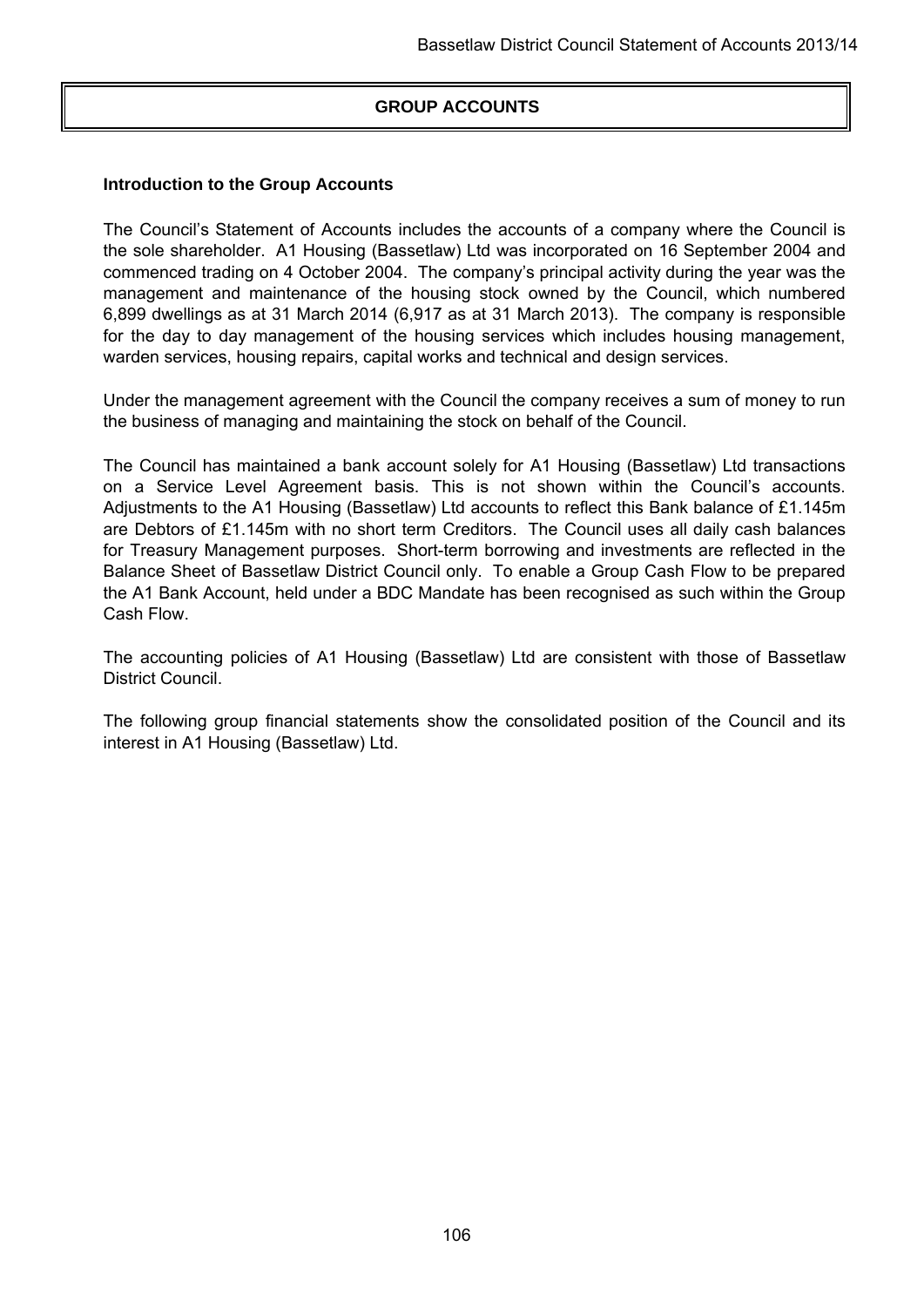#### **GROUP MOVEMENT IN RESERVES STATEMENT**

**Restated Group Movement in Reserves during 2012/13**

|                                                                                                              |                                                   |                                                       |                                                     | Council                                   |                                               |                                             |                                                        | A1                                     | Group                                           | Council                             | A1                               | Group                                     |
|--------------------------------------------------------------------------------------------------------------|---------------------------------------------------|-------------------------------------------------------|-----------------------------------------------------|-------------------------------------------|-----------------------------------------------|---------------------------------------------|--------------------------------------------------------|----------------------------------------|-------------------------------------------------|-------------------------------------|----------------------------------|-------------------------------------------|
|                                                                                                              | Fund<br>General<br><b>Balance</b><br><b>000.3</b> | General Fund<br>Earmarked<br>Reserves<br><b>2.000</b> | Revenue<br>Account<br><b>Housing</b><br><b>2000</b> | Earmarked HRA<br>Reserves<br><b>2.000</b> | Receipts<br>Reserve<br>Capital<br><b>2000</b> | Repairs<br>Reserve<br>Major<br><b>2.000</b> | Grants<br>Unapplied<br><b>Capital</b><br>$\frac{1}{2}$ | A1 Usable<br>Reserves<br><b>2000.3</b> | <b>Total Usable</b><br>Reserves<br><b>2.000</b> | Unusable<br>Reserves<br><b>2000</b> | A1 Unusable<br>Reserves<br>£'000 | <b>Total Council</b><br>Reserves<br>£'000 |
| Balance at 31 March 2012<br>carried forward                                                                  | 1,007                                             | 2,895                                                 | 1,392                                               | 43                                        | 6,502                                         | $\mathbf 0$                                 | 183                                                    | 485                                    | 12,507                                          | 79,781                              | $-9,494$                         | 82,794                                    |
| Surplus or deficit(-) on the<br>provision of Services                                                        | $-3,603$                                          | 0                                                     | 5,626                                               | $\mathbf 0$                               | $\mathbf 0$                                   | $\Omega$                                    | $\overline{0}$                                         | 516                                    | 2,539                                           | $\mathbf 0$                         | $-1,104$                         | 1,435                                     |
| <b>Other Comprehensive</b><br>Income and Expenditure                                                         | $\mathbf 0$                                       | $\overline{0}$                                        | 0                                                   | $\mathbf 0$                               | $\overline{0}$                                | 0                                           | $\overline{0}$                                         | $\overline{0}$                         | $\bf{0}$                                        | 1,460                               | 1,838                            | 3,298                                     |
| <b>Total Comprehensive</b>                                                                                   | $-3,603$                                          | $\mathbf{0}$                                          | 5,626                                               | $\bf{0}$                                  | $\mathbf 0$                                   | 0                                           | 0                                                      | 516                                    | 2,539                                           | 1,460                               | 734                              | 4,733                                     |
| <b>Income and Expenditure</b><br>Adjustment between<br>accounting basis & funding<br>basis under regulations | 3,877                                             | $\overline{0}$                                        | $-5,553$                                            | $\mathbf 0$                               | $-1,032$                                      | 949                                         | $-106$                                                 | $-552$                                 | $-2,417$                                        | 1,865                               | 552                              | 0                                         |
| Net Increase/Decrease(-)                                                                                     | 274                                               | $\mathbf{0}$                                          | 73                                                  | $\bf{0}$                                  | $-1,032$                                      | 949                                         | $-106$                                                 | $-36$                                  | 122                                             | 3,325                               | 1,286                            | 4,733                                     |
| before Transfers to<br><b>Earmarked Reserves</b><br>Transfers to/from(-)<br><b>Earmarked Reserves</b>        | $-234$                                            | 234                                                   | 1                                                   | -1                                        | $\overline{0}$                                | $\Omega$                                    | $\overline{0}$                                         | $\Omega$                               | 0                                               | 0                                   | $\overline{0}$                   | 01                                        |
| Increase/Decrease(-) in<br>2012/13                                                                           | 40                                                | 234                                                   | 74                                                  | -1                                        | $-1,032$                                      | 949                                         | $-106$                                                 | $-36$                                  | 122                                             | 3,325                               | 1,286                            | 4,733                                     |
| Balance at 31 March 2013<br>carried forward                                                                  | 1,047                                             | 3,129                                                 | 1,466                                               | 42                                        | 5,470                                         | 949                                         | 77                                                     | 449                                    | 12,629                                          | 83,106                              | $-8,208$                         | 87,527                                    |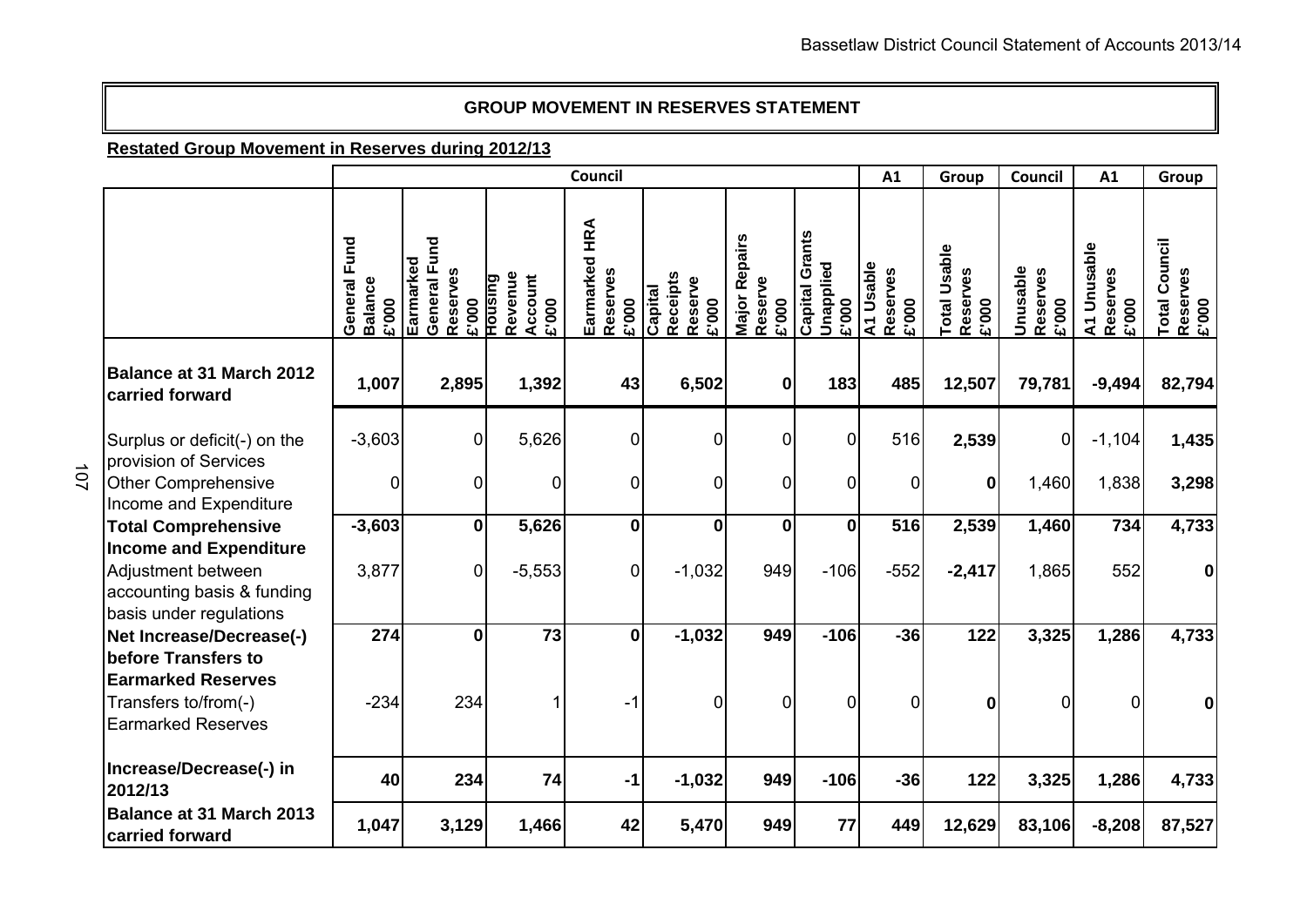108

|                                                                                                              |                                            |                                                       |                                               | Council                            |                                                |                                      |                                         | A1                                    | Group                                           | Council                              | A1                               | Group                                     |
|--------------------------------------------------------------------------------------------------------------|--------------------------------------------|-------------------------------------------------------|-----------------------------------------------|------------------------------------|------------------------------------------------|--------------------------------------|-----------------------------------------|---------------------------------------|-------------------------------------------------|--------------------------------------|----------------------------------|-------------------------------------------|
|                                                                                                              | Fund<br>General<br><b>Balance</b><br>000.3 | General Fund<br>Earmarked<br>Reserves<br><b>600.3</b> | Revenue<br>Account<br><b>Housing</b><br>£'000 | Earmarked HRA<br>Reserves<br>000.3 | Receipts<br>Reserve<br>Capital<br><b>200.3</b> | Repairs<br>Reserve<br>Major<br>000.3 | Grants<br>Unapplied<br>Capital<br>000.3 | A1 Usable<br>Reserves<br><b>£'000</b> | <b>Total Usable</b><br>Reserves<br><b>200.3</b> | Unusable<br>Reserves<br><b>000.3</b> | A1 Unusable<br>Reserves<br>£'000 | <b>Total Council</b><br>Reserves<br>£'000 |
| <b>Balance at 31 March 2013</b><br>carried forward                                                           | 1,047                                      | 3,129                                                 | 1,466                                         | 42                                 | 5,470                                          | 949                                  | 77                                      | 449                                   | 12,629                                          | 83,106                               | $-8,208$                         | 87,527                                    |
| Surplus or deficit(-) on the                                                                                 | $-2,724$                                   | 0                                                     | 8,391                                         | $\overline{0}$                     | $\Omega$                                       | $\overline{0}$                       | $\mathbf 0$                             | 626                                   | 6,293                                           | 0                                    | $-1,582$                         | 4,711                                     |
| provision of Services<br><b>Other Comprehensive</b><br>Income and Expenditure                                | 0                                          | $\overline{0}$                                        | $\mathbf 0$                                   | $\overline{0}$                     | $\Omega$                                       | $\overline{0}$                       | $\mathbf 0$                             | $\overline{0}$                        | 0                                               | $-1,096$                             | $-2,029$                         | $-3,125$                                  |
| <b>Total Comprehensive</b>                                                                                   | $-2,724$                                   | $\mathbf{0}$                                          | 8,391                                         | $\mathbf 0$                        | $\mathbf 0$                                    | $\mathbf 0$                          | $\mathbf 0$                             | 626                                   | 6,293                                           | $-1,096$                             | $-3,611$                         | 1,586                                     |
| <b>Income and Expenditure</b><br>Adjustment between<br>accounting basis & funding<br>basis under regulations | 4,401                                      | 0                                                     | $-8,519$                                      | 0                                  | $-1,734$                                       | 3,013                                | 62                                      | $-791$                                | $-3,568$                                        | 2,777                                | 791                              | 0                                         |
| <b>Net Increase/Decrease(-)</b>                                                                              | 1,677                                      | $\mathbf{0}$                                          | $-128$                                        | $\mathbf{0}$                       | $-1,734$                                       | 3,013                                | 62                                      | $-165$                                | 2,725                                           | 1,681                                | $-2,820$                         | 1,586                                     |
| before Transfers to<br><b>Earmarked Reserves</b><br>Transfers to/from(-)<br><b>Earmarked Reserves</b>        | $-1,642$                                   | 1,642                                                 | 8                                             | -8                                 | $\Omega$                                       | 0                                    | 0                                       | $\overline{0}$                        | 0                                               | 0                                    | $\mathbf 0$                      | 0                                         |
| Increase/Decrease(-) in<br>2013/14                                                                           | 35                                         | 1,642                                                 | $-120$                                        | -8                                 | $-1,734$                                       | 3,013                                | 62                                      | $-165$                                | 2,725                                           | 1,681                                | $-2,820$                         | 1,586                                     |
| <b>Balance at 31 March 2014</b><br>carried forward                                                           | 1,082                                      | 4,771                                                 | 1,346                                         | 34                                 | 3,736                                          | 3,962                                | 139                                     | 284                                   | 15,354                                          | 84,787                               | $-11,028$                        | 89,113                                    |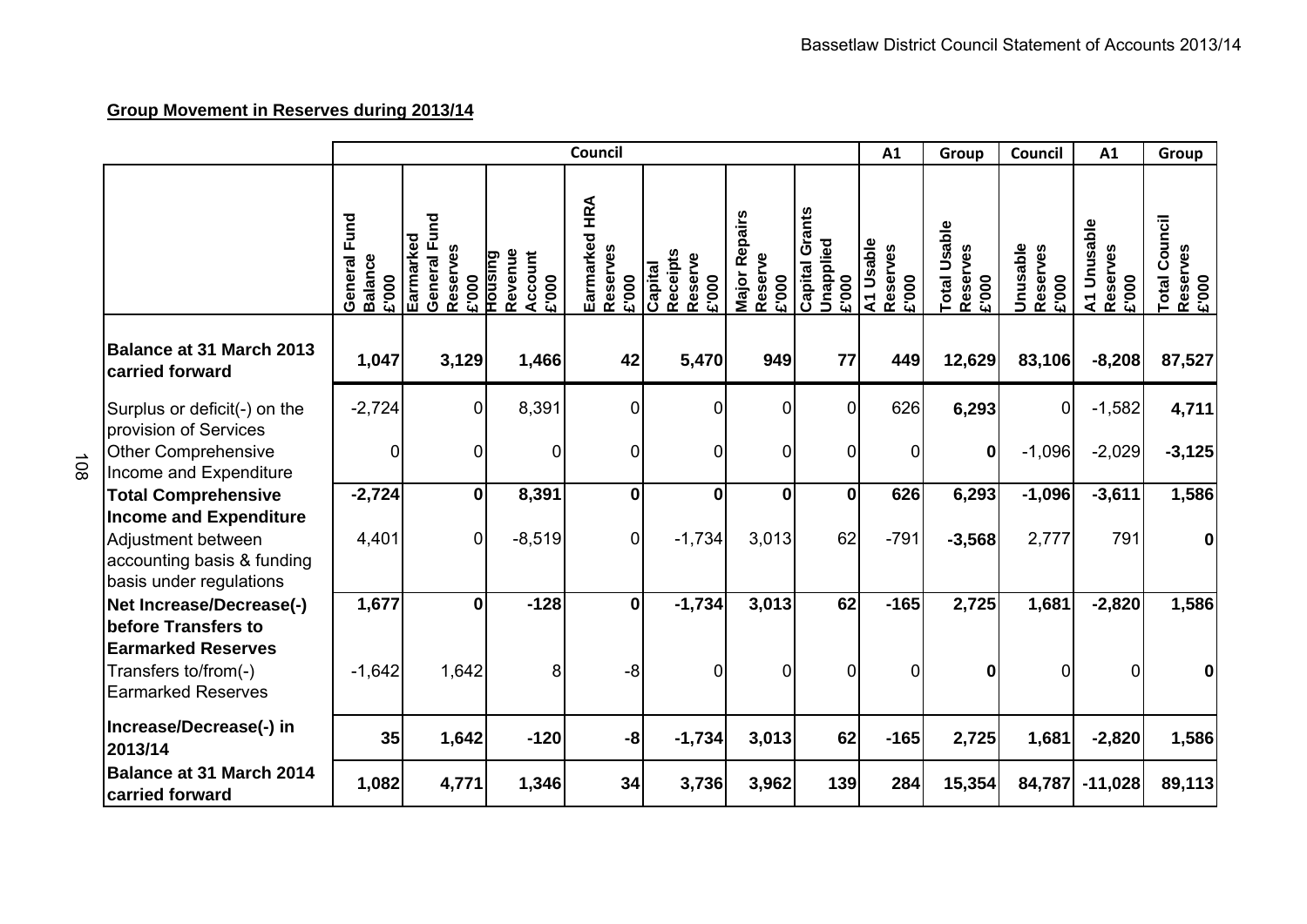## **GROUP COMPREHENSIVE INCOME AND EXPENDITURE STATEMENT**

| <b>Restated</b><br>2012/13 |                                                                                                             |                    |                         |                  |
|----------------------------|-------------------------------------------------------------------------------------------------------------|--------------------|-------------------------|------------------|
| Group                      |                                                                                                             | Group              | 2013/14<br><b>Group</b> | <b>Group</b>     |
| <b>Net Total</b>           |                                                                                                             | <b>Expenditure</b> | <b>Income</b>           | <b>Net Total</b> |
| £'000                      |                                                                                                             | £'000              | £'000                   | £'000            |
|                            | 1,766 Central Services to the Public                                                                        | 2,423              | $-915$                  | 1,508            |
|                            | 0 Children and Education Services                                                                           | O                  |                         |                  |
|                            | 4,748 Cultural and Related Services                                                                         | 4,174              | $-358$                  | 3,816            |
|                            | 5,400 Environment and Regulatory Services                                                                   | 5,945              | $-749$                  | 5,196            |
|                            | 2,840 Planning Services                                                                                     | 4,161              | $-1,518$                | 2,643            |
|                            | -140 Highways and Transport Services                                                                        | 771                | $-1,054$                | $-283$           |
|                            | 588 Other Housing Service - General Fund                                                                    | 33,191             | $-32,366$               | 825              |
|                            | -8,714 Local Council Housing Services - (Housing                                                            | 16,702             | $-29,589$               | $-12,887$        |
|                            | Revenue Account)                                                                                            |                    |                         |                  |
|                            | 1,812 Corporate and Democratic Core                                                                         | 1,966              | $-275$                  | 1,691            |
|                            | 1,282 Non Distributed Costs - other                                                                         | 1,343              | $-506$                  | 837              |
|                            | 9,582 Cost of Service                                                                                       | 70,676             | $-67,330$               | 3,346            |
|                            | 3,083 Other Operating Expenditure                                                                           | 11,962             | $-7,769$                | 4,193            |
|                            | 6,525 Financing and Investment Income and<br>Expenditure                                                    | 8,431              | $-1,466$                | 6,965            |
|                            | -25 Exceptional Items Gains(-) / Losses on<br>Investments                                                   | 0                  | $-85$                   | $-85$            |
|                            | -20,600 Taxation and Non-Specific Grant Income                                                              | 17,223             | $-36,353$               | $-19,130$        |
|                            | -1,435 Surplus (-) or Deficit on Provision of Services                                                      | 108,292            | $-113,003$              | $-4,711$         |
|                            | Items that will not be reclassified to the<br>Surplus (-) or Deficit on the Provision of<br><b>Services</b> |                    |                         |                  |
|                            | -1,597 Surplus(-) or Deficit on Revaluation of Property,<br><b>Land and Equipment Assets</b>                |                    |                         | $-326$           |
|                            | 0 Impairment Losses on Non-Current Assets<br><b>Charged to Revaluation Reserve</b>                          |                    |                         | 0                |
|                            | -1,705 Remeasurements of the Net Defined Benefit<br>Liability (Asset)                                       |                    |                         | 3,451            |
|                            | 4 Any Other Gains(-)/Losses Required to be<br>Included in the Statement                                     |                    |                         | 0                |
|                            | -3,298 Other Comprehensive Income and Expenditure                                                           |                    |                         | 3,125            |
| $-4,733$                   | <b>Total Group Comprehensive Income and</b><br><b>Expenditure</b>                                           |                    |                         | $-1,586$         |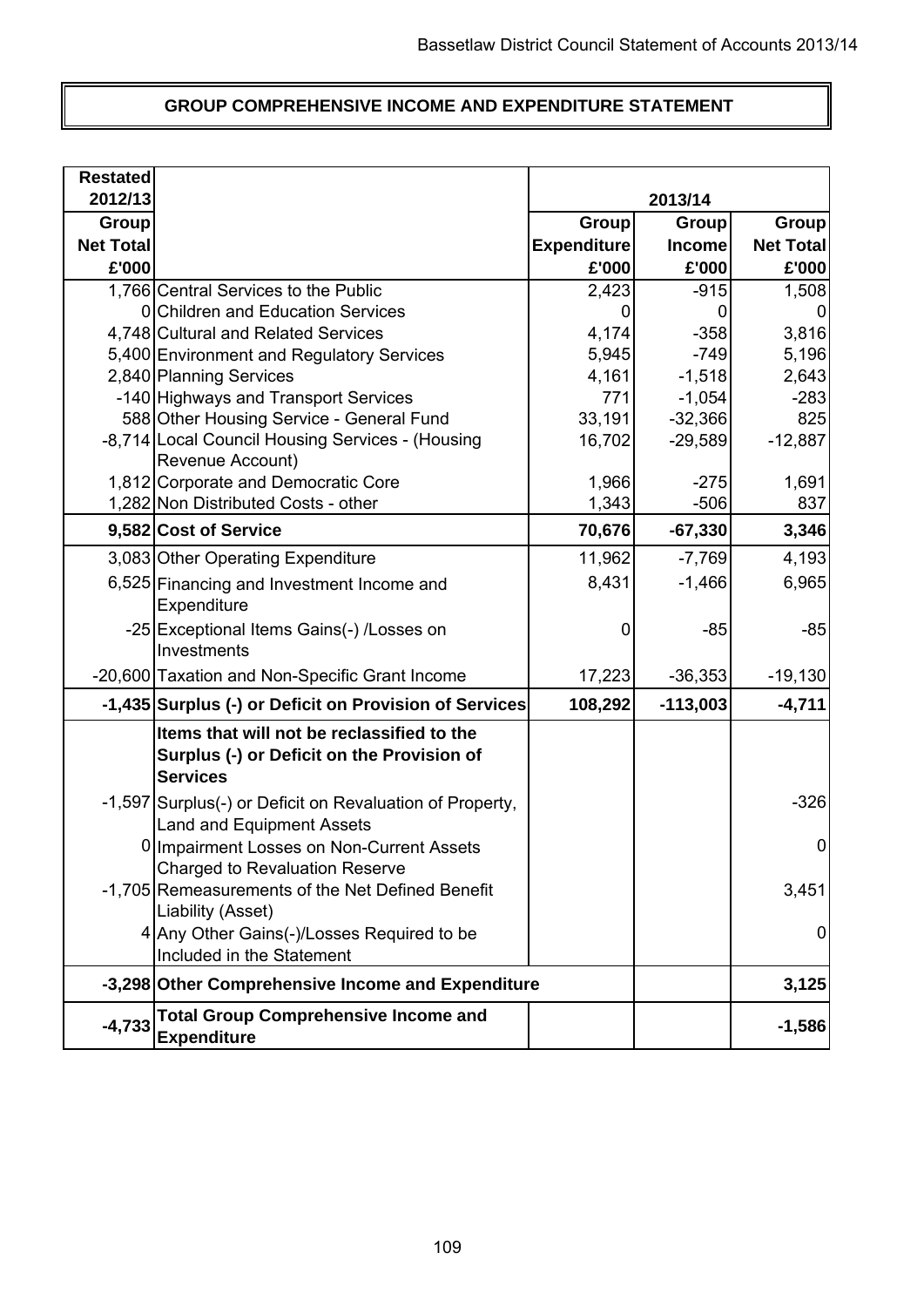#### **GROUP BALANCE SHEET**

| 2012/13  |                                          | 2013/14          |                |                  |            |
|----------|------------------------------------------|------------------|----------------|------------------|------------|
|          |                                          | <b>Bassetlaw</b> |                |                  |            |
| 31 March |                                          | <b>District</b>  | A <sub>1</sub> | Adjust-          | 31 March   |
| 2013     |                                          | <b>Council</b>   | <b>Housing</b> | ments            | 2014       |
| £'000    |                                          | £'000            | £'000          | £'000            | £'000      |
|          | 243,433 Property, Plant & Equipment      | 250,439          | 0              | 0                | 250,439    |
|          | 314 Heritage Assets                      | 314              | 0              | 0                | 314        |
|          | 137 Intangible Assets                    | 154              | 0              | 0                | 154        |
|          | 1,177 Long Term Investments              | 30               | 0              | 0                | 30         |
|          | 95 Long Term Debtors                     | 3,669            | $\mathbf 0$    | 0                | 3,669      |
|          | 245,156 TOTAL LONG TERM ASSETS           | 254,606          | $\bf{0}$       | $\mathbf 0$      | 254,606    |
|          | 1,390 Short Term Investments             | 1,439            | 0              | 0                | 1,439      |
|          | 7,783 Assets Held For Sale               | 1,350            | 0              | 0                | 1,350      |
|          | 205 Inventories                          | 51               | 103            | 0                | 154        |
|          | 8,514 Short Term Debtors                 | 10,169           | 335            | $-125$           | 10,379     |
|          | 2,286 Cash and Cash Equivalents          | 1,420            | 1,145          | $\overline{0}$   | 2,565      |
|          | 20,178 TOTAL CURRENT ASSETS              | 14,429           | 1,583          | $-125$           | 15,887     |
|          | -1,306 Cash and Cash Equivalents         | $-713$           | 0              | $\mathbf 0$      | $-713$     |
|          | -6,566 Short Term Borrowings             | $-7,516$         | 0              | 0                | $-7,516$   |
|          | -3,658 Short Term Creditors              | $-2,901$         | $-1,199$       | 125              | $-3,975$   |
|          | -648 Provisions                          | $-1,102$         | 0              | 0                | $-1,102$   |
|          | 0 Short Term Finance Lease Liability     |                  | 0              | 0                |            |
|          | -18 Grants Receipts in Advance - Revenue | $-18$            | 0              | 0                | -18        |
|          | -12,196 TOTAL CURRENT LIABILITIES        | $-12,250$        | $-1,199$       | 125              | $-13,324$  |
|          | -1,010 Long Term Creditors               | $-1,086$         | 0              | $\mathbf 0$      | $-1,086$   |
|          | 0 Provisions                             | $-528$           | $-100$         | 0                | $-628$     |
|          | 0 Long Term Finance Lease Liability      |                  |                | 0                |            |
|          | -113,876 Long Term Borrowing             | $-110,382$       |                | $\mathbf 0$      | $-110,382$ |
|          | -50,725 Pensions Liability               | $-44,932$        | $-11,028$      | 0                | $-55,960$  |
|          | -165,611 TOTAL LONG TERM LIABILITIES     | $-156,928$       | $-11,128$      | $\boldsymbol{0}$ | $-168,056$ |
|          | 87,527 TOTAL NET ASSETS                  | 99,857           | $-10,744$      | $\boldsymbol{0}$ | 89,113     |
|          | 12,629 Usable Reserves                   | 15,070           | 284            | $\mathbf 0$      | 15,354     |
|          | 74,898 Unusable Reserves                 | 84,787           | $-11,028$      | 0                | 73,759     |
|          | 87,527 TOTAL RESERVES                    | 99,857           | $-10,744$      | $\mathbf 0$      | 89,113     |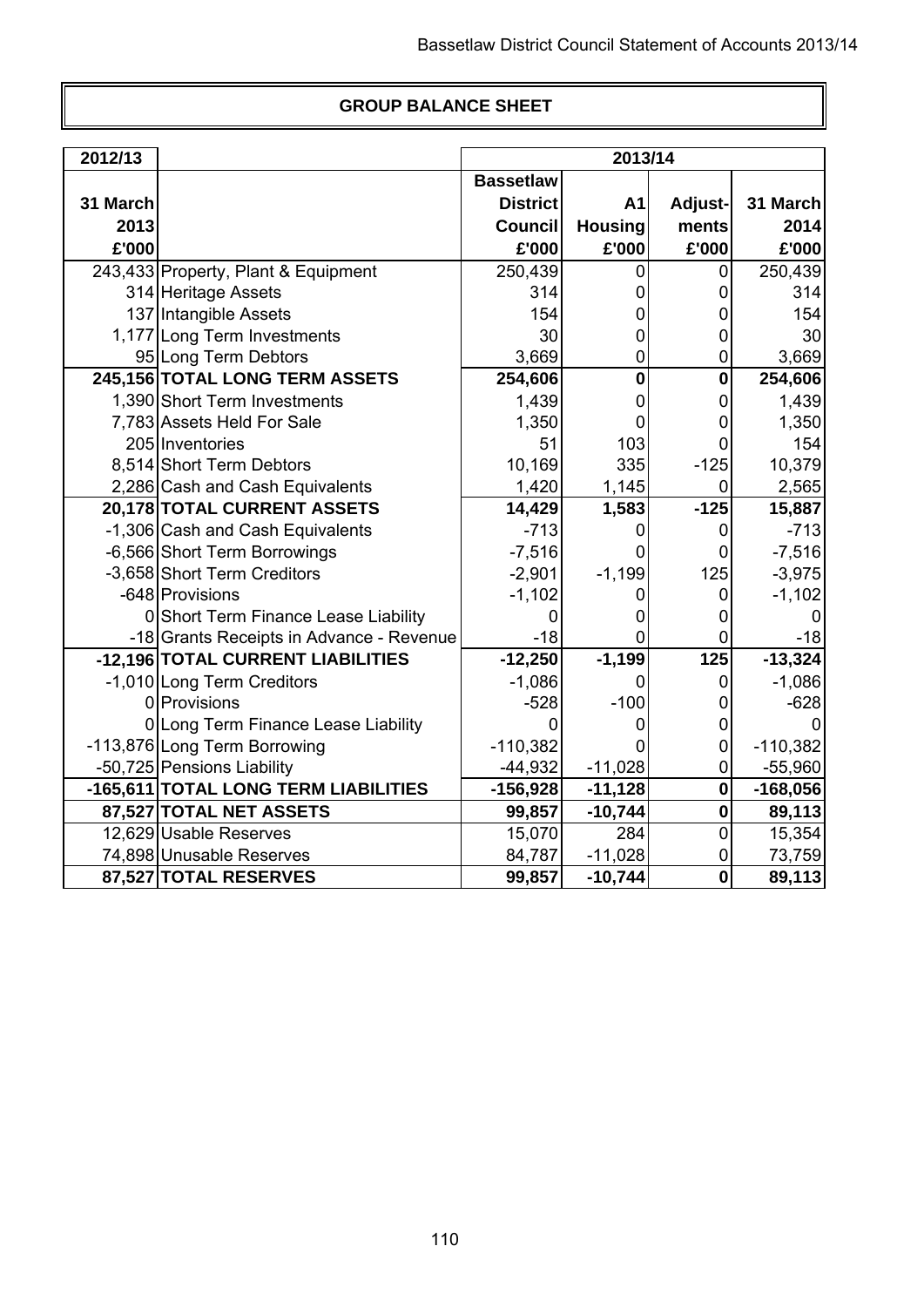|                 |                                                                                                                                              |                 | 2013/14         |                 |
|-----------------|----------------------------------------------------------------------------------------------------------------------------------------------|-----------------|-----------------|-----------------|
| <b>Restated</b> |                                                                                                                                              | BDC -           | A1 -            | Group           |
| 2012/13         |                                                                                                                                              | <b>Adjusted</b> | <b>Adjusted</b> | <b>Cashflow</b> |
| £'000           |                                                                                                                                              | £'000           | £'000           | £'000           |
|                 | 1.435 Net Surplus/Deficit(-) on the provision of<br>services                                                                                 | 17,633          | $-12,922$       | 4,711           |
|                 | 13,980 Adjustment to Surplus or deficit on the<br>provision of services for non-cash<br>movements                                            | 12,921          | 391             | 13,312          |
|                 | -3,547 Adjust for item included in the net surplus or<br>deficit on the provision of services that are<br>investing and financing activities | $-11,154$       | 372             | $-10,782$       |
|                 | 11,868 Net Cash Flows from Operating Activities                                                                                              | 19,400          | $-12,159$       | 7,241           |
|                 | -13,060 Net Cash Flows from Investing Activities                                                                                             | $-5,622$        | 0               | $-5,622$        |
|                 | -2,325 Net Cash Flow from Financing Activities                                                                                               | $-747$          | 0               | $-747$          |
| $-3.517$        | Net Increase or Decrease(-) in Cash and<br>Cash Equivalents                                                                                  | 13,031          | $-12,159$       | 872             |
|                 | 4,497 Cash and Cash Equivalents at the Beginning<br>of the Reporting Period                                                                  | $-599$          | 1,579           | 980             |
| 980             | Cash and Cash Equivalents at the End of<br>the Reporting Period                                                                              | 12,432          | $-10,580$       | 1,852           |

## **GROUP CASH FLOW STATEMENT**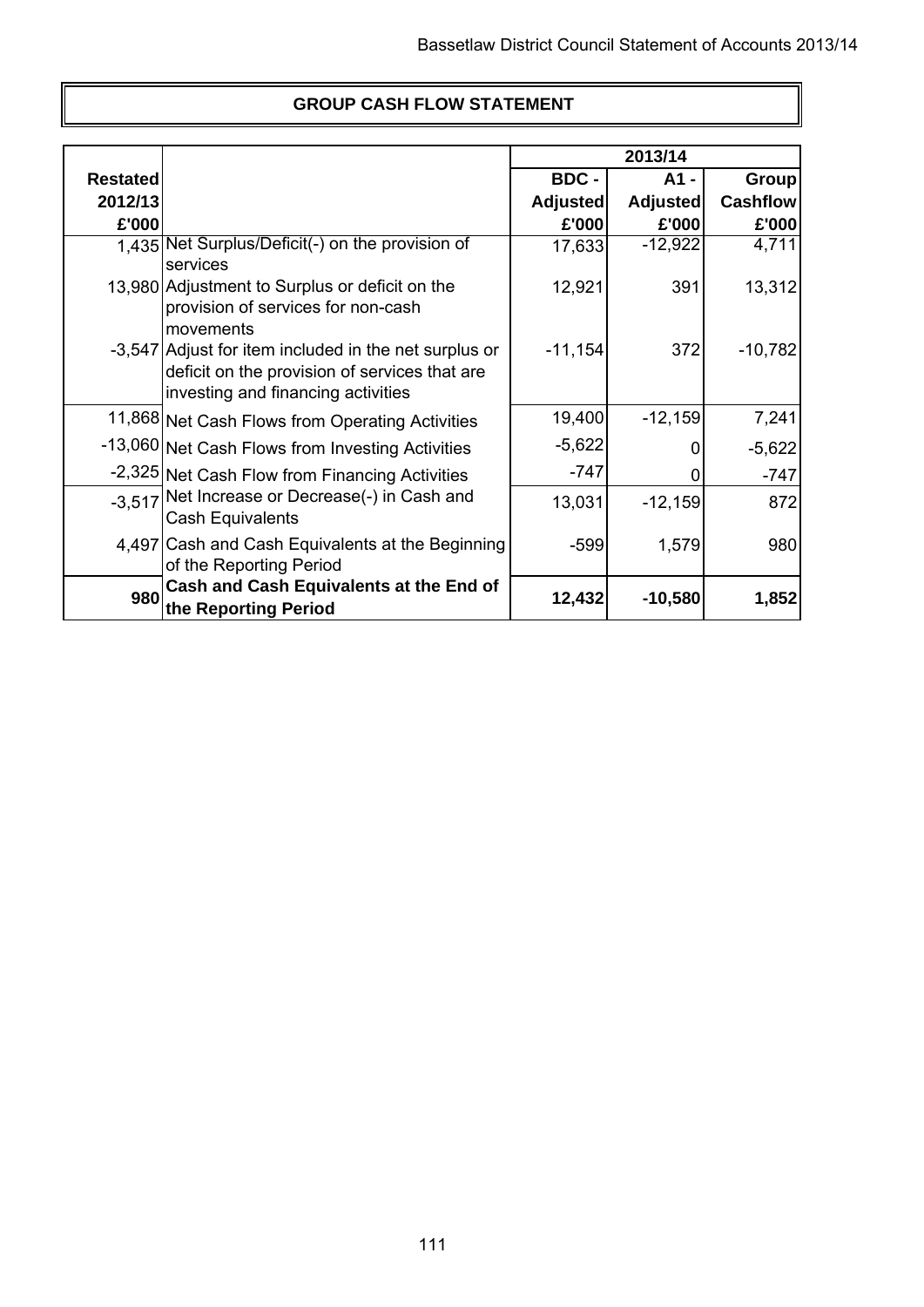## **NOTES TO THE GROUP ACCOUNTS**

### **1 ACCOUNTING POLICIES**

The accounting policies of A1 Housing (Bassetlaw) Ltd are consistent with those of Bassetlaw District Council.

The group financial statements show the consolidated position of the Council and its interest in A1 Housing (Bassetlaw) Ltd.

### **Basis of Consolidation**

In accordance with the requirements of IFRS, the group financial statements have been prepared by adding like items of income and expenditure, assets, liabilities, and reserves on a line by line basis and then eliminating intra group transactions and balances between the Council and A1 Housing (Bassetlaw) Ltd.

The accounts of A1 Housing have the same reporting date as that of the Council, i.e. 31 March. The draft accounts of A1 Housing for the year ended 31 March 2014 have therefore been used in preparing the group financial statements.

### **2 GROUP COMPREHENSIVE INCOME AND EXPENDITURE STATEMENT**

|                 |                                                        |                  | 2013/14        |              |
|-----------------|--------------------------------------------------------|------------------|----------------|--------------|
|                 |                                                        | <b>Bassetlaw</b> |                |              |
| <b>Restated</b> |                                                        | <b>District</b>  | A1             | <b>Group</b> |
| 2012/13         |                                                        | <b>Council</b>   | <b>Housing</b> | <b>Total</b> |
| £'000           |                                                        | £'000            | £'000          | £'000        |
|                 | 9,868 Operating loss / profit (-)                      | 3,048            | 584            | 3,632        |
|                 | -11,303 Interest payable and similar charges           | $-8,715$         | 372            | $-8,343$     |
|                 | -1,435 Surplus (-) or deficit before tax               | $-5,667$         | 956            | $-4,711$     |
|                 | 0 Corporation tax                                      |                  |                | 0            |
|                 | -1,435 Surplus (-) or deficit after tax                | $-5,667$         | 956            | $-4,711$     |
|                 | 0 Derecognition of net trading liabilities included    | $-10,270$        | 10,270         | 0            |
|                 | within the Council's single entity accounts            |                  |                |              |
|                 | -1,435 Surplus (-) or deficit on provision of services | $-15,937$        | 11,226         | $-4,711$     |

### **3 ADJUSTMENTS BETWEEN ACCOUNTING BASIS AND FUNDING BASIS**

|                 |                                                      |                  | 2013/14        |              |
|-----------------|------------------------------------------------------|------------------|----------------|--------------|
|                 |                                                      | <b>Bassetlaw</b> |                |              |
| <b>Restated</b> |                                                      | <b>District</b>  | Α1             | Group        |
| 2012/13         |                                                      | <b>Council</b>   | <b>Housing</b> | <b>Total</b> |
| £'000           |                                                      | £'000            | £'000          | £'000        |
|                 | -5,118 IAS 19 pension costs charged / credited(-) to | $-4,185$         | $-1,471$       | $-5,656$     |
|                 | the surplus or deficit on the provision of           |                  |                |              |
|                 | services                                             |                  |                |              |
|                 | 3,692 Employer pension contributions                 | 3,192            | 680            | 3,872        |
|                 | -1,426 Contribution from / to(-) pensions reserve    | $-993$           | $-791$         | $-1,784$     |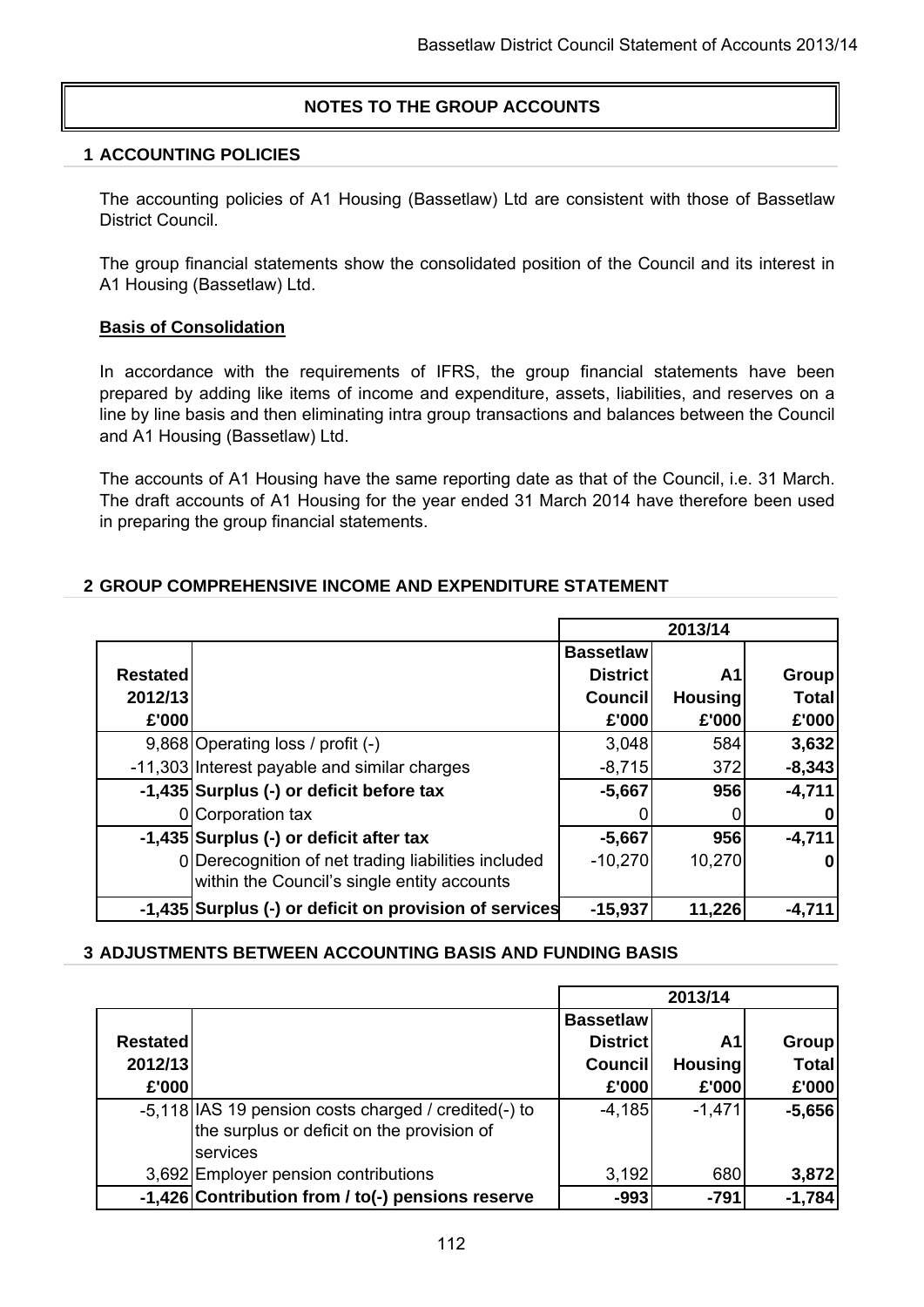## **4 STAFF REMUNERATION**

The details of the A1 Housing (Bassetlaw) Ltd senior officers pay can be found at www.A1housing.co.uk. The number of group employees whose taxable remuneration, excluding pension contributions, was £50,000 or more in bands of £5,000 is detailed below.

| <b>Remuneration Band</b> | 2012/13 | 2013/14                                 |
|--------------------------|---------|-----------------------------------------|
|                          |         | Number of employees Number of employees |
| £50,000-£54,999          |         | 0                                       |
| £55,000-£59,999          |         |                                         |
| £60,000-£64,999          |         | 3                                       |
| £65,000-£69,999          | 3       | 3                                       |
| £70,000-£74,999          |         |                                         |
| £75,000-£79,999          |         | 0                                       |
| £80,000-£84,999          |         |                                         |
| £85,000-£89,999          |         | 3                                       |
| £90,000-£94,999          |         |                                         |
| £95,000-£99,999          |         | 0                                       |
| £100,000-£104,999        |         |                                         |
| £105,000-£109,999        |         |                                         |
| £110,000-£114,999        |         |                                         |
| <b>Total</b>             | 12      |                                         |

### **5 PENSIONS**

|                 |                                                                                                                      |                  | 2013/14        |               |
|-----------------|----------------------------------------------------------------------------------------------------------------------|------------------|----------------|---------------|
|                 |                                                                                                                      | <b>Bassetlaw</b> |                |               |
| <b>Restated</b> |                                                                                                                      | <b>District</b>  | A <sub>1</sub> | <b>Group</b>  |
| 2012/13         |                                                                                                                      | <b>Council</b>   | <b>Housing</b> | <b>Totall</b> |
| £'000           |                                                                                                                      | £'000            | £'000          | £'000         |
|                 | -51,004 Deficit at 1 April                                                                                           | $-42,517$        | $-8,208$       | $-50,725$     |
|                 | Pension costs charged(-) / credited to the<br><b>Comprehensive Income and Expenditure</b>                            |                  |                |               |
|                 | <b>Statement Cost of Services:</b>                                                                                   |                  |                |               |
|                 | -2,953 Current service cost                                                                                          | $-2,207$         | $-1,060$       | $-3,267$      |
|                 | -108 Past service cost                                                                                               | $-213$           | $-37$          | $-250$        |
|                 | -6 Administration Expenses                                                                                           |                  | $-2$           | -6            |
|                 | -3,067 Amount charged(-)/credited to the operating                                                                   | $-2,424$         | $-1,099$       | $-3,523$      |
|                 | surplus or loss(-)<br><b>Financing and Investment Income and</b><br><b>Expenditure</b>                               |                  |                |               |
|                 | -2,051 Net Interest Expense                                                                                          | $-1,761$         | $-372$         | $-2,133$      |
|                 | -5,118 Total Post-employment Benefits charged to<br>the Surplus or Deficit(-) on the Provision of<br><b>Services</b> | $-4,185$         | $-1,471$       | $-5,656$      |
|                 | 1,705 Remeasurements of the net defined benefit<br>liability/asset(-)                                                | $-1,422$         | $-2,029$       | $-3,451$      |
|                 | 3,692 Employer contributions                                                                                         | 3,192            | 680            | 3,872         |
|                 | -50,725 Deficit at 31 March                                                                                          | $-44,932$        | $-11,028$      | $-55,960$     |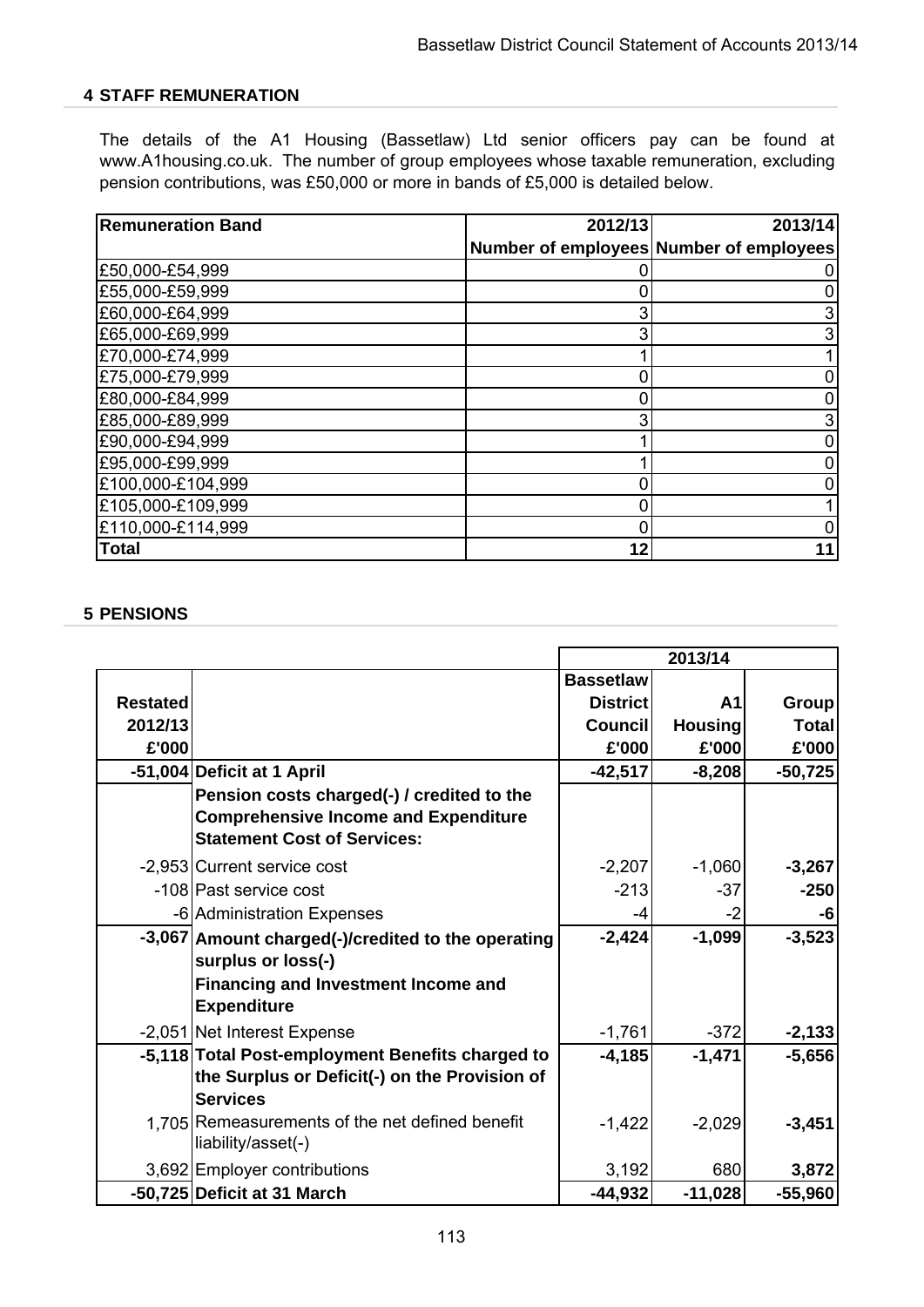## **6 DEBTORS**

|         |                                      | 2013/14          |                |         |              |
|---------|--------------------------------------|------------------|----------------|---------|--------------|
|         |                                      | <b>Bassetlaw</b> |                |         |              |
|         |                                      | <b>District</b>  | A1             | Adjust- | <b>Group</b> |
| 2012/13 |                                      | <b>Council</b>   | <b>Housing</b> | ments   | <b>Total</b> |
| £'000   |                                      | £'000            | £'000          | £'000   | £'000        |
|         | 4,095 Central Government Bodies      | 3,627            |                |         | 3,627        |
|         | 700 Other Local Authorities          | 1,116            |                |         | 1,116        |
|         | <b>0</b> Inter Company Transactions  | 18               | 107            | $-125$  |              |
|         | 3,719 Other Entities and Individuals | 5,408            | 228            |         | 5,636        |
|         | 8,514 Short Term Debtors             | 10,169           | 335            | $-125$  | 10,379       |
|         |                                      |                  |                |         |              |
|         | 95 Other Entities and Individuals    | 3,669            |                | 0       | 3,669        |
|         | 95 Long Term Debtors                 | 3,669            |                | 0       | 3,669        |
|         | 8,609 Total Group Debtors            | 13,838           | 335            | $-125$  | 14,048       |

## **7 CREDITORS**

|         |                                      | 2013/14          |                |         |              |
|---------|--------------------------------------|------------------|----------------|---------|--------------|
|         |                                      | <b>Bassetlaw</b> |                |         |              |
|         |                                      | <b>District</b>  | A <sub>1</sub> | Adjust- | <b>Group</b> |
| 2012/13 |                                      | <b>Council</b>   | <b>Housing</b> | ments   | Total        |
| £'000   |                                      | £'000            | £'000          | £'000   | £'000        |
|         | 98 Central Government Bodies         | 142              |                |         | 142          |
|         | 442 Other Local Authorities          | 23               | 77             |         | 100          |
|         | 0 NHS Bodies                         |                  |                |         | 0            |
|         | <b>0</b> Inter Company Transactions  | 111              | 14             | $-125$  | 0            |
|         | 3,118 Other Entities and Individuals | 2,625            | 1,108          |         | 3,733        |
|         | 3,658 Short Term Creditors           | 2,901            | 1,199          | $-125$  | 3,975        |
|         |                                      |                  |                |         |              |
|         | 1,010 Other Entities and Individuals | 1,086            |                | O       | 1,086        |
|         | 1,010 Long Term Creditors            | 1,086            |                |         | 1,086        |
|         | 4,668 Total Group Creditors          | 3,987            | 1,199          | $-125$  | 5,061        |

## **8 INVENTORIES**

|         |                                   |                  | 2013/14        |              |
|---------|-----------------------------------|------------------|----------------|--------------|
|         |                                   | <b>Bassetlaw</b> |                |              |
|         |                                   | <b>District</b>  | Α1             | Group        |
| 2012/13 |                                   | <b>Council</b>   | <b>Housing</b> | <b>Total</b> |
| £'000   |                                   | £'000            | £'000          | £'000        |
|         | 40 Consumable Stores              | 34               |                | 34           |
|         | 143 Raw Materials and Consumables |                  | 103            | 103          |
|         | 22 Maintenance Materials          | 17               |                | 17           |
|         | 205 Total Group Inventories       | 51               | 103            | 154          |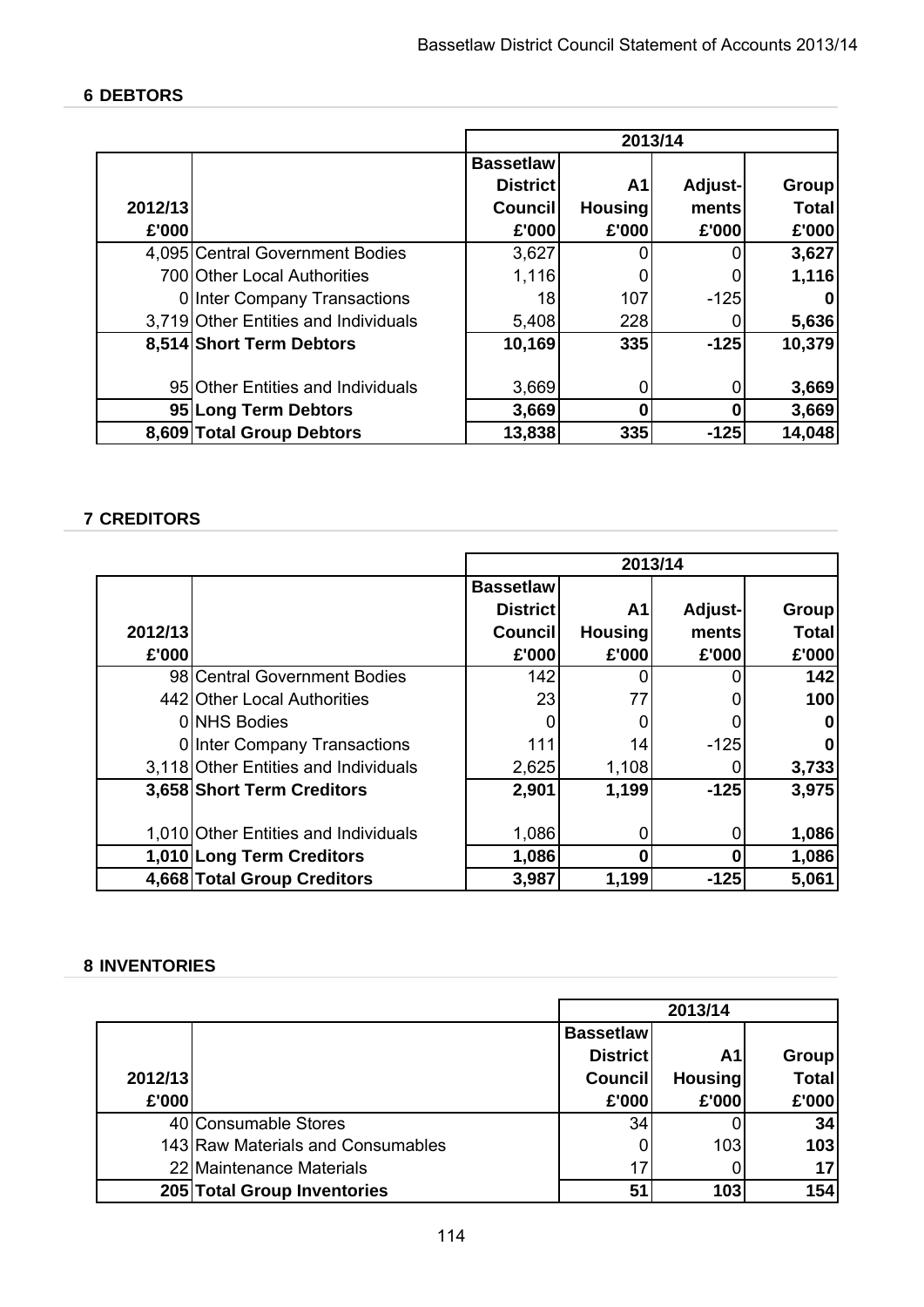## **9 CASH AND CASH EQUIVALENTS**

|         |                                           |                  | 2013/14        |              |
|---------|-------------------------------------------|------------------|----------------|--------------|
|         |                                           | <b>Bassetlaw</b> |                |              |
|         |                                           | <b>District</b>  | Α1             | <b>Group</b> |
| 2012/13 |                                           | <b>Council</b>   | <b>Housing</b> | <b>Total</b> |
| £'000   |                                           | £'000            | £'000          | £'000        |
|         | 1,580 Cash Held by the Council            |                  | 1,145          | 1,146        |
|         | 706 Short-Term Deposits with Money Market | 1,419            |                | 1,419        |
|         | 2,286 Current Assets                      | 1,420            | 1,145          | 2,565        |
|         | -1,401 Bank Current Accounts (overdraft)  | $-1,015$         |                | $-1,015$     |
|         | 95 Cash in Transit                        | 302              | 0              | 302          |
|         | -1,306 Current Liabilities                | $-713$           | 0              | $-713$       |
|         | 980 Total Group Cash and Cash Equivalents | 707              | 1,145          | 1,852        |

### **10 GROUP RESERVES INCLUDING A1 ANALYSIS**

| 2012/13 |                                                                                        | 2013/14   |
|---------|----------------------------------------------------------------------------------------|-----------|
| £'000   |                                                                                        | £'000     |
|         | 12,180 Bassetlaw District Council Usable Reserves                                      | 15,070    |
|         | 83,106 Bassetlaw District Council Unusable Reserves                                    | 84,787    |
|         | 485 A1 Housing Usable Reserves Opening Balance                                         | 449       |
|         | -9,494 A1 Housing Unusable Reserves Opening Balance                                    | $-8,208$  |
|         | -588 A1 Housing Profit/Loss(-) for the year<br>Other comprehensive income, net of tax: | $-956$    |
|         | 1,838 Actuarial gains/losses(-) on defined benefit obligations                         | $-2,029$  |
|         | 1,250 A1 Housing Comprehensive Income for the year                                     | $-2,985$  |
|         | 449 A1 Housing Usable Reserve Closing Balance                                          | 284       |
|         | -8,208 A1 Housing Unusable Reserves Closing Balance                                    | $-11,028$ |
|         | 87,527 Group Closing Balance                                                           | 89,113    |

### **11 AMOUNTS REPORTED TO RESOURCE ALLOCATION DECISIONS**

The analysis of income and expenditure by service on the face of the Comprehensive Income and Expenditure Statement is that specified by the Service Reporting code of Practice. However, decisions about resource allocation are taken by the Council's Cabinet and the A1 Housing (Bassetlaw) Ltd Board on the basis of budget reports analysed across Committees. These reports are prepared on a different basis from the accounting policies used in the financial statements. In particular:

- No charges are made in relation to capital expenditure (whereas depreciation, revaluation and impairment losses in excess of the balance on the Revaluation Reserve and amortisations are charged to services in the comprehensive Income and Expenditure Statement);
- The cost of retirement benefits is based on cash flows (payment of employer's pensions contributions) rather than current service cost of benefits accrued in the year;
- Expenditure on some support services is budgeted for centrally and not charged to Services.

The income and expenditure of the Council's principal committees and the Board of A1 Housing (Bassetlaw) Ltd are recorded in the budget reports for the year is as follows: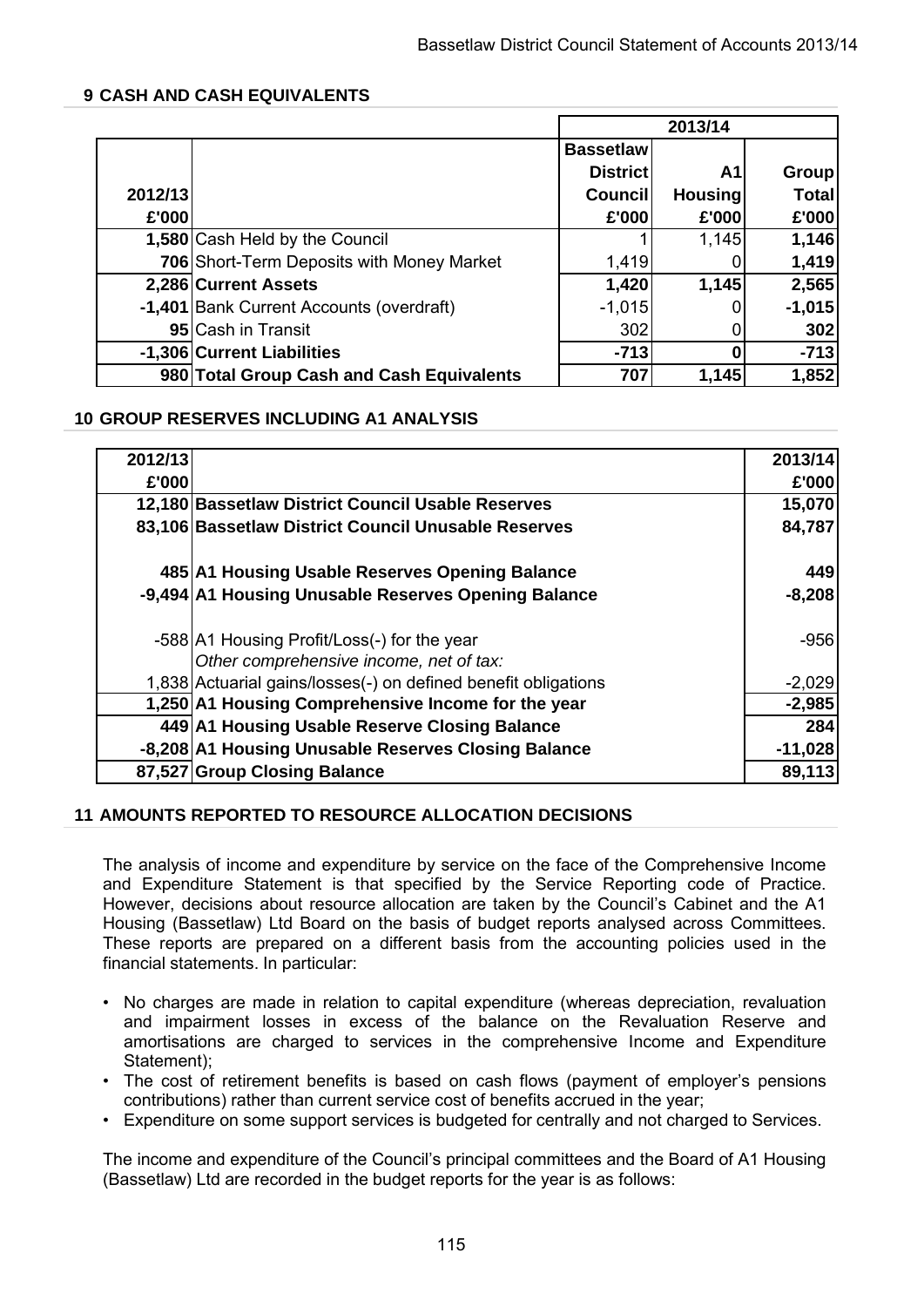116

| 2013/14<br><b>Committee</b><br>Income &<br><b>Expenditure</b>         | Regeneration<br>Economic<br>£'000 | Housing<br>£'000 | Environment<br>£'000 | Leisure<br>£'000 | Property<br>න්<br>Finance<br>£'000 | Services<br>Support<br>£'000 | Services<br>ఱ<br>Customer<br>Revenues<br>£'000 | Control<br>and<br><b>Planning</b><br>Building<br>£'000 | ఱ<br>Engagement<br>Performance<br>Community<br>£'000 | Management<br>Corporate<br>£'000 | Service<br><b>Specific Budgets</b><br>Other Non<br>£'000 | ecutive<br>Chief Execut<br>Department<br>£'000 | Revenue<br>Housing<br>Account<br>£'000 | Housing<br>$\overline{\mathbf{z}}$<br>£'000 | <b>Total</b><br>£'000 |
|-----------------------------------------------------------------------|-----------------------------------|------------------|----------------------|------------------|------------------------------------|------------------------------|------------------------------------------------|--------------------------------------------------------|------------------------------------------------------|----------------------------------|----------------------------------------------------------|------------------------------------------------|----------------------------------------|---------------------------------------------|-----------------------|
| Fees, charges &<br>other service                                      | $-712$                            | $-422$           | $-3,592$             | $-618$           | $-5,177$                           | $-2,692$                     | $-3,529$                                       | $-1,730$                                               | $-506$                                               | $-797$                           | $-7,792$                                                 | $-1,083$                                       | $-27,217$                              | $-14,366$                                   | $-70,233$             |
| income                                                                |                                   |                  |                      |                  |                                    |                              |                                                |                                                        |                                                      |                                  |                                                          |                                                |                                        |                                             |                       |
| Government                                                            | 0                                 | $-511$           | $-57$                | 0                | $-82$                              | $\overline{0}$               | $-30,218$                                      | $-21$                                                  | $\overline{0}$                                       | $\overline{0}$                   | 0                                                        | 0                                              | 0                                      | 0                                           | $-30,889$             |
| grants                                                                |                                   |                  |                      |                  |                                    |                              |                                                |                                                        |                                                      |                                  |                                                          |                                                |                                        |                                             |                       |
| <b>Total Income</b>                                                   | $-712$                            | $-933$           | $-3,649$             | $-618$           | $-5,259$                           | $-2,692$                     | $-33,747$                                      | $-1,751$                                               | $-506$                                               | $-797$                           | $-7,792$                                                 | $-1,083$                                       | $-27,217$                              | $-14,366$                                   | $-101, 122$           |
| Employee<br>expenses                                                  | 915                               | 330              | 3,471                | 383              | 1,466                              | 1,373                        | 1,141                                          | 1,365                                                  | 640                                                  | 607                              | $\overline{0}$                                           | 800                                            | 46                                     | 6,314                                       | 18,851                |
| Other service                                                         | 1,191                             | 862              | 3,147                | 2,807            | 3,037                              | 865                          | 31,515                                         | 568                                                    | 534                                                  | 244                              | 10,326                                                   | 284                                            | 14,925                                 | 9,008                                       | 79,313                |
| expenses<br>Support service<br>recharges                              | 234                               | 242              | 1,365                | 282              | 1,176                              | 635                          | 2,101                                          | 915                                                    | 500                                                  | 496                              | 0                                                        | 226                                            | 395                                    | $\Omega$                                    | 8,567                 |
| <b>Total</b>                                                          |                                   |                  |                      |                  |                                    |                              |                                                |                                                        |                                                      |                                  |                                                          |                                                |                                        |                                             |                       |
| <b>Expenditure</b>                                                    | 2,340                             | 1,434<br>501     | 7,983                | 3,472            | 5,679<br>420                       | 2,873<br>181                 | 34,757                                         | 2,848                                                  | 1,674                                                | 1,347<br>550                     | 10,326                                                   | 1,310<br>227                                   | 15,366                                 | 15,322<br>956                               | 106,731               |
| <b>Net Expenditure</b>                                                | 1,628                             |                  | 4,334                | 2,854            |                                    |                              | 1,010                                          | 1,097                                                  | 1,168                                                |                                  | 2,534                                                    |                                                | $-11,851$                              |                                             | 5,609                 |
| Comprising:<br><b>Bassetlaw District Council</b><br><b>A1 Housing</b> |                                   |                  |                      |                  |                                    |                              |                                                |                                                        |                                                      |                                  |                                                          |                                                |                                        |                                             | 4,653<br>956          |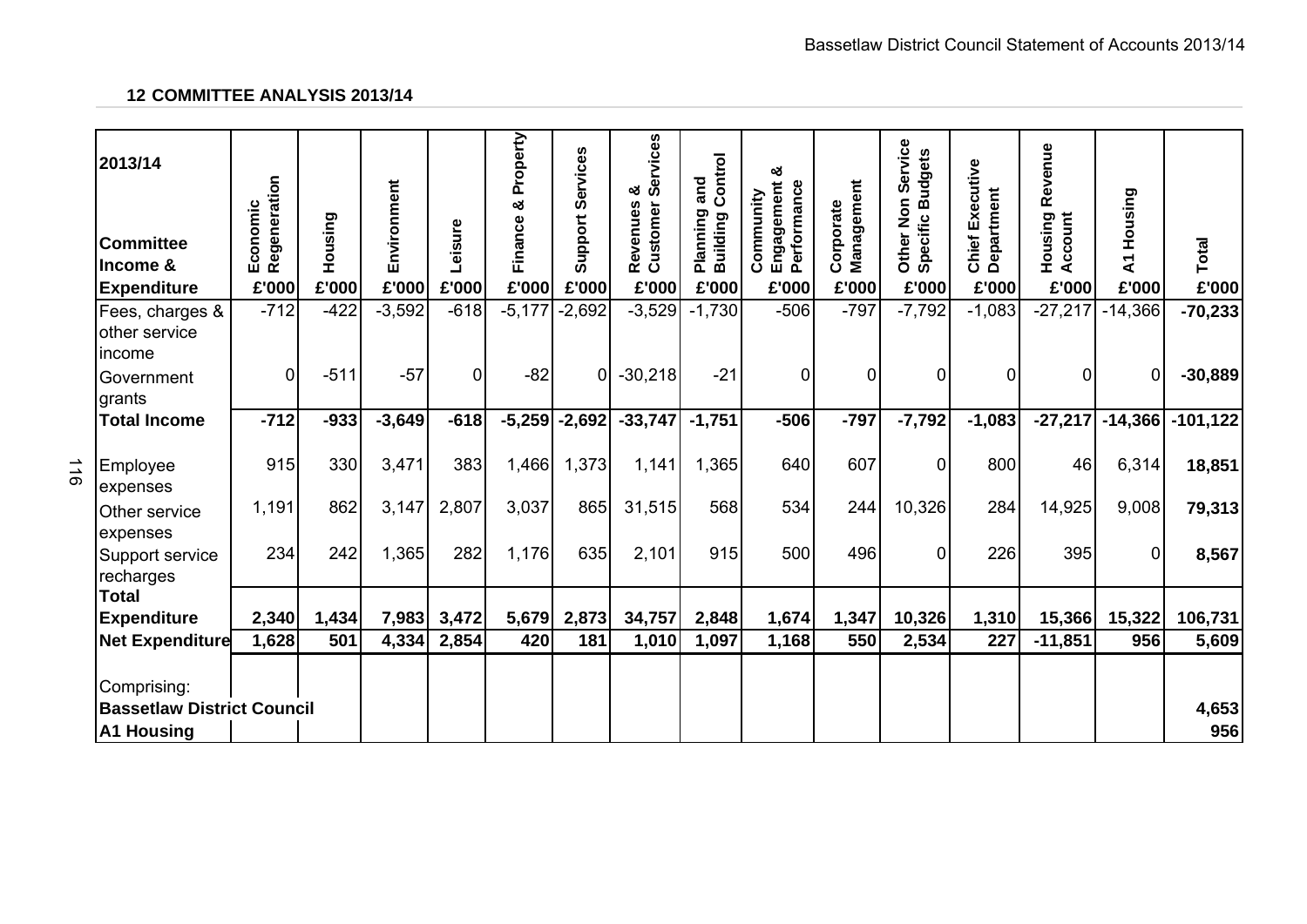## **COMMITTEE ANALYSIS 2012/13**

| 2012/13<br><b>Committee Income</b><br>& Expenditure                   | Regeneration<br>Economic<br>£'000 | Housing<br>£'000 | Environment<br>£'000 | Leisure<br>£'000 | roperty<br>Δ.<br>ఱ<br>Finance<br>£'000 | Services<br>Support<br>£'000 | rvices<br>ఱ<br>Ø<br>Revenues<br>Customer<br>£'000 | ontrol<br>and<br>Ō<br>Planning<br>Building<br>£'000 | య<br>Performance<br>gagement<br>Community<br>밑<br>£'000 | Corporate<br>Management<br>£'000 | ervice<br>udgets<br>Ŵ<br>no<br>N<br>m<br>Specific<br>Other<br>£'000 | Executive<br>Department<br>Chief<br>£'000 | Revenue<br>Housing<br>Account<br>£'000 | Housing<br>$\overline{\mathbf{z}}$<br>£'000 | <b>Total</b><br>£'000 |
|-----------------------------------------------------------------------|-----------------------------------|------------------|----------------------|------------------|----------------------------------------|------------------------------|---------------------------------------------------|-----------------------------------------------------|---------------------------------------------------------|----------------------------------|---------------------------------------------------------------------|-------------------------------------------|----------------------------------------|---------------------------------------------|-----------------------|
| Fees, charges &                                                       | $-1,587$                          | $-334$           | $-3,508$             | $-733$           | $-3,826$                               | $-2,591$                     | $-4,647$                                          | $-1,334$                                            | $-528$                                                  | $-347$                           | $-5,620$                                                            | $-1,034$                                  | $-26,272$                              | $-14,076$                                   | $-66,437$             |
| other service income                                                  |                                   |                  |                      |                  |                                        |                              |                                                   |                                                     |                                                         |                                  |                                                                     |                                           |                                        |                                             |                       |
| Government grants                                                     | $\Omega$                          | $-570$           | 0                    | $\Omega$         | $\Omega$                               | ΩI                           | $-39,092$                                         | $-23$                                               | $\Omega$                                                | 0                                |                                                                     |                                           | ΩI                                     |                                             | $-39,685$             |
| <b>Total Income</b>                                                   | $-1,587$                          | $-904$           | $-3,508$             | $-733$           | $-3,826$                               | $-2,591$                     | $-43,739$                                         | $-1,357$                                            | $-528$                                                  | $-347$                           | $-5,620$                                                            | $-1,034$                                  | $-26,272$                              | $-14,076$                                   | $-106, 122$           |
| Employee expenses<br><b>Other service</b>                             | 885<br>1,732                      | 339<br>973       | 3,397<br>3,207       | 436<br>2,849     | 1,227<br>3,126                         | 991<br>865                   | 1,670<br>40,243                                   | 1,321<br>467                                        | 722<br>614                                              | 103<br>309                       | $-3,084$<br>10,608                                                  | 817<br>259                                | 45<br>18,097                           | 6,067<br>8,597                              | 14,936<br>91,946      |
| expenses<br>Support service<br>recharges                              | 326                               | 236              | 1,323                | 284              | 1,063                                  | 835                          | 2,350                                             | 922                                                 | 478                                                     | 844                              | $\mathbf 0$                                                         | 159                                       | 350                                    | $\Omega$                                    | 9,170                 |
| <b>Total Expenditure</b>                                              | 2,943                             | 1,548            | 7,927                | 3,569            | 5,416                                  | 2,691                        | 44,263                                            | 2,710                                               | 1,814                                                   | 1,256                            | 7,524                                                               | 1,235                                     | 18,492                                 | 14,664                                      | 116,052               |
| <b>Net Expenditure</b>                                                | 1,356                             | 644              | 4,419                | 2,836            | 1,590                                  | 100                          | 524                                               | 1,353                                               | 1,286                                                   | 909                              | 1,904                                                               | 201                                       | $-7,780$                               | 588                                         | 9,930                 |
| Comprising:<br><b>Bassetlaw District Council</b><br><b>A1 Housing</b> |                                   |                  |                      |                  |                                        |                              |                                                   |                                                     |                                                         |                                  |                                                                     |                                           |                                        |                                             | 9,342<br>588          |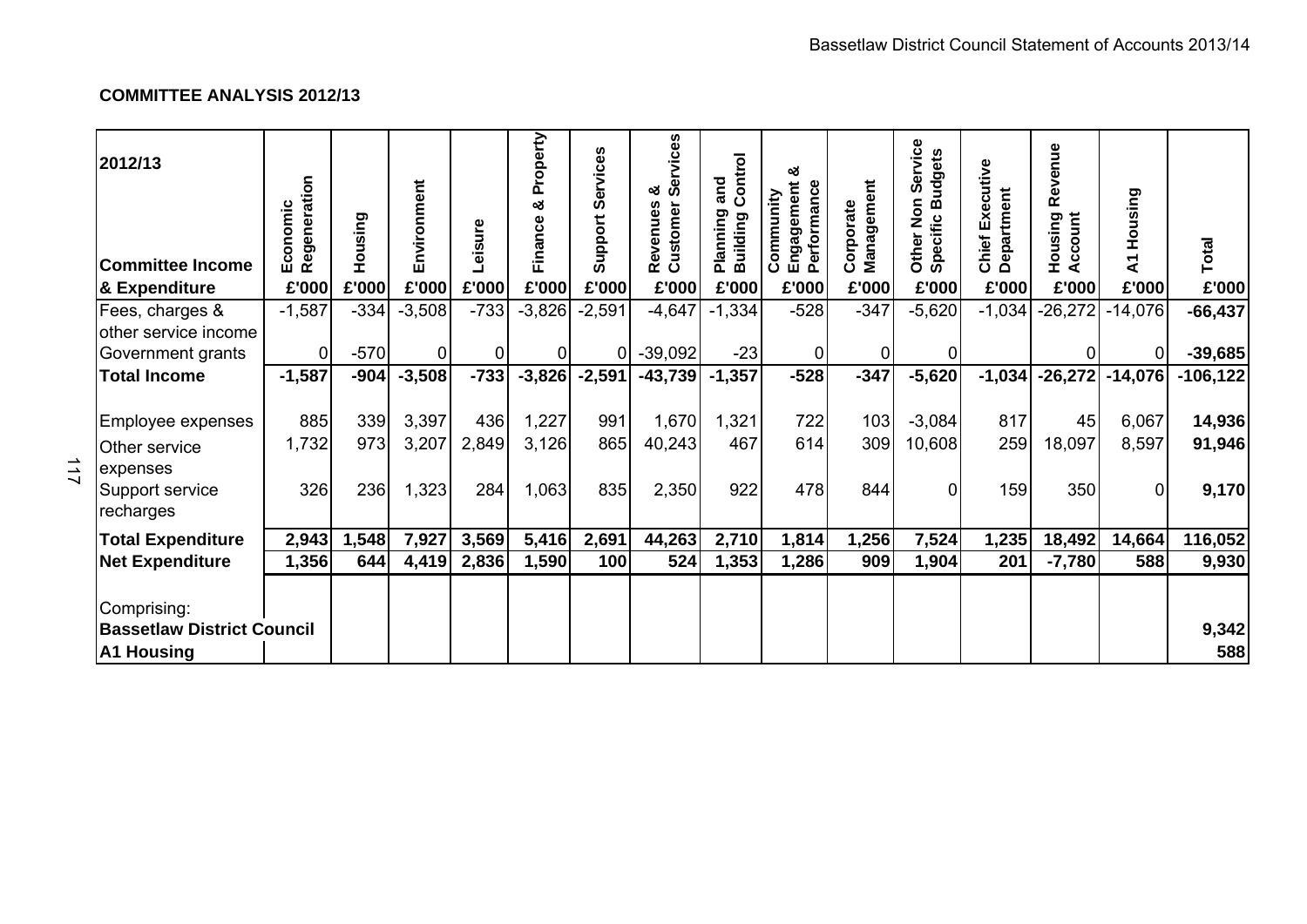### **13 RECONCILIATION OF SERVICE INCOME AND EXPENDITURE TO COST OF SERVICES IN THE COMPREHENSIVE INCOME AND EXPENDITURE STATEMENT.**

This reconciliation shows how the figures in the analysis of Service income and expenditure relate to the amounts included in the Comprehensive Income and Expenditure Statement.

| 2012/13<br>£'000 |                                                                                                                                                         | 2013/14<br>£'000 |
|------------------|---------------------------------------------------------------------------------------------------------------------------------------------------------|------------------|
|                  | 9,930 Net expenditure in the Committee Analysis                                                                                                         | 5,609            |
|                  | 0 Net expenditure of services and support services not included in the Analysis                                                                         |                  |
|                  | 7,738 Amounts in the Comprehensive Income and Expenditure Statement not                                                                                 | 1,905            |
|                  | reported to management in the Analysis<br>-8,092 Amounts included in the Analysis not included in the Comprehensive Income<br>and Expenditure Statement | $-4,168$         |
| 9,576            | Cost of Services in the Comprehensive Income and Expenditure<br>Statement                                                                               | 3,346            |

## **14 PROVISIONS**

|                                            | <b>Bassetlaw</b> |                |              |
|--------------------------------------------|------------------|----------------|--------------|
|                                            | <b>District</b>  | A <sub>1</sub> | <b>Group</b> |
|                                            | <b>Council</b>   | <b>Housing</b> | <b>Total</b> |
|                                            | £'000            | £'000          | £'000        |
| <b>Short Term Balance at 1 April 2013</b>  | 648              |                | 648          |
| Additional provisions made in year         | 738              |                | 738          |
| Amounts used in year                       | $-78$            |                | $-78$        |
| Unused amounts reserved in year            | $-206$           |                | $-206$       |
| <b>Short Term Balance at 31 March 2014</b> | 1,102            | 0              | 1,102        |
| Long Term Balance at 1 April 2013          |                  |                |              |
| Additional provisions made in year         | 528              | 100            | 628          |
| Amounts used in year                       |                  |                |              |
| Unused amounts reserved in year            |                  |                |              |
| Long Term Balance at 31 March 2014         | 528              | 100            | 628          |

The insurance provision consists of Public Liability claims, some of which relate as far back as 2008. Traditionally, liability claims can take up to six years to be finalised. This is as a result of the judicial process, the requirement for medical evidence and the recovery period of any claimant. The value of outstanding claims is the insurers estimate of the anticipated financial impact should the claim be successful. In most circumstances, the outstanding value reflects the "worse case" scenario.

## **15 RECONCILIATION TO SUBJECTIVE ANALYSIS**

This reconciliation shows how the figures in the analysis of Service income and expenditure relate to a subjective analysis of the Surplus or Deficit on the Provision of Services included in the Comprehensive Income and Expenditure Statement.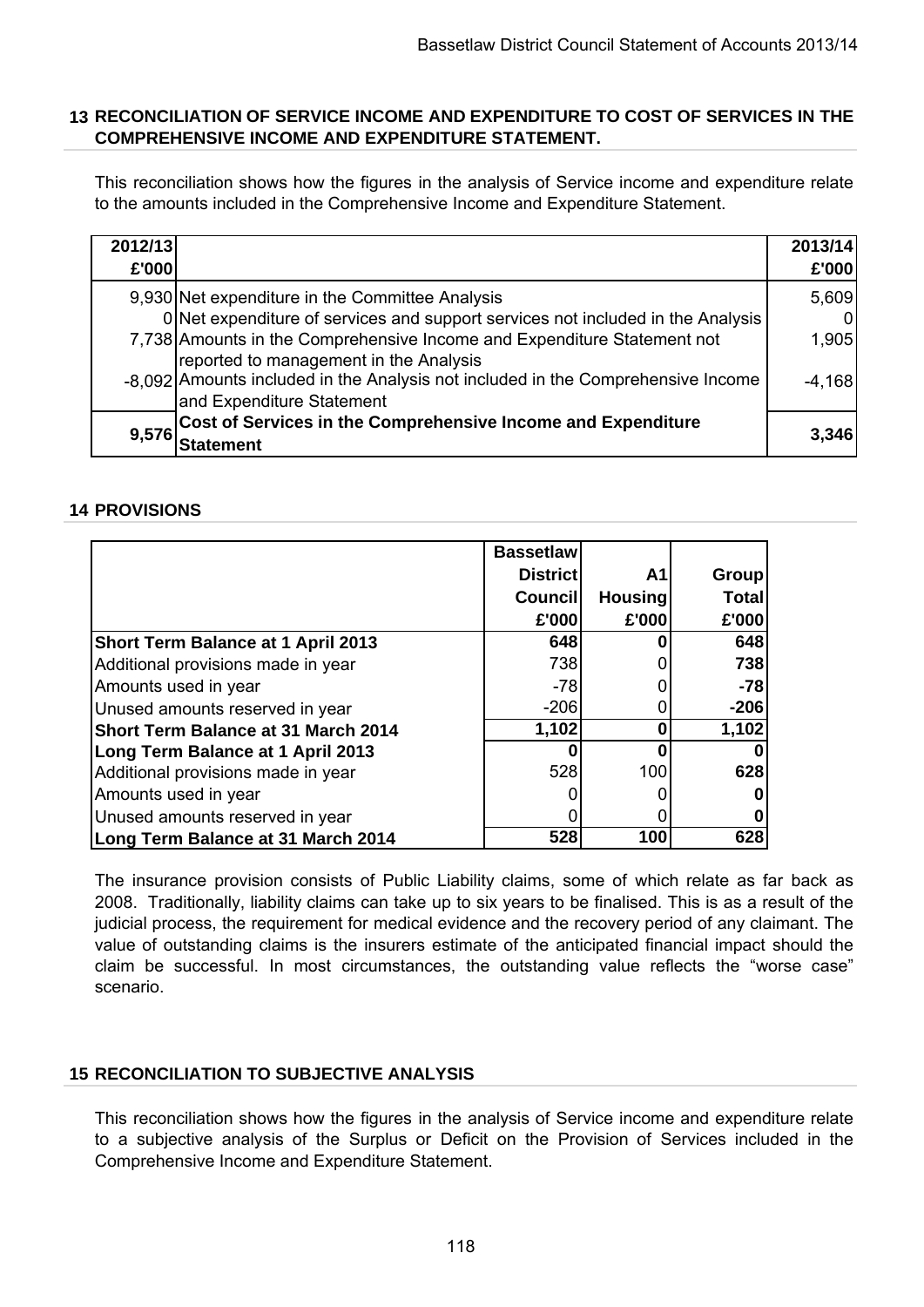| 2013/14                                                                              | Committee Analysis<br>£'000 | management for decision<br>Amount not reported to<br>making<br>£'000 | Amounts not included in I&E<br>£'000 | Recharges<br>ð<br>Allocation<br>£'000 | Services<br>Cost of<br>£'000 | <b>Corporate Amounts</b><br>£'000 | Total<br>£'000            |
|--------------------------------------------------------------------------------------|-----------------------------|----------------------------------------------------------------------|--------------------------------------|---------------------------------------|------------------------------|-----------------------------------|---------------------------|
| Fees, charges & other                                                                | $-70,233$                   | 20,066                                                               | 2,748                                | 10,978                                | $-36,441$                    | $-5,254$                          | $-41,695$                 |
| service income<br>Interest & investment<br>income                                    | $\mathbf 0$                 | 0                                                                    | 0                                    | 0                                     | $\bf{0}$                     | $-220$                            | $-220$                    |
| Proceeds from sale of<br><b>Non-Current Assets</b>                                   | $\mathbf 0$                 | 0                                                                    | 0                                    | 0                                     | $\mathbf 0$                  | $-7,769$                          | $-7,769$                  |
| Income from Non<br>Domestic Rates                                                    | 0                           | 0                                                                    | $\mathbf 0$                          | 0                                     | $\bf{0}$                     | $-19,979$                         | $-19,979$                 |
| Income from council tax<br>Government grants and<br>contributions                    | 0<br>$-30,889$              | 0<br>0                                                               | 0<br>0                               | 0<br>0                                | 0<br>$-30,889$               | $-5,696$<br>$-6,755$              | $-5,696$<br>$-37,644$     |
| <b>Total Income</b>                                                                  | $-101, 122$                 | 20,066                                                               | 2,748                                | 10,978                                | $-67,330$                    |                                   | $-45,673$ -113,003        |
| Employee expenses<br>Other service expenses<br><b>Support Service</b>                | 18,851<br>72,544<br>8,567   | 0<br>$-18,161$<br>0                                                  | $-885$<br>$-5,763$<br>$-268$         | $-5,365$<br>$-2,967$<br>$-2,646$      | 12,601<br>45,653<br>5,653    | 885<br>529<br>268                 | 13,486<br>46,182<br>5,921 |
| recharges<br>Depreciation,<br>amortisation and<br>impairment                         | 6,769                       | 0                                                                    | 0                                    | 0                                     | 6,769                        | 0                                 | 6,769                     |
| Interest Payments                                                                    | $\pmb{0}$                   | 0                                                                    | 0                                    | 0                                     | 0                            | 4,616                             | 4,616                     |
| Non Domestic Rates<br><b>Tariff &amp; Deficit</b>                                    | 0                           | 0                                                                    | 0                                    | 0                                     | $\bf{0}$                     | 17,223                            | 17,223                    |
| <b>Precepts &amp; Levies</b>                                                         | 0                           | 0                                                                    | 0                                    | 0                                     | 0                            | 1,242                             | 1,242                     |
| Payments to Housing<br><b>Capital Receipts Pool</b>                                  | 0                           | 0                                                                    | 0                                    | $\Omega$                              | $\bf{0}$                     | 450                               | 450                       |
| Net Book Value of Non-<br>current Asset Disposals                                    | $\mathbf 0$                 | 0                                                                    | 0                                    | 0                                     | $\bf{0}$                     | 10,270                            | 10,270                    |
| <b>Interest Cost of Pensions</b>                                                     | 0                           | 0                                                                    | 0                                    | 0                                     | 0                            | 2,133                             | 2,133                     |
| <b>Total expenditure</b>                                                             | 106,731                     | $-18,161$                                                            | $-6,916$                             | $-10,978$                             | 70,676                       | 37,616                            | 108,292                   |
| Surplus(-)/deficit on<br>the provision of                                            | 5,609                       | 1,905                                                                | $-4,168$                             | $\boldsymbol{0}$                      | 3,346                        | $-8,057$                          | $-4,711$                  |
| services                                                                             |                             |                                                                      |                                      |                                       |                              |                                   |                           |
| Comprising<br><b>Bassetlaw District Council</b><br><b>A1 Housing (Bassetlaw) Ltd</b> |                             |                                                                      |                                      |                                       |                              |                                   | $-5,667$<br>956           |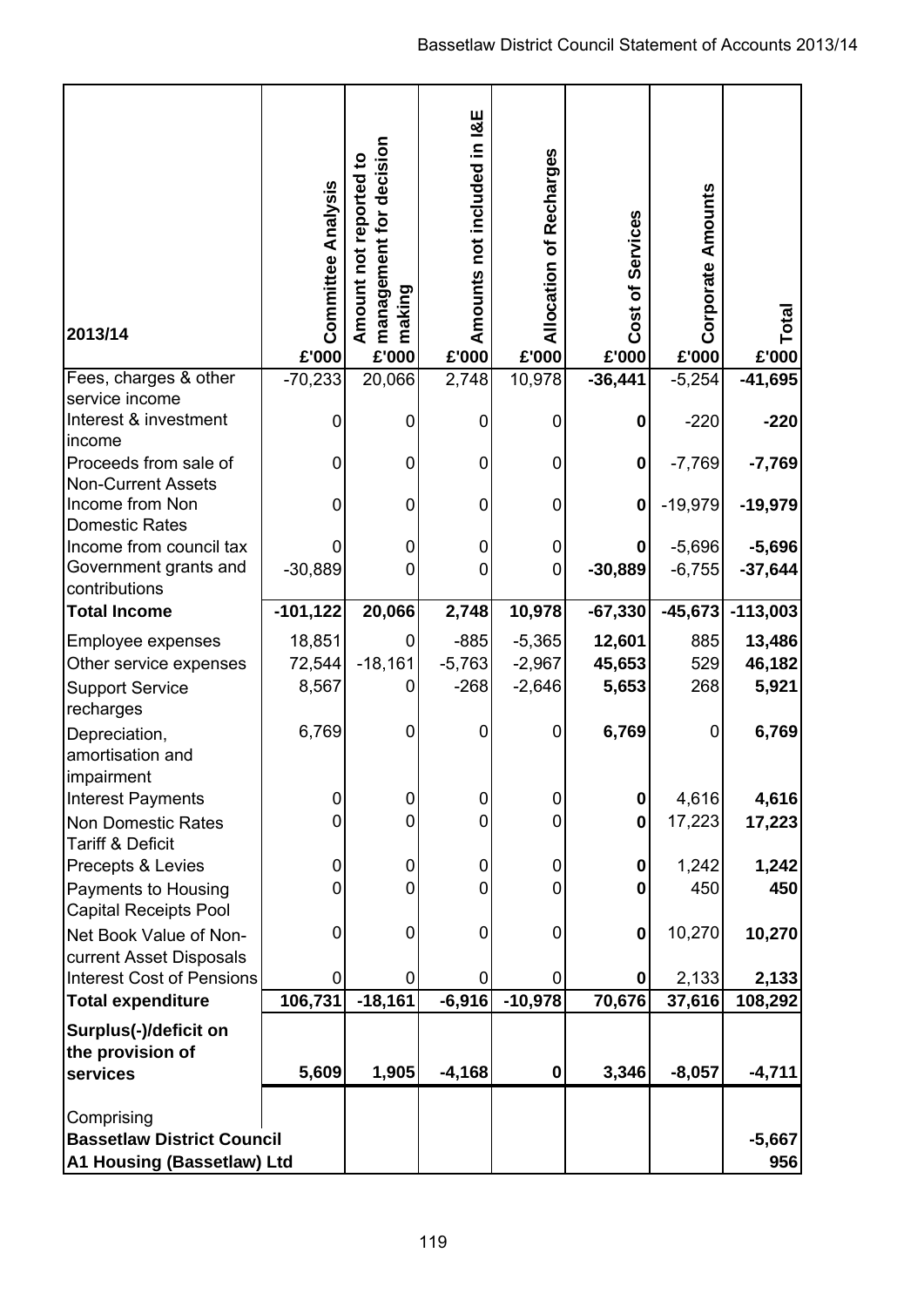| <b>Restated 2012/13</b><br>Fees, charges & other                                   | <b>Committee Analysis</b><br>£'000<br>$-66,437$ | management for decision<br>Amount not reported to<br>making<br>£'000<br>10,555 | not included in I&E<br><b>Amounts</b><br>£'000<br>10,423 | <b>Allocation of Recharges</b><br>£'000<br>11,655 | Services<br>Cost of<br>£'000<br>$-33,804$ | <b>Corporate Amounts</b><br>£'000<br>$-2,804$ | Total<br>£'000<br>$-36,608$ |
|------------------------------------------------------------------------------------|-------------------------------------------------|--------------------------------------------------------------------------------|----------------------------------------------------------|---------------------------------------------------|-------------------------------------------|-----------------------------------------------|-----------------------------|
| service income<br>Interest & investment<br>income                                  | 0                                               | 0                                                                              | $\mathbf 0$                                              | 0                                                 | $\bf{0}$                                  | $-203$                                        | $-203$                      |
| Proceeds from sale of<br><b>Non-Current Assets</b>                                 | 0                                               | 0                                                                              | 0                                                        | 0                                                 | $\mathbf 0$                               | $-1,764$                                      | $-1,764$                    |
| Expected return on<br><b>Pension Assets</b>                                        | 0                                               | 0                                                                              | 0                                                        | 0                                                 | $\pmb{0}$                                 | $-2,483$                                      | $-2,483$                    |
| Income from council tax<br>Government grants and<br>contributions                  | 0<br>$-39,685$                                  | 0<br>$-3,501$                                                                  | 3,500                                                    | 0                                                 | 0<br>$-39,685$                            | $-6,421$<br>$-13,692$                         | $-6,421$<br>$-53,377$       |
| <b>Total Income</b>                                                                | $-106, 122$                                     | 7,054                                                                          | 13,923                                                   | 11,656                                            | $-73,489$                                 | $-27,367$                                     | $-100,856$                  |
| Employee expenses<br>Other service expenses<br><b>Support Service</b><br>recharges | 14,936<br>85,627<br>9,170                       | 1,080<br>$-836$<br>440                                                         | 1,257<br>$-22,990$<br>$-282$                             | $-5,500$<br>$-2,787$<br>$-2,897$                  | 11,773<br>59,014<br>6,431                 | 748<br>1,860<br>282                           | 12,521<br>60,874<br>6,713   |
| Depreciation,<br>amortisation and<br>impairment                                    | 6,319                                           | 0                                                                              | $\mathbf 0$                                              | $-472$                                            | 5,847                                     | 0                                             | 5,847                       |
| <b>Interest Payments</b>                                                           | 0                                               | 0                                                                              | $\mathbf 0$                                              | 0                                                 | 0                                         | 4,583                                         | 4,583                       |
| Precepts & Levies                                                                  | 0<br>0                                          | 0<br>0                                                                         | 0<br>$\mathbf 0$                                         | 0<br>0                                            | 0<br>0                                    | 1,273<br>390                                  | 1,273<br>390                |
| Payments to Housing<br><b>Capital Receipts Pool</b>                                |                                                 |                                                                                |                                                          |                                                   |                                           |                                               |                             |
| Net Book Value of Non-<br>current Asset Disposals                                  | 0                                               | 0                                                                              | 0                                                        | $\mathbf 0$                                       | $\bf{0}$                                  | 2,900                                         | 2,900                       |
| <b>Interest Cost of Pensions</b>                                                   | 0                                               | 0                                                                              | 0                                                        | 0                                                 | 0                                         | 4,320                                         | 4,320                       |
| <b>Total expenditure</b>                                                           | 116,052                                         | 684                                                                            | $-22,015$                                                | $-11,656$                                         | 83,065                                    | 16,356                                        | 99,421                      |
| Surplus(-)/deficit on<br>the provision of                                          |                                                 |                                                                                |                                                          |                                                   |                                           |                                               |                             |
| services                                                                           | 9,930                                           | 7,738                                                                          | $-8,092$                                                 | $\pmb{0}$                                         | 9,576                                     | $-11,011$                                     | $-1,435$                    |
| Comprising<br><b>Bassetlaw District Council</b><br>A1 Housing (Bassetlaw) Ltd      |                                                 |                                                                                |                                                          |                                                   |                                           |                                               | $-2,023$<br>588             |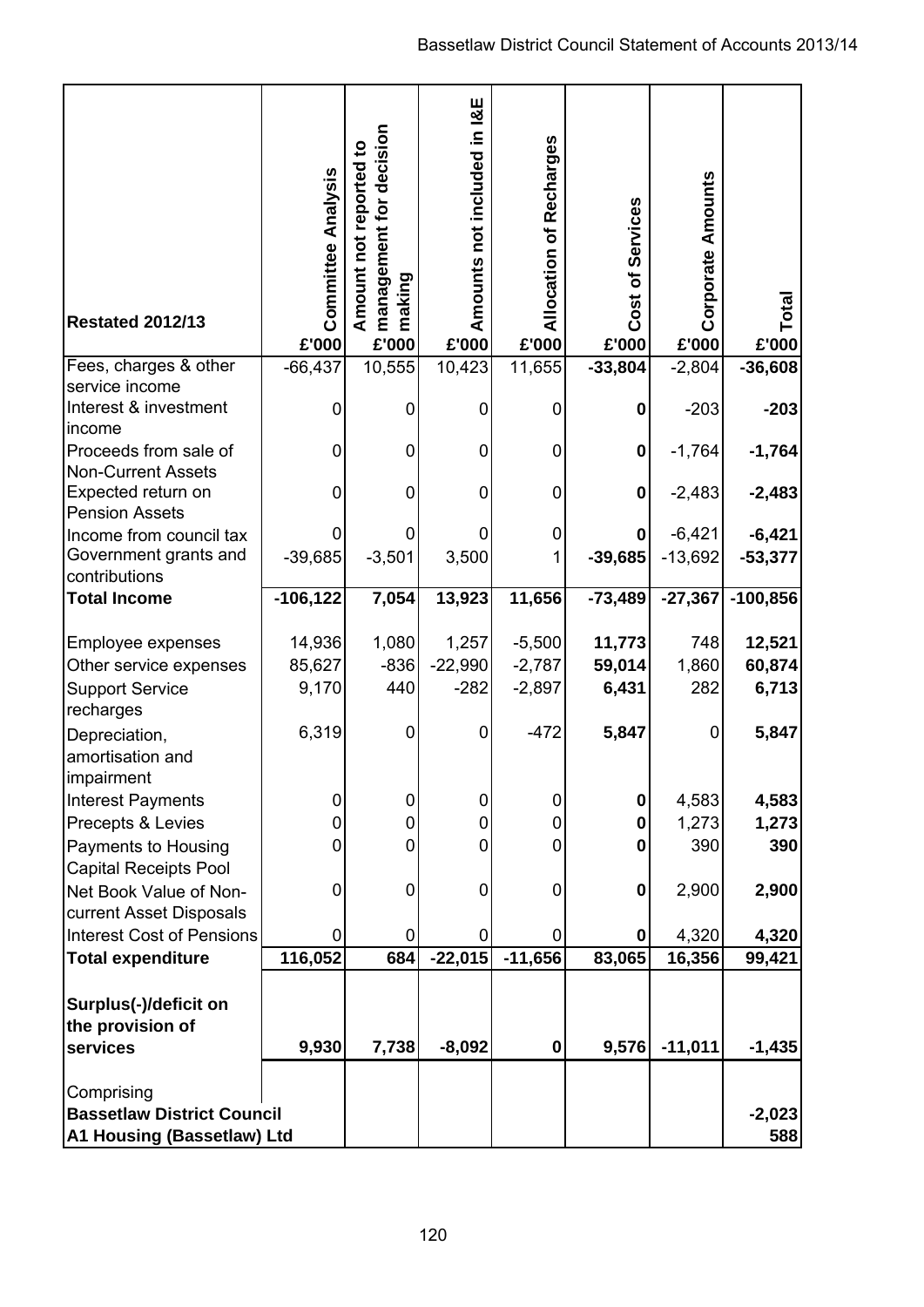## **OTHER GROUP INFORMATION**

### **1. THE ENTITIES INCLUDED IN THE GROUP ACCOUNTS**

The accounts of Bassetlaw District Council and A1 Housing (Bassetlaw) Ltd have been consolidated in the Group Accounts. Full details are contained in Note 1 of the Bassetlaw District Council statements.

### **2. INTER COMPANY TRANSACTIONS**

The Group Accounts exclude transactions between the two organisations. This ensures that expenditure and income is only reflected once within the account. These net adjustments total £10.270m in 2013/14 (£10.334m in 2012/13).

A1 Housing (Bassetlaw) Ltd prepares their accounts under the requirements of the Companies Act. A1 Housing (Bassetlaw) Ltd has incorporated the requirements of IAS19 relating to pensions within their accounts.

Group Accounts require that all transactions between the two entities be removed to reflect the true financial position of the group. These adjustments are shown in the tables above. The adjustments are related to the amounts owed/due between Bassetlaw District Council and A1 Housing (Bassetlaw) Ltd and vice versa.

A1 Housing (Bassetlaw) Ltd has created a debtor of £1.145m (£1.579m in 2012/13) to reflect their bank balance position. This amount has been adjusted for in the A1 Housing (Bassetlaw) Ltd Balance Sheet as cash and bank on consolidation.

### Bassetlaw District Council

Debtors increased by £5.493m to £13.820m (increased by £1.584m to £8.327m in 2012/13) Creditors increased by £0.613m to £3.876m (reduced by £1.03m to £3.263m in 2012/13)

### A1 Housing (Bassetlaw) Ltd.

Debtors reduced by £0.054m to £0.228m (reduced by £0.128m to £0.282m in 2012/13) Creditors reduced by £0.297m to £1.108m (increased by £0.205m to £1.405m in 2012/13)

A1 Housing (Bassetlaw) Ltd accounts can be obtained from the Managing Director, A1 Housing (Bassetlaw) Ltd, Carlton Forest House, Hundred Acre Lane, Worksop, Nottinghamshire, S80 0TS.

## **3. STATUS OF A1 HOUSING (BASSETLAW) LTD**

The company is limited by guarantee without share capital. The liability of the Members in the event of winding up is limited to £1 for each Member.

## **4. PENSION LIABILITY - A1 HOUSING (BASSETLAW) LTD**

The pension liability relating to A1 Housing has increased by £2.820m to £11.028m (decreased by £1.286m to £8.208m in 2012/13).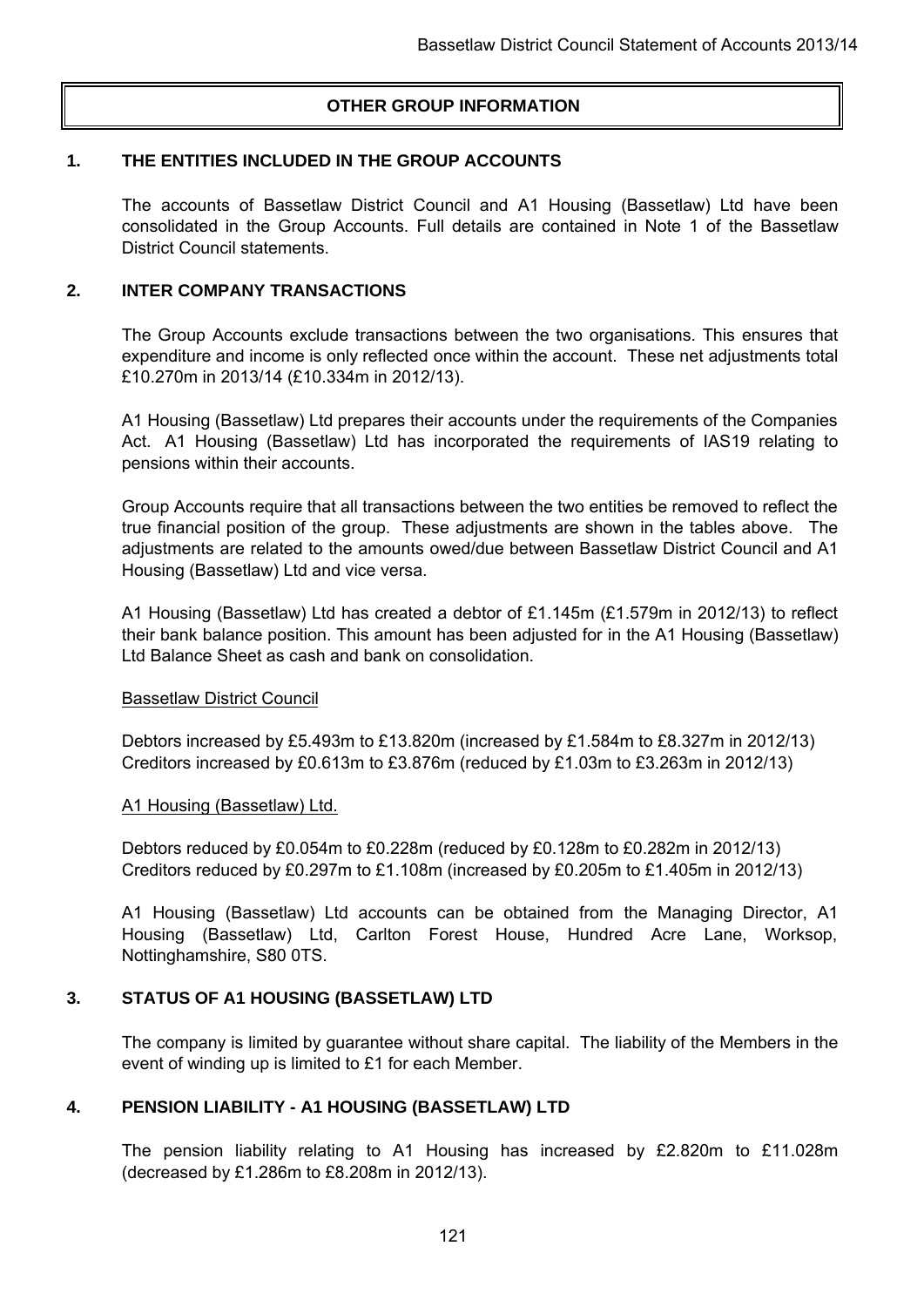## **GLOSSARY OF TERMS**

### **ACCOUNTING POLICIES**

Those principles, basis, conventions, rules and practices applied by an entity that specify how the effects of transactions and other events are to be reflected in its financial statements through:

- **Recognising**
- Selecting measurement bases for, and
- Presenting assets, liabilities, gains, losses and changes to reserves.

Accounting policies do not include estimation techniques.

Accounting policies define the process whereby transactions and other events are reflected in financial statements. For example, an accounting policy for a particular type of expenditure may specify whether an asset or loss is to be recognised, the basis on which it is to be measured, and where in the revenue account or Balance Sheet it is to be presented.

### **ACCRUALS**

Sums included in the final accounts of the Council to cover income or expenditure attributable to the accounting period for which payments have not been received/made in the financial year. Local authorities accrue for both revenue and capital expenditure.

### **ADMINISTRATIVE BUILDINGS**

Buildings that either have a shared use or are not charged directly to a service. The costs relating to all such buildings are allocated to the users of the buildings on some appropriate basis (usually the floor area occupied by each user).

### **AMORTISATION**

The measure of the consumption or other reduction in the useful life of an intangible asset, charged annually to service revenue accounts.

### **ARMS LENGTH MANAGEMENT COMPANY**

The Council is the sole shareholder of this company that it created solely for the purpose of managing its Housing stock.

### **BALANCES**

Surplus of income over expenditure that may be used to finance expenditure. Balances can be earmarked in the accounts for specific purposes. Those that are not, represent resources set aside for such purposes as general contingencies and cash flow management.

### **BALANCE SHEET**

A statement of the recorded assets, liabilities and other balances at a specific date at the end of an accounting period.

### **BILLING AUTHORITIES**

Those authorities that set the Council Tax and collect the Council Tax and Non-Domestic Rates.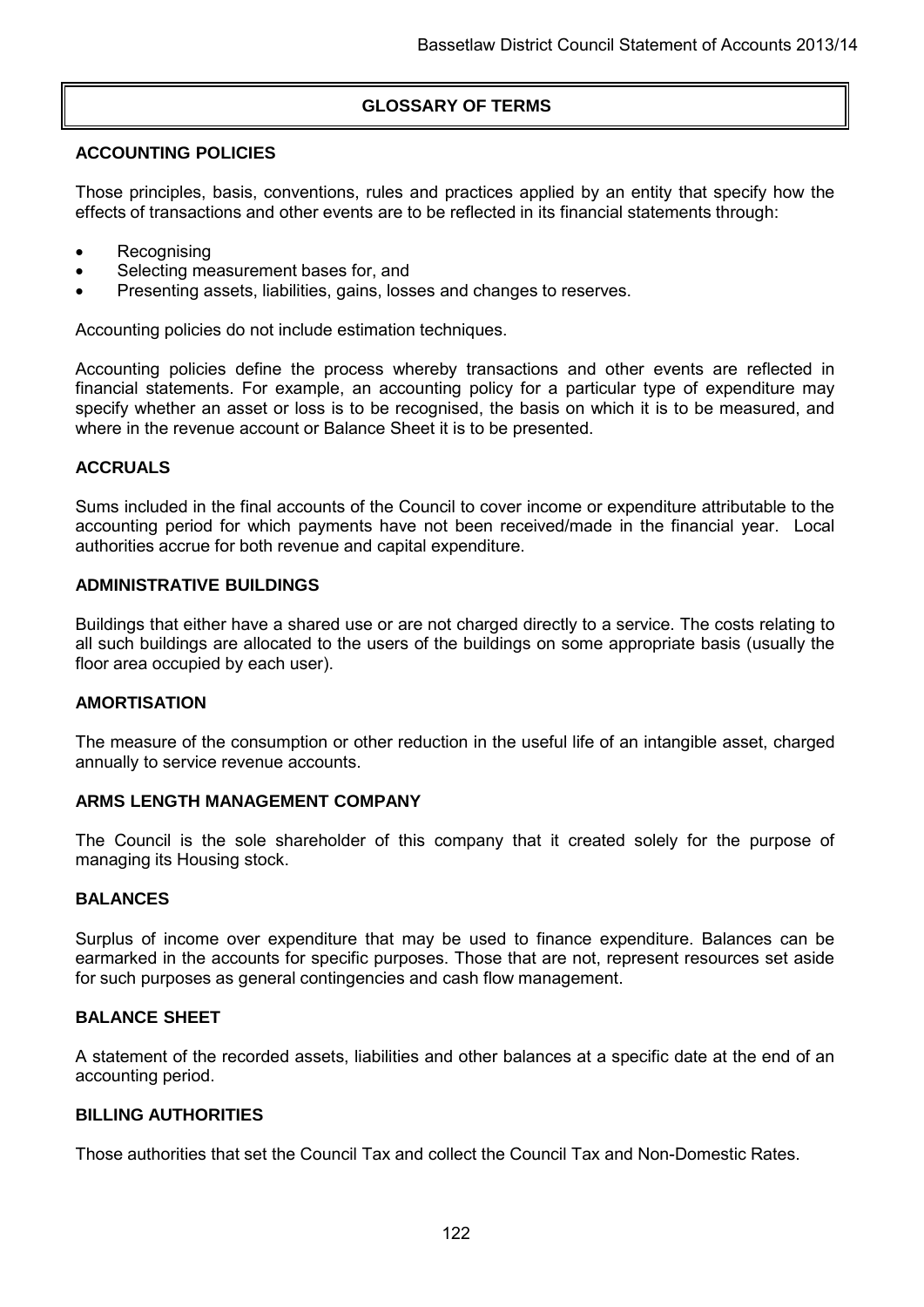## **CAPITAL ADJUSTMENT ACCOUNT**

This provides a balancing mechanism between the different rates at which assets depreciated under the CODE and are financed through the capital controls system. It should be noted that this account and the Revaluation Reserve are matched by fixed assets within the Balance Sheet - they are not resources available to the Council, and are therefore termed Unusable Reserves.

### **CAPITAL CHARGES**

Annual charges to service revenue accounts to reflect the cost of fixed assets used in the provision of services.

### **CAPITAL EXPENDITURE**

Spending that produces or enhances an asset, like land, buildings, roads, vehicles, plant and machinery. Definitions are set out in Section 40 of the Local Government and Housing Act 1989. Any expenditure that does not fall within the definition must be charged to a revenue account.

### **CAPITAL PROGRAMME**

The capital projects a Council proposes to undertake over a set period of time. The usual period covered by a capital programme is three to five years.

### **CAPITAL RECEIPTS**

The proceeds from the sale of fixed assets such as land and buildings. Capital receipts can be used to repay any outstanding debt on fixed assets or to finance new capital expenditure within rules set down by Government. Capital receipts cannot, however, be used to finance revenue expenditure.

### **CHARTERED INSTITUTE OF PUBLIC FINANCE AND ACCOUNTANCY (CIPFA)**

The professional accountancy body concerned with local authorities and the public sector.

### **COLLECTION FUND**

The Collection Fund is a statutory fund set up under the provisions of the National Local Government Finance Act 1988. It includes the transactions of the charging Council in relation to Non-Domestic Rates and Council Tax and illustrates the way in which the fund balance is distributed to Central Government, preceptors and the General Fund.

### **COMMUNITY ASSETS**

These are assets that the Council intends to hold in perpetuity, that have no determinable useful life and that may have restrictions on their disposal. Examples of community assets are parks and historic buildings not used in the direct provision of services. It also covers items of Civic Regalia.

### **CONTINGENT LIABILITIES**

Potential losses for which a future event will establish whether a liability exists and for which it is inappropriate to set up a provision in the accounts.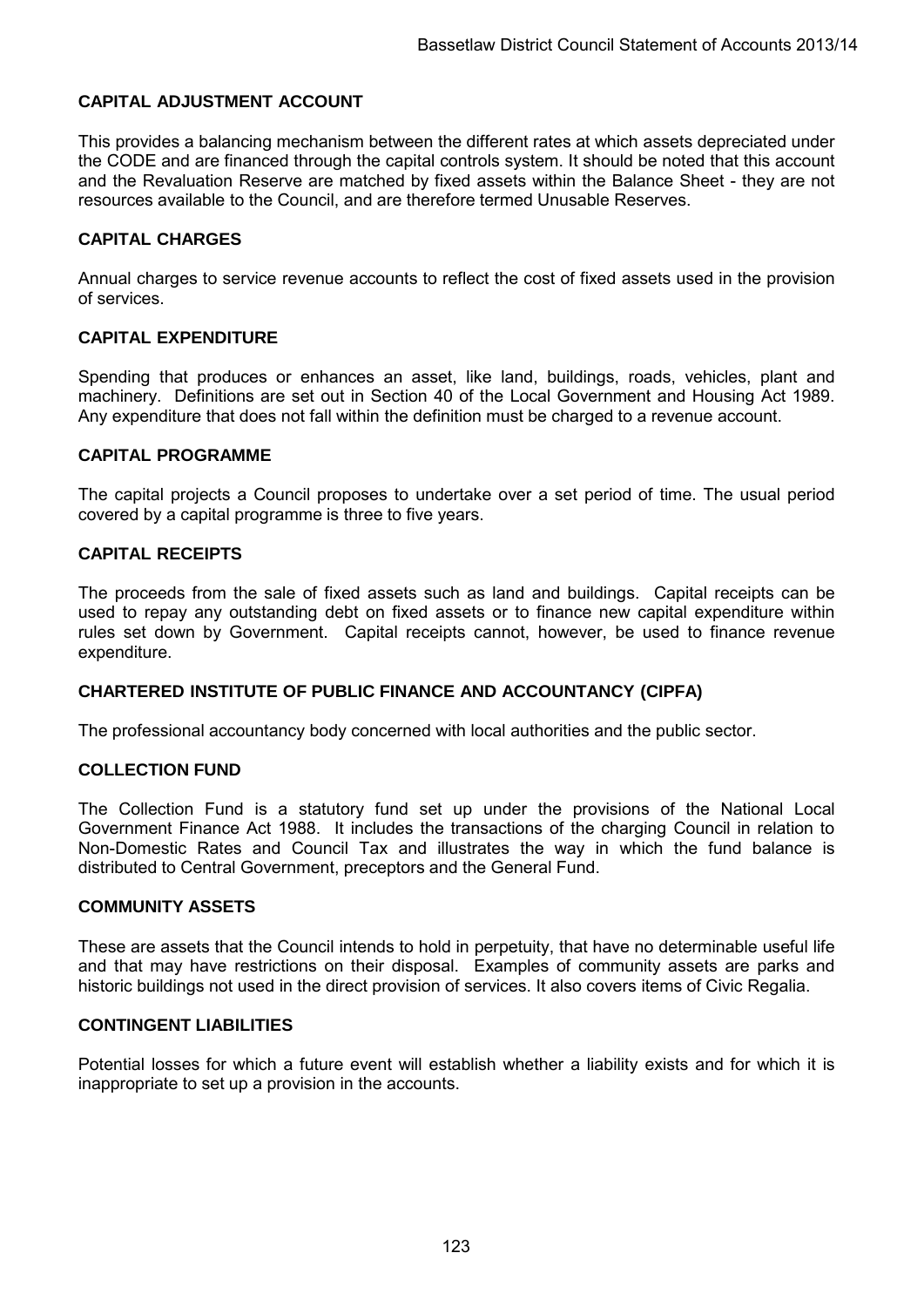### **COUNCIL TAX**

The main source of local taxation to local authorities. Council Tax is levied on households within its area by the billing Council and the proceeds are paid into its Collection Fund for distribution to precepting authorities and for use by its own General Fund.

#### **COUNCIL TAX BASE**

The council tax base of an area is equal to the number of band "D" equivalent properties. It is calculated by counting the number of properties in each of the eight Council Tax bands and then converting this into an equivalent number of band "D" properties (e.g. a band "H" property pays twice as much Council Tax as a band "D" property and therefore is equivalent to two band "D" properties). For the purpose of calculating Formula Grant, the Government assumes a 100% collection rate. For the purpose of calculations made by a local Council of the basic amount of Council Tax for its area for each financial year, the Council makes an estimate of its collection rate and reflects this in the tax base.

#### **CURRENT EXPENDITURE**

Expenditure on running costs such as that in respect of employees, premises and supplies and services.

#### **DEFERRED CAPITAL RECEIPTS**

Amounts derived from the sale of assets that will be received in instalments over agreed periods of time. These arise mainly from mortgages on the sale of council houses.

#### **DEFERRED CREDITORS**

This is the term applied to deferred capital receipts. These transactions arise when fixed assets are sold and the amounts owed by the purchasers are repaid over a number of years, e.g. mortgages. The balance is reduced by the amount repayable in any financial year.

#### **DEPRECIATION**

Charges reflecting the wearing out, consumption or other reduction in the useful life of a fixed asset.

#### **EARMARKED RESERVES**

These are reserves set aside for a specific purpose or a particular service, or type of expenditure.

#### **EMOLUMENTS**

All sums paid to or receivable by an employee and any sums due by way of expenses allowance (as far as those sums are chargeable to UK income tax) and the money value of any other benefits received other than in cash. Pension contributions payable by either employee or employer are excluded.

#### **EXTERNAL AUDIT**

The independent examination of the activities and accounts of local authorities to ensure that the accounts have been prepared in accordance with legislative requirements and proper practices and to ensure that the Council has made proper arrangements to secure economy, efficiency and effectiveness in its use of resources.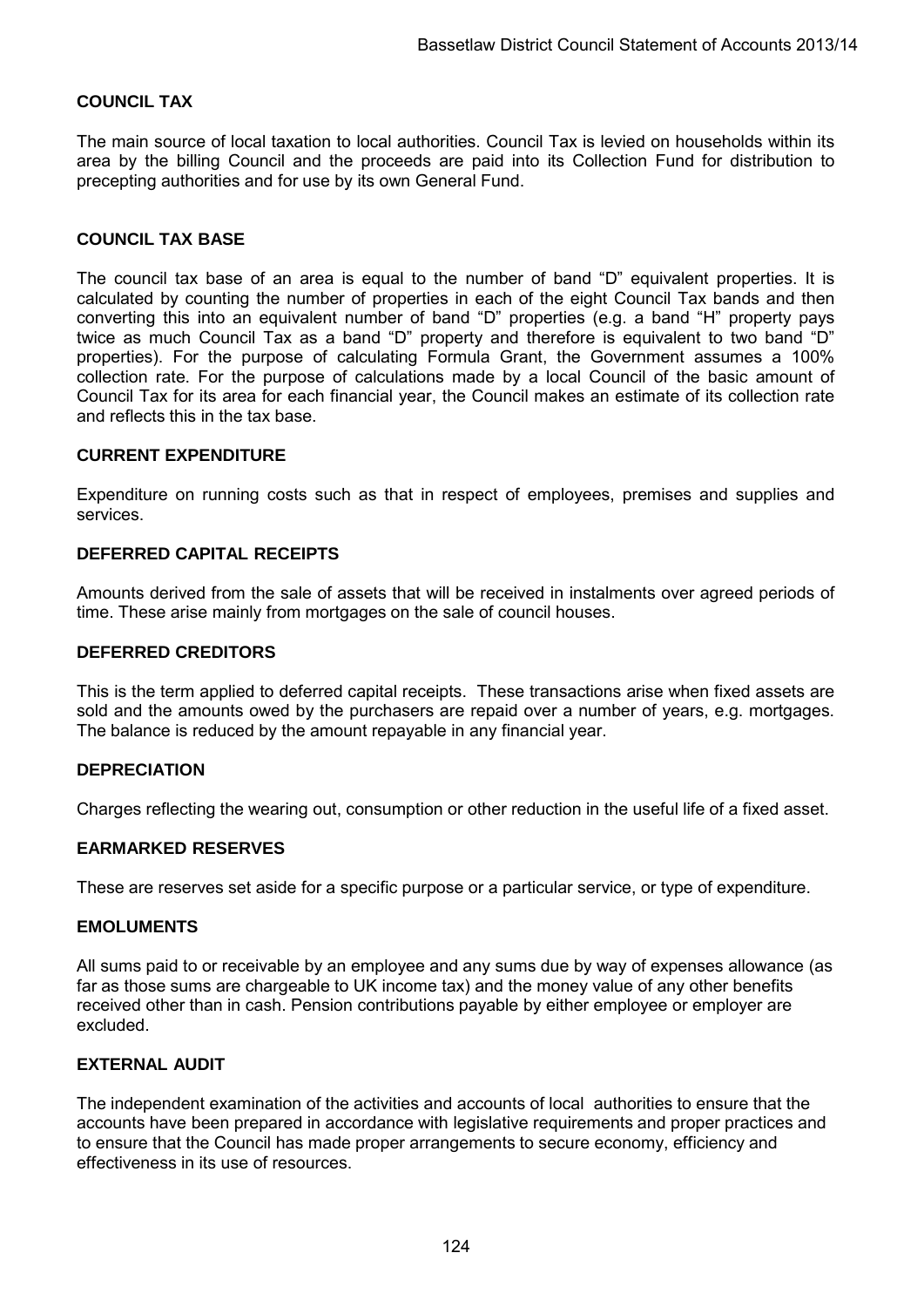### **FEES AND CHARGES**

Income raised by charging users of services for the facilities. For example, Councils usually make charges for the use of leisure facilities, car parks and the collection of trade refuse etc.

#### **FINANCE LEASE**

Arrangement whereby the lessee is treated as owner of the leased asset and is required to include such assets within fixed assets on the Balance Sheet.

#### **FINANCIAL INSTRUMENT**

Contracts which give rise to a financial asset of one organisation and a financial liability.

#### **FINANCIAL INSTRUMENT ADJUSTMENT ACCOUNT**

An account that holds the accumulated difference between the financing costs included in the Comprehensive Income and Expenditure Account and the accumulated financing costs required in accordance with regulations to be charged to the General Fund Balance.

#### **FINANCIAL REPORTING STANDARD (FRS)**

A statement of accounting practice issued by the Accounting Standards Board.

### **FINANCIAL YEAR**

The Council's financial year commences on 1 April and ends on 31 March the following year.

#### **FIXED ASSET**

Tangible asset that yields benefits to the Council and the services it provides for a period of more than one year.

### **GAAP**

Generally Accepted Accounting Principles is the standard framework of guidelines for financial accounting. It includes the standards, conventions and rules accountants follow in recording and summarising transactions and in the preparation of financial statements.

#### **GENERAL FUND**

The main revenue fund of a billing Council. Day to day spending on services is met from this Fund. Spending on the provision of council housing must be charged to a separate Housing Revenue **Account** 

#### **GROSS EXPENDITURE**

The total cost of providing Council services before taking into account income from government grants and fees and charges for services.

### **HERITAGE ASSETS**

An asset with historical, artistic, scientific, technological, geophysical or environmental qualities that is held and maintained principally for its contribution to knowledge and culture.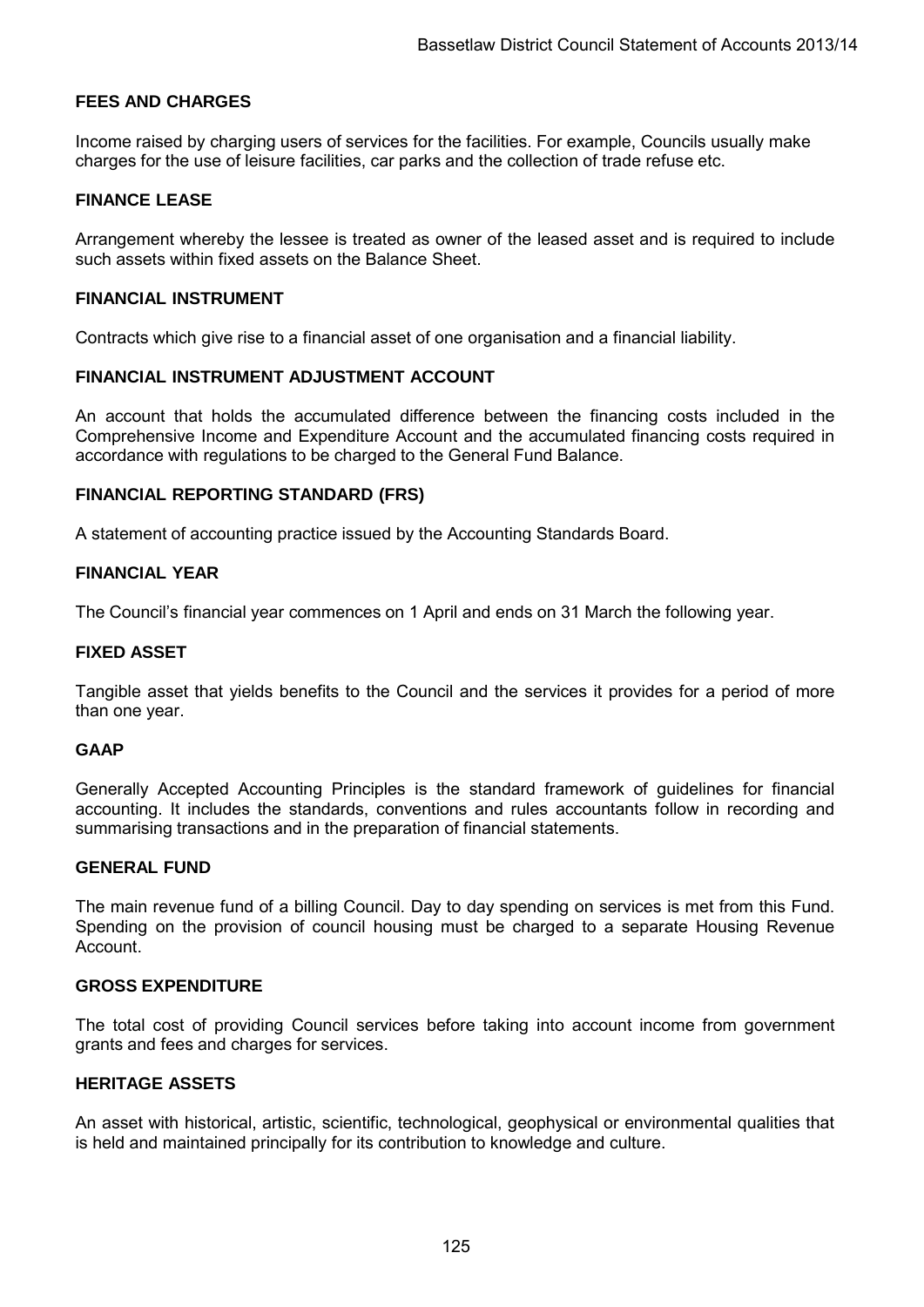### **HOUSING BENEFIT**

Financial help given to Council's or private tenants whose income is below prescribed amounts. The Government finances approximately 95% of the cost of benefits to non HRA tenants ("rent allowances") and the whole of the cost of benefits to HRA tenants (through the rent rebate element of housing subsidy).

### **HOUSING REVENUE ACCOUNT**

A Council's statutory account covering revenue income and expenditure on the housing services relating to its housing stock.

#### **HOUSING SUBSIDY**

This represents a Government grant payable towards the cost of providing Council housing and the management and maintenance of that housing. However, if a Council generates more rent income than it spends on the notional HRA Subsidy account then the Council may be requested to make a payment to central government. This ceased from 1 April 2012.

#### **IMPAIRMENT**

Impairment occurs when that value of an asset has reduced. This can be either as a result of a general fall in prices or by a clear consumption of economic benefits such as by physical damage to the asset.

### **INTERNATIONAL FINANCIAL REPORTING STANDARDS (IFRS)**

Accounting standards adopted from 1 April 2010 for Local Government entities.

### **INFRASTRUCTURE ASSETS**

Expenditure on works of construction or improvement but which have no tangible value, such as construction of, or improvement to highways.

#### **INTERNAL AUDIT**

An independent appraisal function established by the management of an organisation for the review of the internal control system as a service to the organisation. It objectively examines, evaluates and reports on the adequacy of internal control as a contribution to the proper economic, efficient and effective use of resources. Every Council is required to maintain an adequate and efficient internal audit. A review of the effectiveness of the internal audit function of a Council has to be considered and approved by the Council's Members each year.

#### **INVESTMENTS**

Deposits with approved institutions, usually for less than one year.

#### **LONG TERM DEBTORS**

Amounts due to the Council more than one year after the Balance Sheet date.

#### **MINIMUM REVENUE PROVISION (MRP)**

The minimum annual provision from revenue towards a reduction in an Council's overall borrowing requirement.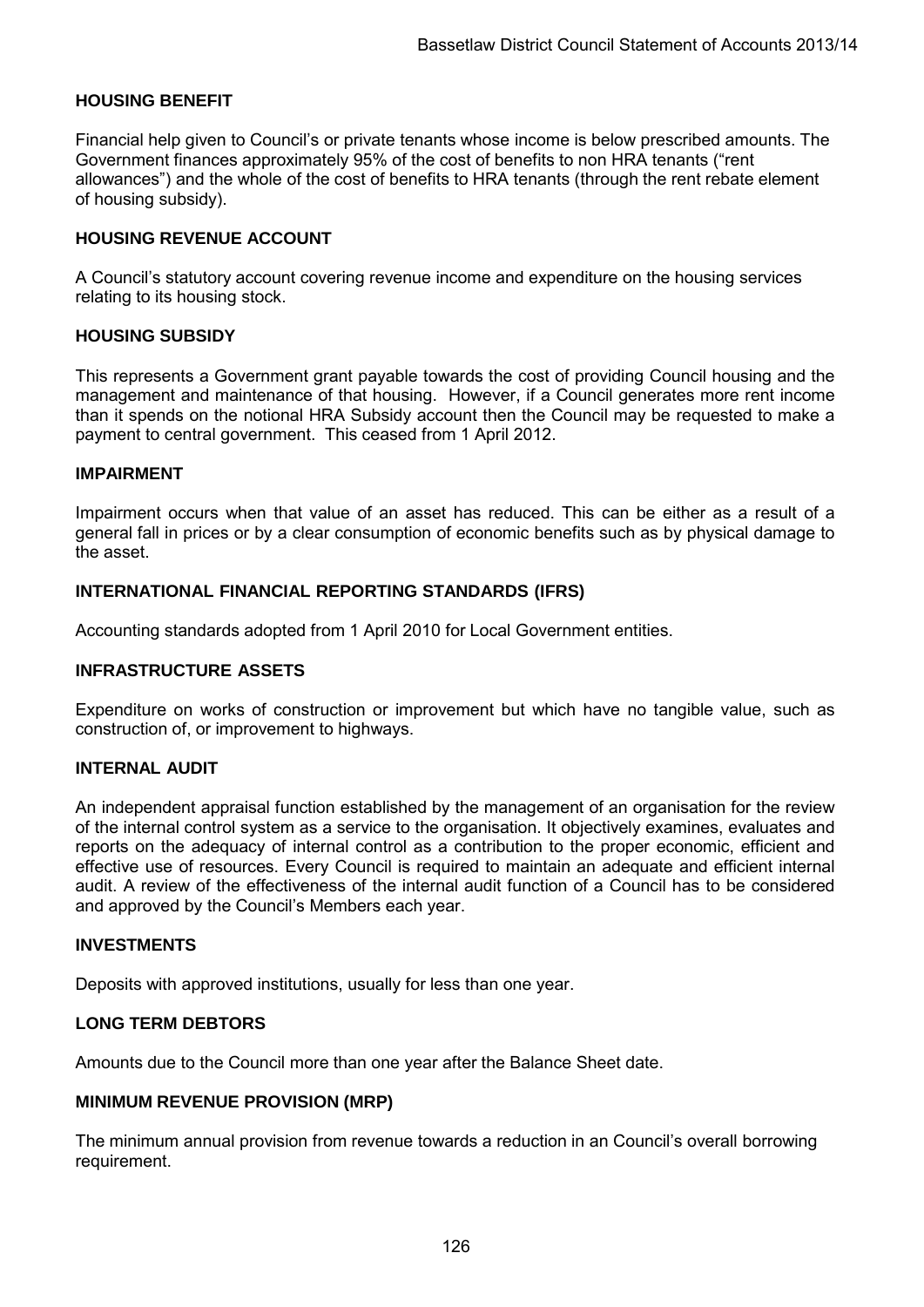### **NON-DOMESTIC RATE (NDR)**

The Council collects Non-Domestic Rates for its area based on local rateable values, multiplied by a national uniform rate. The total amount, less certain relief's and deductions, including Council Tax benefit, is shared between Central Government (50%), District Councils (40%), County Council (9%) and Fire Authority (1%).

#### **NET EXPENDITURE**

Gross expenditure less gross income.

#### **NON-OPERATIONAL ASSET**

Fixed assets held by the Council but not directly used or consumed in the delivery of its services. This would include properties and land that are Held For Sale or Surplus.

#### **OPERATIONAL ASSET**

Fixed assets held by the Council and used or consumed in the delivery of its services.

#### **OPERATIONAL LEASE**

An arrangement whereby the risks and rewards of ownership of the leased asset remain with the leasing company, or lessor.

#### **PENSION FUND**

An employees' pension fund maintained by a Council, or a group of authorities, in order to make pension payments on retirement of participants. It is financed from contributions from the employing Council, the employee and investment income.

### **PRECEPT**

The levy made by precepting authorities on billing authorities, requiring the latter to collect income from council taxpayers on their behalf.

### **PRECEPTING AUTHORITIES**

Those authorities that are not billing authorities (i.e. do not collect Council Tax or NDR) and precept upon the billing Council, which then collects it on their behalf. Nottinghamshire County Council, Nottinghamshire Police Authority/Police and Crime Commissioner, Nottinghamshire Fire and Rescue Authority and Parish Councils all precept upon Bassetlaw District Council.

#### **PROVISIONS**

Sums set aside to meet future expenditure where a specific liability is known to exist but that cannot be measured accurately.

### **PUBLIC WORK LOANS BOARD (PWLB)**

A Government body that meets part of the Council's loan finance for capital purposes.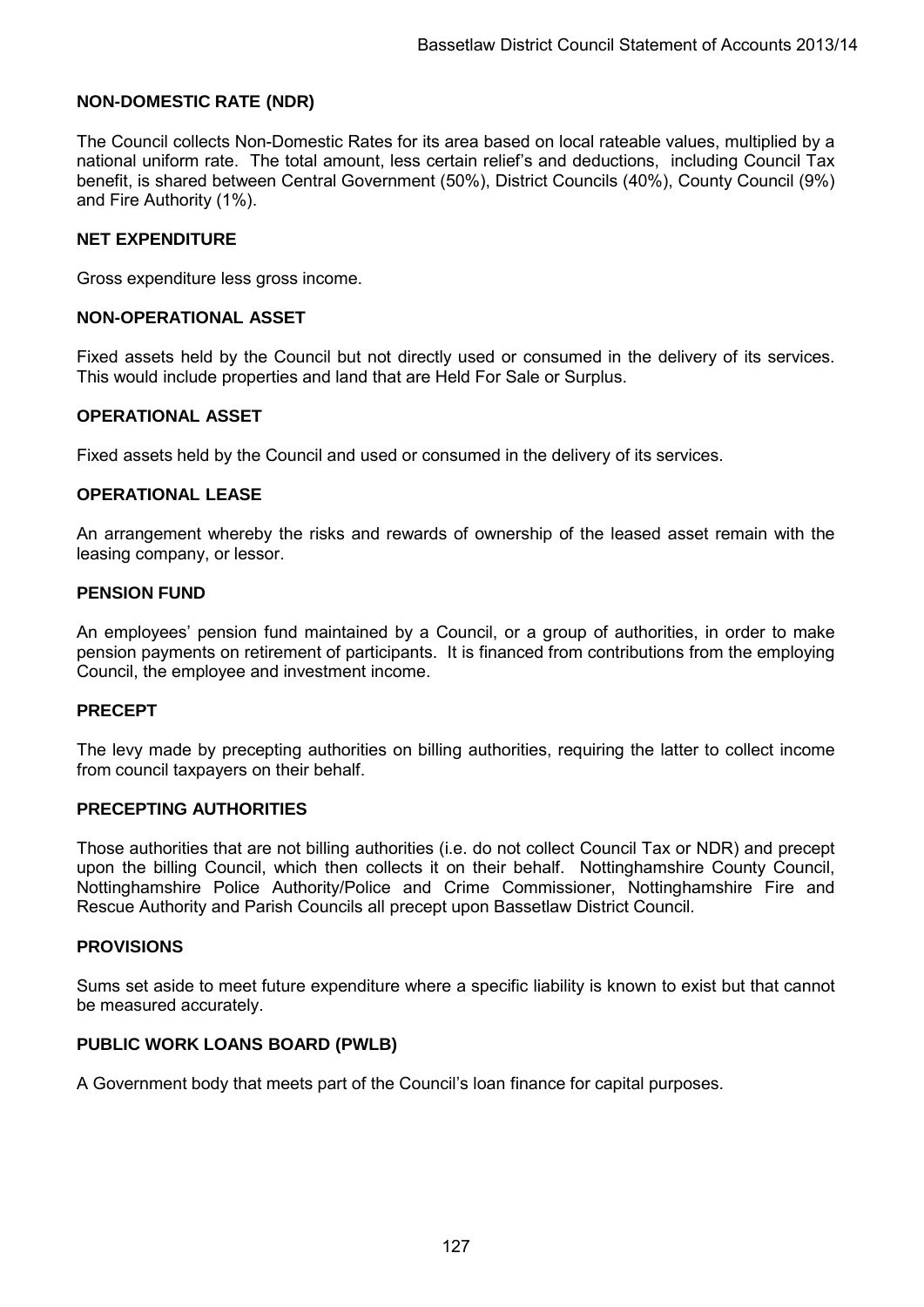## **RELATED PARTIES**

Two or more parties are related parties when at any one time in the financial period:

- One party has direct or indirect control of the other party;
- The parties are subject to common control from the same source;
- One party has influence over the financial or operational policies of the other party to an extent that the other party might be inhibited from pursuing at all times its own separate interests;
- The parties, in entering a transaction are subject to influence from the same source to such an extent that one of the parties to the transaction has subordinated its own separate interests.

Examples of related parties of an Council include:

- UK Central Government;
- Local authorities and other bodies precepting or levying demands on the Council Tax;
- Its subsidiary and associated companies;
- Its joint ventures and joint venture partners;
- Its Members;
- Its Senior Officers.

For individuals identified as related parties, the following are also presumed to be related parties:

- Members of close family, or the same household;
- Partnerships, companies, trusts and other entities in which the individual, or a member of their close family or the same household, has a controlling interest.

### **REVALUATION RESERVE**

This records unrealised revaluation gains arising since 1st April 2007 from holding assets. It should be noted that this reserve and the Capital Adjustment Account are matched by fixed assets within the Balance Sheet. They are not resources available to the Council and are therefore termed 'Unusable'.

## **REVENUE EXPENDITURE FUNDED FROM CAPITAL UNDER STATUTE**

Expenditure of a capital nature for which there is no tangible asset acquired by the Council. This would include capital grants or renovation grants to private persons.

### **REVENUE SUPPORT GRANT (RSG)**

This funding is the Government Grant provided by the Department of Communities and Local Government (DCLG) that is based on the Government's assessment as to what should be spent on local services. The amount provided by the DCLG is fixed at the beginning of each financial year, and is announced as part of the Comprehensive Spending Review. It now forms part of the formula grant.

### **SOFT LOANS**

A "soft loan" is where a loan has been made for policy reasons, rather than as a financial instrument. These loans may be interest free or at rates below prevailing market rates. Commonly, such loans are made to local organisations that undertake activities that the Council considers will have benefit to the local population.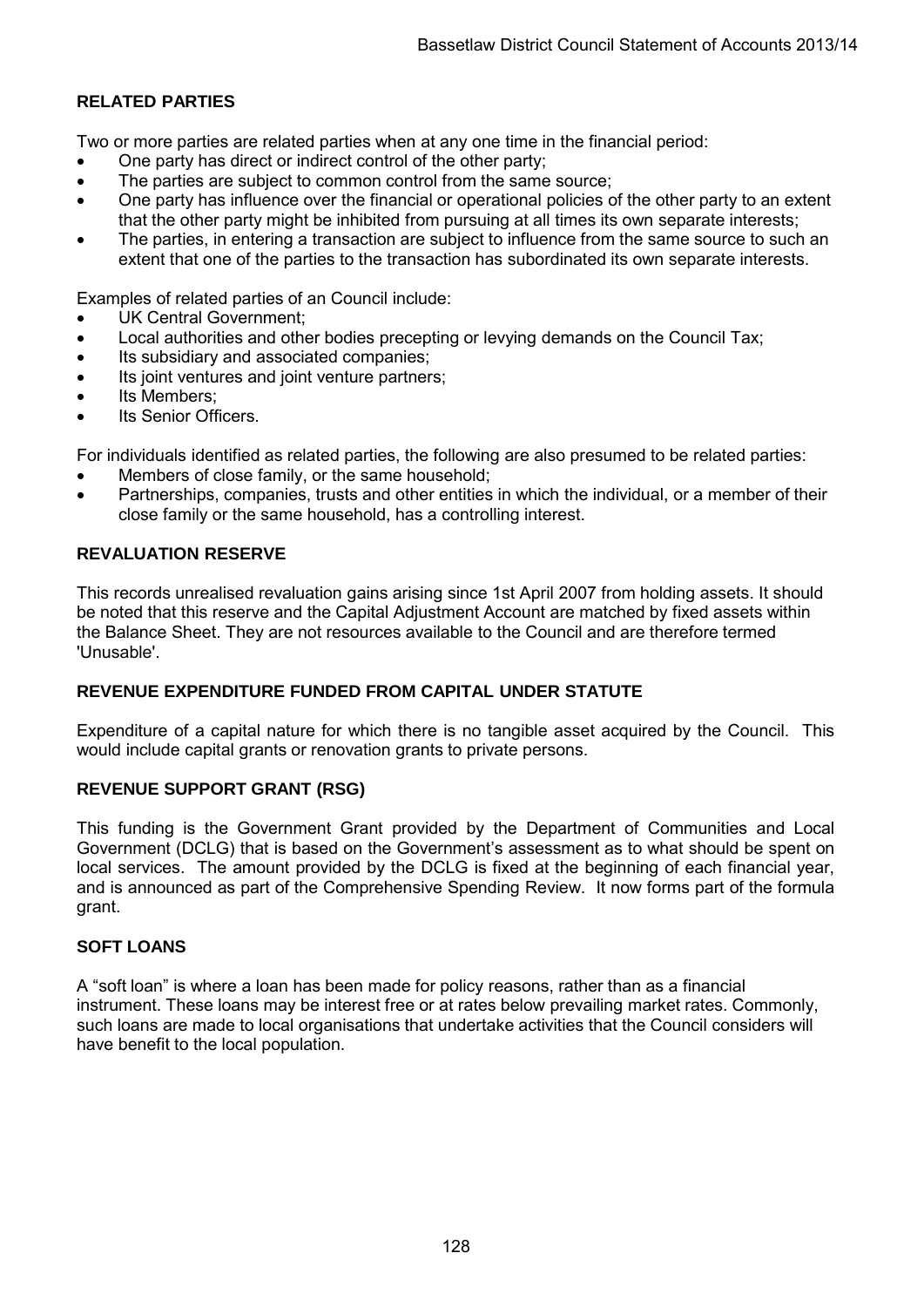### **STATEMENT OF ACCOUNTS**

Local authorities are required to prepare, in accordance with proper practices, a Statement of Accounts in respect of each financial year, which contains prescribed financial statements and associated notes. Members of the Council must approve the Statement by 30 September following the end of the financial year.

### **STATEMENT OF RECOMMENDED PRACTICE (CODE)**

The accounts have been produced in accordance with the Code of Practice on Local Authority Accounting in the United Kingdom: A Statement of Recommended Practice.

### **TOTAL COST**

The total cost of a service or activity includes all costs that relate to the provision of the service (directly or bought in) or to the undertaking of the activity. Gross total cost includes employee costs, expenditure relating to premises and transport, supplies and services, third party payments, transfer payments, support services and depreciation charges. This includes an appropriate share of all support services and overheads that need to be apportioned.

### **TRADING SERVICES**

Services that are, or are generally intended to be, financed mainly from charges levied on the users of the service.

### **USABLE CAPITAL RECEIPTS**

Amounts available to finance capital expenditure in future years.

### **USABLE RESERVES**

Amounts set aside in the accounts for future purposes that fall outside the definition of provisions. They include general balances and reserves that have been earmarked for specific purposes. Expenditure is not charged directly to a reserve, but to the appropriate service revenue account.

### **UNUSABLE RESERVES**

Represent gains and losses yet to be realised and which are not available to support services.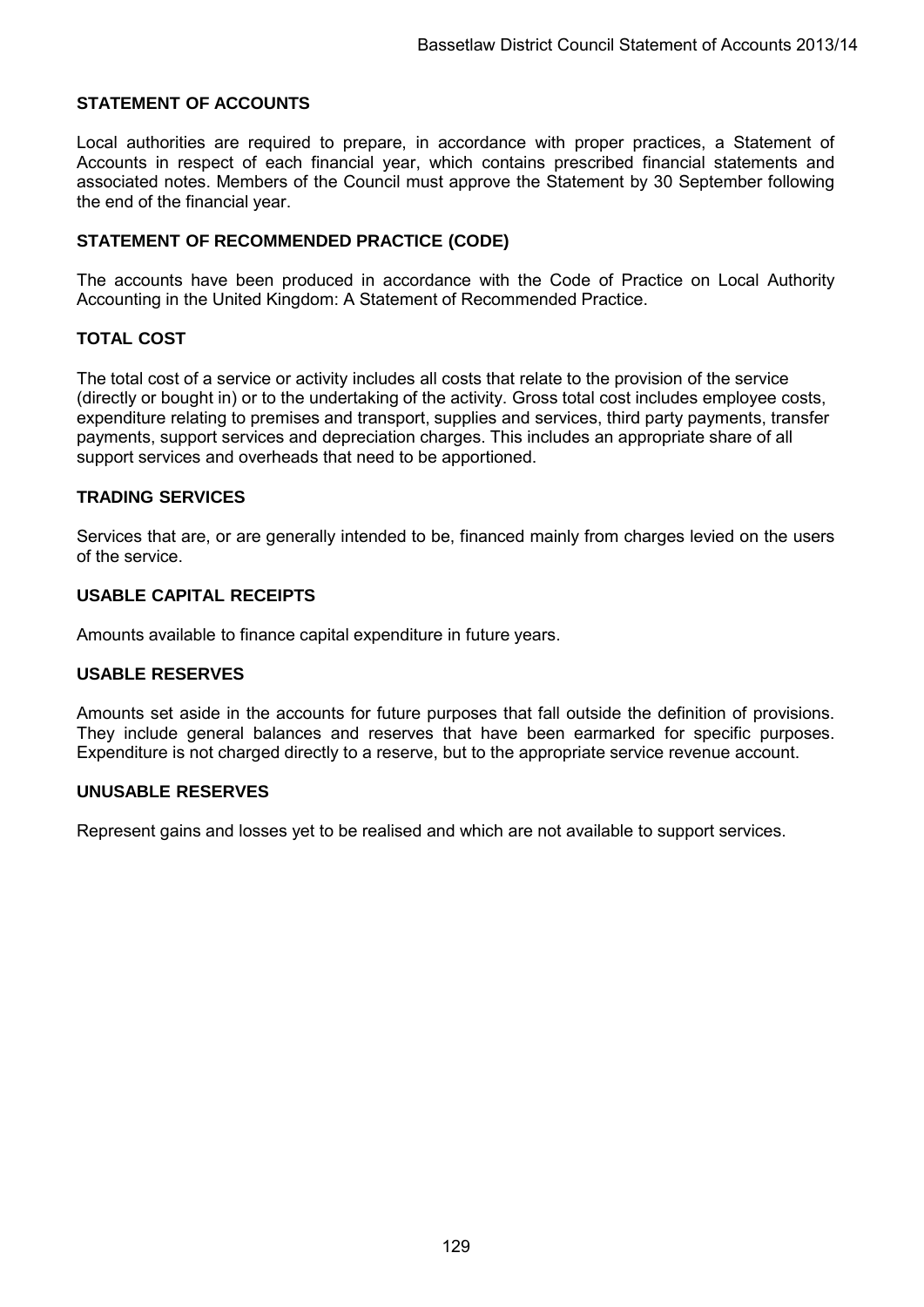## **FURTHER INFORMATION**

## **Urdu**

اگرآ پ کوہمارے ساتھ بات کرنے میں پاہماری فراہم کر دہ کسی دستاویز کو پیچھنے میں مدد کی سپ کی مدد کے لئے لینکو پج لائن کے ایک انٹر پریٹر(مترجم) پاتر جمہ کرنے والے کااہتمام کرسکتے ہیں۔ انٹر پریٹر(مترجم) یا تر جمہ کرنے والے کااہتمام کرسکتے ہیں۔<br>برائے مہربانی ہم سے 533186 533733 61909 533733 پرالطہ کر کے اپنی زبان اورا پناٹیلیفون نمبر ہتا ئیں۔

## **Mandarin**

如果您在与我们沟通或理解我们的任何文件时需要帮助,我们可安排"语言 热线"(Language Line 公司)的口译人员或笔译人员来帮助您。请拨打这个 与我们联络,说明您使用 的语言和电 电话~ 01909 533733 / 01909 533186 话号码。

## **Punjabi**

ਜੇ ਤਹਾਨੂੰ ਸਾਡੇ ਨਾਲ ਗੱਲਬਾਤ ਕਰਨ ਜਾਂ ਸਾਡੇ ਕਿਸੇ ਦਸਤਾਵੇਜ਼ ਨੂੰ ਸਮਝਣ ਵਿਚ ਮਦਦ ਚਾਹੀਦੀ ਹੈ, ਤਾਂ ਤਹਾਡੀ ਮਦਦ ਕਰਨ ਦੇ ਲਈ ਅਸੀਂ ਇਕ ਲੈੱਗਵੇਜ਼ ਲਾਈਨ ਇੰਟਰਪੇਟਰ (ਦਭਾਸ਼ੀਏ) ਜਾਂ ਟਾਂਸਲੇਟਰ (ਅਨਵਾਦਕ) ਦਾ ਪਬੰਧ ਕਰ ਸਕਦੇ ਹਾਂ। ਕਿਰਪਾ ਕਰਕੇ ਸਾਨੂੰ - 01909 533733 / 01909 533186 - ਉੱਪਰ ਸੰਪਰਕ ਕਰੋ ਅਤੇ ਆਪਣੀ ਭਾਸ਼ਾ ਅਤੇ ਟੇਲੀਫੋਨ ਨੰਬਰ ਦੱਸੋ।

## **Polish**

Jeśli potrzebujesz pomocy w komunikowaniu się z nami lub w zrozumieniu naszch dokumentów, możemy do pomocy udostępnić tłumacza Language Line. Proszę się z nami skontaktować pod numerem telefonu – **01909 533733 / 01909 533186** - podając język rozmowy i numer telefonu.

If you need any help communicating with us or understanding any of our documents, we can arrange for a copy of this leaflet in large print or arrange for a Language Line interpreter or translator to help you. Please contact us on **01909 533733** or **01909 533186.**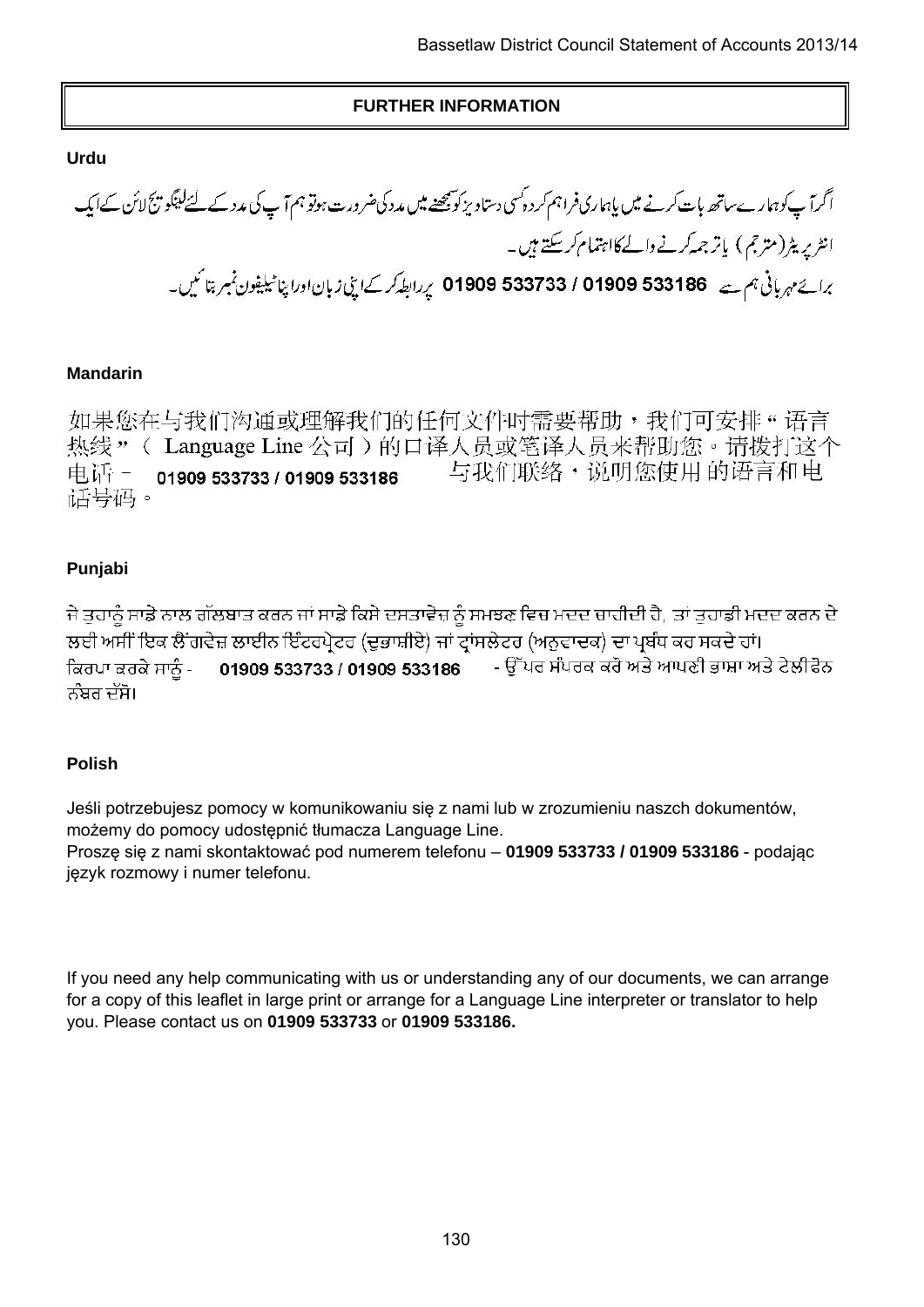# **BASSETLAW DISTRICT COUNCIL ANNUAL GOVERNANCE STATEMENT - 2013/14**

## **1. Scope of Responsibility**

- 1.1 Bassetlaw District Council is responsible for ensuring that its business is conducted in accordance with the law and proper standards, and that public money is safeguarded and properly accounted for, and used economically, efficiently and effectively. Bassetlaw District Council also has a duty under the Local Government Act 1999 to make arrangements to secure continuous improvement in the way in which its functions are exercised, having regard to a combination of economy, efficiency and effectiveness.
- 1.2 In discharging this overall responsibility, Bassetlaw District Council is responsible for putting in place proper arrangements for the governance of its affairs, facilitating the effective exercise of its functions, and which includes arrangements for the management of risk.
- 1.3 Bassetlaw District Council has approved and adopted a code of corporate governance, which is consistent with the principles of the CIPFA/SOLACE Framework *Delivering Good Governance in Local Government*. A copy of the authority's code is on our website at [www.bassetlaw.gov.uk](http://www.bassetlaw.gov.uk/) or can be obtained from the Director of Corporate Resources, Bassetlaw District Council, Queen's Buildings, Potter Street, Worksop. S80 2AH. This statement explains how Bassetlaw District Council has complied with the code and also meets the requirements of the Accounts and Audit (England) Regulations 2011, regulation 4(3), which requires all relevant bodies to prepare an annual governance statement.

## **2. The Purpose of the Governance Framework**

- 2.1 The governance framework comprises the systems and processes, culture and values by which the authority is directed and controlled and its activities through which it accounts to, engages with and leads its communities. It enables the authority to monitor the achievement of its strategic objectives and to consider whether those objectives have led to the delivery of appropriate services and value for money.
- 2.2 The system of internal control is a significant part of that framework and is designed to manage risk to a reasonable level. It cannot eliminate all risk of failure to achieve policies, aims and objectives and can therefore only provide reasonable and not absolute assurance of effectiveness. The system of internal control is based on an ongoing process designed to identify and prioritise the risks to the achievement of Bassetlaw District Council's policies, aims and objectives, to evaluate the likelihood and potential impact of those risks being realised, and to manage them efficiently, effectively and economically.
- 2.3 The governance framework has been in place at Bassetlaw District Council for the year ended  $31<sup>st</sup>$ March 2014 and up to the date of approval of the statement of accounts.

## **3. The Governance Framework**

3.1 Bassetlaw District Council approved the *"Local Code of Corporate Governance 2013/14"* at its full Council meeting on  $27<sup>th</sup>$  June 2013 which recognised that effective governance is achieved through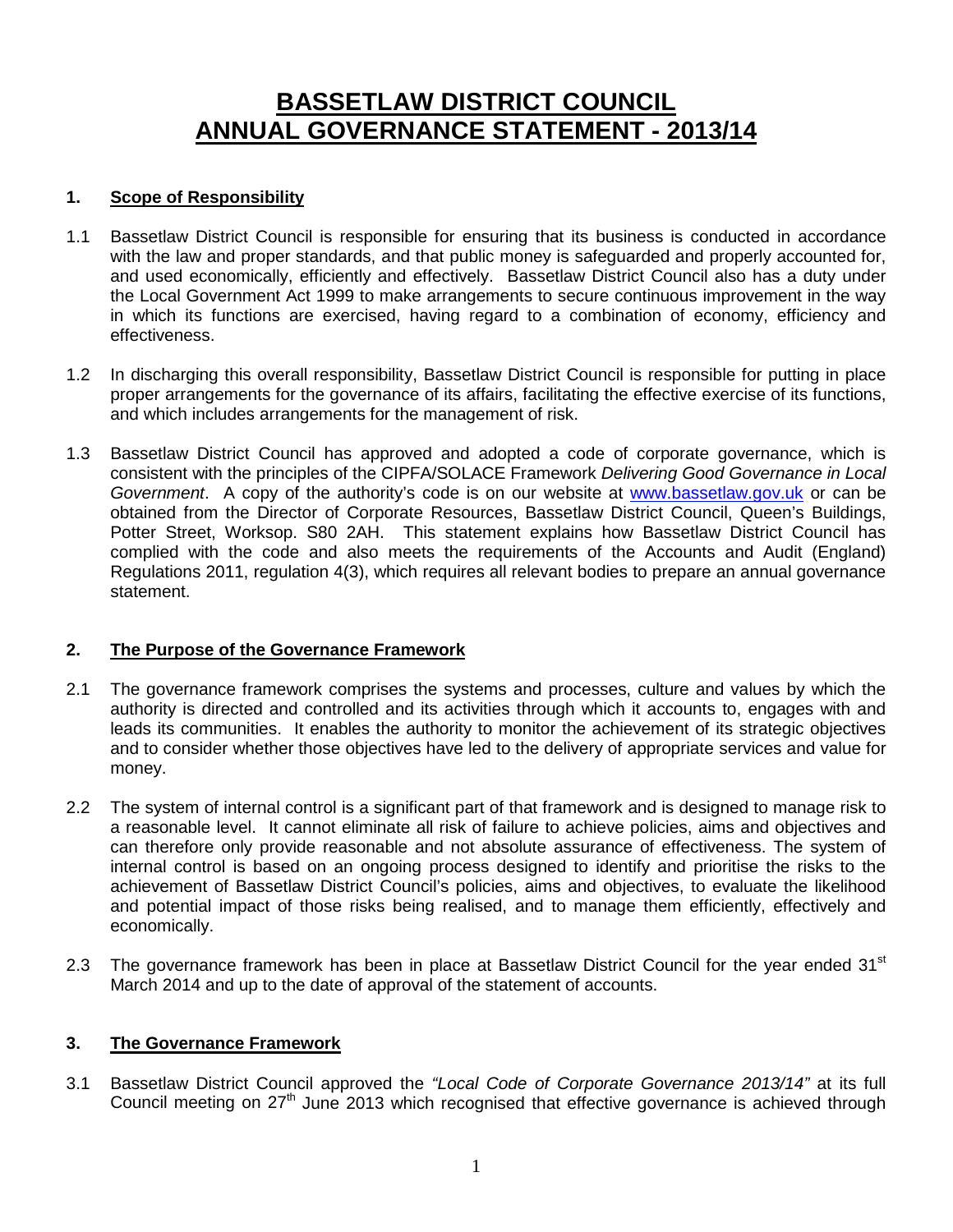the six core principles and 18 supporting principles. Evidence that the Council complies is detailed below:

**Focusing on the purpose of the Council and on outcomes for the community including citizens and service users, and creating and implementing a vision for the local area.** 

- *(i) Exercising strategic leadership by developing and clearly communicating the authority's purpose and vision and its intended outcome for citizens and service users.*
	- The Council's ambitions are published in its Corporate Plan. This document provides a basis for corporate and service planning, and aligning strategic management responsibilities with the identified corporate objectives and priorities.
	- The Council publishes reports on a timely basis to communicate its activities and achievements, its financial position and performance e.g. quarterly Performance Reports to Scrutiny, the Annual Statement of Accounts to Council, and the Equalities Annual Report.
- *(ii) Ensuring that users receive a high quality of service, whether directly or in partnership or by commissioning.*
	- The Council sets service standards and has an effective performance monitoring process in place.
	- The Council's key partnerships are held on a Partnership Register. On an annual basis each key partnership is reviewed in terms of their stewardship and governance arrangements.
	- The Council's key Partnerships are reported to Council annually as part of the Statement of Accounts.
	- The Council has effective arrangements in place to deal with failure in service delivery. This is achieved through the Council's performance management framework.
- *(iii) Ensuring that the Council makes best use of its resources and that taxpayers and service users receive excellent value for money.*
	- The Council has a Value for Money Strategy in place, which is refreshed on an annual basis. The Strategy includes how value for money is to be measured and ensures that it has the information needed to review value for money and performance effectively. It also provides an Action Plan for future areas of work.

#### **Members and officers working together to achieve a common purpose with clearly defined functions and roles.**

- *(iv) Ensuring effective leadership throughout the Council by being clear about Cabinet and non-Cabinet functions and of the roles and responsibilities of the scrutiny function.*
	- The Council has an approved Constitution which clearly sets out the respective roles and responsibilities of the Cabinet and other Committees within the Council. The Constitution is kept under constant review by the Monitoring Officer and amendments are made to reflect changes as and when they occur.
	- The Council has put in place effective management arrangements at the top of the organisation with the Chief Executive, Directors and Heads of Service meeting on a regular basis. In addition, the effective operation of the organisation is monitored by way of quarterly performance reports, monthly financial management reports, and HR reports to Directorate Management Team meetings.
- *(v) Ensuring that a constructive working relationship exists between elected Members and officers and that the responsibilities of Members and officers are carried out to a high standard.*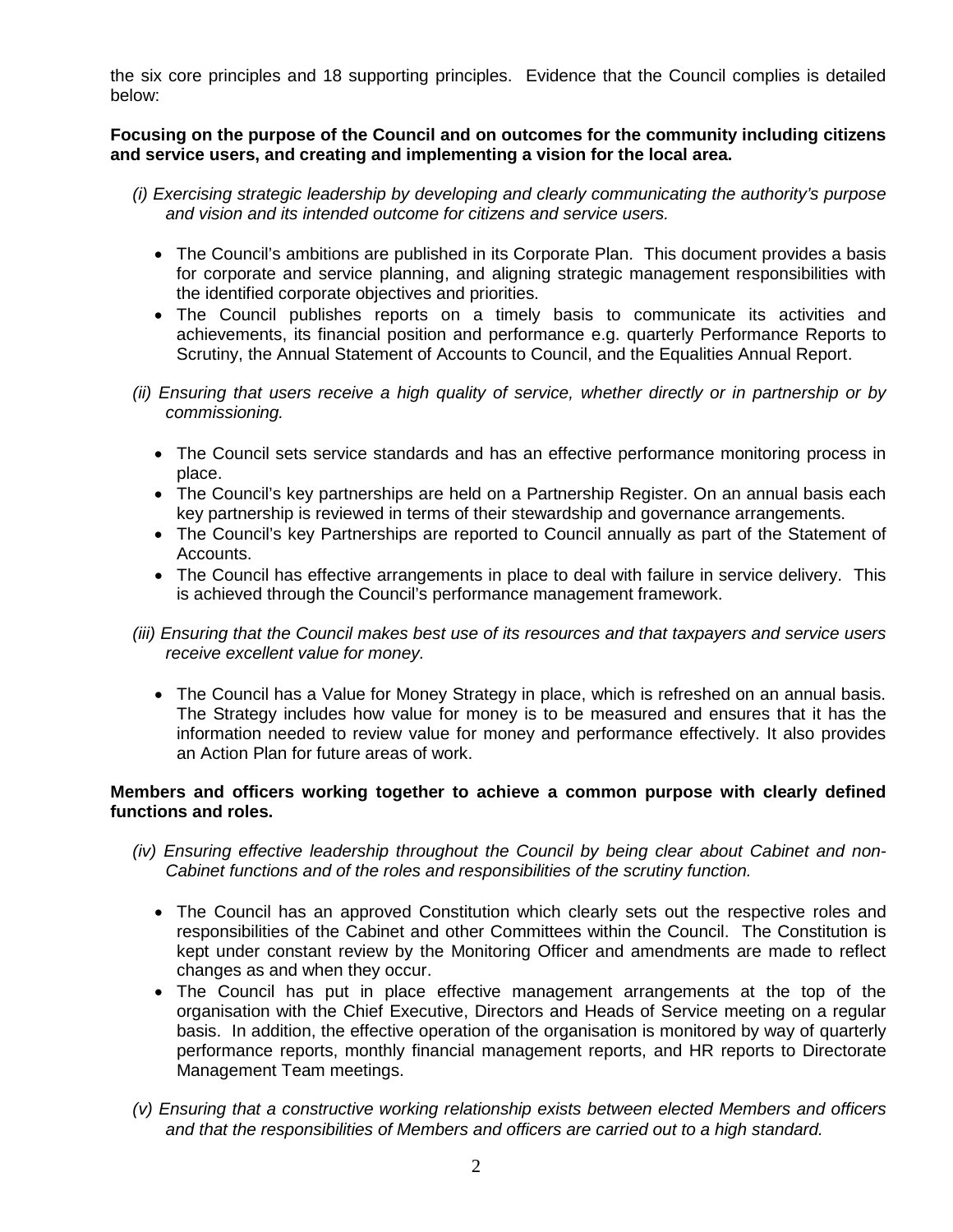- The Constitution includes a Scheme of Delegation, which is under periodic review.
- The Council has determined that the Chief Executive is responsible and accountable for all aspects of operational management.
- The Council has a developed Communication strategy, including Members Information Bulletins and scheduled meetings with Cabinet Members, that ensures effective communication between Members and officers in their respective roles.
- The Leader and Chief Executive meet on a weekly basis to ensure that a shared understanding of roles and objectives is maintained.
- The Council has established terms and conditions for remuneration of Members and officers and there is an effective structure for managing the process including the existence of an Independent Remuneration Panel.
- The Council has made the Head of Finance & Property (the Section 151 Officer) responsible for ensuring that appropriate advice is given on all financial matters, for keeping proper records and accounts, and for maintaining an effective system of internal control.
- The Council has made the Director of Corporate Resources (the Monitoring Officer) responsible for ensuring that agreed procedures are followed and that all applicable statutes and regulations are complied with.
- *(vi) Ensuring relationships between the Council, its partners and the public are clear so that each knows what to expect of the other.*
	- The Council has in place a number of Service Level Agreements and robust Performance Monitoring arrangements to ensure that its partners provide effective service delivery.
	- The Council ensures that its strategic plans, priorities and targets are developed through a robust mechanism, and in consultation with the local community and other key stakeholders, and that they are clearly articulated and disseminated.

#### **Promoting the values of the Council (Positive; Responsible; Innovative; Decisive; Enterprising and Ambitious), and demonstrating the values of good governance through upholding the highest standards of conduct and behaviour.**

- *(vii) Ensuring Council Members and officers exercise leadership by behaving in ways that uphold high standards of conduct and exemplify effective governance.*
	- The Council's leadership sets a tone for the organisation by creating a climate of openness, support and respect.
	- The Constitution includes a Code of Conduct scheme for both officers and Members.
	- The Council has adopted a Code of Conduct procedure under which the Monitoring Officer can deal with complaints against Members.
	- The Council has put in place anti-fraud and anti-corruption, and whistle-blowing arrangements to ensure that Members and officers of the Council are not influenced by prejudice, bias or conflicts of interest in dealing with different stakeholders.

*(viii) Ensuring that organisational values are put into practice and are effective.*

- The Council has put in place arrangements to ensure that procedures and operations are designed in conformity with appropriate ethical standards, and to monitor their continuing compliance in practice.
- The Council uses shared values to act as a guide for decision making and as a basis for developing positive and trusting relationships within the Council, and with key partners working through the newly established Bassetlaw Community Partnership.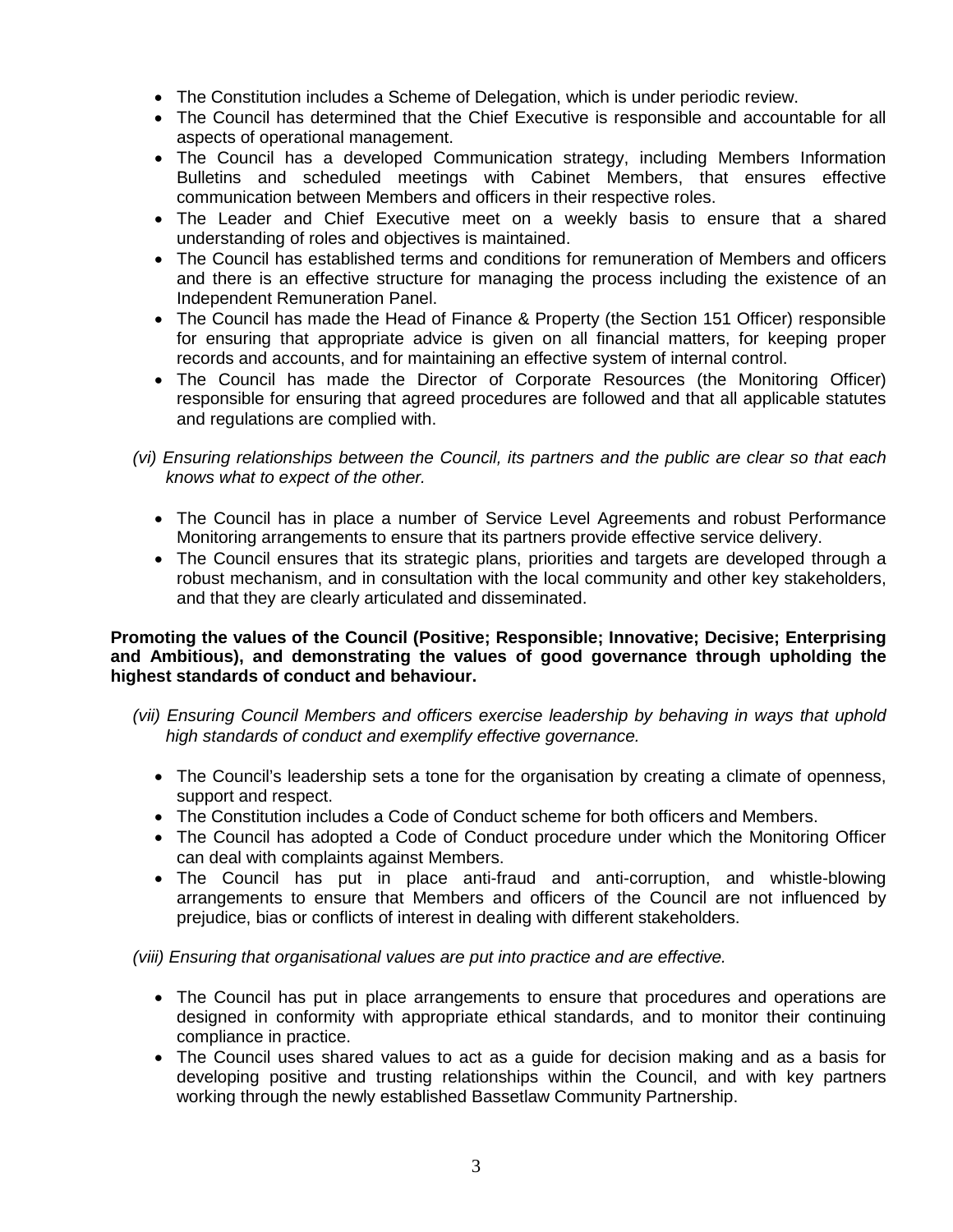- The Council when establishing partnership arrangements, agrees upon a set of values against which decision-making and actions can be judged. Such values must be demonstrated by partners' behaviour both individually and collectively e.g. equality and diversity arrangements.
- The values of the Council are included as part of the annual officer appraisal process.

### **Taking informed and transparent decisions that are subject to effective scrutiny and managing risk.**

- *(ix) Exercising leadership by being rigorous and transparent about how decisions are taken and listening to and acting upon the outcome of constructive scrutiny.*
	- The Council operates an Overview & Scrutiny Committee, an Audit & Risk Scrutiny Committee, and a Health and Public Services Sub-Committee.
	- The Council has a transparent Agenda and minutes system that documents the criteria, rationale and considerations on which decisions are based.
	- The Council has systems in place that record all gifts and hospitality, and a register of interests.
	- The Council has a Complaints Officer, and effective transparent and accessible arrangements for dealing with complaints are in place.
- *(x) Having good quality information, advice and support to ensure that services are delivered effectively and are what the community wants/needs.*
	- All committee reports explain the purpose of the report; the background to it; the implications of a decision; and the options, risks and reasons for the recommendations made. This ensures that those making decisions are provided with information that is fit for purpose i.e. relevant and timely, and gives clear explanations of technical issues and their implications.
	- The Council has ensured that professional advice on legal, financial and equality matters is available and recorded well in advance of decision-making and used appropriately when decisions have significant legal, financial or potential equality implications, including the issuing of unique references before a report is accepted for the final agenda.
	- All major policies and services are subject to an Equalities Impact Assessment and training has been provided to all relevant officers.

*(xi) Ensuring that an effective risk management system is in place.*

- The Council has ensured that risk management is embedded into the culture of the Council, with Members and managers at all levels recognising that risk management is part of their job and a duty placed on all.
- The Council has a Corporate Risk Management Group that meets quarterly to review Corporate, Directorate and service-based risks and reports appropriately.
- The Council has a Whistle-Blowing policy in place, to which officers and all those contracting with the Council have access via the Council's own intranet and external website.
- *(xii) Recognising the limits of lawful action and observing both the specific requirements of legislation and the general responsibilities placed on local authorities by public law, but also accepting responsibility to use their legal powers to the full benefit of the citizens and communities in its area.*
	- The Council works within its own Constitutional framework which defines responsibilities and delegated authority as well as specific legislative requirements of general and administrative law.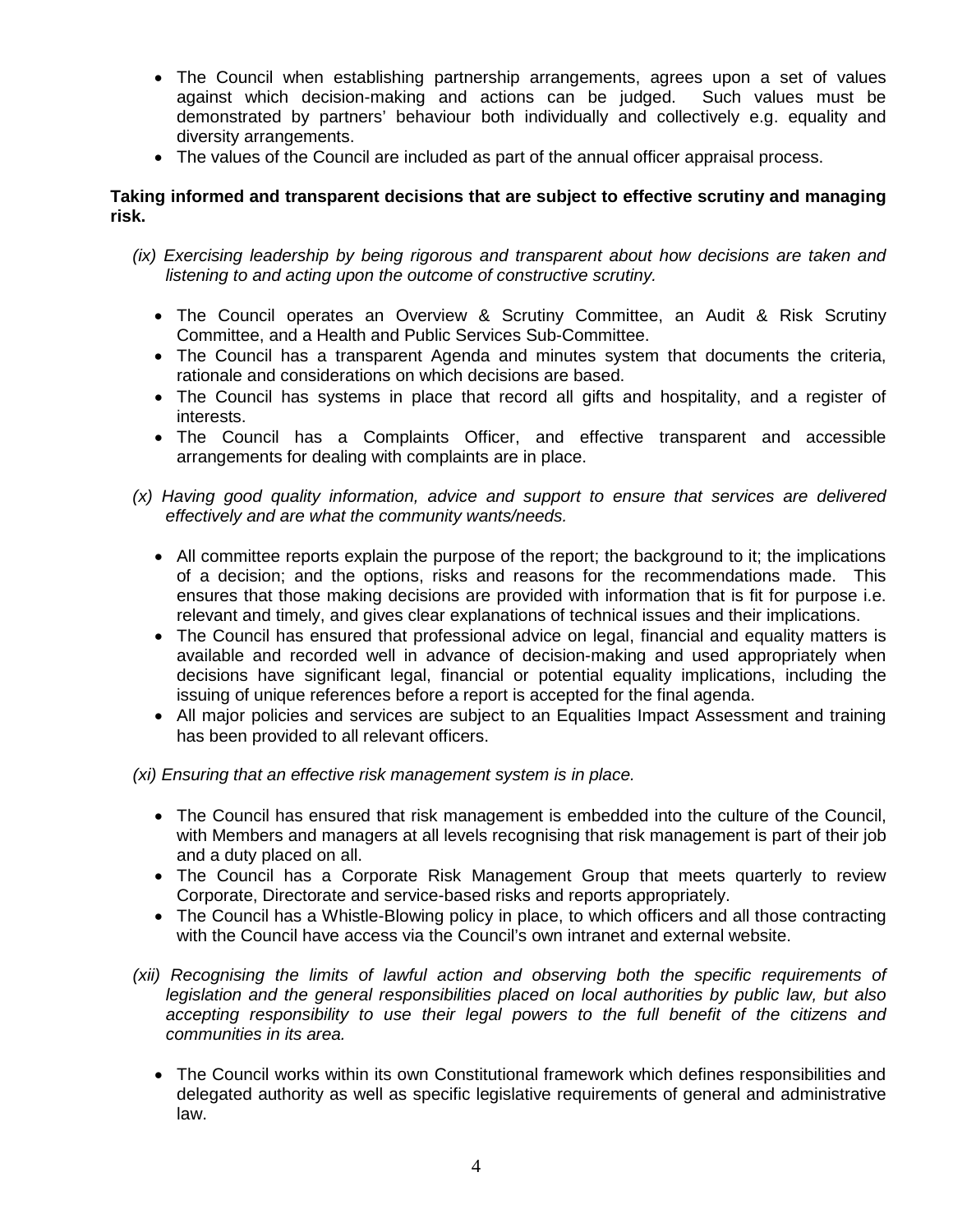- The Council when working in partnership has put in place protocols/Service Level Agreements for working together, to ensure that there are robust procedures for scrutinising decisions and behaviour, and that these decisions and behaviour are compliant with any existing Council or specific partnership Rules and Codes.
- The Council ensures that all committee papers are easily accessible and meetings are held in public unless there are good reasons for confidentiality.
- Internal Audit supports the Audit & Risk Scrutiny Committee by reviewing elements of the Council's system of internal control and reporting regularly thereon, thus helping the Council to satisfy itself as to compliance with regulation and best practice.
- The system of internal control is based on a coherent accounting and budgeting framework including contract, financial and procurement procedure rules.

#### **Developing the capacity and capability of Members to be effective and ensuring that officers – including the statutory officers – also have the capability and capacity to deliver effectively.**

*(xiii) Making sure that Members and officers have the skills, knowledge, experience and resources they need to perform well in their roles.*

- The Council provides training programmes tailored to Members and officers needs to update their knowledge on a regular basis. Annual training is mandatory for members of the Council's regulatory committees.
- The Council employs experienced statutory officers that have the skills, resources and support necessary to perform effectively in their roles, and that these roles are properly understood throughout the Council.
- *(xiv) Developing the capability of people with governance responsibilities and evaluating their performance, as individuals and as a group.* 
	- The Council has an officer appraisal system that assesses the skills required by individual officers and retains a training budget to develop those skills to enable roles to be carried out effectively. A similar arrangement exists for elected Members where training is tailored to a national political skills framework and local priorities.
	- The Council develops skills on a continuing basis to improve performance, including the ability to scrutinise and challenge and to recognise when outside expert advice is needed.
- *(xv) Encouraging new talent for membership of the Council so that best use can be made of resources in balancing continuity and renewal.*
	- The Council has made the political parties aware of the need, and this is reflected by the significant changes to the Council's membership over the last year.
	- The Council has introduced Assistant portfolio-holders to address this need and to assist with succession planning.

### **Engaging with local people and other stakeholders to ensure robust public accountability.**

- *(xvi) Exercising leadership through a robust scrutiny function which effectively engages local people and all local institutional stakeholders, including partnerships, and develops constructive accountability relationships.*
	- The Council, through its publications e.g. Corporate Plan, has made clear to all officers and the community the roles and functions it undertakes as a local authority.
	- The Council produces an annual report to the Overview & Scrutiny Committee on the activity of the scrutiny function.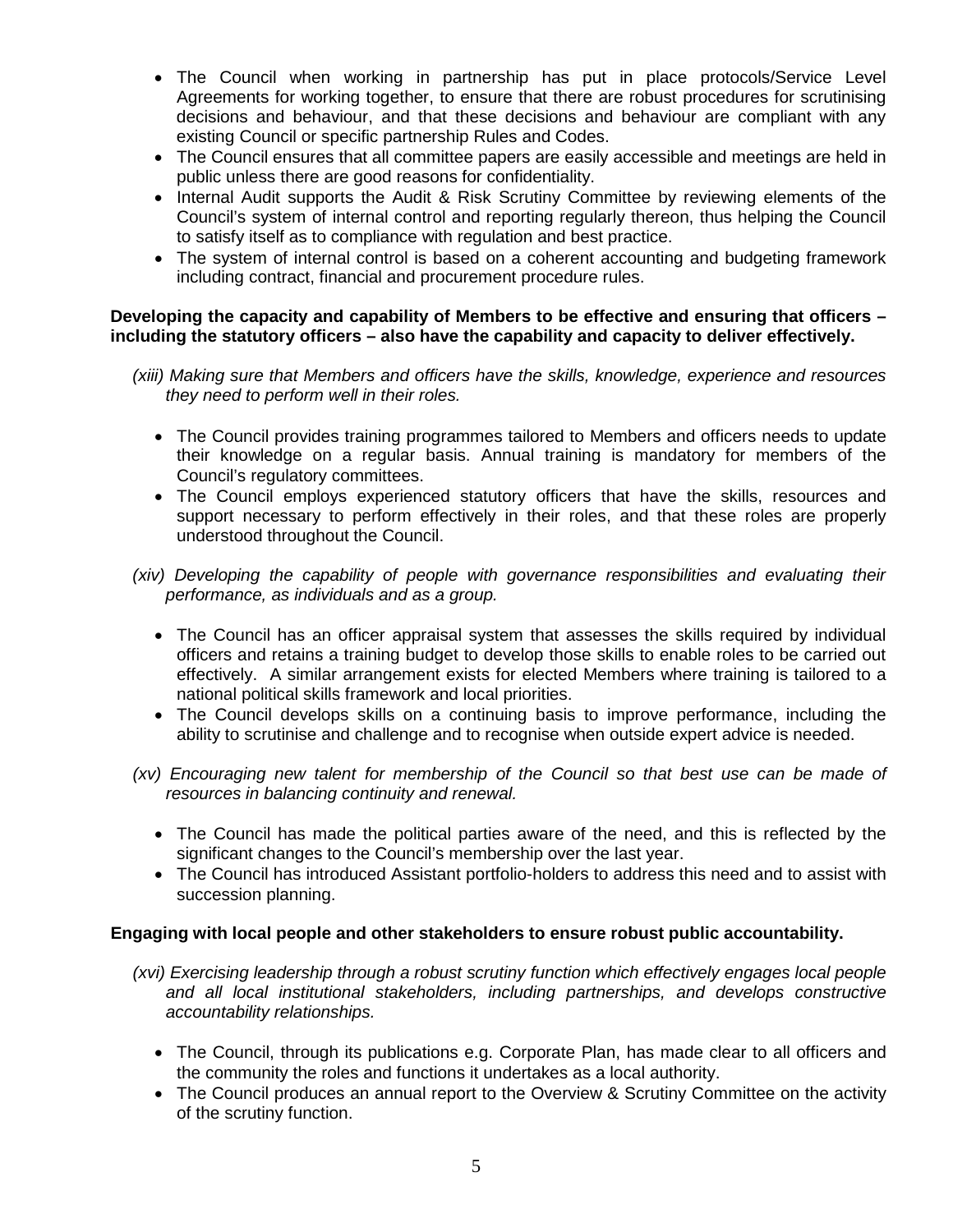- The Council conducts an annual evaluation of its scrutiny function and reports this to full Council, which forms part of the overall annual report.
- *(xvii) Taking an active and planned approach to dialogue with and accountability to the public to ensure effective and appropriate service delivery whether directly by the Council, in partnership or by commissioning.*
	- The Council holds meetings in public unless there are appropriate reasons for confidentiality.
	- The Council coordinates activity with its diverse communities through a Community and Voluntary Sector Forum commissioned by the Council. This approach enables the Council to engage with all sections of the community effectively. This approach recognises the opportunities to work collaboratively with the sector in the new "mixed market place" of service delivery in which the Council now operates.
	- The Council has established a clear policy on the types of issues they will meaningfully consult or engage with the public and service users on including a feedback mechanism for those consulted.
	- The Council on an annual basis publishes reports giving information on the Council's ambitions, strategy, plans and financial statements as well as information about its outcomes, achievements and the satisfaction of service users in the previous period.
	- In accordance with new Government guidance, public meetings of the Council can now be filmed and reported via social media. At the start of each meeting these new rights are highlighted to encourage transparency and accountability for Council decisions.
	- Also, in accordance with the Local Authorities (Standing Orders)(England)(Amendment) Regulations 2014, the Council now records in the minutes of the proceedings of a "budget decision meeting" the names of the Members who voted or abstained.

*(xviii) Making the best use of human resources by taking an active and planned approach to meet responsibility to officers.*

• The Council has developed a clear policy on how officers and their representatives are consulted and involved in decision-making.

### **4. Governance Arrangements**

- 4.1 There is a governance assurance framework through which the Council satisfies itself as to the effectiveness of its system of internal control. This takes as its starting point the Council's principal statutory and organisational objectives as set out in the Council's Corporate Plan. From this are identified the key risks to the achievement of the Council's objectives as set out within the Council's corporate strategic and directorate risk registers.
- 4.2 The framework identifies the main sources of assurance on the controls in place to manage those risks, and it is the evaluation of those assurances that is the basis of this Annual Governance Statement.
- 4.3 The following documents establish these policies, aims and objectives at a strategic level:
	- The Corporate Plan;
	- The Community Safety Partnership Strategy;
	- The Local Development Framework;
	- The Annual Budget and Performance Management Framework;
	- The Capital Strategy and Asset Management Plan;
	- The Financial Strategy;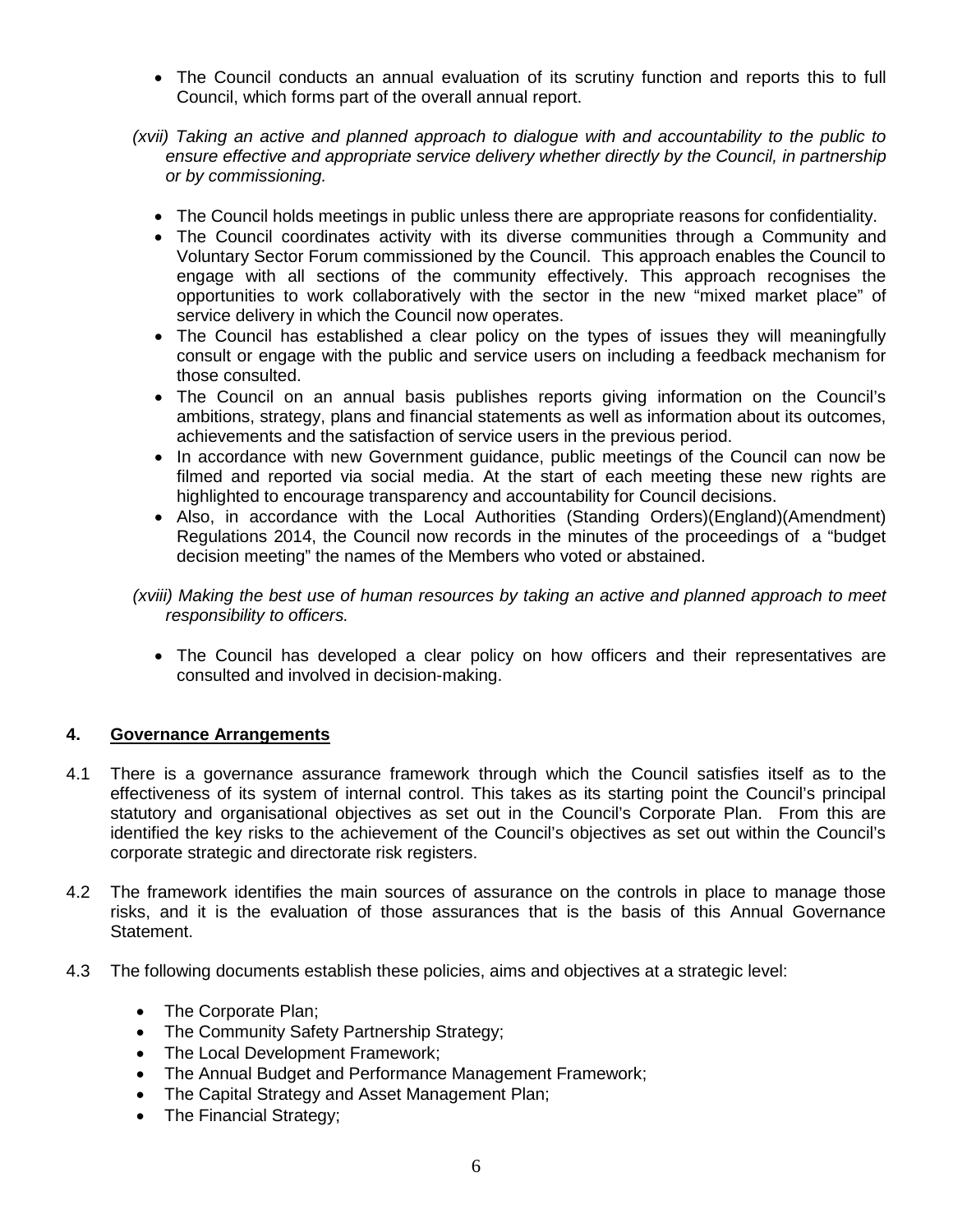- The Treasury Management Strategy;
- The Internal Audit Strategy;
- The Risk Management Strategy;
- The Housing Strategy;
- The Human Resources Strategy;
- The Corporate Equalities Scheme.
- The Anti-Fraud & Anti-Corruption Strategy and Policy
- The Anti-Bribery Policy
- 4.4 These high level plans are further supported by Directorate and Service Improvement and Delivery Plans. The Constitution provides clear guidance on how the Council operates, how decisions are made and the procedures and protocols to ensure that decisions and activities are efficient, transparent and accountable to local citizens. Some of these processes are required by law, whilst others are determined by the Council for itself. All of these documents are available on the Council's website at *[www.bassetlaw.gov.uk](http://www.bassetlaw.gov.uk/)* or can be inspected at the Council's offices.
- 4.5 Bassetlaw's Corporate Governance Framework defines the roles and responsibilities of the executive, non-executive, scrutiny and officer functions, and demonstrates how the Council meets defined standards of governance in relation to its policies, aims and objectives.
- 4.6 The Council acknowledges its responsibility to ensure that it operates an effective system of internal control to maintain and operate controls over its resources. This system of internal control can only provide reasonable (not absolute) assurance that assets are safeguarded, transactions authorised and properly recorded, and that material errors or irregularities are prevented or would be detected within a reasonable period. A key element of the Council's internal control system is the work of the Audit & Risk Scrutiny Committee, undertaking the core functions as identified in CIPFA guidance.
- 4.7 Governance training has been provided to all key officers and Members, including induction training, and arrangements are in place for the ongoing continuation of that training.
- 4.8 The Council undertakes an annual review of the effectiveness of its Corporate Governance Framework, including signed Assurance Statements from each of the Heads of Service and Directors.

## **5. Financial Management**

- 5.1 Ensuring that an effective system of internal financial control is maintained and operated is the responsibility of the Section 151 Officer. The systems of internal financial control provide reasonable, but not absolute assurance that assets are safeguarded, that transactions are authorised and properly recorded, and that material errors or irregularities are either prevented or would be detected within a timely period.
- 5.2 Internal financial control is based on a framework of management information that includes the Financial, Contract and Procurement Procedure Rules and administration procedures, adequate separation of duties, management supervision, and a system of delegation and accountability.
- 5.3 The Council has produced comprehensive procedure notes/manuals for all key financial systems on a phased basis, and these are regularly reviewed. The controls created by management are evaluated to ensure:
	- Council objectives are being achieved;
	- The economic and efficient use of resources;
	- Compliance with policies, procedures, laws, rules and regulations;
	- The safeguarding of Council assets;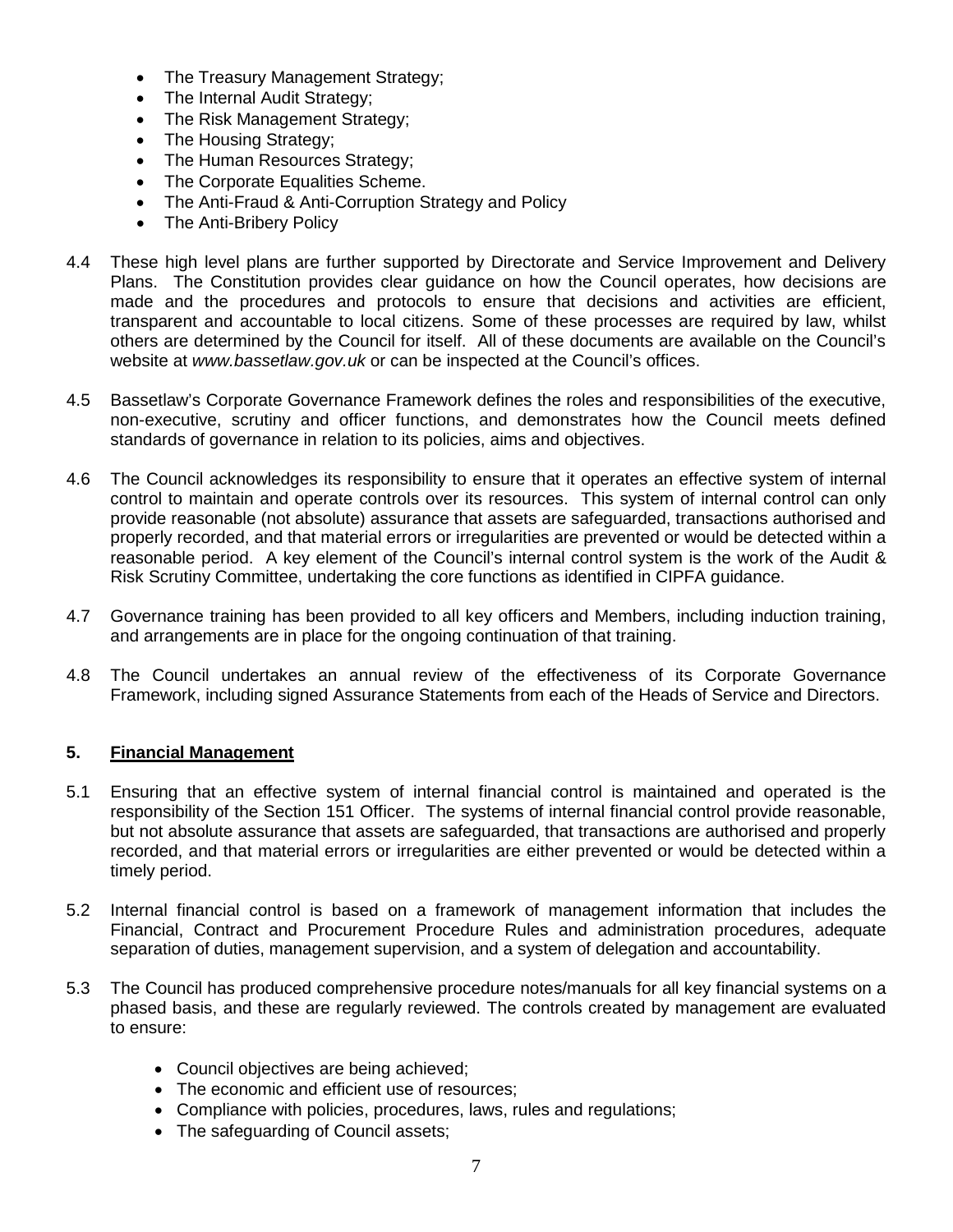- The integrity and reliability of information and data.
- 5.4 CIPFA issued in 2010 a Statement on *"The Role of the Chief Financial Officer in Local Government"*, and this covered five key areas. The Council can demonstrate how it conforms to these governance requirements as follows:
	- The Section 151 Officer is a member of the Extended Corporate Management Team and plays a key role in helping it to develop and implement strategy to resource and deliver the Council's strategic objectives sustainably and in the public interest. This environment is enhanced by the Chief Executive also being a CIPFA qualified member.
	- The Section 151 Officer is actively involved in, and able to bring influence to bear on, all material business decisions to ensure immediate and longer term implications, opportunities and risks are fully considered, and there is alignment with the Council's overall financial strategy.
	- The Section 151 Officer leads the promotion and delivery by the whole Council of good financial management so that public money is safeguarded at all times and used appropriately, economically, efficiently and effectively.
	- The Section 151 Officer leads and directs the finance function, which is resourced to be fit for purpose.
	- The Section 151 Officer is professionally qualified and suitably experienced.
- 5.5 CIPFA issued in 2010 a Statement on "The Role of the Head of Internal Audit", and this covered five key areas. The Council can demonstrate how it conforms to these governance requirements as follows:
	- The Head of Internal Audit champions best practice in governance and management, objectively assessing the adequacy of governance and management of existing risks, commenting on responses to emerging risks and proposed developments.
	- The Head of Internal Audit gives an objective and evidence based opinion on all aspects of governance, risk management and internal control.
	- The Head of Internal Audit is a Director of Baker Tilly and has regular and open engagement across Bassetlaw District Council, particularly with the Leadership Team and with the Audit & Risk Scrutiny Committee.
	- The Head of Internal Audit leads and directs an internal audit service that is resourced to be fit for purpose.
	- The Head of Internal Audit is professionally qualified and suitably experienced.

## **6. Group Activities**

- 6.1 The Council's only Group activities relate to the ALMO, A1 Housing.
- 6.2 From an internal control perspective:
	- A1 Housing utilise the Council's corporate systems and are safeguarded by the controls therein.
	- A1 Housing finance officers are included in some Council-wide finance working groups / meetings.
	- There are regular monitoring meetings between officers of A1 Housing and officers of the Council at a senior level.
	- A1 Housing has its own appointed external auditors.
	- Equally, A1 Housing is subject to examination by its internal auditors, Baker Tilly, which are also the Council's own Internal Auditors. Overall A1 Housing's internal audit assurances for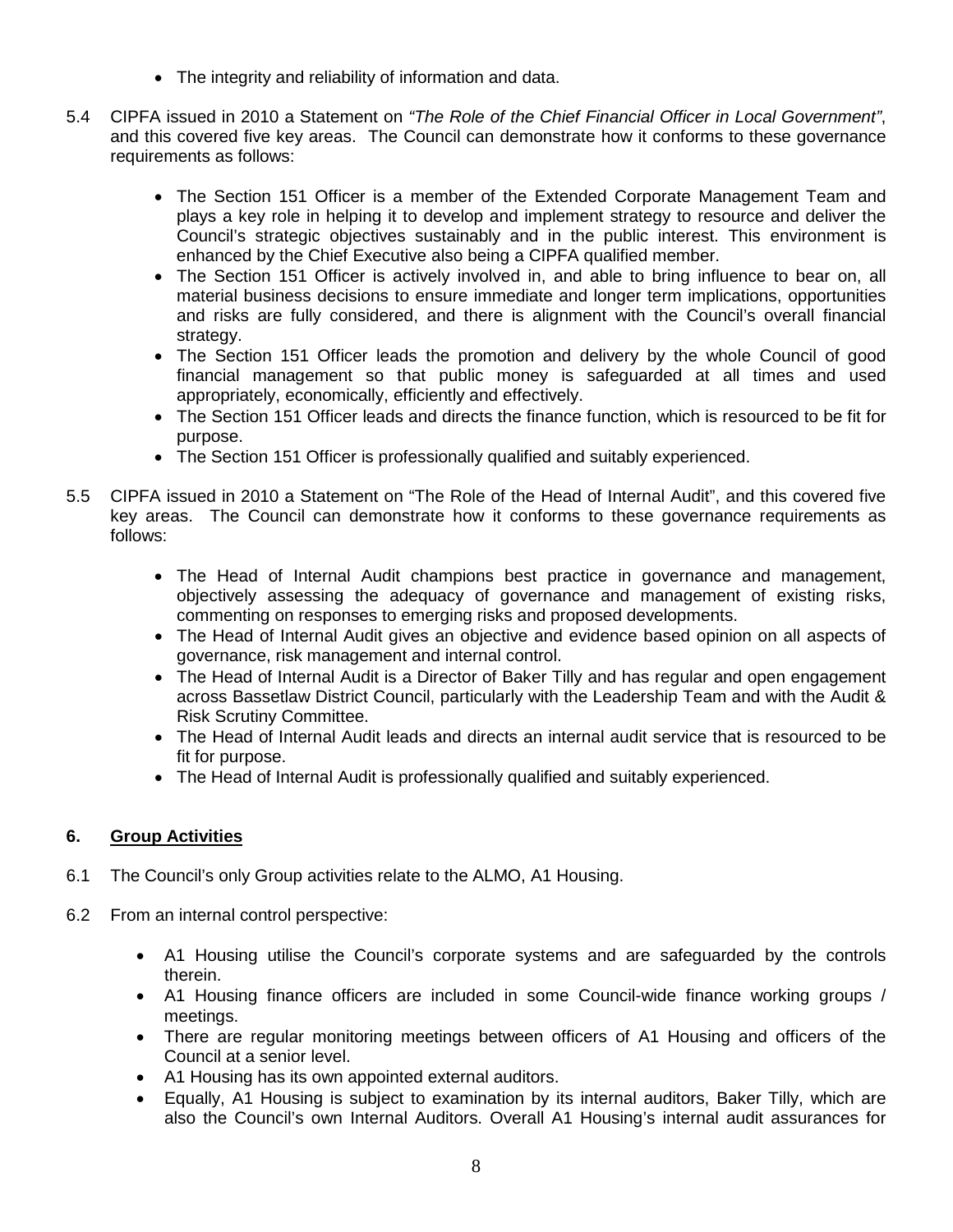2013/14 were given as 'green' for governance arrangements, 'green' for risk management arrangements, and 'green' for overall controls in place.

- A1 Housing has its own risk management arrangements, which the Audit Commission has found to be "robust and well embedded". A1's internal auditors noted a strong commitment towards Risk Management and key tasks had been assigned to key personnel.
- A1 has its own Financial Regulations and Contract Procedure Rules, which were approved by the Council in 2012.
- A1 has its own financial monitoring arrangements, with management accounts prepared on a monthly basis and reviewed by the A1 Board and/or A1's Finance and Organisational Health Champions Group.
- Service Level Agreements are in place that are regularly reviewed and monitored.

### **7. External Inspections and Work Programmes**

- 7.1 The Review of Effectiveness is set out below in section 8, and demonstrates that the control environment is operating effectively. Further evidence to support this conclusion comes from:
	- The Annual Review of the Effectiveness of the System of Internal Audit for 2013/14, which concluded:
		- o *"The CIPFA Code of Practice Self-Assessment Compliance Checklist was completed in May 2013 and reviewed in May 2014. The overall results were good and it is considered that the internal audit system is effective. The S151 Officer therefore concludes that when reviewing the effectiveness of the system of internal audit, the required standards of the Code have been met."*
	- The Audit Manager's Internal Audit Annual Report for 2013/14, which concluded:
		- o *"We (Baker Tilly) are satisfied that sufficient internal audit work has been undertaken to allow us to draw a reasonable conclusion on the adequacy and effectiveness of Bassetlaw District Council's arrangements. For the 12 months ended 31 March 2014, based on the work we have undertaken, our opinion regarding the adequacy and effectiveness of Bassetlaw District Council's arrangements for governance, risk management and control is as follows:*
			- *Governance – We undertook a specific review of Corporate Governance during 2013/14, which focused primarily on the Council's high level decision making processes. A formal scheme of delegation is included within the Council's Constitution and incorporates details of those responsibilities and decision making powers which have been delegated to Officers of the Council. The Council's Constitution also includes details of those decisions which remain the responsibility of Members and the full Council. No significant recommendations were made as a result of the audit.*
			- *Risk Management – We undertook a full review of the Council's Risk Management arrangements in 2013/14. The Council has an established Risk Management Strategy in place, which is designed to reflect current best practice in Local Authority Risk Management. Further work is required to ensure that the Council's Scheme of Delegation including delegated duties and limits of authority is updated to reflect the re-structuring carried out to date. No significant recommendations were made as a result of the audit.*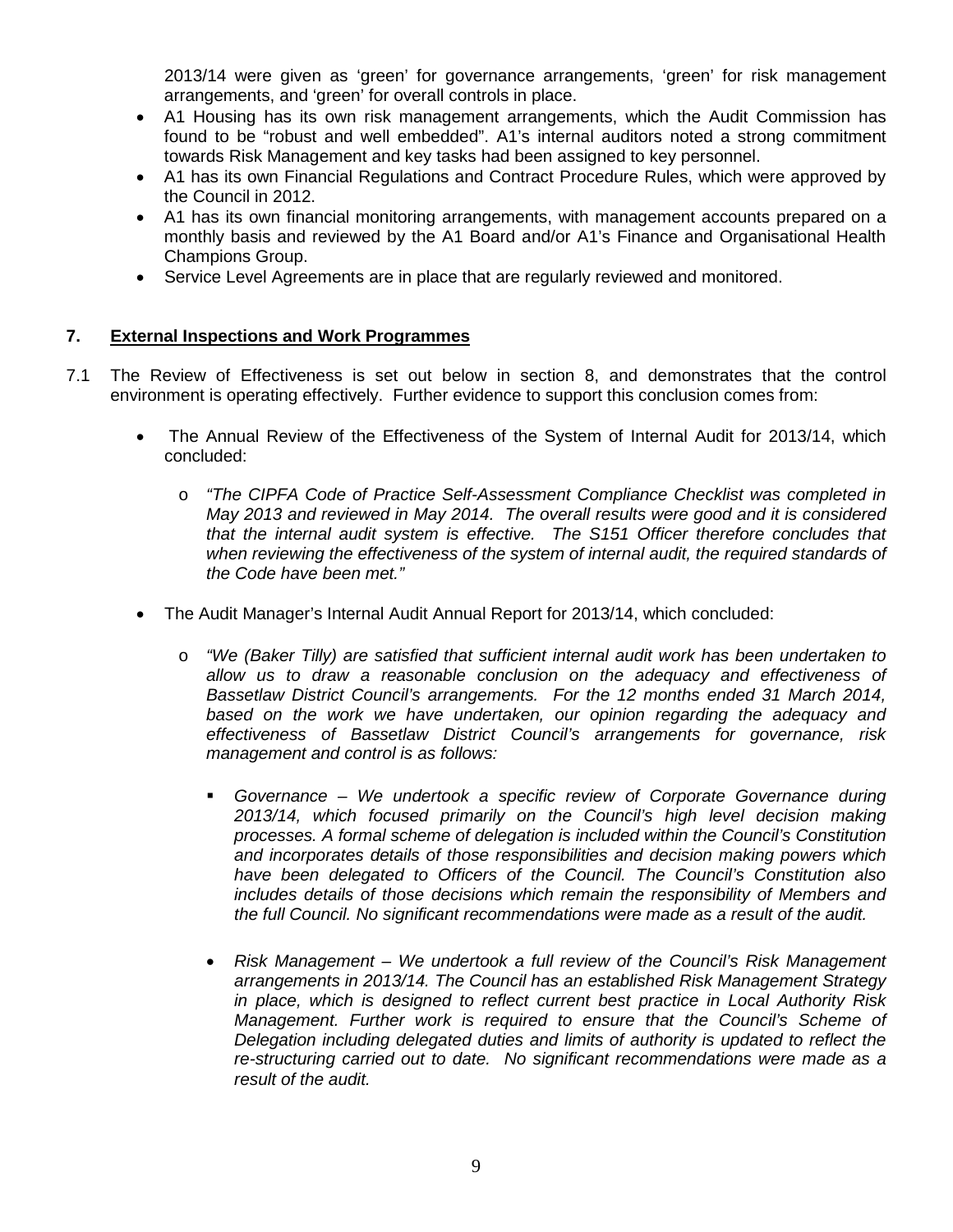- *Control - We undertook 46 internal audit reviews in 2013/14, and these included four follow-up reviews and one Advisory review. For the 41 reviews resulting in an assurance opinion, there were 22 reviews (54%) which resulted in a substantial assurance level being given; 12 (29%) where reasonable assurance was given; 6 (15%) where some assurance was given and 1 (2%) where no assurance was given."*
- The external auditor (KPMG)'s Annual Governance Report 2012/13 concluded:
	- o *"On the basis of our work, having regard to the guidance on the specified criteria published by the Audit Commission in November 2012, we are satisfied that, in all significant respects, Bassetlaw District Council put in place proper arrangements to secure economy, efficiency and effectiveness in its use of resources for the year ending 31 March 2013."*
- 7.2 It is important to recognise the results of the Internal Audit Annual Report where the Council has been issued with a green traffic light for Governance and Risk Management, and an amber traffic light for Control. This is a reduction over the assurance levels awarded in the previous year, where the Council received three green assurance levels. This is because the Council received one "red" and six 'Amber/Red' assurance opinions during 2013/14, and the single red report on Markets has impacted on the score. However, overall, only seven High recommendations were made in total throughout the year, and these have now been addressed by the Managers concerned.
- 7.3 It is also important to note that the Internal Audit Strategy is a three year programme, and where previous audits gave a "Green" or a "Green/Amber" assurance, then some of the these are only repeated every three years. This will give rise to fluctuations in the overall assurance score for Control.

## **8. Review of Effectiveness**

- 8.1 Bassetlaw District Council has responsibility for conducting, at least annually, a review of the effectiveness of its governance framework including the system of internal control. The review of effectiveness is informed by the work of the executive managers within the authority who have responsibility for the development and maintenance of the governance environment, the Head of Internal Audit's annual report, and also by comments made by the external auditors and other review agencies and inspectorates.
- 8.2 The Council is committed to the maintenance of a system of internal control which:
	- Demonstrates openness, accountability and integrity;
	- Monitors and reviews compliance with established policies, procedures, laws and regulations and effectiveness against agreed standards and targets;
	- Monitors and reviews the effectiveness of the operation of controls that have been put in place;
	- Identifies, profiles, controls and monitors all significant strategic and operational risks;
	- Ensures that the risk management and control process is monitored for compliance.
- 8.3 We have been advised on the implications of the result of the review of the effectiveness of the governance framework by the Corporate Governance Working Group and the Audit & Risk Scrutiny Committee, and that the arrangements continue to be regarded as fit for purpose in accordance with the governance framework. The areas already addressed and those to be specifically addressed with new actions planned are outlined in section 9 below.